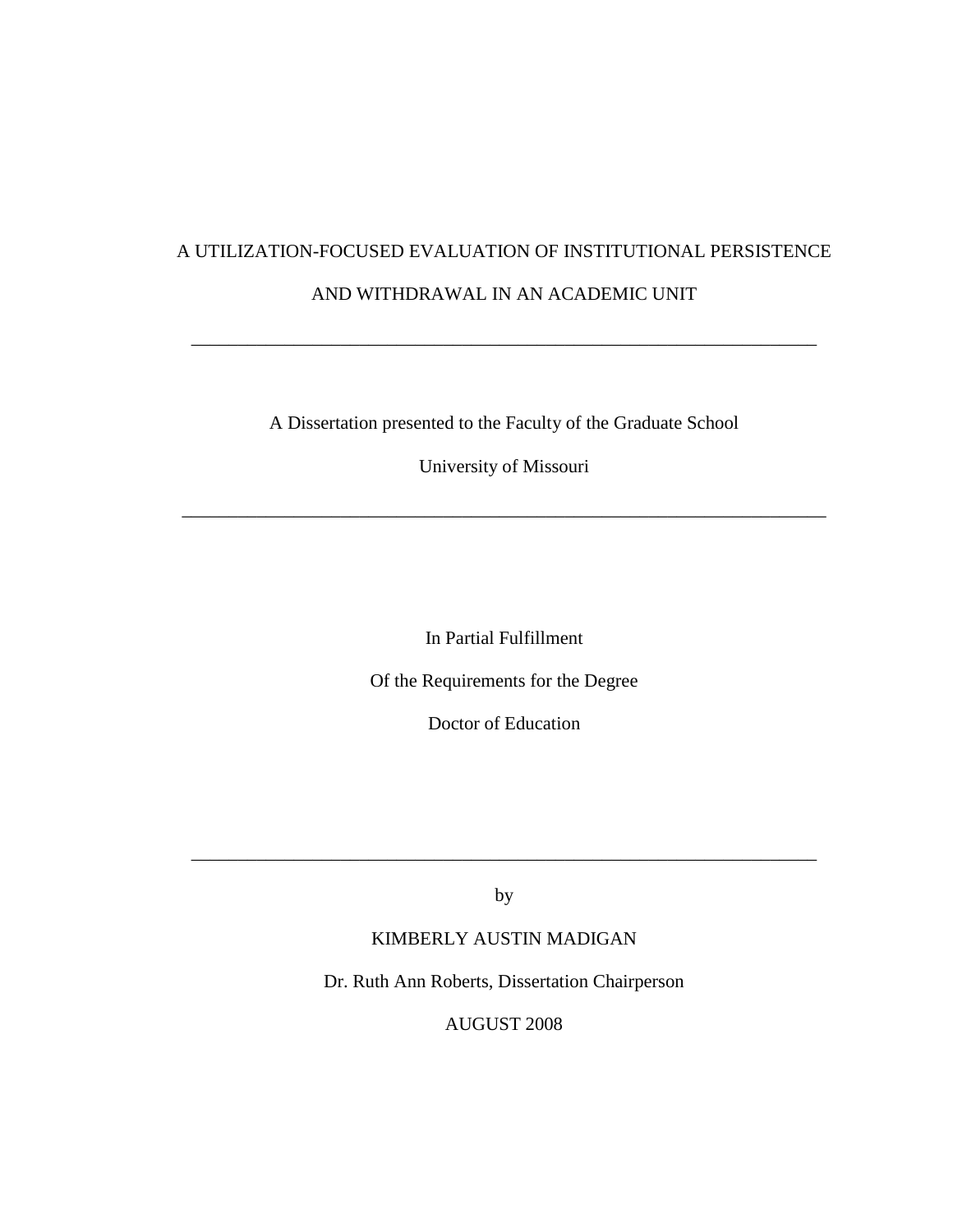© Copyright by Kimberly Austin Madigan 2008 All Rights Reserved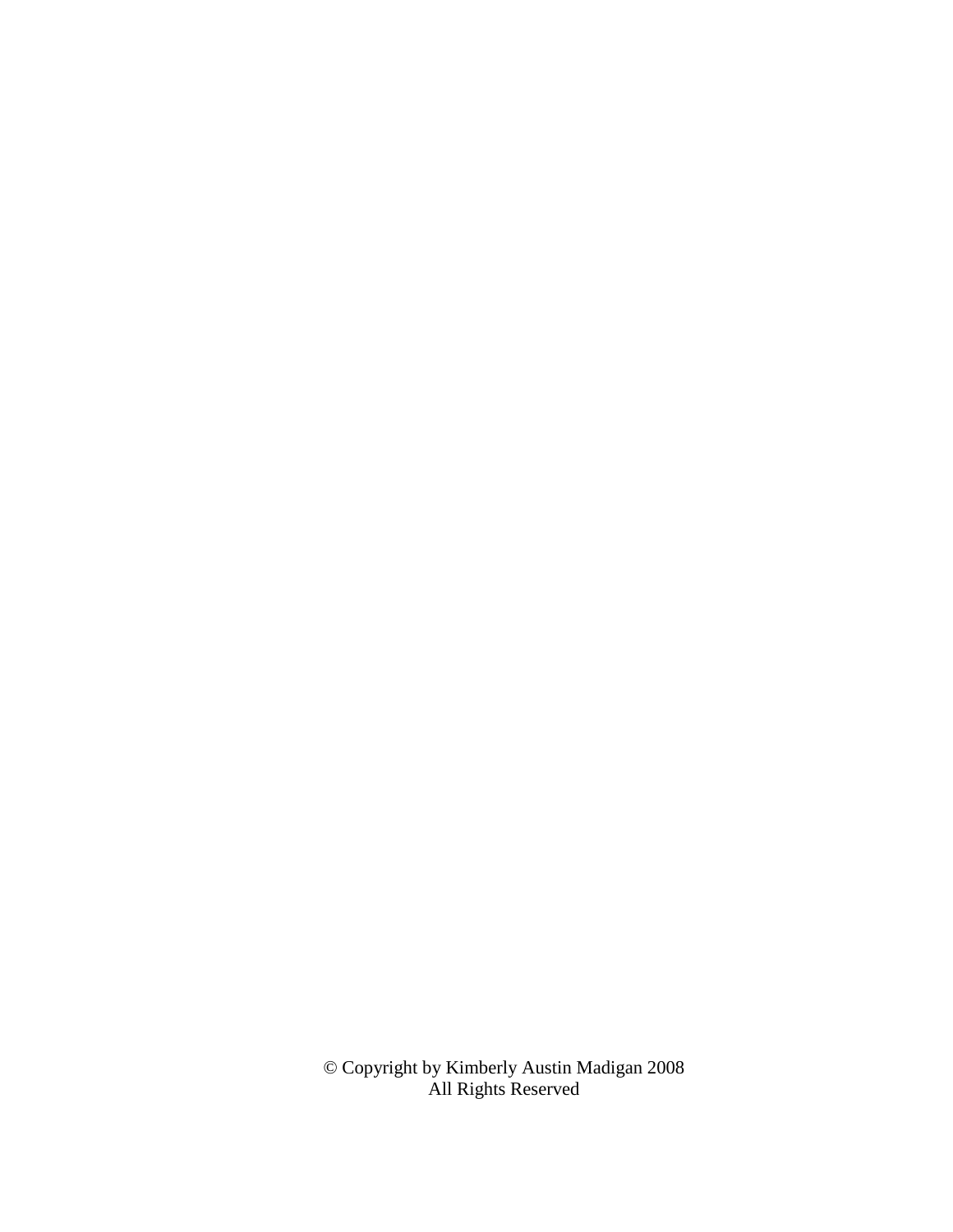The undersigned, appointed by the Dean of the Graduate School, have examined the dissertation entitled:

# A UTILIZATION-FOCUSED EVALUATION OF INSTITUTIONAL PERSISTENCE

# AND WITHDRAWAL IN AN ACADEMIC UNIT

Presented by Kimberly Austin Madigan

A candidate for the degree of Doctor of Education

And hereby certify that in their opinion it is worthy of acceptance.

Dr. Ruth Ann Roberts, Dissertation Chairperson Educational Administration & Counseling

\_\_\_\_\_\_\_\_\_\_\_\_\_\_\_\_\_\_\_\_\_\_\_\_\_\_\_\_\_\_\_\_\_\_

Dr. Lisa Bertrand Educational Administration & Counseling

\_\_\_\_\_\_\_\_\_\_\_\_\_\_\_\_\_\_\_\_\_\_\_\_\_\_\_\_\_\_\_\_\_\_

Dr. Robert Buchanan Educational Administration & Counseling

\_\_\_\_\_\_\_\_\_\_\_\_\_\_\_\_\_\_\_\_\_\_\_\_\_\_\_\_\_\_\_\_\_\_

Dr. Zaidy MohdZain Educational Administration & Counseling

\_\_\_\_\_\_\_\_\_\_\_\_\_\_\_\_\_\_\_\_\_\_\_\_\_\_\_\_\_\_\_\_\_\_

Dr. Jerry L. Waddle Educational Administration & Counseling

\_\_\_\_\_\_\_\_\_\_\_\_\_\_\_\_\_\_\_\_\_\_\_\_\_\_\_\_\_\_\_\_\_\_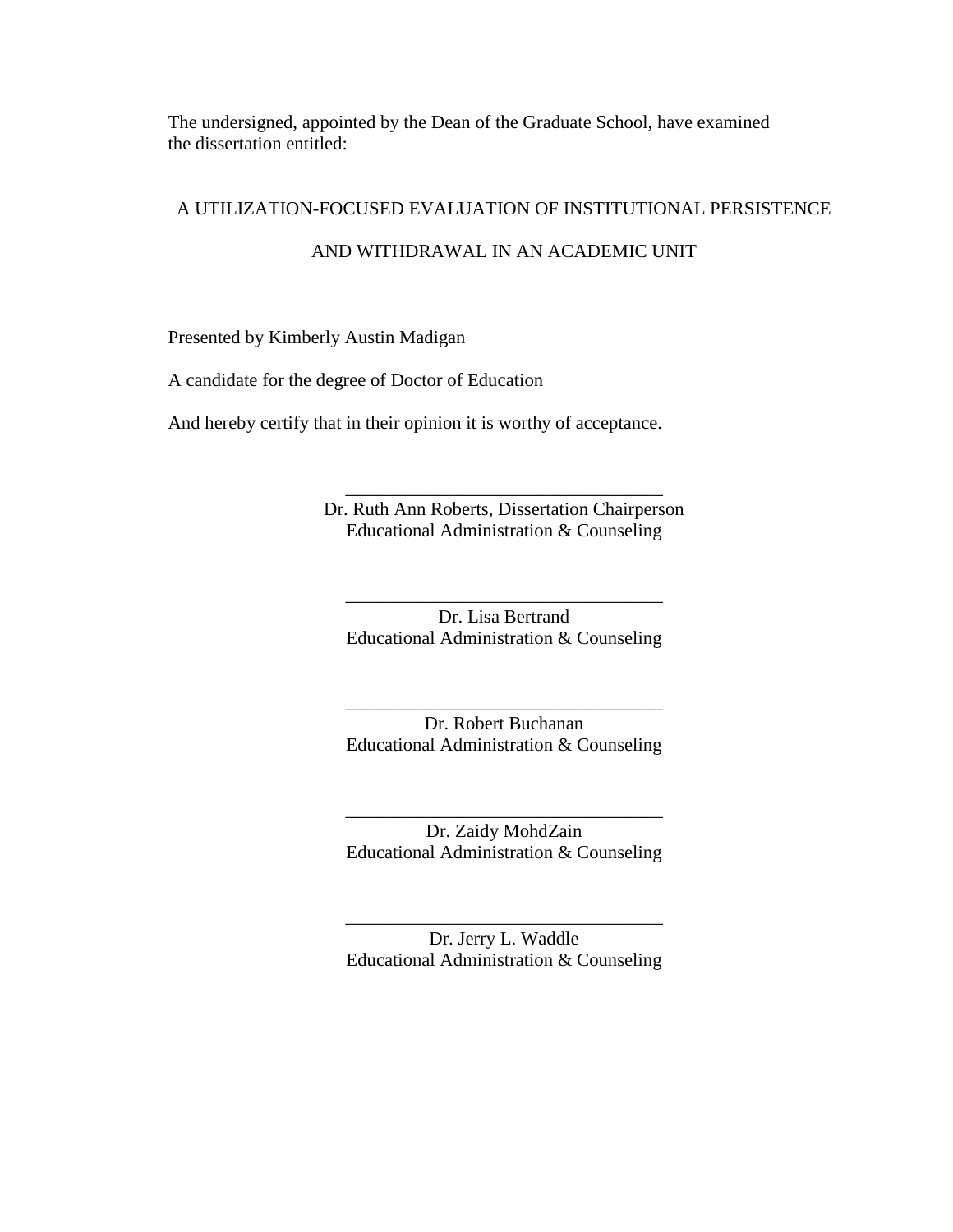### DEDICATION

This dissertation is dedicated to my family who has given me the encouragement and motivation to complete this project.

To my dad and mom, Buford and Sharon Austin, who never fail to encourage me and tell me how proud they are.

To the two main men in my life, Mark and Jonathan, who have put up with my disappearing acts for the last few years. Thanks to Mark for his encouragement, motivation and proofreading assistance. Completion of this project would have been unattainable without his support. Thanks to Jonathan for reminding me that sometimes there are more important things to do than work and write a dissertation. I am looking forward to some quality family time.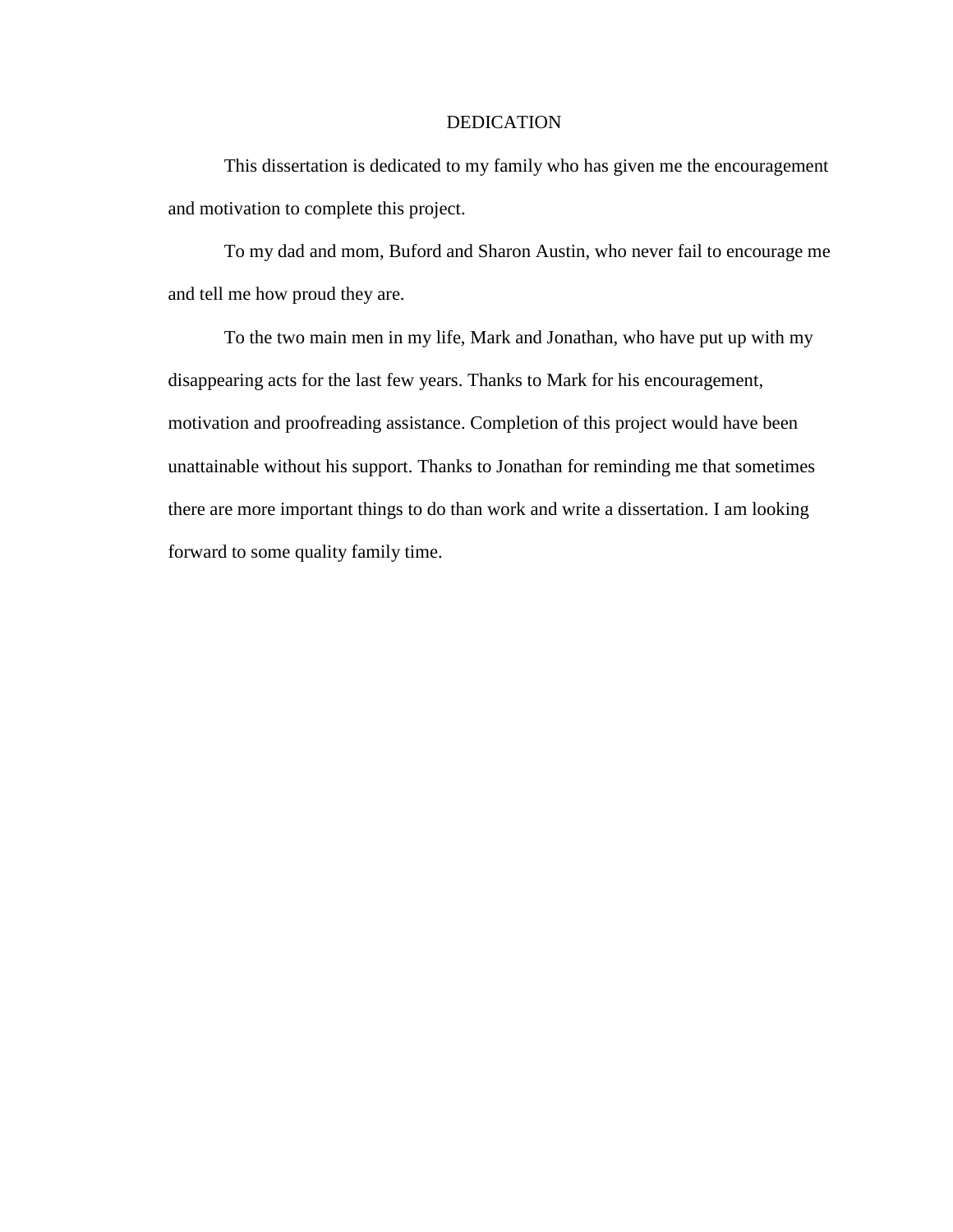#### ACKNOWLEDGEMENTS

I would like to express my sincere appreciate to both Dr. Jerry Waddle and Dr. Ruth Ann Roberts for their leadership, guidance and encouragement for the past five years as instructors and dissertation chairs. Wednesday nights and Mizzou summers would not have been as meaningful without them. I would also like to thank the remaining members of my committee for their suggestions and advice: Dr. Lisa Bertrand, Dr. Robert Buchanan, and Dr. Zaidy MohdZain.

To my Southeast cohort members – Andy, Don, Donna, Dwayne, Jim, Kathy, Linda, and Rob – thanks for the wonderful learning experiences. I so appreciated the encouragement of you, Dr. Waddle and Dr. Roberts, especially when I considered "stopping out" for a while to focus on the unexpected adoption of a precious unhealthy baby. I'm glad you talked me into sticking with the program. Also to my Mizzou team – Chad, Kurt, Matt, Tracy, and Wendy – for helping me survive two summers, and for some great practice in being a team member.

To Dr. Patricia Ryan and Brenda Wissman, for the time they committed to gathering data for me from institutional records. Your efforts meant so much.

To the School of Polytechnic Studies faculty and staff, for their cooperation and desire to improve persistence of their students. A special thanks to Amanda, Brad, Courtney, and Indi for their work on the evaluation task force as members of the retention committee.

And last, but far from least, thanks to all of the students, both current and former, who participated in this study and provided invaluable input. Without their assistance, this dissertation would truly have been impossible.

ii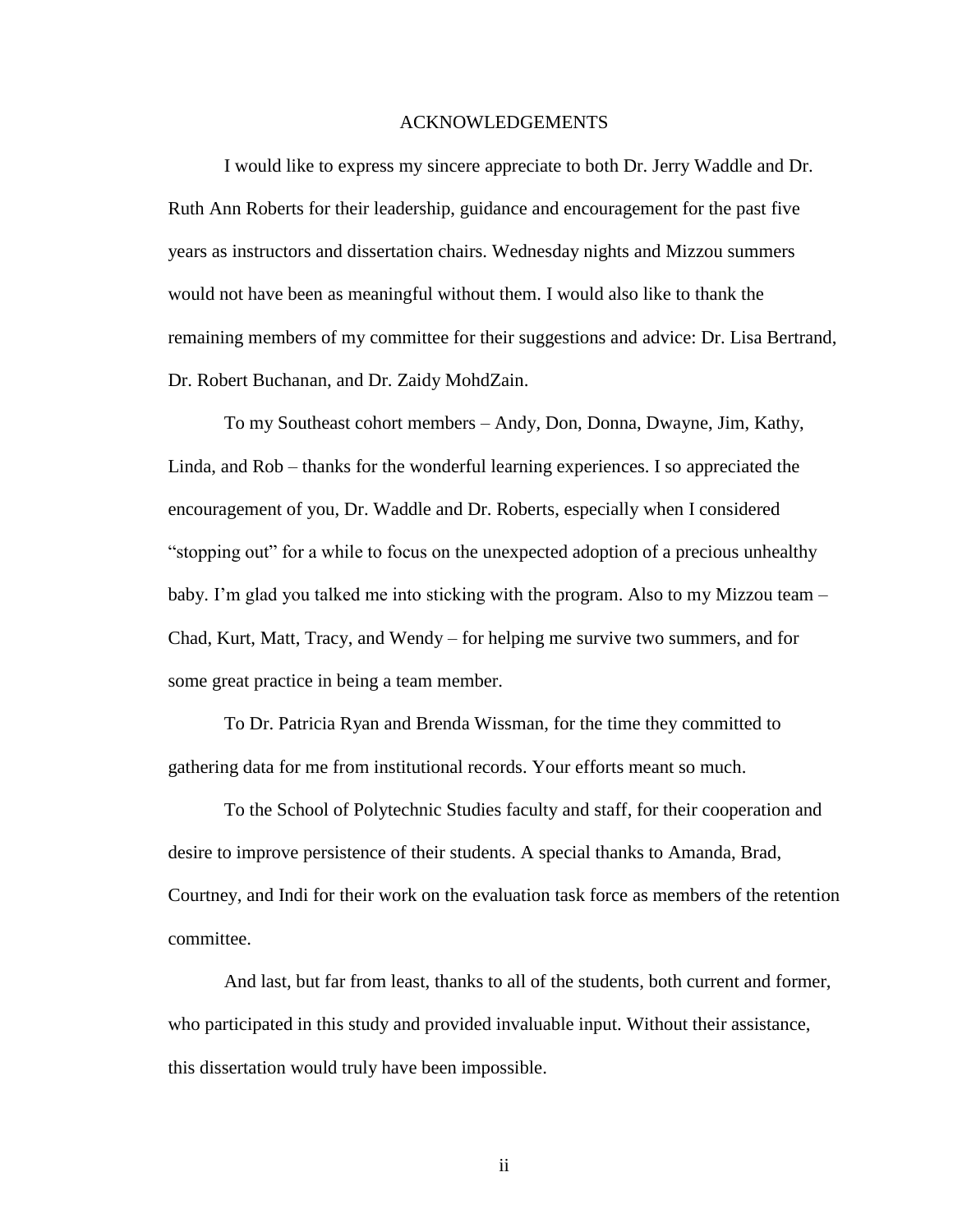# TABLE OF CONTENTS

| Chapter                                            |  |
|----------------------------------------------------|--|
|                                                    |  |
| Introduction                                       |  |
| Conceptual Underpinnings for the Study             |  |
| <b>Statement of the Problem</b>                    |  |
| Purpose of the Study                               |  |
| <b>Research Questions</b>                          |  |
| <b>Limitations and Assumptions</b>                 |  |
| Definition of Key Terms                            |  |
| Summary                                            |  |
|                                                    |  |
| Introduction                                       |  |
| <b>Retention-Related Definitions</b>               |  |
| Private and Public Benefits of a College Education |  |
| <b>Institutional Benefits</b>                      |  |
| <b>Retention and Graduation Figures</b>            |  |
| <b>Retention Theories and Models</b>               |  |
| <b>Factors Affecting Retention</b>                 |  |
| <b>Recommendations for Practice</b>                |  |
| Summary                                            |  |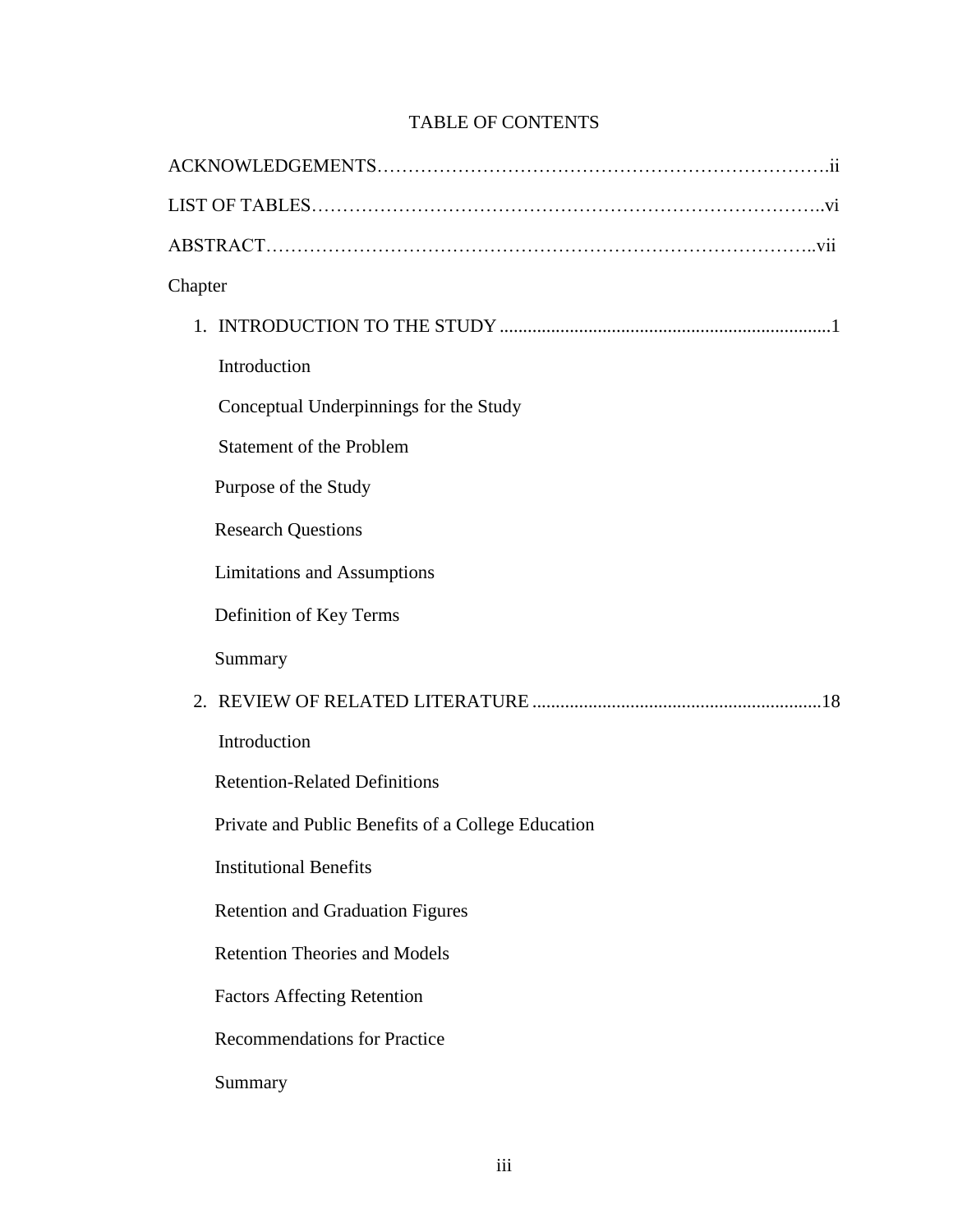| Introduction                                                                   |
|--------------------------------------------------------------------------------|
| Problem and Purposes Overview                                                  |
| <b>Research Questions</b>                                                      |
| <b>Evaluative Framework</b>                                                    |
| Population and Sample                                                          |
| Data Collection, Instrumentation, and Analysis                                 |
| Summary                                                                        |
|                                                                                |
| Introduction                                                                   |
| Organization of Data Analysis                                                  |
| Demographics                                                                   |
| <b>Research Questions</b>                                                      |
| Analysis of Data                                                               |
| Summary                                                                        |
| 5. FINDINGS, CONCLUSIONS AND RECOMMENDATIONS168                                |
| Introduction                                                                   |
| Summary of the Study                                                           |
| Recommendations for Improving Persistence in the School of Polytechnic Studies |
| <b>Recommendations for Future Research</b>                                     |
| Summary                                                                        |
|                                                                                |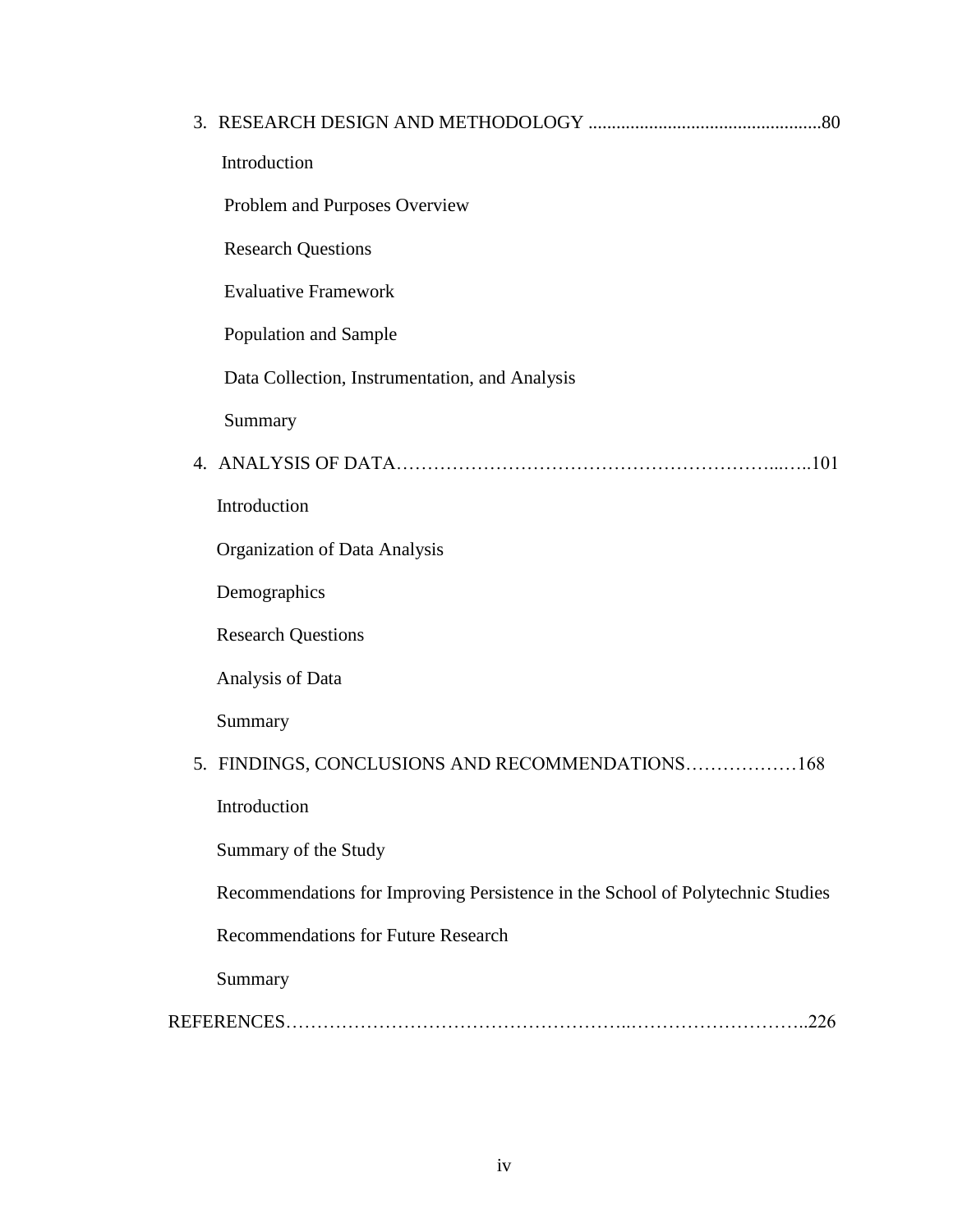# APPENDICES

|                                                          | .233 |
|----------------------------------------------------------|------|
| B. RECRUITMENT LETTER FOR STUDENT SATISFACTION SURVEY240 |      |
| C. CURRENT STUDENT SATISFACTION SURVEY INFORMED          |      |
|                                                          |      |
|                                                          |      |
| F. LETTER MAILED TO STUDENTS EXHIBITING INSTITUTIONAL    | 249  |
| G. ORAL CONSENT PROTOCOL FOR STUDENTS WHO WITHDREW252    |      |
|                                                          |      |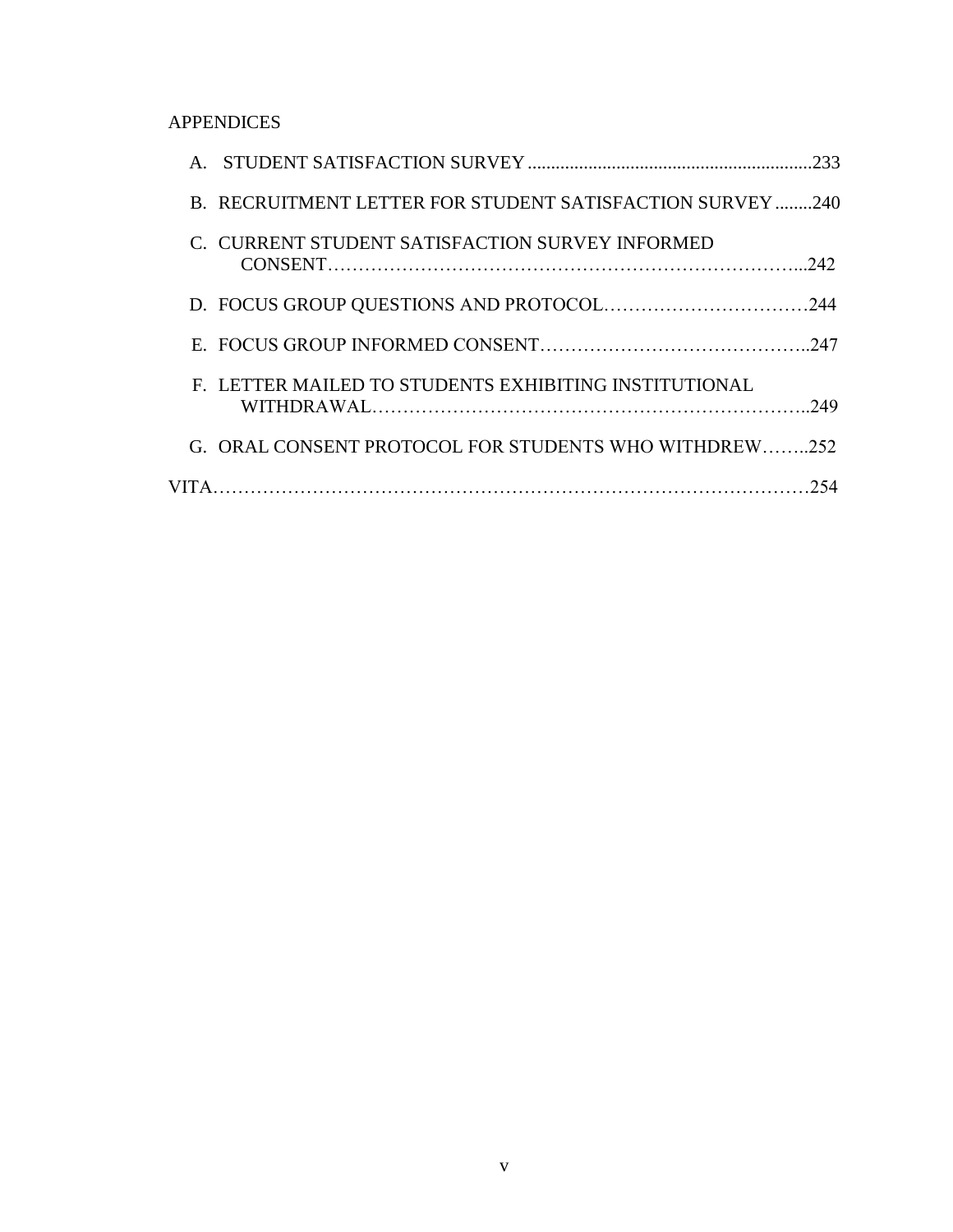# LIST OF TABLES

| Table                 |                                                                                                                                 | Page |
|-----------------------|---------------------------------------------------------------------------------------------------------------------------------|------|
|                       | Numbers of Departmental Majors Completing Current Student                                                                       |      |
| $\mathcal{D}_{\cdot}$ | Percentage of Agriculture and Industrial and Engineering Technology<br>Majors Indicating Knowledge, Use and Referrals to Campus |      |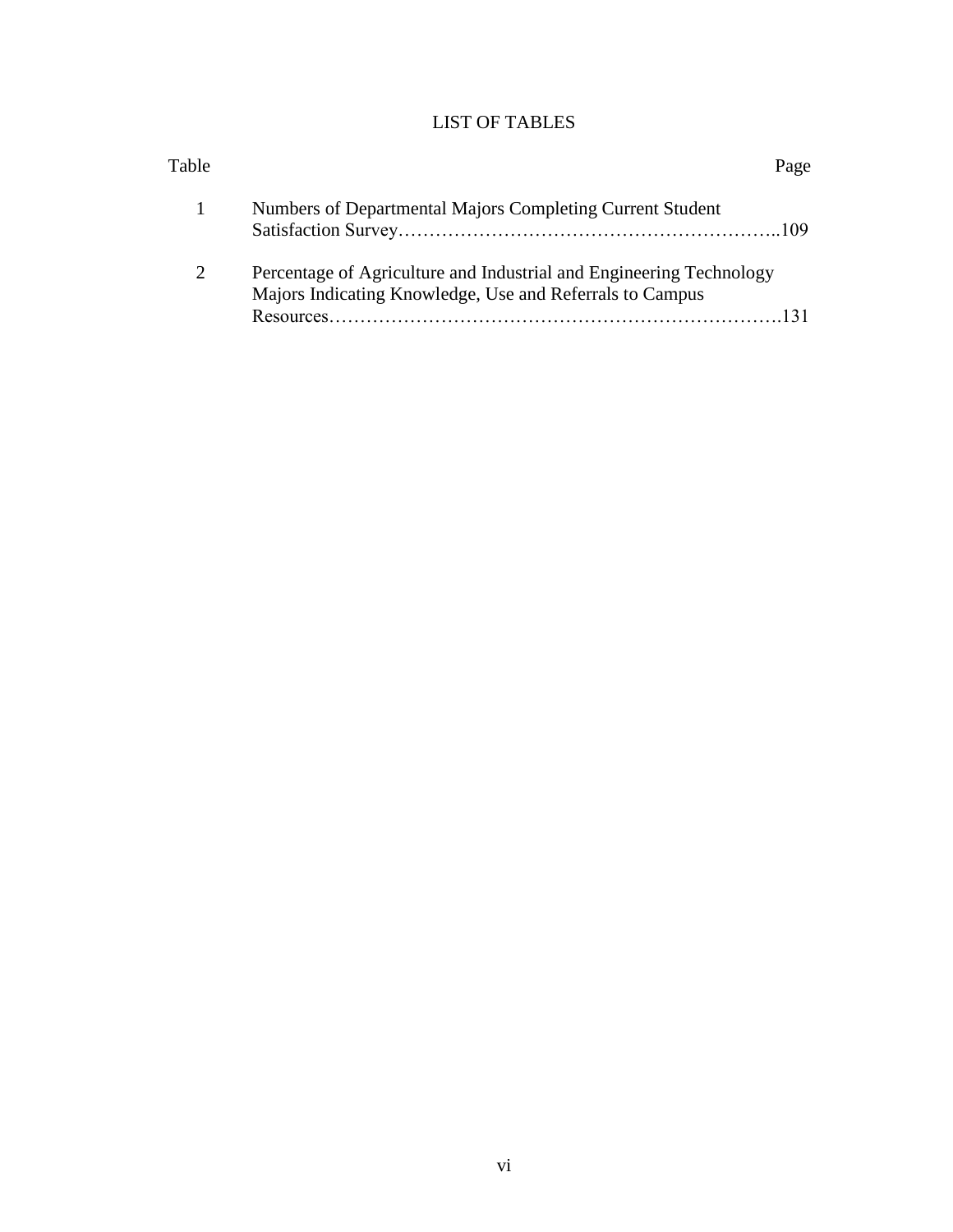# A UTILIZATION-FOCUSED EVALUATION OF INSTITUTIONAL PERSISTENCE AND WITHDRAWAL IN AN ACADEMIC UNIT

Kimberly Austin Madigan

Dr. Ruth Ann Roberts, Dissertation Supervisor

## ABSTRACT

The purpose of this evaluative study was to provide input toward the development of a plan to improve student persistence within one academic unit at Southeast Missouri State University. Since the framework guiding this study was Patton"s (1997) Utilization-Focused Evaluation, the research questions, means for data collection, instrumentation and analysis were developed with the primary intended users. Methods and instruments that were utilized included a current student satisfaction survey, focus groups, graduate exit surveys, student records data, and contact with students who withdrew.

Although much of the evaluative data were positive, there was still room for improvement. Recommendations developed by the retention committee were categorized under the following headings: experiential learning, instructional content, classroom strategies, campus resources, intentional student contacts, value of a liberal education, communication with students, graduate follow-up surveys, student finances, transfer students, advising, student involvement, facilities and equipment, and recruitment. The retention committee will determine strategies for implementation, plus they will make decisions about measurements and further evaluations. Evaluation will lead to new strategies, implementation and further assessment (Braxton et al., 2004; Habley & McClanahan, 2004; Lotkowski et al., 2004; Swail et al., 2003). This continuous quality improvement cycle is what sets institutions, and academic units, that focus on improving student persistence apart from those who do not.

vii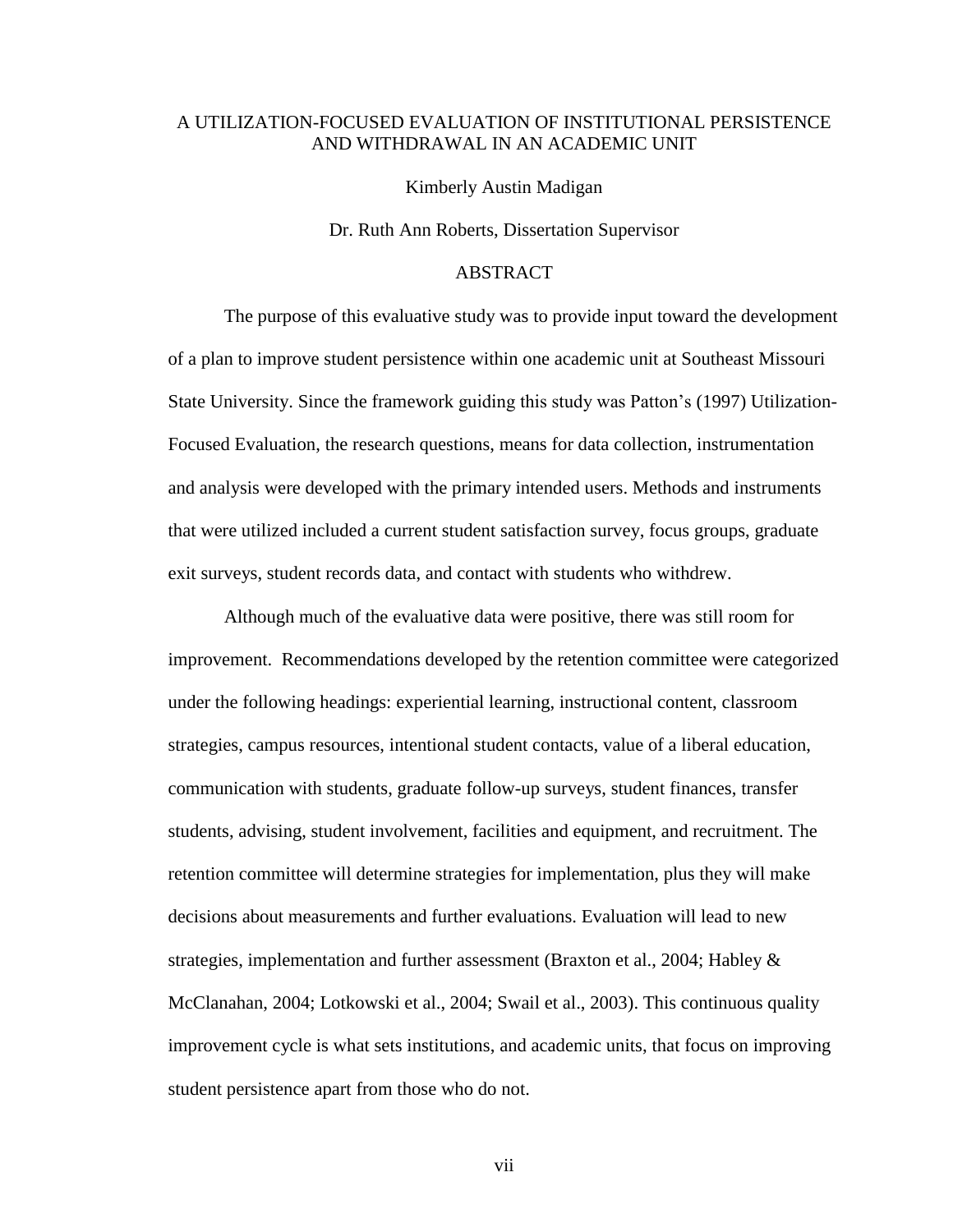### CHAPTER 1

#### INTRODUCTION TO THE STUDY

### **Introduction**

"The retention of college students at the freshman and sophomore levels has been a top priority in higher education since the 1980s when fiscal concerns shifted administrative philosophies from survival-of-the-fittest competitiveness toward the desire for student continuance" (Molina & Abelman, 2000, p. 5). Administrators recognize that retaining enrolled students is more efficient and less expensive than expending resources to recruit new ones (Berger & Lyon, 2005; Schuh, 2005; Terenzini, 1982). Research by Levitz, Noel and Richter (1999) indicated that a four-year institution will, on average, gain between \$15,000 and \$25,000 in gross revenue over four to five years by reducing the number of freshmen dropouts by a single student. Even a small increase in an institution"s retention rate can have a quantifiable impact on institutional finances (Yockey & George, 1998).

Monetary impact alone is an important reason for retaining students, especially first-year students, although there are additional noble and notable reasons. Retention of college students through to graduation impacts individuals and society as a whole, both economically and socially.

At Southeast Missouri State University, the retention rate for full-time undergraduate bachelor degree-seeking first-year students from the fall of 2004 to the fall of 2005 was 70% (Institutional Research, 2005a). Based upon the monetary projections presented by Levitz et al. (1999), the 30% of first-year students who were not retained by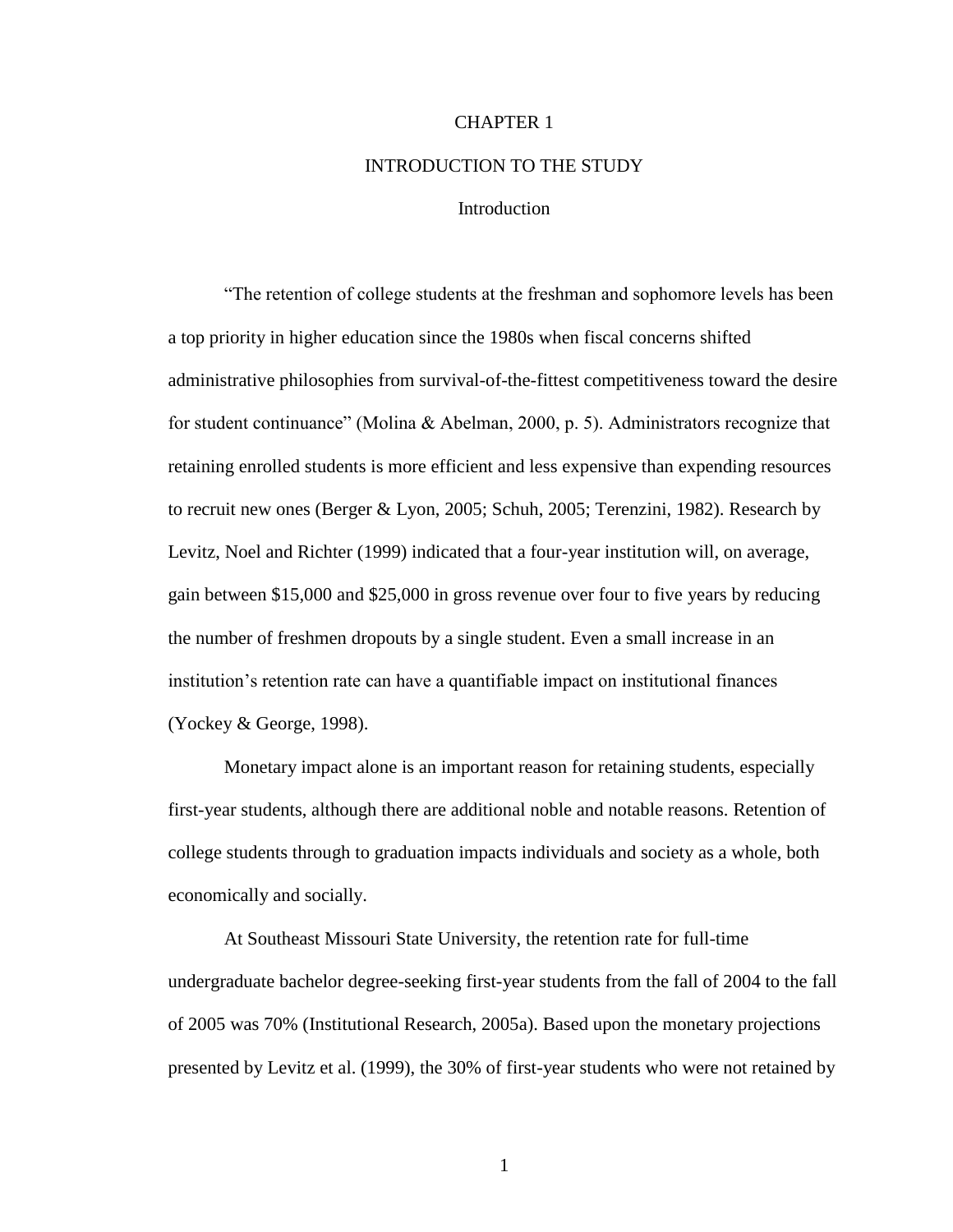the institution will constitute a huge economic impact on the University budget over the next few years.

Each year since 1983, ACT has compiled first-to-second year retention rates from the ACT Institutional Data Questionnaire, a survey of information gathered from twoyear and four-year postsecondary institutions. Ninety-four four-year public institutions with traditional admission selectivity, defined as the majority of admitted students being from the top 50% of their high school class, responded to the 2005 survey. The mean first-to-second year retention rate for these schools was 70.8% (ACT, 2005). As indicated by Southeast Missouri State University President, Dr. Kenneth Dobbins, in his 2005 State of the University message, our institution "is a solid performer as compared to similar institutions – but we *could* and we *should* be better" (p. 7). As part of his message, the President charged the University community, in collaboration with the institution"s Strategic Enrollment Management Task Force, to develop a comprehensive student retention plan as a way to focus on retention and student success as primary institutional goals. This evaluative study will contribute, in part, to the development of that comprehensive student retention plan, specifically for one academic unit within the institution – the School of Polytechnic Studies. This chapter will outline the conceptual underpinnings of the study, will identify the problem statement and the purpose, including the research questions, and will end with definitions of key terms, limitations, and assumptions.

#### *Conceptual Underpinnings for the Study*

Persistence, retention and withdrawal are complex and multifaceted issues that have been studied empirically for more than 70 years (Braxton, Hirschy, & McClendon,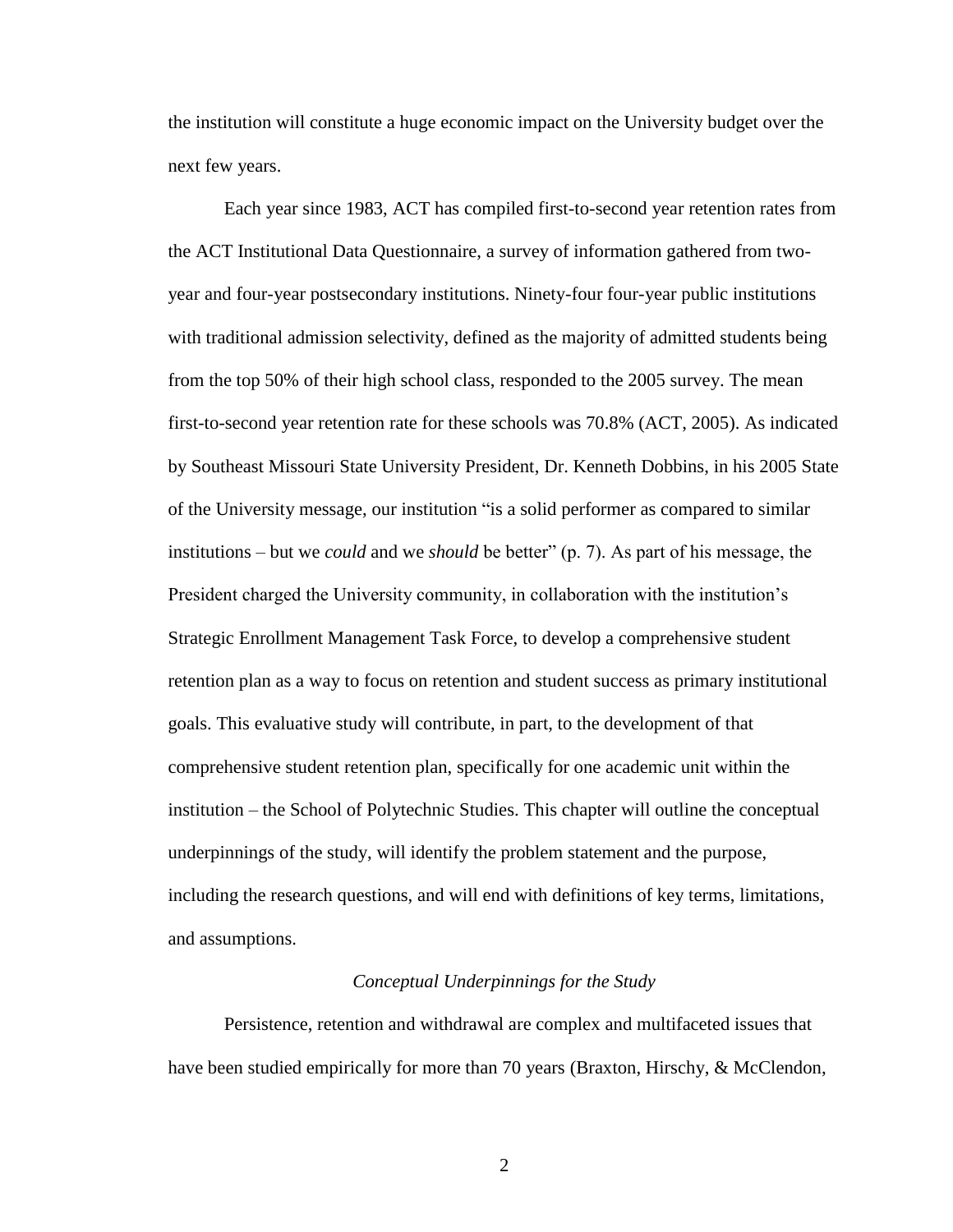2004). As noted by several authors, the complexity of the human condition makes it difficult to prove one psychological or sociological theory over another in determining student persistence (McClanahan, 2004; Pascarella, 1982; Swail, Redd, & Perna, 2003). As a result, it may prove more fruitful to utilize an integration of information from a variety of well-recognized theories as a lens through which to view student departure.

Several concepts emerged consistently during a review of retention theory literature. These included the longitudinal nature of the dropout process, the influence of background characteristics on student persistence and departure, the importance of academic and social integration, and the significance of student involvement with peers and with faculty.

Several authors described the dropout process, specifically the decision making process regarding dropping out, as longitudinal (Pascarella, 1980; Spady, 1970; Tinto, 1975). The longitudinal process of dropping out begins well before college attendance commences. In fact, numerous authors described the importance of background or precollege characteristics in influencing student persistence and withdrawal decisions (Bean, 1982; Pascarella; Spady; Tinto). Background characteristics include items such as family background, personality, beliefs, past behaviors, past academic performance, academic potential, skills and abilities, individual attributes, and socioeconomic status (Bean; Bean & Eaton, 2000; Spady; Tinto). These background characteristics affect the way students interact with the college environment and lead to educational and attitudinal outcomes, which in turn lead to decisions to persist or drop out of college (Bean). According to Bean and Eaton, student characteristics at entry are affected by institutional filters, both internal and external, that are bureaucratic, academic and social.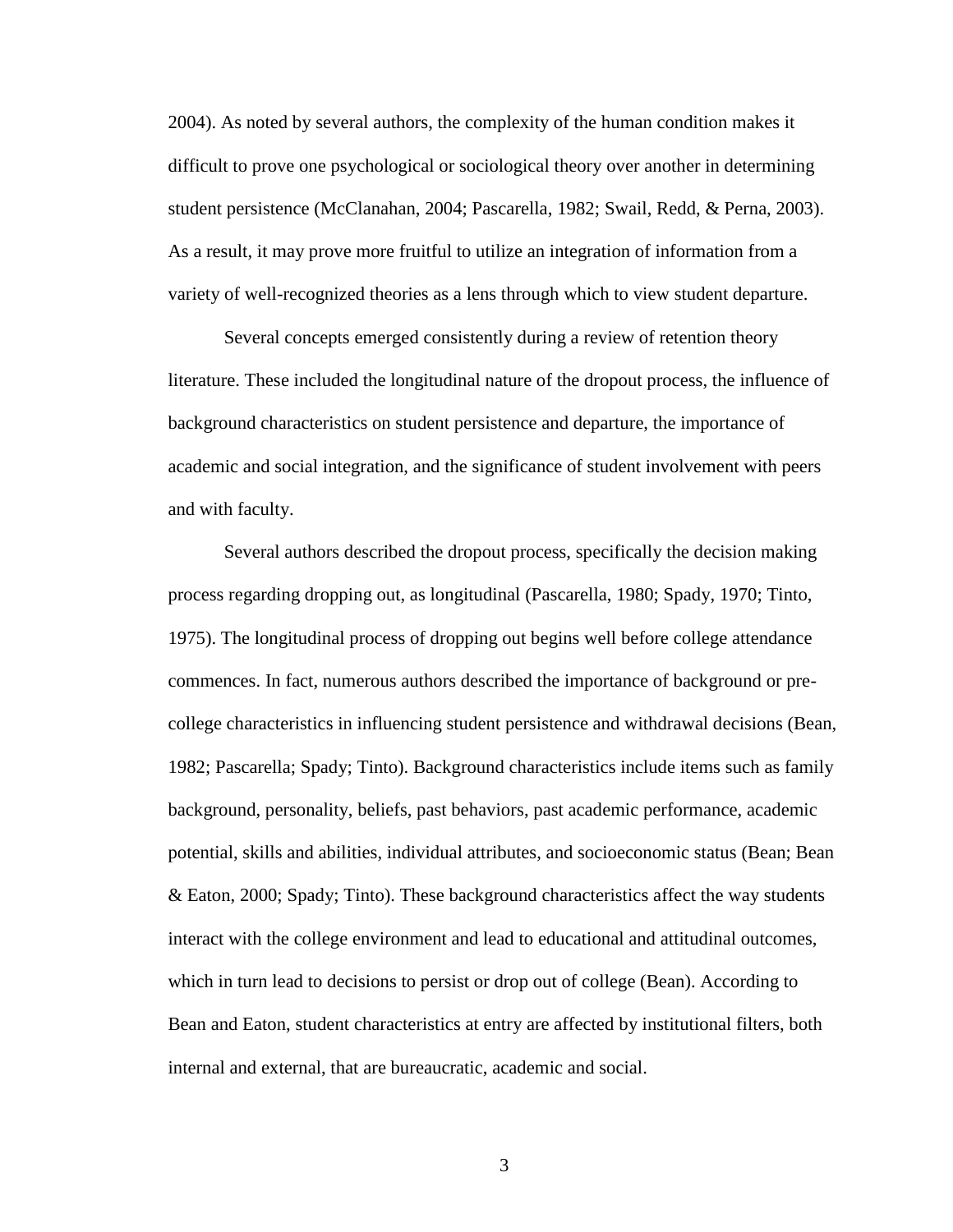The importance of academic and social integration served as the basis for several retention models, including those of Bean, Pascarella, Spady and Tinto (Bean, 1982; Swail et al., 2003). Academic and social interactions affect students" commitments to the institution and to the aspiration of graduation (Berger & Lyon, 2005; Braxton et al., 2004; McClanahan, 2004; Swail et al., 2003). Bean and Eaton (2000) indicated that "academic and social integration may be construed as attitudinal outcomes of adaptive (coping) behaviors toward the institutional environment" (p. 51). As summarized by Tinto (1975), "given individual characteristics, prior experiences, and commitments . . . it is the individual"s integration into the academic and social systems of the college that most directly relates to his continuance in that college" (p. 96).

When students are integrated into both the academic and social environments of the institution, they exhibit "person-environment fit" (Pascarella, Terenzini, & Wolfe, 1986, p. 156). "Other things being equal, the higher the students" level of social and academic integration the more likely the student is to persist at the institution" (Pascarella & Terenzini, 1979, p. 214).

In describing academic factors affecting retention, several authors described academic integration as both structural (meeting the standards of the college) and normative (identifying with the beliefs, values and norms of the academic system) (Berger & Lyon, 2005; Braxton et al., 2004; McClanahan, 2004; Swail et al., 2003). When explaining academic integration, Spady (1970) illustrated academic system rewards as both extrinsic (grades) and intrinsic (intellectual development).

According to Bean (1985), "social life has large significant effects on institutional fit" for undergraduate students of all levels (p. 60). Social integration occurs at the level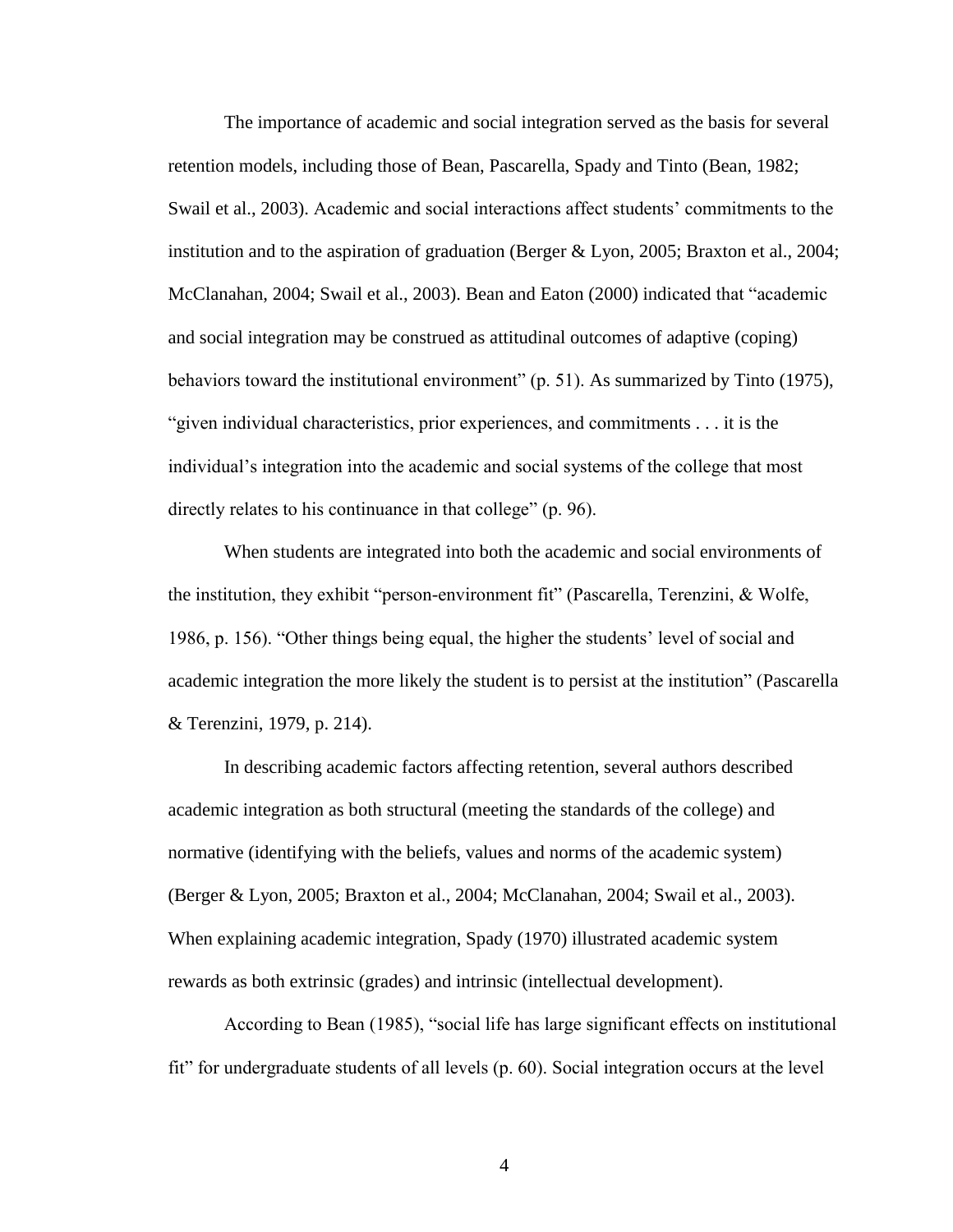of the institution and also within subcultures; it involves how well a student fits in with the norms, values, beliefs and attitudes of the social communities (Berger  $& Lyon, 2005$ ; Braxton et al., 2004; McClanahan, 2004; Swail et al., 2003). The social system includes the concept of normative congruence, which is defined as "having attitudes, interests, and personality dispositions that are basically compatible with the attitudes and influences of the environment" (Spady, 1970, p. 77). Also included in the social system is friendship support, which involves the establishment of close relationships with others in the system.

Students experience social integration when they become involved with others on campus, both students and faculty. Astin indicated that student involvement with the academic experience, in terms of both physical and psychological energy, is key to retention (Astin, 1985; Berger & Lyon, 2005; McClanahan, 2004). He further noted that student involvement has both quantitative (the amount of time that is devoted) and qualitative (the effectiveness of the time investment) attributes and is measured along a continuum.

According to Astin (1993), the student's peer group is the most powerful source of influence on growth and development during the undergraduate years. A peer group is defined as a collection of individuals, with some element of comparable or equal status, "with whom the individual *identifies* and *affiliate*s and from whom the individual seeks *acceptance* or *approval*" (p. 400). In fact, Astin indicated that "students' values, beliefs, and aspirations tend to change in the direction of the dominant values, beliefs, and aspirations of the peer group" (p. 398). As indicated by Bean (1985), "peer support is an important element in the retention of students" (p. 60).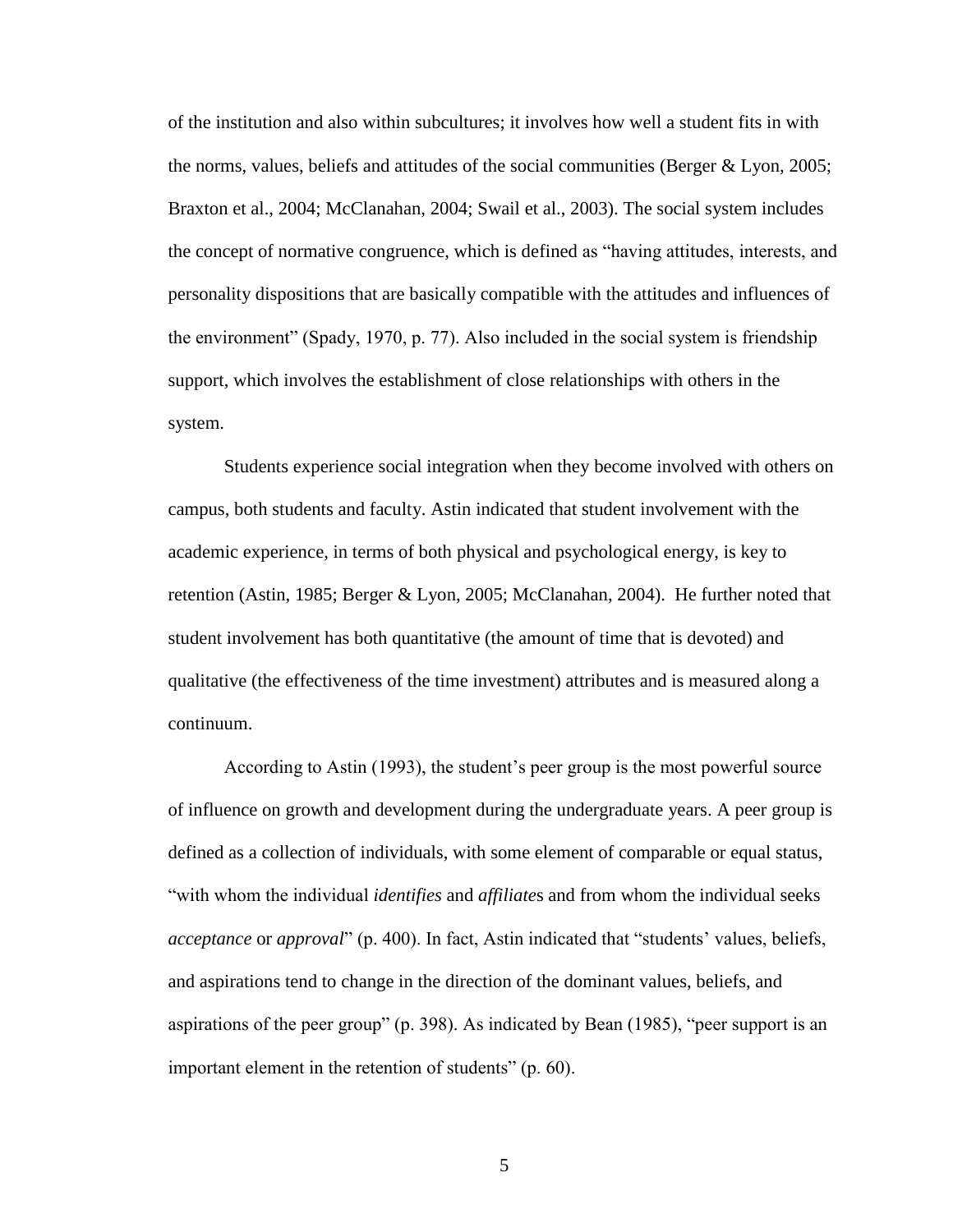Pascarella (1980) indicated that informal student contact with faculty plays a significant role in students' institutional persistence. According to Pascarella, "significant positive associations exist between extent and quality of student-faculty informal contact and students" educational aspirations, their attitudes toward college, their academic achievement, intellectual and personal development, and their institutional persistence" (p. 545). Additional findings by Pascarella and Terenzini (1979) supported the link between informal contact with faculty, social and academic integration, and student persistence.

As mentioned previously, persistence, retention and withdrawal are complex and multifaceted issues. As summarized by Tinto (2005):

We still have much to do to develop a more powerful theory of institutional leaving that captures the full range of behaviors that are lumped under the umbrella term of "student leaving." This does not mean that our existing theories are seriously flawed. Quite the contrary, we have more than ample evidence to support the broad outlines of existing theories of student institutional departure. (p. 319)

These key findings from retention theories, along with other findings, will be utilized to study and address the problem of student persistence in one academic unit.

### *Statement of the Problem*

In the fall of 2005 in his State of the University message, Dr. Kenneth Dobbins,

President of Southeast Missouri State University, launched an initiative to improve

student success at the University, with overall goals of increasing freshman-to-

sophomore student retention and overall graduation rates. He reiterated the importance of

this initiative in his "Dear Colleague" letter to all faculty and staff at the beginning of the

spring 2006 semester. "We believe a 5% increase in the freshman-to-sophomore return

rate could be attainable, and such an increase would not only be great for the students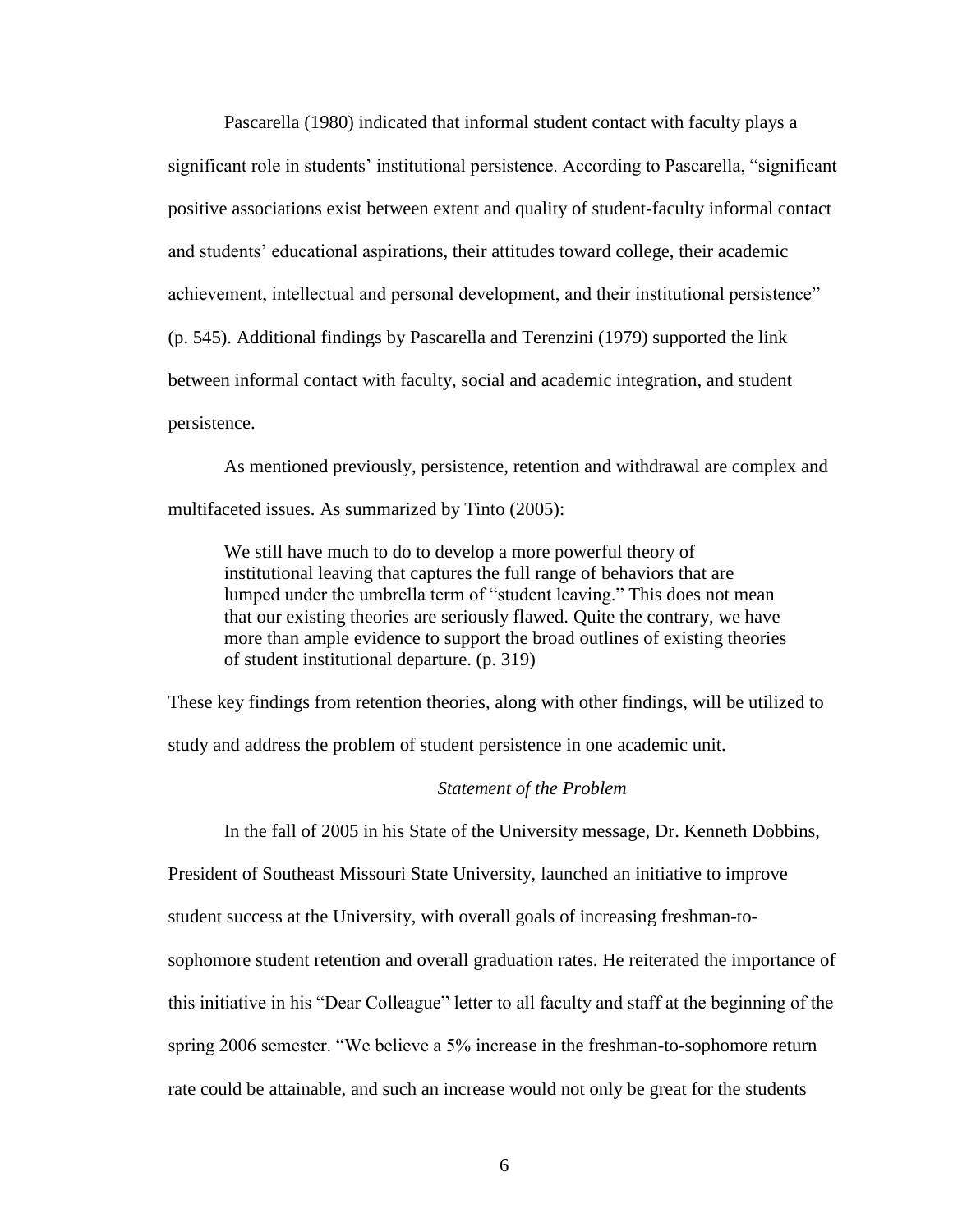involved, but would also have a significant impact on the University budget" (personal communication, January 17, 2006). After numerous campus-wide discussions and much deliberation resulting in over 400 comments and suggestions for improving retention, a much shorter list of action items was developed. One of the action items charged the Deans and the Provost with exploring college and departmental level initiatives for improving retention.

Southeast Missouri State University is a moderately-selective public four-year institution, with one main campus and four regional campuses spread throughout its service region. Moderately-selective institutions are those institutions in the state that admit first-time, full-time degree-seeking students and transfer students with 23 credit hours or fewer who have "attained a combined percentile score (from adding their high school percentile rank and the percentile rank attained on the ACT or SAT) that is greater than or equal to 100 points" (Missouri Department of Higher Education, n.d., Moderately Selective section). Students with scores of 21 or better on the ACT or equivalent SAT scores are admitted automatically to moderately selective state institutions. No more than 10% of students in the first-year class can be considered exceptions, meaning they have 99 points or less.

The institution offers undergraduate programs from five colleges (the College of Business, the College of Liberal Arts, the College of Education, the College of Health and Human Services, and the College of Science and Mathematics) plus two schools (the School of University Studies and the School of Polytechnic Studies) (Institutional Research, 2005b).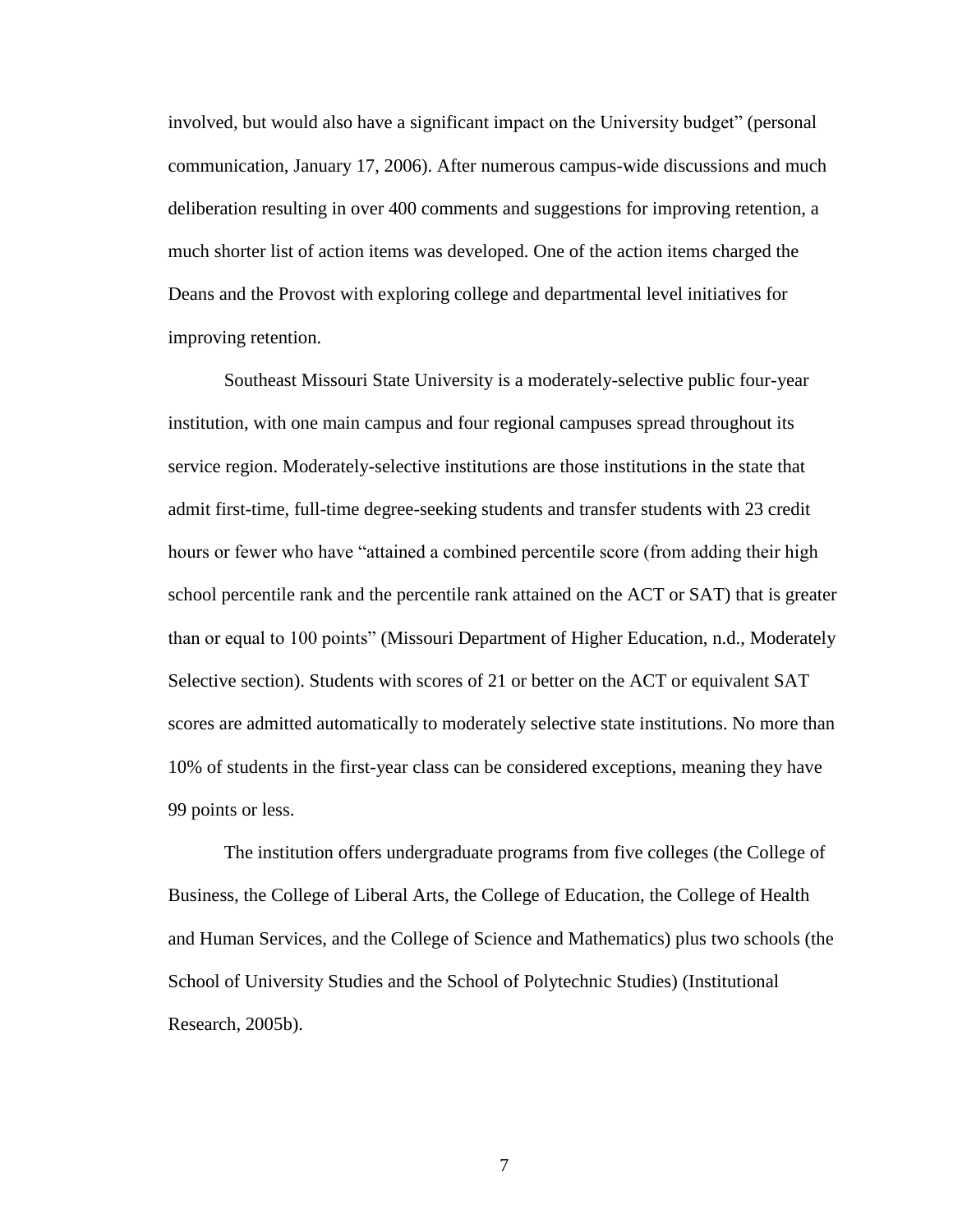The academic unit that is the specific focus of this study, the School of Polytechnic Studies, is one of the newest academic units at the institution. It was formed in 1999 in recognition of the need for an academic unit to focus specifically on meeting the technical and management needs of industry and agriculture in the region. The unit includes the Department of Agriculture and the Department of Industrial and Engineering Technology. The Department of Agriculture offers an Agribusiness major, along with Pre-Veterinary Medicine and Pre-Vocational Agriculture Education programs. The Department of Industrial and Engineering Technology offers Computer Technology, Industrial Education, Industrial Technology and Engineering Technology majors, along with a Pre-Architecture program and several certificate programs (Institutional Research, 2005b; Southeast Missouri State University, 2005).

Since the conception of the School of Polytechnic Studies, the number of majors within the School has steadily increased. According to figures from fall fourth-week census data as shown on the University"s Institutional Research website, the school grew from 497 majors in the fall of 1999 to 609 majors in the fall of 2005. These figures include only those students with a Polytechnic Studies major indicated as their first major.

In early 2006, the University Deans were presented with college and departmental retention data from the Strategic Enrollment Management Task Force. The data showed that the School of Polytechnic Studies had the lowest first-to-second year retention rate of all of the schools and colleges at the institution from the fall of 2003 to the fall of 2004; the first-to-second year retention rate for this time period showed that 62.9% of the firstyear students in the academic unit were in attendance at the institution during the second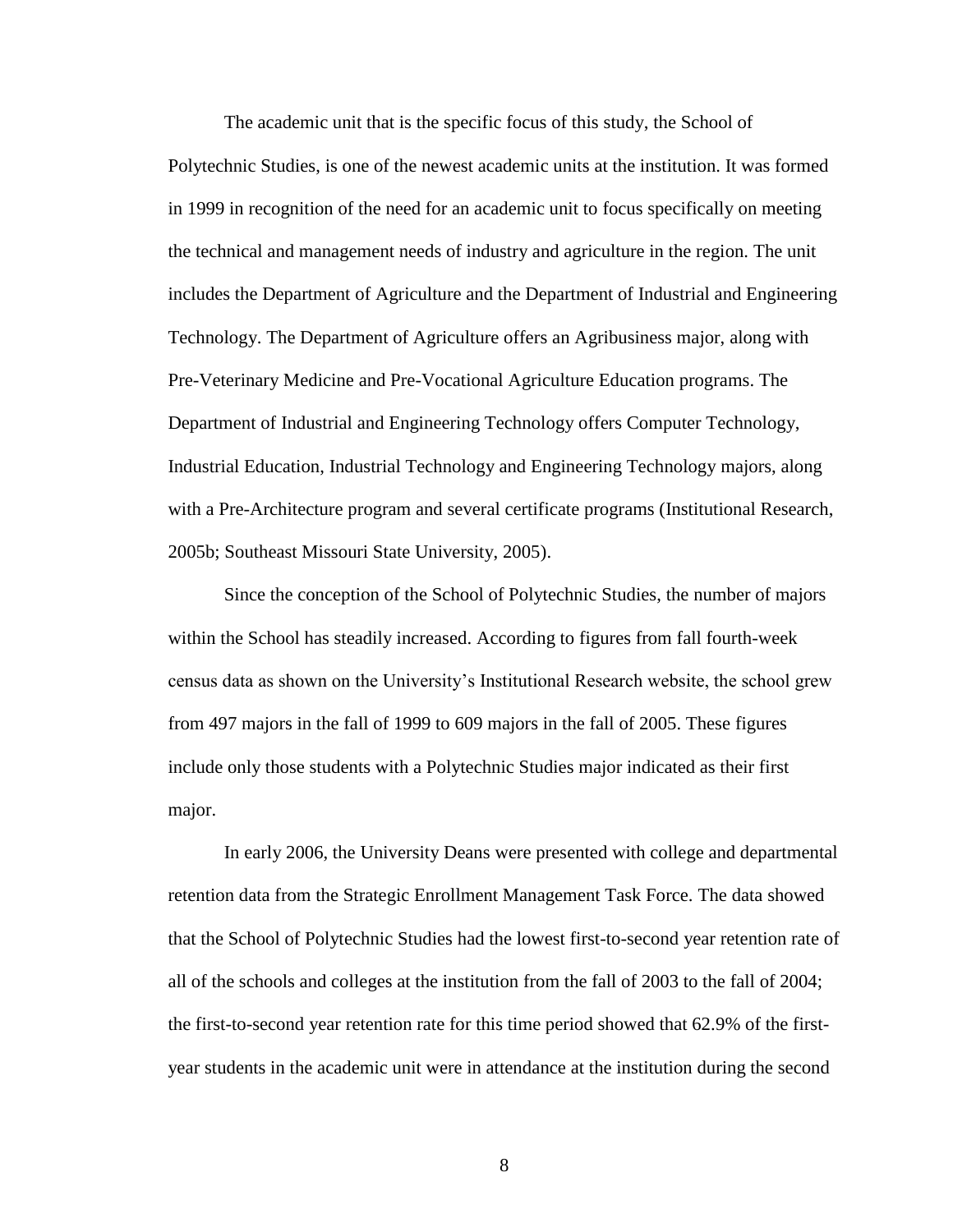fall. The percentages of the rest of the academic units ranged from a low of 64.5% to a high of 82.3%. With the growth in majors over the last several years, the faculty and staff were surprised to be identified as the academic unit with the lowest freshman-tosophomore retention rate. The Dean urged the development of a plan, including activities already in place and newly designed activities, to improve the School"s retention.

### *Purpose of the Study*

The impetus for this study, a Utilization-Focused Evaluation of retention, was the request by the Dean of the School of Polytechnic Studies for the development of a plan to increase retention. As indicated by Patton (1997), the first step in Utilization-Focused Evaluation is the determination of primary intended users of the evaluative information. The primary intended users of information gathered from this study were the dean, the chairpersons of each department within the unit, the faculty of each department, and the academic advising staff.

Patton (1997) suggested that an evaluation task force can be organized to make major decisions about the focus, methods and purpose of the evaluation. A retention committee within the School of Polytechnic Studies, which includes advising staff and a faculty member from each department, was formed in the spring of 2006. Meaningful evaluative questions plus methods, measurement and design suggestions were gathered from the larger group of primary intended users. The researcher focused the remainder of stakeholder contact during the evaluation with the retention committee.

The purpose of this evaluative study was to provide data and input toward the development of a plan to improve the retention rate within the School of Polytechnic Studies. Little can be found in the retention literature about what specific academic units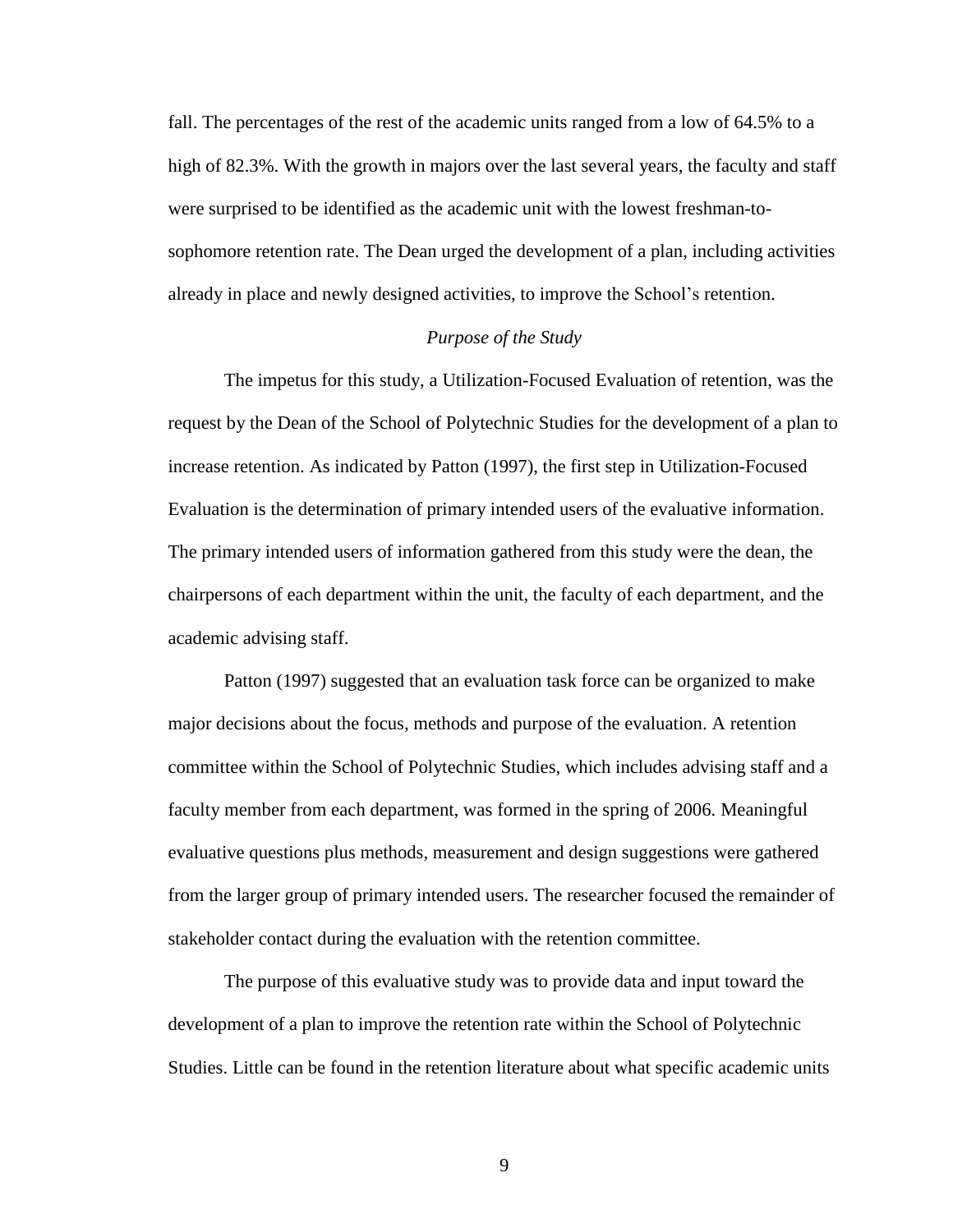can do to improve persistence of students. This is likely because most recommendations are more global in nature, encouraging a united front across the institution. However, for overall institutional improvement in persistence rates to occur, this researcher and the primary stakeholders of this evaluation believe that individual units must assess themselves in terms of strengths and weaknesses related to retention factors. Expectantly, this will lead to actions within the unit that will contribute to unit-level and institutionwide gains in retention.

#### *Research Questions*

According to Fraenkel and Wallen (2003), good research questions are feasible (able to be investigated with available resources) and significant (will contribute to our knowledge). A key task in evaluation is clearly linking the information needs of the stakeholders to the questions that are asked and the kinds of data that are collected to answer those questions (Preskill & Torres, 1999). In order to develop feasible and significant questions to address the needs of the stakeholders, the primary intended users of the evaluative information were consulted. These consultations led to the development of the following research questions:

- 1. How satisfied are current students (those who are persisting within the academic unit) specifically with factors related to retention?
- 2. How satisfied are graduates of the academic unit, specifically with factors related to retention?
- 3. What reasons do students who majored in the academic unit give for institutional withdrawal?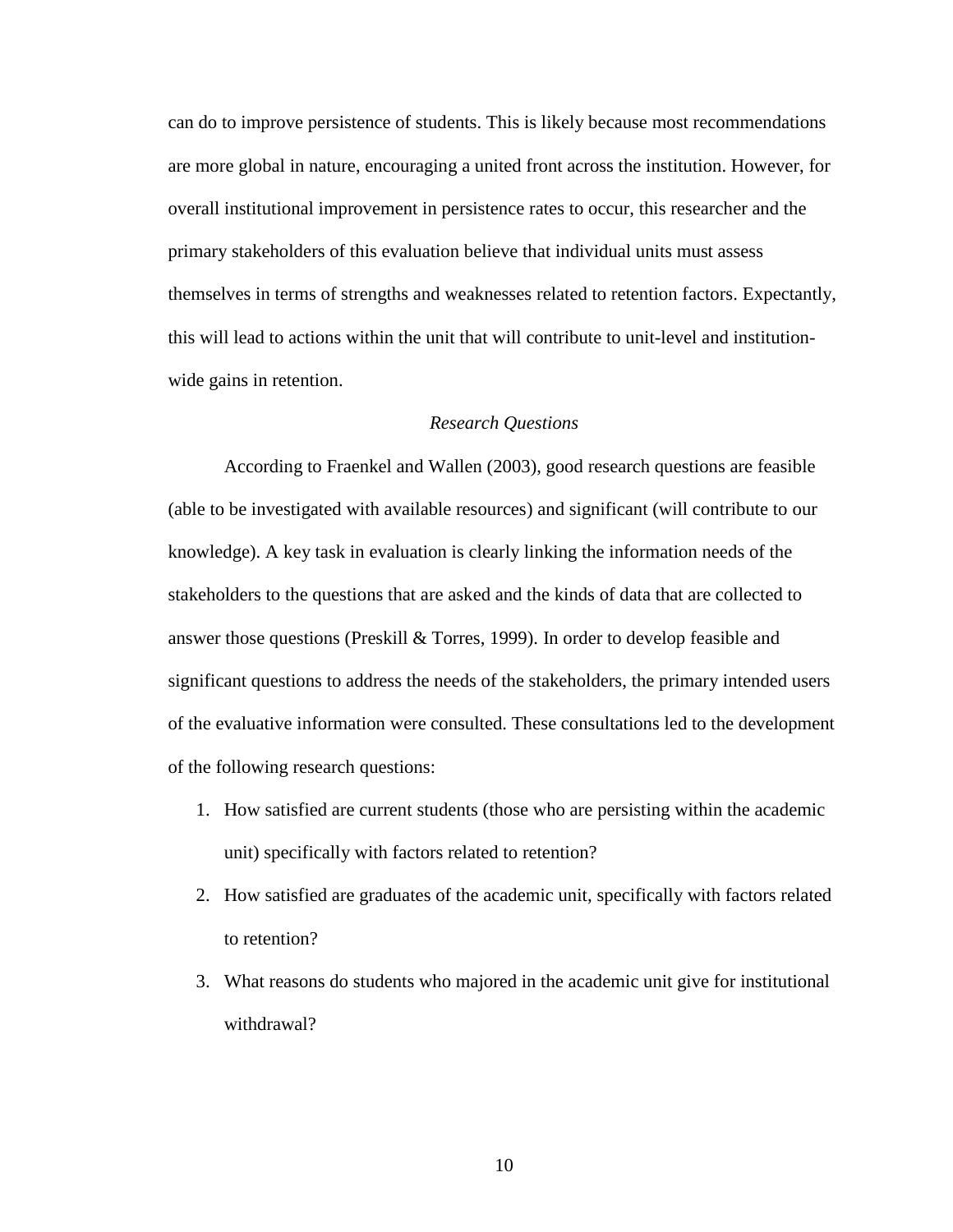- 4. Do differences between regularly-collected student records data exist between those students who were retained versus those who exhibited institutional withdrawal during or following fall 2005 or spring 2006?
- 5. For students who exhibited institutional withdrawal during or following fall 2005 or spring 2006, what was their student classification at the time of withdrawal?
- 6. For students who exhibited institutional withdrawal during or following fall 2005 or spring 2006, do certain courses appear more frequently than others in the last semester of attendance?

### *Limitations and Assumptions*

The results of this study are applicable only to the academic unit being evaluated, and they should not be widely generalized. The results of Utilization-Focused Evaluations are intended for use by the primary intended users or stakeholders of the program under evaluation (Patton, 1997). Patton (1990), however, argued that findings can be extrapolated. He defined extrapolation as "modest speculations on the likely applicability of findings to other situations under similar, but not identical, conditions" (p. 489). Additionally, the evaluative research design may provide a format that can be replicated in other academic units.

Another limitation of this study involves the personal association of the researcher with the academic unit that is the subject of the evaluation. When the proposal for this evaluation was being developed, the researcher was a member of the advising staff within the academic unit and also a member of the unit"s retention committee, making the researcher a primary intended user of the evaluative information, which could lead to researcher bias. Patton (1997) discussed the role of internal evaluators. He indicated that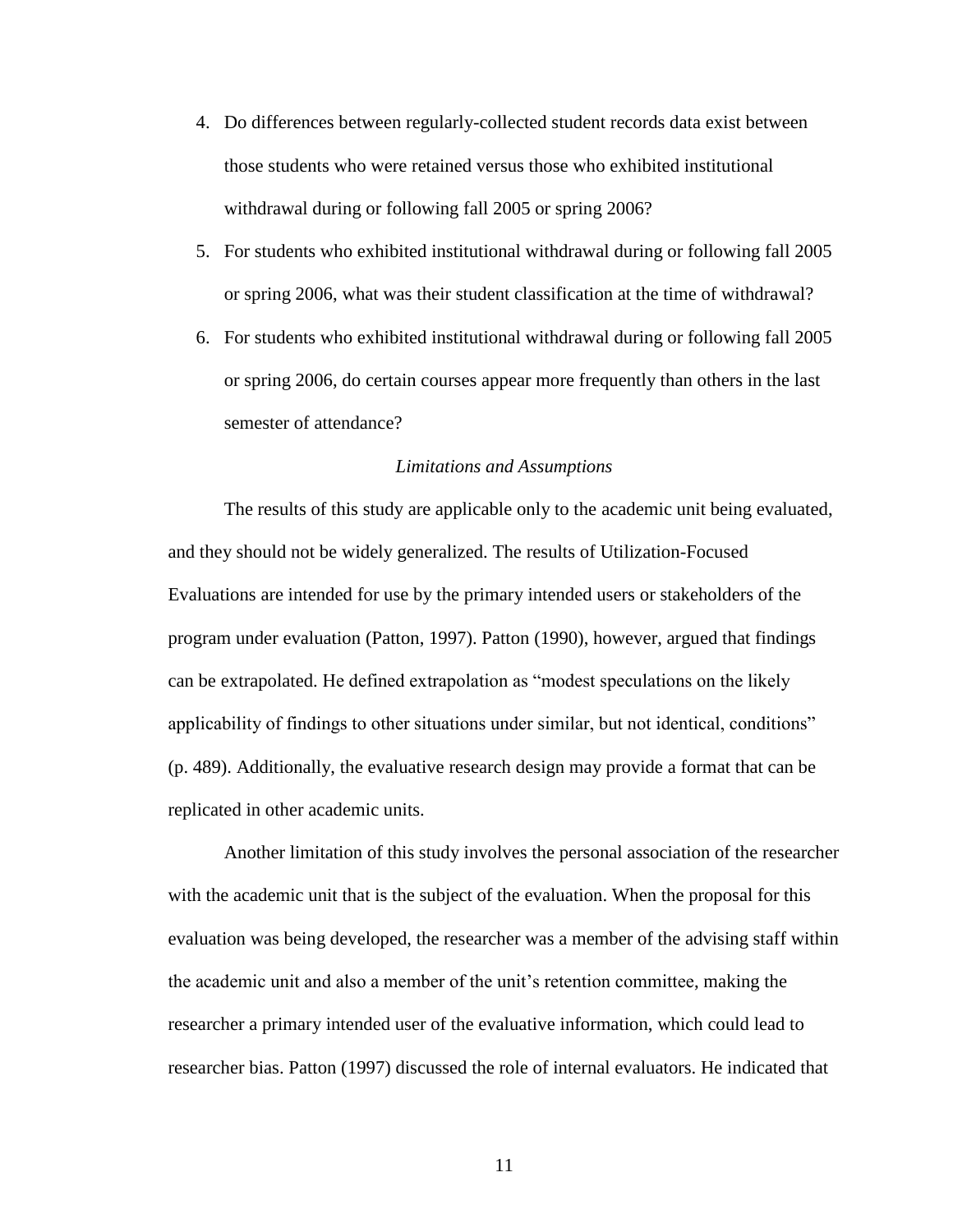internal evaluators are often expected to do evaluations, but not to facilitate an evaluation involving others. He also mentioned that internal evaluators are more likely to be manipulated by administrators to justify decisions or pressured to present positive findings for public relations purposes.

The evaluator addressed some of these limitations by fully explaining Utilization-Focused Evaluation to each primary intended user prior to discussions about questions and methods. Additionally, to lessen the effects of personal bias, the other primary intended users and focus group participants were consulted to make sure that the essence of what they wanted to know or what they had said was preserved. Ultimately, the researcher wants the same thing as the other primary intended users do – improved persistence and retention rates.

Another limitation of the study relates to the loss of subjects. Loss of subjects can result from students leaving the institution and can also occur when students are absent during data collection. As Fraenkel and Wallen (2003) pointed out, "Loss of subjects . . . not only limits generalizability but also can introduce bias – *if* those subjects who are lost would have responded differently from those from whom data were obtained" (p. 179). A correlated limitation relates to contacts made with former students. Study results which discuss former students' reasons for leaving were influenced by those former students with whom the researcher was able to make contact.

The data collected for this research study constitutes a "snapshot" of data over a relatively short period of time for the academic unit. There is a potential that data from a different timeframe and from a different group of students would produce dissimilar results. Additionally, this relatively short period of time was not devoid of initiatives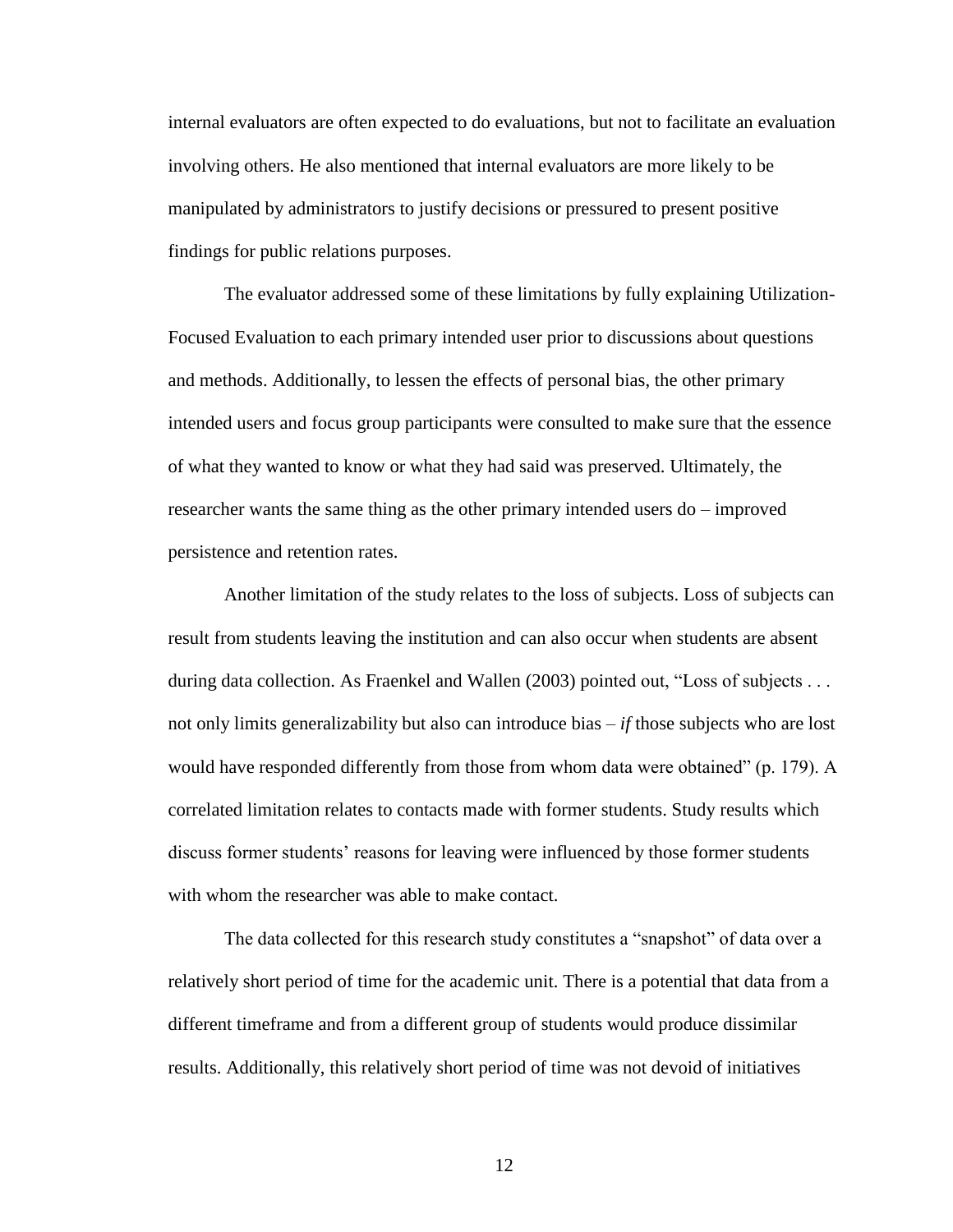aimed at improving retention within the academic unit. The process of implementing ideas aimed at improving persistence is on-going. This makes it difficult to discern if specific initiatives are working or not.

In answering many of the research questions, the researcher relied on data that was regularly collected as part of the institutional student data base. During 2006, a conversion from an institutionally-developed student records system to a purchased student records system occurred. The researcher assumed that the data utilized from the system was stable, meaning that it transferred correctly from the older student records system to the newer one.

### *Definition of Key Terms*

Retention is a complex and multifaceted issue, beginning with how retention and associated concepts are defined. The next chapter will address the complexities of retention-related definitions found in a review of retention literature. Specifically for this study, the following definitions were employed.

*Retention.* In its most basic use, the term retention means "keeping students in college" (Education Commission of the States, 2004, ¶ 1). Although some definitions add the stipulation of keeping students through to graduation (Berger & Lyon, 2005) and others define retention as students attaining their own goals (Seidman, 2005), use of the term retention in this study refers to students who are institutionally retained, meaning they remain enrolled at the same institution (Hagedorn, 2005).

*Persistence.* According to Berger and Lyon (2005), persistence refers to "the desire and action of a student to stay within the system of higher education from the beginning year through degree completion" (p. 7). Mortenson (2005) differentiated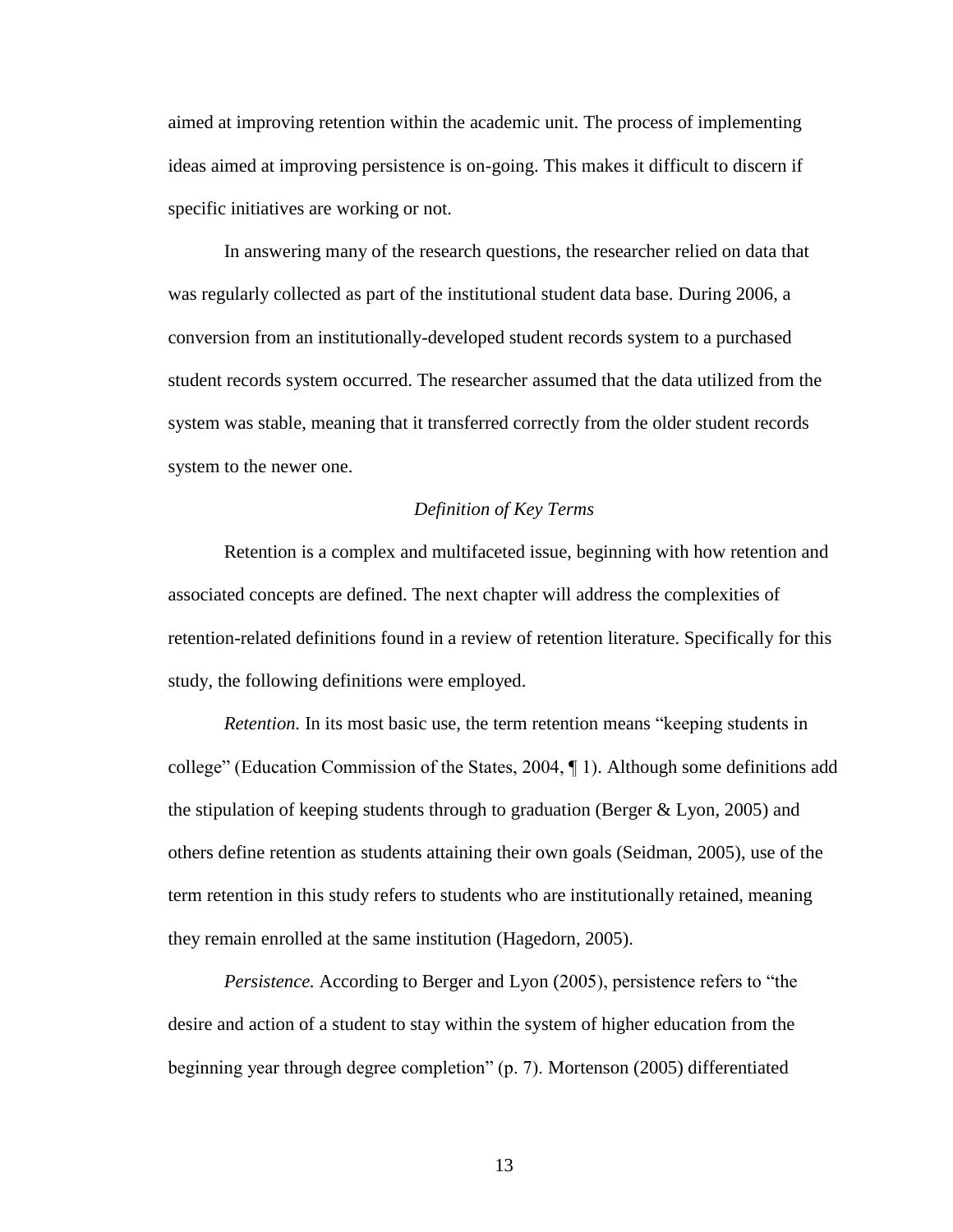between institutional persistence and summary persistence. Institutional persistence refers to students who do persist at the same institution through to graduation. Summary persistence includes "student "swirling" – enrollment in more than one institution between matriculation and graduation" (p. 36). This study included students within one academic unit who were in the process of institutionally persisting via continued enrollment and also those who institutionally persisted to graduation.

*Institutional withdrawal.* Withdrawal is used to refer to "the departure of a student from a college or university campus" (Berger & Lyon, 2005, p. 7). Withdrawal can be categorized as either voluntary or involuntary, and either institutional or system. Voluntary withdrawal is based upon a student decision; involuntary withdrawal, also called dismissal, is based upon an institutional decision to not allow a student to reenroll. Institutional departure is based upon a student leaving a particular institution, and system departure is based upon a student leaving higher education completely (Bean, 1985; Berger & Lyon; Tinto, 1982). In this study, the term institutional withdrawal includes those students who both voluntarily and involuntarily withdrew from the institution.

*Student classification.* Classification of students as freshmen, sophomores, juniors and seniors is based upon the number of earned semester hours, including those earned from developmental courses. Students with fewer than 30 hours are freshmen. The remaining classifications include sophomores  $(30 - 59$  hours), juniors  $(60 - 89$  hours), and seniors (90 hours and above) (Southeast Missouri State University, 2005).

*Regularly-collected student records data.* In order to address potential differences between those students who were retained and those who exhibited institutional withdrawal, regularly-collected student records data were reviewed. Data are collected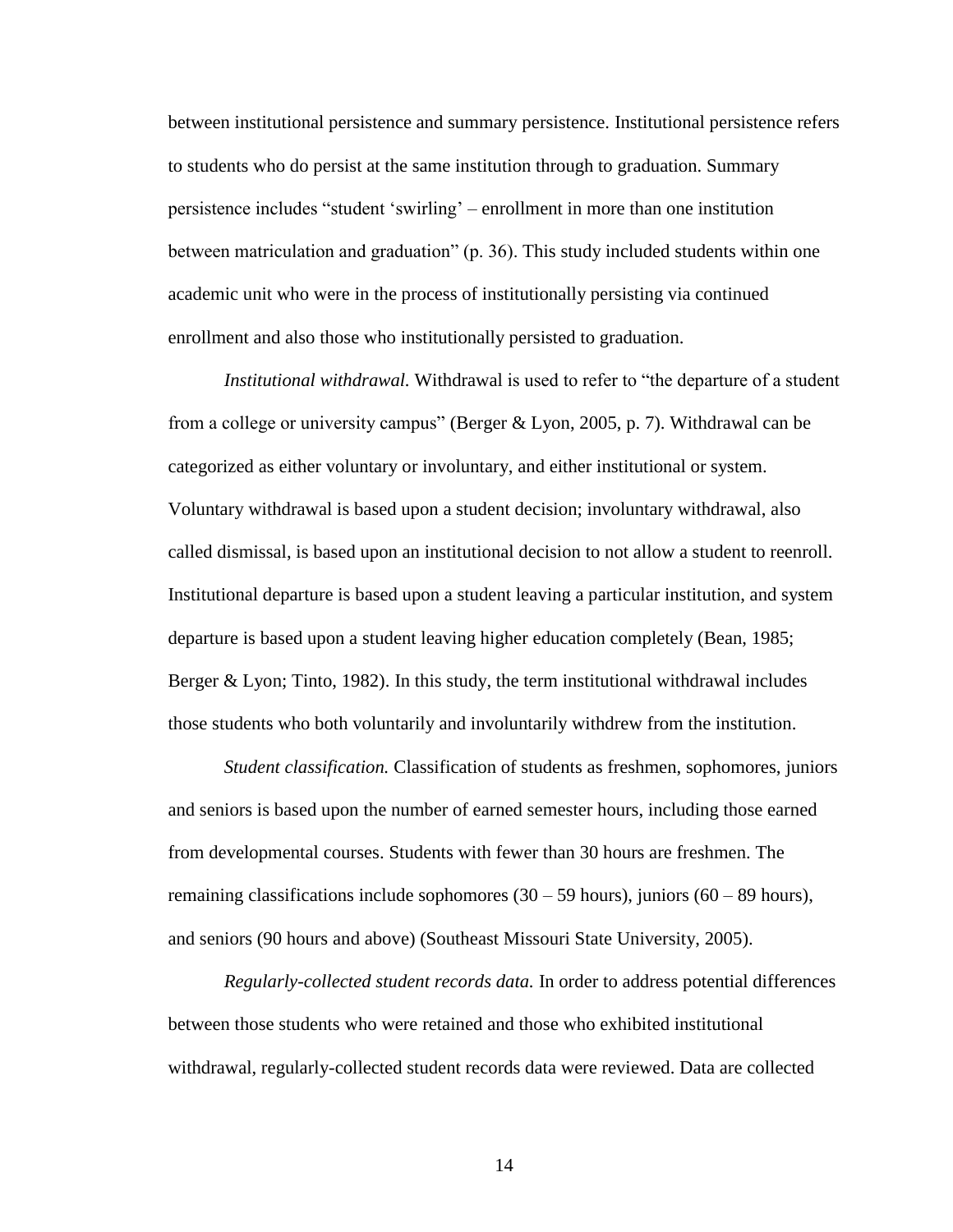from students throughout their academic careers, beginning with the timeframe during which they are recruited by the Office of Admissions. Additional information is collected by Student Financial Services, the Office of the Registrar, the Office of the Dean of Students, and the Office of Institutional Research, among others. Most of these regularlycollected student records data are available through an institutional student database.

Regularly-collected student records data include background information such as high school of graduation; high school grade point averages; ACT composite and ACT sub-category scores; gender; ethnic origin; age; marital status; city, county and state of permanent residence; parental level(s) of education; and initial math and English placement levels. Other information pertaining to academic and non-academic factors includes: major; year of matriculation; credits accumulated and class standing; courses taken, college semester and cumulative grade point averages, honors eligibility, academic standing, college resident status (residence hall or commuter), athlete status, disciplinary codes and action, and types of financial aid received.

*Factors related to retention.* Based upon a review of literature, there is a wide range of factors that have been shown to be related to retention, and this study will look at retention within one academic unit through the lens of these factors.

Several authors noted the importance of background or pre-college characteristics in influencing student persistence and withdrawal decisions (Bean, 1982; Pascarella, 1980; Spady, 1970; Tinto, 1975). Background characteristics include items such as family background, academic potential, ability and socioeconomic status (Bean; Spady, McClanahan, 2004).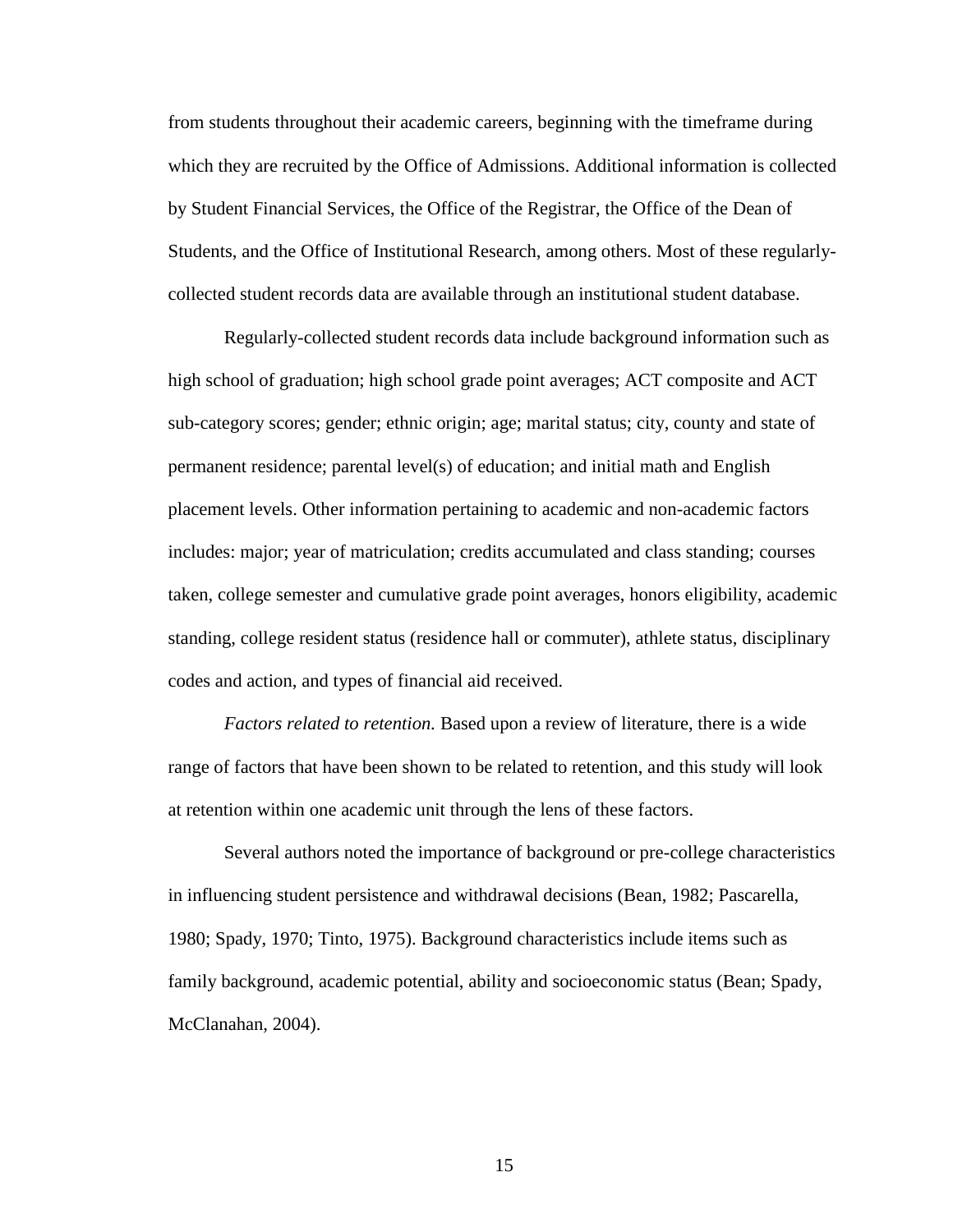Once a student is attending an institution of higher education, other factors become important, specifically those influencing the academic and social integration of students into the college environment. Additionally, external factors such as finances, family obligations, parental support and external peer groups, also influence persistence and retention decisions (Cabrera, Castaneda, Nora, & Hengstler, 1992; Swail et al., 2003). Student involvement, both with faculty and with peers, has also been shown to be an important factor in student persistence and retention (Astin, 1985; Habley  $\&$ McClanahan, 2004; Upcraft & Gardner, 1989).

Lotkowski, Robbins and Noeth (2004) conducted a comprehensive review of research on retention to determine which factors were the greatest indicators of college retention and performance; they categorized factors under the umbrella categories of academic and non-academic. They also recognized one other factor that they did not categorize as academic or non-academic – socioeconomic status.

Academic factors include both background variables and variables that come into play once college attendance commences. Background academic variables include ACT score and high school grade point average, plus preparation for college level work, high school rank, school quality, and course selection. Other academic factors, such as college grade point average, academic integration, study skills, and motivation, appear after students begin college.

Non-academic factors include items such as academic goals, achievement motivation, academic self-confidence, academic-related skills, contextual influences, general self-concept, educational aspirations and goals, institutional commitment, social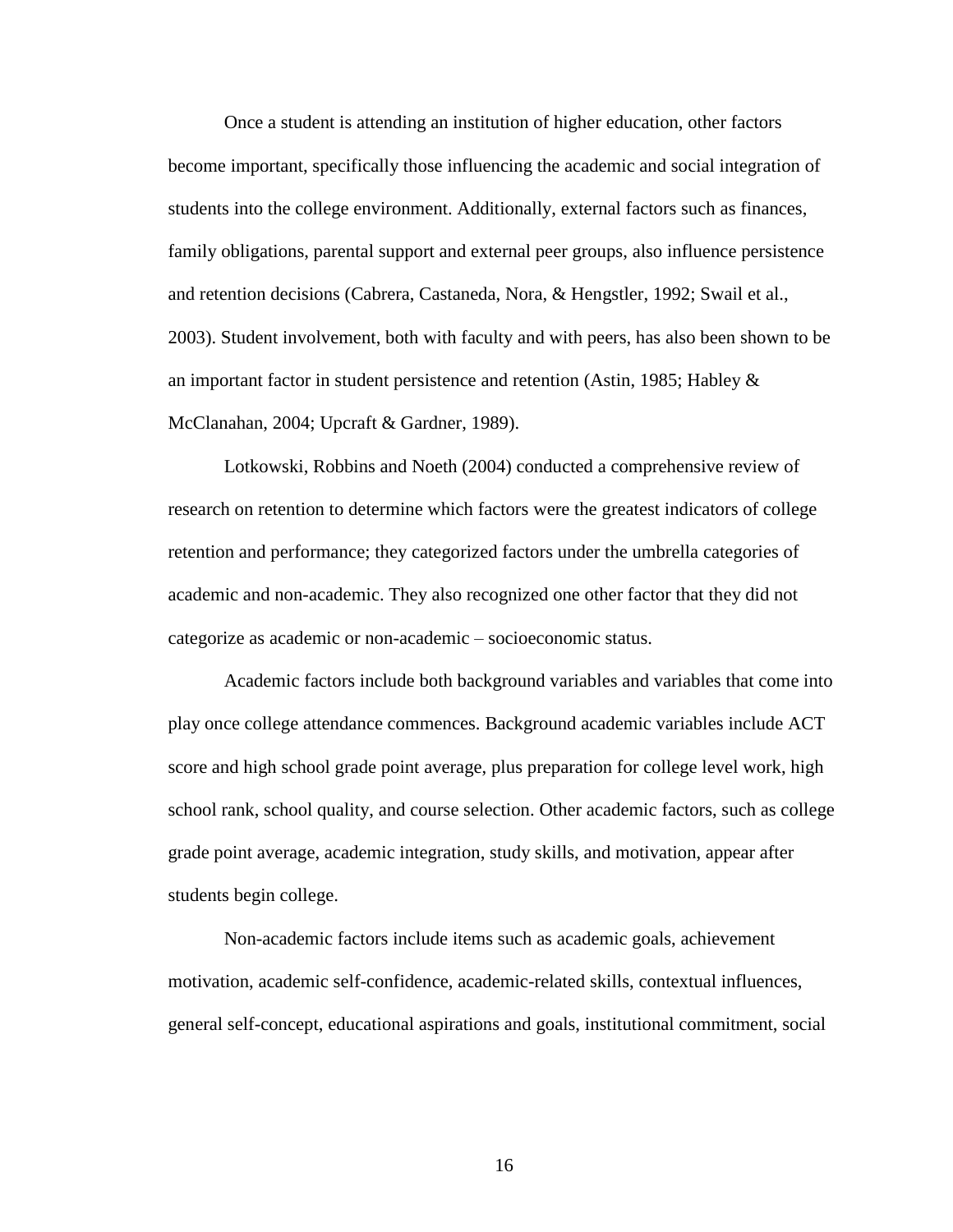support and social involvement. Other non-academic factors include organizational culture and climate, student finances and financial aid, and student employment.

#### *Summary*

Retention of college students is an important issue, as it impacts individuals and society as a whole. Southeast Missouri State University is striving to increase its retention and graduation rates. As part of this initiative, a Utilization-Focused Evaluation of the retention in the School of Polytechnic Studies – the academic unit with the lowest retention rate from the fall of 2003 to the fall of 2004 - was undertaken. The purpose of this evaluative study was to provide data and input toward the development of a plan to improve retention within the academic unit. Expectantly, this will lead to actions within the unit that will contribute to unit-level and institution-wide gains in retention.

Chapter two presents a review of the retention-related literature. Chapter three will discuss the methodology the researcher used to undertake this improvement-oriented Utilization-Focused Evaluation. Chapter four will analyze the data from the study, while chapter five will outline the findings and recommendations. Appendices, which include a satisfaction survey, recruitment letters, informed consent documents, and protocol and questions for discussions with focus groups and students who left the institution, are also included.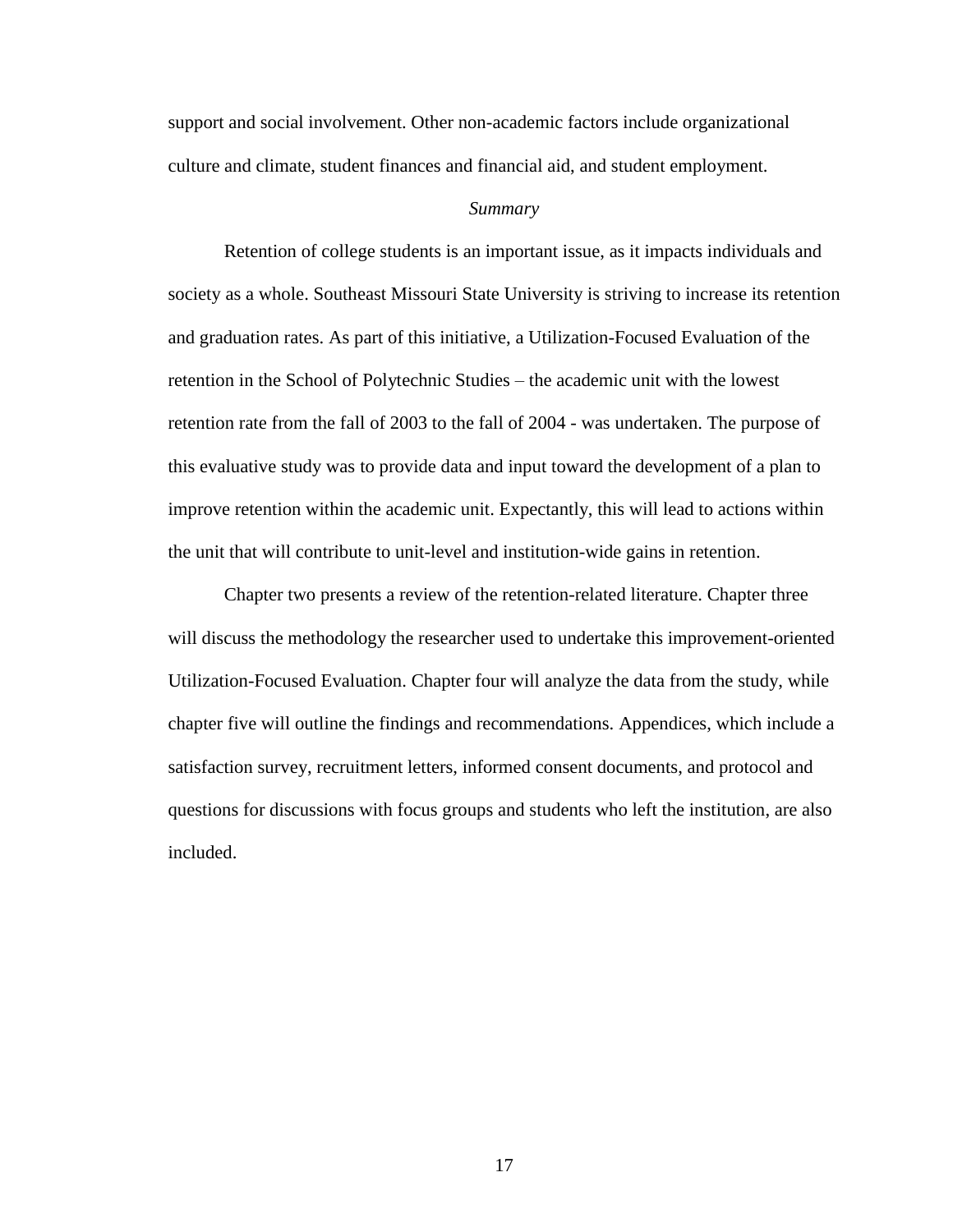#### CHAPTER 2

# REVIEW OF RELATED LITERATURE

#### **Introduction**

In the fall of 2005 in his State of the University message, Dr. Kenneth Dobbins, President of Southeast Missouri State University, launched an initiative to improve student success at the institution, with overall goals of increasing freshman-to-sophomore student retention and overall graduation rates. After numerous campus-wide discussions and much deliberation resulting in over 400 comments and suggestions for improving retention, a much shorter list of action items was developed. One of the action items charged the Deans and the Provost with exploring college and departmental level initiatives for improving retention.

In early 2006, the University Deans were presented with college and departmental retention data from the Strategic Enrollment Management Task Force. The data showed that the School of Polytechnic Studies had the lowest first-to-second year retention rate of all of the schools and colleges at the institution from the fall of 2003 to the fall of 2004; the first-to-second year retention rate for this time period showed that 62.9% of the firstyear students in the academic unit were in attendance at the institution during the second fall. The percentages of the rest of the academic units ranged from a low of 64.5% to a high of 82.3%. With the growth in majors over the last several years in the academic unit, the faculty and staff were surprised to be identified as the unit with the lowest freshmanto-sophomore retention rate. The Dean urged the development of a plan, including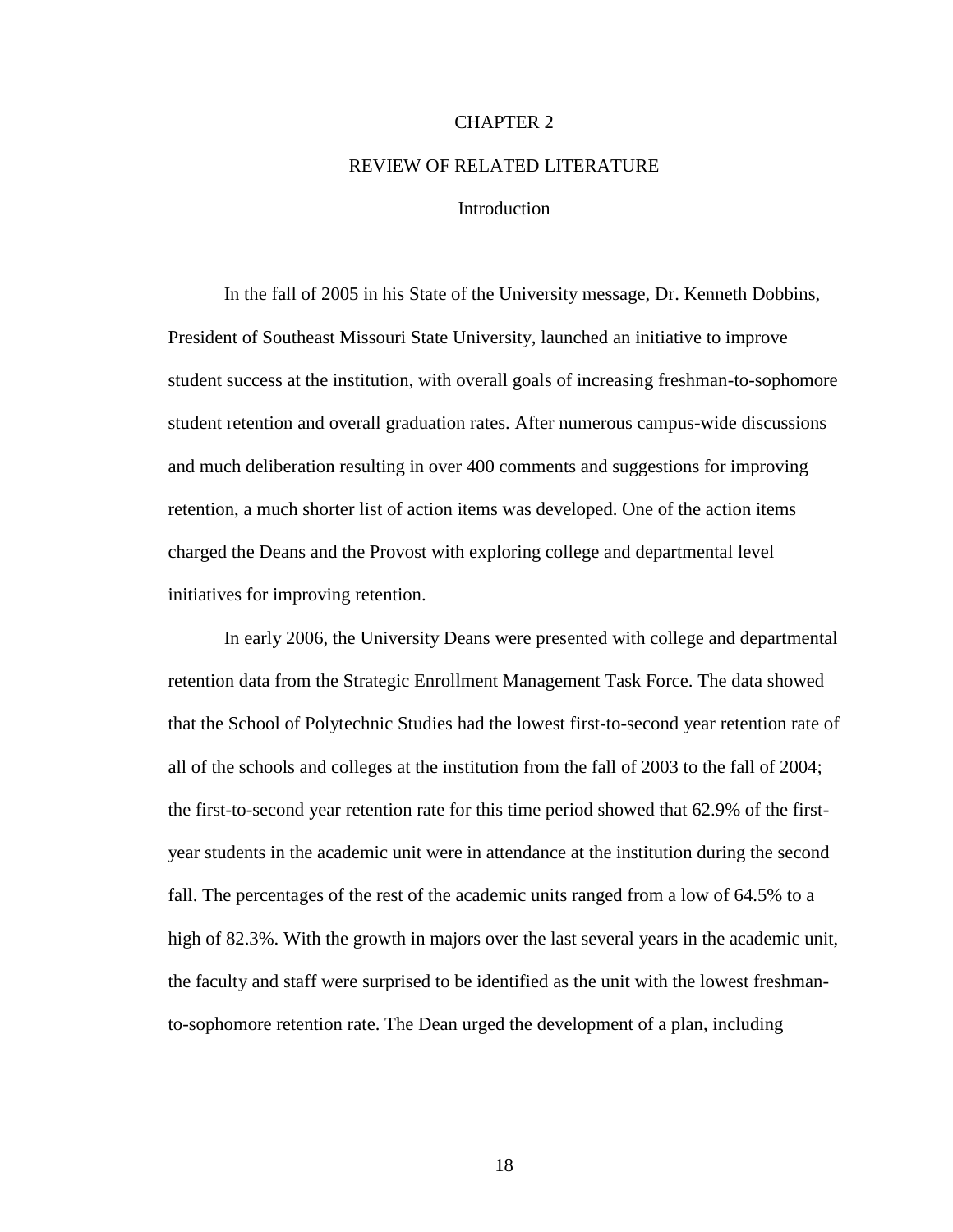activities already in place and newly designed activities, to improve the School"s retention.

The impetus for this study, a Utilization-Focused Evaluation of retention, was the request by the Dean of the School of Polytechnic Studies for the development of a plan to increase retention. The purpose of this evaluative study was to provide data and input toward the development of a plan to improve the retention rate within the academic unit.

Little can be found in the retention literature about what specific academic units can do to improve persistence of students. This is likely because most recommendations are more global in nature, encouraging a united front across the institution. However, for overall institutional improvement in persistence rates to occur, this researcher and the primary stakeholders of this evaluation believe that individual units must assess themselves in terms of strengths and weaknesses related to retention factors. Expectantly, this will lead to actions within the unit that will contribute to unit-level and institutionwide gains in retention.

This chapter will discuss key topics discovered through a review of retentionrelated literature. It begins with a dialogue about retention-related definitions. It then covers the benefits of retaining college students - for individuals, for society, and for institutions. Retention and graduation figures will be discussed, before the discourse turns to retention theories and models. After general information from the retention theories is covered, both academic and non-academic factors that affect retention will be addressed. The chapter ends with a section of recommendations for practice, organized under the headings of organizational and programmatic suggestions.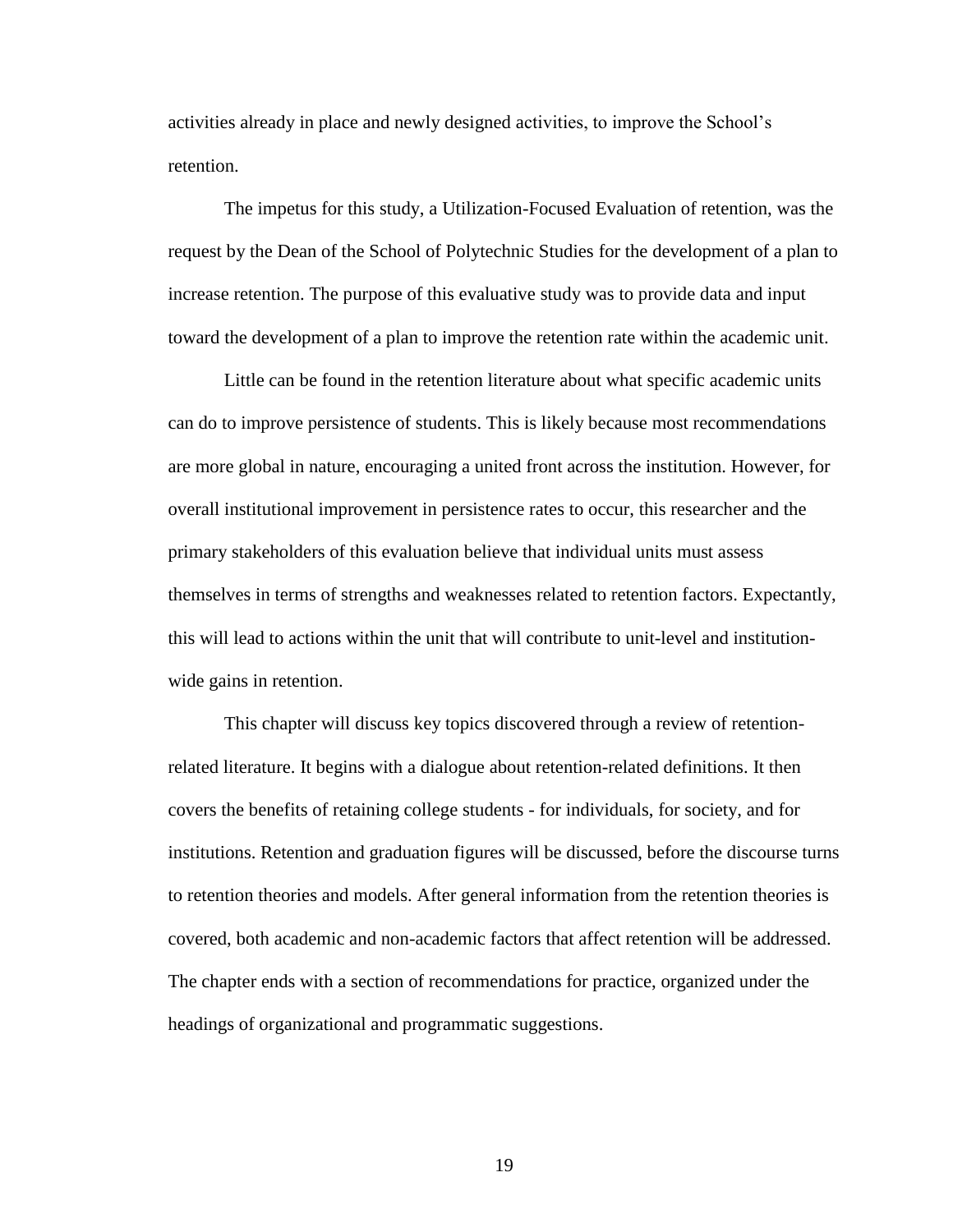#### *Retention-Related Definitions*

Retention is a complex and multifaceted issue, beginning with how retention and associated concepts are defined. In a broad sense, completion refers to the timely progress that students make toward completing postsecondary degrees and certificates. "Embedded in this topic are issues of retention (keeping students in college), persistence (moving them through the system in a timely fashion) and graduation (the awarding of a degree or certificate once all requirements are completed" (Education Commission of the States, 2004, ¶ 1). Related issues are those of student departure and withdrawal. *Retention*

The term retention is used differently by different people. According to Berger and Lyon (2005), "retention is the ability of a particular college or university to successfully graduate the students that initially enroll at that institution" (p. 3). Others, as shown in the section above, define retention as "keeping students in college" (Education Commission of the States,  $2004$ ,  $\P$  1) without adding the stipulation of keeping them through to graduation. Hagedorn (2005) differentiated between institutional retention and system retention, where institutional retention is the proportion of students who remain enrolled at the same institution. System retention counts those students who leave one institution to attend another. According to Seidman (2005), "retention is defined as student attainment of academic and/or personal goal(s)" (p. 296). Freshman retention, an often-cited figure, refers to the percentage of first-time, full-time students who return to the same institution for a second term or a second year of study (Levitz et al., 1999; Nettles, Wagener, Millett, & Killenbeck, 1999). A concept related to freshman retention is progression, which was defined by Habley and McClanahan (2004) as "the percentage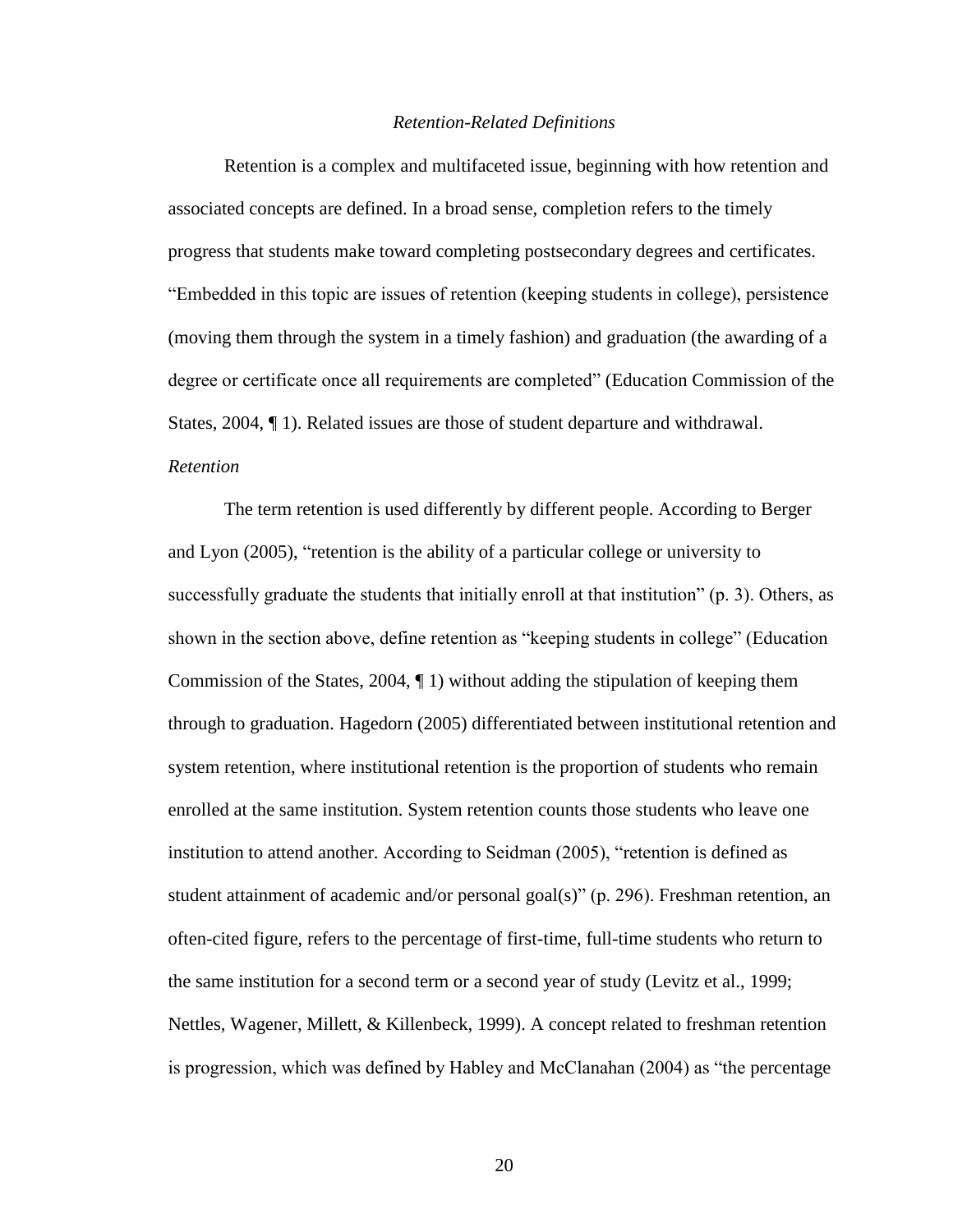of first-time, full-time students who are retained for a second year *and* have achieved academic standing as second year (sophomore) students" (p. 24). A contrasting concept to retention is mortality, which refers to the "failure of students to remain in college until graduation" (Berger & Lyon, p. 7).

Retention is an institutional performance indicator and is often used to gauge institutional success in terms of student satisfaction. Student persistence, on the other hand, is an individual performance indicator or decision (Levitz et al., 1999; Mortenson, 2005). "In other words, institutions retain and students persist" (Hagedorn, 2005, p. 92). *Persistence*

As noted by Berger and Lyon (2005), persistence and retention began to emerge as distinct concepts in the 1990s, as scholars and practitioners realized that many students attend more than one postsecondary institution to complete their degrees. As such, persistence refers to "the desire and action of a student to stay within the system of higher education from the beginning year through degree completion" (Berger & Lyon, p. 7). Mortenson (2005) discussed two ways to measure persistence: institutional persistence and summary persistence. Institutional persistence refers to students who do persist at the same institution through to graduation. Summary persistence includes "student 'swirling' – enrollment in more than one institution between matriculation and graduation" (p. 36). The institution from which a student graduates will count the student as a persister, whereas his or her previous institutions of attendance will likely count the student as a nonpersister or dropout (Hagedorn, 2005). A concept that contrasts with persistence, especially institutional persistence, is that of attrition, which is defined as "students who fail to reenroll at an institution in consecutive semesters" (Berger  $& Lyon, p. 7$ ).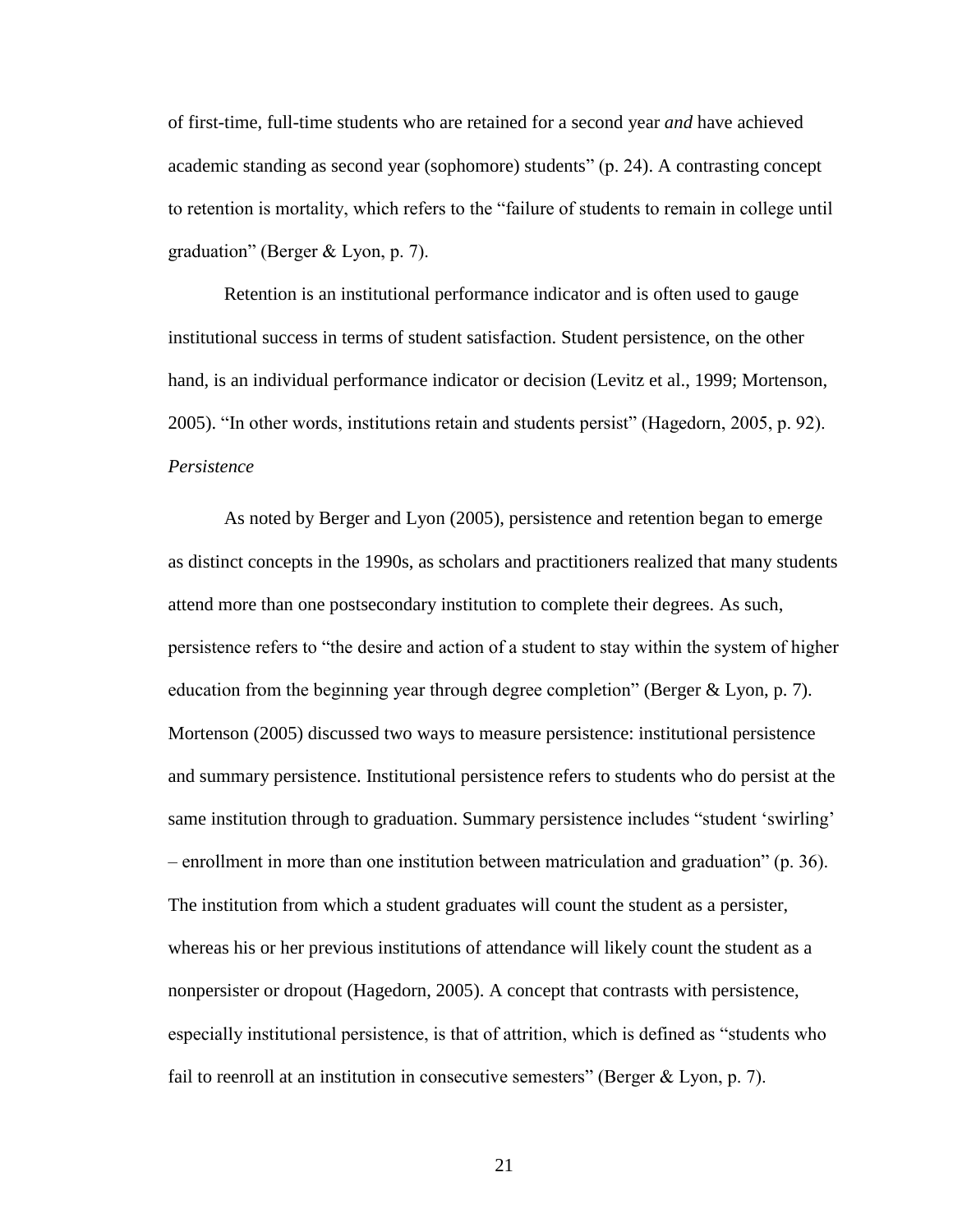#### *Dropout and Withdrawal*

Discussion regarding the terms dropout and withdrawal is a bit more complex. From the simplest standpoint of an institution, all students who withdraw may be considered dropouts (Tinto, 1982). As indicated by Astin (1975) though, the term dropout can be a temporary classification. "No categorization will be wholly satisfactory until all students either obtain their degrees or die without receiving them; any former student can, in theory, go back to college at any time to complete the degree" (p. 6). In addition to the potential temporariness of the categorization of a student as a dropout, many subcategories fall under the term, which further complicate its perception and use.

Dropout, according to Berger and Lyon (2005) "refers to a student whose initial educational goal was to complete at least a bachelor"s degree but who did not complete it" (p. 7). Tinto (1982) describes dropping out from a student point of view as failing to complete a course of action or attain a goal that was the reason for first entering a particular institution of higher education. It is important to note that not all dropouts are considered failures. Some students have no intention of completing a degree with an institution; instead, they have shorter-term training goals that may be met by attending for a period of time less than that required to graduate (Tinto). Some students may stopout, as opposed to dropout. Stopout "refers to a student who temporarily withdraws from an institution or system" (Berger & Lyon, p. 7).

Withdrawal is used to refer to "the departure of a student from a college or university campus" (Berger & Lyon, 2005, p. 7). Withdrawal can be categorized as either voluntary or involuntary, and either institutional or system. Voluntary withdrawal is based upon a student decision; involuntary withdrawal, also called dismissal, is based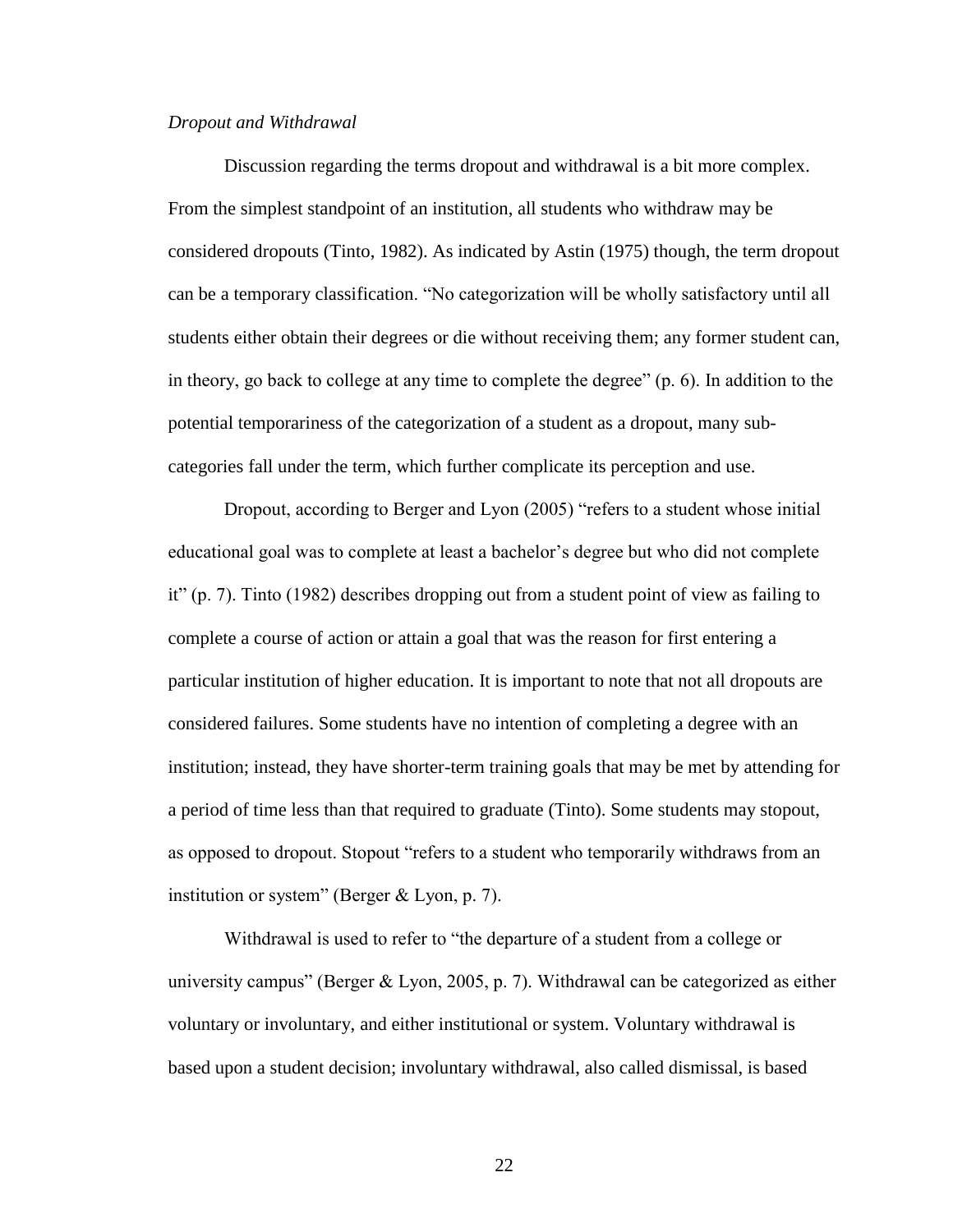upon an institutional decision to not allow a student to reenroll. These involuntary withdrawals are usually based upon student violations of academic and/or social standards. Institutional departure is based upon a student leaving a particular institution, and system departure is based upon a student leaving higher education completely (Bean, 1985; Berger & Lyon; Tinto, 1982). With so many idiosyncrasies, it can be difficult for institutions to categorize students who withdraw from their institutions. Understanding the differences is important for institutions and policy makers, as they work to develop policies and procedures to retain as many students as possible (Tinto, 1975; 1982).

Regardless of how retention and persistence are defined, they are critical aspects of college completion. College completion has huge social and economic impacts, on both individuals and the public.

#### *Private and Public Benefits of a College Education*

A college education is one of the surest ways to increase social and economic levels, both of individuals and society as a whole. "Although gaps will always exist in who goes to college and who ultimately succeeds, it still holds true that education has the greatest potential to benefit all" (Swail et al., 2003, p. 5). Time and again, studies have shown that going to college has a proven national impact, from higher salaries to better health to increased volunteerism to a reduced dependence on welfare and other social programs. In fact, data shows that for most states, "some college is good, and more college is even better" (Institute for Higher Education Policy, 2005, p. 4).

According to the Institute for Higher Education Policy (1998), the benefits of a college education can be grouped into four categories: public social benefits, private social benefits, public economic benefits, and private economic benefits. The categories,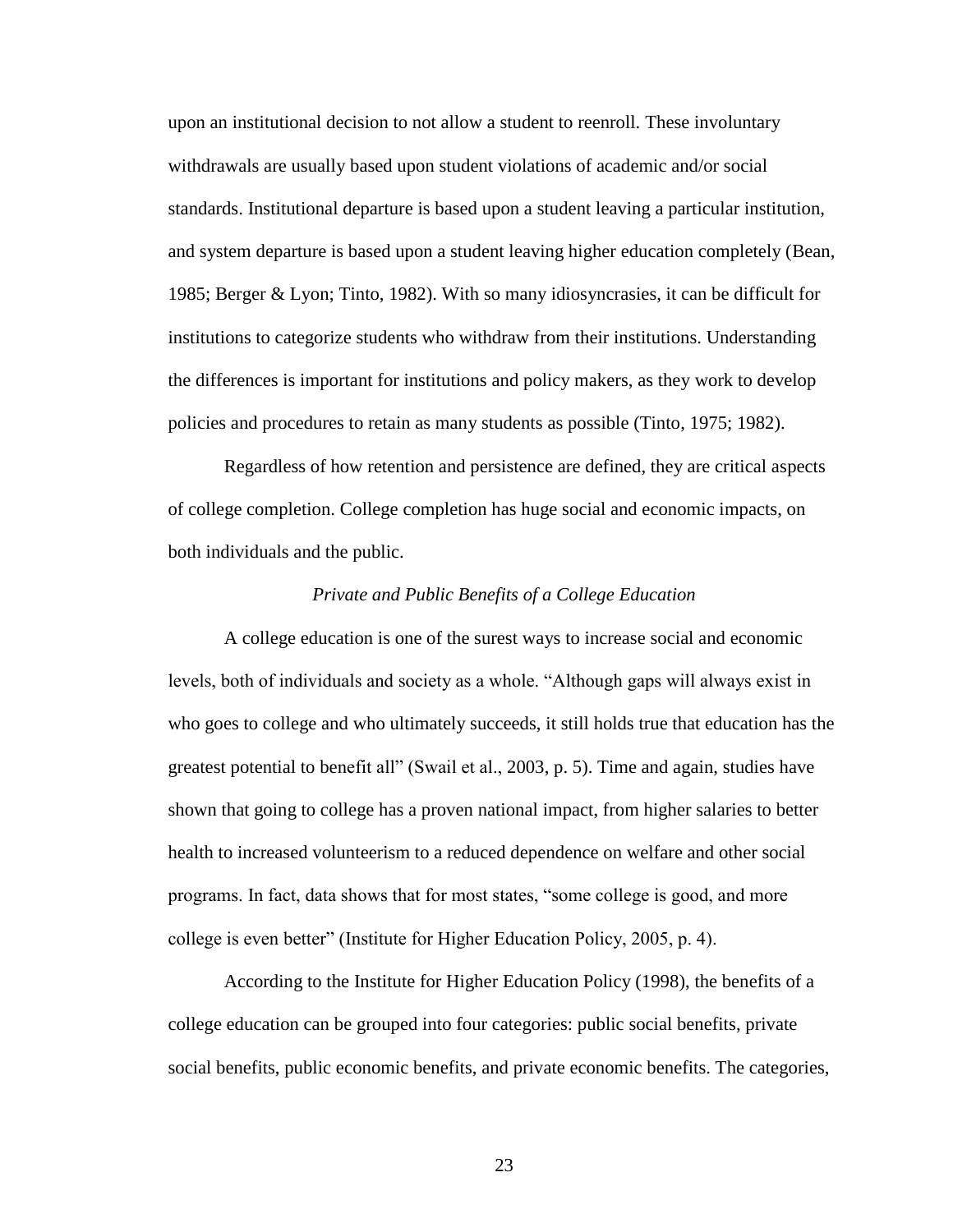although separate, are not mutually exclusive. "Any single benefit, public or private, could also lead to further public or private benefits--the cascade of benefits that results from education" (p. 13). These four categories will be used to organize this section. *Social Benefits*

A college education is beneficial both to individuals and to society as a whole. The categories of private and public social benefits will be used to differentiate discussion on the social benefits of a college education.

*Private social benefits.* Private social benefits are "benefits that accrue to individuals or groups that are not directly related to economic, fiscal, or labor market effects" (Institute for Higher Education Policy, 1998, p. 19). Examples of these benefits include improved health and life expectancy, improved quality of life for children, a more fulfilling work environment, better consumer decision making, increased personal status, and more hobbies and leisure activities. The aforementioned examples are considered long-term in nature. Conversely, some private social benefits are short-term in nature, such as enjoyment of the learning experience, involvement in extracurricular activities, and participation in social and cultural events (Institute for Higher Education Policy; Swail et al., 2003).

As an example, one quantifiable indicator of a private social benefit of increased education is personal health. In the United States, 82 percent of those with a high school diploma reported being in "excellent, very good, or good" health, compared with 93 percent of those with a bachelor"s degree (U.S. Census Bureau, Current Population Survey [CPS], March 2004 Supplement, as cited in Institute for Higher Education Policy, 2005). This personal health benefit is not exclusively social in nature; its effects extend to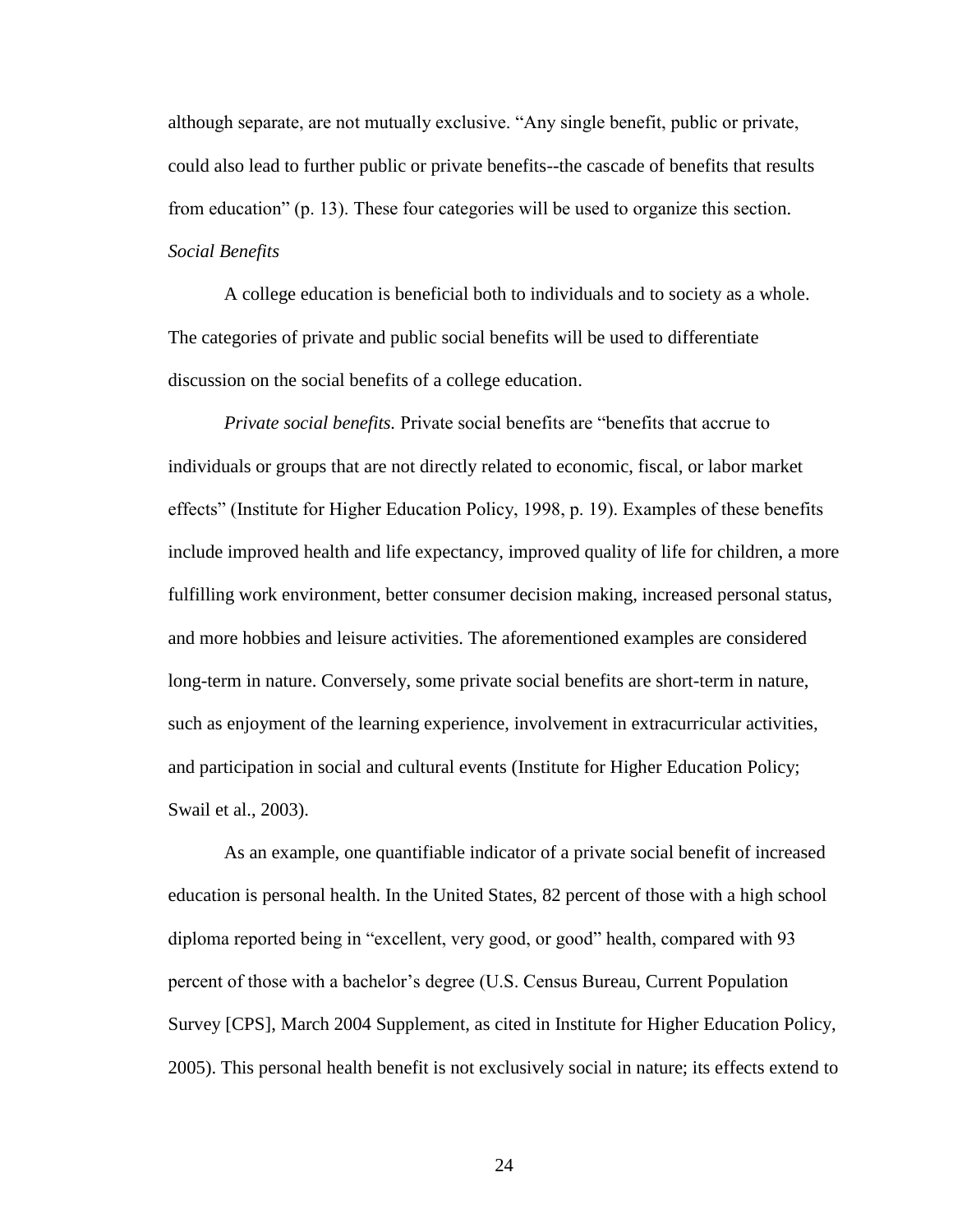the economic spectrum also, as healthier citizens have reduced insurance expenses, which benefit them and other consumers too.

*Public social benefits.* Public social benefits are defined as "benefits that accrue to groups of people, or to society broadly, that are not directly related to economic, fiscal, or labor market effects" (Institute for Higher Education Policy, 1998, p. 17). Examples of these benefits include reduced crime rates, reduced dependency on public welfare, increased charitable giving and volunteerism, increased involvement in civic and democratic activities, social cohesion and appreciation of diversity, and improved ability to adapt to and use technology (Education Commission of the States, 2004; Institute for Higher Education Policy; Swail et al., 2003). One of the most important benefits of higher education to society is intergenerational – the increased educational attainment of children (Bowen, 1997).

A quantifiable example of a public social benefit is the political participation of college graduates versus non-college graduates. According to the U.S. Census Bureau, Current Population Survey (CPS), March 2004 Supplement (as cited in Institute for Higher Education Policy, 2005), fifty-six percent of U.S. citizens who were age 25 and older and had a high school diploma responded that they had voted in the 2000 presidential election, compared to 76 percent of bachelor"s degree recipients. *Economic Benefits*

A college education also provides a host of economic benefits, both for individuals and for society. The discussion that follows will be classified under the categories of private and public economic benefits of a college education.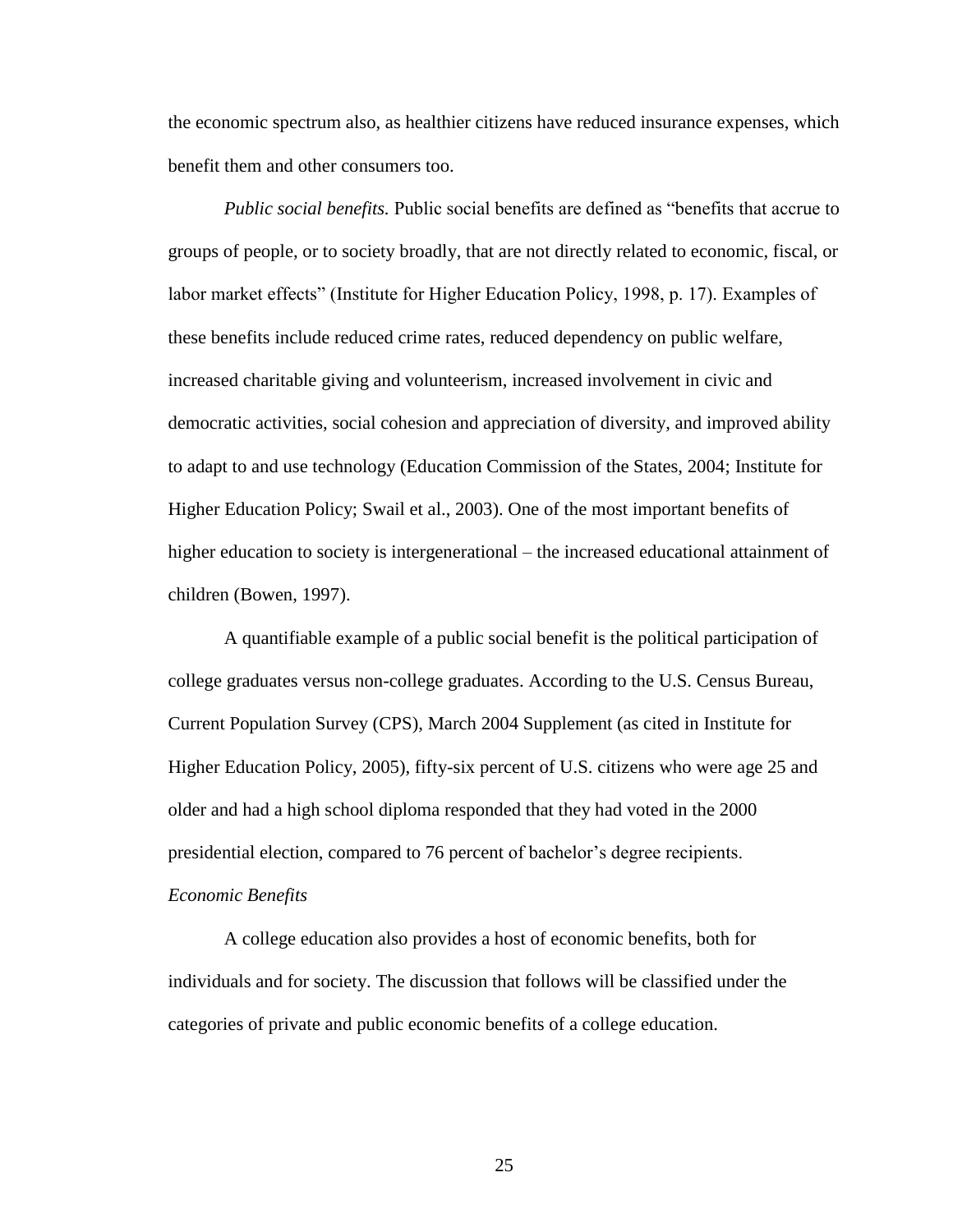*Private economic benefits.* "Benefits that have economic, fiscal, or labor market effects on the individuals who have attended postsecondary education" characterize private economic benefits, which is the most commonly discussed category of higher education benefits (Institute for Higher Education Policy, 1998, p. 14). Examples of private economic benefits include higher salaries and benefits, higher rates and greater consistency of employment, elevated savings levels, improved working conditions, and increased personal and professional mobility (Institute for Higher Education Policy; Swail et al., 2003).

In the span of a lifetime, the earnings variation between differing levels of education is tremendous. In fact, "individuals with a bachelor's degree earn, on average, twice that of high school graduates" (Swail et al., 2003, p. v). In early 2004, the national average total personal income of workers 25 and older with earned bachelor"s degrees was \$48,417, nearly \$23,000 higher than for those with a high school diploma (U.S. Census Bureau, Current Population Survey [CPS], March 2004 Supplement, as cited in Institute for Higher Education Policy, 2005).

The private economic benefits of higher education are even more striking for African Americans. In 1999, approximately 34 percent of African Americans age 25 or older without a high school diploma were living below the poverty level. In contrast, only three percent of African Americans age 25 or older with earned bachelor"s degrees were living below the poverty level (Swail et al., 2003).

*Public economic benefits.* Public economic benefits have "broad economic, fiscal, or labor market effects. In general, these benefits result in the overall improvement of the national economy, or major segments of the economy, as a result of citizens'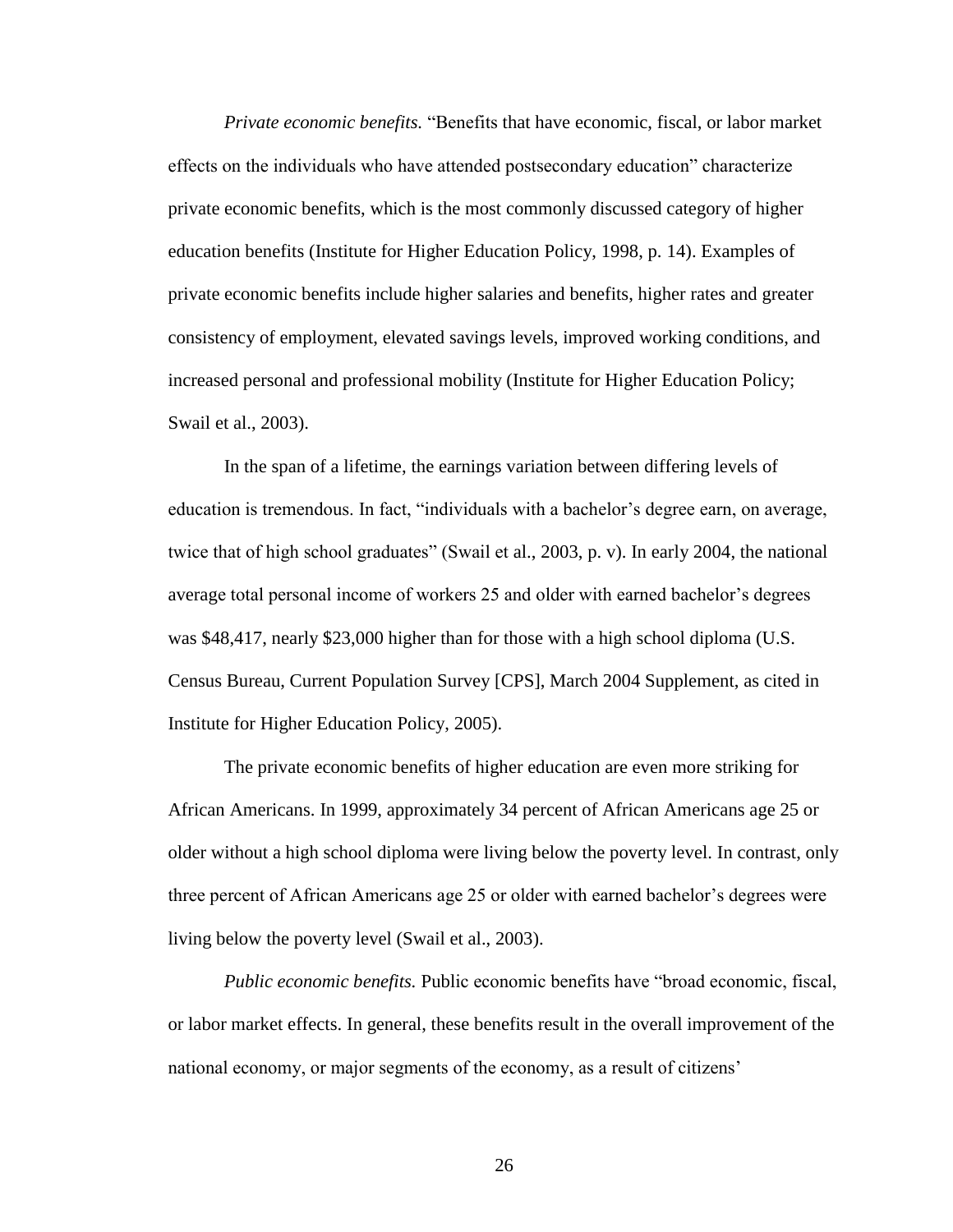participation in higher education" (Institute for Higher Education Policy, 1998, p. 13). The success of our developed nation and its economy has been tied to a large collegeeducated workforce (Braxton et al., 2004). Examples of public economic benefits include increased tax revenues, greater productivity, increased consumption, increased workforce flexibility and technical skills, and decreased poverty rates and reliance on government financial support (Education Commission of the States, 2004; Institute for Higher Education Policy; Swail et al., 2003). A telling illustration of the economic power of higher education is reflected in the fact that in 2003, in 28 states in the nation, no one with a bachelor's degree reported receiving public assistance (U.S. Census Bureau, Current Population Survey [CPS], March 2004 Supplement, as cited in Institute for Higher Education Policy, 2005).

All of the benefits mentioned previously, public and private, economic and social, are in full force when students actually graduate from institutions of higher education. Not only does attaining this level of education benefit individuals and society, but the higher education institutions themselves also benefit when students remain with them through to degree completion.

#### *Institutional Benefits*

Student persistence and retention are critical issues facing institutions of higher education, both in terms of financial success and accountability (Braxton et al., 2004). When persistence and retention rates are good, institutions benefit financially. Positive rates also affect how institutions of higher education are viewed through the eyes of the public and policymakers.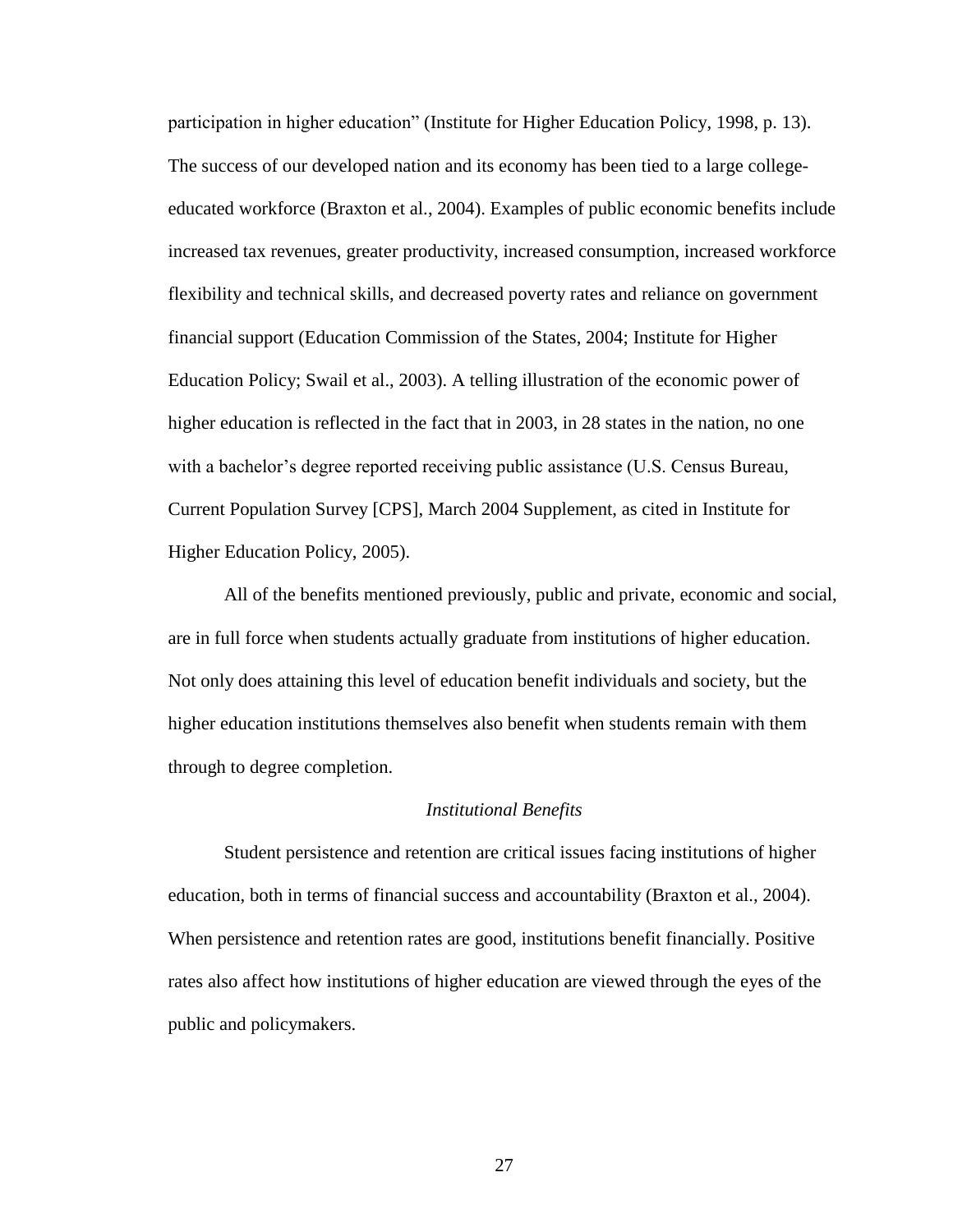# *Financial Success*

"The retention of college students at the freshman and sophomore levels has been a top priority in higher education since the 1980s when fiscal concerns shifted administrative philosophies from survival-of-the-fittest competitiveness toward the desire for student continuance" (Molina & Abelman, 2000, p. 5). Administrators recognize that retaining enrolled students is more efficient and less expensive than recruiting new ones (Berger & Lyon, 2005; Schuh, 2005; Terenzini, 1982). Research by Levitz et al. (1999) indicated that a four-year institution will, on average, gain between \$15,000 and \$25,000 in gross revenue over four to five years by reducing the number of freshmen dropouts by a single student. Even a small increase in an institution"s retention rate can have a quantifiable impact on institutional finances (Yockey & George, 1998). According to Tinto (1990), the financial gains of raising an institutional retention rate between 10 and 20 percent can be substantial, and in fact, can "spell the difference between survival and closure"  $(p. 43)$ .

Maintaining student enrollment at all levels, first-year to senior-year, is directly related to institutional budgets, particularly as the funding for higher education has diminished in recent years and as institutions are becoming more dependent upon the revenue generated from tuition and fees (Braxton et al., 2004; Swail et al., 2004; Schuh, 2005). "The departure of individuals can cause serious financial strains upon the host institution by undermining its continuing source of revenue" (Tinto, 1982, p. 8). Management of student enrollment is even more critical for private institutions, including Historically Black Colleges and Universities, which depend on tuition as their primary revenue source (Nettles et al., 1999; Tinto). Rates of student departure not only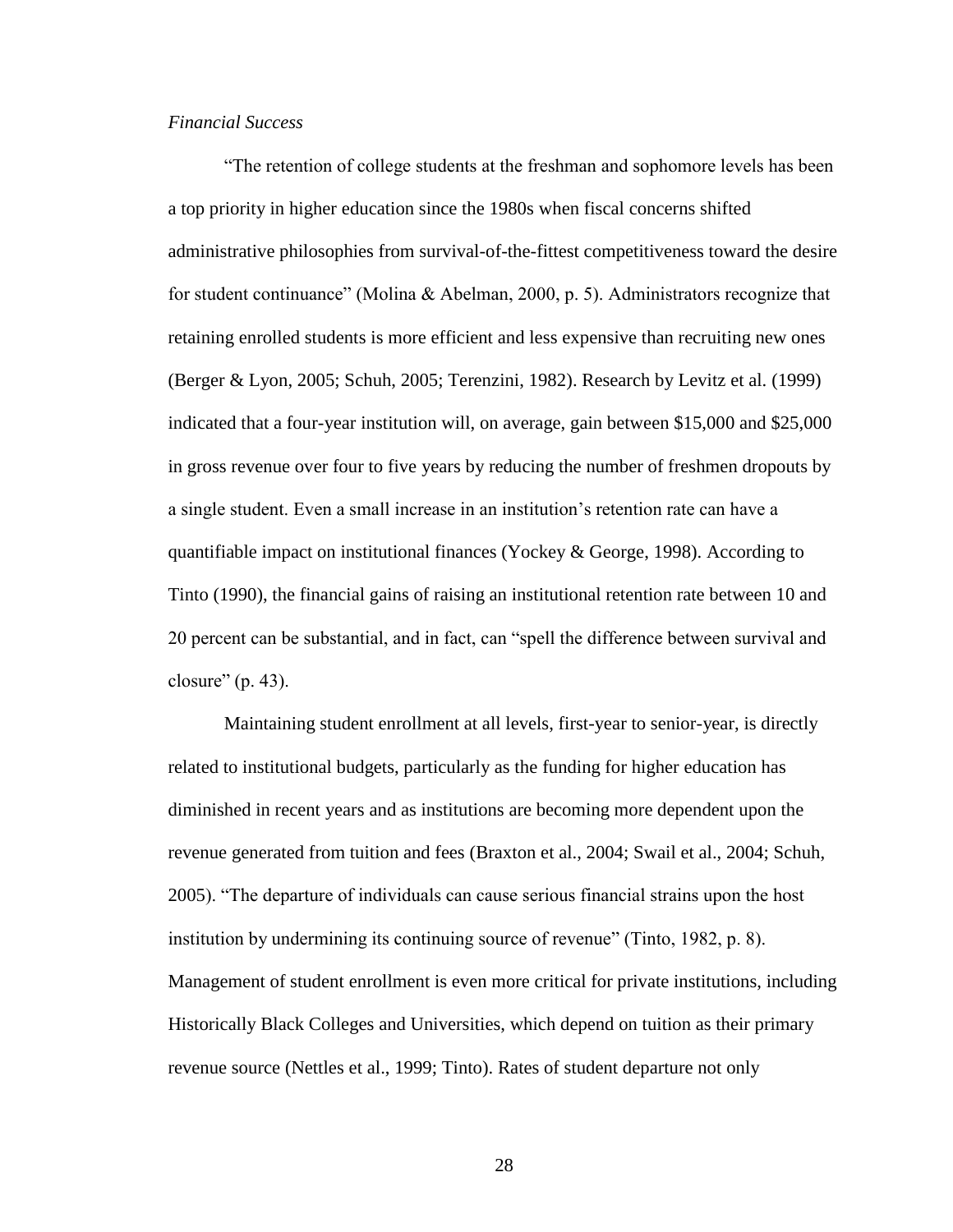negatively affect the stability of institutional enrollments and budgets, they also affect the public perception of the quality of colleges and universities (Braxton et al., 2004). *Accountability* 

Astin, Korn, and Green noted that retention has served as a "barometer of institutional effectiveness" (as cited in Strumpf & Hunt, 1993, p.8) for the public and for policymakers. For example, the well-recognized *U.S. News & World Report* uses institutional graduation rates as one of its indicators to select "America"s Best Colleges." "Regardless of an institution"s mission and selectivity, schools with low retention and graduation rates carry a burden that has a direct impact on the college"s ability to recruit and retain future students" (Swail et a., 2003, p. 8).

Policymakers at the state and national levels are also concerned about retention levels and graduation rates. Both state and national entities make sizable investments in postsecondary education and are therefore concerned with the payoff of their investments and the investments of their constituents – namely, graduates who will help America face the challenges of a dynamic and ever-expanding workplace (Institute for Higher Education Policy, 1998; 2005; Lotkowski et al., 2004). In fact, some "policymakers are setting benchmarks for retention, asking campuses to become responsible for decreasing attrition and promoting student success" (Braxton et al., 2004, p. xi). Some states even tie resource allocations to retention indicators (Berger & Lyon, 2005).

### *Retention and Graduation Figures*

Retention is seen as an institutional performance indicator and is one of the primary ways in which institutional success is measured (Levitz et al., 1999). According to Mortenson (2005), there are retention rate measurement problems that must be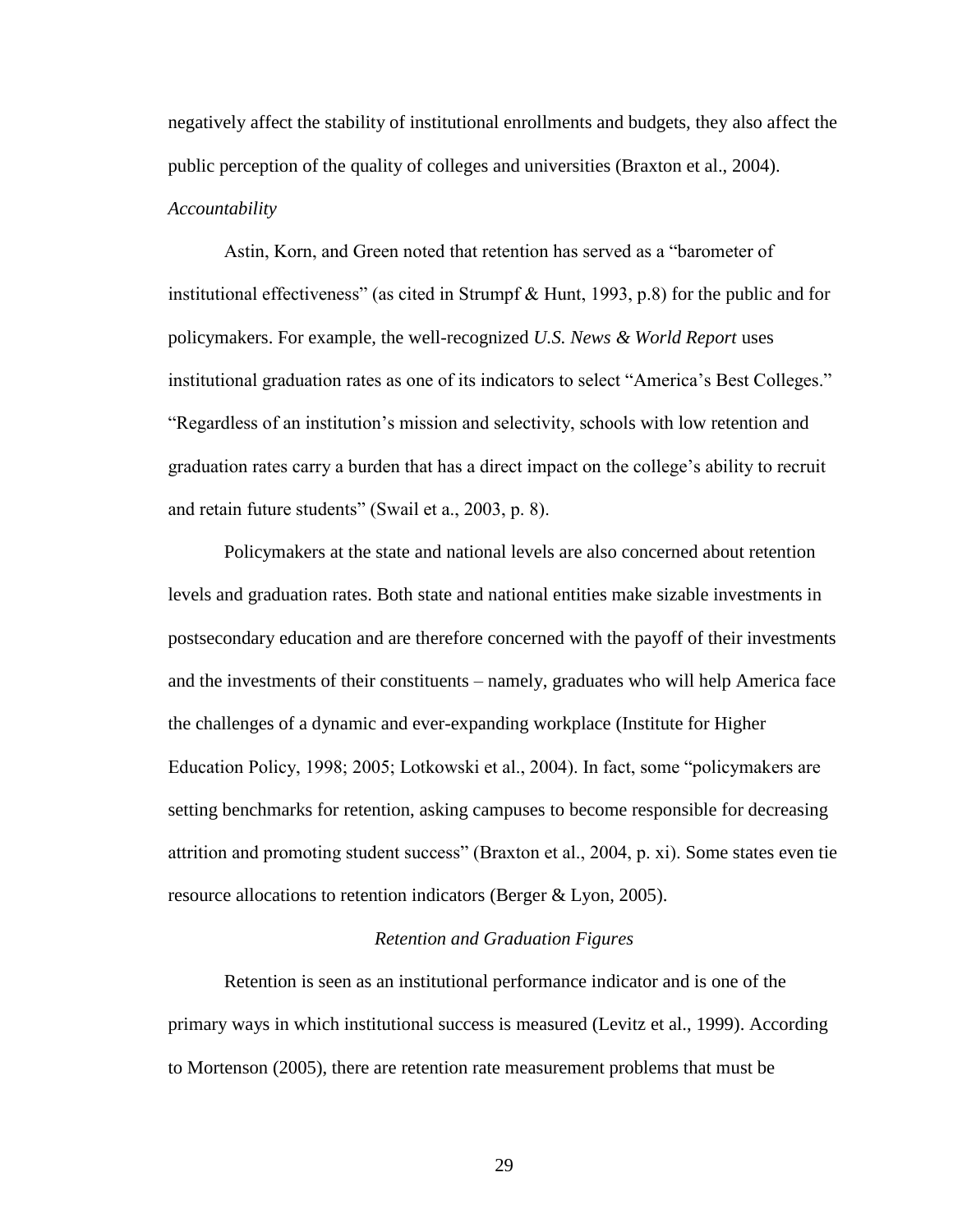considered, including accounting for student transfers between institutions, student progression at different rates, student stopouts, and institutional selectivity. "Measuring college student retention is complicated, confusing, and context dependent. Higher education researchers will likely never reach consensus on the "correct" or "best" way to measure this very important outcome" (Hagedorn, 2005, p. 89).

In order to address some of the measurement problems, the United States government established a federal definition of graduation rate as part of the Student Right-to-Know and Campus Security Act that was signed in November of 1990. Graduation rate is defined as "the percentage of full-time, first-time, degree seeking enrolled students who graduate after 150 percent of the normal time for completion" (Hagedorn, 2005, p. 94). For four-year institutions, the 150 percent measurement equates to six years.

Each year since 1983, ACT has compiled first-to-second year retention rates from the ACT Institutional Data Questionnaire, a survey of information gathered from twoyear and four-year postsecondary institutions. Ninety-four four-year public institutions with traditional admission selectivity, defined as the majority of admitted students being from the top 50% of their high school class, responded to the 2005 survey. The mean first-to-second year retention rate for these schools was 70.8% (ACT, 2005). This national database offers annual benchmarks against which institutions can measure their own retention and graduation rates with similar institutions (Levitz et al., 1999). As will be further discussed later, first-to-second year retention rates are often noted, as this is the timeframe when most student attrition occurs.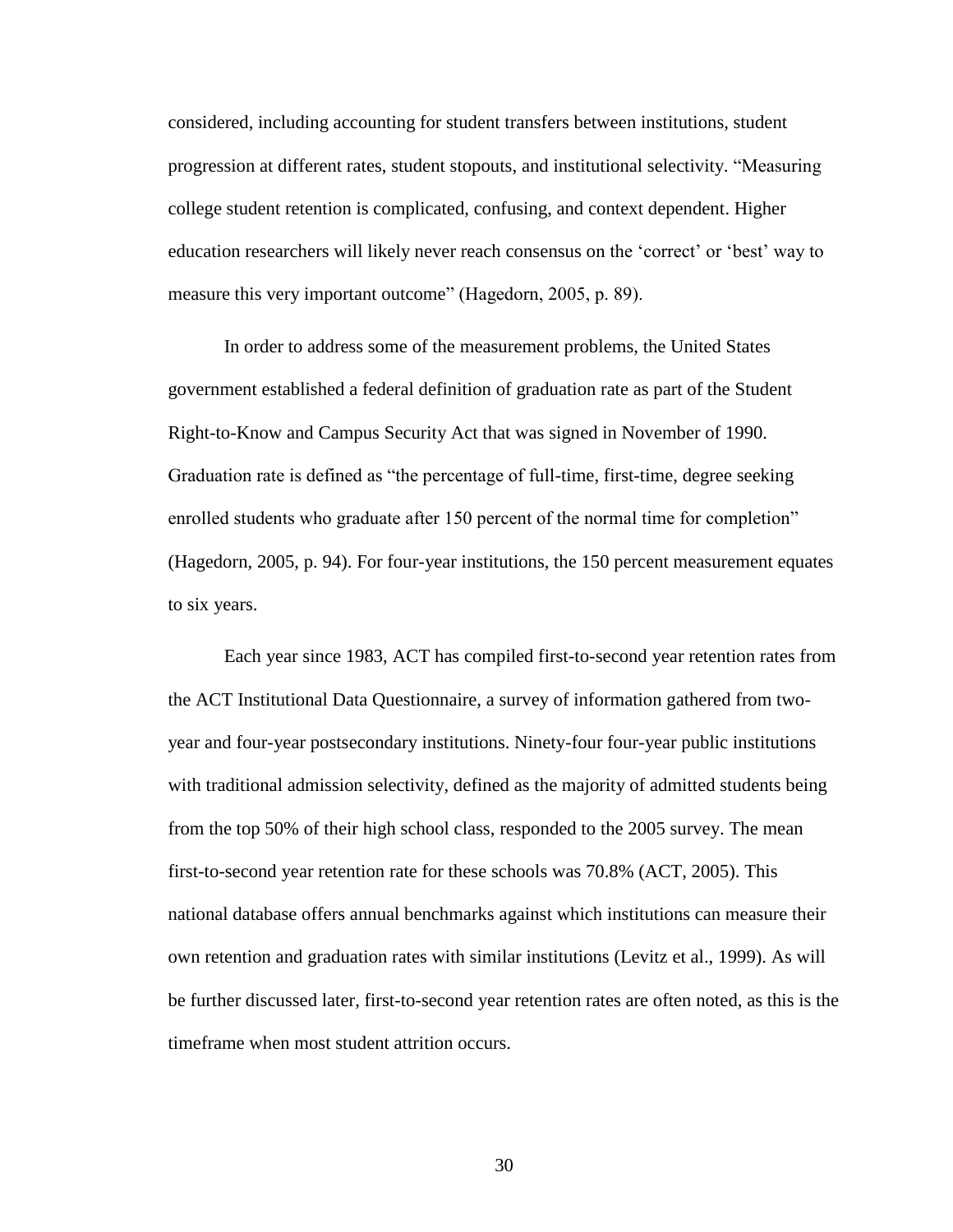"For the past 100 years, the institutional graduation rate has stubbornly held at the 50 percent mark: half of all students entering higher education fail to realize their dreams and aspirations based on earning a certificate or degree" making it what Swail et al. (2003) call a "persistent problem in higher education" (p. 1). Although getting students into college is important, helping them complete a degree in no more than five or six years is just as crucial to the economic and social health of the nation (Education Commission of the States, 2004).

Even though high school graduation rates have improved considerably, there is still much improvement to be made in college retention rates. Low retention rates squander human potential and resources and ultimately jeopardize our nation"s economic future, including the economic future of our postsecondary institutions (Lotkowski, et al. 2004). Although college entry is a big accomplishment for some, persisting to graduation is what really matters. "Unfulfilled academic goals often result in unfulfilled career realities: lower pay, less security, fewer opportunities, and dreams deferred – if not abandoned" (Swail et al., 2003, p. 1).

As Braxton et al. (2004) indicated, "Student departure is connected to the development of human potential" (p. xi). Those students who leave institutions of higher education without graduating may lead vastly different lives from those they would have led had they persisted to degree completion. "As higher education becomes increasingly important for success in a society that has become knowledge- and technology-oriented, retention and persistence are more important than ever" (Berger & Lyon, 2005, p. 26).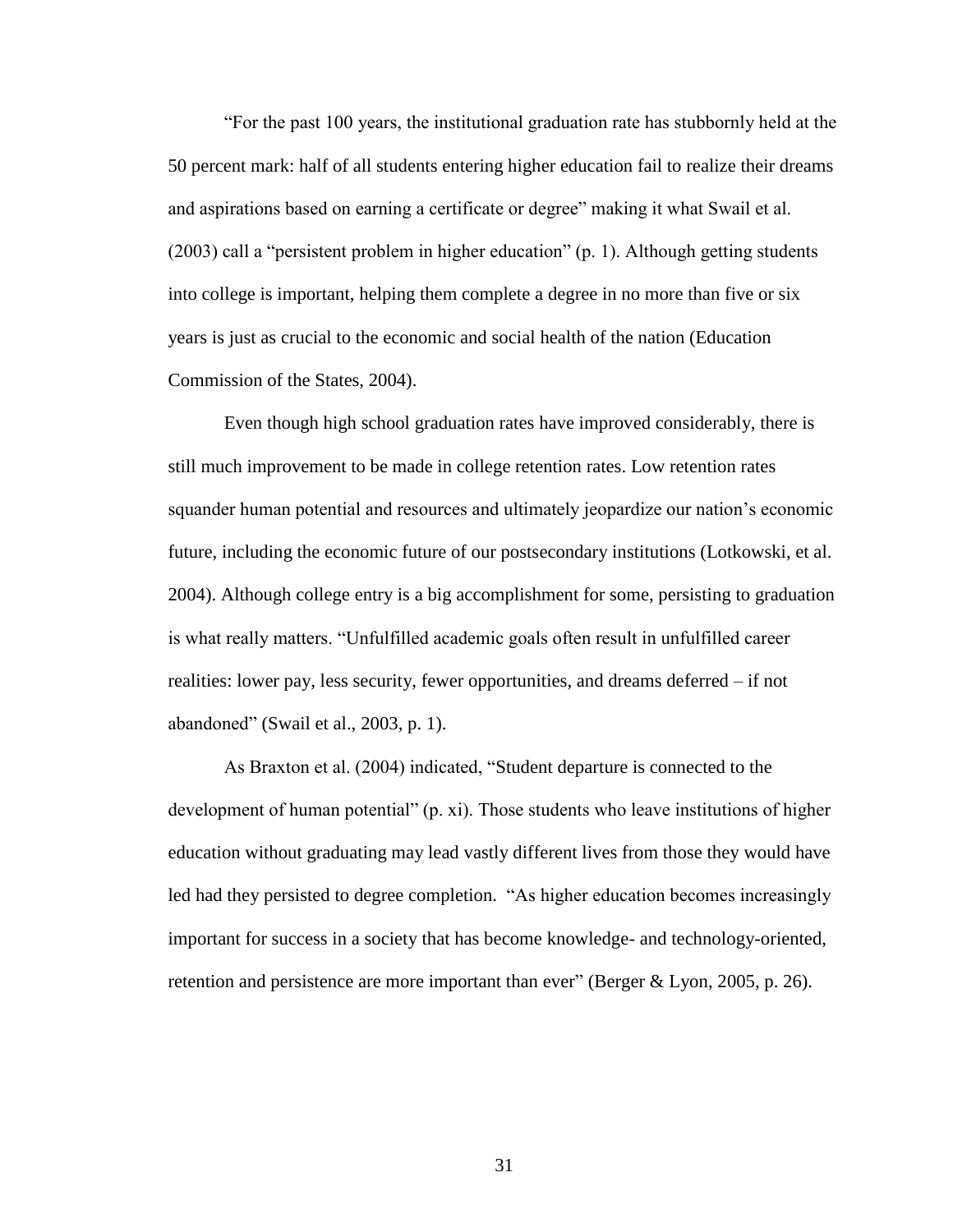### *Special Populations*

Several types of students have received considerable attention in the retention literature, namely first-year students and minority students.

*First-year students.* Numerous authors have indicated the importance of focusing on first-year students, as most students who drop out of postsecondary education do so during or immediately following their first year of college (Blose, 1999; Education Commission of the States, 2004; Strumpf & Hunt, 1993; Tinto; 1987; Yockey & George, 1998). In fact, between one-half to three-quarters of students who leave institutions do so during or immediately following the first year (McClanahan, 2004; Strumpf & Hunt; Tinto, 1987). "Dropout is not only more frequent in the first year of college, but also more likely to be voluntary" (Tinto, 1982, p. 8). Freshman retention, the percentage of first-time, full-time students who return after their freshmen year, is an often-cited figure (Nettles et al., 1999). This measurement of persistence is important because it can identify student vulnerability at the beginning of college and also because it encourages institutions to act quickly with interventions (Mortenson, 2005).

Institutional factors that influence attrition begin affecting student behavior when student attendance at the institution commences (Blose, 1999). For this reason, numerous authors suggest an emphasis on special programming for first-year students to help get them started on the right foot (Fidler, 1991; Levitz et al., 1999; Upcraft  $\&$ Gardner, 1989). Although there is no set formula for successful freshman intervention programs (Yockey & George, 1998), Levitz et al. suggest that interventions focus on five areas: personal, social, academic, life issues and institutional issues. According to Upcraft and Gardner, a common definition of freshman success includes the following goals: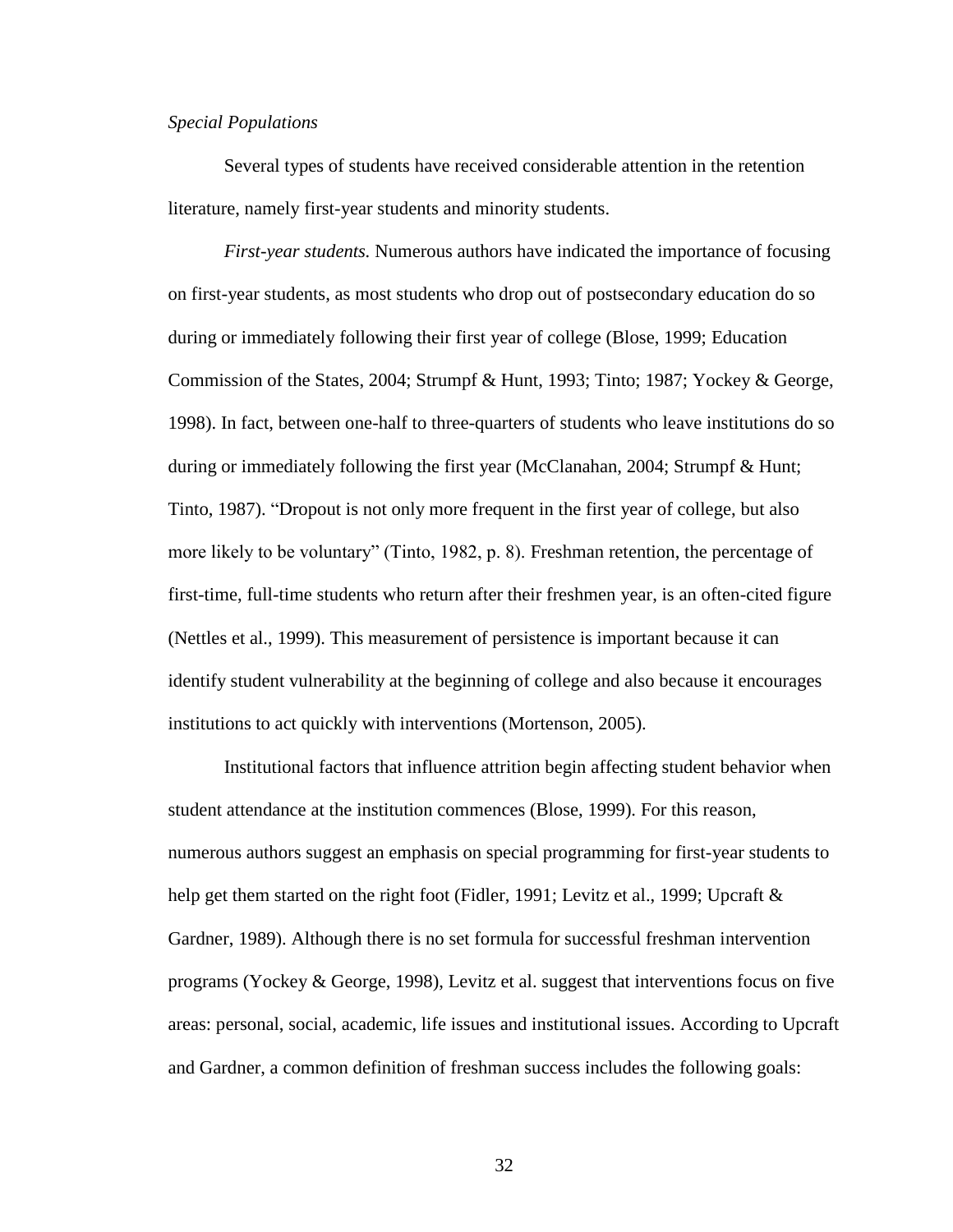developing academic and intellectual competence, establishing and maintaining interpersonal relationships, developing an identity, deciding on a career and life-style, maintaining personal health and wellness, and developing an integrated philosophy of life.

First-year student involvement is enhanced by interaction between students and others in the academic community; first-year students are more likely to succeed when they find others who care about them, especially faculty. The freshman seminar is a proven way of enhancing freshman success (Upcraft & Gardner, 1989).

Academic performance during the first year is also important (American Association of State Colleges and Universities, 2005). Hyers and Joslin (1998) found that first-year seminar grades can be useful predictors of achievement and persistence into the second and even subsequent years. They suggested that midterm grades in the seminar course could serve as an early-warning system and prompt referral to appropriate counseling or other support services.

In the coming years, there is expected to be a decline in the overall rate of population growth in the United States. Not only will the rate of growth decline, but there will be changes in the source of the growth. As a result, students on university campuses will become increasingly diverse in terms of race, culture, ethnicity, age and gender, so colleges and universities must be willing to make major changes in their approaches, if they are to best serve these students (Murdock & Hoque, 1999; Upcraft & Gardner, 1989).

*Minority students.* Minority students have also received special attention in the retention literature. Included under the minority student categorization are African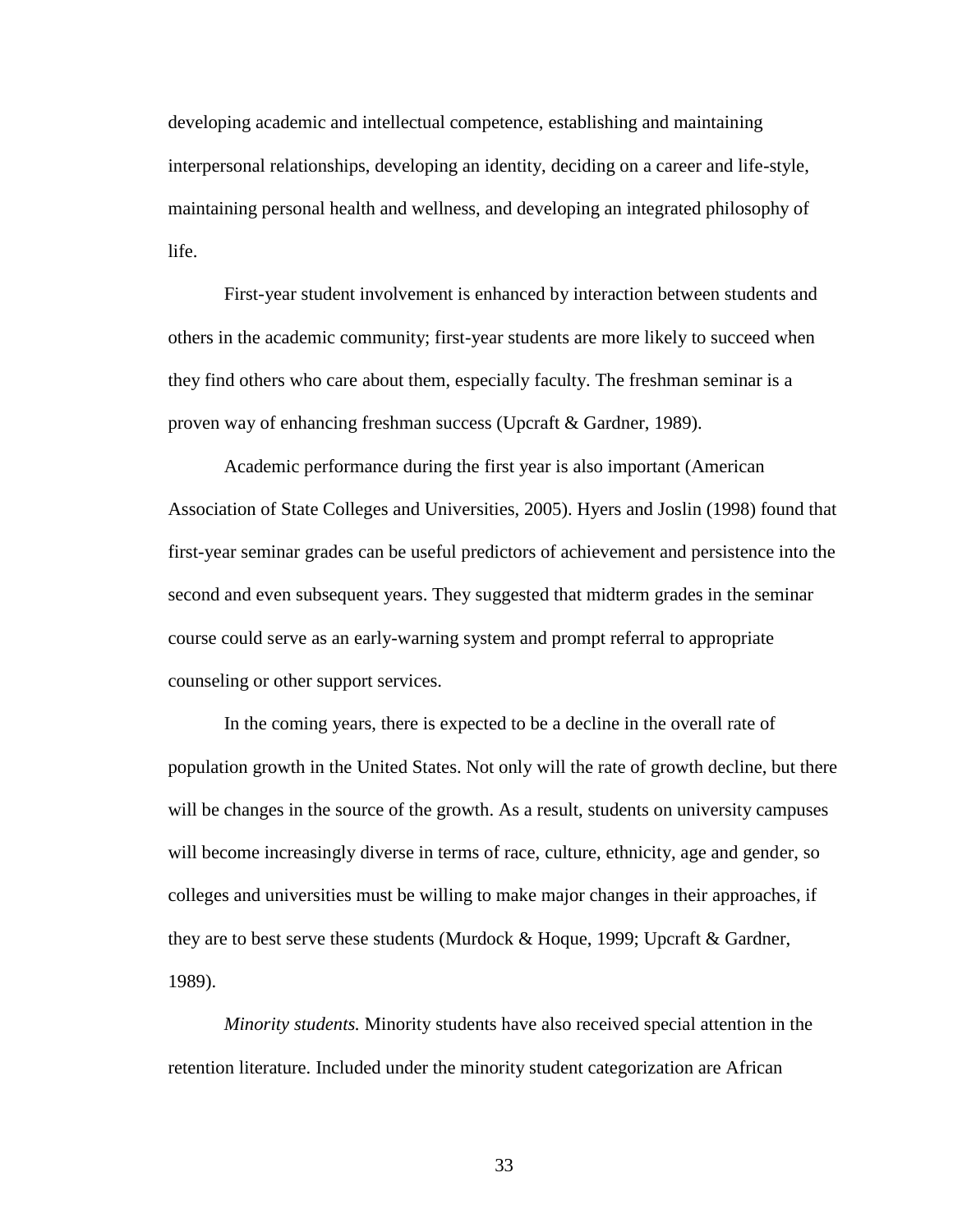American, Hispanic and Native American students. "The supply of and types of student served by colleges and universities in our country have changed over time, moving from a small, selective, generally homogonous group of privileged individuals to a diverse spectrum of individuals numbering in the millions" (Berger  $& Lyon, 2005, p. 2$ ). This diversification of the student population has forced institutions to review their retention practices in light of the changing demographics.

Enrollment levels in postsecondary institutions for minority students have increased and are similar to those of white and Asian students; however, persistence and graduation rates differ significantly (Braxton et al., 2004; Lotkowski et al., 2004; Swail et al., 2003). "Persistence and completion rates for blacks and Hispanics are considerably lower than their white or Asian-American counterparts – 18% and 8%, respectively, compared to 32% and 55%" (Education Commission of the States, 2004, ¶ 6).

The continued racial and ethnic group differences in bachelor"s degree completion have at least three types of implications: (1) differences in economic and noneconomic benefits for different racial and ethnic groups; (2) less than optimal economic and noneconomic benefits to society; and (3) reduced racial and ethnic group access to advanced degrees and careers. (Swail et al., 2003, p. 26-27)

Degree attainment discrepancies will become even more important as the demographics of our country continue to change. Based on 2001 figures from the U.S. Census Bureau (as cited in Lotkowski et al., 2004), Hispanics are now the largest and fastest-growing minority population and make up 13% of the total United States population. African Americans also represent 13% of the population. Projections indicate that within the next three decades, Hispanics and African Americans will constitute over one-third of the United States population. "Given that the United States will become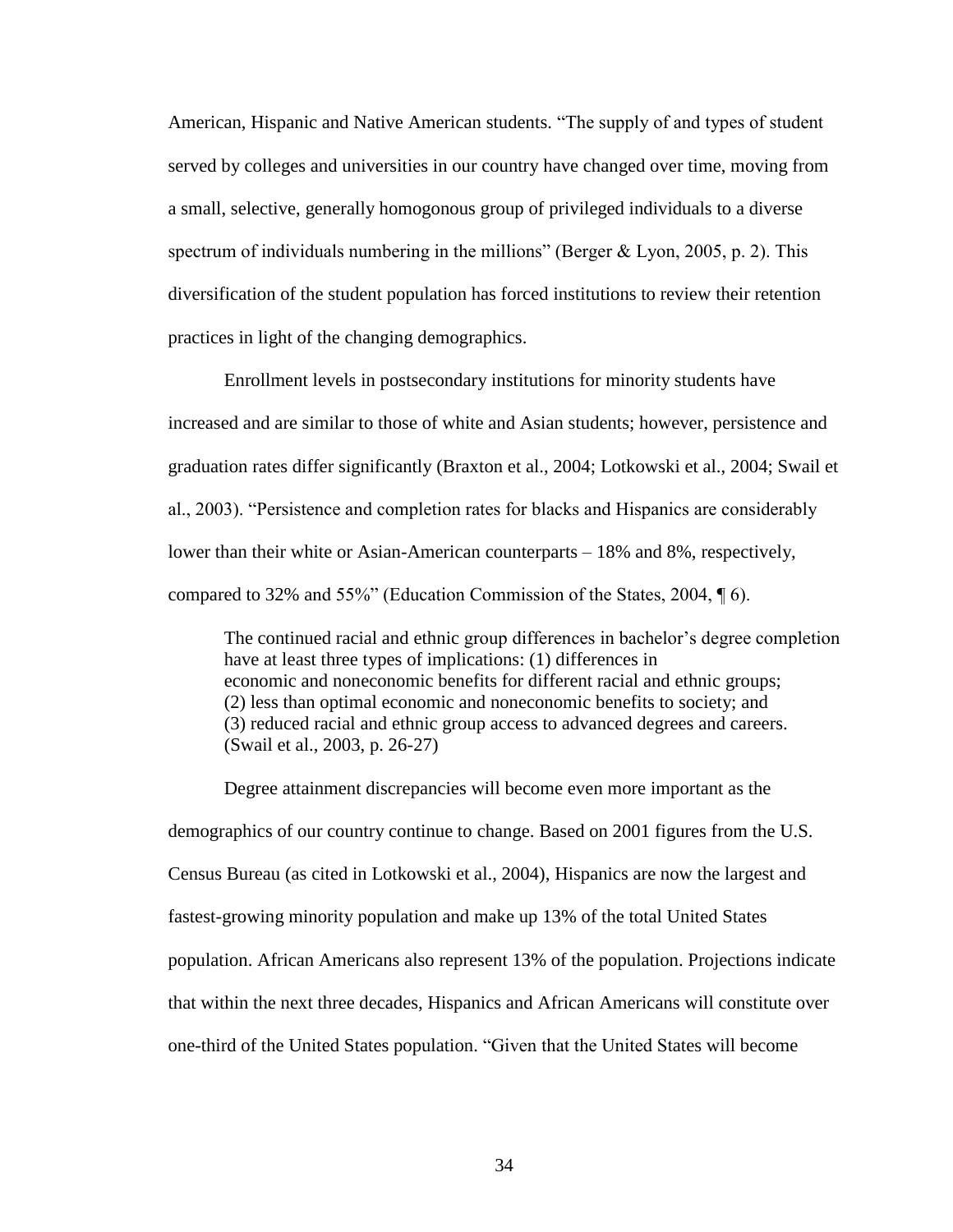significantly "less white" over the course of the next fifty years, issues of color cannot be ignored" (Swail et al., 2003, p. 2).

These population changes mean that more and more students from minority backgrounds will be entering higher education settings. Projections illustrate that the number of Latino high school graduates will increase 67 percent within the next decade, and the number of African American high school graduates will increase 17 percent (Swail et al., 2003). This growth is composed primarily of those students who will encounter the most hurdles between high school graduation and college graduation (American Association of State Colleges and Universities, 2005).

In light of these changing demographics, higher education institutions will need to revisit and revise their retention strategies with a focus on maintaining increasing numbers of all students, while specifically focusing on first-year and minority students. Institutional leaders can begin this process by reviewing retention theories, academic and non-academic factors that affect retention, and organizational and programmatic recommendations from the literature. The remainder of this chapter will address each of these categories.

#### *Retention Theories and Models*

The issue of student departure has been studied empirically for more than 70 years (Braxton et al., 2004). There are numerous theories and models that have been developed related to student persistence, departure and retention. Spady (1970) categorized student departure research up through the 1960s into six types of studies: census, autopsy, case, prediction, philosophical and theoretical, and descriptive. He further noted that analytical-explanatory theories, which focused on "isolating underlying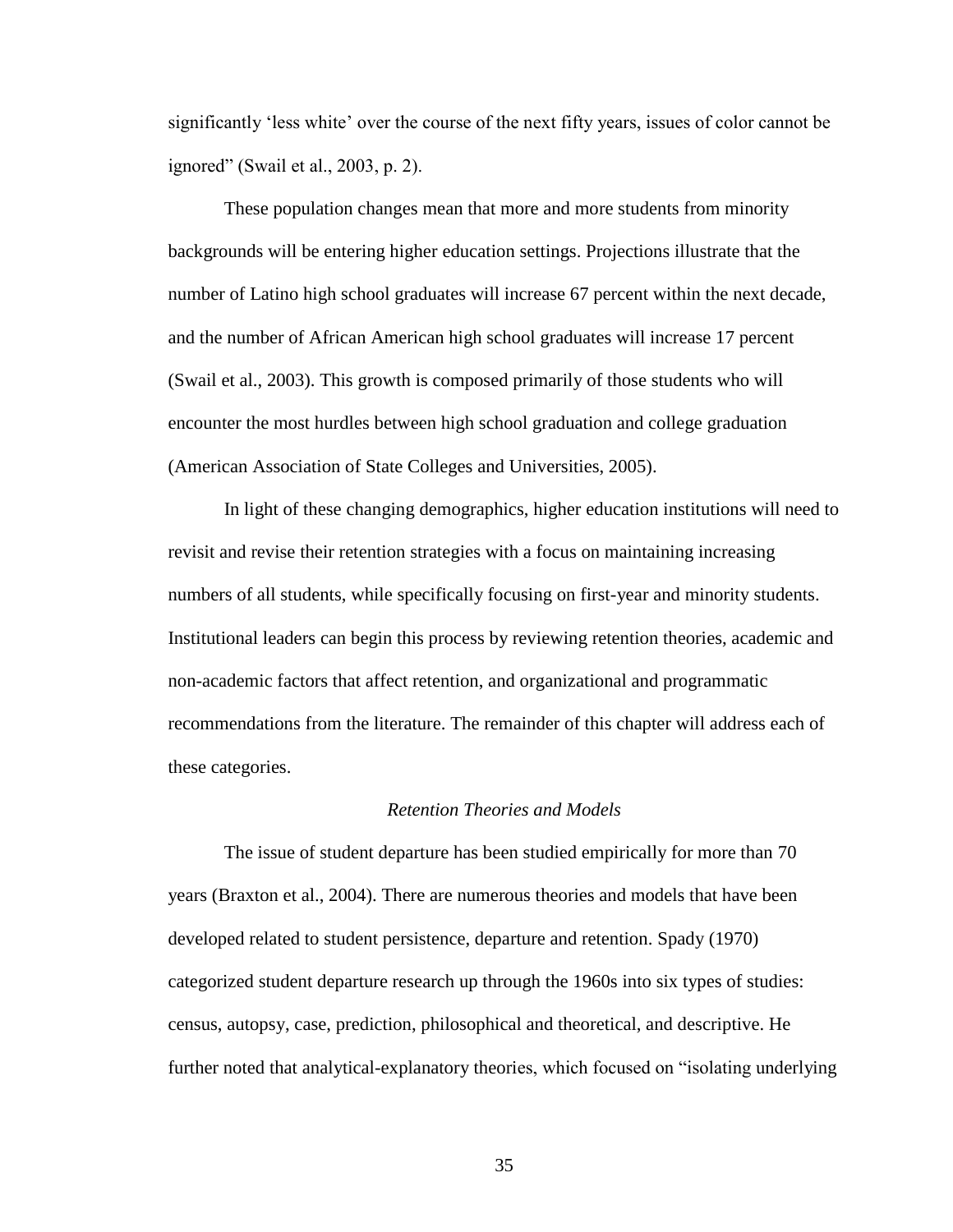explanatory mechanisms," were lacking (p. 65). Researchers have conducted studies of retention using economic, organizational, psychological, and sociological theoretical perspectives (Braxton & Hirschy, 2005). The remainder of this section will review the strategies and models that were consistently discussed in a review of the literature. *Spady*

Spady (1970) was the first to propose a widely recognized model for college student departure. He synthesized existing empirical work into a cohesive conceptual framework - a sociological model that drew upon information from a suicide theory developed by Durkheim in the 1950s (Berger & Lyon, 2005; McClanahan, 2004). Spady"s model specified that decisions about dropping out were based on a longitudinal process, which encompassed both background characteristics (family background, academic potential, ability and socioeconomic status) and college-specific characteristics such as grade performance, intellectual development, normative congruence and friendship support. These factors contributed directly to social integration (Bean, 1982; McClanahan). According to Spady (1970):

The dropout process is best explained by an interdisciplinary approach involving an interaction between the individual student and his particular college environment in which his attributes (i.e., dispositions, interests, attitudes, and skills) are exposed to influences, expectations, and demands from a variety of sources (including courses, faculty members, administrators, and peers). (p. 77)

The resulting interaction provides the student with the chance to integrate into the academic and social systems of the college, thus increasing the likelihood of persistence. The academic system includes both extrinsic (grades) and intrinsic (intellectual development) rewards. The social system includes the concept of normative congruence, which is defined as "having attitudes, interests, and personality dispositions that are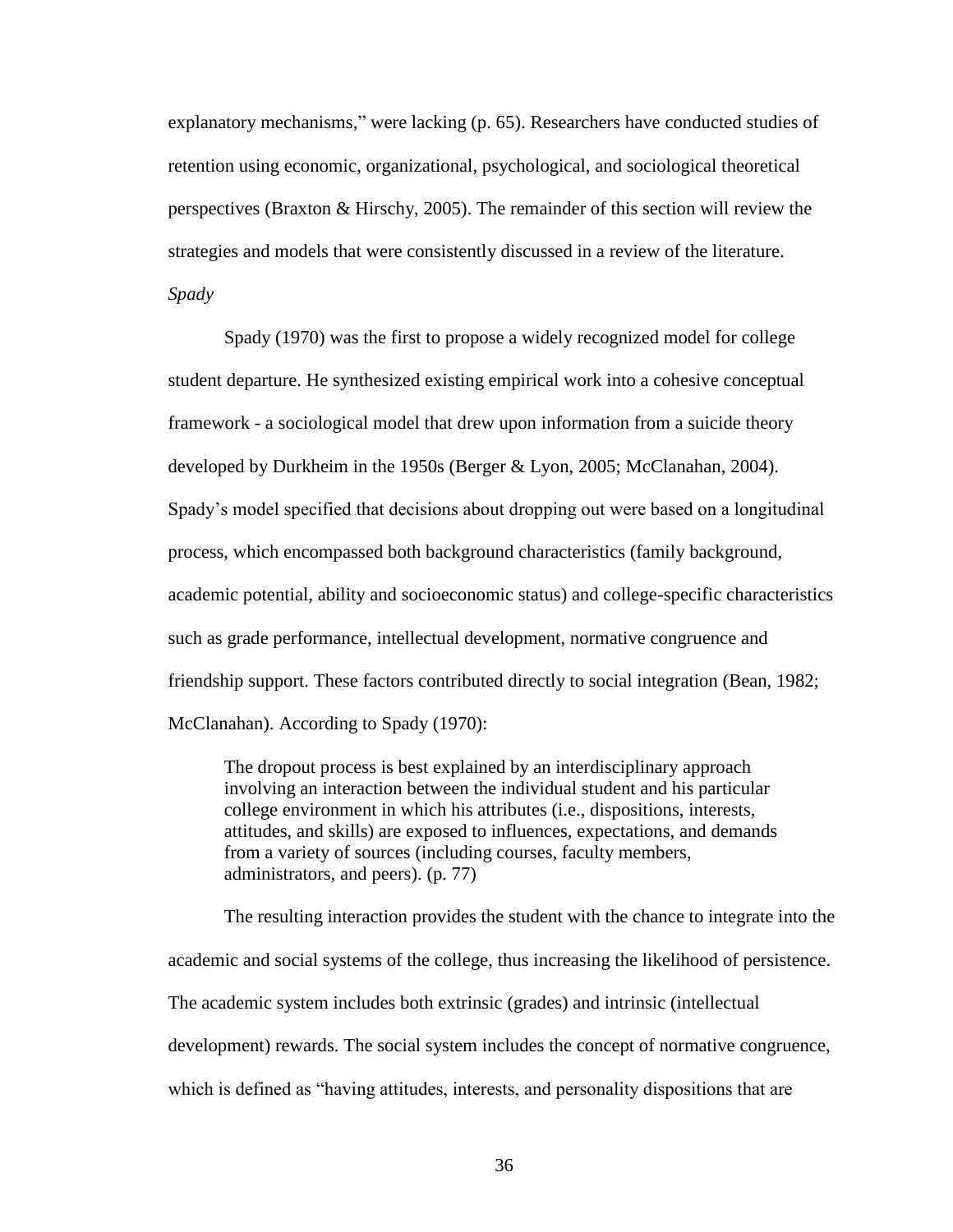basically compatible with the attitudes and influences of the environment" (Spady, 1970, p. 77). Also included in the social system is friendship support, which involves the establishment of close relationships with others in the system.

A later work by Spady (1971), a longitudinal study of first-year students at the University of Chicago, analyzed the relationships discussed in his 1970 model. The analysis indicated that shorter term dropout decisions were significantly influenced by extrinsic performance criteria, especially among men. "Over a four year period, formal academic performance is clearly the dominant factor in accounting for attrition among both sexes"  $(p.38)$ .

Spady"s model served as a precursor to Vincent Tinto"s first work. Both works focused on academic and social interactions and were based upon the suicide model developed by Durkheim (Bean, 1982; Berger & Lyon, 2005; Swail et al., 2003). *Tinto*

Vincent Tinto is one of, if not, the most often cited retention theorists (Berger  $\&$ Lyon, 2005; Swail et al., 2003). His theories and their revisions spanned several decades.

Tinto"s first model described the progression of dropping out of college as a longitudinal process involving interactions between the individual and the academic and social systems of the campus environment. Additionally, the model accounted for student"s background characteristics and prior experiences such as family background, individual attributes, and pre-college academic performance (Bean, 1982; Tinto, 1975). The model also included initial commitments to the institution and to the goal of graduation. The person"s experiences within the academic and social systems of the institution further influenced goals and commitments that led to persisting or dropping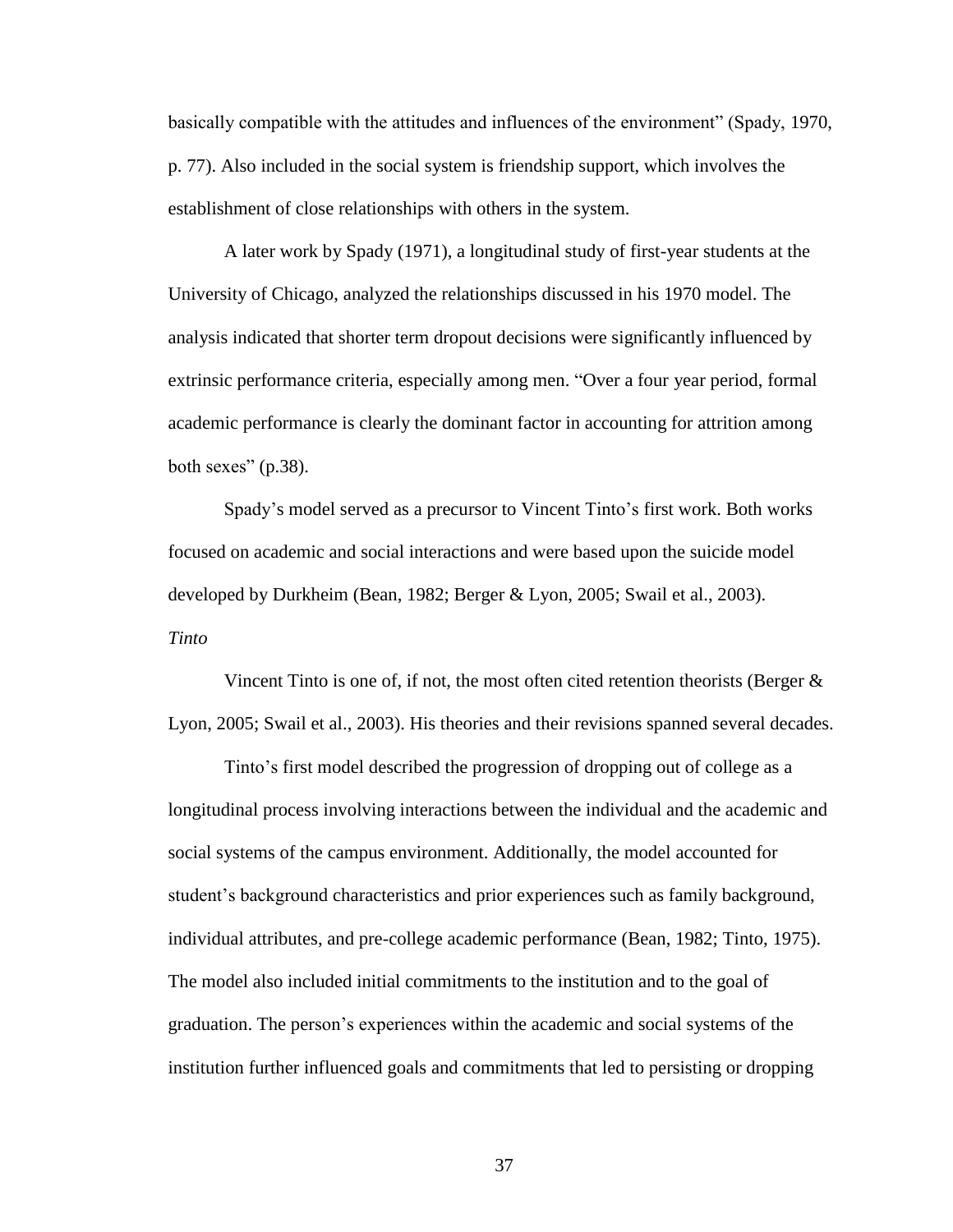out. Pascarella et al. (1986) described the "model"s conceptual core" as "personenvironment fit" (p. 156).

Tinto"s model explained the effect of complex formal and informal interactions within the academic and social systems of the campus environment on student persistence, from both psychological and organizational perspectives. Academic integration is both structural (meeting the standards of the college) and normative (identifying with the beliefs, values and norms of the academic system). Social integration occurs at the level of the institution and also within subcultures; it involves how well a student fits in with the norms, values, beliefs and attitudes of the social communities. These academic and social interactions affect a student"s commitments to the institution and to the aspiration of graduation (Berger  $& Lyon, 2005$ ; Braxton et al., 2004; McClanahan, 2004; Swail et al., 2003). As summarized by Tinto (1975), "given individual characteristics, prior experiences, and commitments . . . it is the individual's integration into the academic and social systems of the college that most directly relates to his continuance in that college" (p. 96).

According to Cabrera et al. (1992), Tinto"s early model failed to address "the role of external factors in shaping perception, commitments and preferences" (p.144). These external academic and social systems included items such as finances, family obligations, parental support, and external peer groups. These factors warrant consideration as institutions develop interventions to address student persistence (Cabrera et al., Swail et al., 2003).

In the late 1980s, Tinto offered a model that complemented his and Spady"s earlier works by adding a time dimension (1988). He described the transition to full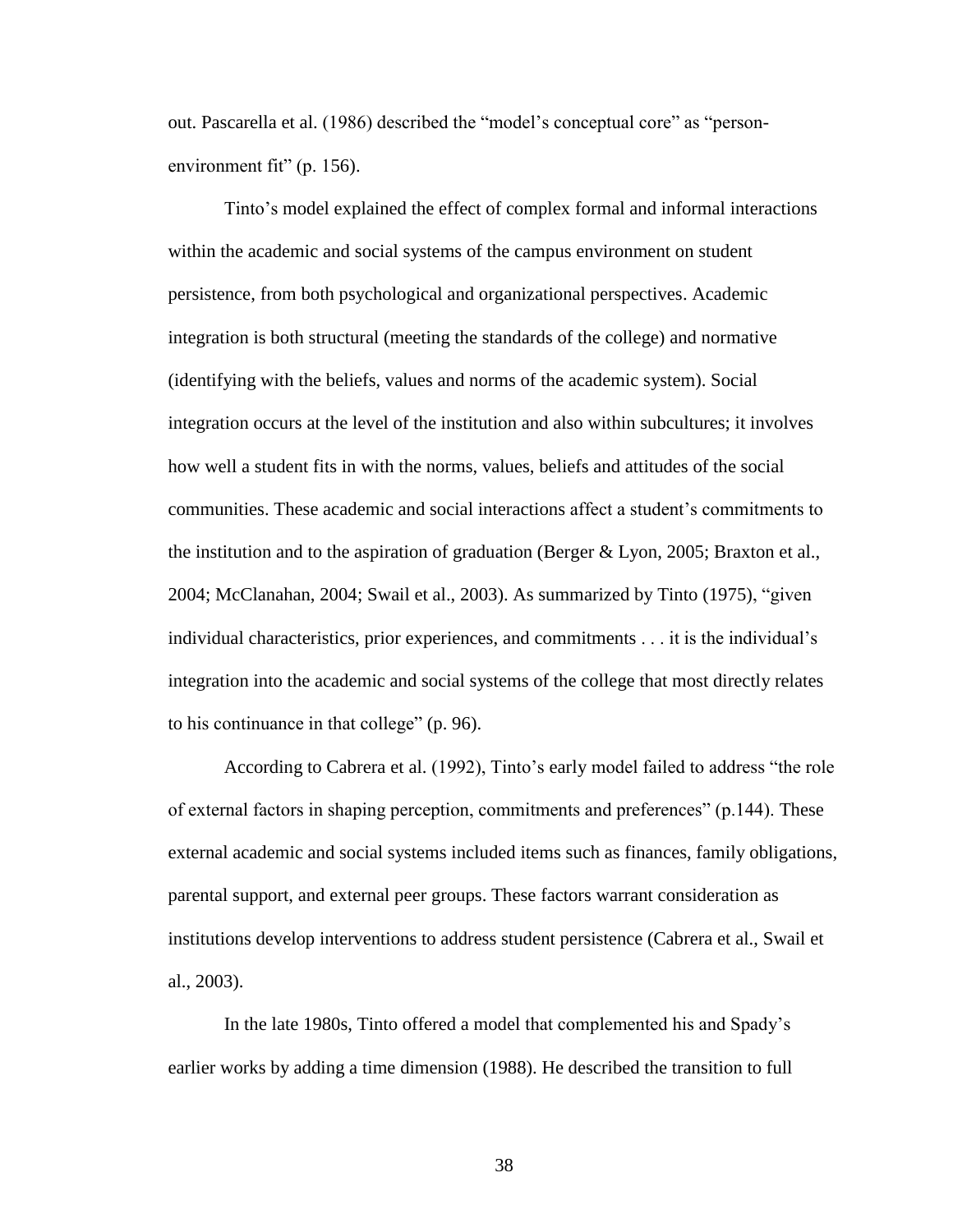membership in a college society as being marked by distinct stages through which students pass. The concept was based upon the field of social anthropology and Van Gennup"s rites of passage in tribal societies. The stages through which students pass during their college careers are classified as "separation, transition, and incorporation" (p. 440). Each progressive stage involves different types of interactions between the student and others.

The first stage, separation, is marked by a parting from past habits and associations. As Tinto (1988) explained, students staying in college "depends on their becoming leavers from their former communities" (p. 443). The second stage, transition, involves students beginning to interact with the members of the college community - the group to which they are seeking membership. They begin to comprehend the knowledge and skills needed to fulfill their new roles as college students. The final stage, incorporation, is marked by students becoming full members of the college community. Although students may interact with the members of their former communities (family and high school friends), they now do so as members of a new community. Each of the stages involves academic and social interactions, and passing through them can be stressful for students. For those who find it difficult, departure is a possibility. As explained by Rootman (1972) in his study of military cadets, "One rational way to alleviate or "cope" with the strain [of not fitting in] is to eliminate the stressful situation that caused it. This can be accomplished most effectively by withdrawing voluntarily" (p. 267).

In a later work, Tinto acknowledged the role that other factors, such as financial resources and external commitments, can play in student adjustment to college and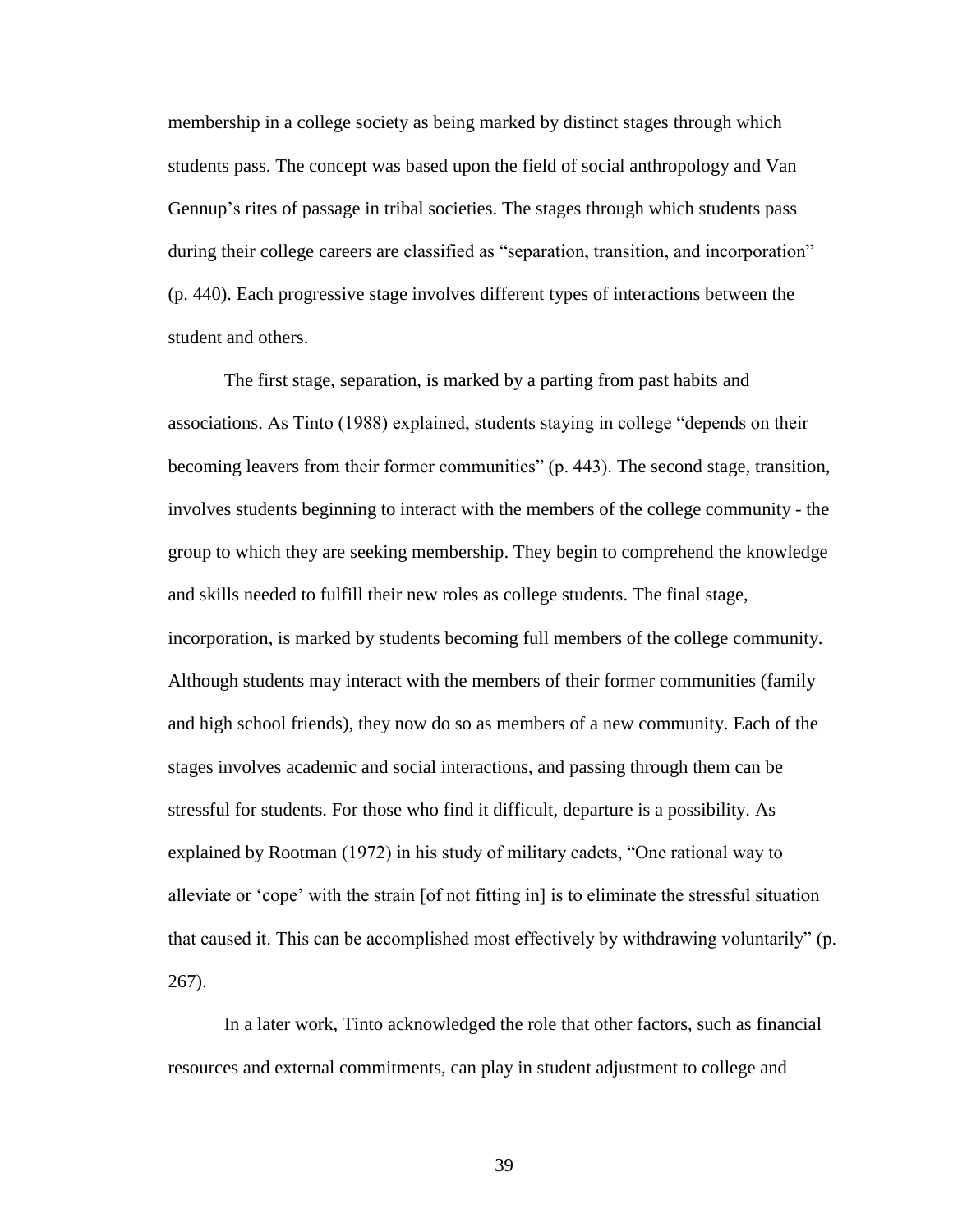departure decisions. He also noted that different groups of students, such as at-risk, honors, adult, and transfer, can benefit from group-specific retention programs and policies that address their differing needs (Braxton et al., 2004; McClanahan, 2004; St. John, Cabrera, Nora, & Asker, 2000).

Although Tinto"s 1975 model has remained the "dominant sociological theory of how students navigate through our postsecondary system" (Swail et al., 2003, p. 1), it has been attacked by some. Some have suggested that Tinto"s models are severely limited when applied to minority students. Additionally, other authors complain that his models do not account for differences in residential and commuter institutions (Braxton et al., 2004). Braxton et al. discussed the testing of Tinto"s model where they determined only modest empirical support for the role played by academic integration in residential universities. Their data suggested that social integration, not academic integration, is critical to explaining and understanding student departure (Berger & Lyon, 2005, p. 24).

Whereas some authors have found shortcomings in Tinto"s models, others have used aspects of his academic and social integration theory as the impetus for models of retention (Swail et al., 2003). Bean and Eaton (2000), for example, using Tinto"s model as a basis, integrated psychological theory into their retention model. As they indicated, "some of the most important links in sociological retention models can be explained through psychological theories" (p. 50).

# *Bean and Others*

John Bean is a retention theorist whose initial work was adapted from a model of organizational turnover. He argued the importance of precollege characteristics and student/institution fit. Over the years, he collaborated with several others in developing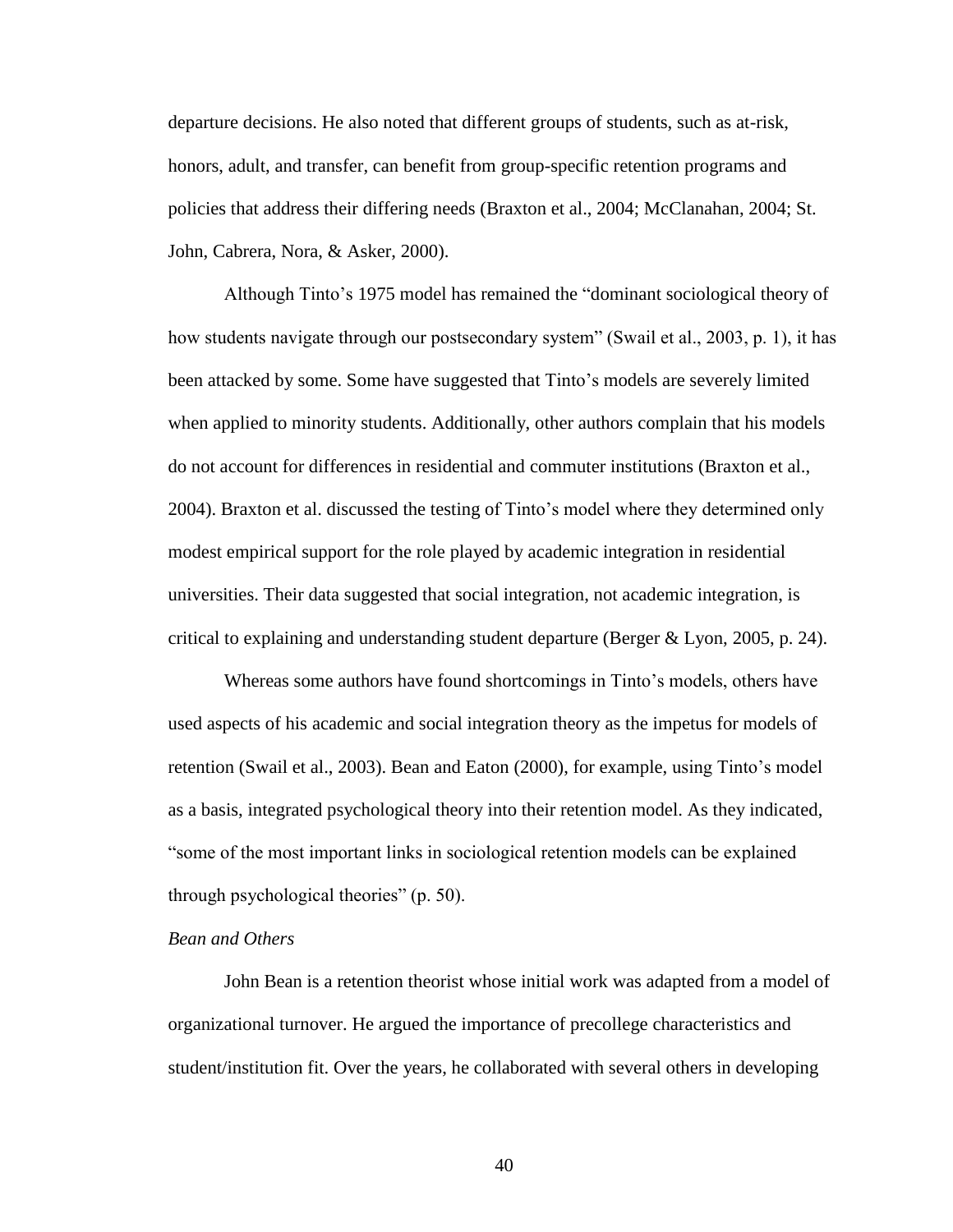models to address nontraditional students and psychological factors affecting student departure decisions.

*Bean.* In 1980, Bean proposed a psychological model of student departure, which was adapted from an organizational turnover model. The model factored in student background characteristics, attitudes, and intentions to explain interactions with the college environment. Both objective and subjective variables influenced the level of satisfaction (McClanahan, 2004; Swail et al., 2003).

Later, Bean (1985) unveiled a revised model that proposed that students' peers are more significant in terms of socialization than is informal contacts with faculty, that students may play a more active part in their own socialization, and that college grades seem more the result of selection than socialization (McClanahan, 2004). According to Bean, the most important finding from the study was that "social life has large significant effects on institutional fit" for undergraduate students of all levels (p. 60). Institutional fit is comparable to the variable of "person-role fit" that Rootman (1972) described in his study of voluntary withdrawal of military cadets. Furthermore, students seemed to have a much greater impact on other students" attitudes than faculty members. "Thus, peer support is an important element in the retention of students" (Bean, p. 60).

*Comparing Bean and Tinto*. "Both Bean and Tinto note the level of academic and social integration into the campus structure as indicators of an individual's adaptation to college life" (Swail et al., 2003, p. 48). Cabrera et al. (1992) found that a combination of Tinto"s student integration model and Bean"s model of student departure provided a more thorough comprehension of persistence than either model as a stand-alone. Both models agree that persistence is a result of a complex set of interactions over time, and they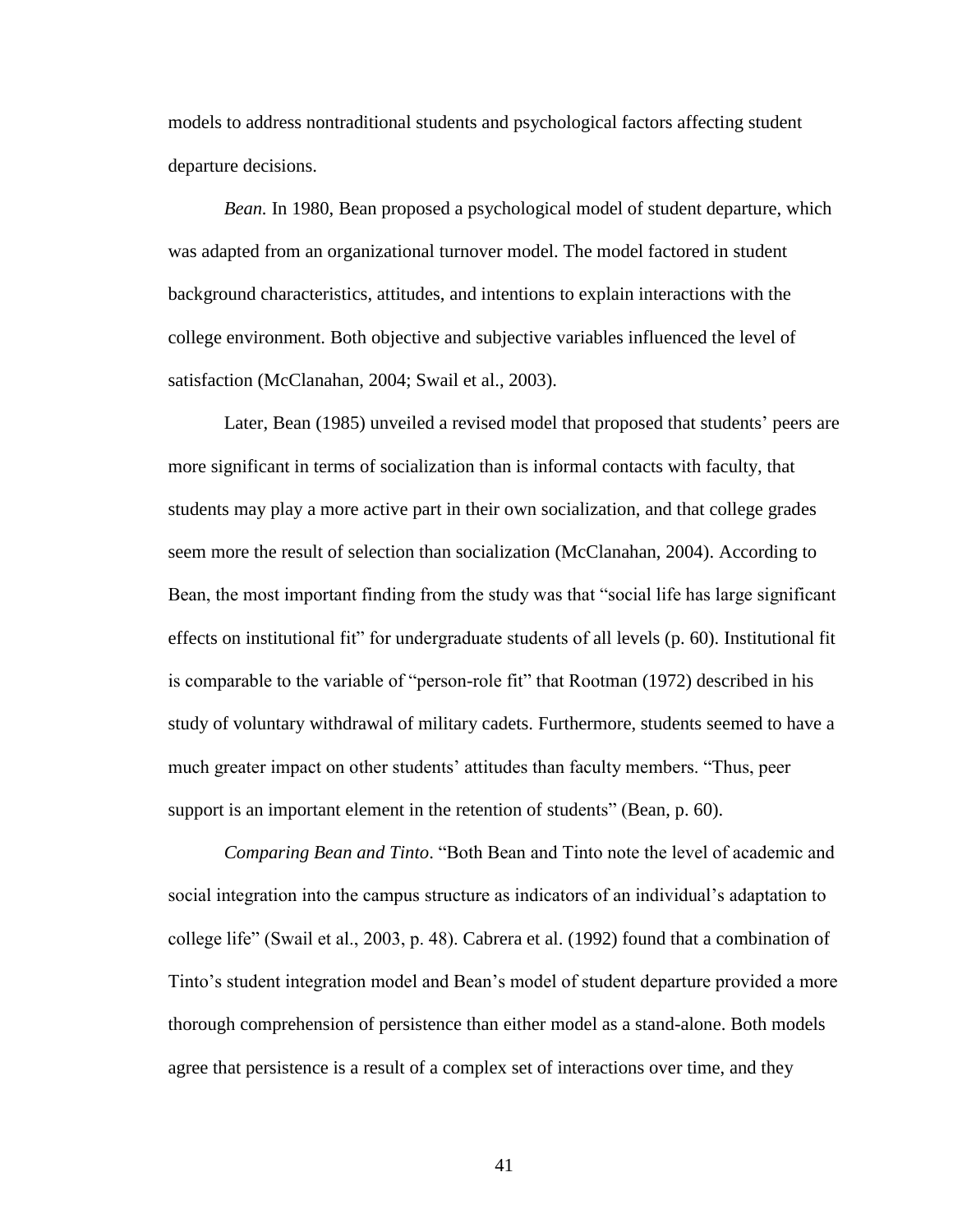embrace the importance of precollege characteristics and student/institution fit. As a further extension of Tinto's and Bean's theories, Cabrera et al. addressed the role of finances in terms of students" academic integration, socialization, and determination to persist (Swail et al., 2003).

*Bean and Metzner*. In 1985, Bean and Metzner presented a conceptual model of attrition, which specifically focused on nontraditional students. A nontraditional student was defined as one who is

older than 24, or does not live in a campus residence (e.g., is a commuter), or is a part-time student, or some combination of these three factors; is not greatly influenced by the social environment of the institution; and is chiefly concerned with the institution"s academic offerings (especially courses, certification and degrees). (p. 489)

Their model's structure was similar to models proposed earlier by Spady, Tinto, Pascarella, and Bean. However, Bean and Metzner"s 1985 model for nontraditional students was markedly different in terms of the impact of student socialization. Their model included four different variables that influenced student dropout decisions: academic variables and performance, background and defining variables, environmental variables, and intent to leave. They indicated that "the chief difference between the attrition process of traditional and nontraditional students is that nontraditional students are more affected by the external environment than by the social integration variables affecting traditional student attrition" (p. 485). They indicated that although enrollments of nontraditional students were increasing, the likelihood of students characterized as nontraditional finishing a degree program was much less than for traditional students.

*Bean and Eaton.* Bean and Eaton (2000) summarized four psychological theories as an explanation for the "psychologically motivated" behavior of student departure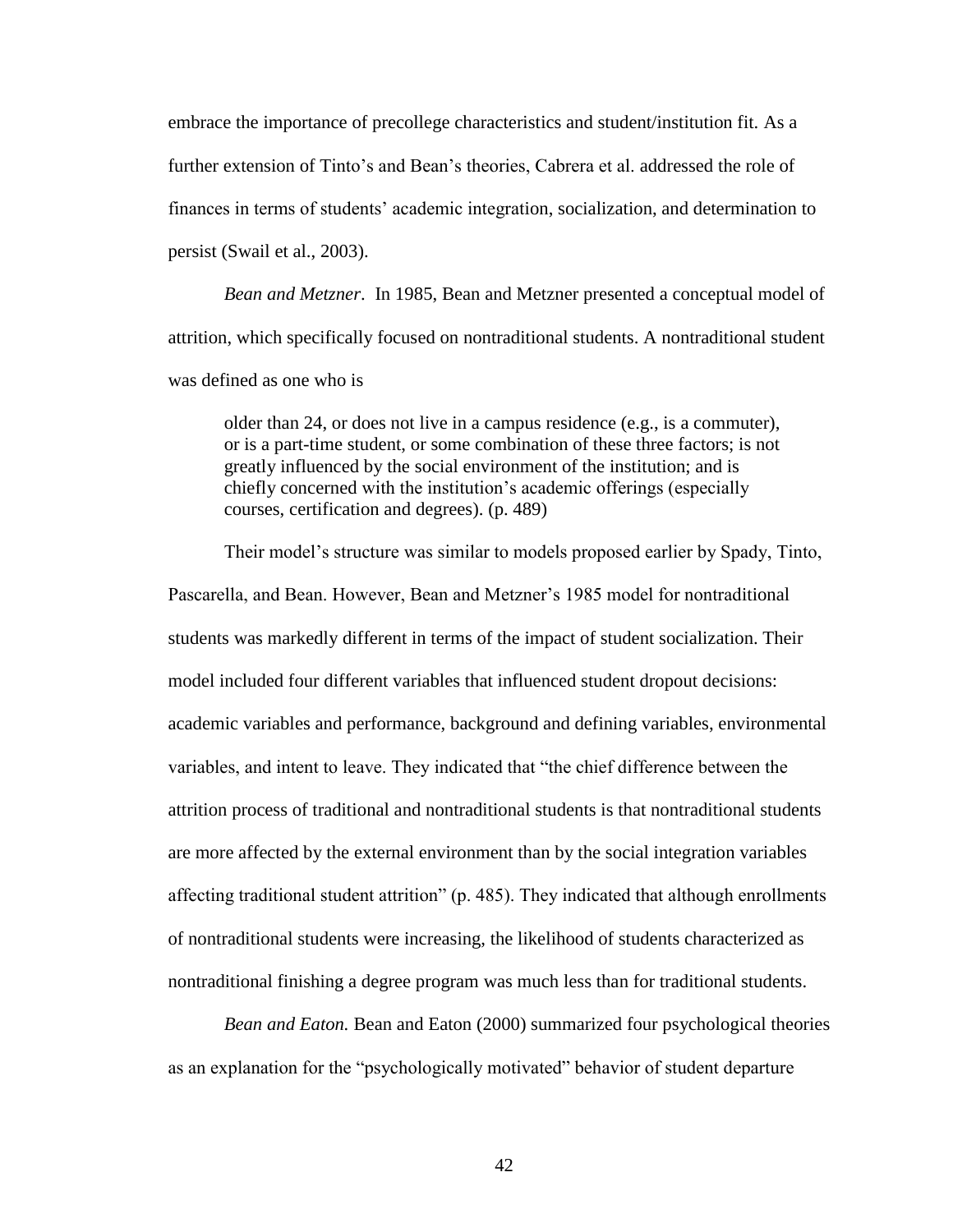(p.49). These included attitude-behavior theory, coping behavioral theory, self-efficacy theory, and attribution theory. They then synthesized these four theories into their own model.

Attitude-behavior theory, which served as the basis of the overall structure of Bean and Eaton"s synthesized model, indicates that "behavior is the result of the intention to perform the behavior," which is preceded by "an attitude toward the behavior" based upon "beliefs about the consequences of the behavior" (Bean & Eaton, 2000, p. 50). In other words, beliefs lead to attitudes, attitudes lead to intentions, and intentions lead to behavior.

Coping behavioral theory involves the ability to evaluate and adjust to the stresses of a new environment (Bean & Eaton, 2000; McClanahan, 2004). As indicated by Bean and Eaton, "academic and social integration may be construed as attitudinal outcomes of adaptive (coping) behaviors toward the institutional environment" (p. 51).

Two motivational theories complete the basis upon which Bean and Eaton"s theory was built. Self-efficacy theory involves a student"s perception, based upon past experiences and observation, of his or her capability of dealing with a particular task or situation. A strong perception of self-efficacy allows a student to achieve confidence in his or her capacity for survival and adaptation (Bean & Eaton, 2000). Locus of control is a key component of attribution theory that Bean and Eaton employed to explain "some of the process dynamics of how a student becomes integrated in the academic environment and, by analogy, the social environment of the institution" (p. 55).

The synthesized model of Bean and Eaton (2000) takes initial characteristics of students, such as past behaviors, personality, beliefs, skills and abilities, into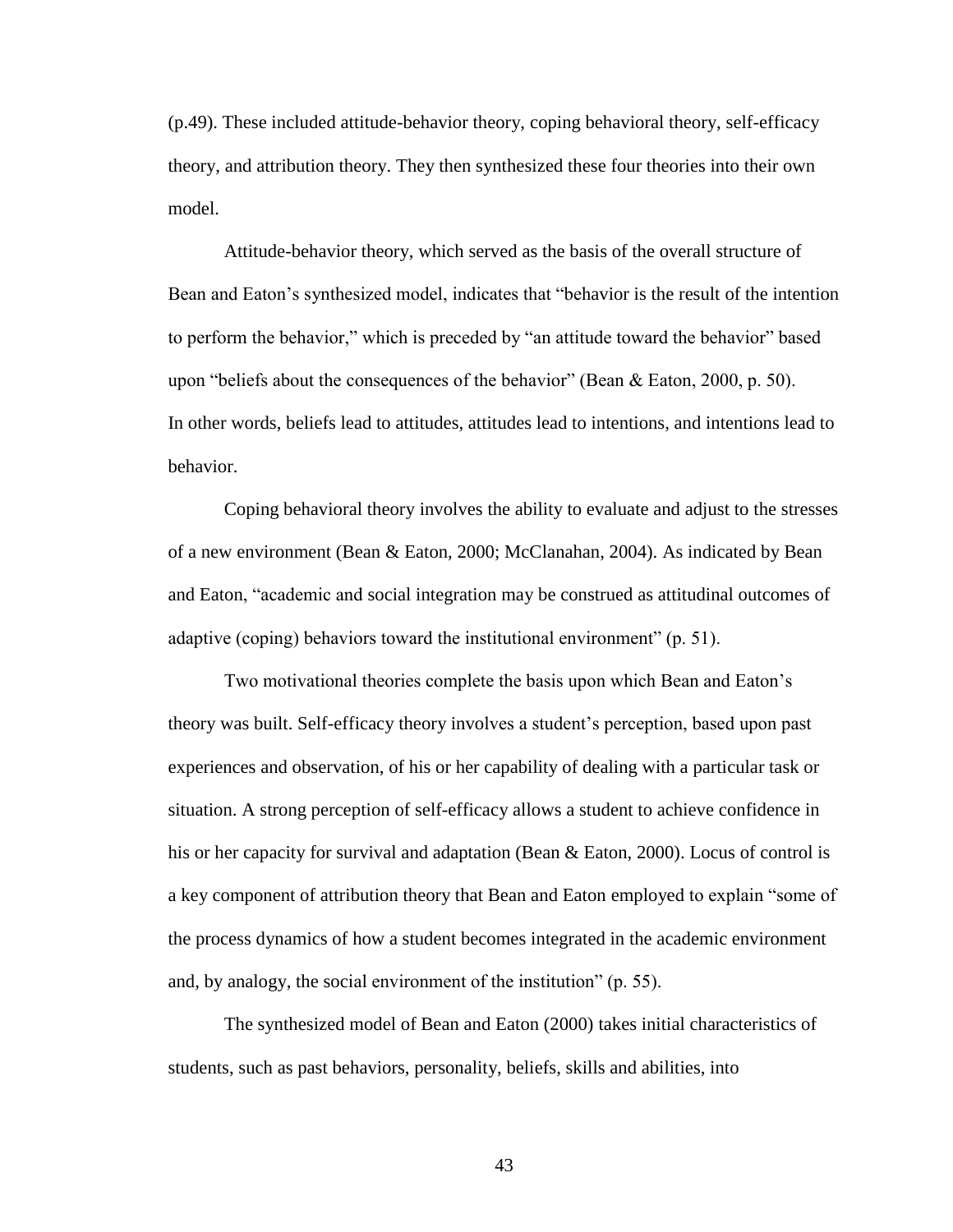consideration. These characteristics of students at entry are then affected by institutional filters, both internal and external, that are bureaucratic, academic and social. "As they interact within the institutional environment, several psychological processes take place that, for the successful student, results in positive self-efficacy, reduced stress, increased efficacy, and internal locus of control" (p. 58). These processes are continually adjusted, and for successful students, lead to "academic and social integration, institutional fit and loyalty, intent to persist, and to . . . persistence itself" (p. 58).

### *Astin*

Astin is another widely-cited retention theorist. The foundation of his student involvement theory is simple: "*Students learn by becoming involved*" (Astin, 1985, p. 133). Astin indicated that student involvement with the academic experience, in terms of both physical and psychological energy, is key to retention (Astin, 1985; Berger & Lyon, 2005; McClanahan, 2004). He further noted that student involvement has both quantitative (the amount of time that is devoted) and qualitative (the effectiveness of the time investment) attributes. Involvement is measured along a continuum. Students with the lowest involvement would tend to be those who reside off campus, who come to school only to go to class, who devote minimum effort to their scholarly activities, and whose lives are mainly concerned with events and people removed from the institution. On the other hand, students with the highest involvement are students who spend most of their time on campus, are committed to their studies, are active in student organizations, and frequently interact with faculty and other students (Astin, 1977). According to Astin (1985), his theory"s most important point for educators is "the effectiveness of any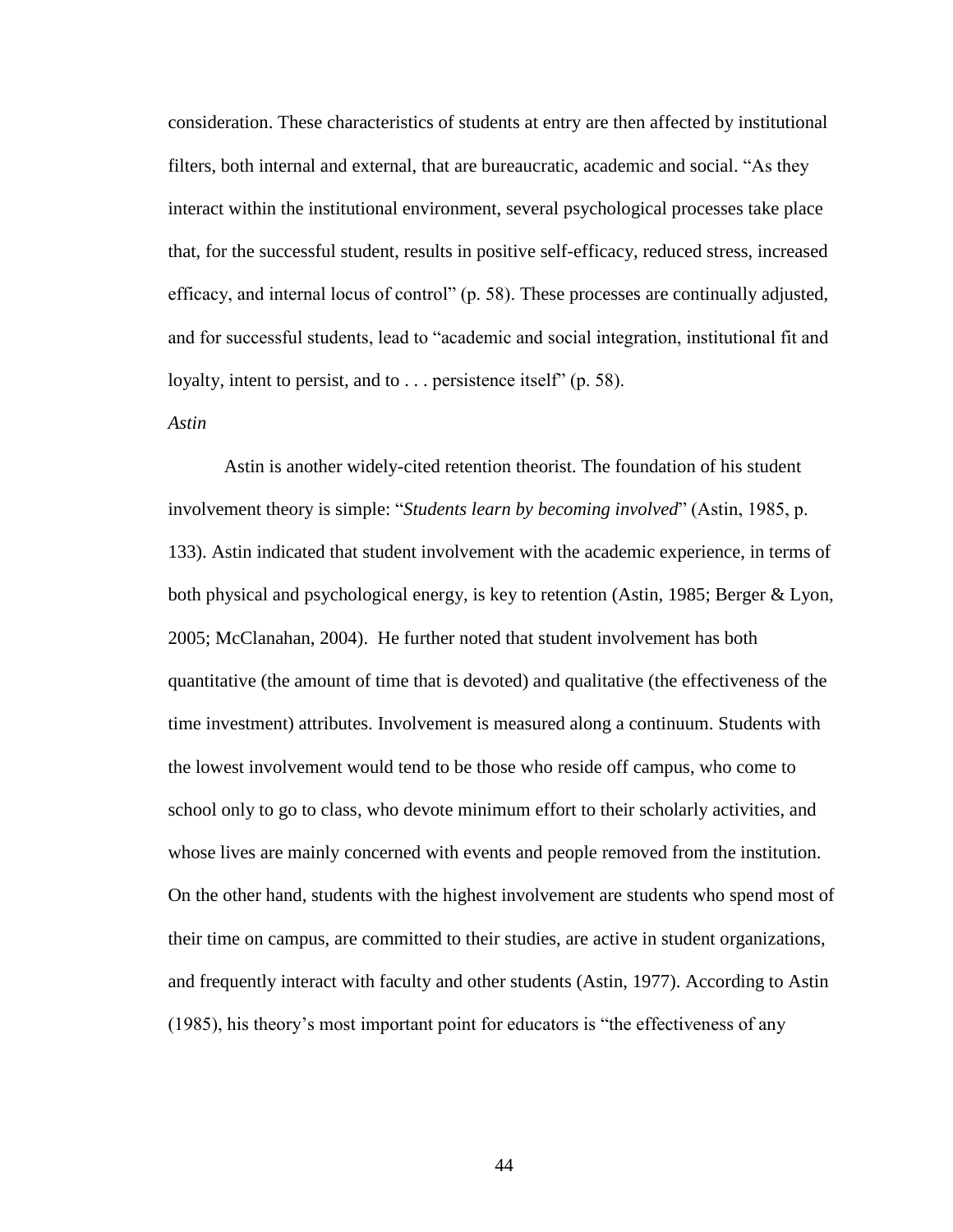educational policy or practice is directly related to its capacity for increasing student involvement" (p. 156-157).

In a later study of his own model, Astin indicated that the three most important forms of student involvement were academic involvement, involvement with faculty, and involvement with student peer groups (McClanahan, 2004). According to Astin (1993), the student"s peer group is the most powerful source of influence on growth and development during the undergraduate years. A peer group is defined as a collection of individuals, with some element of comparable or equal status, "with whom the individual *identifies* and *affiliate*s and from whom the individual seeks *acceptance* or *approval*" (p. 400). In fact, Astin indicated that "students" values, beliefs, and aspirations tend to change in the direction of the dominant values, beliefs, and aspirations of the peer group" (p. 398).

# *Pascarella and Others*

Pascarella, like Spady and Tinto, described attrition as a longitudinal process that is influenced by background characteristics of students. These background characteristics affect the way the students interact with the college environment and lead to educational and attitudinal outcomes, which in turn lead to decisions to persist or drop out of college. The Pascarella, Spady and Tinto models have social and academic integration of students as their theoretical bases (Bean, 1982). In contrast with Bean who indicated that socialization with peers is more significant than socialization with faculty, Pascarella (1980) indicated that informal student contact with faculty does play a significant role in students' institutional persistence.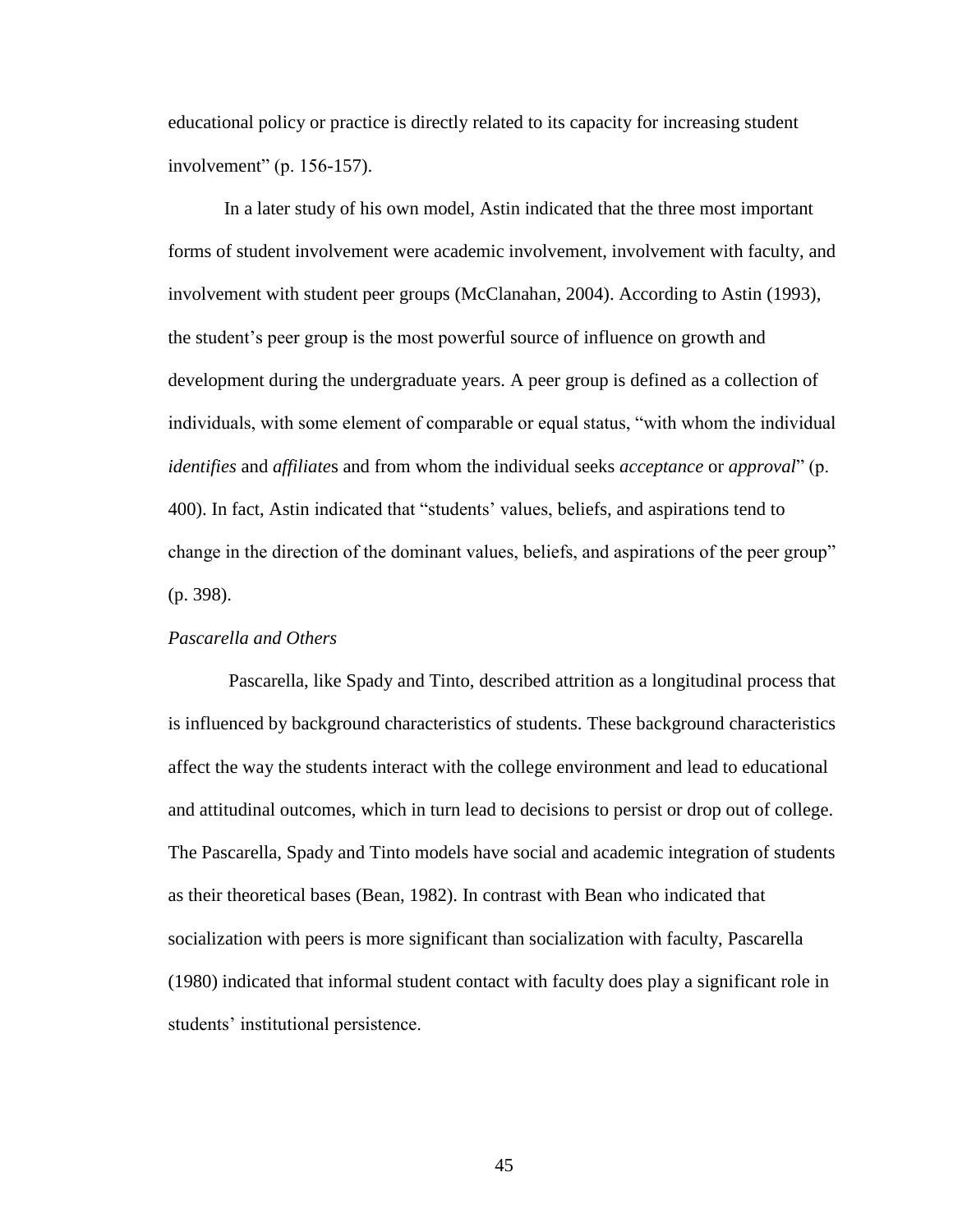*Pascarella.* According to Pascarella (1980), "significant positive associations exist between extent and quality of student-faculty informal contact and students' educational aspirations, their attitudes toward college, their academic achievement, intellectual and personal development, and their institutional persistence" (p. 545). Student-faculty informal contacts that focus on "intellectual/literary or artistic interests, value issues, or future career concerns have the greatest impact" (Pascarella, p. 565). Additionally, the satisfaction gained from initial informal contacts with faculty may determine to what extent a student seeks additional informal contacts with faculty.

*Pascarella and Terenzini.* Pascarella and Terenzini (1979) examined the models of Spady and Tinto, specifically in regard to the positive influence of informal contact with faculty outside of the classroom on the academic and social integration of students. Their findings supported the link between informal contact with faculty, social and academic integration, and student persistence. Their study, however, did identify gender differences in the patterns of influence of informal contacts with faculty. "For men, frequency of informal contacts with faculty to discuss their future careers and to obtain information about courses and academic programs was positively related to freshman year persistence" (Pascarella & Terenzini, p. 217). Women, on the other hand, tended to seek "more intrinsic than instrumental outcomes" from informal contacts with faculty (p. 217).

*Pascarella, Terenzini and Wolfe.* Pascarella, Terenzini, and Wolfe (1986) used Tinto"s model as a basis to test the influence of a two-day intensive precollege orientation program on persistence and voluntary withdrawal behaviors. In their study, "the major positive influence of exposure to orientation on freshman persistence was transmitted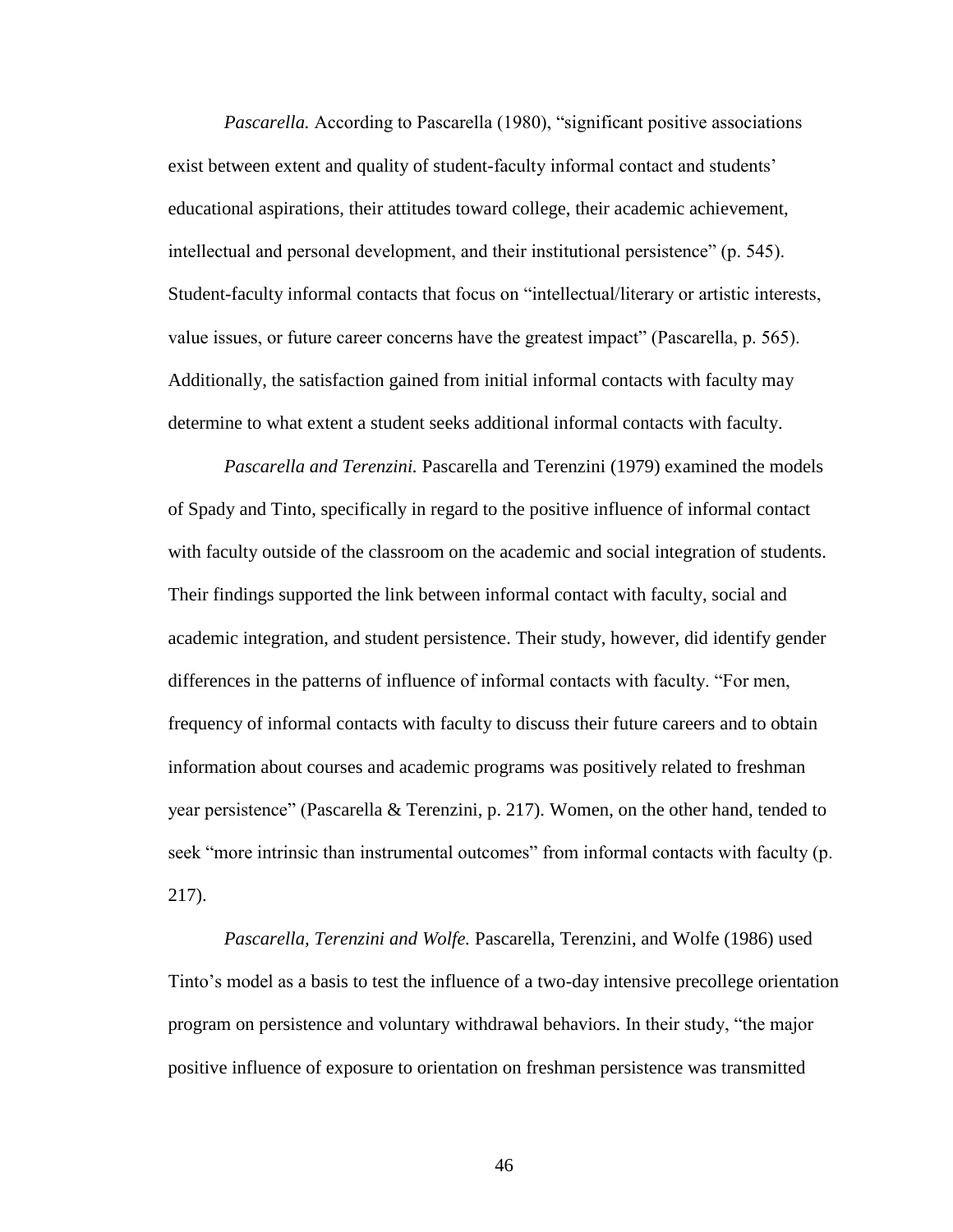through its influence on freshman year social integration and, to a somewhat lesser extent, through its influence on subsequent commitment to the institution" (p. 169-170). Additionally, they found that students who participated in orientation activities had significantly higher levels of extracurricular involvement and informal contact with faculty than those who did not attend orientation.

Persistence, retention and withdrawal are complex and multifaceted issues. As noted by several authors, the complexity of the human state makes it difficult to prove one psychological or sociological theory in determining student persistence over another (McClanahan, 2004; Pascarella, 1982; Swail et al., 2003). As a result, it may prove more fruitful to utilize an integration of information from a variety of well-recognized theories as a lens through which to view student departure.

### *Factors Affecting Retention*

As mentioned in the previous section, both academic and social factors play key roles in student persistence. Lotkowski et al. (2004) conducted a comprehensive review of research on retention to determine which factors were the greatest indicators of college retention and performance; they categorized factors under the umbrella categories of academic and non-academic. As they indicated, "retention is dynamic and involves a complex interplay between academic and non-academic factors" (p. 3). Lotkowski et al. also added one additional factor that they did not categorize as academic or non-academic – socioeconomic status. Astin (1993) agreed that socioeconomic status influences a student's chance of completing a bachelor's degree.

The categorization of factors under the umbrella categories of academic and nonacademic will be used as the organizational framework for the following section. Some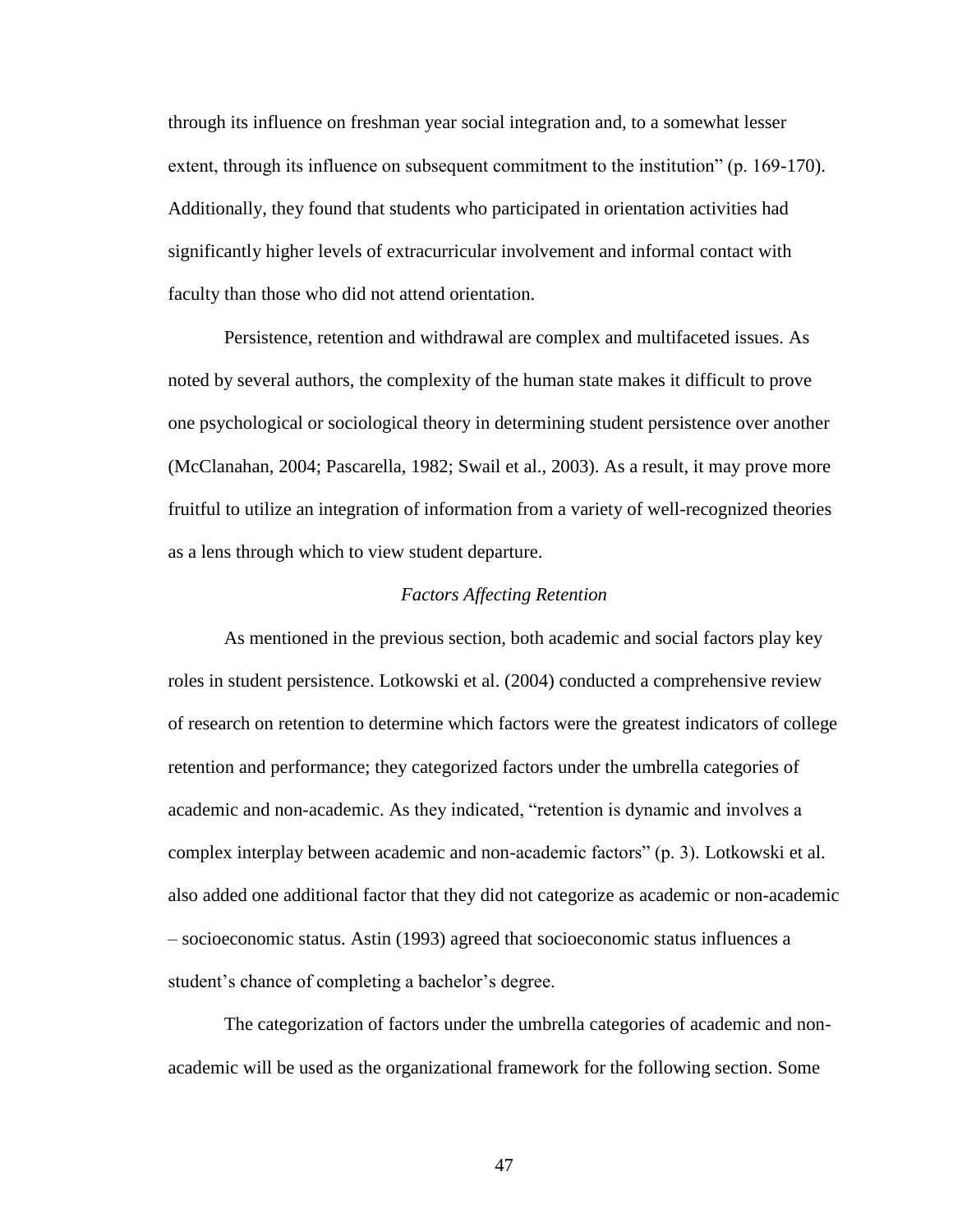factors are not mutually exclusive to only one umbrella category. Additionally, it should be noted that the factors that lead to student dropout in the beginning stages of an academic career can be different from those that influence later departure decisions (Swail et al., 2003).

### *Academic Factors*

Lotkowski et al. (2004) categorized the following factors that impact college retention and performance as academic: ACT score and high school grade point average. In addition to these background variables, other factors have been mentioned in the literature as academic factors that impact college performance and retention. Some of these factors, such as preparation for college level work, high school rank, school quality, and course selection, are established at the high school level. Others, such as college grade point average, academic integration, study skills, and motivation, appear after students begin college. The following section will address academic factors in two subcategories: high school and college.

*High school academic factors*. High school factors are classified as background variables that were mentioned in many of the theories and models of retention. These background or prematriculation variables precede a student"s interaction with the institution and represent facts about students who have not yet entered college (Bean, 1982). High school factors include performance, in terms of grades and grade point average, in addition to scores on standardized entrance exams. Inadequate preparation, high school class rank, high school college preparatory courses, advanced placement courses, and the quality of the secondary school, including its curriculum, can also be categorized as high school academic factors.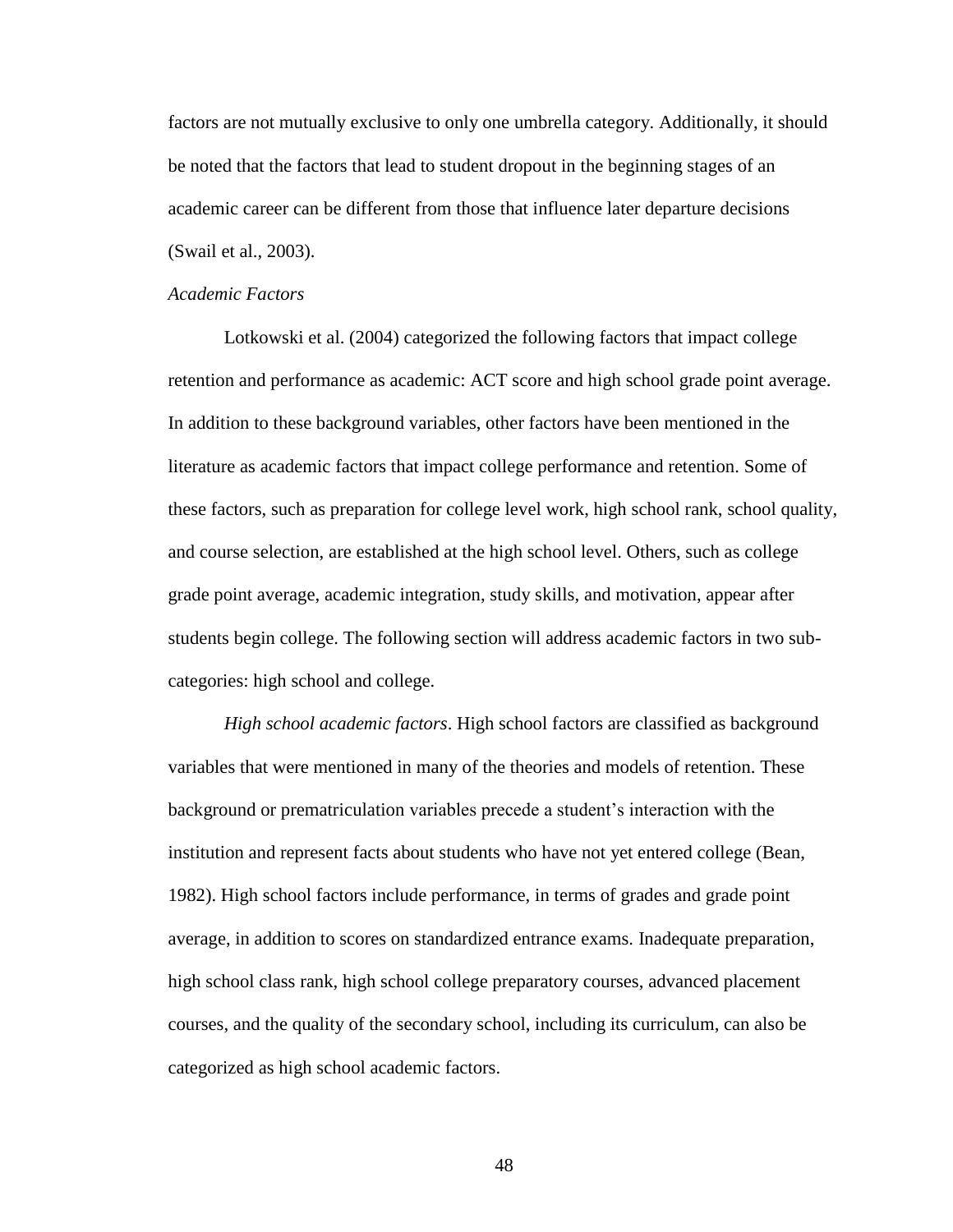Several authors noted that high school grade average is the strongest pre-college predictor of a variety of measures of college student success (Astin, 1977; Astin & Oseguera, 2005; Bean, 1982; 1985; Bean & Metzner, 1985; Lenning, 1982; Lotkowski, et al., 2004; Mortenson, 2005). Astin and Oseguera noted that high school grade averages predict students" chances of completing a bachelor"s degree within four to six years of commencing college study. Bean and Metzner recognized that high school academic performance was among the strongest pre-enrollment predictors of persistence, both in residential and commuter institutions. Astin found that high school grades are "by far the best predictor of college grades," (p. 102), and student"s grade average in high school serves as the "most potent predictor" of college dropout (p. 108). Bean (1982) found that high school performance, in terms of high school grades and ACT scores, predicted "from about 25 to 50 percent of the variance in college grades" (p. 26). According to Mortenson, students with the most successful academic records in high school are likely to also have the most successful academic records in university settings. Furthermore, colleges that enroll these academically successful high school students will likely have higher persistence rates than those that who utilize less academically selective admission criteria.

Another performance indicator mentioned by numerous authors was collegeadmissions test scores (Bean, 1982; Lenning, 1982; Lotkowski et al., 2004). Lotkowski et al. found that ACT assessment, in addition to high school grade point average, had a stronger relationship to college grade point average than did a student"s socioeconomic status. According to Lenning, "Lower college-admissions test scores . . . are related to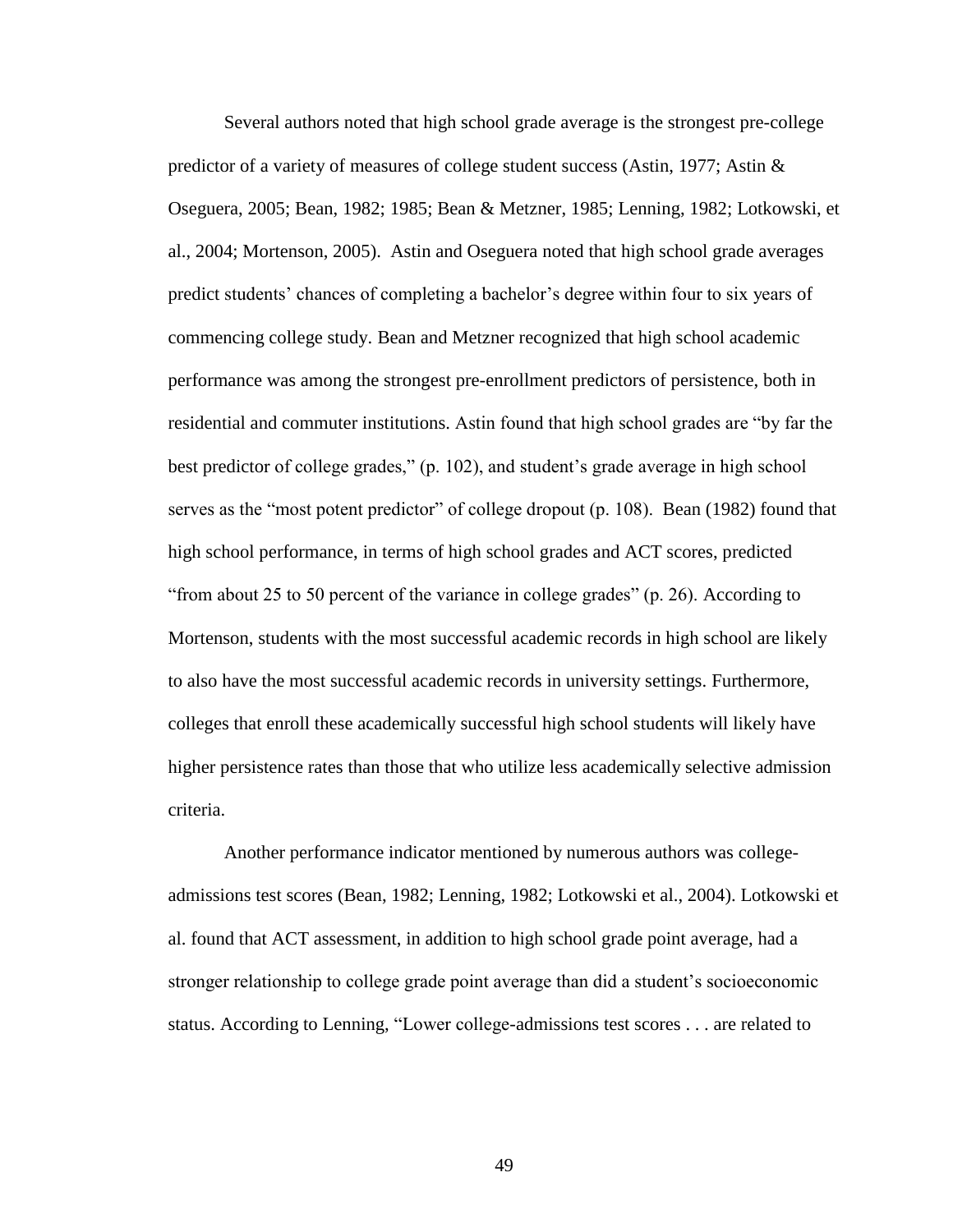higher attrition and imply that students have to work much harder to succeed in college" (p. 37).

In a survey of over 200 four-year public colleges, Habley and McClanahan (2004) found that inadequate preparation for college level work was among the top-cited student characteristics making the greatest contribution to student attrition. A measure of academic preparedness is often based on several of the following factors: high school grade point average, high school class rank, college entrance test scores (specifically math sub-scores), high school college preparatory courses, advanced placement courses, and the quality of the secondary school, including its curriculum. Between 30 and 40 percent of all entering first-year students enter the college setting unprepared for collegelevel reading and writing; as a consequence, roughly 44 percent of all college students who complete two- or four-year degrees registered in at least one remedial writing, reading or math class. The figures are even more alarming for minority students. Inadequate academic preparation is one of the primary reasons that many students leave college during or immediately following their first year (Swail et al., 2003).

Bean (1982) and Lotkowski et al. (2004) suggested that student background variables such as standardized test scores and high school grade point average can be useful to admissions and other university personnel. These background characteristics can serve as indicators of potential academic problem areas that the institution can proactively address.

*College academic factors.* The importance of grade point average in college is similar to that of grade point average in high school; both are strongly associated with college student success and persistence. Student"s undergraduate grade point average is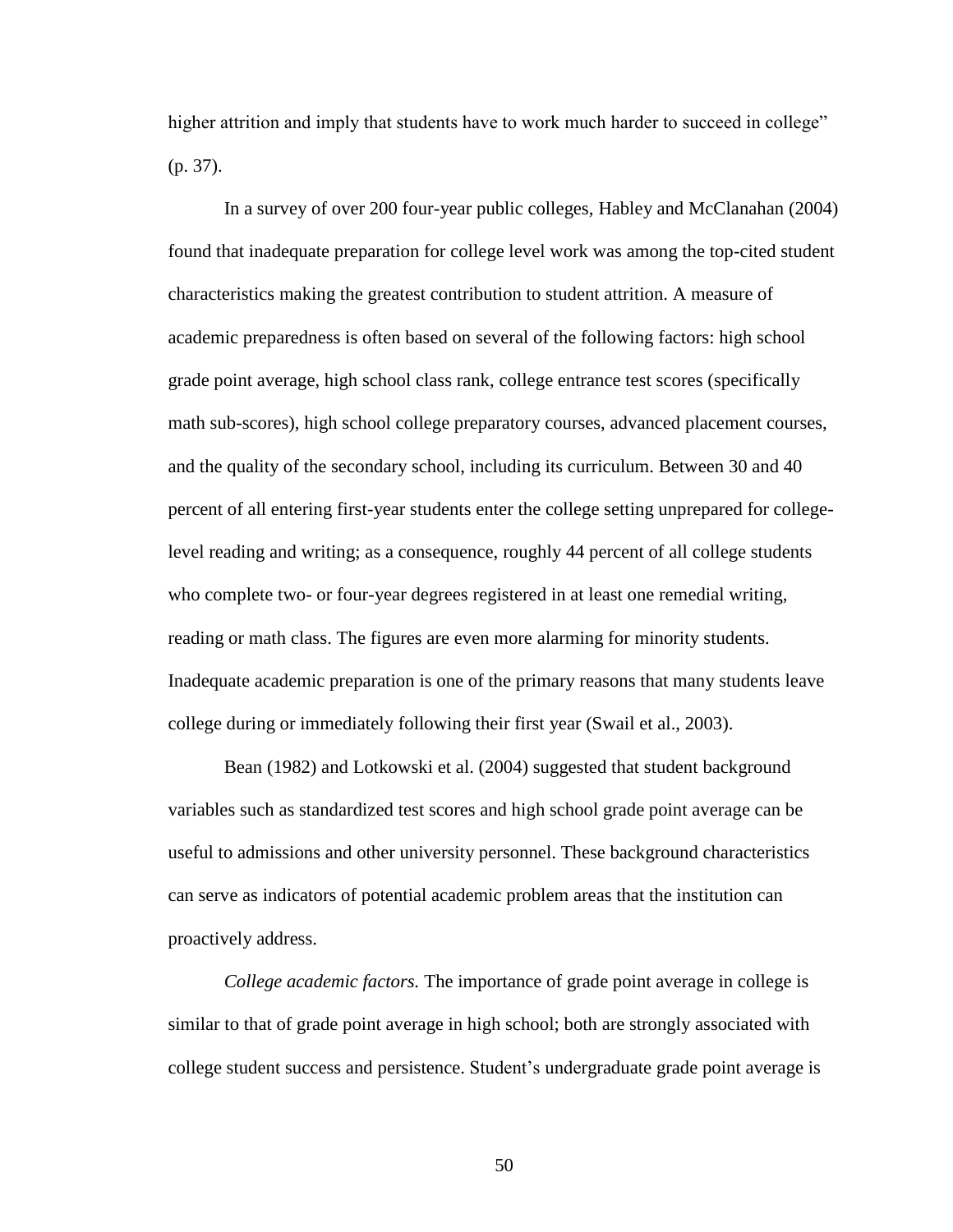the single variable that is most strongly related to persistence and graduation (American Association of State Colleges and Universities, 2005; Astin, 1975; 1977). According to Pascarella and Terenzini (1991), "A student's grades are probably the most revealing indicator of his or her successful adjustment to the intellectual demands of a particular college"s course of study" (p. 388). College grades may affect persistence and withdrawal decisions for numerous reasons: students with low grades are forced to withdraw involuntarily, grades serve as an extrinsic reward for students, and grades may equate to compensation in work settings (Bean, 1985).

Academic performance in the way of college grades can be influenced by numerous factors, including academic ability, intelligence, academic integration, study skills and motivation. As indicated by Pascarella and Terenzini (1991), grades are a reflection of academic ability and intellectual skills plus other personal traits such as motivation, perseverance, study skills, work habits, and the like. Habley and McClanahan (2004) found that poor academic integration and poor study skills were several student characteristics that made the greatest contributions to attrition in four-year public colleges. "One major clue to the importance of academic factors that lead to dropping out is contained in the reason students give most frequently for leaving college: boredom with courses" (Astin, 1975, p. 148).

Since between one-half to three-quarters of students who leave institutions do so during or immediately following the first year, and often voluntarily (McClanahan, 2004; Strumpf & Hunt, 1993; Tinto, 1982; 1987), monitoring academic performance during the first year is very important (American Association of State Colleges and Universities, 2005). According to Lenning (1982), most students who leave college have satisfactory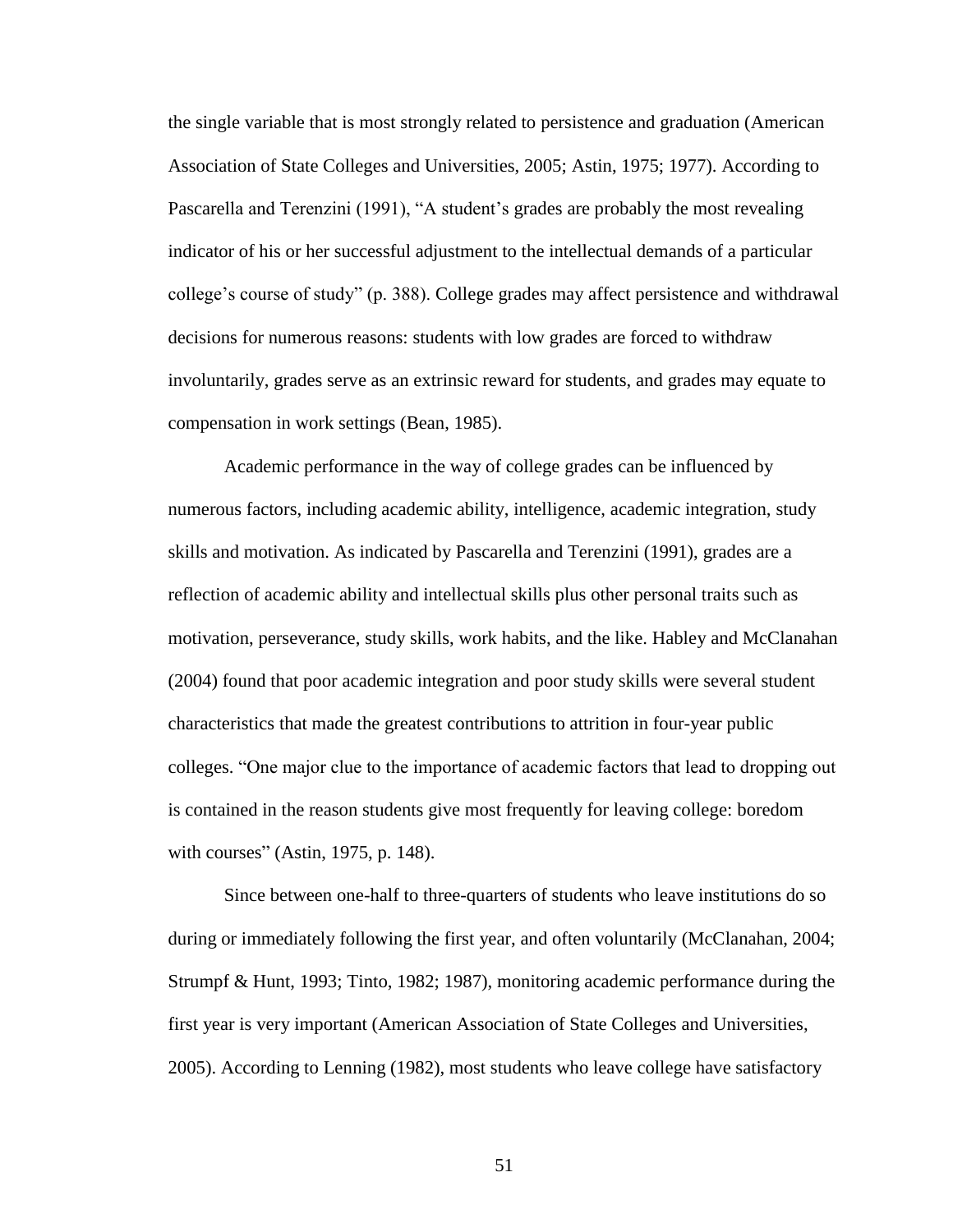grades, although they do tend to be slightly lower than the grades of persisters; "therefore, those who exhibit any sign of academic difficulty (for example, low grades, self-report of study problems) during the first term probably deserve special observation and attention" (p. 37). Lotkowski et al. (2004) suggested that institutions can monitor student performance (in the way of exams, presentations, and class participation) and attendance patterns to identify those who may not be performing at acceptable levels. Those students can then be targeted for institutional interventions.

Many postsecondary institutions offer a first-year seminar course, which has been proven useful as a tool for monitoring student performance. Hyers and Joslin (1998) concluded that success in a first-year seminar course correlated positively with retention, and the first-year seminar "professors can identify, through course grades, students who are at risk by the middle of the first semester, before other indictors [of departure risk] are available" (p. 26). These professors can then intervene on their own or by referring students to counseling, health services, or other appropriate student support services.

Another program offered by many institutions is Supplemental Instruction (SI). SI is an academically focused form of assistance for students enrolled in courses, specifically first- and second-year courses, which are traditionally difficult. The program works to help students master course subject matter while at the same time developing useful course specific study strategies and learning skills. The SI leader serves as a model for program participants, in terms of how successful students think about and manage course content. "SI participants consistently outperform their peers who attempt the same courses on their own" (Lotkowski et al., 2004, p. 12).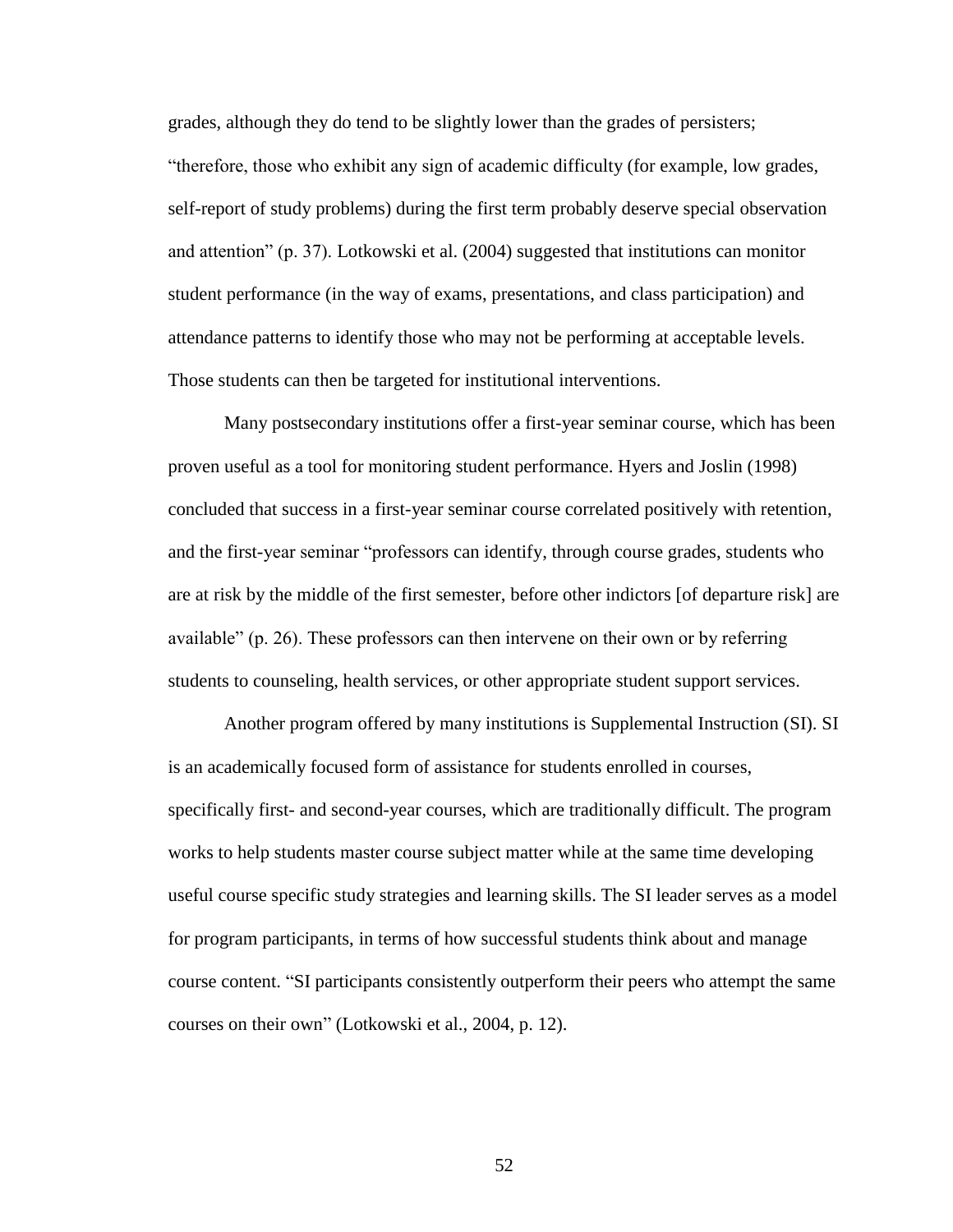In the college setting, frequency of contact with faculty role models and social interaction with others who have strong academic orientations have both been hypothesized to positively affect grades (Bean, 1985; Lotkowski et al., 2004). Although academic factors are important in both residential and commuter institutions, they have been shown to play a more significant role in the departure process of commuter institutions. The social dimension, classified as a non-academic factor affecting retention which will be discussed in the next section, holds a more prominent role in the departure process in residential colleges and universities (Braxton et al., 2004).

# *Non-Academic Factors*

Lotkowski et al. (2004) categorized the following factors that impact college retention and performance as non-academic: academic goals, achievement motivation, academic self-confidence, academic-related skills, contextual influences, general selfconcept, institutional commitment, social support and social involvement. The findings of Habley and McClanahan (2004) showed lack of motivation to succeed and lack of educational aspirations and goals as two student characteristics making the greatest contributions to student attrition in four-year public colleges. Other authors have discussed the importance of the social environment, especially involving relationships with peers and faculty outside the classroom; extracurricular involvement and activities; organizational culture and climate; finances and financial aid; and student employment. In discussing the importance of institutional recognition of non-academic factors in addition to traditional academic factors, Lotkowski et al. stated, "students who master course content but fail to develop adequate academic self-confidence, academic goals,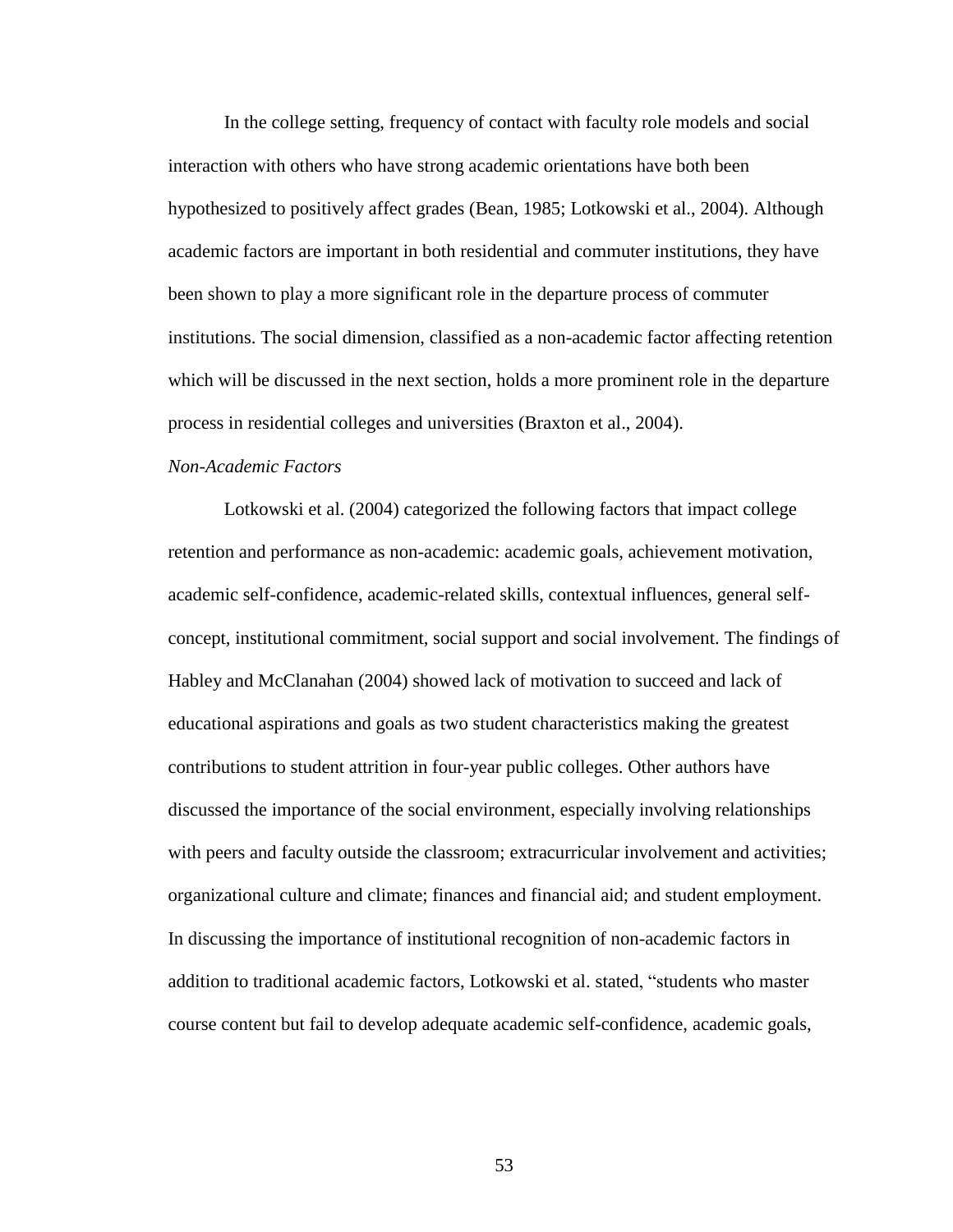institutional commitment, and social support and involvement may still be at risk of dropping out" (p. vii).

*Relationships.* Habley and McClanahan (2004) identified the social environment of four-year public colleges as one of the institutional factors making the greatest contribution to attrition. As part of the social environment, students establish relationships with both peers and faculty. These relationships are a critical aspect of student integration and subsequent persistence. Through relationships, students discover and embrace the norms of the social and intellectual, or academic, communities of college. Students who fail to establish these relationships and become integrated may feel isolated and choose to depart (Swail et al., 2003; Tinto, 1988). Astin and Oseguera (2005) indicated that students with the best chances of persisting to graduation are those, who among other things, "show a propensity to become highly involved or engaged in the social and academic life of the institution" (p. 262). As indicated by Swail et al., the means of becoming socially integrated into the establishment of the university has been found to be "both a cumulative and compounding process, and the level of social integration within a given year of study is part of a cumulative experience that continues to build throughout one"s college experience" (p. viii-ix). Astin (1993) found that the student's peer group and faculty both notably affect growth and development in college, with the student's peer group acting as the most powerful source of influence.

According to Astin (1993), "The single most important environmental influence on student development is the peer group" (p. xiv). In fact, he discovered that student values, beliefs, and aspirations tend to change in the direction of the prevailing values, beliefs, and aspirations of the peer group. In order to establish membership in a peer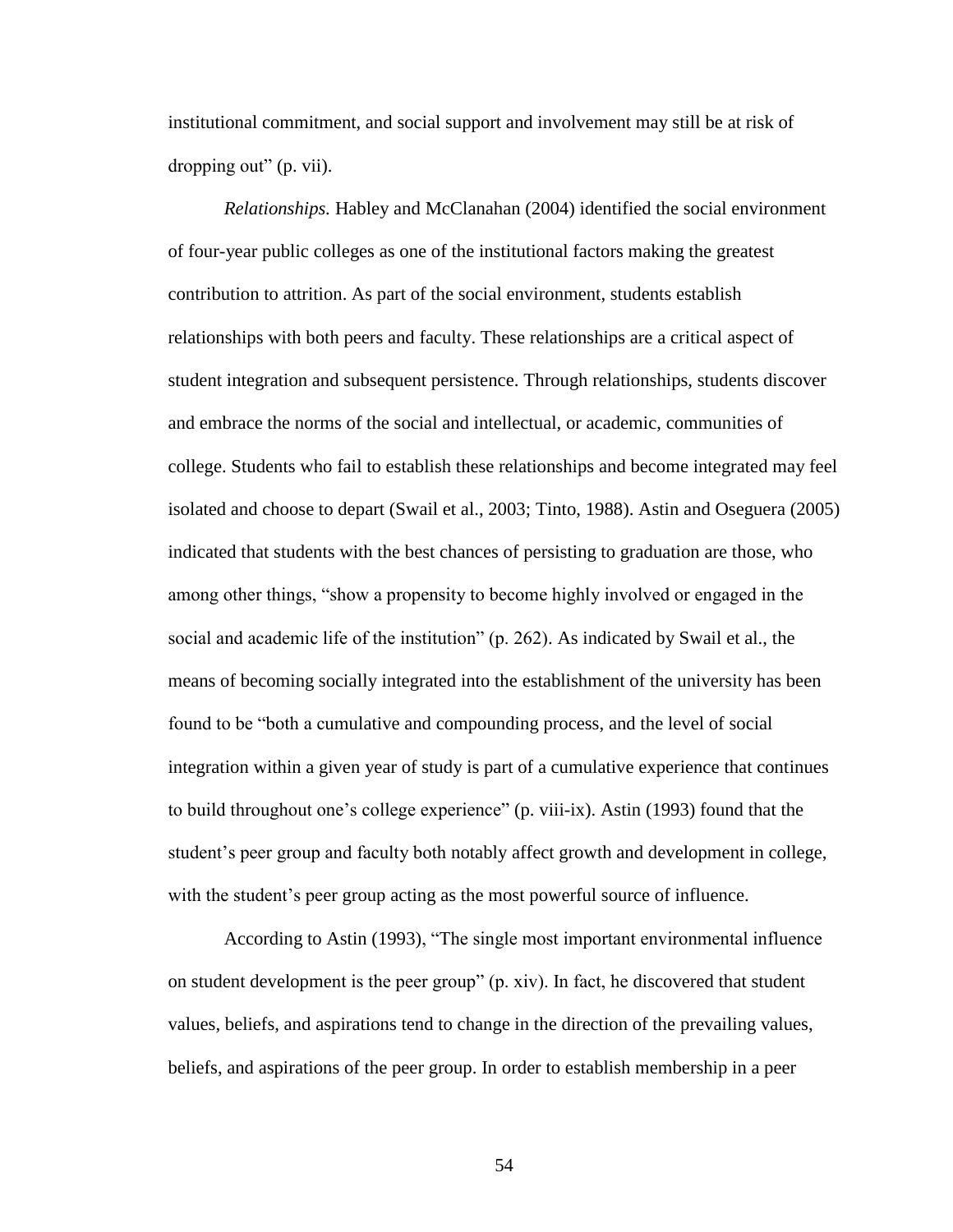group, students have to first meet new people and then make friends, which can cause social uncertainty for some. "Students who use proactive rather than reactive social adjustment strategies and students who invest considerable psychological energy into social interactions with their peers grow in their level of social confidence and certainty" and will likely become more socially integrated (Braxton et al., 2004, p. 31).

The importance of peer groups can be even more critical for minority students. "In general, persistence is enhanced if the student attends an institution in which the social backgrounds of other students resemble his or her own social background" (Astin, 1975, p. 144). Attending an institution with similar peers increases the chance for "communal potential," which Braxton et al. (2004) defined as "the extent to which a student believes that a subgroup of students exists within the college community with which that student shares similar values, beliefs, and goals" (p. 23). For example, historically black colleges and universities have been found to provide more support for African American students than predominantly white institutions (Swail et al., 2003).

Tinto (1990) found that the quality of faculty teaching and the nature and extent of faculty contact, both inside and outside the classroom, were predictors of student persistence and student learning gains. According to Lotkowski et al. (2004), "frequency and perceived worth of interaction with faculty, especially outside the classroom is the single strongest predictor of student voluntary departure" (p. 36). These interactions with faculty, who often serve as role models, tend to increase students' social integration and institutional commitment, in addition to increasing their academic integration. "With regard to underrepresented minorities in universities, contact with positive role models is even more significant than it is for majority students" (Swail et al., 2003, p. 65).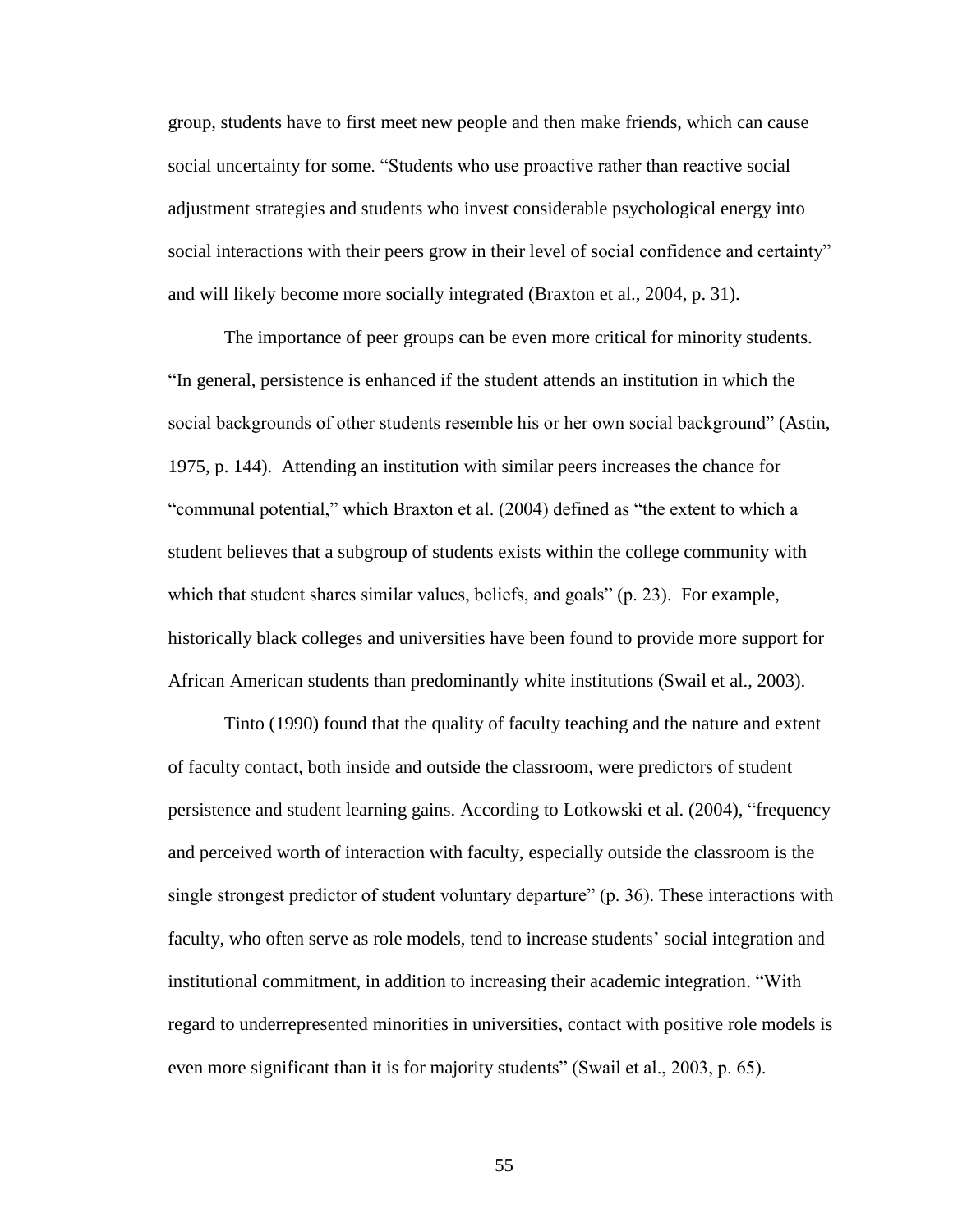One form of interaction between faculty and students is academic advising. Studies of retention have found that effective advising is positively correlated to students' satisfaction with college, and to their persistence and graduation (Priest & McPhee, 2000). Academic advising can serve as a way for colleges to formally encourage and implement interactions between students and concerned adults, both faculty and staff, to improve retention (Lotkowski et al, 2004). Habley and McClanahan (2004) cited academic advising as one of the institutional factors making the greatest contribution to attrition at four-year public colleges. According to Tinto (2005), advising is especially important for the success of students who begin college undecided about a major or those who change their majors. "The inability to obtain needed advice during the first year or at the point of changing majors can undermine motivation, increase the likelihood of departure, and for those who continue, result in increased time to degree completion" ( p. 322).

*Extracurricular involvement and activities.* Related to the concept of peer interaction is extracurricular involvement or activities. Habley and McClanahan (2004) found that student involvement in campus life was one of the institutional factors making the greatest contribution to attrition at four-year public colleges. Astin (1975; 1977; 1985) discovered that extracurricular activities of almost any type, but especially membership in social fraternities or sororities, were related to persistence. Other extracurricular activities influencing persistence were participation is sports, enrollment in an honors program, involvement in ROTC, and participation in professor's undergraduate research projects. "For many undergraduates, extracurricular activities provide some of the most significant consequences of college attendance. In certain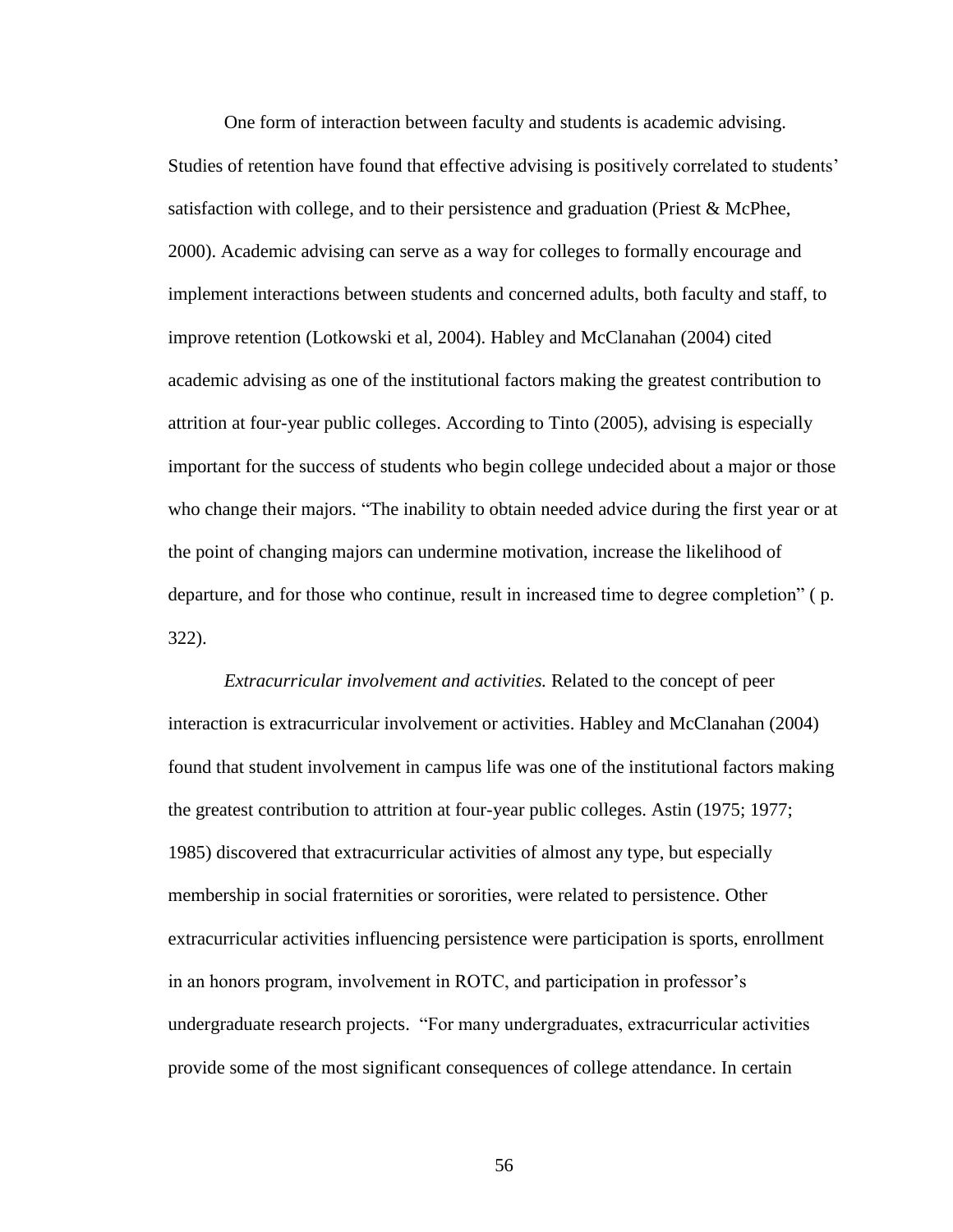respects, these activities offer an opportunity to develop skills that are more relevant to later life than the knowledge and cognitive skills acquired in the classroom" (Astin, 1977, p. 115).

*Organizational characteristics.* Organizational characteristics and institutional reactions also play roles in student persistence decisions. According to Swail et al. (2003), institutional reactions are crucial to student retention, persistence and completion. The decisions and actions of administrators, faculty and staff help shape students" perceptions of the institution"s commitment and integrity. Braxton et al. (2004) described institutional integrity as the degree to which a college or university is faithful to its espoused mission and goals. "Institutional commitment is more than just words, more than just mission statements issued in elaborate brochures; it is the willingness to invest the resources and provide the incentives and rewards needed to enhance student success" (Tinto, 2005, p. 321). Baird (2000) suggested that institutions should carefully assess and change campus climates as needed to impact students" departure decisions. As summarized by Vincent Tinto:

To sum up, students are more likely to succeed when they find themselves in settings that are committed to their success, hold high expectations for their success, provide needed academic, social and financial support, provide frequent feedback, and actively involve them, especially with other students and faculty in learning. The key concept is that of educational community and the capacity of institutions to establish educational communities that involve all students as equal members. (p. 324)

*Finances and Financial aid.* Another non-academic factor that plays a role in student persistence decisions is finances. Habley and McClanahan (2004) found that inadequacy of financial resources was one of the student characteristics making the greatest contribution to student attrition at four-year public colleges. Closely related was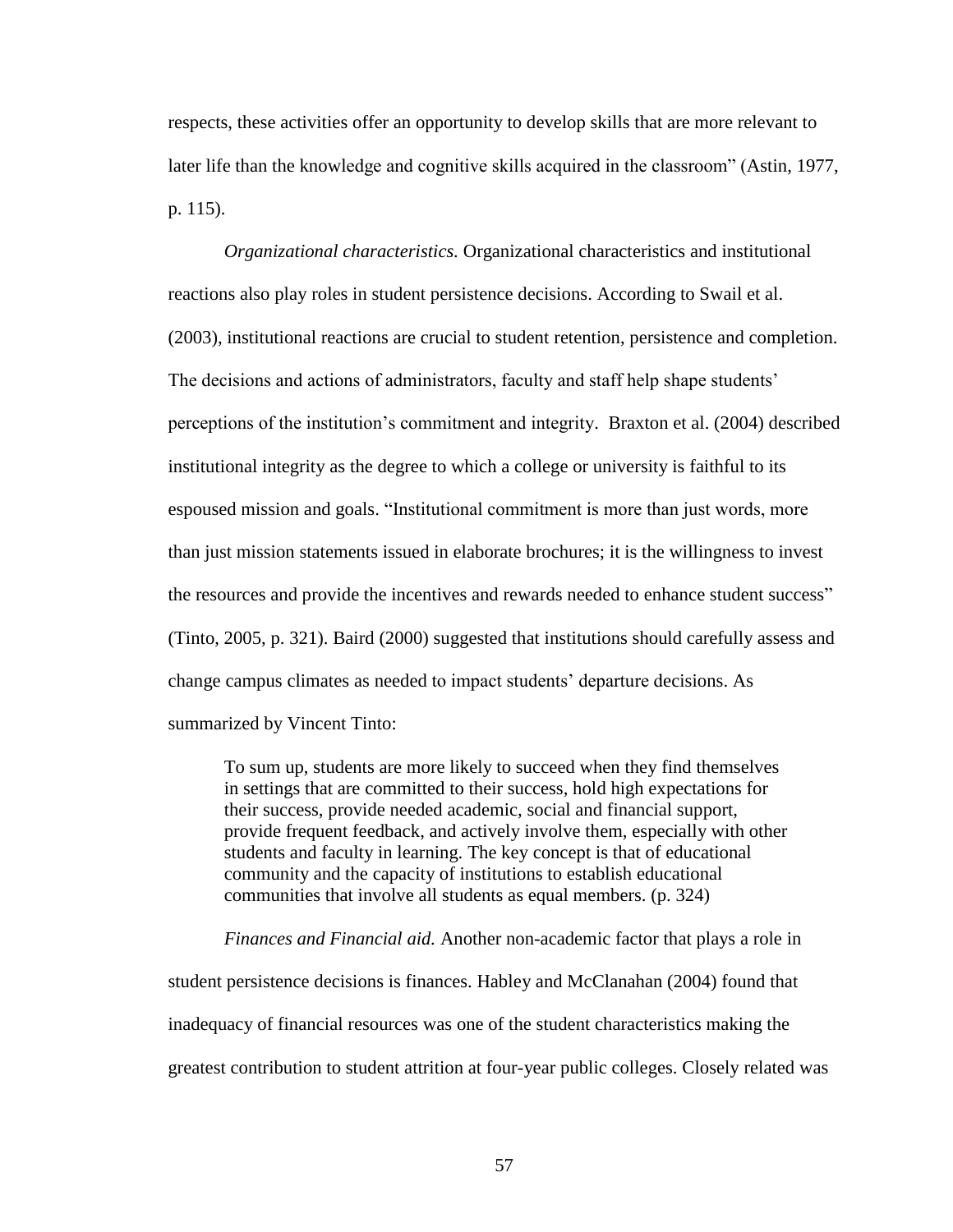their finding that the amount of financial aid available to students was one of the institutional factors making the greatest contribution to attrition at four-year public institutions.

Departure can result if a student perceives that the costs of attending a particular institution outweigh the benefits of attendance (Braxton & Hirschy, 2005; St. John et al., 2000; Swail et al., 2003; Tinto, 1975). A related concept is that "the greater the level of a student's satisfaction with the costs of attending her or his chosen college or university, the greater the student"s degree of social integration" (Braxton et al., 2004, p. 28). Financial needs may serve as psychological stressors, which cause some students to reallocate attention from academic activities to monetary worries (St. John et al.). As Schuh (2005) indicated, price of attendance affects students from various income groups in different ways. Low-income and lower-middle-income students tend to respond more to prices than do those with higher incomes. Additionally, as price increases, students rely more on loans as part of their financial aid packages.

The sources and amounts of financial aid have been shown to be important factors in a student"s ability to complete college, especially for low-income and minority students. Students receiving scholarships or grants over loans have shown increased persistence rates (Astin, 1975; Swail et al., 2003). With rising college costs, more lowincome students will have to borrow money to enroll in college and persist through to degree completion; however, low-income students are less willing to borrow to attend college than whites or students from higher-income families (Swail et al.). According to Astin, retention is increased for students who receive financial support for college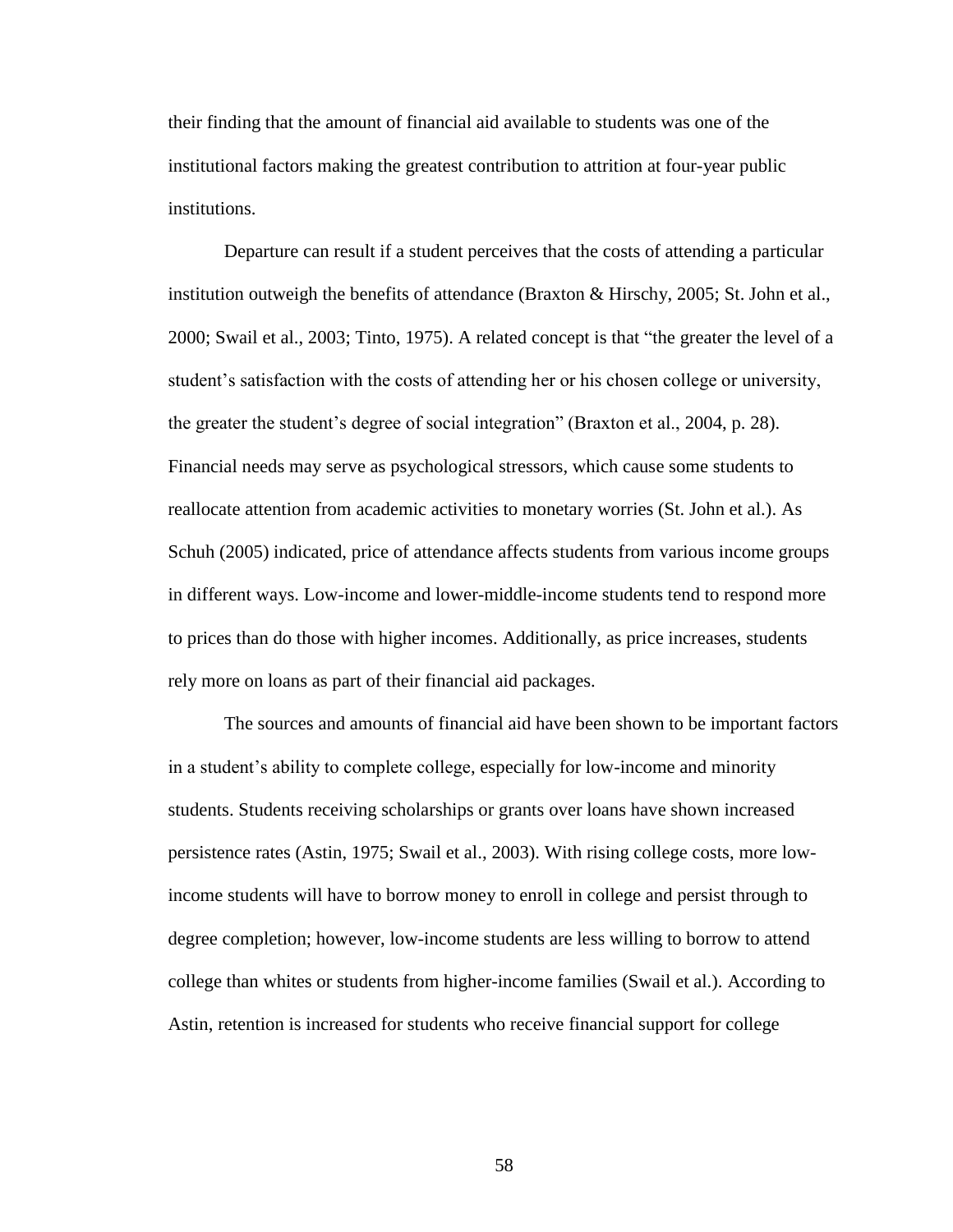expenses from spouses, if they are married, and from parents. Conversely, reliance on savings or other assets appear to decrease a student's chances of finishing college.

*Employment.* A non-academic factor related to finances and financial aid is employment, with key variables being how many hours and where a student works. Although having a job generally increases a student"s chances of persistence, the number of hours a student works has been shown to be important (Astin, 1975). Students who work full-time at off-campus jobs tend to be retained in fewer numbers, likely because they have to spend a lot of time and energy on their non-academic activities (Astin, 1975; 1985; Astin & Oseguera, 2005; Schuh, 2005). This coincides with the finding by Habley and McClanahan (2004) that too many job demands were cited as one of the top student characteristics affecting student attrition at four-year public colleges. An interesting finding by Astin (1975) is that students with off-campus jobs are more likely to drop out the more their work is correlated to career goals. Part-time on-campus work, especially in a federal work-study program, has been shown to increase a student"s chances of finishing college. These types of positions encourage students to spend more time on campus, which provides them with more occasion and opportunity to make contacts with other students, faculty and staff (Astin, 1975; 1985).

### *Combining Academic and Non-Academic Factors*

Habley and McClanahan (2004) found that student-institution fit was one of the institutional factors making the greatest contribution to attrition at four-year public colleges. As noted by Pascarella and Terenzini (1991), most definitions of fit exhibit characteristics of student"s interactions with both the academic and social, or nonacademic, systems of the college. They further noted that these academic and social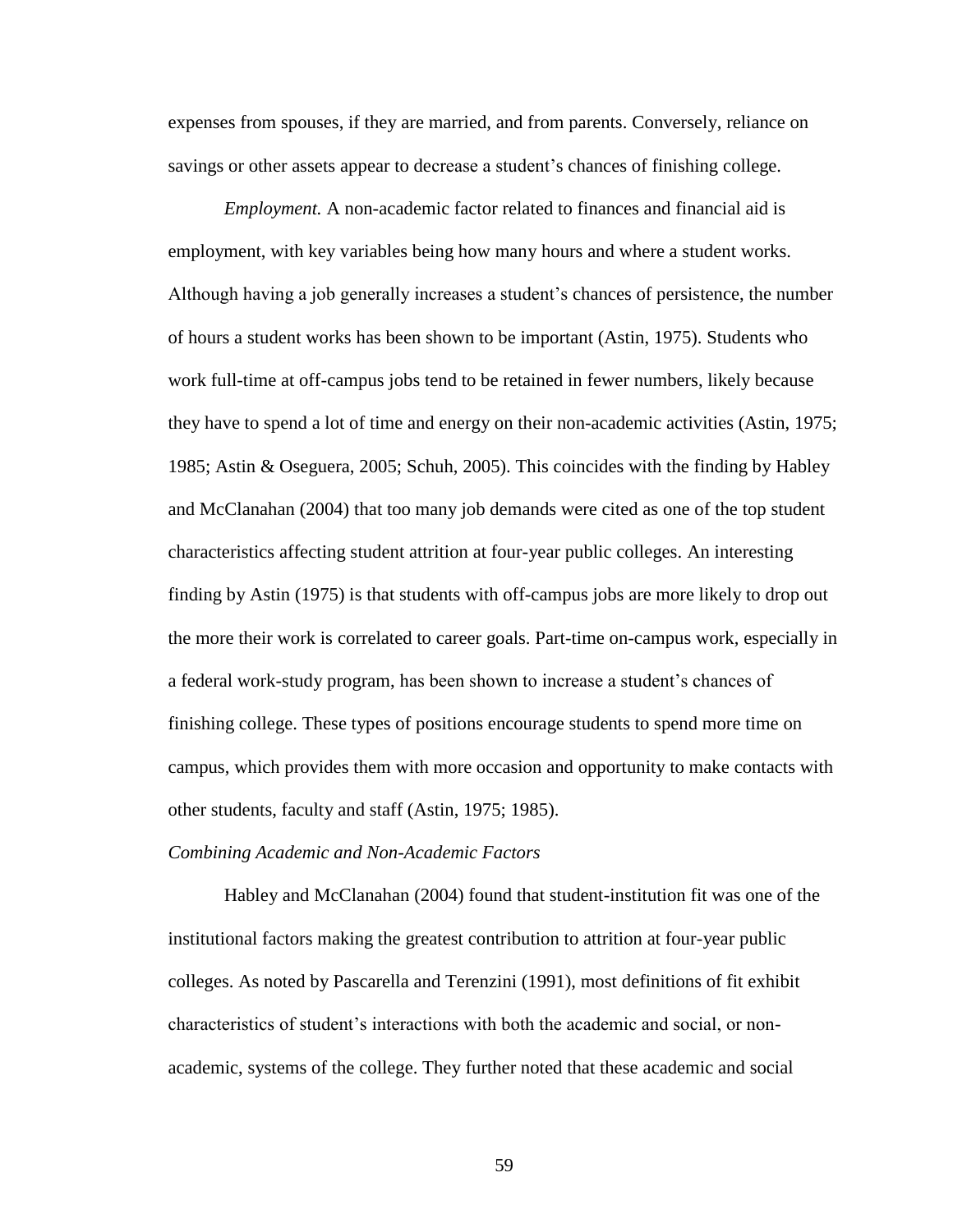interactions affect both student persistence and educational attainment. Several authors indicated that the roots of student attrition lay both with students and with the institution; in other words, the success of an institution and its students are inseparable (Levitz et al., 1999; Tinto, 1999).

According to Lotkowski et al. (2004), retention involves a multifaceted interaction between academic and non-academic factors. To address retention efforts, they suggested that institutions "take an integrated approach . . . that incorporates both academic and non-academic factors into the design and development of programs to create a socially inclusive and supportive academic environment that addresses the social, emotional, and academic needs of students" (p. viii). McClanahan (2004) suggested implementing a web of interlocking initiatives, as opposed to individual programs or policies, to promote student success.

#### *Recommendations for Practice*

College student departure has been described as an "ill-structured problem" – a problem that defies a single solution and instead requires a number of possible solutions that may not improve the condition (Braxton et al.. 2004, p. 2). As many authors suggested, there is no single retention template for colleges and universities to follow; instead, each institution must develop a coordinated strategy of policies and interventions to meet its particular needs (Berger & Lyon, 2005; Braxton et al., Swail et al., 2003; Tinto, 1990). Furthermore, institutions must implement multiple strategies to address their needs. Successful strategies are more likely to be incremental in nature, as opposed to large scale sweeping transformations. By coordinating a variety of initiatives and strategies across campus, individual students can be positioned for success (McClanahan,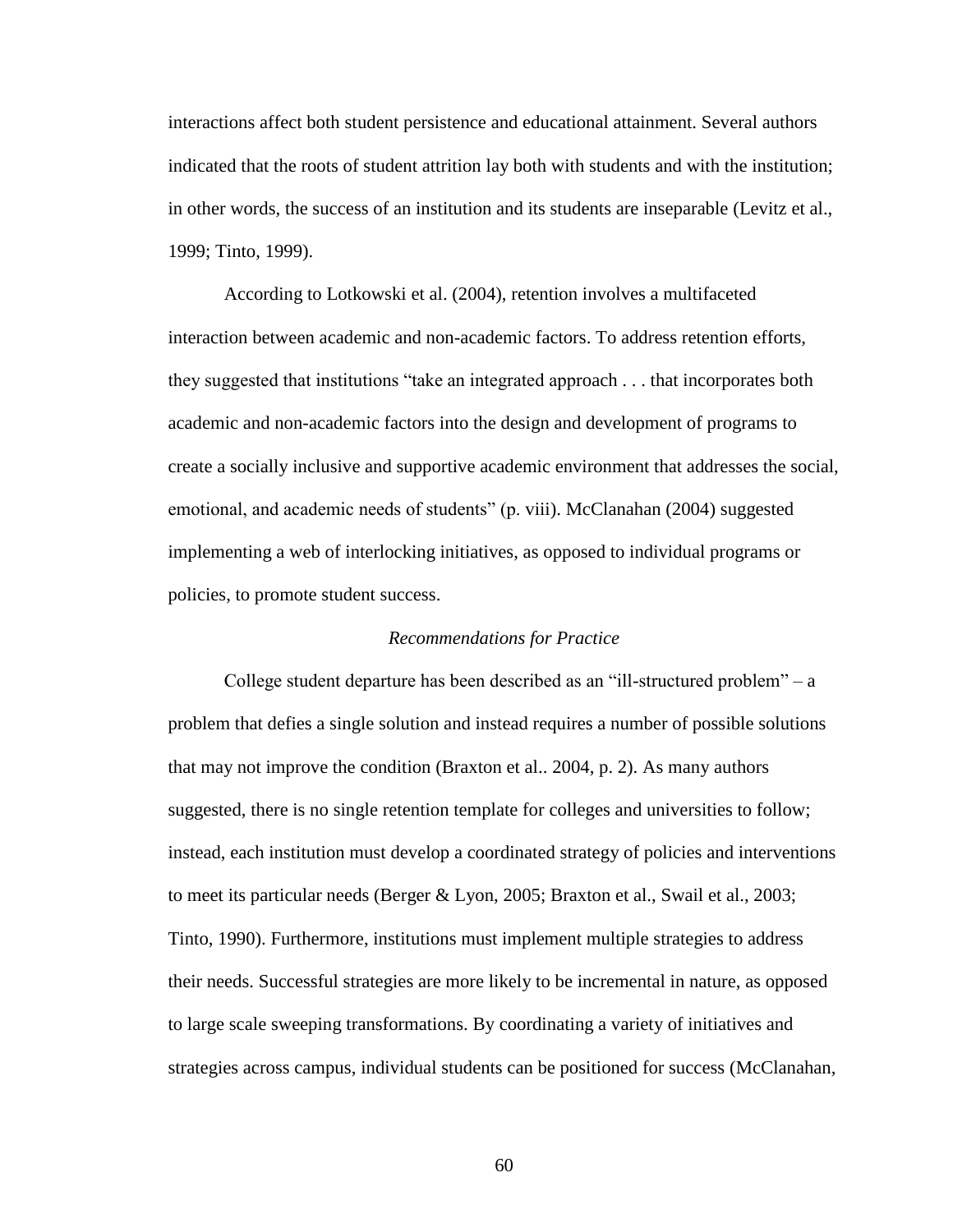2004; Tinto). As summed up by Pascarella and Terenzini (1991), "rather than seeking single large levers to pull in order to promote change on a large scale, it may well be more effective to pull more small levers more often" (p. 655).

Although there is no one size fits all approach, successful retention programs are similar in a number of significant ways. Several authors suggested using Vincent Tinto's principles of effective retention programs when assessing potential program and policy initiatives (Braxton et al., 2004; Swail et al., 2003). According to Tinto (1990), there are three principles that form the foundation upon which effective retention programs are built: the principle of community, the principle of commitment, and the principle of effective education. The first principle, community, stresses the importance of integrating students into the communities, both intellectual and social, of the institution. The principle of commitment means that all members of an institution, faculty and staff alike, care about all students and continually evaluate their actions in light of the effect on the welfare of students. "The ability of institutions to retain students lies less in the formal programs they devise than in the underlying orientation toward students which direct their activities" (Tinto, p. 38). The final principle, effective education, reminds us that our goal should not be just to retain students, but to help them grow intellectually and socially.

A review of retention-related literature reveals two general types of recommendations for practice – organizational and programmatic. The remainder of this section will be organized using these two categories.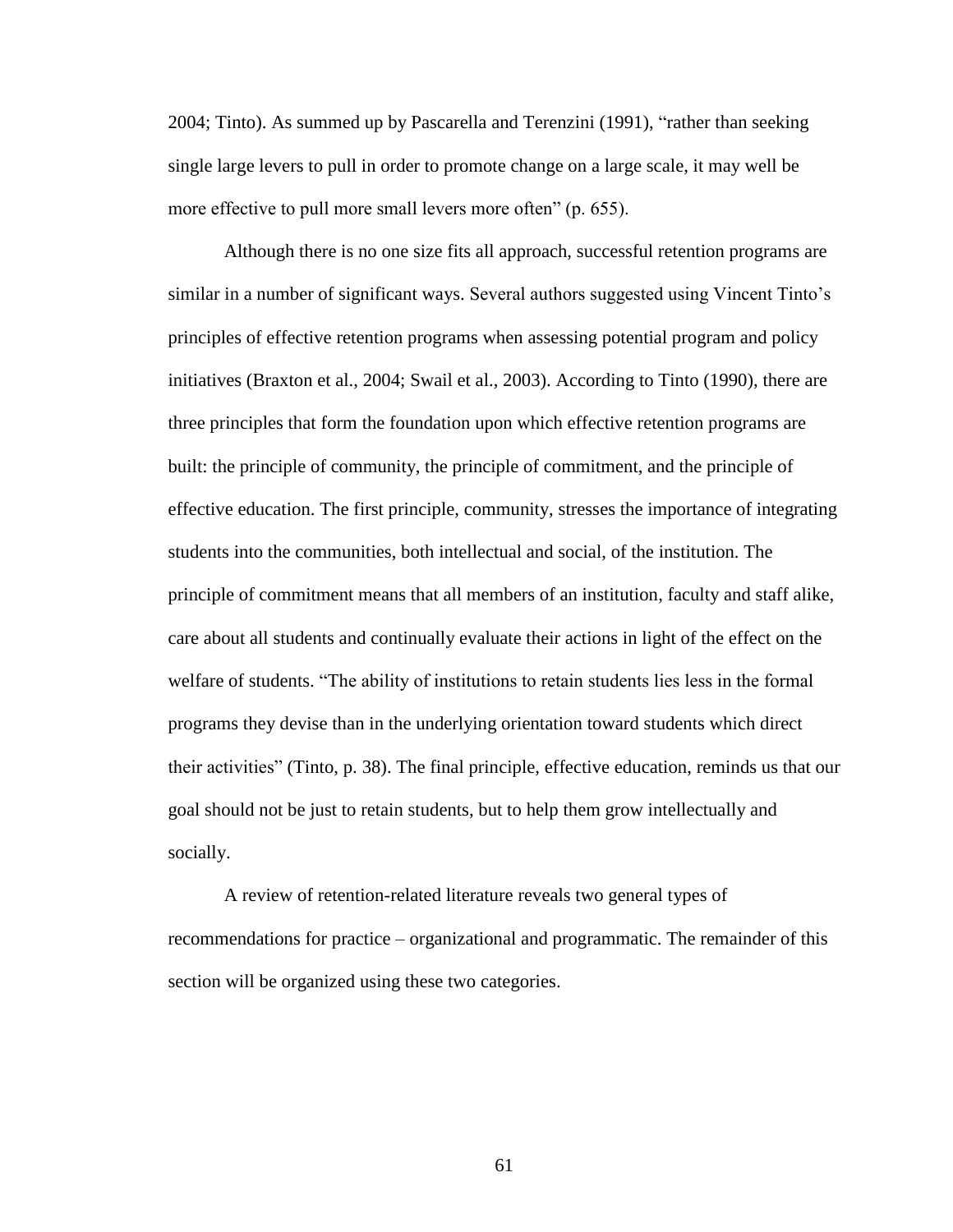# *Organizational*

Numerous recommendations are found that relate to the general practices of organizations in relation to retention programming. These organizational practices, which are more global in nature, include coordinating efforts, making retention everyone"s responsibility, orchestrating change, and setting realistic goals.

*Coordinating efforts*. Habley and McClanahan (2004) suggested that four-year public institutions designate an individual to coordinate a campus-wide retention planning team. "The position level and title of the individual responsible for coordinating campus retention practices send a message to the entire campus community about how high a priority campus leaders place on retention issues" (p. 21). In addition to designating a person to lead and coordinate activities, they also suggest implementing a broad-based campus-wide retention planning team.

*Making retention everyone's responsibility.* Although a campus-wide planning team with a leader is recommended, the entire campus community should have a stake in the success of institutional policies and practices that are designed and implemented to reduce student departure (Braxton et al., 2004). Not only is support from the president, chief academic officer and chief student affairs officer critical, but buy-in and support from all educators on campus, faculty and staff alike, are also vital. This widespread involvement helps to institutionalize retention practices so that they become a regular part of campus service (Berger & Lyon, 2005; Braxton et al.; Lotkowski et al., 2004; Swail et al., 2003). A more holistic approach to retention practices has evolved through the years, whereby academic affairs personnel, student affairs personnel and administrators are all involved (McClanahan, 2004).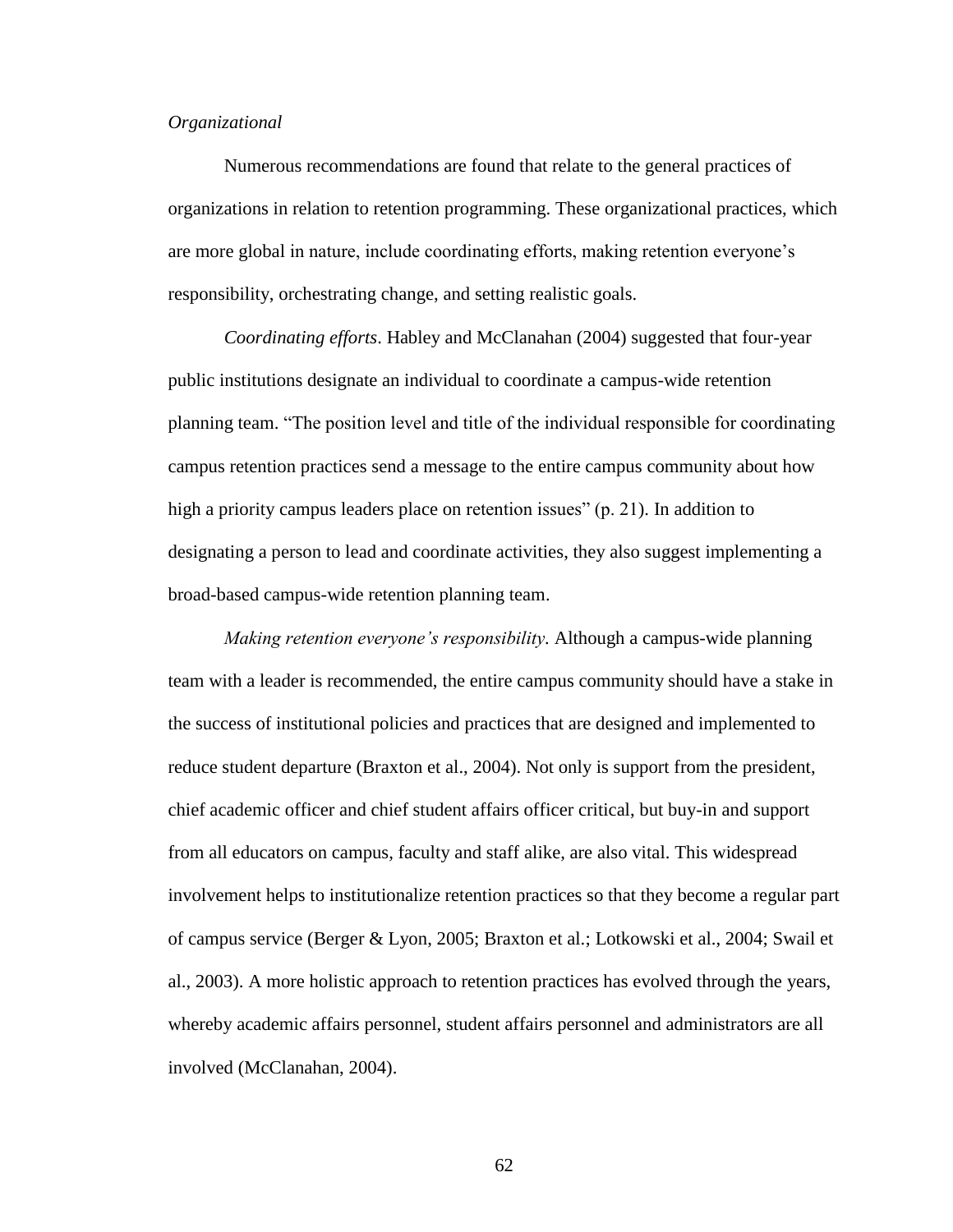*Orchestrating change*. As Habley and McClanahan (2004) pointed out,

"Accomplishing change on a college campus is not easy. It involves changing attitudes and opinions of multiple constituencies because it is unlikely that all constituencies will immediately and uncritically embrace the recommendations of the planning team" (p. 25). They suggested including individuals from all hierarchy levels on the campus-wide planning team, in addition to providing frequent reports to and opportunities for input from the entire campus. As indicated by Tinto (1999), universities who take retention seriously should work to change the overall character of their institutions by building educational settings that promote the retention of all students as opposed to utilizing addons to address specific problems. Ultimately, all changes that are recommended must align with the institution"s mission, goals, and resources (Braxton et al., 2004). Additionally, training and retraining of staff will need to be implemented as needed (Swail et al., 2003).

One constituent group that definitely needs to be involved is students. They should be provided with information, before and after matriculation, about campus goals, values, policies and procedures. Additionally, their opinions should be sought and they should have the opportunity to participate in campus decision making. These actions provide opportunities for students to take responsibility for their own success (Braxton et al., 2004; McClanahan, 2004).

*Setting realistic goals.* In order to promote continued improvement in retention, progression and degree completion, Habley and McClanahan (2004) suggested that institutions set realistic short-term and long-term goals. Short-term goals should focus on incremental and significant improvements and not be set too high or too low. The authors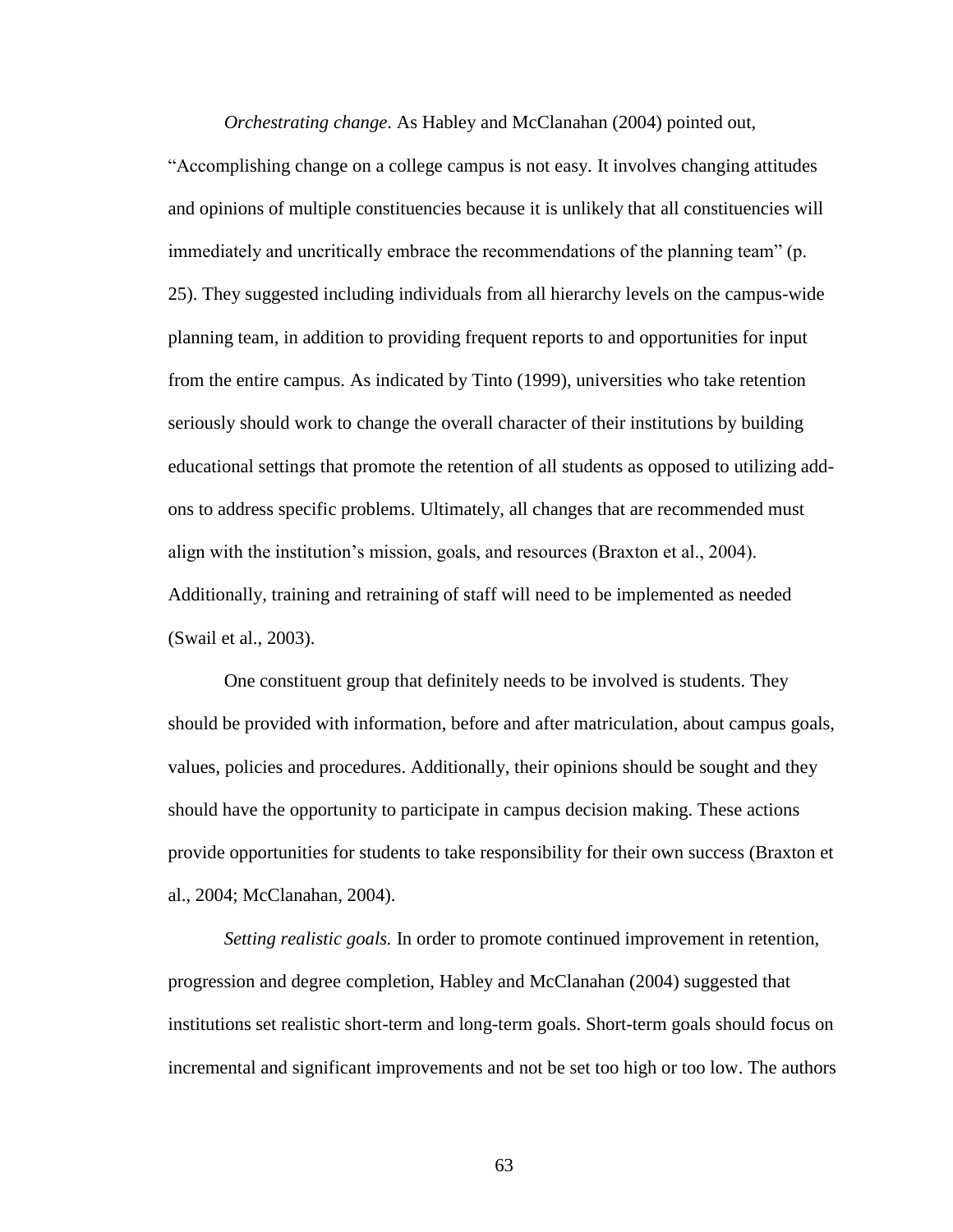cautioned against setting long-term goals based upon national averages and comparisons with other institutions, as these goals would not take into consideration student and institutional characteristics. Where possible, they suggested that institutional goals should include targeted objectives for selected programs and student groups.

In addition to setting realistic goals, institutions should allow ample time for the impact of interventions to come to fruition. "Goals for first-to-second year retention and progression are not likely to be achieved for at least two years or, in some cases, longer. The impact on degree completion may not be fully realized for five to seven years" (Habley & McClanahan, 2004, p.25).

### *Programmatic*

In addition to the overall recommendations addressing organizational aspects found in the literature, many specific programmatic recommendations regarding retention plans were found. These recommendations included analyzing and focusing upon student characteristics and needs, considering strategies used by other institutions, and implementing, measuring and improving programs. Each of these recommendations will be addressed in the following section, with a focus on a variety of programmatic strategies that have proven effective in increasing retention.

*Analyzing student characteristics and needs.* Analyzing student characteristics and needs is a critical component in the development and implementation of a retention program (Habley & McClanahan; 2004; Lotkowski, et al., 2004). Habley and McClanahan suggested assessing two fundamental areas: the characteristics of students, and what differentiates students who stay from those who leave. In terms of assessing the characteristics of students, it was suggested that institutions review information regarding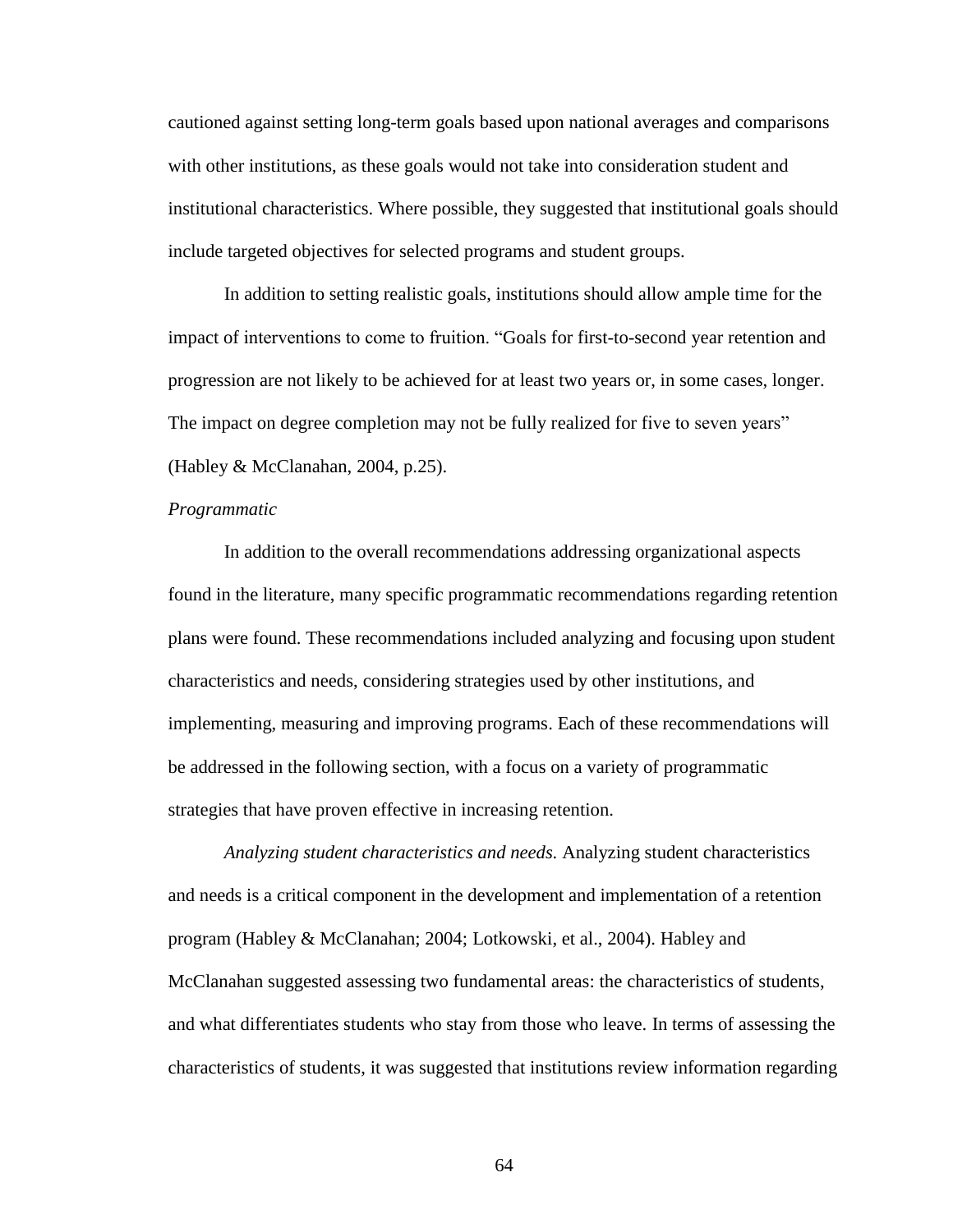demographics, high school and college academic performance, standardized test scores, academic plans, non-academic variables, self-reported academic and non-academic needs, and student opinions and attitudes (Habley & McClanahan; Lotkowski et al.). Although some of this information should be readily available through regular campus reporting mechanisms, other aspects will require additional data collection methods. To assess the second area, differentiating characteristics between those students who stay and those who leave, they suggested making comparisons of the same types of data after the beginning of the fall term between those who stayed and those who left. As suggested by Seidman (2005), "Using past student data, a profile of prior unsuccessful students can be developed" (p. 298). This can lead to the next step, which is focusing on the characteristics and needs of those students.

*Focusing on student characteristics and needs.* According to ACT survey results published in 2004, four-year public institutions responded that the following student characteristics contributed most to student attrition: inadequate financial resources, lack of motivation to succeed, inadequate preparation for college level work, poor study skills, and too many job demands (Habley & McClanahan). Retention programming must take these types of student characteristics into consideration, and furthermore, must consider each student individually. As explained by Tinto (1990):

Institutional commitment to students requires, among other things, that the institution concern itself with the welfare of each and every student in ways which go beyond the formal boundaries of the institution to the broader question of what actions are in the best interests of each student.  $(p. 41)$ 

Institutions must realize that some student departure may be in the best interest of both the students and the institution. Interventions should focus on students whose goals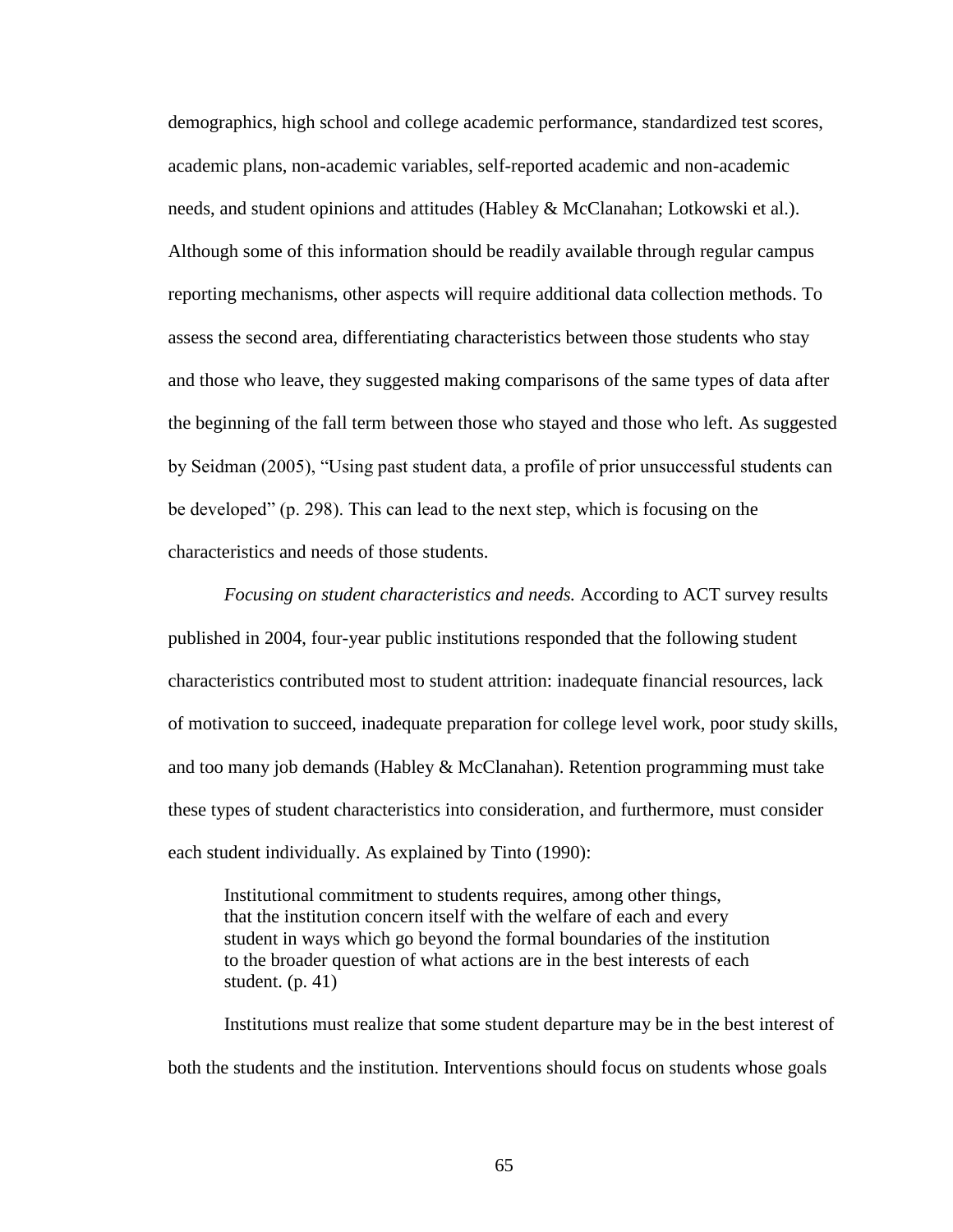are compatible with the institution and who leave voluntarily. In order to be effective, interventions must consider the individual needs of these students. For example, some students may need assistance meeting academic demands or becoming integrated into the intellectual and social communities of the institution (Braxton et al., 2004; Tinto, 1982). Other students may need assistance in dealing with the financial aspects of paying for college.

*Considering strategies used by other institutions.* Although it was previously mentioned that a one size fits all approach should not be taken with retention programming, institutions can begin their retention efforts by searching for ideas that have proven effective at other institutions. According to an ACT survey of public fouryear institutions conducted by Habley and McClanahan (2004), retention practices making the greatest contributions fell into three main categories: academic advising, firstyear programs, and learning support. These categories, in addition to a host of other recommendations cited by additional studies, will be addressed in this section.

"Different forms of institutional actions for student retention must be carefully timed to meet the changing situations and needs of students as they attempt to progress along the path to college completion" (Tinto, 1988, p. 451). Many of the recommendations cited in the retention literature focused on first-year students, as such a large percentage of those who voluntarily leave postsecondary institutions do so during or following their first year of study. Numerous authors referred to the focus on retention efforts for first-year students as front-loading (Astin, 1985; Habley & McClanahan, 2004; Swail et al., 2003; Tinto, 1988; 1990). According to Vincent Tinto (1990):

The practical route to successful retention lies in those programs that ensure, from the very outset of student contact with the institution, that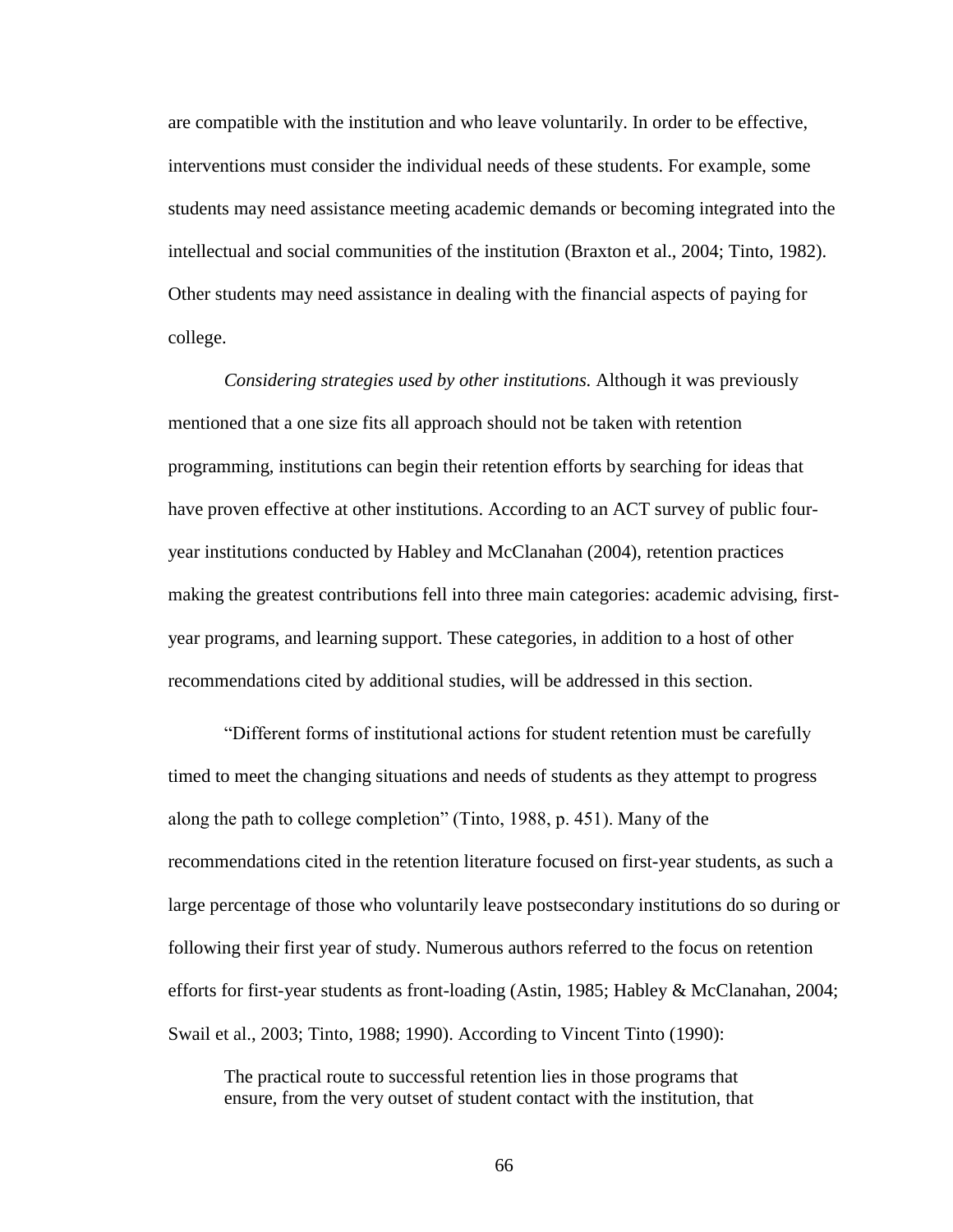entering students are integrated into the social and academic communities of the college and acquire the skills and knowledge needed to become successful learners in those communities. (p. 44)

Upcraft and Gardner (1989) agreed that institutions are obligated to support and enhance the first year, both because retention can be increased and because "it is our moral and educational obligation to create a collegiate environment that provides the maximum opportunity for student success" (p. 363).

As indicated by Tierney (2000), of practical concern is both maintaining a constant flow of students into colleges and universities and stemming the premature tide of students out of them. For incoming students, the initial contact with an institution is often in the form of recruitment materials and visits from admissions representatives; efforts geared toward retention actually begin with this initial contact. In recognizing the concept of student-institution fit, effective admissions programs must help students make knowledgeable decisions about college attendance and major selection (Swail et al., 2003; Tinto, 1990). As Seidman (2005) indicated, "If a student"s background, both academic and social, and a college"s characteristics, academic and social, are similar, then there is a likelihood of student success" (p.296). Additionally, through admissions information and publications, institutions should help students develop realistic and accurate expectations of the academic and social aspects of the institution (Braxton et al., 2004; Tinto, 1982).

Numerous authors discussed the importance of offering orientation programs which address both academic and non-academic factors for first-year students (Astin, 1985; Braxton et al., 2004; Braxton & Lee, 2005; Lotkowski et al., 2004; Pascarella & Terenzini, 1986; Pascarella et al., 1986; Tinto, 1990). Orientation programs should occur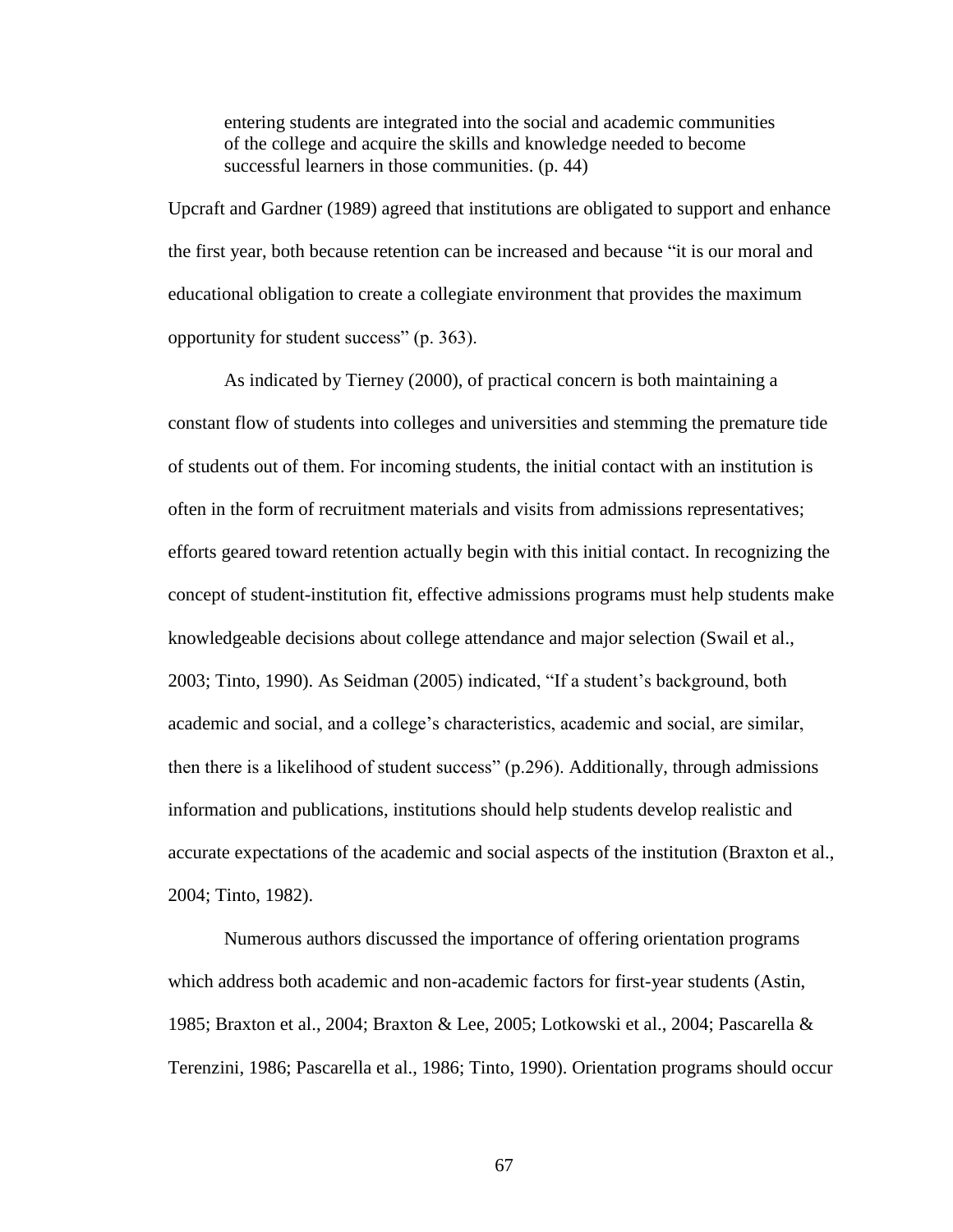both before attendance at the institution actually commences and throughout the course of the first academic year, and "should center . . . attention on helping individuals make the often difficult transition to college and establish competent membership in the social and intellectual communities of college" (Tinto, p. 46). Orientation programs provide "anticipatory socialization," which Pascarella and Terenzini defined as "a process or set of experiences through which individuals come to anticipate correctly the values, norms, and behaviors they will encounter in a new social setting" (p. 156). A key component, especially for orientation programs that extend throughout the first year, is the provision of opportunities for student social interaction so that friendships may form (Braxton et al.; Braxton & Lee). Astin stressed the importance of encouraging students to become involved in campus activities. Opportunities to interact with faculty in non-classroom settings, both before attendance at the institution begins and throughout the first year, are also important (Lotkowski et al.; Pascarella et al.).

One way to continue orientation activities throughout part of the first year is through the provision of a first-year seminar course, which has been proven to increase the potential for first-year student success (Lotkowski et al., 2004; Upcraft & Gardner, 1989). According to a 2003 survey conducted by the National Resource Center for the First-Year Experience and Students in Transition, over 80 percent of the 771 respondents offered first-year seminars at their institutions. The institutions that responded offered the first-year seminar in a wide variety of formats with the top three course objectives identified as developing academic skills, providing an orientation to campus resources and services, and self-exploration and personal development. Nearly 90 percent of the survey respondents indicated that their first-year seminars were offered for some form of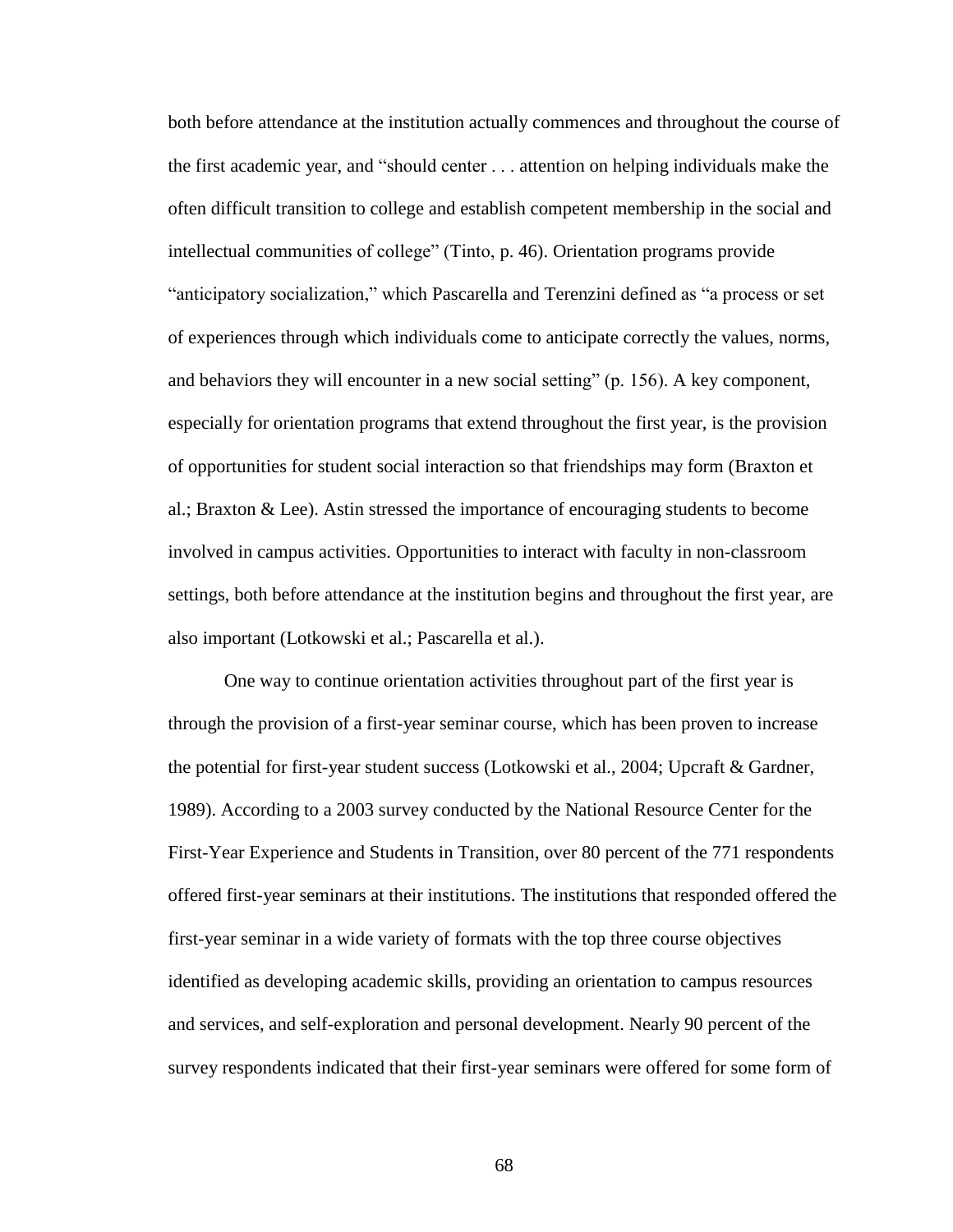academic credit, ranging from one to more than five semester or quarter hours.

Additionally, nearly 80 percent of respondents indicated that students earned letter grades for their seminar efforts. Almost 50 percent of institutions responding indicated that their seminars were required for all first-year students. According to an ACT survey of fouryear public colleges by Habley and McClanahan (2004), a first-year seminar course for credit was cited by over 20 percent of respondents as one of the three campus practices that had the greatest impact on retention.

Research findings suggest that the academic performance of students in the firstyear seminar class "may be predictive of their academic success, in general, during their first year of college" (Cuseo, 2003, p. 9). First-year course performance, especially midterm grades, can be used as an effective early-warning signal for those students who could be considered at-risk for leaving the institution (Cuseo; Hyers & Joslin, 1998). These early indicators can be used by faculty and staff to prompt referrals to needed services.

Nearly 25 percent of institutions responding to the 2003 survey conducted by the National Resource Center for First-Year Experience and Students in Transition indicated that their first-year seminar courses were linked with one or more other courses. These linkages create learning communities, which were cited numerous times in the literature as recommendations for increasing retention of first-year students. Habley and McClanahan (2004) found learning communities as one of the top three retention practices cited as having the greatest impact on student retention when they surveyed four-year public institutions. As defined by Tinto (2005), learning communities "require students to enroll in courses together and share the experience of learning a common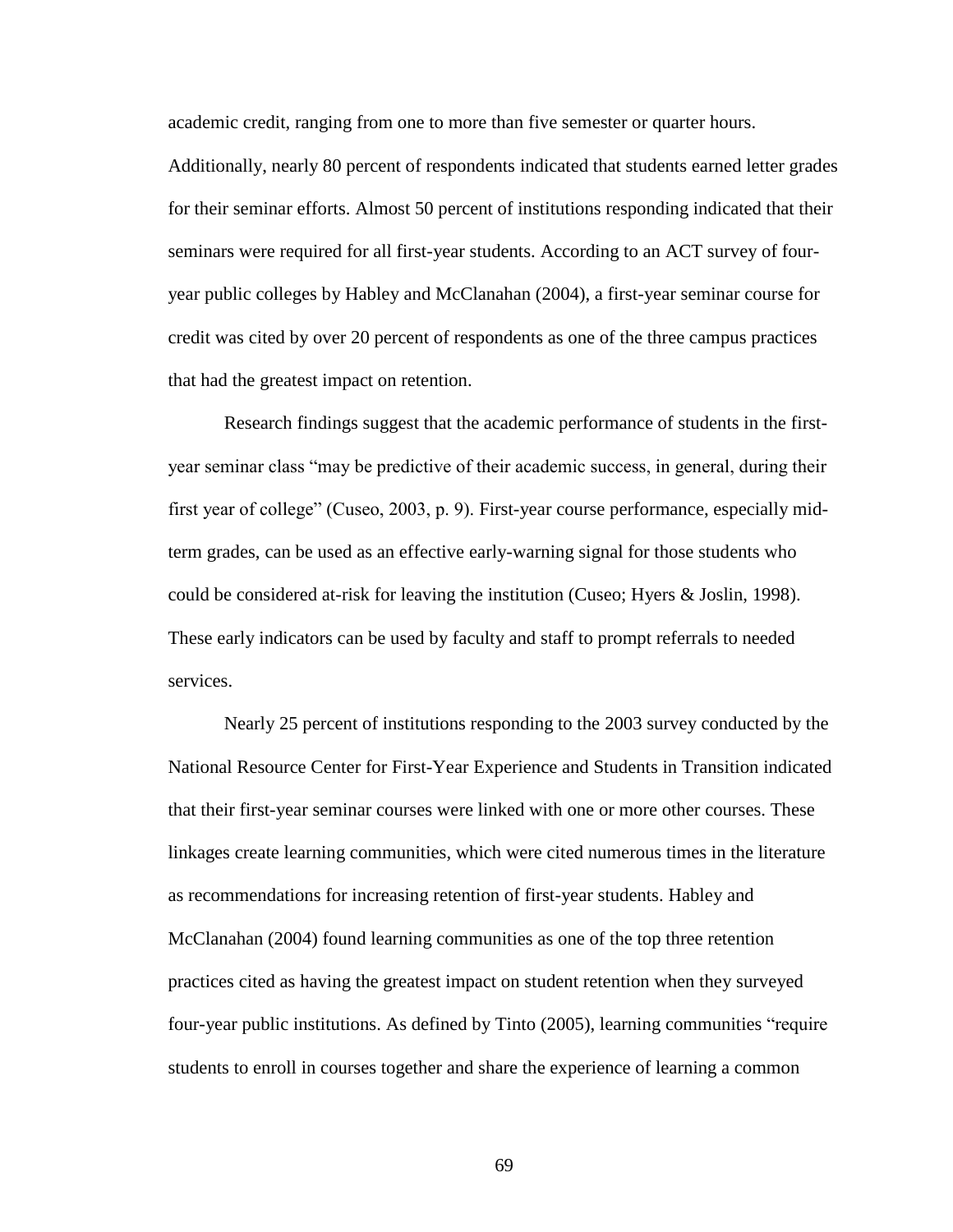coherent curriculum" (p. 328). According to Tinto (1999), learning communities have three objectives: shared knowledge, shared learning, and shared responsibility. Students in learning communities tend to form their own self-supporting groups that extend beyond the classroom. Learning communities can take a variety of forms that are organized around a common sense of purpose. They can be organized along curricular lines, common career interests, avocational interests, among others (Astin, 1985). Some institutions take learning communities a step further by creating living-learning communities, where students who are enrolled in linked courses also live together in residence halls to create a further sense of community (Astin; Braxton et al., 2004; Tinto, 2005).

Although not important only for first-year students, several authors also mentioned the value of developing early warning and monitoring systems of student performance. As Tinto (1990) indicated, "Institutions must invest in forms of intrusive monitoring of academic progress that enable them to intervene early, rather than late, in the student career" (p. 46). Lotkowski et al. (2004) and Swail et al. (2003) recommended implementing early alert, assessment and monitoring systems based upon a variety of academic and non-academic factors, including high school grade point average, ACT scores, course placement results, first semester college grade point average, socioeconomic information, attendance records, and data obtained from college surveys and student inventories, including information regarding students" affective and social talents or challenges. These academic and non-academic factors can be used to build student profiles which can be monitored to identify those considered at risk of withdrawing; identified students can be referred to programs designed to meet their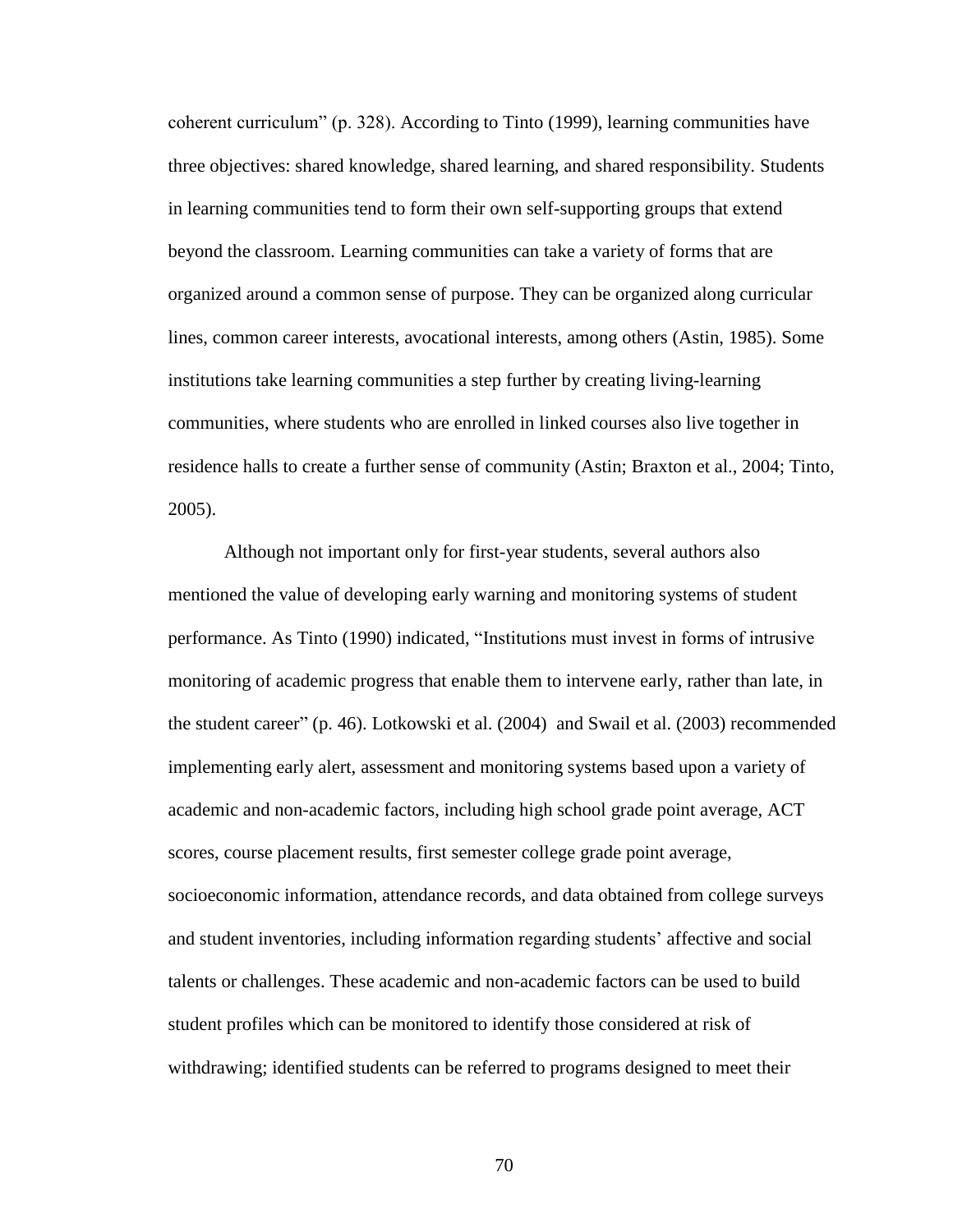specific needs. Cumulative profile information can also assist institutions in identifying needs that can be addressed through the development of new initiatives. Swail et al. suggested that the process of building such profiles must be recursive, which "refers to the continuing process of data collection to develop university-wide trends among the student body" (p. 112). Understanding these trends in students' needs will help institutions design and implement programs and services to meet those needs.

Encouraging extracurricular contact is another recommendation that was cited by several authors as an important component of retention programming for first-year students (Lotkowski et al., 2004; Tinto, 1982; 2005). As Tinto (2005) indicated, the more students are involved, both academically and socially, the more likely they are to persist and to graduate. "This is especially true during the first year of university study when student membership is so tenuous yet so critical to subsequent learning and persistence. Involvement during the first year serves as the foundation upon which subsequent affiliations and engagements are built" (p. 323).

Many of the programmatic recommendations cited thus far have focused on firstyear students. Although a focus on retention of first-year students is critical, due to the large percentage of departures occurring during or immediately following the first year, front-loading of retention efforts should not be the sole focus. Retaining students at other levels is also important. As Habley and McClanahan (2004) indicated, "Certainly students must survive to the second year to complete a degree, but first to second year survival is simply the first benchmark in a continuous process that leads to degree completion" (p. 24). As a result of the intense focus by researchers and practitioners on first-year retention efforts, Nora, Barlow and Crisp (2005) indicated that "problems with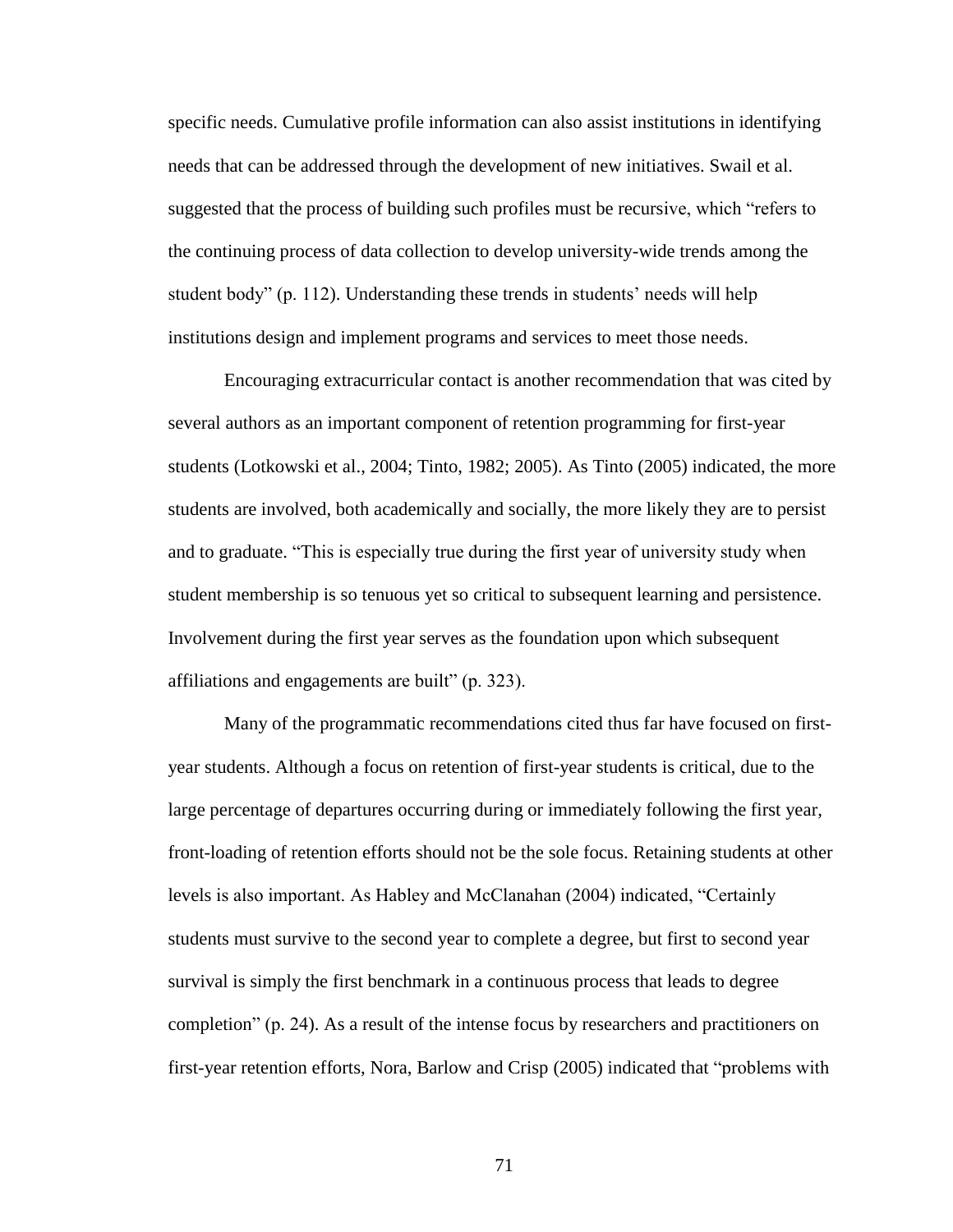student attrition have shifted from the first year to subsequent years even when students successfully engage their initial college experience" (p. 130). The remainder of this section will address programmatic recommendations appropriate for all levels of undergraduate students.

A key element of any college experience is, of course, the in-class experiences through which students interact with faculty. Swail et al. (2003) cited curriculum and instruction as "perhaps the most important fundamental needs that colleges must address in terms of student retention" (p. 103-104). They addressed four recommendations for addressing curriculum and instruction, with a specific focus on retention: using a variety of delivery methods that focus on comprehension rather than memorization, reviewing curricula regularly to assure congruence with society"s needs, encouraging faculty professional development, and implementing new assessment techniques. Braxton et al. (2004) recommended that faculty members be encouraged to improve on their existing teaching methods and to acquire new ones that encourage student persistence. It was also recommended that faculty earn credit toward the promotion and tenure reward system for using methods that facilitate student retention (Braxton et al., Swail et al.).

A concept closely related to curriculum and instruction in the classroom is student contact with faculty outside of the traditional classroom. According to Astin (1985), frequent interactions with faculty members is more strongly correlated to college satisfaction than any other type of involvement; consequently, "institutional planners and administrators would do well to ask how much contact their students currently have with professors and whether there are means available to increase this contact" (p. 163).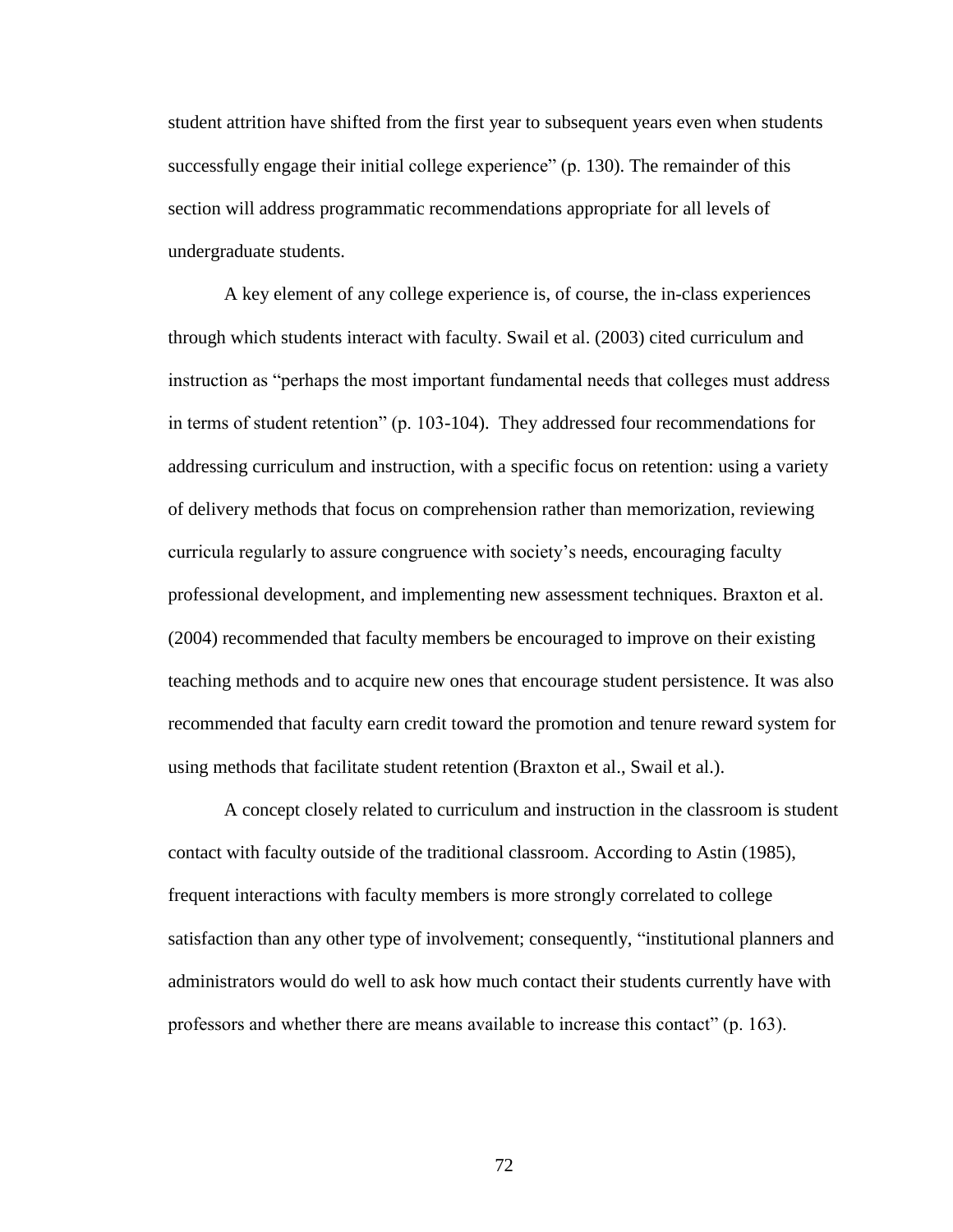Informal contact between faculty members and students should be encouraged as it builds trust, support, self-worth, and motivation (Swail et al., 2003).

Another concept that is related to curriculum and instruction is learning support. The umbrella classification of learning support was one of the main categories of practices responsible for the greatest contribution to retention in four-year public institutions, according to a fairly recent ACT survey (Habley & McClanahan, 2004). Learning support includes items such as developmental education courses, supplemental instruction, study groups, comprehensive learning centers, summer bridge programs between the senior year in high school and the first year in college, and tutoring programs (Habley & McClanahan; Swail et al., 2003; Tinto, 2005). "Unfortunately, more than a few students enter the university insufficiently prepared for the rigors of university study. For them, as well as for others, the availability of academic support . . . is an important condition for their continuation with the university" (Tinto, p. 322). Astin (1985) further acknowledged that under prepared students have special problems with involvement. In combining recommendations from Astin and Tinto, academic support should be "connected to, not isolated from, the learning environment in which students are asked to learn" (Tinto, p. 323) and should involve student peers as tutors.

The concept of encouraging contact with peers is important both in academic and non-academic settings. As Lotkowski et al. (2004) indicated, "Despite poor academic performance, many students persist because of their successful social integration and feelings of fit with their institution" (p. 15). Swail et al. (2003) indicated that interacting with peers and developing new friendships are the most customary methods of social integration. Bean (1985), recognizing the importance of students influencing the attitudes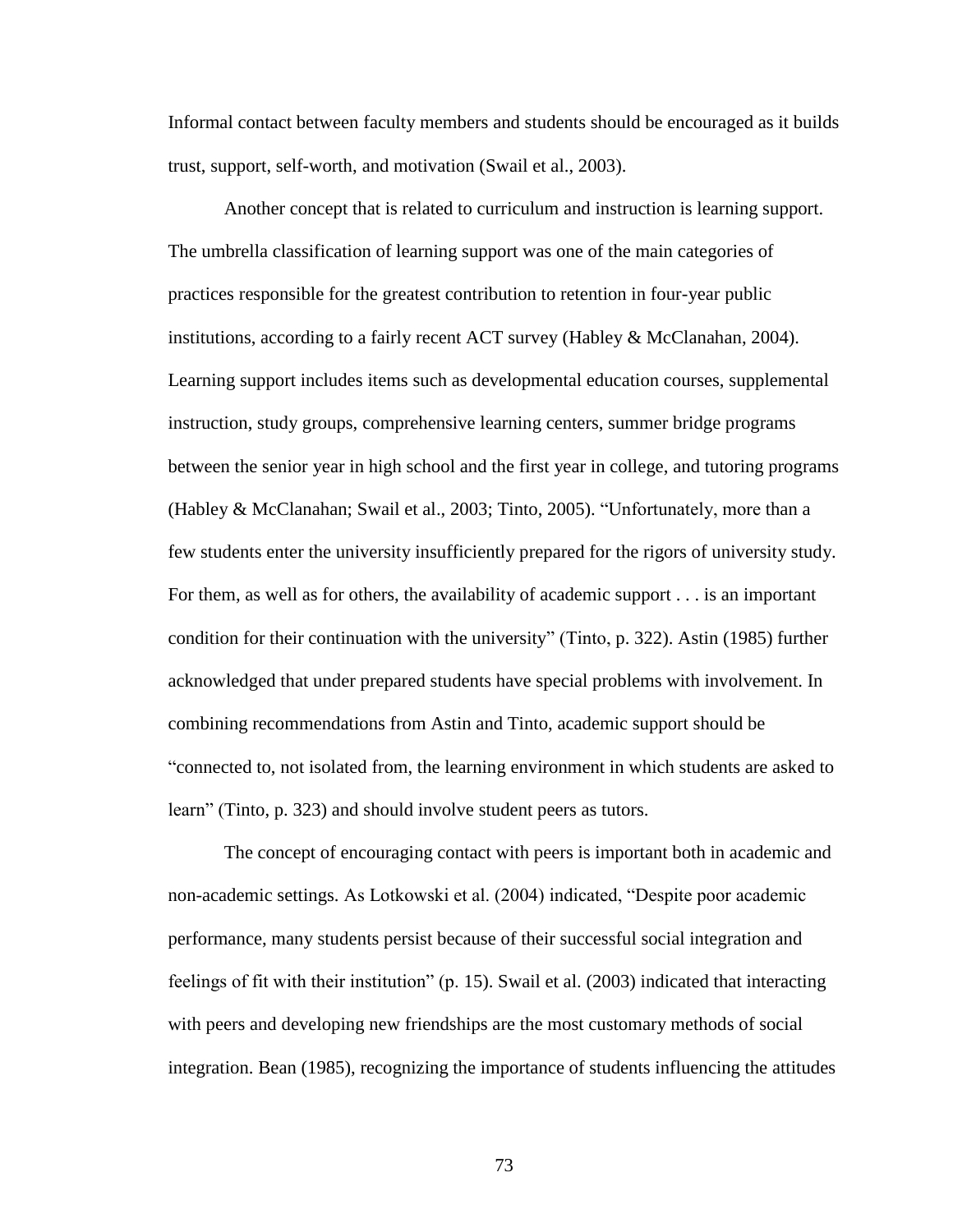of other students, suggested that programs and rituals in which older students assist new students in fitting in with a group should help in reducing attrition. Astin (1993) agreed with the importance of peer groups and suggested that institutions use such groups to their advantage: "By judicious and imaginative use of peer groups, any college or university can substantially strengthen its impact on student learning and personal development" (p. xiv).

Another area which was the topic of several recommendations within the retention literature was academic advising. In fact, it was one of the three main categories of retention practices cited as making the greatest contribution to retention in public fouryear institutions, according to a survey conducted by ACT (Habley & McClanahan, 2004). Astin (1985) suggested that all members of the academic community, including faculty and administrators, participate in academic advising as a way to familiarize themselves with the curriculum, and more importantly, as a way to maintain personal contact with undergraduate students. Advising is one of the arenas through which a student has a chance to have quality interaction with a concerned person on campus, a primary factor affecting college retention (Lotkowski et al., 2004). Swail et al. (2003) made several recommendations regarding academic advising. First, they indicated the importance of laying out an appropriate road map for students. Second, they stressed the importance of students receiving guidance that reflects their needs. Finally, they encouraged a regular and standard practice of face-to-face advising, including a "proactive . . . system of checks and balances [that] would require scheduled meetings to catch problems before they occur" (p. 103).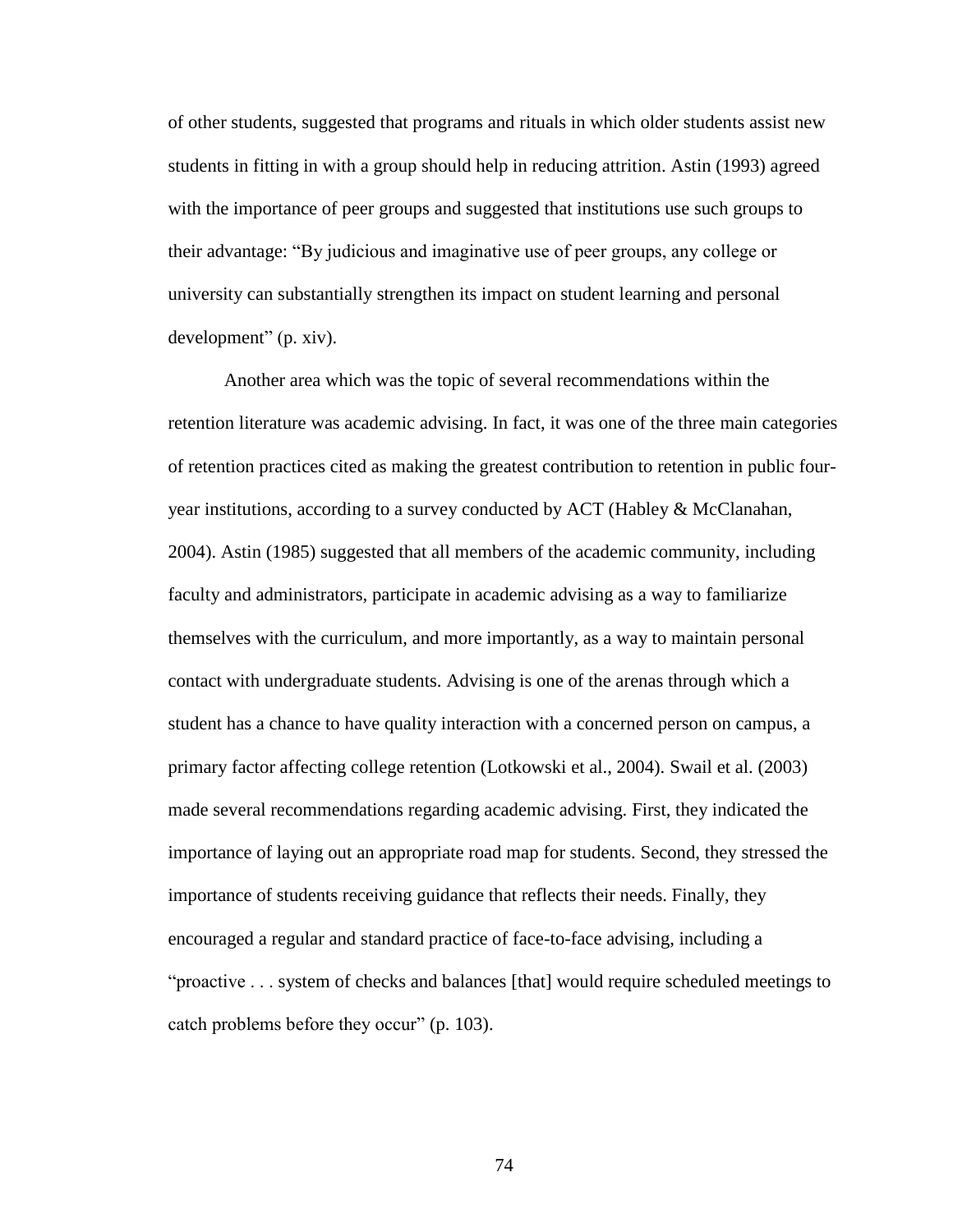Financial aid is another important aspect of a students' college experience that impacts persistence. Several recommendations related to financial aid were found in the review of retention literature. Swail et al. (2003) recommended that financial aid information should be disseminated widely, so that prospective and current students can make informed decisions regarding aid. They also recommended increasing the availability of needs-based aid. As financial aid relates to the satisfaction with the cost of attending an institution, Braxton et al. (2004) recommended that "financial aid should be awarded to students demonstrating financial need" (p. 70). For those students who do need to borrow money, Swail et al. recommended that these students be educated on strategies for borrowing wisely, meaning borrowing only the amount actually needed to persist in college. Astin (1985) and Astin and Oseguera (2005) encouraged institutions to create more opportunities for on campus part-time employment for no more than 20 hours per week. Not only does this recommendation assist students financially, but it also provides opportunities for enhanced student involvement.

Several authors noted the importance of developing retention programming to reduce minority student attrition. Braxton et al. (2004) and Kuh and Love (2000) recommended that institutions should enroll and retain a critical mass of racial and ethnic minorities and should embrace a diverse student body by cultivating "communities of difference," by "embracing the multiple cultures that already exist and encouraging the development of others" (Kuh & Love, p 209). Lotkowski et al. (2004) offered several other recommendations including pairing first-year students with a big brother or big sister, in the form of an upper-class student or a faculty member who can provide support, tutoring, and study skills assistance. They also suggested that multicultural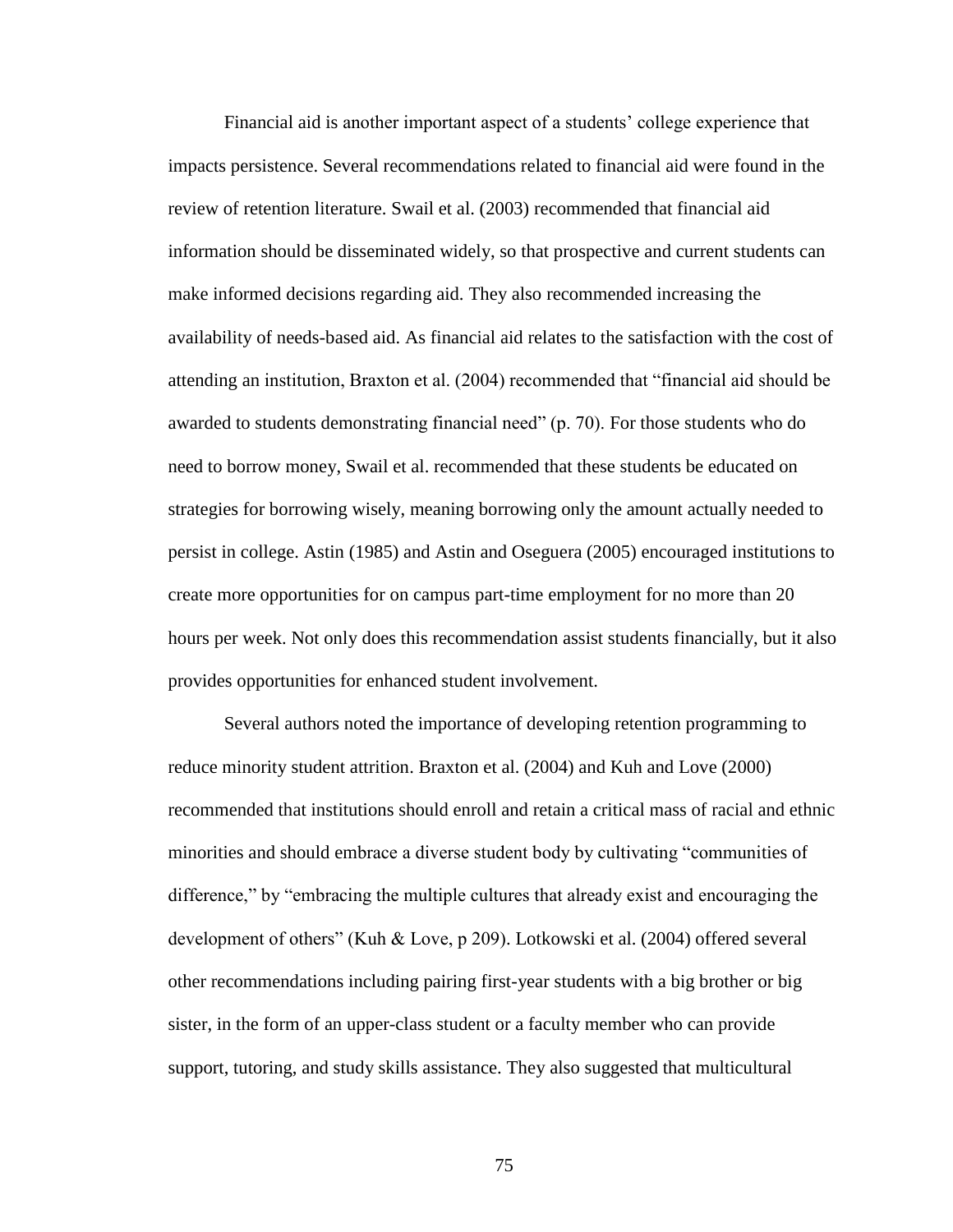centers can provide a place for minority students to congregate and share common interests while they receive academic and social support.

Many of the programs and recommendations listed in the above section exist in some form or another at countless institutions. These institutions can build upon and modify the strategies they already utilize by "assessing the degree to which these interventions address identified student needs" (Habley & McClanahan, 2004, p. 24). This assessment may lead to minor changes in these interventions, or it may lead to more significant revisions in programming.

*Implementing, measuring, and improving.* Regardless of the strategies that are chosen, the design and implementation of these strategies is not a process with a clear beginning and an obvious end. It is a complicated and continuous process that involves analysis, implementation and evaluation – all focused on improvement. Evaluation then leads to new strategies, implementation and further assessment (Braxton et al., 2004; Habley & McClanahan, 2004; Lotkowski et al., 2004; Swail et al., 2003). Lotkowski et al. recommended that evaluation results, including economic impact calculations, be widely disseminated to the campus community. This continuous quality improvement cycle is what sets institutions that focus on improving student persistence apart from those who do not.

### *Summary*

College student departure has been described as an "ill-structured problem" – a problem that defies a single solution and instead requires a number of possible solutions that may not improve the condition (Braxton et al.. 2004, p. 2). As many authors suggested, there is no single retention template for colleges and universities to follow;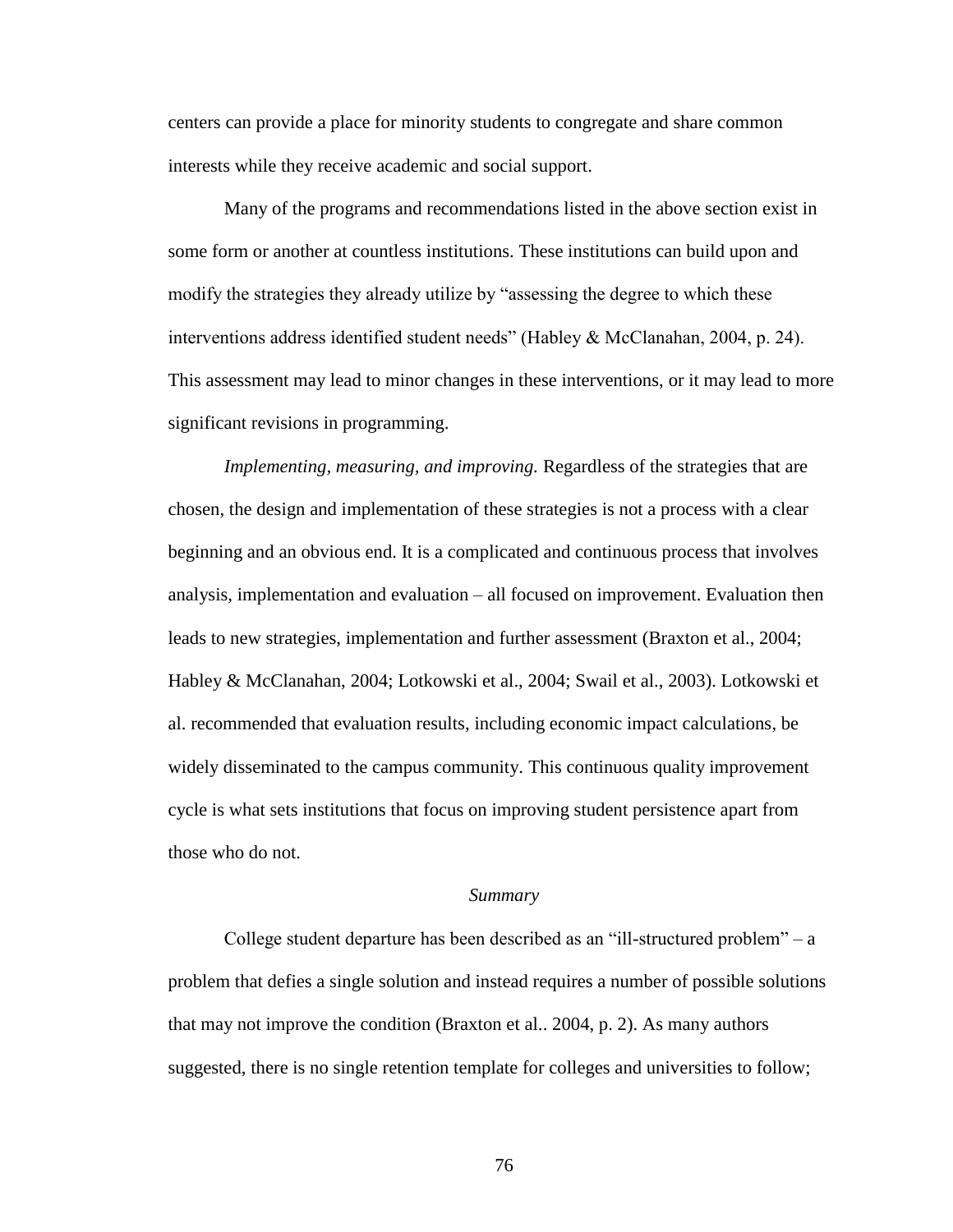instead, each institution must develop a coordinated strategy of policies and interventions to meet its particular needs (Berger & Lyon, 2005; Braxton et al., Swail et al., 2003; Tinto, 1990).

In order for institutions to develop coordinated retention strategies, it would serve them well to grasp the complexity of the topic. This begins with understanding the widerange of retention-related terms – from retention to persistence to dropout and withdrawal. It also involves understanding how retention and graduation figures are calculated. Regardless of how the terms are defined or rates calculated, retaining college students benefits students, society as a whole, and higher education institutions.

Persistence, retention and withdrawal are complex and multifaceted issues. As noted by several authors, the complexity of the human condition makes it difficult to prove one psychological or sociological theory over another in determining student persistence (McClanahan, 2004; Pascarella, 1982; Swail et al., 2003). As a result, it may prove more fruitful to utilize an integration of information from a variety of wellrecognized theories as a lens through which to view student departure.

Several concepts emerged consistently during a review of retention theory literature. These included the longitudinal nature of the dropout process, the influence of background characteristics on student persistence and departure, the importance of academic and social integration, and the significance of student involvement with peers and with faculty.

Numerous authors referred to the sheer complexity of factors affecting student persistence, withdrawal and retention, making these factors and their resulting behaviors difficult to assess and understand (Berger & Lyon, 2005; Lenning, 1982; Pascarella,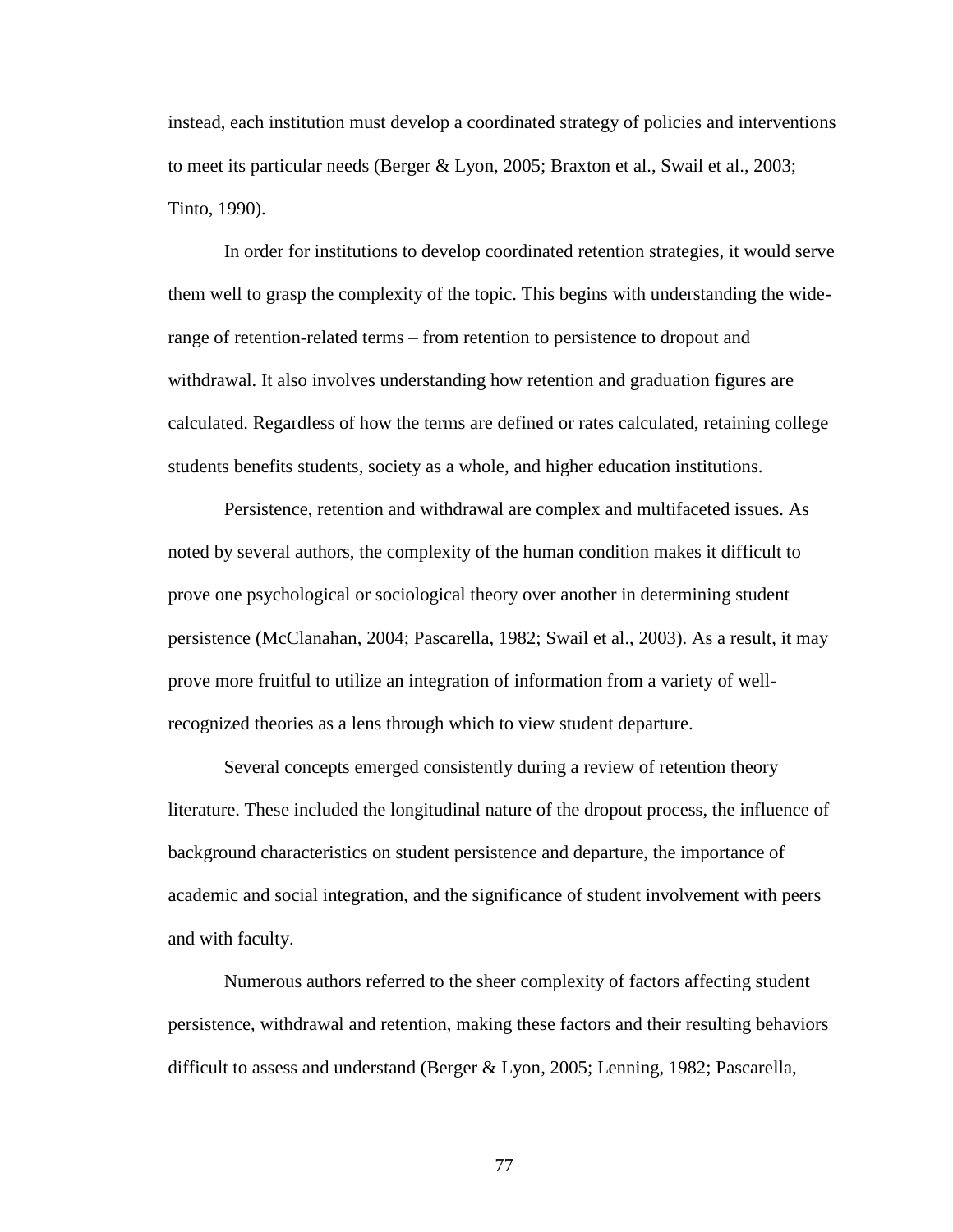1982; Swail et al., 2003). Lotkowski et al. (2004) categorized factors that affect retention under the umbrella categories of academic and non-academic. Academic factors from both high school and college affect college retention and graduation rates. The nonacademic factors affecting student retention include relationships with other students and faculty, extracurricular involvement and activities, organizational characteristics, finances and financial aid, and student employment.

Although there is no one size fits all approach, successful retention programs are similar in a number of significant ways. A review of retention-related literature revealed two general types of recommendations for practice – organizational and programmatic. Organizational recommendations focused on coordinating campus-wide efforts to orchestrate change by setting realistic goals and making retention everyone"s responsibility. To develop effective retention programming, institutions must address the characteristics and needs of their own students. After assessing their own students" needs and characteristics, they should consider strategies used by other institutions as a starting point. After programming is implemented, institutions should evaluate and revise as necessary for continuous improvement.

Two quotes offer an excellent summary of the literature on retention and efforts to improve retention. In discussing the complexity of the topic, Berger and Lyon (2005) indicated that "the more we study and learn about retention, the more we will recognize the complexities involved in helping the diverse array of students succeed in our equally diverse system of higher education" (p. 27). In addressing efforts to improve retention, Pascarella and Terenzini (1991) suggested a multi-action integrated approach: "rather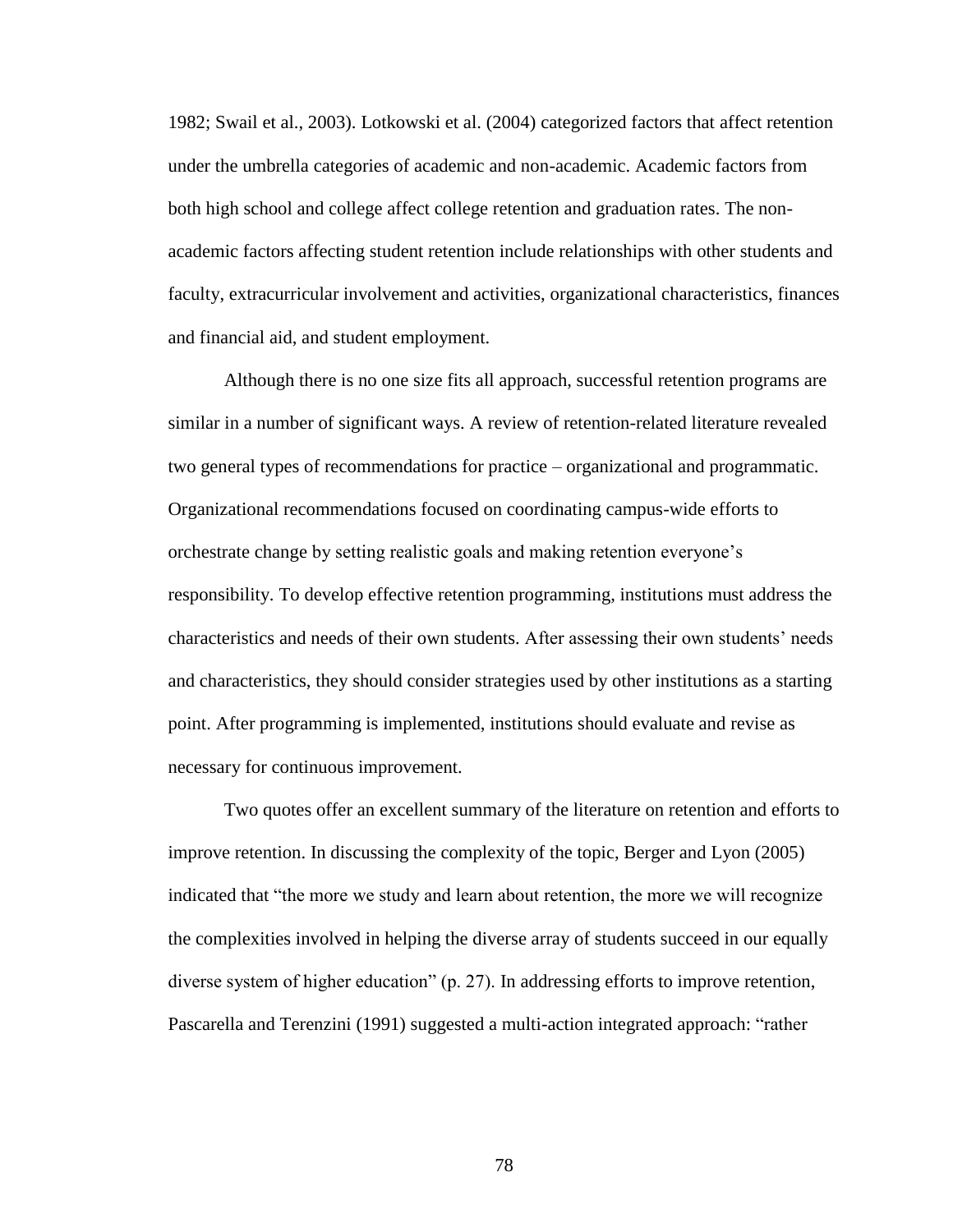than seeking single large levers to pull in order to promote change on a large scale, it may well be more effective to pull more small levers more often" (p. 655).

The next chapter will discuss the research design and methodology the researcher employed in conducting this Utilization-Focused Evaluation of institutional persistence and withdrawal in the School of Polytechnic Studies at Southeast Missouri State University. Topics covered in the next chapter will include research questions, evaluative framework, the study"s population and sample, plus methods for data collection, instrumentation and analysis. Chapter four will analyze the data from the study, while chapter five will outline the findings and recommendations. Appendices, which include a satisfaction survey, recruitment letters, informed consent documents, and protocol and questions for discussions with focus groups and students who left the institution, are also included.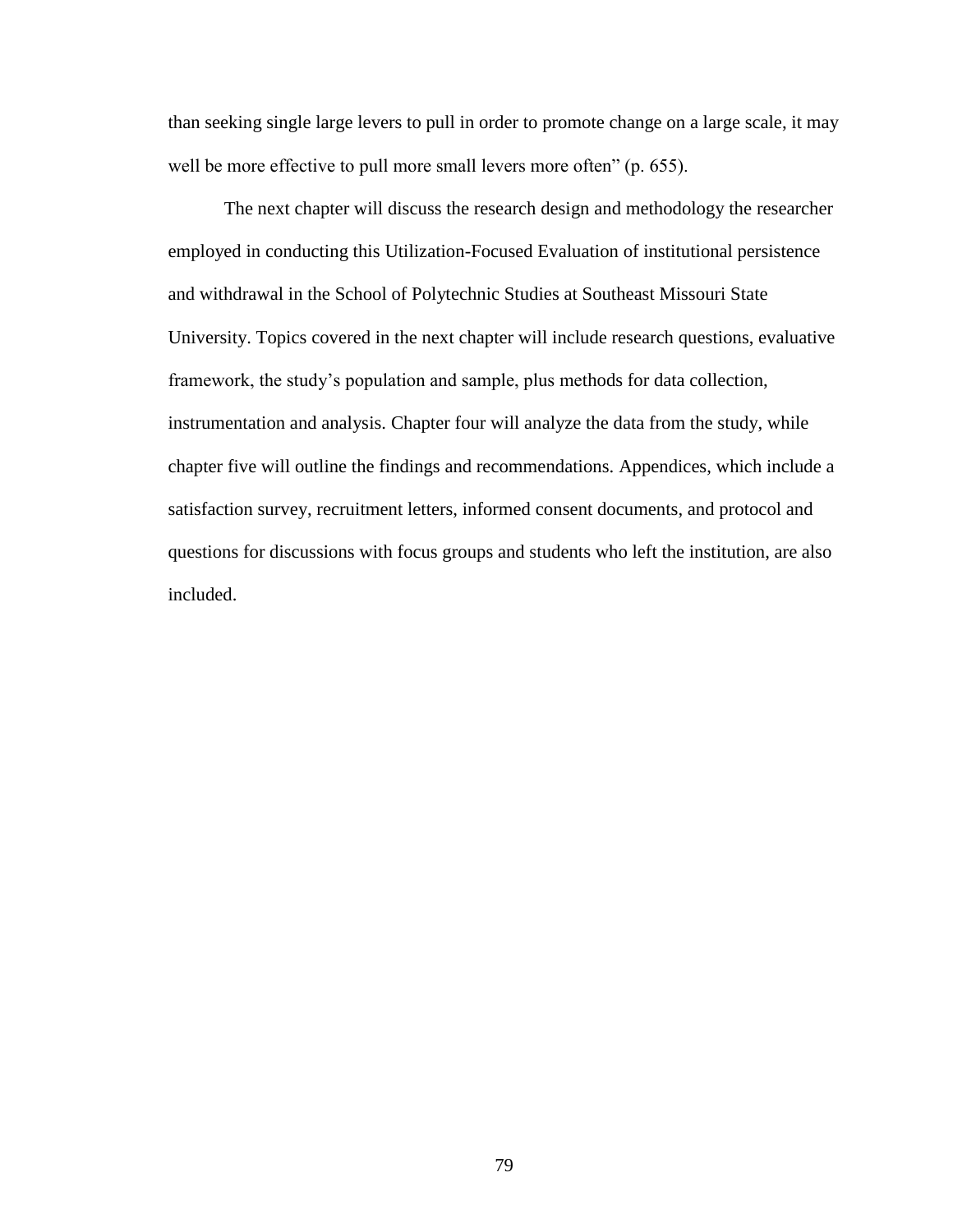# CHAPTER 3

# RESEARCH DESIGN AND METHODOLOGY

### **Introduction**

"The retention of college students at the freshman and sophomore levels has been a top priority in higher education since the 1980s when fiscal concerns shifted administrative philosophies from survival-of-the-fittest competitiveness toward the desire for student continuance" (Molina & Abelman, 2000, p. 5). Administrators recognize that retaining enrolled students is more efficient and less expensive than expending resources to recruit new ones (Berger & Lyon, 2005; Schuh, 2005; Terenzini, 1982). Research by Levitz et al. (1999) indicated that a four-year institution will, on average, gain between \$15,000 and \$25,000 in gross revenue over four to five years by reducing the number of freshmen dropouts by a single student. Even a small increase in an institution"s retention rate can have a quantifiable impact on institutional finances (Yockey & George, 1998).

Monetary impact alone is an important reason for retaining students, especially first-year students, although there are additional noble and notable reasons. Retention of college students through to graduation impacts individuals and society as a whole, both economically and socially.

At Southeast Missouri State University, the retention rate for full-time undergraduate bachelor degree-seeking first-year students from the fall of 2004 to the fall of 2005 was 70% (Institutional Research, 2005a). Based upon the monetary projections presented by Levitz et al. (1999), the 30% of first-year students who were not retained by the institution will constitute a huge economic impact on the University budget over the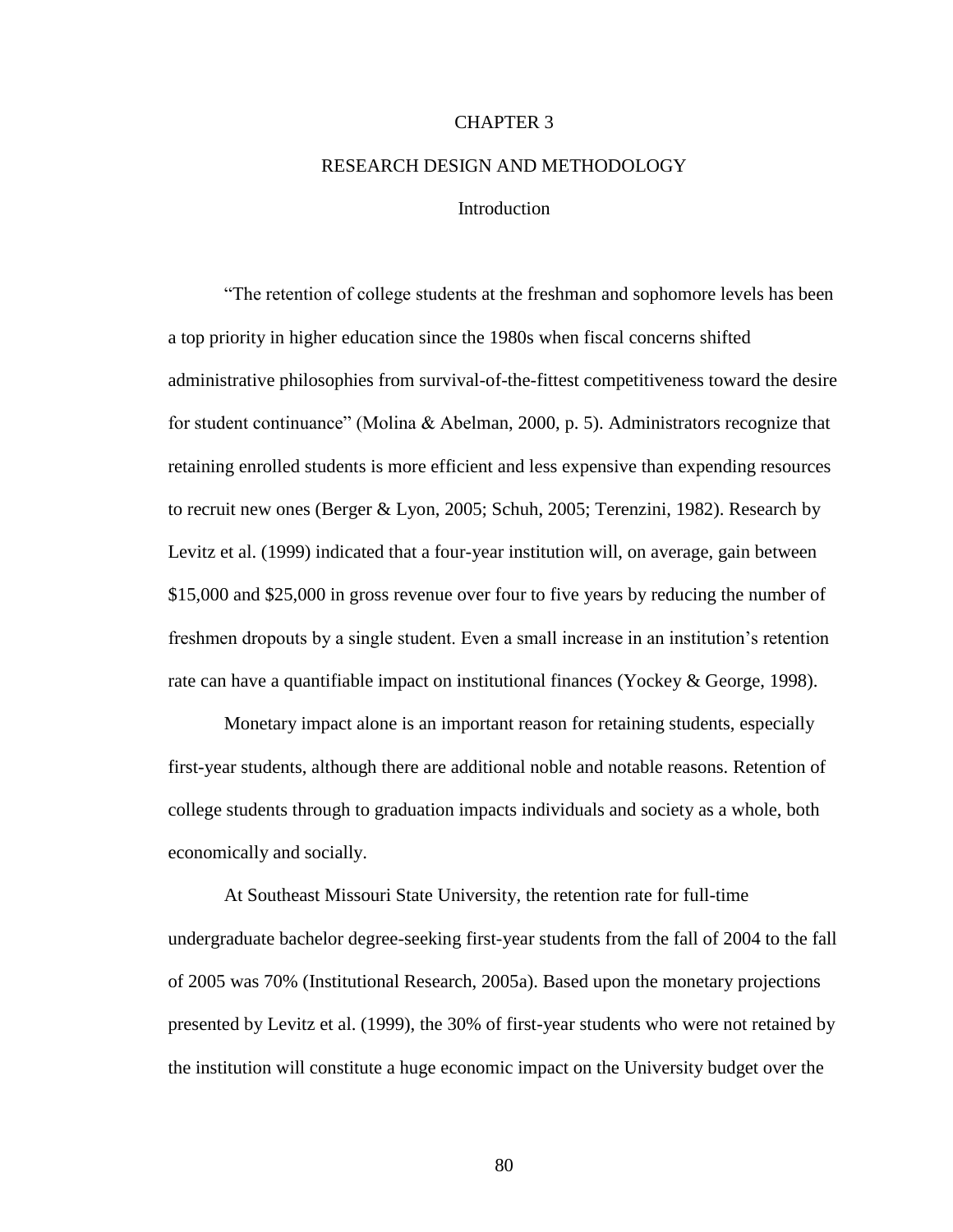next several years. As indicated by Dr. Kenneth Dobbins, President of the institution, in his 2005 State of the University message, our institution "is a solid performer as compared to similar institutions – but we *could* and we *should* be better" (p. 7). As part of his message, the President charged the University community, in collaboration with the institution"s Strategic Enrollment Management Task Force, to develop a comprehensive student retention plan as a way to focus on retention and student success as primary institutional goals. This evaluative study contributed, in part, to the development of that comprehensive student retention plan, specifically for one academic unit within the institution.

### *Problem and Purposes Overview*

In the fall of 2005 in his State of the University message, the President of Southeast Missouri State University launched an initiative to improve student success, with overall goals of increasing freshman-to-sophomore student retention and overall graduation rates. After numerous campus-wide discussions and much deliberation resulting in over 400 comments and suggestions for improving retention, a much shorter list of action items was developed. One of the action items charged the Deans and the Provost with exploring college and departmental level initiatives for improving retention.

In early 2006, the University Deans were presented with college and departmental retention data from the Strategic Enrollment Management Task Force. The data showed that the School of Polytechnic Studies had the lowest first-to-second year retention rate of all of the schools and colleges at the institution from the fall of 2003 to the fall of 2004; the first-to-second year retention rate for this time period showed that 62.9% of the firstyear students in the academic unit were in attendance at the institution during the second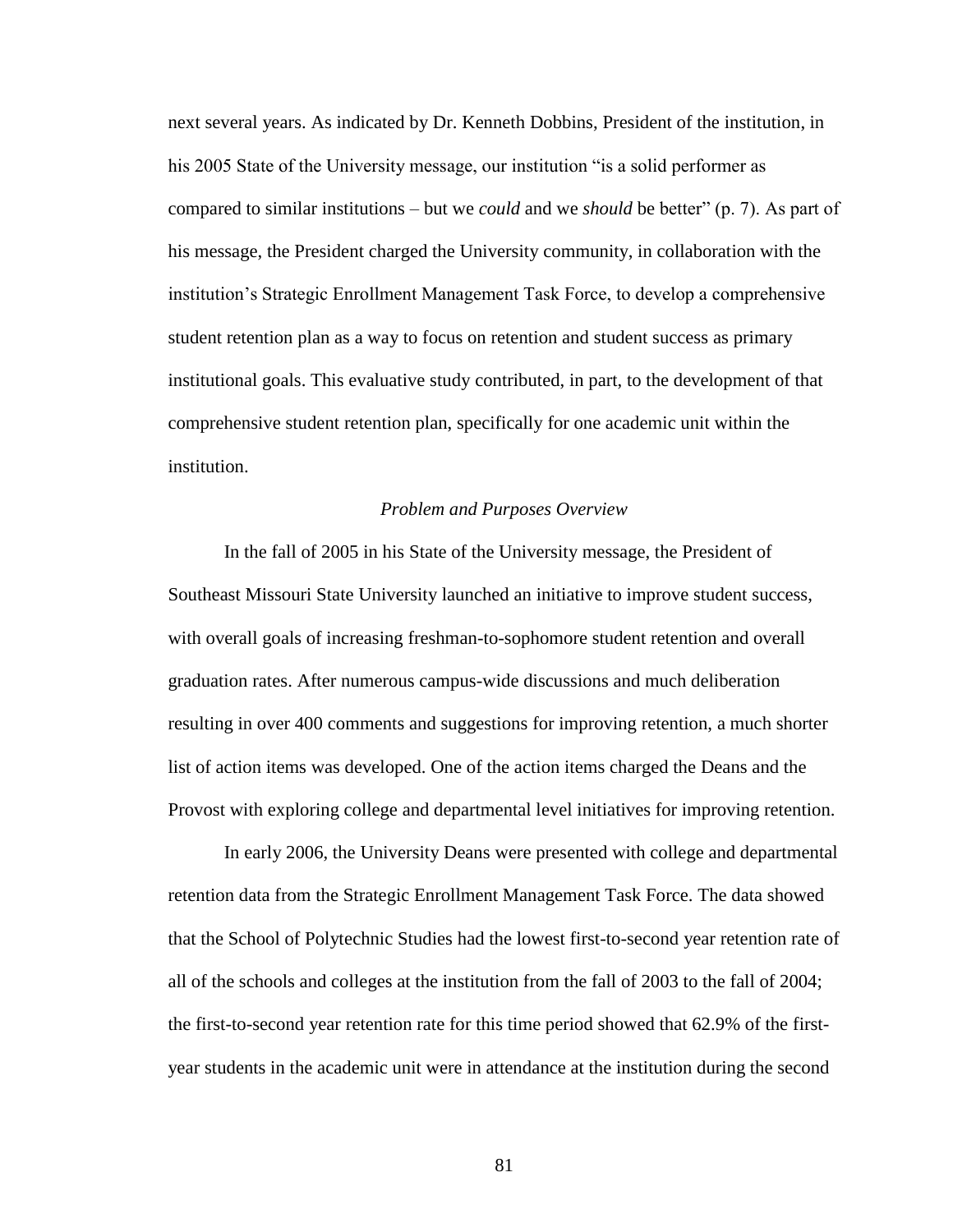fall. The percentages of the rest of the academic units ranged from a low of 64.5% to a high of 82.3%. With the growth in majors over the last several years, the faculty and staff were surprised to be identified as the academic unit with the lowest freshman-tosophomore retention rate. The Dean urged the development of a plan, including activities already in place and newly designed activities, to improve the School"s retention.

The impetus for this study, a Utilization-Focused Evaluation of retention, was the request by the Dean of the academic unit for the development of a plan to increase retention. The purpose of this evaluative study was to provide data and input toward the development of a plan to improve the retention rate within the academic unit.

Little can be found in the retention literature about what specific academic units can do to improve persistence of students. This is likely because most recommendations are more global in nature, encouraging a united front across the institution. However, for overall institutional improvement in persistence rates to occur, this researcher and the primary stakeholders of this evaluation believe that individual units must assess themselves in terms of strengths and weaknesses related to retention factors. Expectantly, this will lead to actions within the unit that will contribute to unit-level and institutionwide gains in retention.

### *Research Questions*

The research questions for this Utilization-Focused Evaluation were developed in consultation with the stakeholders who were the primary intended users of the evaluative information. The following research questions served as a guide:

1. How satisfied are current students (those who are persisting within the academic unit) specifically with factors related to retention?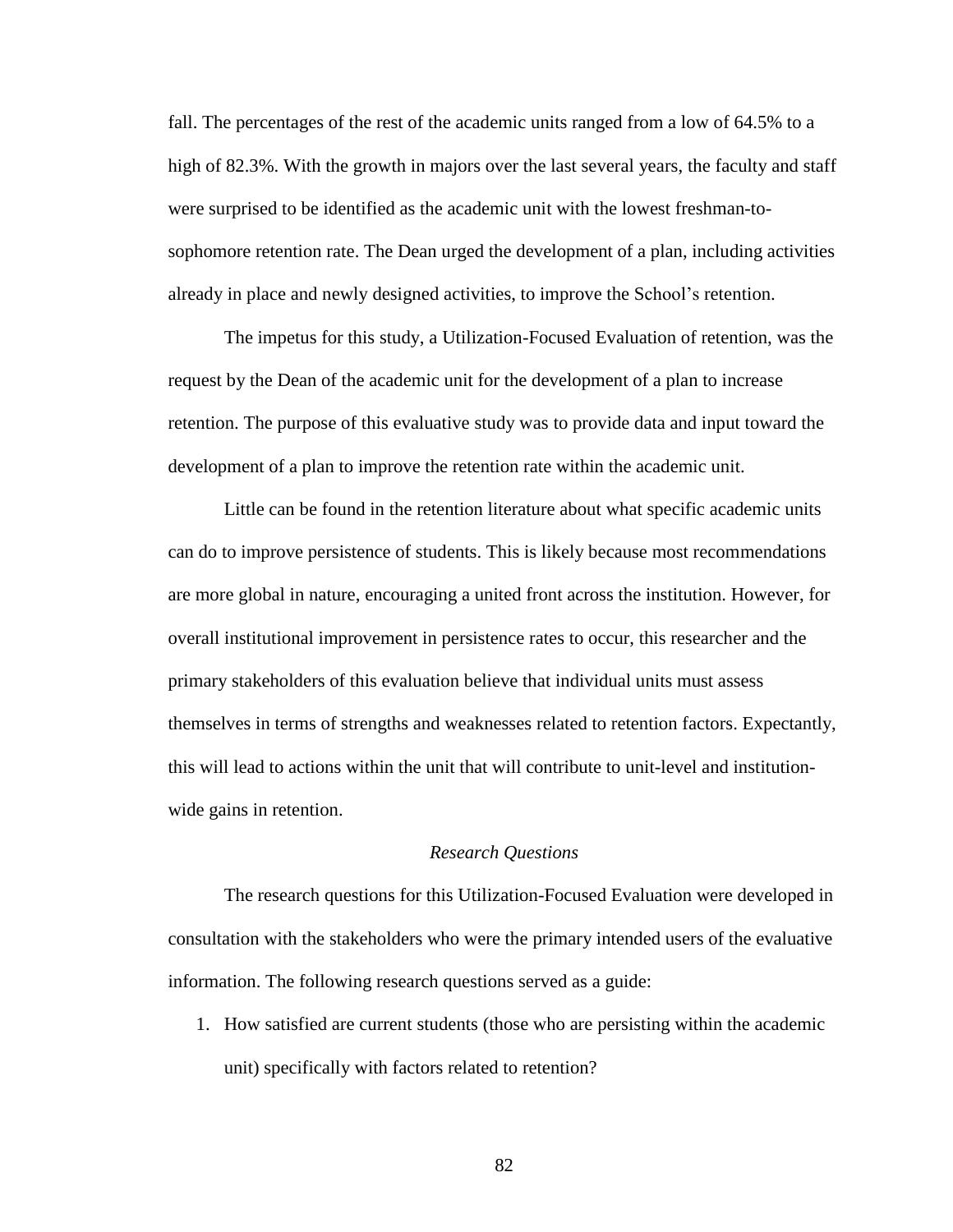- 2. How satisfied are graduates of the academic unit, specifically with factors related to retention?
- 3. What reasons do students who majored in the academic unit give for institutional withdrawal?
- 4. Do differences between regularly-collected student records data exist between those students who were retained versus those who exhibited institutional withdrawal during or following fall 2005 or spring 2006?
- 5. For students who exhibited institutional withdrawal during or following fall 2005 or spring 2006, what was their student classification at the time of withdrawal?
- 6. For students who exhibited institutional withdrawal during or following fall 2005 or spring 2006, do certain courses appear more frequently than others in the last semester of attendance?

## *Evaluative Framework*

This study, an improvement-oriented evaluation, was guided by the use of Michael Patton"s Utilization-Focused Evaluation (1997). Utilization-Focused Evaluation is based on the "premise that evaluations should be judged by their utility and actual use; therefore, evaluators should facilitate the evaluation process and design any evaluation with careful consideration of how everything that is done, from beginning to end, will affect use" (p. 20). Torres, Preskill and Piontek (1997) concur: "No aspect of evaluation is more fundamental than its use" (p. 105).

Numerous authors discussed the fact that use is facilitated by involving stakeholders. Patton (1997) and Weiss agreed that "collaboration between evaluators and program staff all through the evaluation process tends to increase the local use of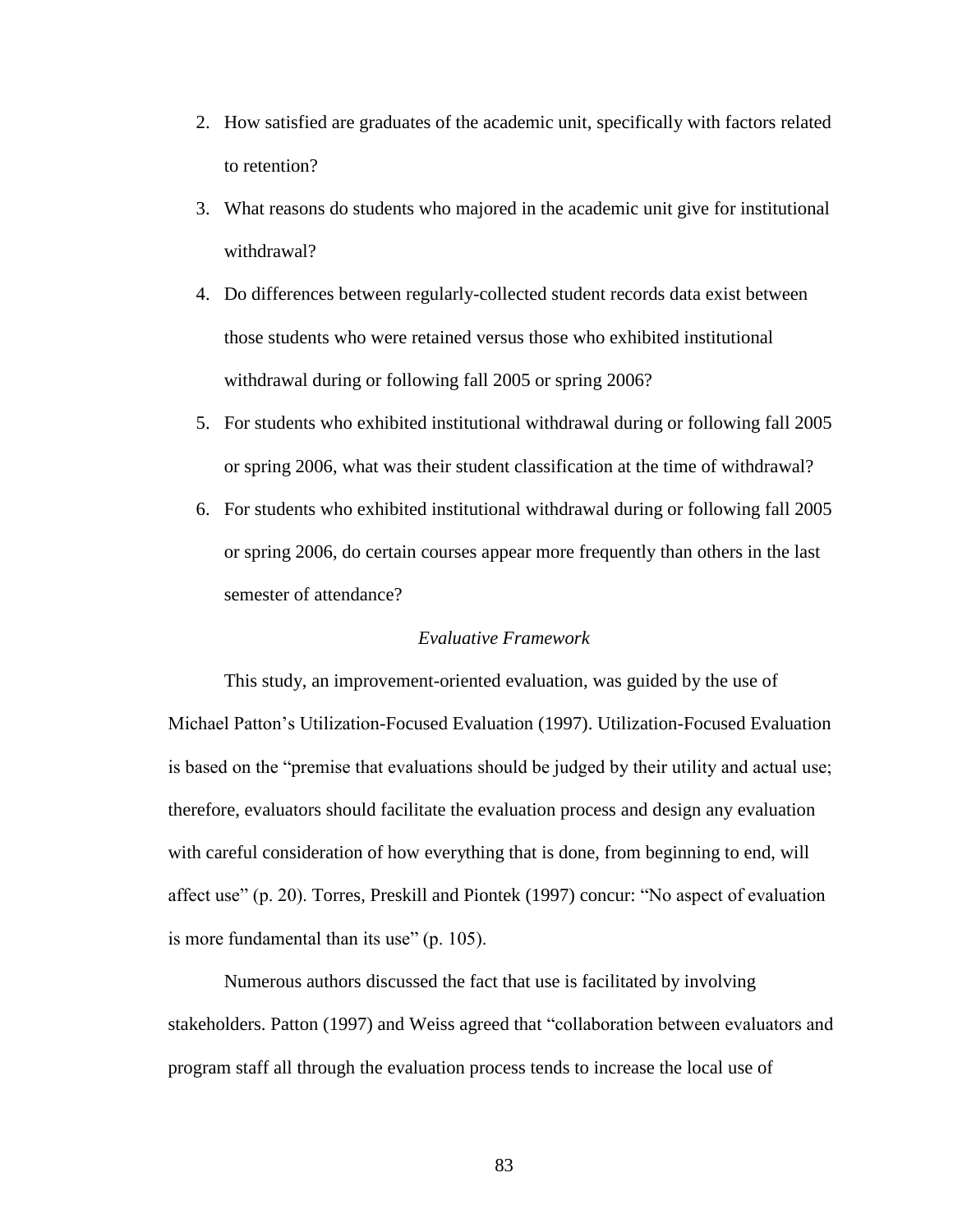evaluation findings" (1998, p. 23). In terms of stakeholders, Patton focused attention on primary intended users of information, as opposed to all stakeholders. Multiple authors encouraged the involvement of users throughout the evaluation process, including defining and designing the study, collecting data, analyzing data, and assisting in the interpretation of results (Patton; Torres et al., 1997; Weiss). A key task in evaluation is clearly linking the information needs of the stakeholders to the questions that are asked and the kinds of data that are collected to answer those questions (Preskill  $\&$  Torres, 1999). If users feel ownership and understand the evaluation, they are more likely to actually use the information that is revealed (Patton). As Weiss indicated, "this kind of "sustained interactivity" transforms one-way reporting into mutual learning" (p. 30).

The first step in Utilization-Focused Evaluation is determining the primary intended users of the evaluative information. Next, the evaluator and the primary intended users commit to the intended uses of the evaluation and determine its focus. An improvement-oriented evaluation focuses on gathering data about strengths and weaknesses to inform improvement. Next, method, measurement and design decisions are made. Finally, intended users are involved in interpreting findings, making judgments based upon the data, and generating recommendations (Patton, 1997).

The primary intended users of information gathered for this study were the dean, the chairpersons of each department within the unit, the faculty of each department, and the academic advising staff. Patton (1997) suggested that an evaluation task force can be organized to make major decisions about the focus, methods and purpose of the evaluation. A retention committee within the School of Polytechnic Studies, which includes advising staff and a faculty member from each department, was formed in the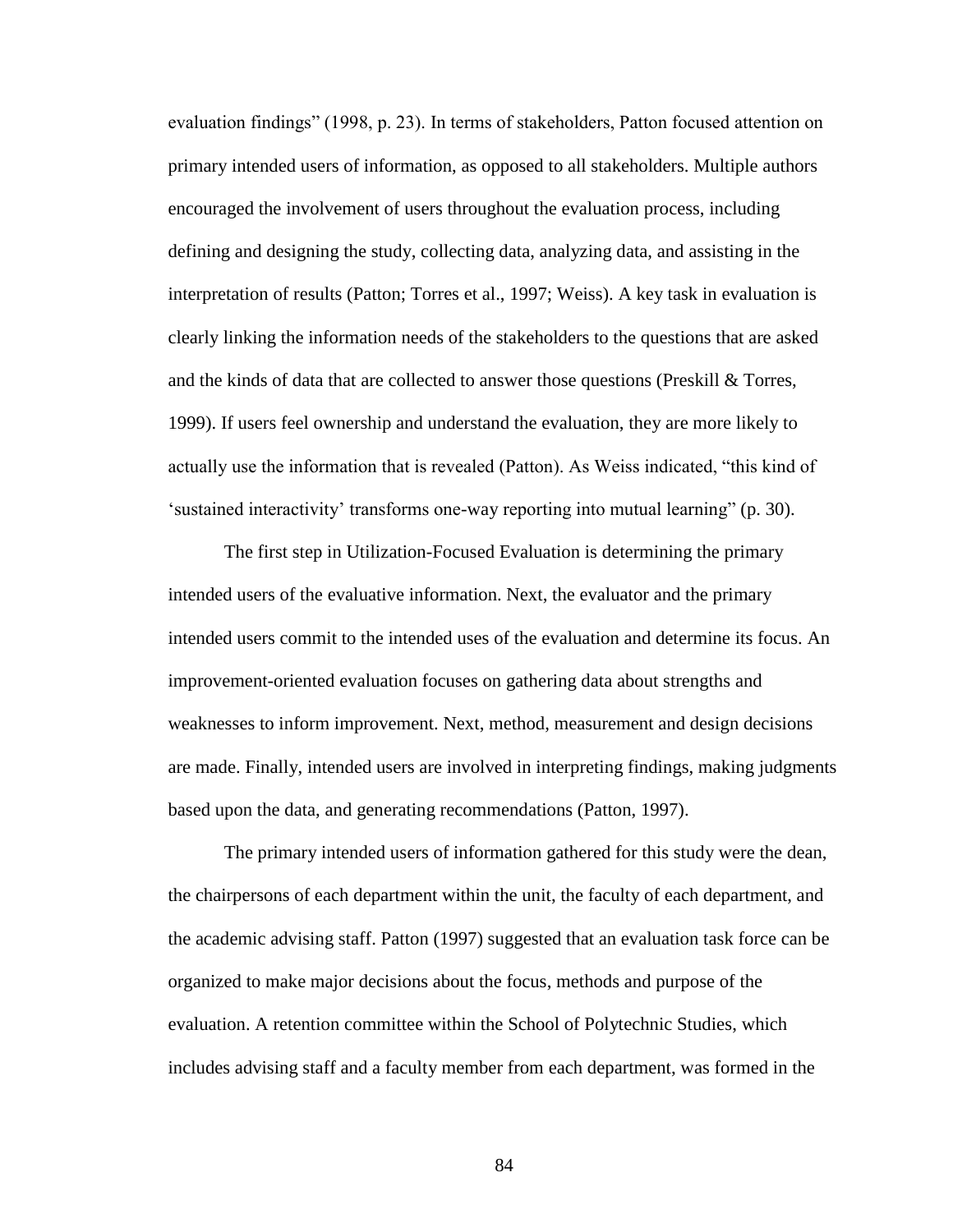spring of 2006. Meaningful evaluative questions plus methods, measurement and design suggestions were gathered from the larger group of primary intended users. The researcher focused the remainder of stakeholder contact during the evaluation with the retention committee.

### *Population and Sample*

The population, or the larger group to which the results of this evaluative study were generalized (Fraenkel & Wallen, 2003), was students who had majors declared within the School of Polytechnic Studies. The actual sample, or subjects of the study (Fraenkel & Wallen), consisted of three groups of students. To establish the sample of students who took a survey to evaluate elements of current student satisfaction, faculty in each department within the academic unit were consulted to derive a list of courses that provided a representative sample of all departmental majors and grade levels. This made the resulting survey sample a purposeful convenience sample (Merriam, 1998).

The sample of students for most of the remaining research questions was derived from all students who were declared as majors within the School of Polytechnic Studies during the fall 2005 and spring 2006 semesters. Sub-samples included those who persisted throughout or graduated during this time period and those who withdrew from the institution during this time period or did not return in the fall 2006 semester. The sample of students used to measure graduate satisfaction included students who took the graduate exit surveys the last times these were administered by each department.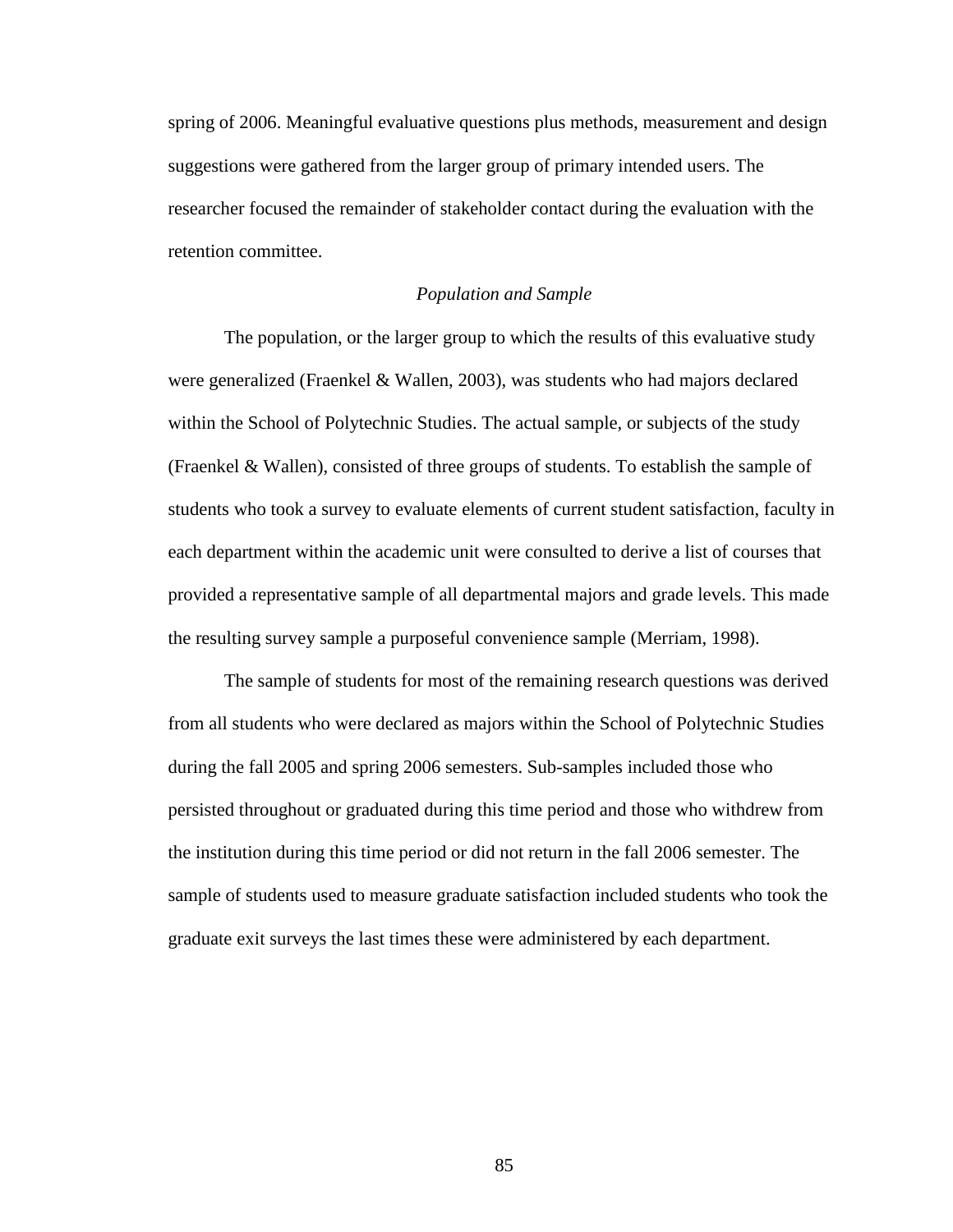#### *Data Collection, Instrumentation, and Analysis*

According to Locke, "the adequacy of a research method depends on the purpose of the research and the questions being asked" (as cited in Seidman, 1998, p. 5). Evaluators should draw from a large repertoire of research techniques, to match the techniques with the questions being asked (Patton, 1997). According to the Stanford Evaluation Consortium, "merit lies not in form of inquiry but in relevance of information" (as cited in Patton, p. 250).

In terms of methodology, multiple authors encouraged the use of both quantitative and qualitative methods (Bullock & Ory, 2000; Fraenkel & Wallen, 2003; Preskill & Torres, 1999). This study was a mixed method design, gathering and analyzing both quantitative and qualitative data. Fraenkel and Wallen plus Bullock and Ory suggested that educational researchers should use a hybrid approach, a mixture of quantitative and qualitative measures when conducting research. According to Patton (1997), "There is no one best way to conduct an evaluation . . . the design of a particular evaluation depends on the people involved and their situation" (p. 126).

Since the framework guiding this study was Patton"s Utilization-Focused Evaluation, the research questions, and the means for data collection, instrumentation and analysis were developed in consultation with the primary intended users and the retention committee. The remainder of this section will discuss the methods and instruments that were utilized for collecting data, including a satisfaction survey, focus groups, graduate exit surveys, student records data, and contact with students who withdrew from the institution. The analysis of data from each of these instruments and methods will also be discussed.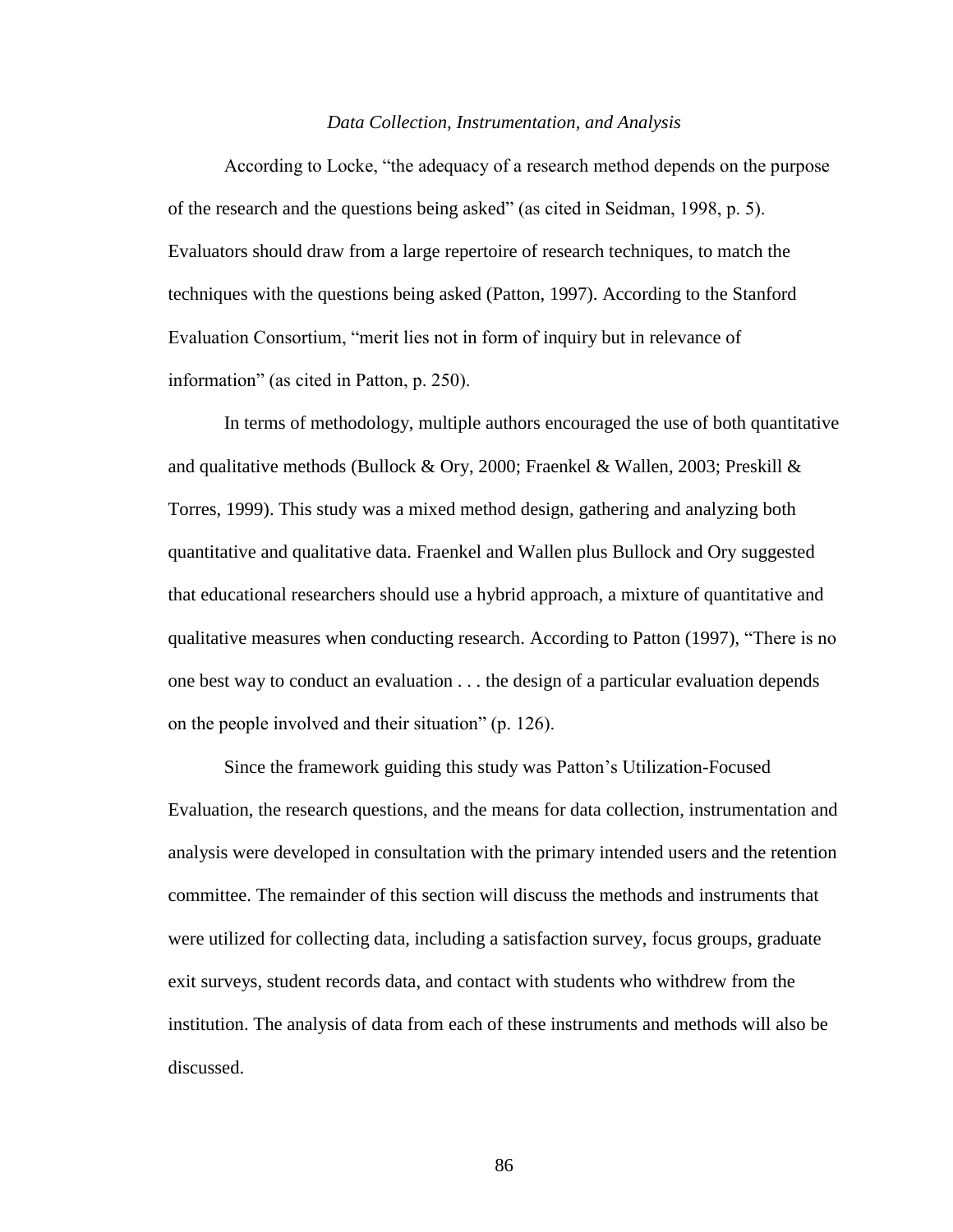### *Survey Instrument and Administration*

According to Astin (1985)

Students' satisfaction with the institution's program is one of the most important indicators of an institution"s effectiveness. Students should be asked not only about their overall satisfaction but also about their satisfaction with more specific matters: the quality of teaching, advising, curriculum, facilities, extracurricular activities, and various student services. (p. 170)

In order to assess the items mentioned by Astin and a variety of other factors affecting retention discussed in the review of literature, the primary intended users and the retention committee were consulted to develop an initial version of a survey instrument to be given to the purposefully selected convenience sample chosen in consultation with the faculty in each department. According to Fink (2006), a survey exhibiting content validity is one that covers all relevant topics; primary stakeholder involvement in the development of the survey contributed to content validity. Nora, Barlow, and Crisp (2005) suggested that "institutions need to develop their own instruments to fully capture the unique interactions between students and institutions, from student interactions with other students and faculty, to student finances, to student engagement with campus support systems" (p. 150). The sample of students for the survey administration included those enrolled in a selected list of departmental courses that was intended to provide a representative sample of first-year students, sophomores, juniors and seniors in all departmental majors.

According to Tuckman (1994), a pilot test for a survey or questionnaire assists the researcher in determining whether questionnaire items possess the desired qualities of measurement and discriminability. Peterson (2000) indicated that a common way to pretest a survey is to give it to a convenience sample, ranging in size from a handful to 60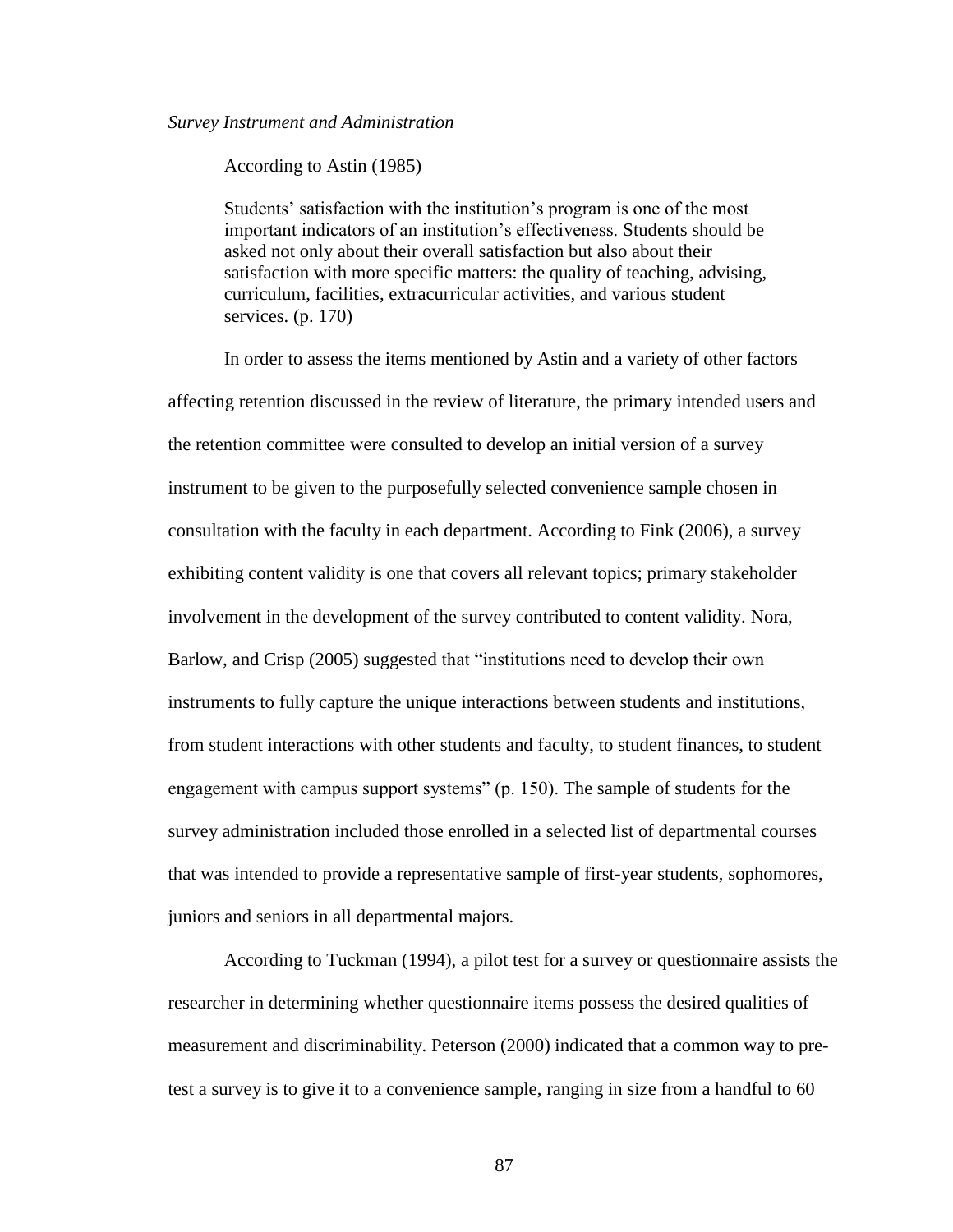people. "A convenience sample that is likely to be representative of study participants in the research project probably provides the most consistently useful insights" (p. 116). Faculty from both Agriculture and Industrial and Engineering Technology were consulted to determine the pilot test convenience sample, which consisted of forty-one students in two classes, one from each department.

As indicated by Fink (2006), administering a pilot test under circumstances similar to what will actually be utilized contributes to the development of a reliable survey. The researcher talked to the students who took the pilot test about the clarity and format of the survey. Additionally, as suggested by Fink, completed pilot surveys were reviewed for unanswered questions, multiple answers to the same questions, and comments in the margins, as these are indicators that the questions or the format may be unclear. The retention committee was then consulted to determine changes needed to the survey before the actual administration.

The revised survey (see Appendix A) was administered by the researcher in 18 departmental classes, six from the Department of Agriculture and 12 from the Department of Industrial and Engineering Technology. The courses in which the survey was administered were selected in consultation with the faculty from each department.

According to Peterson (2000), a survey in the form of a booklet looks more professional, especially if it is longer than four pages. A survey booklet, which included a cover page and the survey, was provided for each student present in the selected courses on the days of the survey administration.

Peterson (2000) and Tuckman (1994) suggested that the following types of information should be included within an introductory section or cover letter of the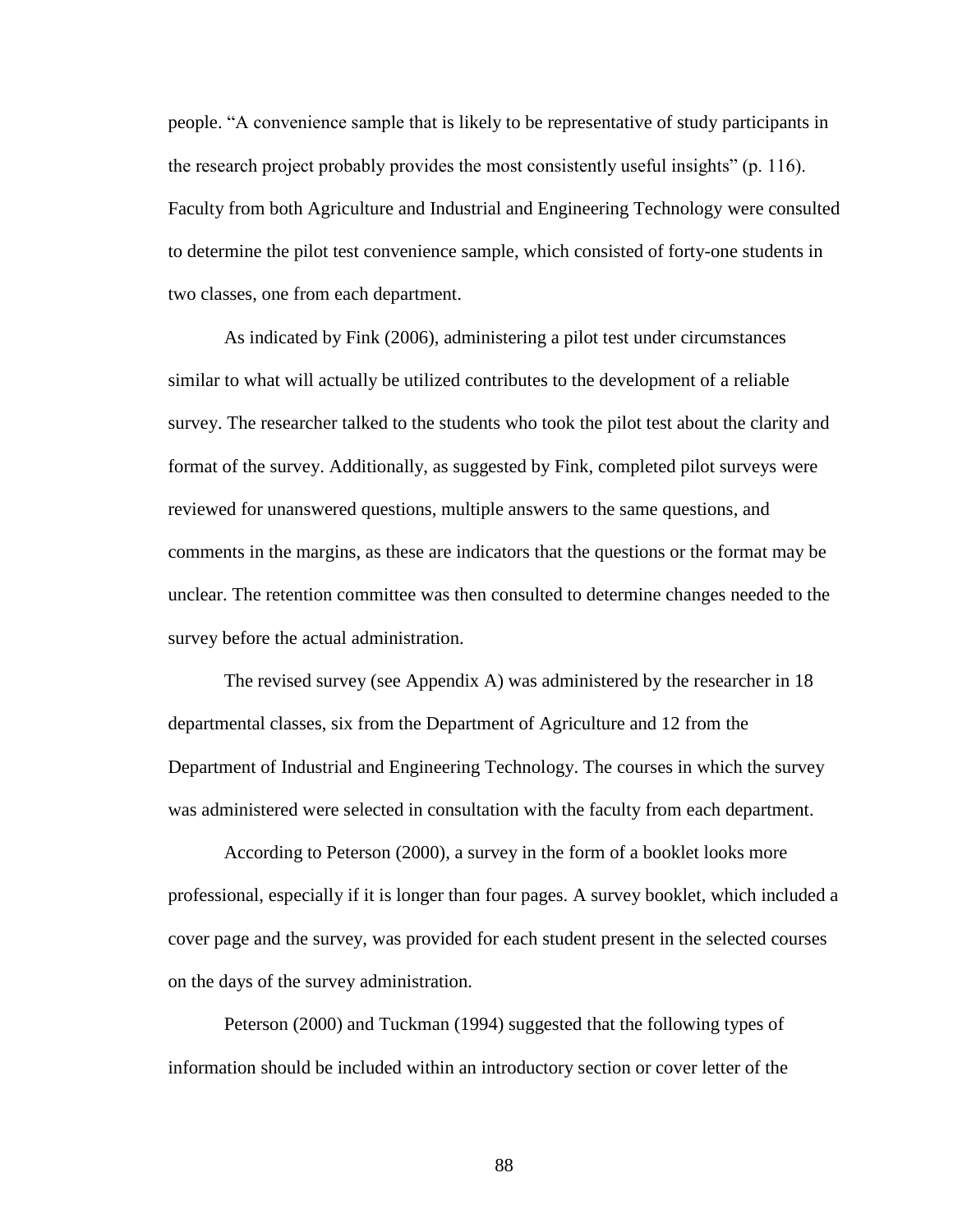survey: purpose of the study, importance of participant responses, adequate information about the study so that potential participants can make informed decisions as to their involvement, an assurance of confidentiality or anonymity, legitimacy of the researcher and the research project, a request for cooperation and encouragement of involvement, a request for complete and candid answers, and a suggestion that the research task is relatively easy and not overly time consuming. These suggestions were utilized in the development of the recruitment letter for the survey (see Appendix B), which was distributed to students in the selected classes the week before spring break. The actual survey administration took place the week after spring break.

Peterson indicated that personalization of the cover or recruitment letter is important. Although he suggested that individualizing the letters is preferred, he did say that a personal signature will suffice. In order to adhere to this suggestion, the researcher personally signed each recruitment letter using blue ink.

In addition to the written instructions provided in the survey document and the recruitment letter, the researcher reiterated important points verbally in each class in which the survey was administered. For example, students who participated in pilot testing were asked to refrain from taking the survey during the actual administration. Additionally, students were asked to take the survey only one time. Students were each asked to complete an informed consent document (see Appendix C), which reiterated the purposes and minimal risks associated with survey participation. Each student was then provided with a copy of his or her signed informed consent document.

The survey document asked for a variety of information from students. The first question asked students if they had declared a major within the academic unit that was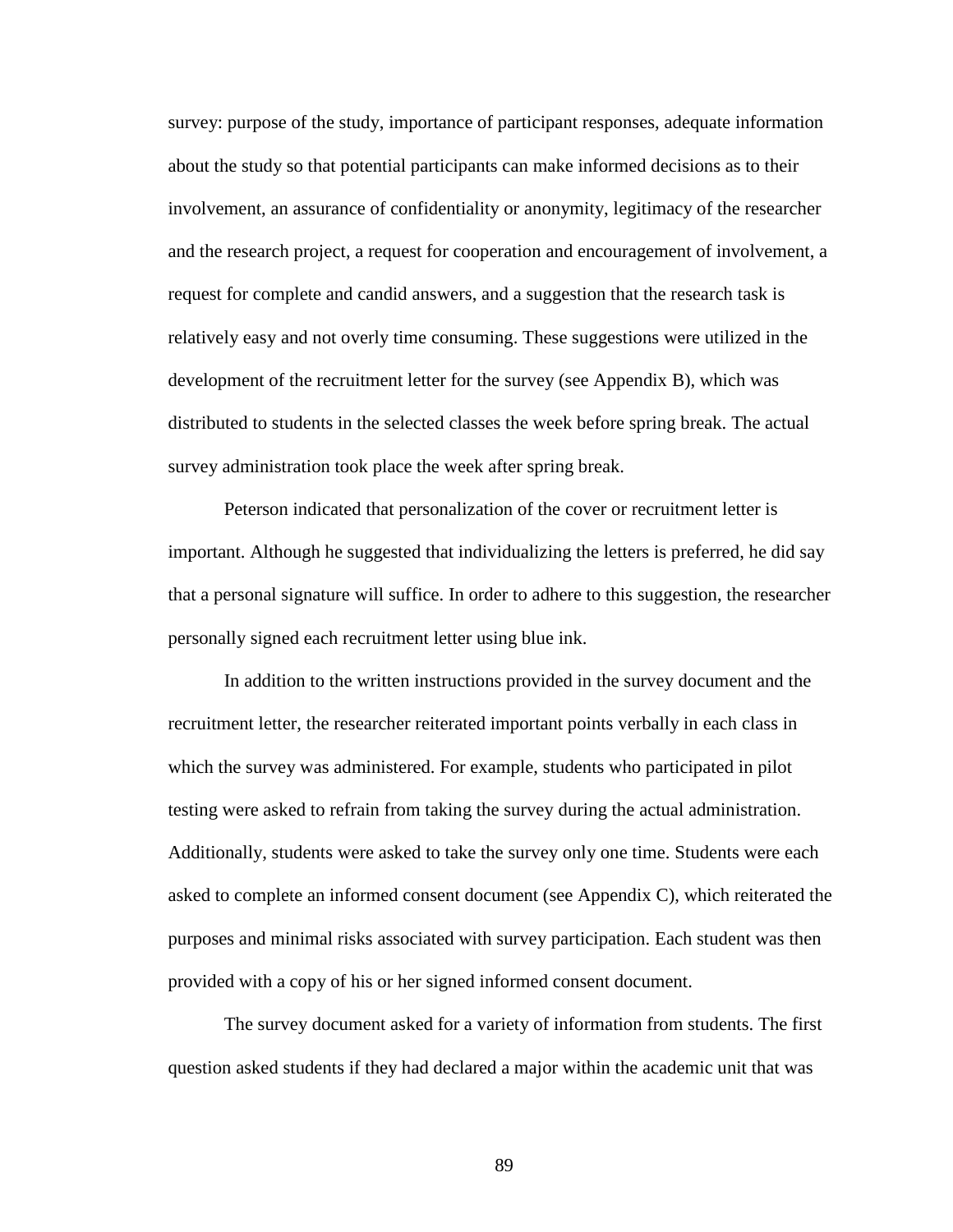the subject of the study. Survey results of students with a response of "no" to this question were not included in data calculations, as they were not part of the sample population. Ten questions requesting responses in a modified Likert scale format followed. Each of these ten questions asked the student to indicate his or her level of satisfaction, ranging from a 5, which equated to 100 percent satisfaction, to a 0, which was zero percent satisfaction. Students were also given the option of choosing "N/O," which indicated no opinion. The questions addressed satisfaction with items including faculty and staff in the student"s department, academic experiences in the student"s department, satisfaction with classes outside the academic unit, academic advising experiences, social interaction with other students in the academic unit, social interactions with faculty in the academic unit, facilities where departmental classes are held, campus resources and available support, overall experience with the academic unit, and overall experience at the institution.

After each item that requested a satisfaction percentage answer, a follow-up question asked for students to provide a specific reason for the percentage selection. Peterson (2000) indicated that these types of open-ended elaboration questions, although having a higher refusal rate, are used to get study participants to expand on a previous answer. Those students who chose to answer the follow-up questions provided qualitative data in support of their quantitative number selections.

The next section of the survey included a table which listed student service resources. Those completing the survey were asked to indicate if they knew about each resource, if they utilized it, and if an instructor from the academic unit recommended the resource.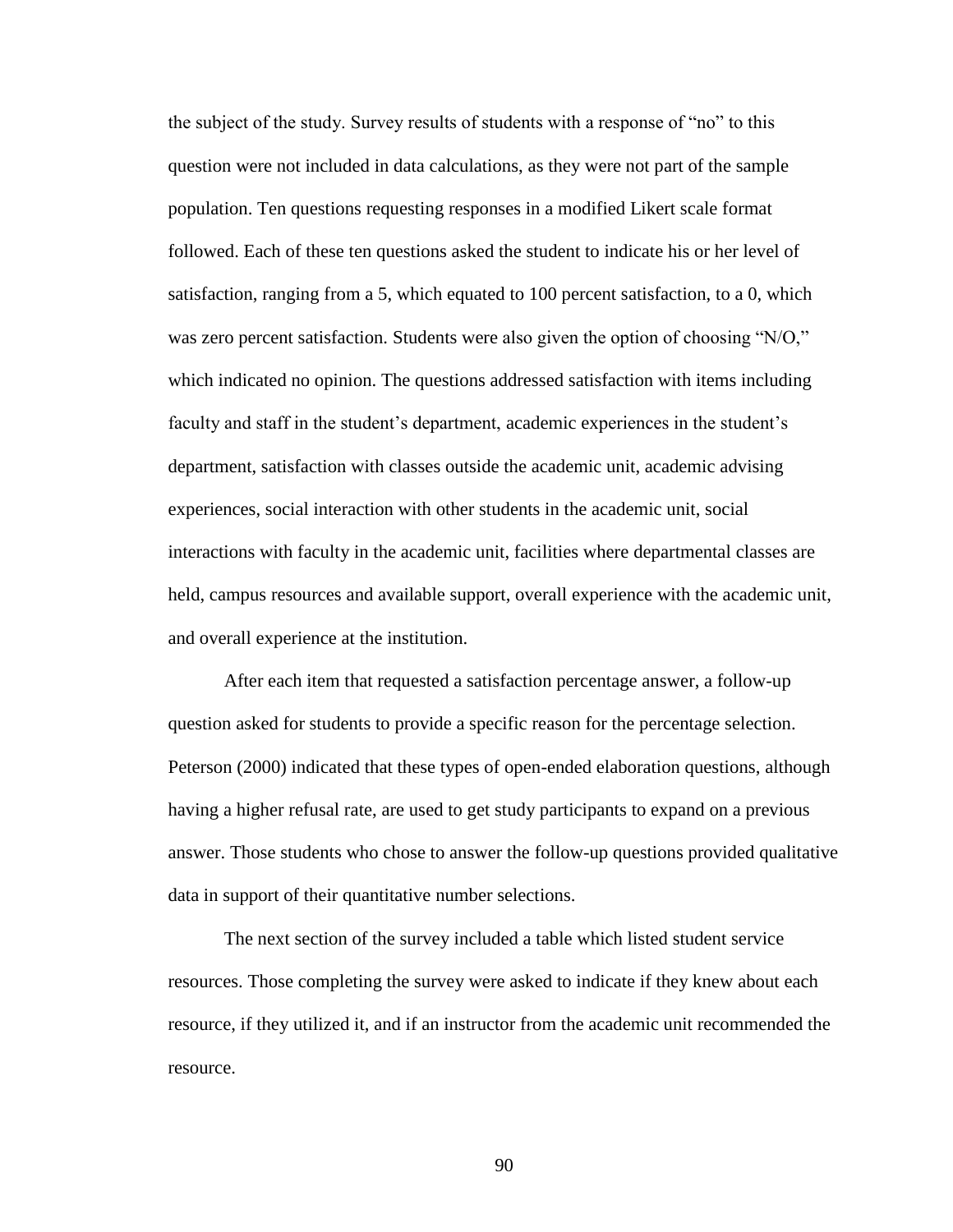Another section with several questions requesting quantitative and qualitative data followed. The first two questions were qualitative and asked that students identify the five things they liked best about the academic unit and the five areas in which they would like to see improvement. Students were also asked to determine if the education they were obtaining was worth the money they were spending, why they chose a major in the academic unit, if they would recommend a major in the academic unit to a friend, if they were intending to return the next semester (if they were not graduating or transferring to complete a pre-professional program elsewhere), and if the academic unit met their expectations.

The final section of the survey document requested demographic information from the students. According to Peterson (2000), unless demographic questions are used as a screening devise, they are usually placed at the end of a survey document, as they are easier to answer and less likely to be skipped due to participant fatigue. Student answers on the demographic section allowed the researcher to disaggregate data in a variety of subcategories to look for patterns and emergent themes. As Hoover (1991) indicated, "collecting demographic variables . . . will strengthen many research designs. Demographic variables allow the investigator to examine different patterns among subgroups and perform stratified analysis of data" (p. 77).

All data, both quantitative and qualitative, from the satisfaction survey were entered into a database. Descriptive statistics, performed by SPSS 15.0 for Windows, were utilized to summarize quantitative responses. In terms of analyzing qualitative responses, the format of the satisfaction survey lent itself to "cross-case analysis," described by Patton as "grouping together answers from different people to common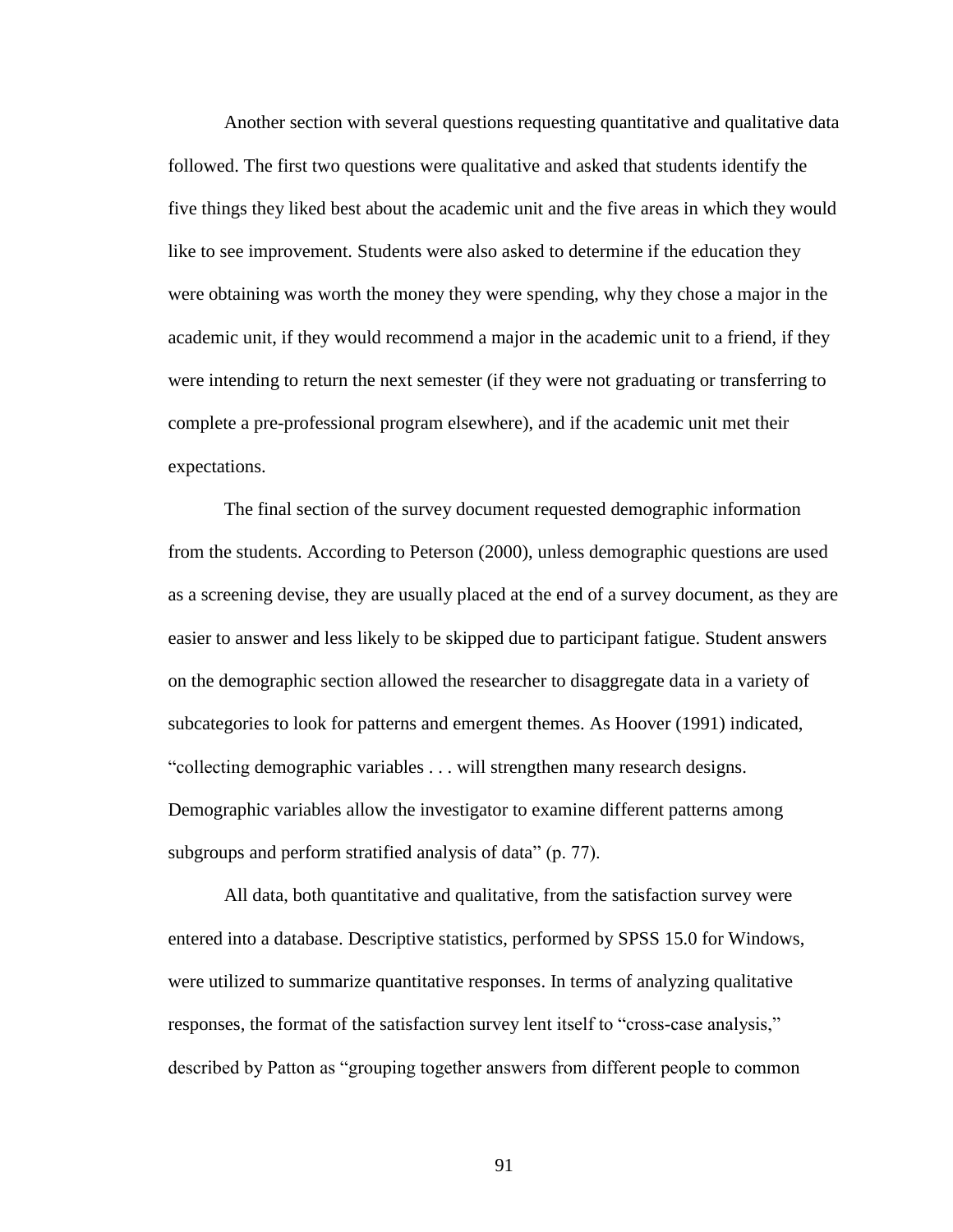questions or analyzing different perspectives on central issues" (1990, p. 376). Qualitative responses from students were typed verbatim into the database and were organized by question. To analyze the student responses to each question and to look for themes, the researcher initially divided responses according to department and then further categorized them as positive, negative or middle-of-the-road. Patton described how observations can be "pulled together to illuminate key issues" (p. 377). This approach was used as the researcher then reviewed the responses within each subcategory to determine emergent themes. This method is closely related to the processes of "open coding" and "categorizing" described by Strauss and Corbin (1990). "Open coding" is breaking down the data into discrete parts and closely examining it for similarities and differences (p. 62). "Categorizing" is the "process of grouping concepts that seem to pertain to the same phenomena" (p. 65).

### *Focus Groups*

The researcher conducted focus groups with current students to further illuminate findings and themes that emerged from the satisfaction survey. The original plan was that the researcher and members of the retention committee would conduct the focus groups. Due to advisor and faculty scheduling conflicts plus a desire for consistency, the researcher conducted both focus groups on her own.

When the survey was initially given, students were asked if they would be interested in participating in a follow-up focus group to discuss and clarify findings that emerged. The researcher passed around a sign-up sheet which asked for contact information, in the form of best phones and best emails, from students who were willing to participate in follow-up focus groups.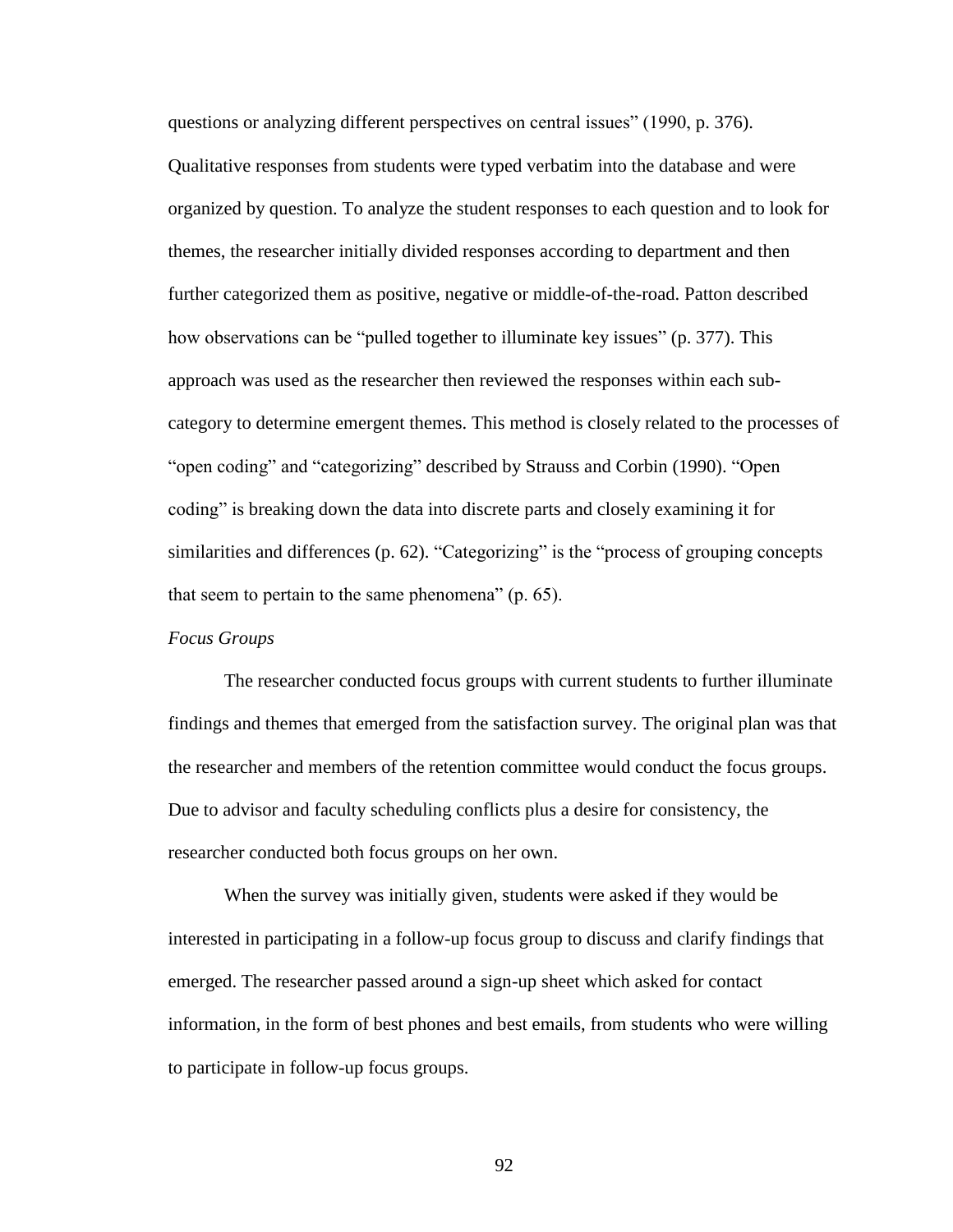Questions and protocol that were used with the focus groups were developed after the survey results were compiled, as this allowed the retention committee to focus on themes that emerged and on those areas that needed further explanation (see Appendix D). A total of eight students participated in two focus groups – one for Agriculture majors and one for Industrial and Engineering Technology majors. Focus group participants were asked to complete an informed consent document almost identical to the one they completed when they took the satisfaction survey. This revised informed consent document indicated that the focus groups would be audio taped (see Appendix E).

The audio tapes were used by the researcher to produce verbatim transcripts of the focus group comments. These comments were reviewed for remarks that would further illuminate themes initially identified in the satisfaction survey. The comments were also reviewed for the development of additional themes not identified in the current student satisfaction survey.

### *Graduate Exit Surveys*

Each department within the academic unit conducts follow-up surveys with graduates; the departments conduct their surveys on different time schedules. The Department of Agriculture conducts the survey each semester, and begins data collection a week or two before final exams. Those students who do not complete the graduate survey before the semester ends are mailed the survey, and the department follows up on a regular basis when surveys are not returned.

Topics of the questions on the Department of Agriculture survey included items such as: adequacy of the number of courses in specific topics; evaluation of new program ideas, experiential learning, and relationships with faculty; quality of departmental and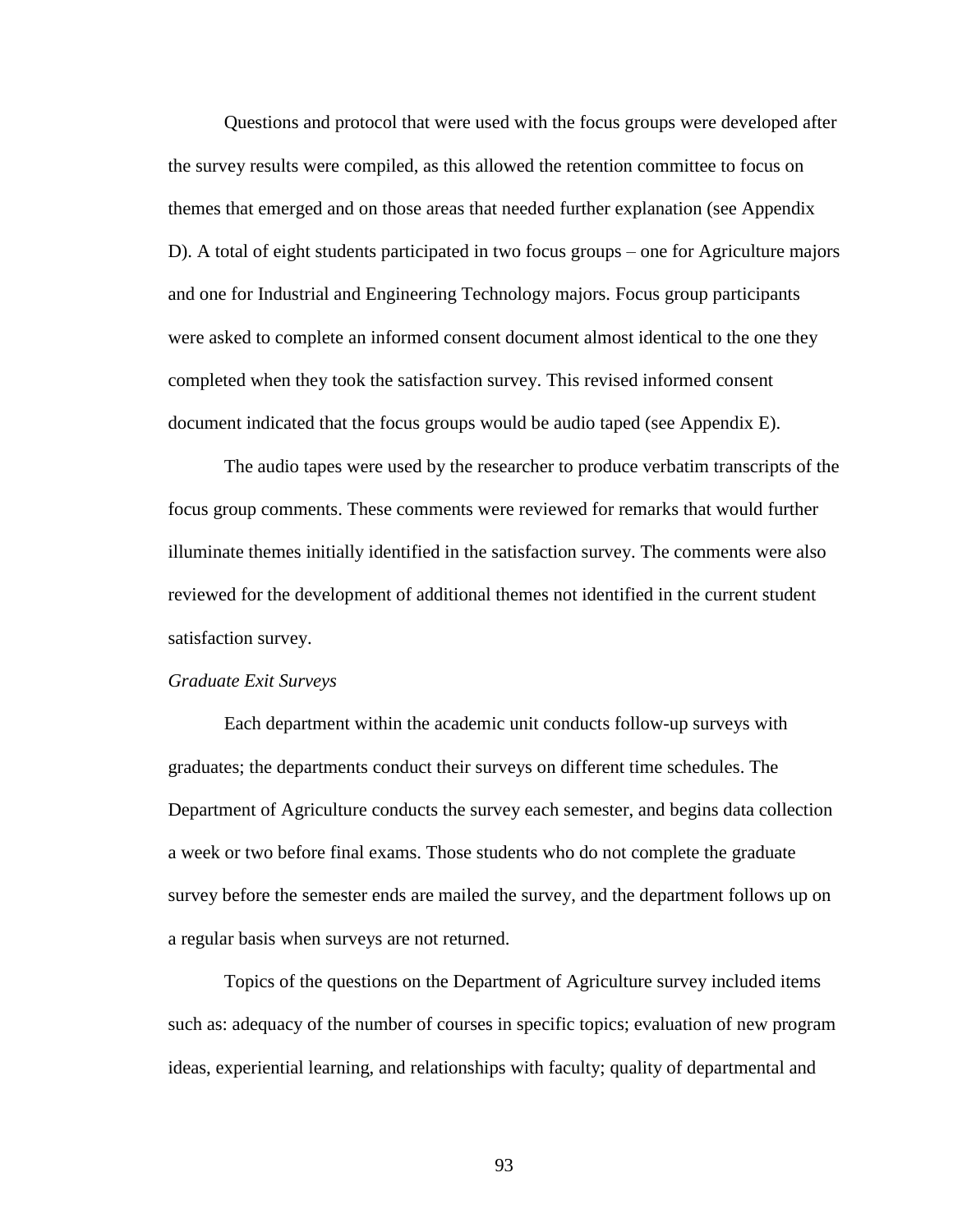campus-wide courses; and quality of advising. Graduates were asked to reveal their job titles, companies of employment, and salary ranges. The last several questions asked students to provide reasons for choosing the institution and asked if students would recommend the department to a friend. The final question requested additional comments. Results from surveys conducted during the 2005-2006 academic year from this department were analyzed.

The Department of Industrial and Engineering Technology normally conducts graduate follow-up surveys every three years. The last survey sent to all department graduates was in the fall semester of 2003. The department recently underwent an accreditation visit for one of its majors. Because of this, the regular rotation for survey administration was altered. The graduates of the program being reviewed for accreditation were surveyed in the fall of 2005 and the spring of 2006 so the department would have documentation needed for the accreditation self-study. The next time that all department graduates will be surveyed simultaneously will be in the fall of 2009. Data from the fall 2003, fall 2005 and spring 2006 survey administrations from the Department of Industrial and Engineering Technology were utilized for this study. Actual survey results were available for review for the fall 2005 and spring 2006 survey administrations. Selected fall 2003 survey results were available in a secondary data source, a 2004 departmental accreditation self-study.

The most recent survey of all Industrial and Engineering Technology graduates was conducted in the fall of 2003 and collected data from those who graduated between 1993 and 2003. The survey included items that addressed such topics as the quality of the program and instruction; the quality of academic advising; communication between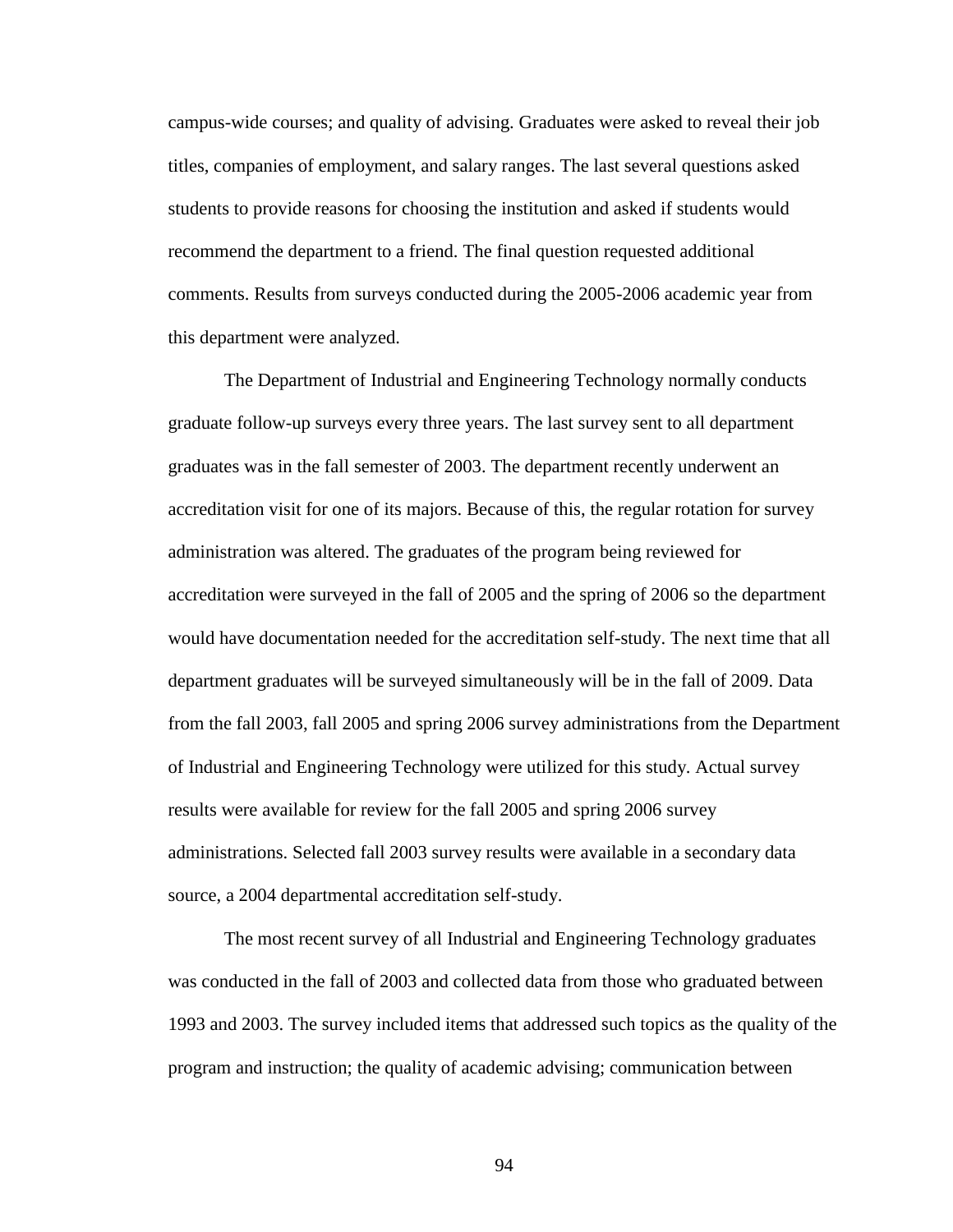faculty and students; and accessibility of faculty outside the classroom. Another section of the survey asked graduates to reflect upon the time they were students in the department and assess a variety of program objectives such as the acquisition of knowledge and skills to use modern tools; to identify, analyze and solve problems; to interpret data for process and system improvements; and to develop, design, and implement processes and systems. Graduates were also asked to assess their acquisition of skills such as writing and speaking clearly and effectively; working in groups; using computers; thinking critically, analytically, and logically; solving problems; and developing leadership skills.

The most recent surveys conducted by the Department of Industrial and Engineering Technology in the fall of 2005 and spring of 2006 included mainly topics that were relevant to the upcoming accreditation visit. Graduates were asked to provide their current employment status; job titles, both initial and current; salaries, both initial and current; relationship of jobs to major; employer type, and the length of time it took the graduate to secure the first job. Survey recipients were also asked if they considered themselves underemployed. A significant portion of the survey addressed the objectives of the program that was to be reviewed for accreditation. Graduates were asked if the program assisted them in developing specific competencies such as communication; modern technical proficiency; problem solving; decision making; management and team skills; ethical standards and social responsibility; the use of science, math, and engineering techniques; critical and creative thinking; and conducting experiments and applying results to solve problems. Students were asked to rate the overall effectiveness of the program in preparing them for employment or graduate study, in addition to being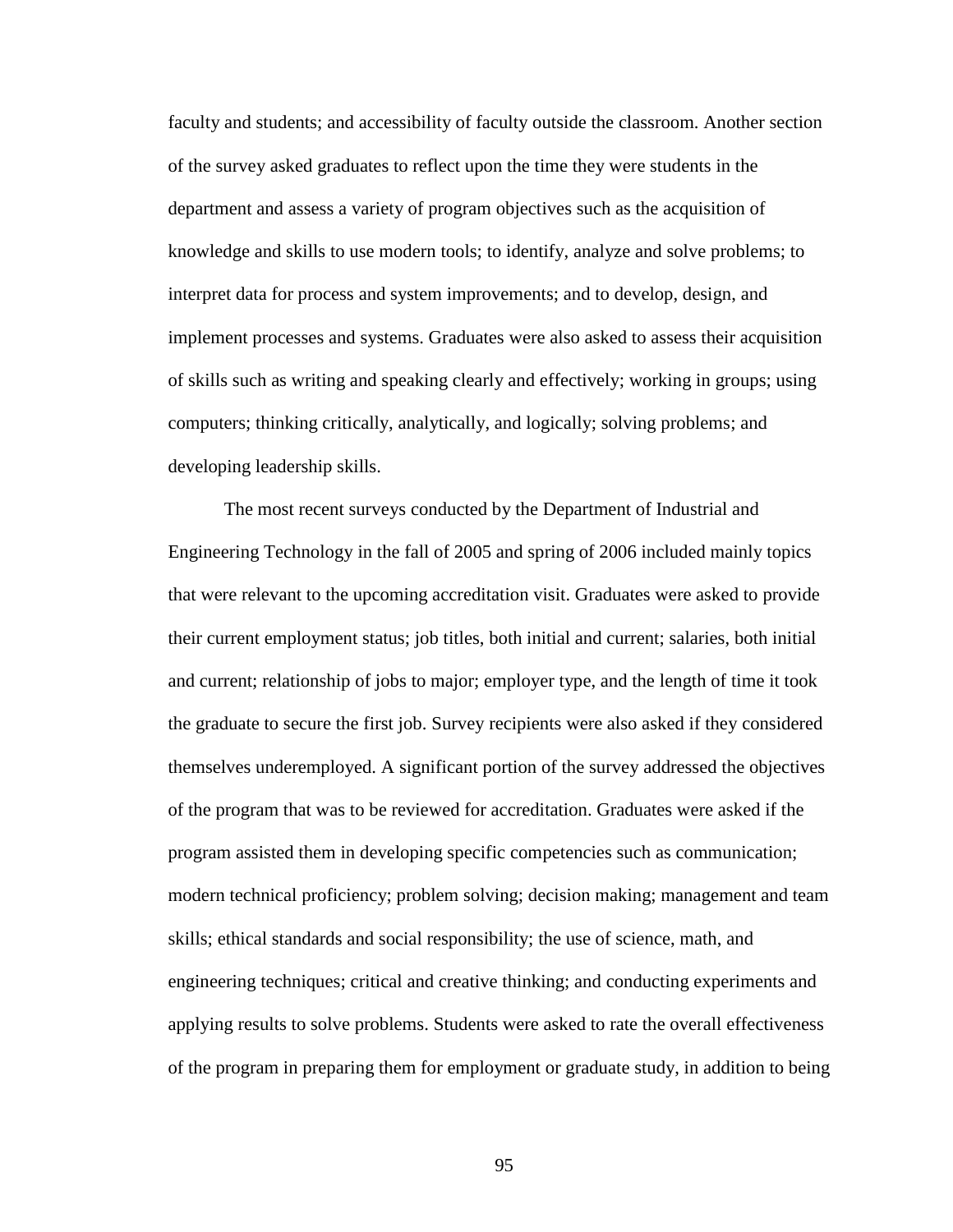asked to address areas that should receive more emphasis. The final question requested other comments.

Data from both departmental graduate surveys were viewed through the lens of factors affecting retention to look for emerging themes. The researcher specifically looked for items, both quantitative and qualitative, that addressed academic and social integration and interactions. The researcher also searched for items and responses that addressed the quality of instruction and academic advising.

#### *Data Derived from Student Records*

Habley and McClanahan (2004) suggested that two basic questions must be addressed for a college to develop effective strategies to improve student persistence: (a) characteristics of students, and (b) what differentiates those who stay from those who leave. In order to determine at least partial answers to these queries, data derived from the institution"s student records database were evaluated. To determine a composite representation of the students in the School of Polytechnic Studies who persist, descriptive statistics were used to analyze a variety of data from the student records system for all students who were declared as majors within the academic unit at the beginning of the fall 2005 semester and who persisted to the fall 2006 semester. Student records data were also used to determine a composite representation of students who were declared as majors within the academic unit at the beginning of the fall 2005 semester but who withdrew from the institution at some point during or after the fall 2005 or spring 2006 semester. Differences between these composite representations were noted. According to Seidman (2005), "using past student data, a profile of prior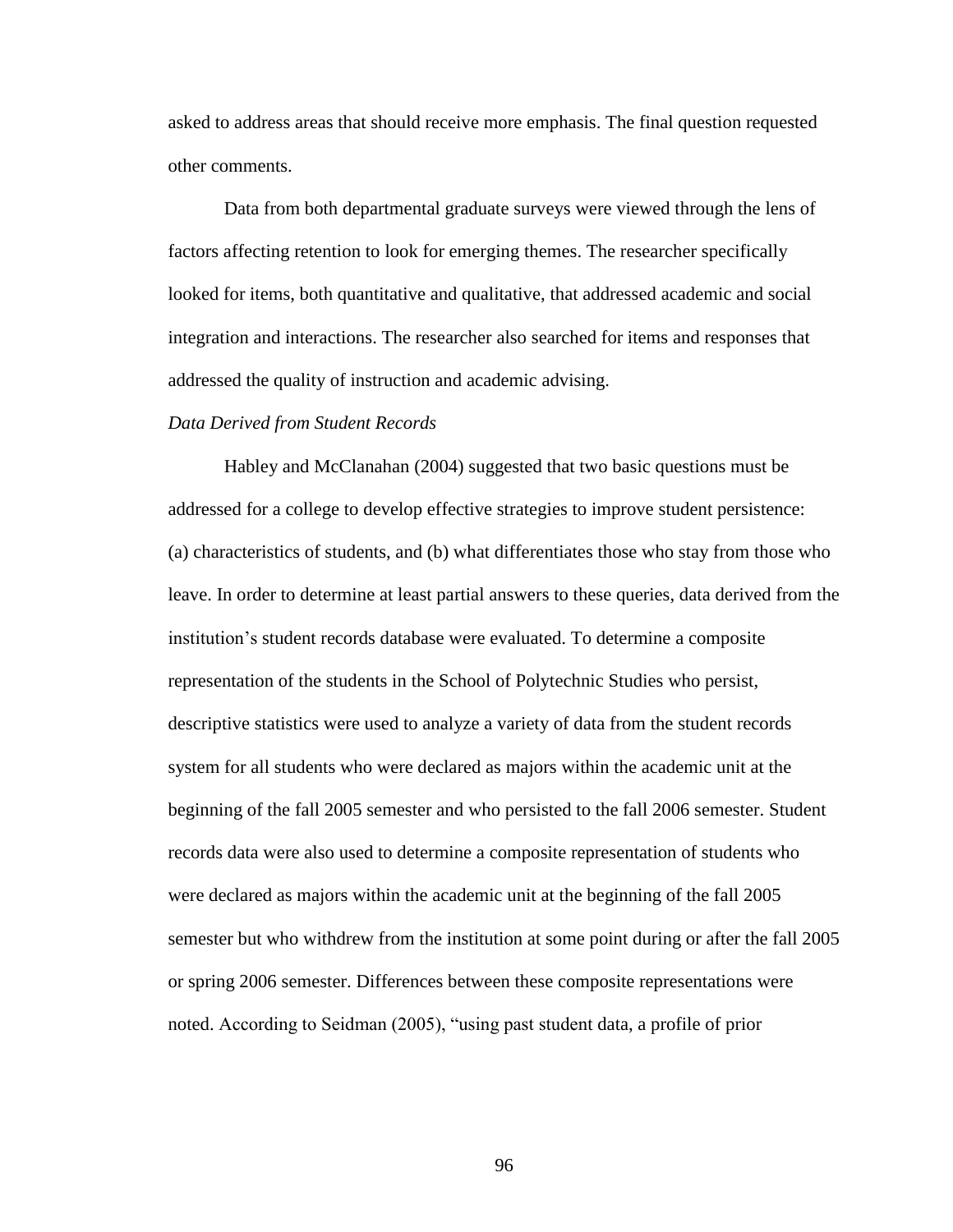unsuccessful students can be developed" (p. 298). This profile can then be used as a tool in the early identification of students who may be at risk of institutional withdrawal.

Data requested from the Office of Institutional Research to determine these composite representations included background characteristics plus information on other academic and non-academic factors. Background characteristics included items such as high school of graduation; high school grade point averages; highest ACT composite and highest ACT sub-category scores; gender; ethnic origin; age; marital status; and city, county and state of permanent residence. Information pertaining to other academic and non-academic factors that was requested from the Office of Institutional Research included: major; credits accumulated and class standing; college cumulative grade point average, honors eligibility, academic standing, college resident status (residence hall or commuter), athlete status, and disciplinary standing.

In addition to the above-listed information, last semester course enrollment for those students who exhibited institutional withdrawal was requested from the Office of Institutional Research. This allowed the researcher and the retention committee to determine if certain courses appeared more frequently than others during students" last semesters of attendance.

### *Contact with Students who Withdrew from the Institution*

According to Mortenson (2005), "collecting data on departures may be more important than . . . collecting data on persisters, particularly if these data are gathered to measure educational performance and success with an eye toward improvements" (p. 33). In addition to assessing data to look for differences in regularly collected student records information between those students who persisted and those who withdrew, the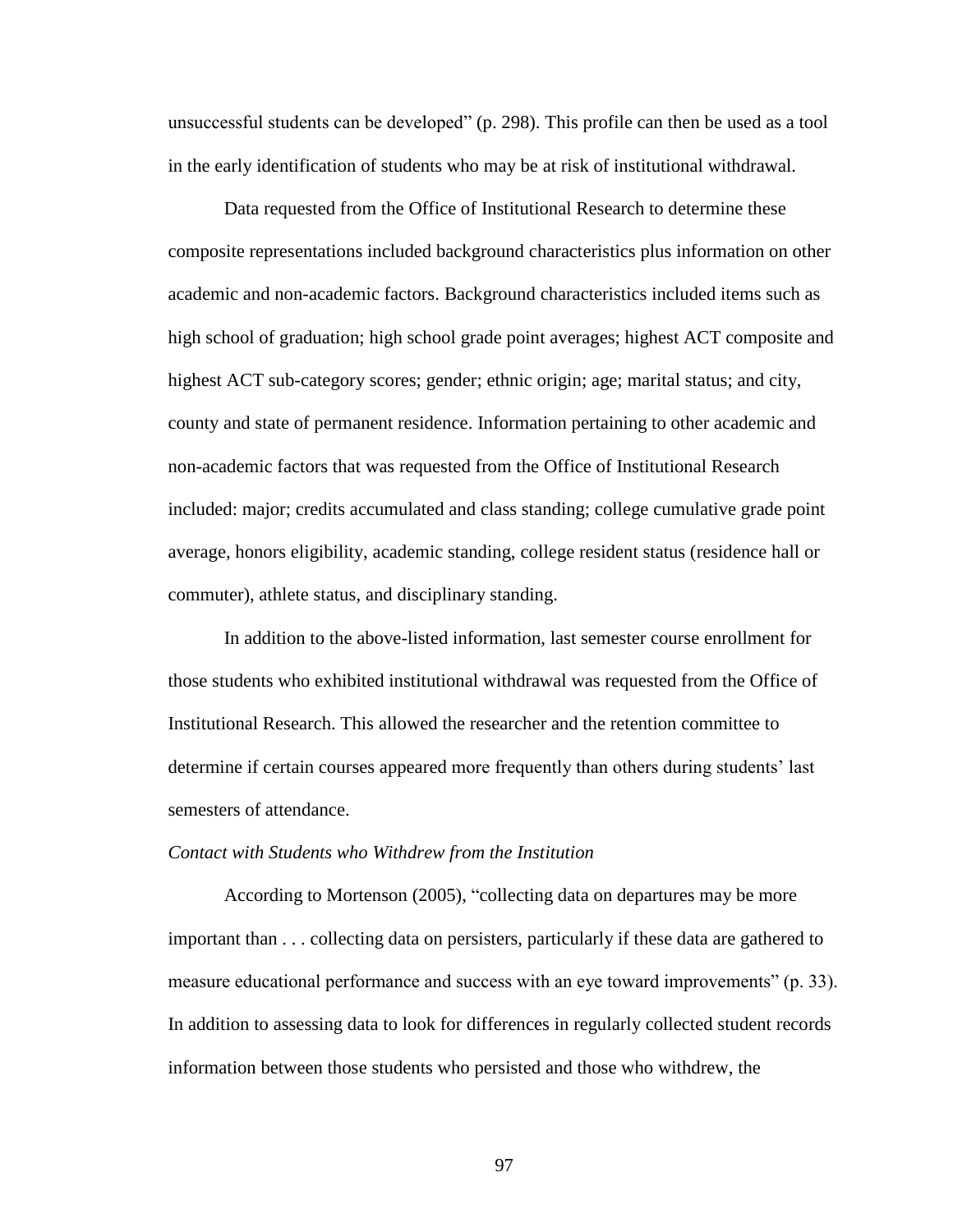researcher obtained a list of names and contact information for all students in the School of Polytechnic Studies who were enrolled at the beginning of the fall 2005 semester and withdrew from the institution during or following the fall 2005 or spring 2006 semester. A personalized letter explaining the research project was mailed to each student at the last known address retrieved from the student records system (see Appendix F). The letter indicated to the former students that the researcher would be calling them to ask about their reasons for leaving the institution. Prior to the start of any questioning, students were read an oral consent script (see Appendix G) and asked to affirm their consent to participate in the research project. After consent was granted, students were asked several questions, including their reasons for leaving Southeast Missouri State University, and what they liked about and their suggestions for improving their department and/or the School of Polytechnic Studies. As the researcher concluded the phone calls, the former students were asked if anything could be done to assist in their return to the institution. *Data Analysis and Interpretation with Retention Committee*

According to Patton (1997), data analysis and interpretation of results in a Utilization-Focused Evaluation depend on the active participation of primary users. In the end, these users will be the ones who must translate the findings into decisions and resulting actions. Patton suggested including the primary users, which in the case of this study was primarily the retention committee, in the processes of description and analysis, interpretation, judgment, and recommendations. The researcher met with retention committee members on four occasions to review data, and to develop, revise and affirm recommendations. The retention committee members included two faculty, one from each department, and two professional advisors.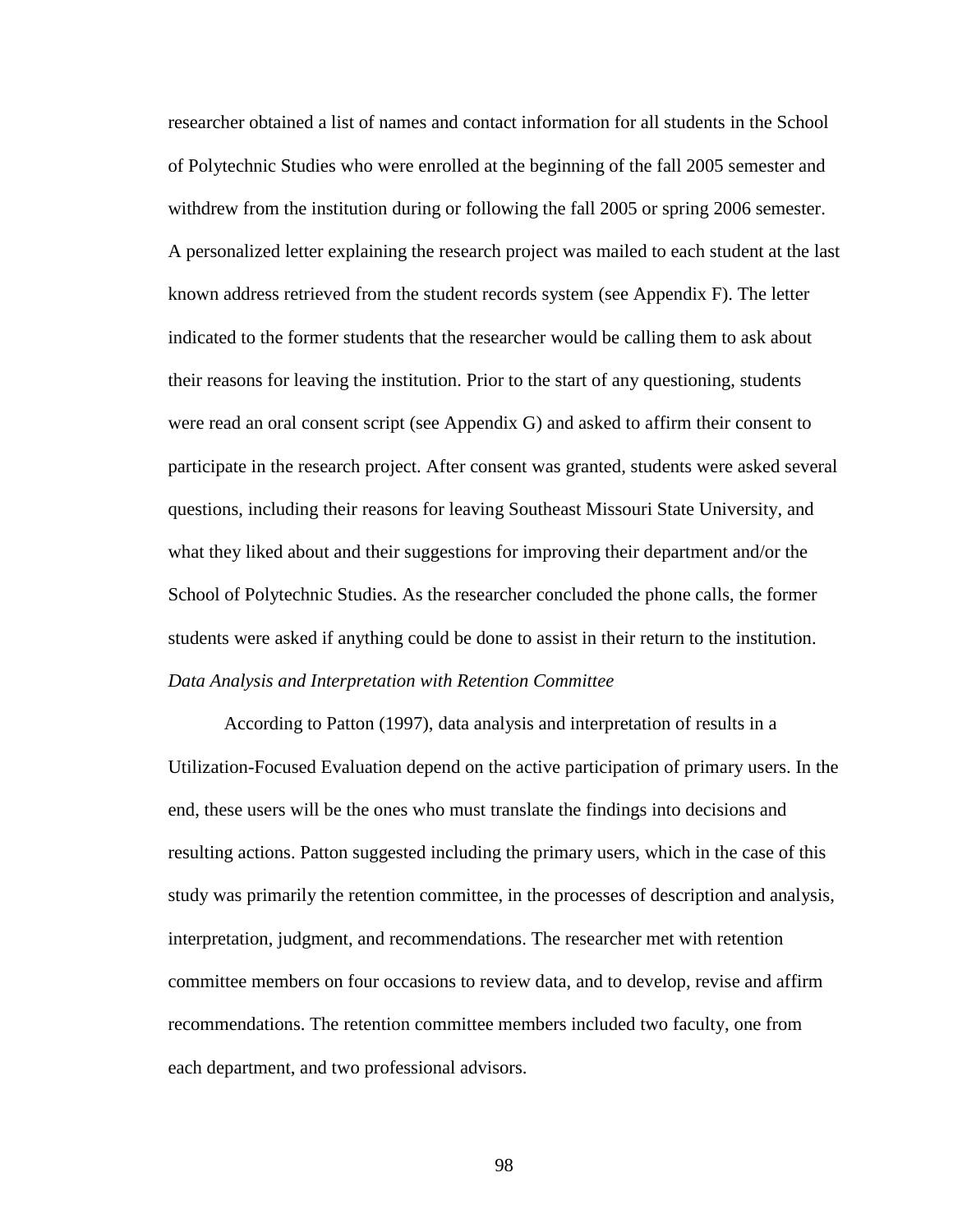#### *Summary*

This Utilization-Focused Evaluation provided data and input toward the development of a plan to improve the overall retention rate within the School of Polytechnic Studies at Southeast Missouri State University. The population to which this study was generalized was those students who had majors declared within the academic unit. The actual sample, or subjects of the study (Fraenkel & Wallen, 2003), consisted of three groups of students: (a) students enrolled in a select group of courses, chosen by faculty to provide a representative sample of all departmental majors and grade levels, (b) sub-samples, such as those who persisted or graduated and those who withdrew, from all students who were declared as majors within the School of Polytechnic Studies during the fall 2005 and spring 2006 semesters, and (c) students who took the graduate exit surveys the last times these were administered by each department.

Since the framework guiding this study was Patton"s Utilization-Focused Evaluation, the research questions, and the means for data collection, instrumentation and analysis were developed in consultation with the primary intended users and the retention committee. The methods and instruments that were utilized for collecting data included a satisfaction survey, focus groups, graduate exit surveys, student records data, and contact with students who withdrew from the institution. Both quantitative and qualitative data were collected. Descriptive statistics were used to summarize quantitative data, and the qualitative data were analyzed for the emergence of themes. The researcher met with the retention committee, which served as an evaluation task force, to review data, and to develop, revise and affirm recommendations.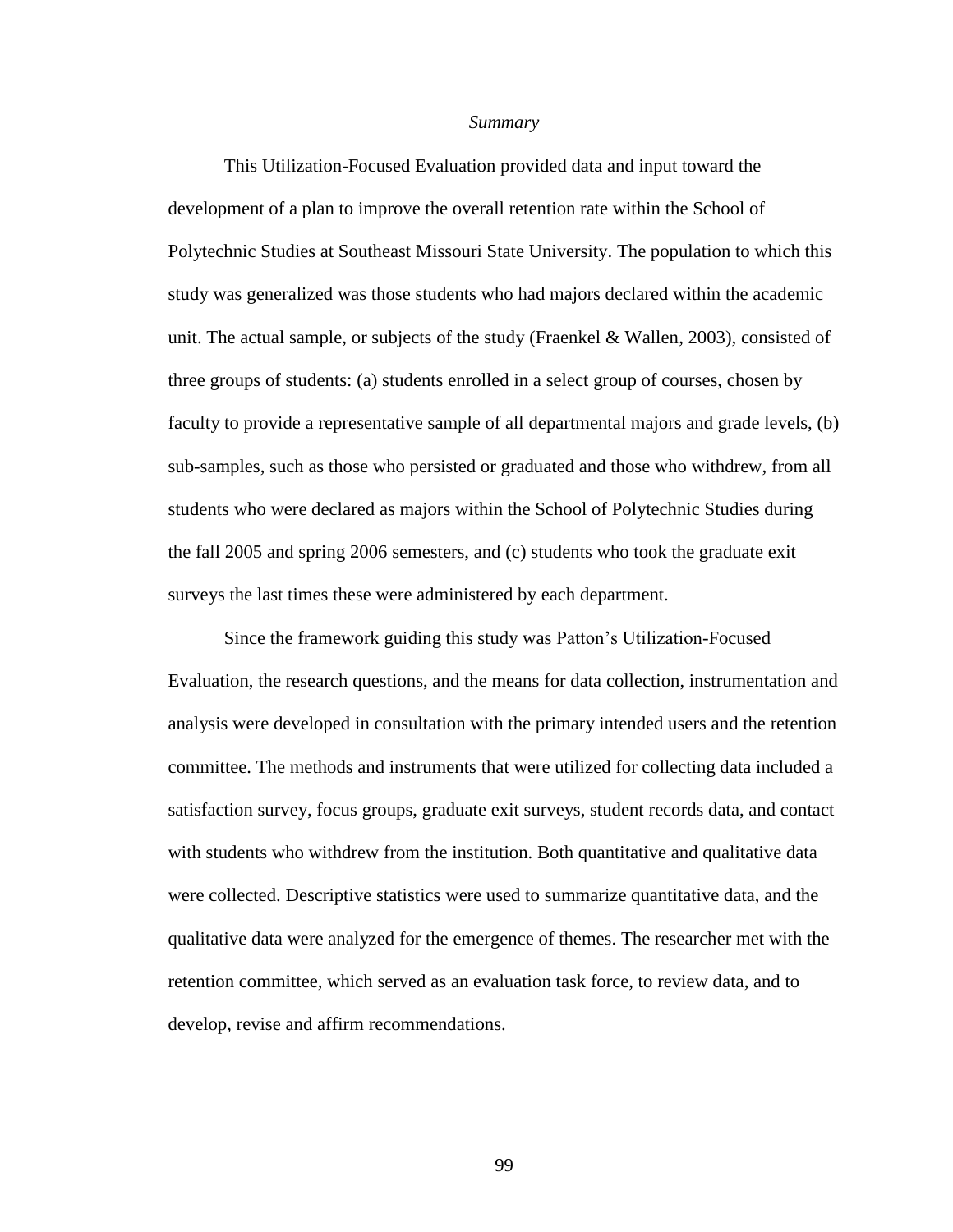Chapter four will analyze the data from the study, while chapter five will outline the findings and recommendations. Appendices, which include a satisfaction survey, recruitment letters, informed consent documents, and protocol and questions for discussions with focus groups and students who left the institution, are also included.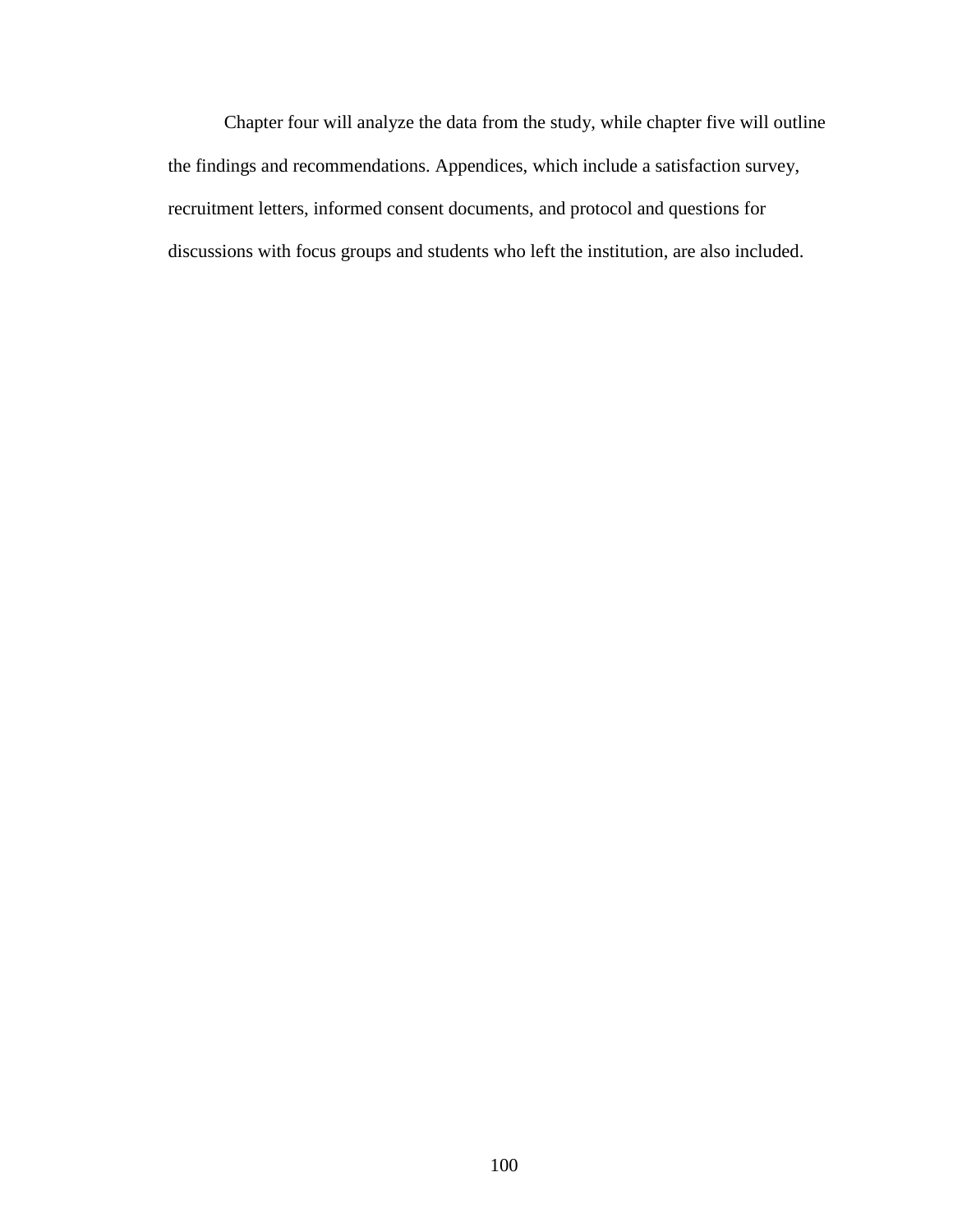#### CHAPTER 4

## ANALYSIS OF DATA

## **Introduction**

In the fall of 2005 in his State of the University message, the President of Southeast Missouri State University launched an initiative to improve student success, with overall goals of increasing freshman-to-sophomore student retention and overall graduation rates. After numerous campus-wide discussions and much deliberation resulting in over 400 comments and suggestions for improving retention, a much shorter list of action items was developed. One of the action items charged the Deans and the Provost with exploring college and departmental level initiatives for improving retention.

In early 2006, the University Deans were presented with college and departmental retention data from the Strategic Enrollment Management Task Force. The data showed that the School of Polytechnic Studies had the lowest first-to-second year retention rate of all of the schools and colleges at the institution from the fall of 2003 to the fall of 2004; the first-to-second year retention rate for this time period showed that 62.9% of the firstyear students in the academic unit were in attendance at the institution during the second fall. The percentages of the rest of the academic units ranged from a low of 64.5% to a high of 82.3%. With the growth in majors over the last several years, the faculty and staff were surprised to be identified as the academic unit with the lowest freshman-tosophomore retention rate. The Dean urged the development of a plan, including activities already in place and newly designed activities, to improve the School"s retention.

The impetus for this study, a Utilization-Focused Evaluation of retention, was the request by the Dean of the academic unit for the development of a plan to increase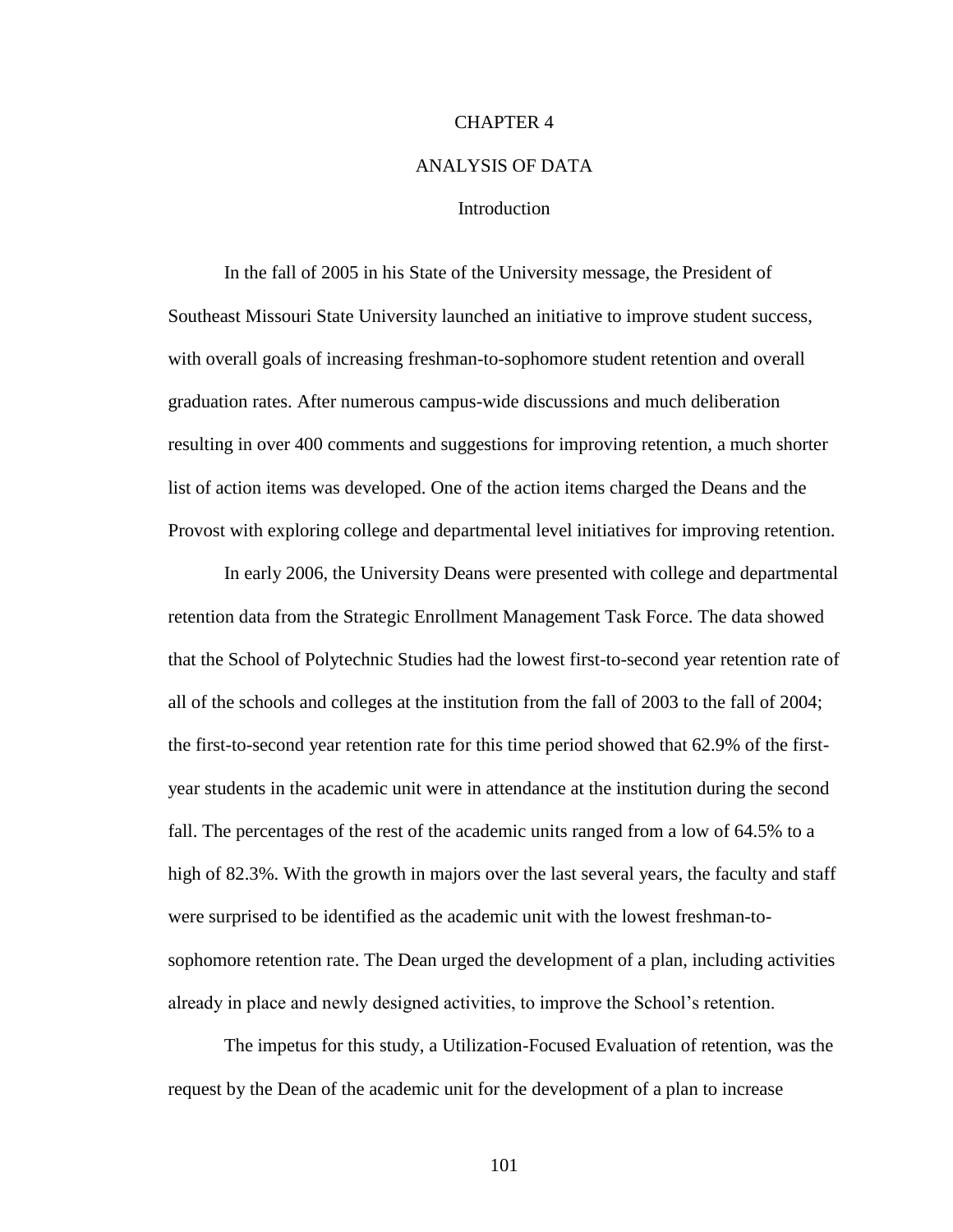retention. The purpose of this evaluative study was to provide data and input toward the development of a plan to improve the retention rate within the academic unit.

This chapter presents an analysis of data, including demographics, a review of the research questions, and data analysis organized by research question. It concludes with a summary of the results of the study.

# *Organization of Data Analysis*

Since the framework guiding this study was Patton"s Utilization-Focused Evaluation, the research questions, and the means for data collection, instrumentation and analysis were developed in consultation with the primary intended users and the retention committee. The mechanisms for evaluation included a satisfaction survey, focus groups, graduate exit surveys, student records data, and contact with students who withdrew from the institution.

As this evaluative study was a mixed method design, both quantitative and qualitative data were gathered. Descriptive statistics, performed by SPSS 15.0 for Windows, were utilized to summarize quantitative responses. Qualitative comments were analyzed for themes. For ease in comprehension, data analysis is organized and discussed by research question. An overview of demographics will be provided next, with details discussed in relation to each research question.

## *Demographics*

The actual sample, or subjects of this evaluative study (Fraenkel & Wallen, 2003), consisted of three groups of students. To establish the sample of students who took the current student satisfaction survey, faculty in each department within the academic unit were consulted to derive a list of courses to provide a representative sample of all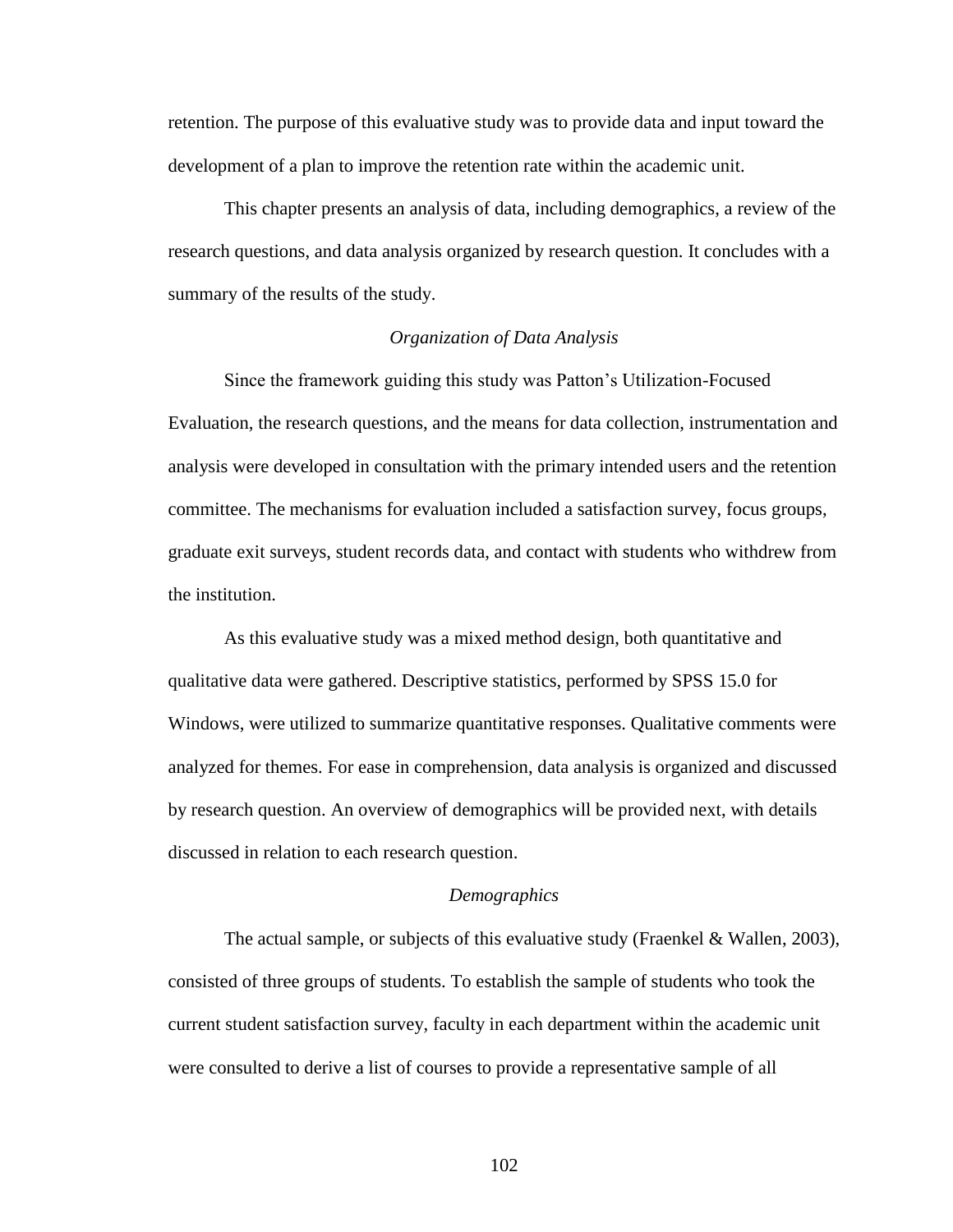departmental majors and grade levels. The sample of students for most of the remaining research questions was derived from all students who were declared as majors within the School of Polytechnic Studies during the fall 2005 and spring 2006 semesters. Subsamples included those who persisted through or graduated during this time period and those who withdrew from the institution during this time period or did not return in the fall 2006 semester. The sample of students used to measure graduate satisfaction included students who took the graduate exit surveys the last time these were administered by each department. For clarity, demographic information is addressed within the data analysis for each research question.

#### *Research Questions*

The research questions for this Utilization-Focused Evaluation were developed in consultation with the stakeholders who were the primary intended users of the evaluative information. The following research questions served as a guide:

- 1. How satisfied are current students (those who are persisting within the academic unit) specifically with factors related to retention?
- 2. How satisfied are graduates of the academic unit, specifically with factors related to retention?
- 3. What reasons do students who majored in the academic unit give for institutional withdrawal?
- 4. Do differences between regularly-collected student records data exist between those students who were retained versus those who exhibited institutional withdrawal during or following fall 2005 or spring 2006?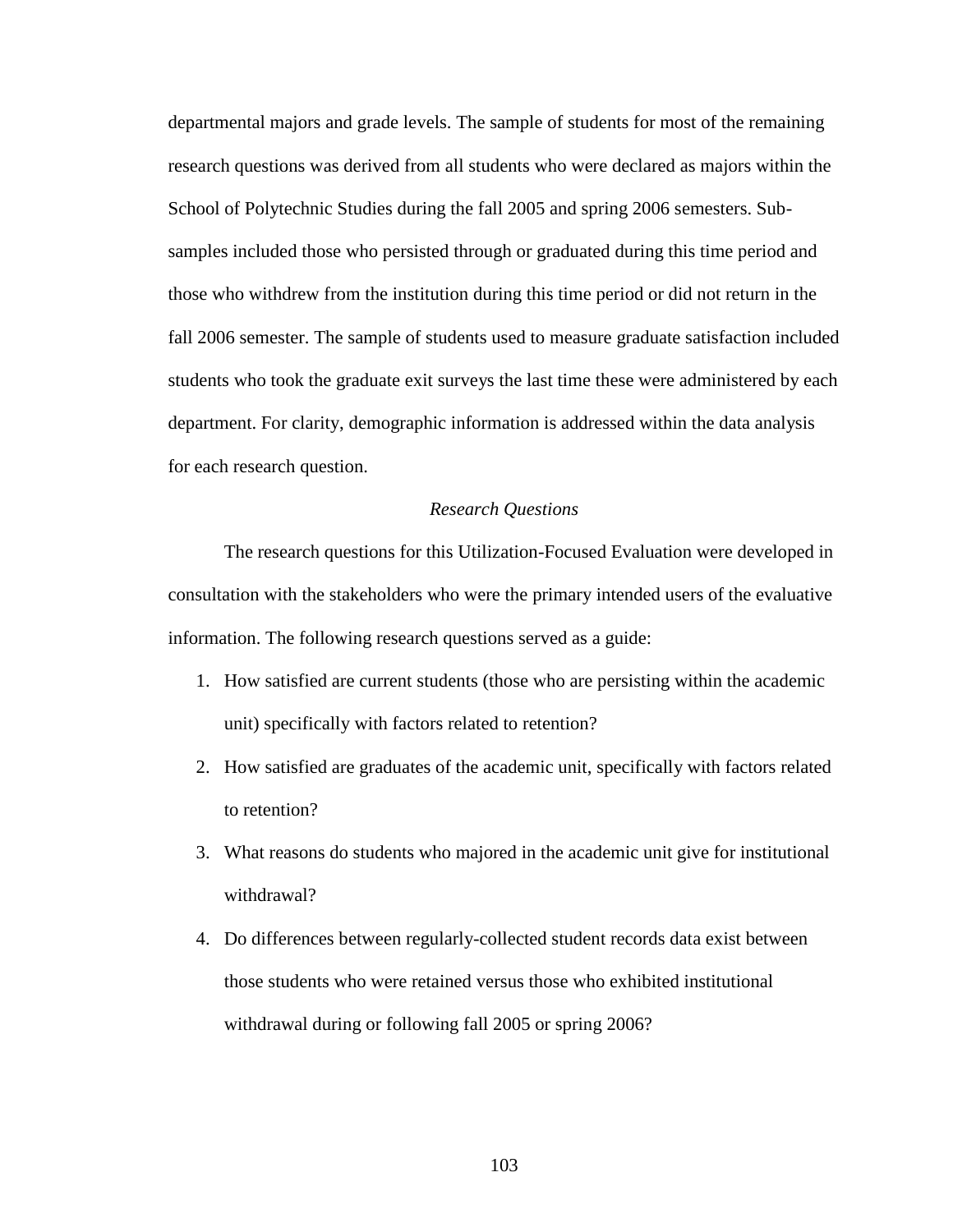- 5. For students who exhibited institutional withdrawal during or following fall 2005 or spring 2006, what was their student classification at the time of withdrawal?
- 6. For students who exhibited institutional withdrawal during or following fall 2005 or spring 2006, do certain courses appear more frequently than others in the last semester of attendance?

## *Analysis of Data*

The analysis of data is organized by research question to aid in comprehension. Data analysis for the first research question involved the review of both quantitative and qualitative information. Since the methods for answering the first question included a current student satisfaction survey and focus groups, analysis for this question consumes the majority of this chapter. Data analysis for the second research question required review of departmental graduate surveys through the lens of factors affecting retention. Analysis for the third research question involved analyzing themes from discussions with students who left the institution. Data analysis for the remaining three questions involved calculation and review of descriptive statistics.

# *Research Question One*

Research Question One asked: How satisfied are current students (those who are persisting within the academic unit) specifically with factors related to retention? To answer this question, a current student satisfaction survey and several focus groups were conducted. The current student satisfaction survey produced both quantitative and qualitative results, and all data were entered into a database. Descriptive statistics, performed by SPSS 15.0 for Windows, were utilized to summarize quantitative responses. Qualitative responses were analyzed for themes. The products of the focus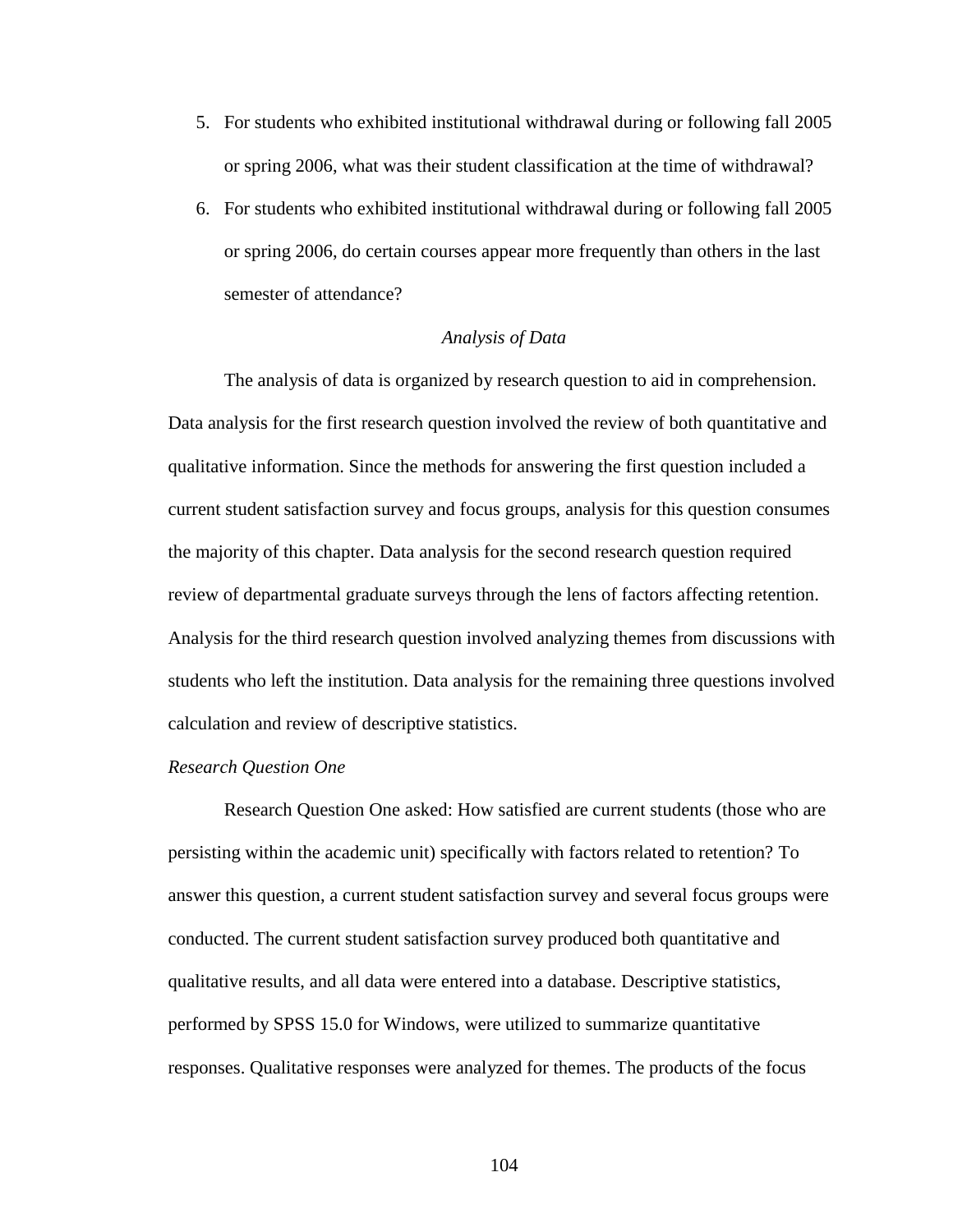groups – verbatim transcripts – were reviewed for remarks to further illuminate themes identified in the satisfaction survey. Focus group comments were also reviewed with an eye toward additional themes not identified in the current student satisfaction survey.

*Survey demographics.* Ultimately, 217 useable current student satisfaction surveys were collected, 66 from Agriculture and 148 from Industrial and Engineering Technology, plus two undecided students in Polytechnic Studies and one student who was a major in both departments. Based upon spring 2007 fourth week census data obtained from the Office of Institutional Research website, these numbers signified that over one-third of the students in each department took the survey (Institutional Research, 2007).

The students completing the satisfaction survey identified themselves according to the following student classification categories: freshman (11%), sophomore (18%), junior (29%), senior (39%), and other (3%). The overall gender split was 79% male and 21% female. When gender was viewed departmentally, 67% of the Agriculture respondents were male, while 33% were female. The respondents from Industrial and Engineering Technology were 85% male and 15% female. Both students who were undecided in Polytechnic Studies were male. The majority of students taking the survey (86%) indicated they were never married, while 11% indicated they were now married, and 2% indicated they were divorced. Eighty-eight percent (88%) of respondents indicated that they had no children, while 6% indicated that they did have a child or children. The ages of students taking the survey ranged from a minimum of 18 to a maximum of 52. The overall mean age was 22.22 with a standard deviation of 3.805 ( $N =$ 215).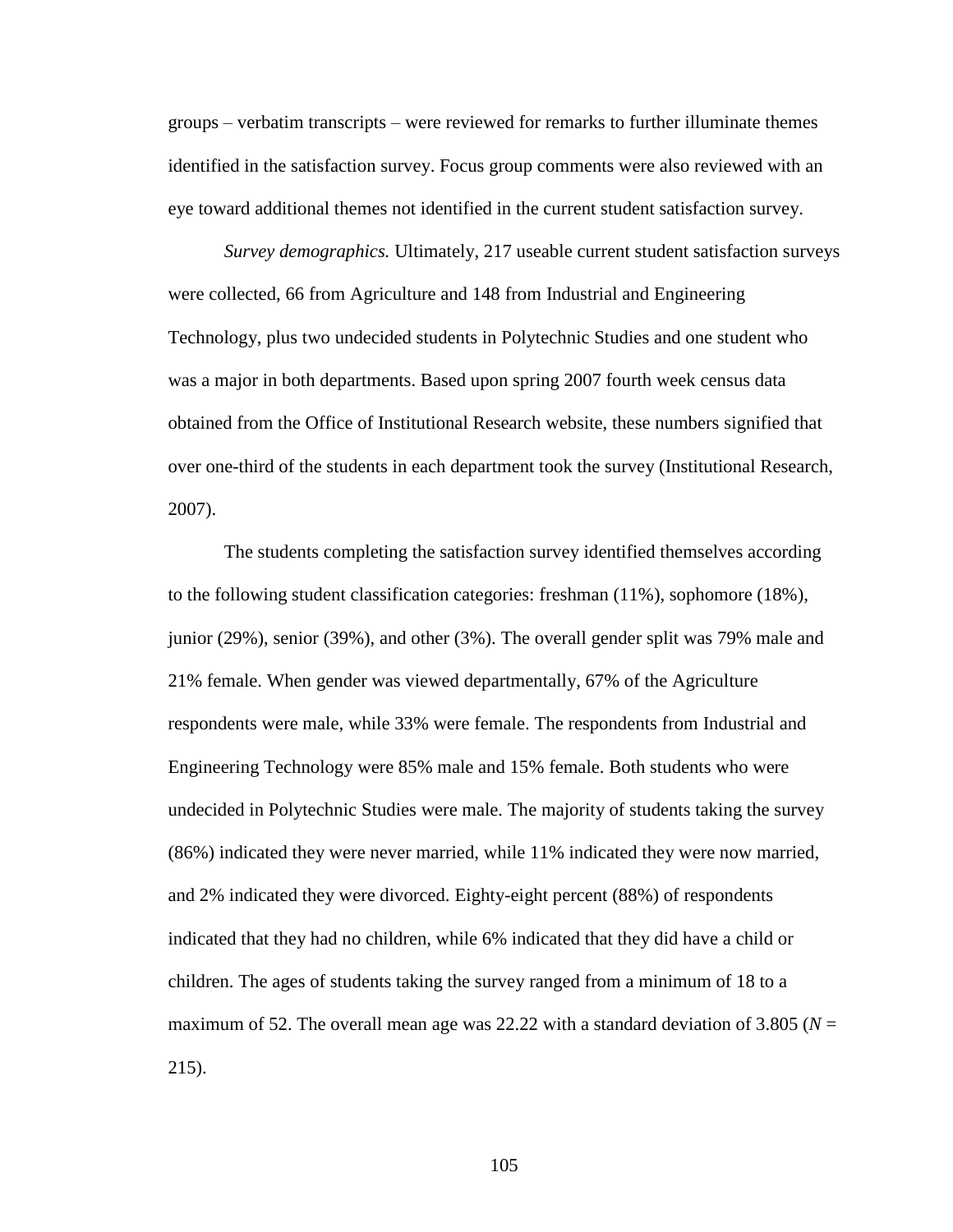The majority of students completing the survey indicated they were White, Non-Hispanic (90%). The remainder of respondents selected the following race or ethnic origin categories: Black, Non-Hispanic (3%), Foreign Citizen (2%), American Indian or Alaskan Native (1%), Asian or Pacific Islander (1%), and Hispanic (1%). Four-percent (4%) of survey respondents marked Foreign Citizen or had an international city listed as their hometown.

Survey respondents were asked to identify their hometowns. The Southeast Missouri State University Office of Residence Life defines a reasonable commuting distance as 50 miles or less (Residence Life, 2003). When the hometowns of survey respondents who answered this question were viewed in terms of distance from the main campus, 40% were found to be within 50 miles, while the remaining 60% were outside of the 50-mile distance. Hometowns mentioned five or more times within a 50-mile radius included Cape Girardeau, Jackson, Scott City, Sikeston and Perryville. Hometowns mentioned five or more times outside a 50-mile radius included Dexter, St. Louis, Florissant, plus international hometowns.

Students were asked to identify their high schools of graduation. High schools mentioned more than once included Advance, Bayless, Bishop DuBourg, Bloomfield, Cape Central, CBC (Christian Brothers College High School), Delta, Dexter, Farmington, Fort Zumwalt North and South, Francis Howell, Hillsboro, Jackson, Thomas W. Kelly, Lafayette, Leopold, Lindbergh, Marquette, New Madrid County, Notre Dame, Oakville, Oran, Perryville, Red Bud, Scott City, Seckman, and Sikeston.

The survey asked students to provide their ACT composite scores. One hundred sixty-six  $(N = 166)$  respondents did so. The minimum ACT score was 16, while the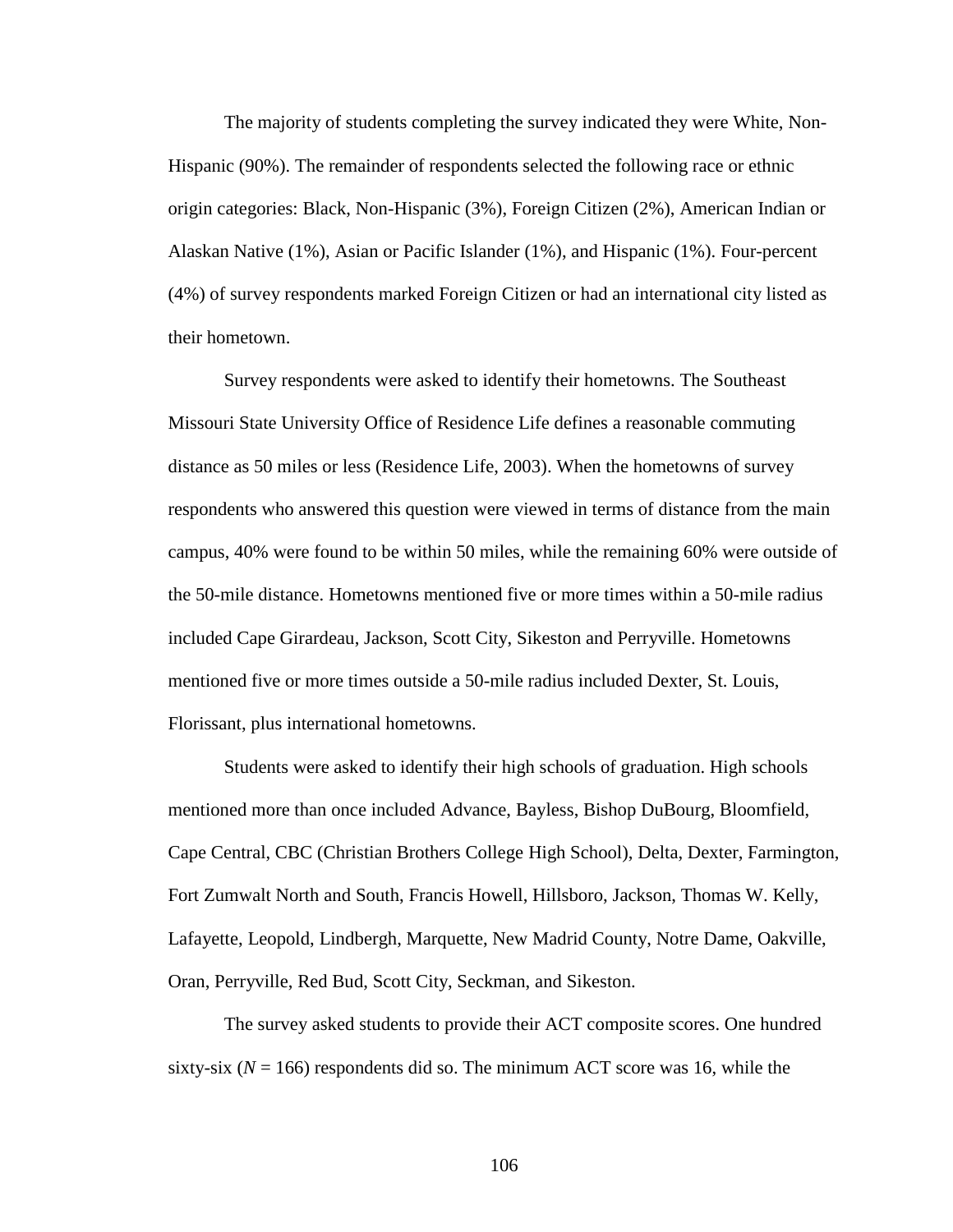maximum was 32. The overall mean ACT composite score was 22.2048, with a standard deviation of 3.3117. When the ACT composite scores were compared departmentally, the Department of Agriculture mean, with 56 students  $(n = 56)$  reporting, was 22.4464 with a standard deviation of 3.52095, while the Department of Industrial and Engineering Technology mean, with 109 students  $(n = 109)$  reporting, was 22.1009 with a standard deviation of 3.21727.

Survey respondents were also asked to report their current grade point average. With 204 responding  $(N = 204)$ , the mean GPA was  $3.2028(SD = .42145)$ . When viewed along departmental lines, agriculture majors reported a mean GPA of 3.1803 (*n* = 64; *SD* = .45350), while industrial and engineering technology majors reported a mean GPA of 3.2075 (*n* = 138; *SD* = .40587).

One-third (33%) of the survey completers signified that they had transferred from another college or university, including 20 agriculture majors (30% of those completing the survey), 51 industrial and engineering technology majors (34% of those completing the survey), plus the 2 people who were undecided in Polytechnic Studies (100% of those completing the survey). Institutions listed by more than one student included Three Rivers Community College, Jefferson College, Mineral Area College, Shawnee Community College, St. Charles Community College, St. Louis Community College – Florissant Valley, St. Louis Community College – Meramec, Southwestern Illinois College, Linn State Technical College, Rend Lake College, Mississippi State, Missouri State University, University of Missouri – Rolla, and University of Missouri – Columbia. Of the students who indicated that they had transferred to Southeast from another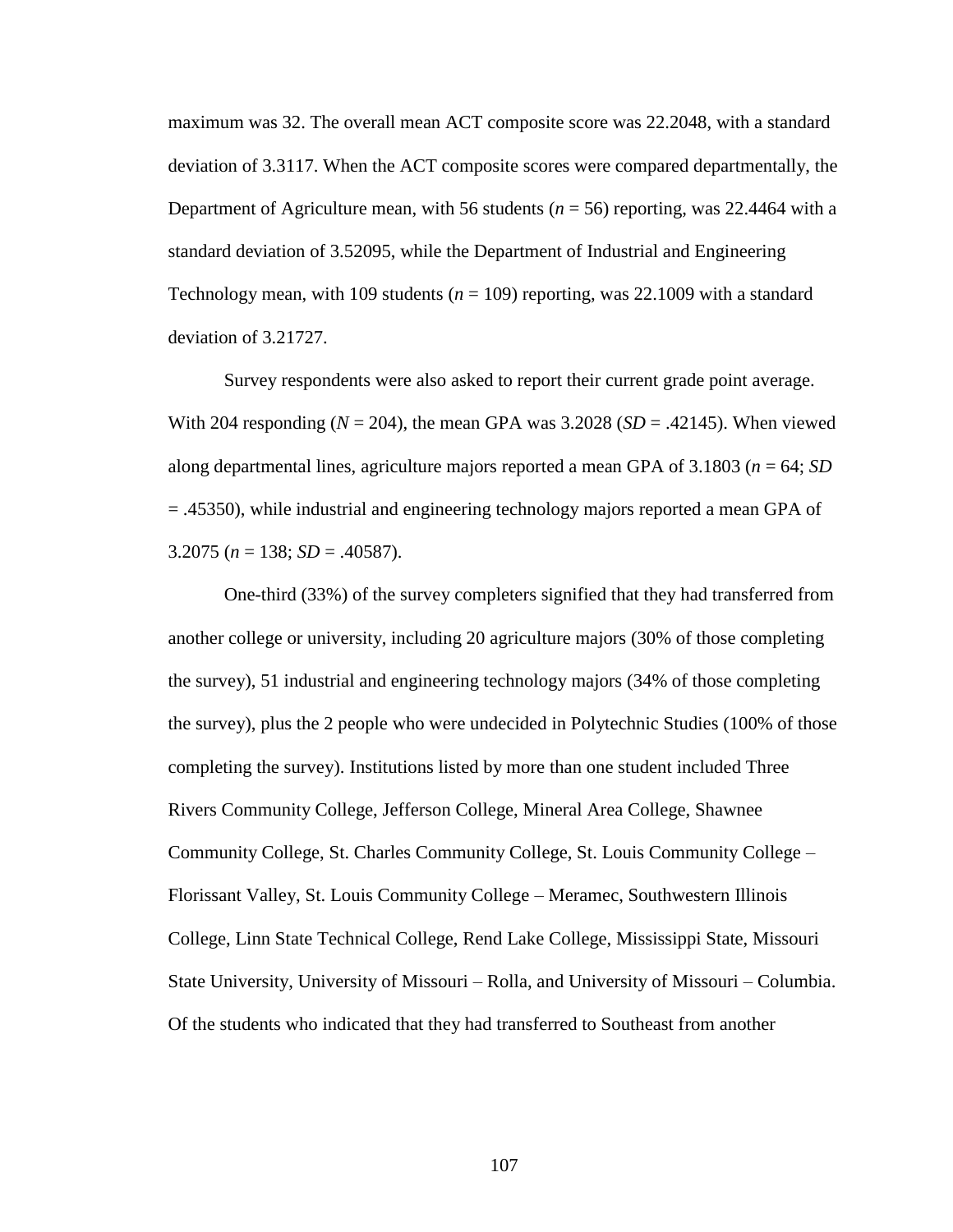institution, 34 students, or 47% of those who indicated other institution attendance, also showed that they had a degree of some sort from another institution.

When asked about living arrangements, 24% of survey completers showed that they lived on campus, while 71% of the respondents identified themselves as commuters. In a comparison of part-time (1 to 11 credit hours) versus full-time (12 and more credit hours) attendance, 94% of survey completers attended full-time, while only 6% attended part-time.

Eighty-two percent (82%) of survey completers indicated that they worked. Of these, 11% worked 0 to 10 hours per week, 22% worked 11 to 20 hours per week, 24% worked 21 to 30 hours per week, 14% worked 31 to 40 hours per week, and 12% indicated working more than 40 hours per week. Regarding location of employment, 80% of those who worked did so at an off-campus location. Fourteen percent (14%) worked on-campus, and five percent (5%) indicated both on- and off-campus employment.

When asked how they were paying for school, many students listed multiple funding sources. In order from the highest to the lowest percentages, the forms of payment included: parents/grandparents (48%), self (39%), loan (35%), scholarship (27%), grant (19%), state or federal agency (5%), other (4%), military (2%) and spouse  $(1\%)$ .

Students were asked to identify their majors. Table 1 denotes the numbers of departmental majors who completed the current student satisfaction survey. In addition to the departmental majors listed in Table 1, two students who identified themselves as undecided in the School of Polytechnic Studies took the survey.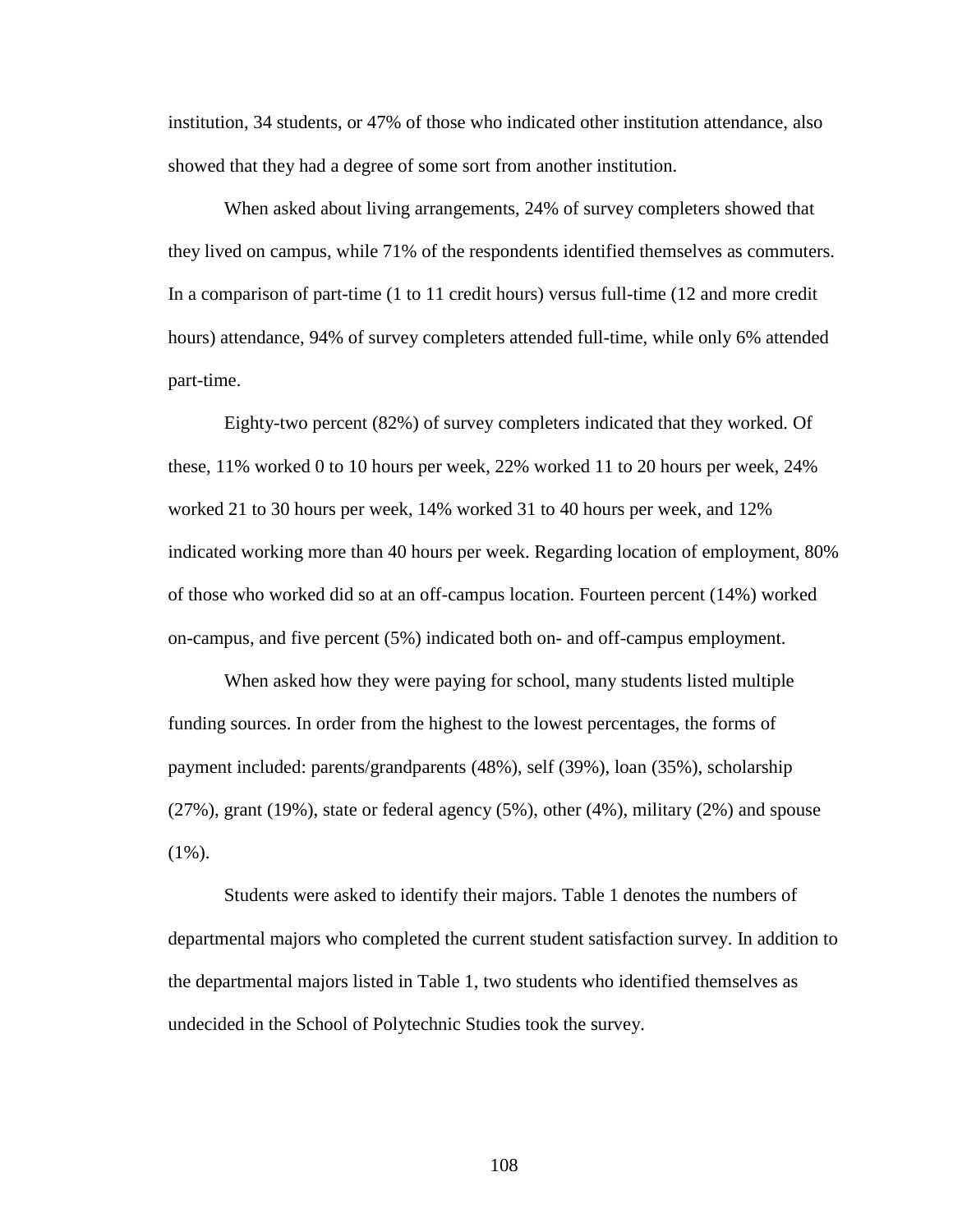# Table 1

|--|

| <b>Agriculture</b>            |                | <b>Industrial and Engineering Technology</b> |                |  |  |
|-------------------------------|----------------|----------------------------------------------|----------------|--|--|
| Major                         | Number         | Major                                        | Number         |  |  |
| Agribusiness/Agriculture      |                | <b>Engineering Technology</b>                |                |  |  |
| Agribusiness (older option)13 |                | <b>Electrical and Control</b><br>14          |                |  |  |
| <b>Agriculture Industry</b>   | 15             | Manufacturing                                | 17             |  |  |
| <b>Animal Science</b>         | 20             | <b>Industrial Technology</b>                 |                |  |  |
| Horticulture                  | 14             | <b>Construction Management 51</b>            |                |  |  |
| <b>Plant and Soil Science</b> | 10             | Electronics/Comp Tech                        | $\overline{2}$ |  |  |
| Pre-Veterinary Medicine       | $\overline{4}$ | <b>Industrial Management</b>                 | 13             |  |  |
|                               |                | <b>Technical Graphics</b>                    | 31             |  |  |
|                               |                | Technology                                   | 8              |  |  |
|                               |                | Telecomm/Networking                          | 9              |  |  |
|                               |                | <b>Industrial Education</b>                  | 9              |  |  |
|                               |                | Computer Technology (AAS)                    |                |  |  |
|                               |                | Automated Manufacturing 6                    |                |  |  |
|                               |                | Microcomputer Systems                        | $\mathbf{1}$   |  |  |
|                               |                | <b>Tech Computer Graphics</b>                | $\overline{4}$ |  |  |
|                               |                | <b>Certificate Programs</b>                  |                |  |  |
|                               |                | <b>Design Drafting</b>                       | $\mathbf{1}$   |  |  |
|                               |                | Electronics                                  | $\mathbf{1}$   |  |  |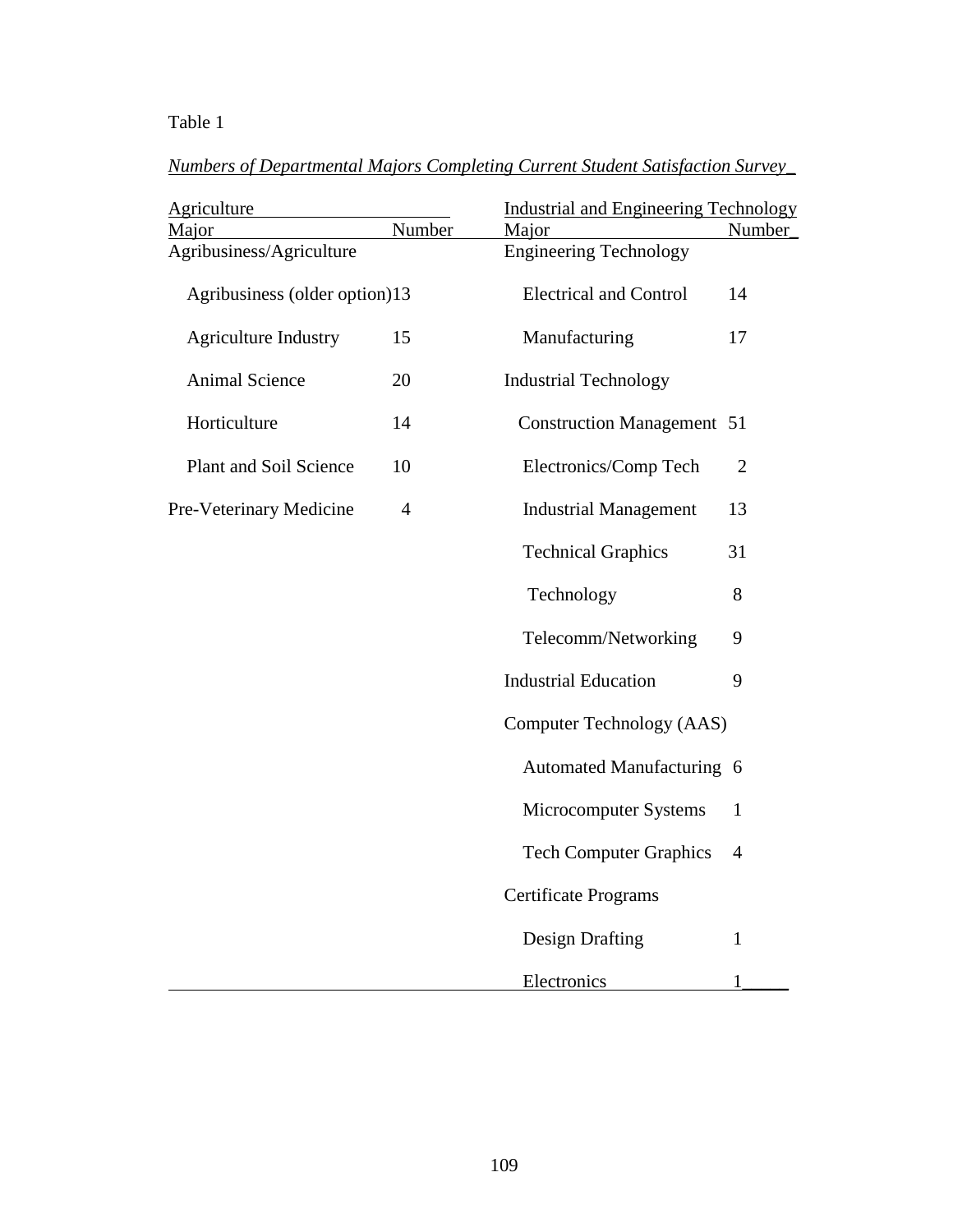*Focus group demographics.* A total of eight students participated in two focus groups – one for agriculture majors and one for industrial and engineering technology majors. Several focus group participants communicated appreciation for the opportunity to express their views. In the section that follows regarding student satisfaction survey quantitative and qualitative results, focus group comments are included where they provide enrichment to the data.

The student satisfaction survey began by asking respondents to indicate their level of satisfaction on ten items. The responses collected were in a modified Likert scale, ranked according to the following satisfaction levels: 5 (100%), 4 (80%), 3 (60%), 2 (40%), 1 (20%), and 0 (0%). Survey completers were also given the option of selecting N/O if they did not have an opinion on the specific item. The responses of those with N/O were not used to calculate the averages mentioned in the following sections. For each of the ten survey items, the researcher calculated means for all students and then disaggregated the data to calculate means for agriculture majors, industrial and engineering technology majors, first-year students, sophomores, juniors, seniors, those who identified their student classification as other, international students, minority students, males and females. For each of the satisfaction items, the results for all students plus those for each department will be reported. Noteworthy differences among other categories will also be discussed.

After each item that requested a satisfaction percentage answer, a follow-up question asked students to provide a specific reason for their percentage selection. A section discussing the themes which emerged from the qualitative responses of students follows the quantitative discussion of each satisfaction item. Comments from focus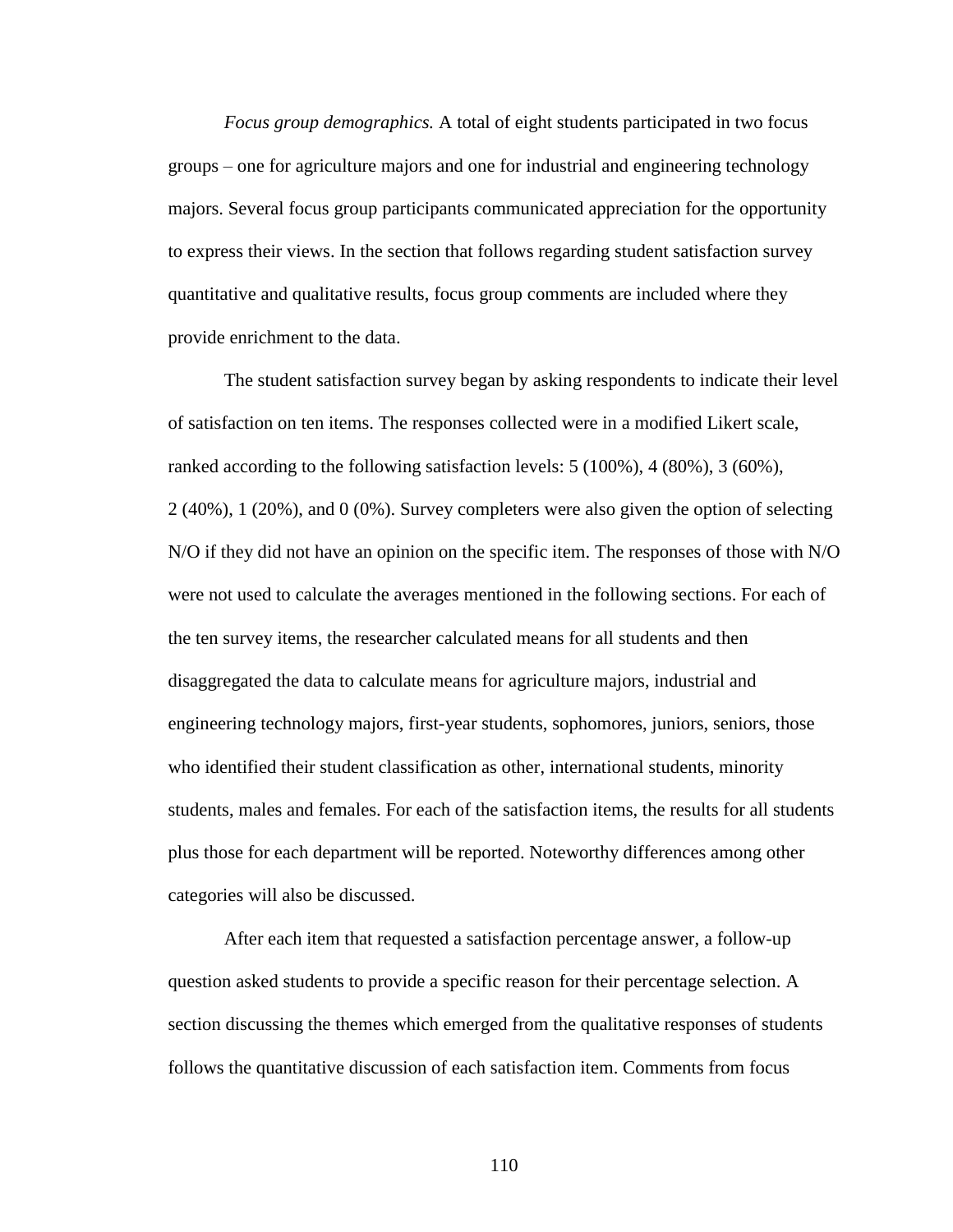groups are also included in these sections, where appropriate, as they add to the richness of the data.

Information on two additional survey questions is integrated into this section. The first one asked students to identify if their assigned advisors were faculty members or in the advising center; the survey responses to this question follow the results of the student satisfaction question related to advising. The other survey question asked students to identify their knowledge and use of nine campus resources. The results of student responses to this question follow the results of the student satisfaction survey question related to campus resources and support.

*Satisfaction with faculty and staff in my department.* The first satisfaction item asked respondents to rate their satisfaction with faculty and staff in their department (Agriculture or Industrial and Engineering Technology). The overall mean for this item was 4.0421 with a standard deviation of .70084. This mean was based upon answers from 214 respondents, with a minimum answer of 2 and a maximum answer of 5. The 66 Agriculture majors who responded had a mean departmental faculty and staff satisfaction score of 4.0758 with a standard deviation of .66357, while the 147 Industrial and Engineering Technology majors had a mean satisfaction score of 4.0272 with a standard deviation of .72097.

When the mean satisfaction levels were reviewed for a variety of respondent subcategories, first-year student ratings ( $n = 24$ ) rose to the top with a mean departmental faculty and staff satisfaction level of 4.1250 (*SD* = .61237). Those students who classified themselves as other  $(n = 6)$  had the lowest mean departmental faculty and staff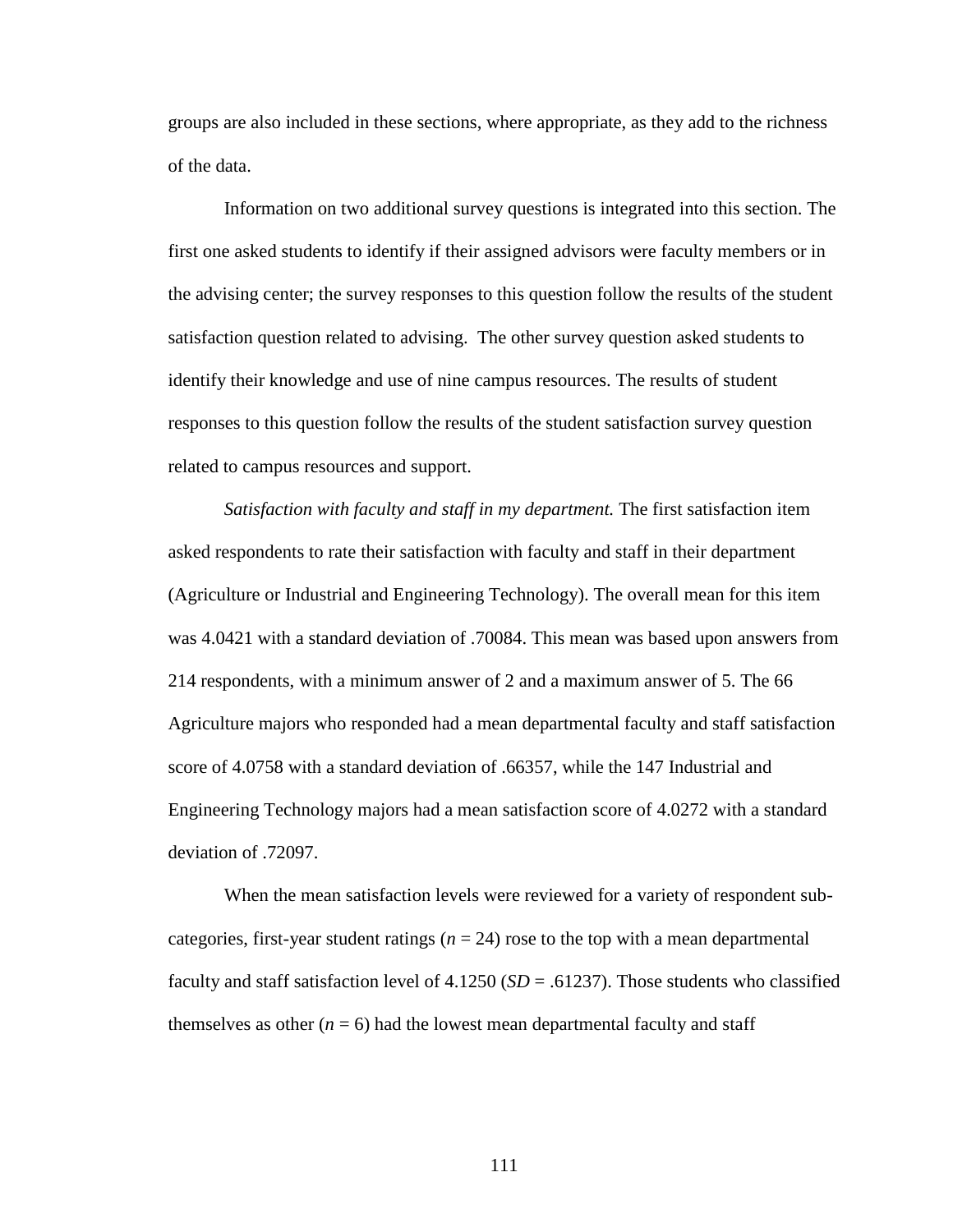satisfaction score. The mean for this group was 3.6667, with a standard deviation of 1.03280.

As the survey comments about student satisfaction with faculty and staff were reviewed, several themes emerged. Numerous students commented that faculty and staff were caring, helpful and friendly. An agriculture major stated that faculty and staff "seem to care about students (learn names, show concern about personal lives, etc.)." Another agriculture major commented: "I recently switched from a major where most of my teachers didn't know our names. Since I switched, all of my teachers have been so friendly and helpful." One of the industrial and engineering technology majors observed: "Most faculty in the Polytech honestly care that you leave with a great education."

Students also made numerous comments about faculty knowledge and teaching approaches. While many students agreed that faculty were very knowledgeable, some indicated a desire for knowledge beyond textbooks and for improved or revised teaching methods. One industrial and engineering technology major commented, "Faculty and staff are very knowledgeable within their disciplines. The instructors have a genuine desire to teach and it shows in the approach they take." Several survey respondents mentioned perceived limitations, such as "there are some [faculty] that need a more better understanding of what the students want and need out of the courses," and "there are some instructors who are well knowledgeable in the area, however, they are not as good at explaining/teaching." One student observed: "some faculty could know more about the subject they are teaching besides what comes out of a book."

Agriculture majors in the focus group discussed the desire for teachers to incorporate more hands-on applications of the material they learn. As one student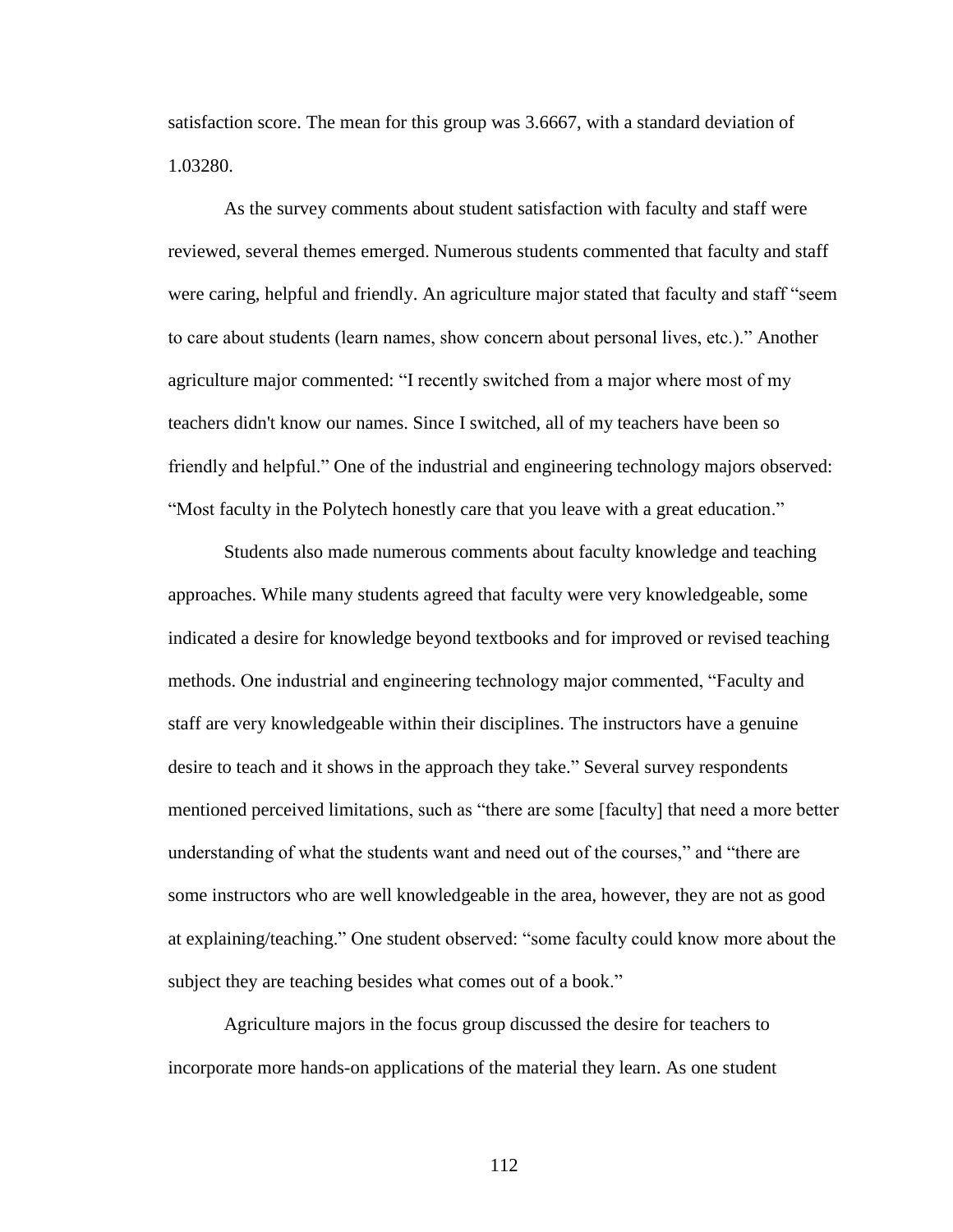mentioned, "You've got to learn by doing it . . . I'm not learning anything watching it, you know." Another agriculture focus group attendee expressed appreciation for the variety of methods and activities presented by one of his instructors: "We"re learning new stuff constantly . . . we"ll be in the greenhouse every Friday, planting your own plants, running your own tests that we want to run . . . it should be pretty interesting." The student also mentioned: "Notes all day, every day. He has really good notes you can follow; diagrams are roughly drawn, but . . . it's really . . . quite nice." Alternatively, agriculture focus group attendees registered complaints about teachers who "B.S." with students "through half the class." As commented by one, "And, I don't know if it's because there"s nothing prepared . . . or if the teacher"s just as bored with it as we are. But, that's what happens. I feel like I waste a good half of class listening to them talk about something I don"t really care about." Focus group attendees also noted that student presentations in classes should be used appropriately, not in place of faculty presentations. According to one student, "One class I took, the entire semester was student presentations, and I thought it was absolutely ridiculous that I was paying the amount of money I was paying to be taught by my peers, which nothing against them . . . you know . . . but that"s not the point of the class."

A few suggestions regarding teaching approaches were supplied by students in the industrial and engineering technology focus group. One was the use of more visual aids, including video clips, to show students real-world applications of what they are learning. Additionally, students suggested that instructors exhibit patience and break down concepts into details to aid comprehension. As one student commented [about a helpful professor]: "I think if we had more instructors like that – that just went into more detail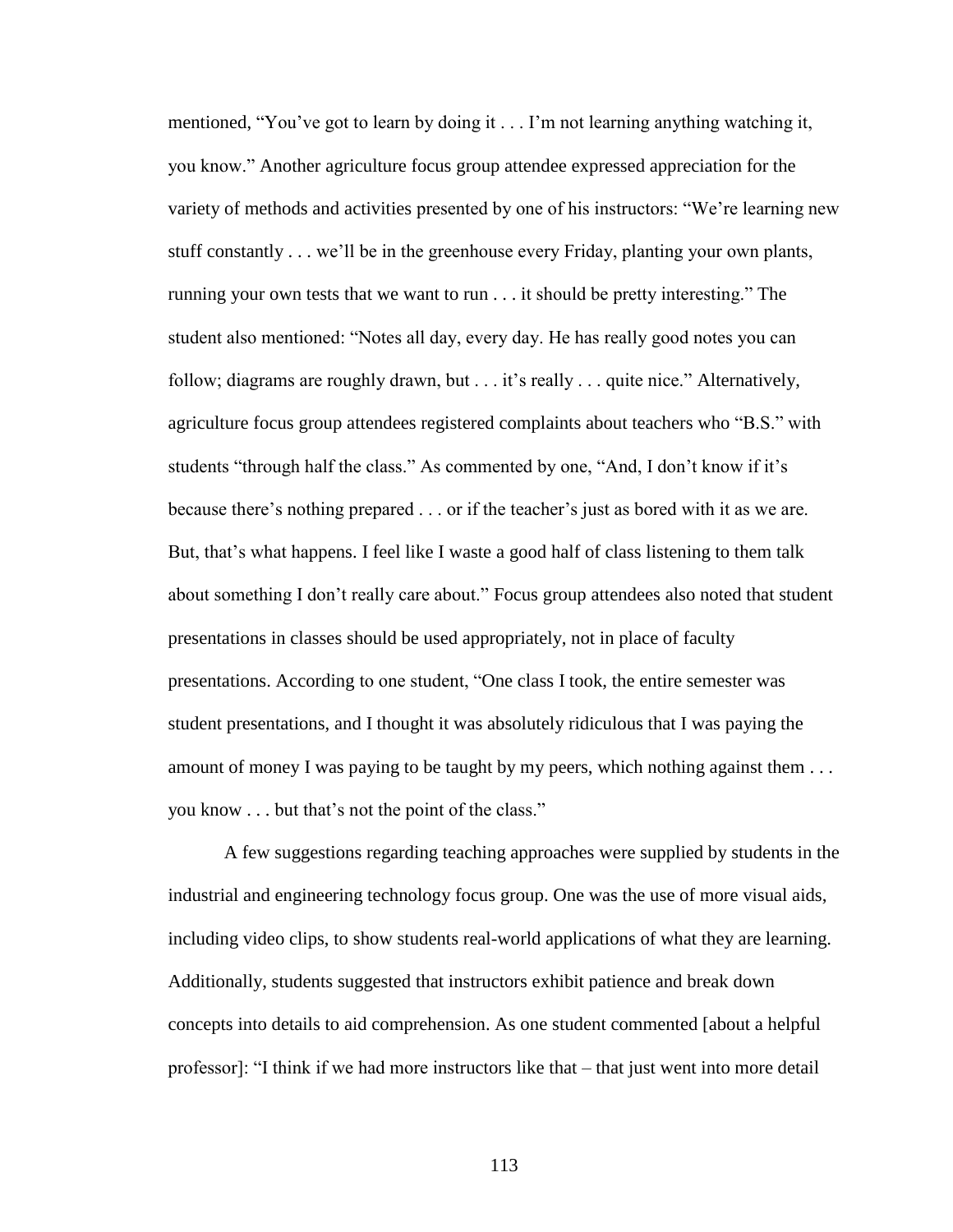and made sure that you understand it as much as they did, that a lot of people would be more satisfied."

More than a few industrial and engineering technology majors commented in the survey on faculty who spoke English as a second language. One stated, "I have trouble understanding why I am focusing on understanding what the professor says rather than what he is teaching. As in the English language." Several students observed that faculty were good instructors, but that language barriers made understanding difficult at times. One student remarked, "good, educated individuals, but hard to understand sometimes." Another one commented, "It is hard to learn sometimes through the accents but they are good teachers." One focus group member commented: "If you don"t understand someone and you try to understand them . . . you don"t mean to be rude by steady asking them the same thing, but you just want to understand what they are talking about." Another focus group member, who also happened to be an international student, compared three of his instructors who spoke English as a second language. He described two as "really amazing in what they were doing." He noted difficulties in taking an online class with an instructor who spoke English as a second language: "Because . . . like sometimes . . . they didn't make sense on what they are typing, and when they are face-to-face, it's better, because they can explain it with . . . I don"t know . . . hand motions." He suggested that online instructors should be more detailed in email communications.

*Satisfaction with academic experiences in my departmental classes*. The second satisfaction item asked respondents to rate their satisfaction with academic experiences in departmental (Agriculture or Industrial and Engineering Technology) classes. The overall mean for this item, with 214 responding, was 3.986 with a standard deviation of .88667.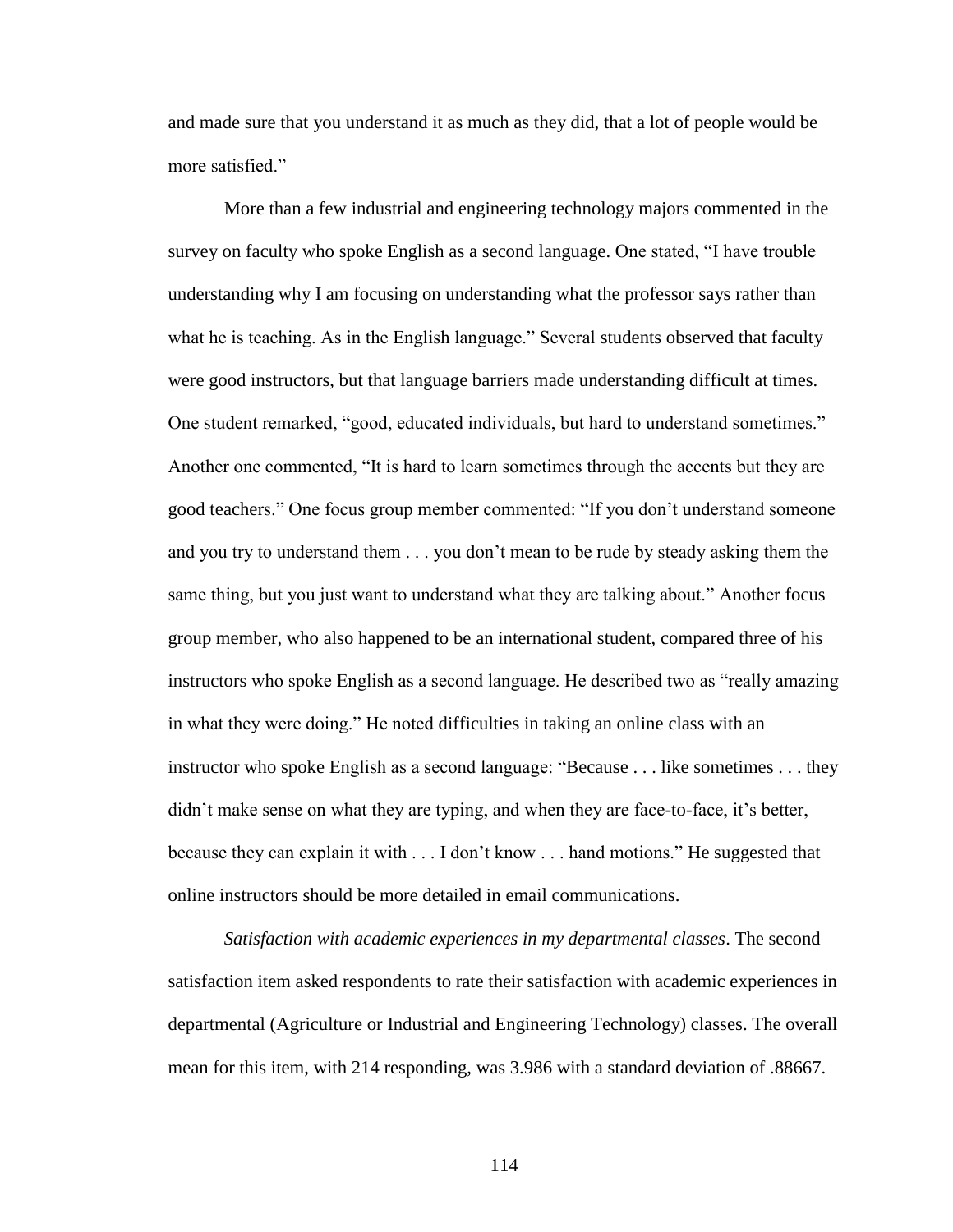The minimum response was 2, while the maximum response was 5. The agriculture students rated their departmental classes with a mean of 3.9621 ( $n = 66$ ; *SD* = .72489), while the industrial and engineering technology students rated their departmental classes with a mean of 3.9966 ( $n = 147$ ,  $SD = .95533$ ).

When means for satisfaction with departmental classes were reviewed across all categories, the first-year students produced the highest mean satisfaction level of 4.2500  $(n = 24; SD = .60792)$ . The students who classified themselves as other generated the lowest mean satisfaction level,  $3.6667$  ( $n = 6$ ;  $SD = .51640$ ). The difference between the means of these two groups equated to a difference in satisfaction percentages of over 10%.

Many students in both departments commented positively regarding their overall departmental academic experiences. One agriculture major noted, "The classes are very informative and always enjoyable," while an industrial and engineering technology major observed that he or she "felt I learned almost every area important to my major." While some students commented positively, other comments on the survey and in the focus groups indicated that students undoubtedly wanted more out of their departmental academic experiences.

When it came to experiential learning, students commented both positively and negatively. On the one hand, students were appreciative of the hands-on and real-world experiences they gained. According to one student: "I have learned a lot not just by studying but by hands on experience too." On the other hand, students clearly desired more of these applications and experiences. As noted by one student, "some classes focus too much on book knowledge and not enough on real world applications."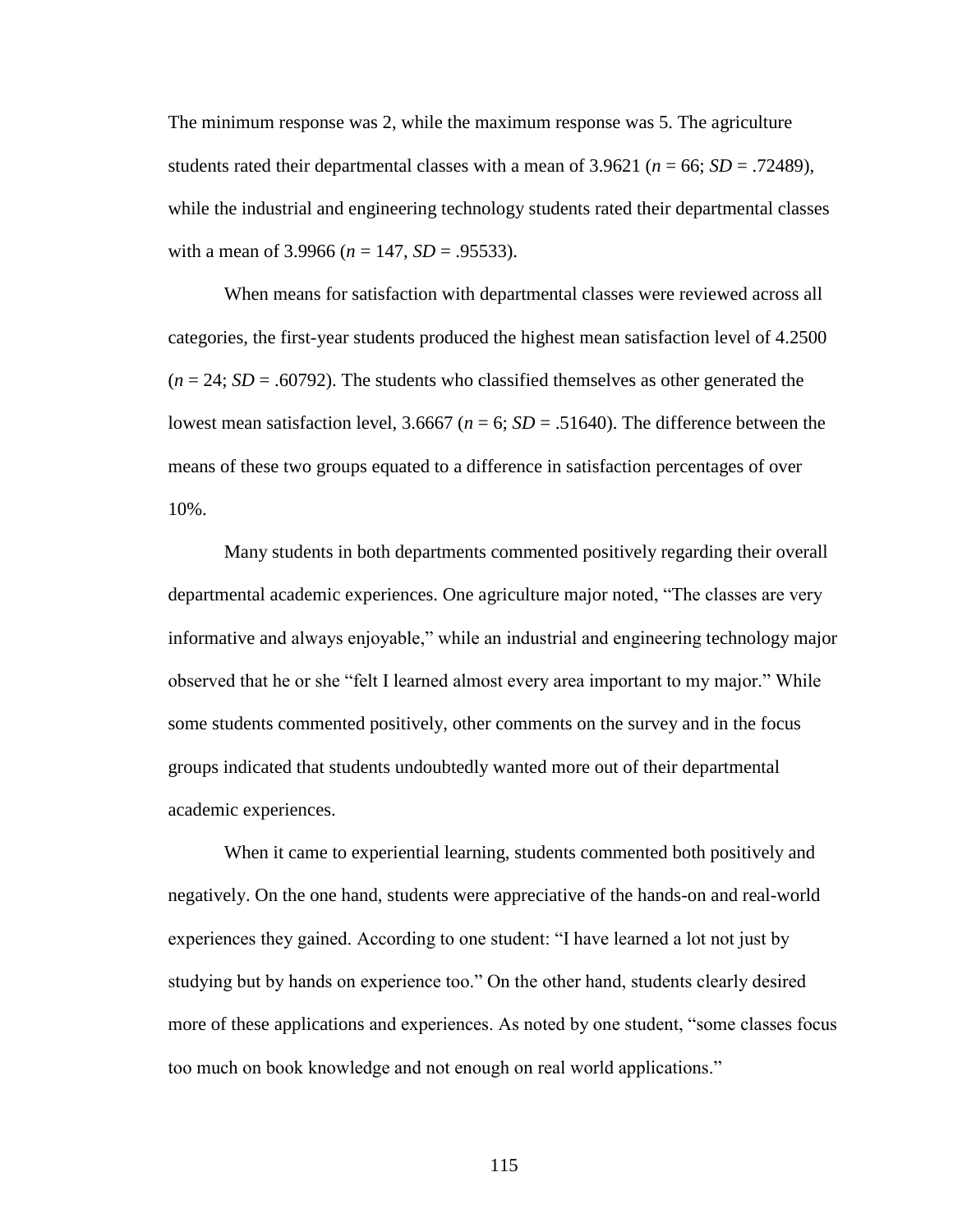One of the industrial and engineering technology majors in the focus group mentioned how guest speakers could help students see the real-world application of what they are learning. "I remember, uh, in the spring came one guy from manufacturing, and he was giving a speech on how he was dealing with everything . . . and, I think that is really inspiring."

Hands-on and lab experiences were discussed by students in both focus groups. An industrial and engineering technology focus group attendee recounted experiences in labs where several students were working in groups. Because of the lab set-up, not all group members got equivalent experiences; some were performing actions while others watched. "I think we can get more experience and learning when we actually are performing something than when we are just watching something." He suggested organizing the lab experiences so that "each student can have . . . opportunity to deal with the devices."

Hands-on and lab experiences were also heavily discussed in the Department of Agriculture focus group. On the one hand, students indicated they desired more hands-on activities related to their course work. As one student commented, "I think more hands on . . . I think we should have more hands-on things. I know we have, like labs, but in a lot of our labs, we"re not doing actual hands-on." On the other hand, students do not want to feel as if they are providing free labor for the University. Focus group attendees were quite vocal about two different instances where they felt they were providing free labor, and not reaping educational benefits. One student commented, "I"ll jump on the bandwagon of [students] building the fence [at the University farm] . . . like in one our classes . . . our lab is to build fence. We"re paying the University to build their fence for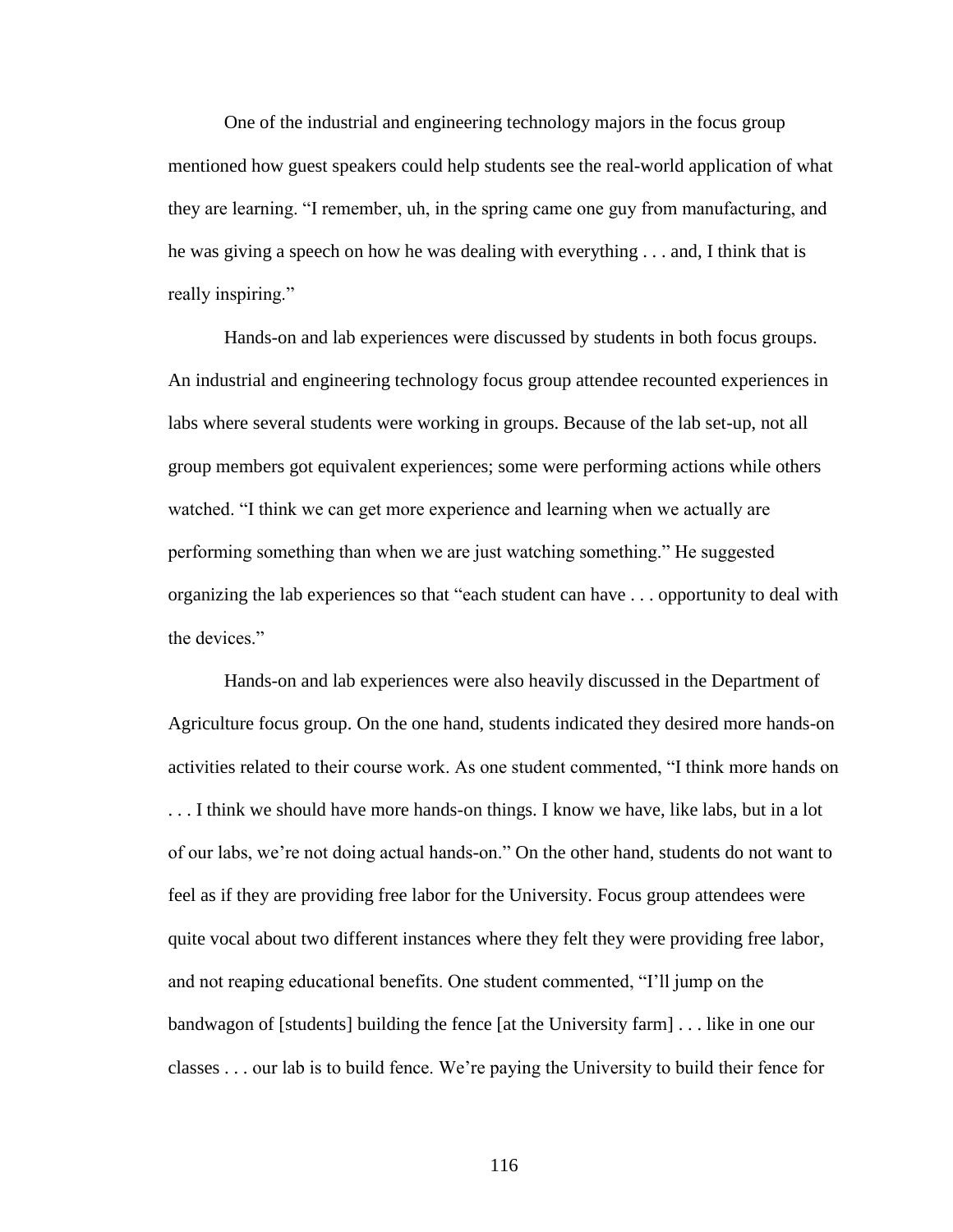them; it"s what we"re doing in lab." Several students did mention that designing the corral was a good educational experience, but that they should have learned more theory behind the particulars of potential designs. Other students commented that in several horticulture classes, they pulled weeds on campus during labs. One noted, "I mean, I think it"s important for maybe one lab, but the entire semester? That"s just showing a lack of . . . I don't know, planning on the professor's part."

Linked to the topic of experiential learning, agriculture focus group attendees also related their displeasure about the focus on making a profit at the farm and greenhouse. One student commented about the farm, "I think that's kind of silly, how, you know, they"re more worried about making money off of it than actually really doing research and the labs." Another student commented that the greenhouse had made a profit the year before, so the budget was cut, deeming it a "lose/lose situation."

Ag focus group attendees described in positive terms some of their field trip type experiences. One student described a field trip to the local district fair coordinated by one of the horticulture instructors. "She took them [the horticulture class] out there, and they went and looked at the different vegetables and . . . so that I think a lot of that falls on the specific teacher, whether they"re going to take the time to make the phone call to set up the field trip, or if they"re just going to sit in class and lecture for an hour." As another student commented, "Bottom line – I think we need to get out and see things. There"s more than just the SEMO farm. There"s more than just my farm or your farm or whosever farm."

Also mentioned in the survey and discussed in the Department of Agriculture focus group was a feeling of redundancy in some classes. The classes that were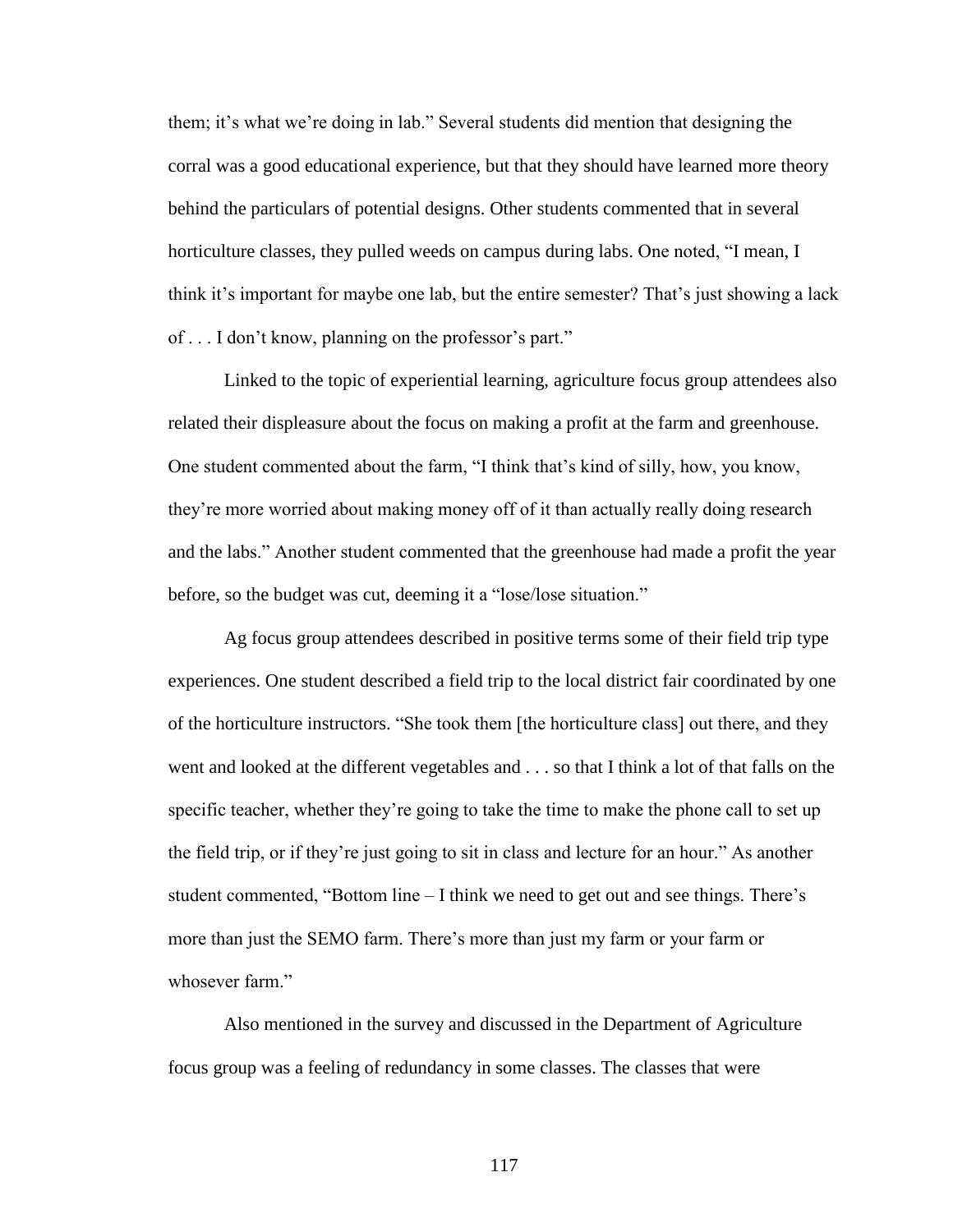specifically mentioned several times included agriculture business classes (marketing, finance, economics) and some of the animal-based classes (beef production, animal breeding, animal science). As summarized by one student's survey comment: "I feel that we are taking the same class over and over and it seems that it"s more of a review at times." An agriculture focus group member noted, "A lot of our general classes are the same thing being taught over and over again, and we"re spending three times the money that we"re getting out of one class. Whereas, we could instead, be taking more specific classes for our emphasis . . . getting more prepared for grad school or for a job."

While agriculture majors commented on the redundancy of some classes, they also noted numerous topics that they would like to see covered or covered in much more detail. Topics mentioned on the survey and in the focus group included more wellrounded animal classes, instead of focusing primarily on cows; dairy; poultry; pork; dogs; cats; donkeys; sheep; a variety of horses; disease class; judging class; meats class; anatomy and physiology of animals; artificial insemination certification class; organics; hydroponics, more ID classes for plants; a floral design class; a better landscape design class; weed science; entomology; chemical management; pesticides; agriculture systems management; pest management; a better agronomy class; plant propagation; viticulture; aquaculture; agriculture law; and agriculture accounting.

Student comments from both departments also emerged about a feeling that some classes are not challenging enough. While the industrial and engineering technology comments were made on the survey itself, the issue was raised by the agriculture students during the focus group. According to one industrial and engineering technology major, he or she "did not feel like I learned a significant amount of knowledge despite 2 years of A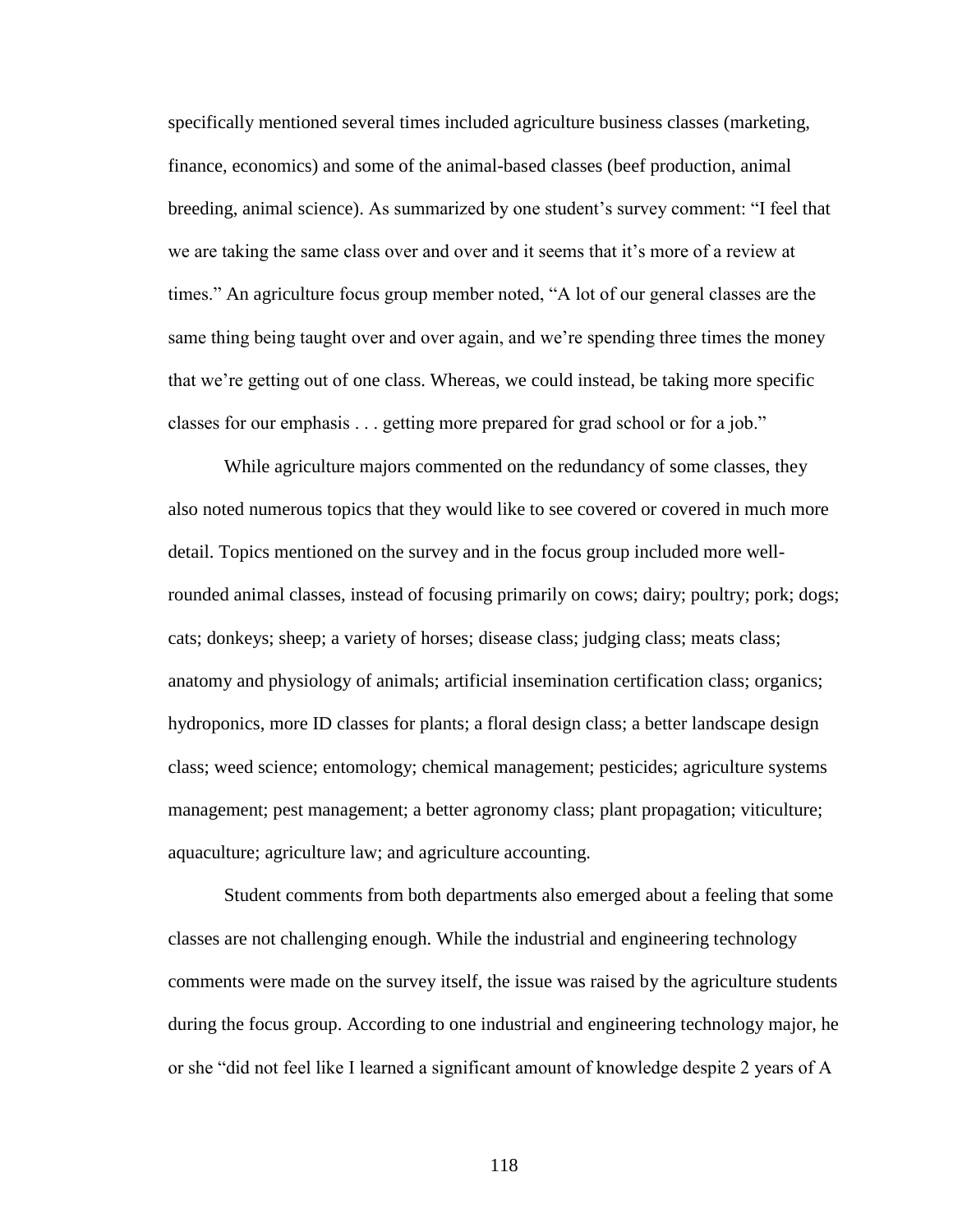and B grades." An agriculture major commented in the focus group: "In general, the classes, I think . . . the curriculum needs to be a lot tougher. Most of them are . . . a lot of the classes are pretty easy; they"re not challenging at all. I don"t get near enough out of it. It's not stimulating enough."

Students in both departments made comments, in response to the survey and in the focus groups, about their fears of being unprepared for the next step after college, whether that step is a career or graduate school. One industrial and engineering technology survey respondent noted, "I feel like I have learned a massive amount of information, but I don"t know that I"m fully prepared for a job in this career." An agriculture survey taker commented, "Many students including myself feel unprepared for our careers." Several agriculture focus group members were planning to attend graduate school and mentioned being "very nervous" about what they would be expected to know upon entry into master's degree programs. One commented, "I feel like I'm not prepared at all." Another agriculture focus group member noted, "I just feel like my education is not going to help me in my new job at all. I'm going to have to learn ... everything I wanted to come to college to learn, I didn't. I'm going to have to do it all on my own."

*Satisfaction with my academic experiences in my classes outside my department.*  The third satisfaction item asked respondents to rate their satisfaction with academic experiences outside their department. The mean response for all survey respondents  $(N =$ 205) was  $3.6146$  (*SD* = .95629), with the responses ranging from 1 to 5. The mean for agriculture majors, at  $3.6462$  ( $n = 65$ ,  $SD = .95902$ ), was slightly higher than the mean for industrial and engineering technology majors, at  $3.6000 (n = 140, SD = .95812)$ . When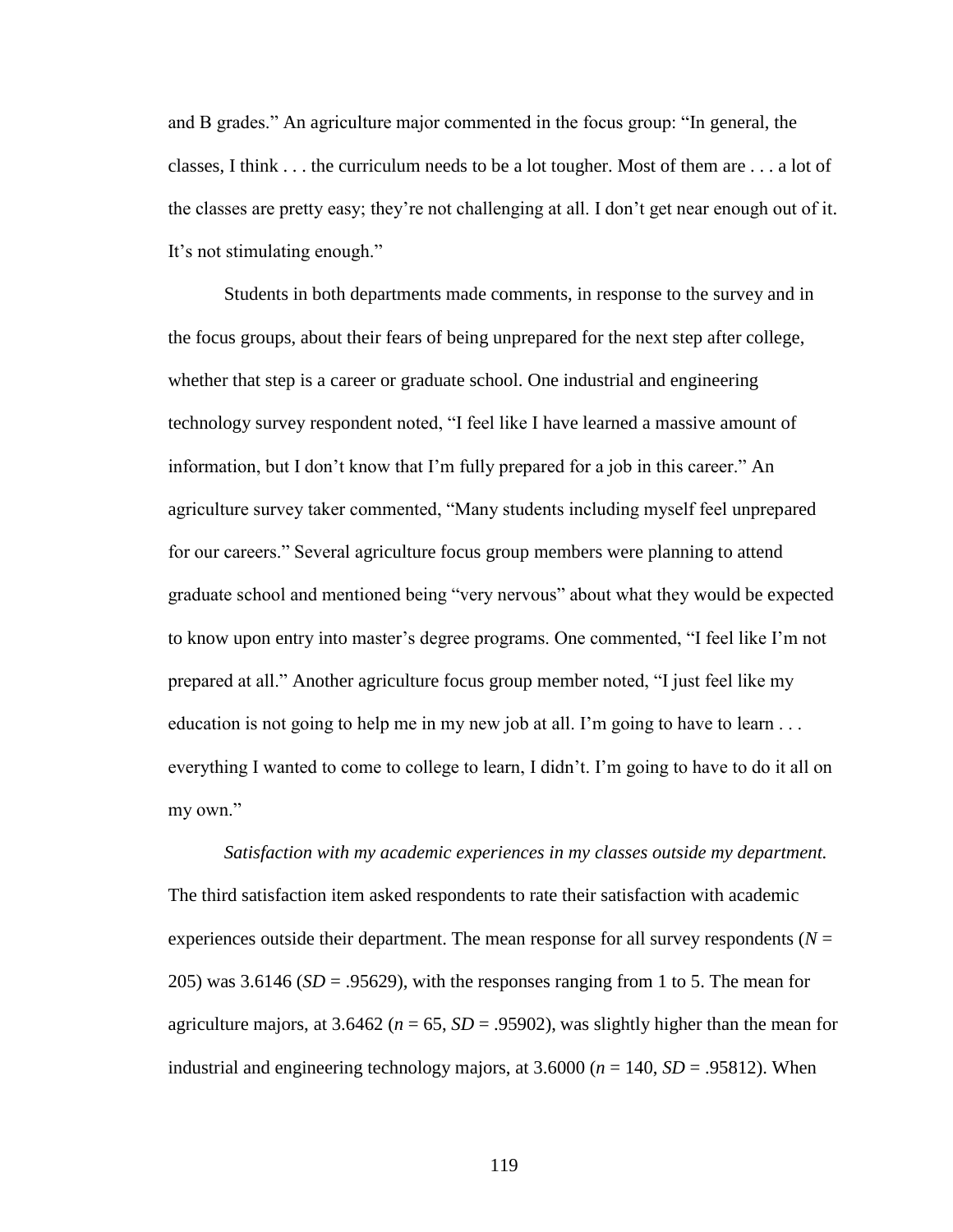the satisfaction levels of all of the ranked categories were reviewed, the first-year students rated their satisfaction with academic experiences outside their department the highest at 3.7500 ( $n = 24$ ,  $SD = 1.07339$ ), while international students rated their satisfaction the lowest at  $3.5000 (n = 6; SD = .54772)$ .

When comments from the satisfaction survey were reviewed, some students commented positively on instructors and what they were learning in other departments. Many more students, however, commented that the classes required outside their departments were "pointless," "unnecessary," "worthless," and a "waste of time and money," even though some mentioned understanding the purpose of taking the courses. Additionally, numerous students compared their departmental and non-departmental experiences. As summarized by an agriculture major: "The classes I have outside this department are very different. I feel very distant from the professor and that they could care less about me."

Some sentiments from the survey were reiterated in the focus groups. People in both groups mentioned that they understood the point of taking University Studies classes. Focus group members also mentioned the desire for fewer required University Studies classes and/or options that were more closely related to agriculture and industrial and engineering technology. One industrial and engineering technology major commented, "And the different kinds, I would say they are wonderful. I'm just saying it's just the amount we have to take over the major period. That"s the only thing." An agriculture focus group attendee noted, "Instead of having us go take a ceramics class, maybe we could have a CAD/drafting class or something along those lines . . . I think they"re a good idea . . . the whole idea is you should be a more well-rounded student, but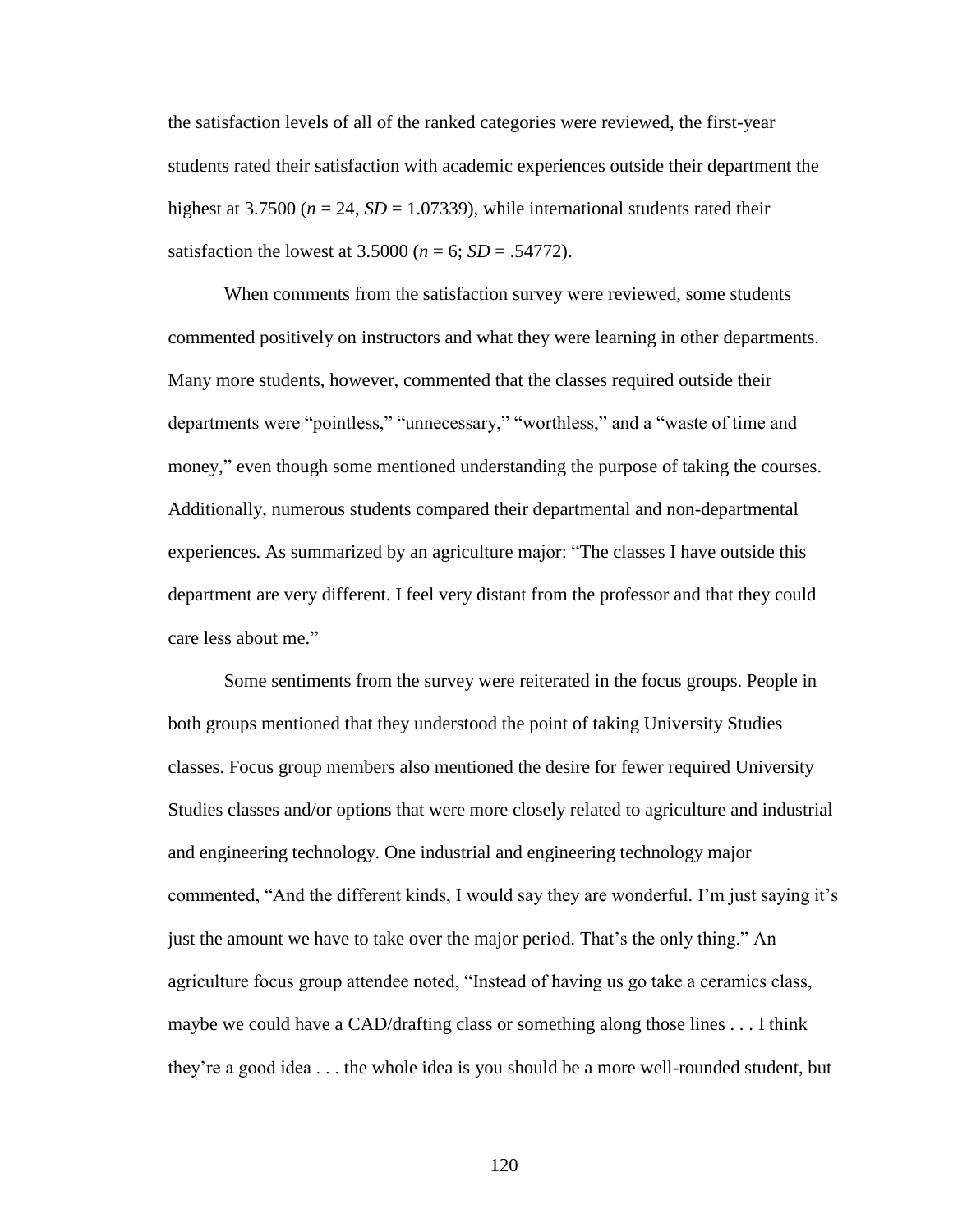I think more of them could be offered through our department." One related item surfaced in the agriculture focus group. A transfer student commented on a couple of her teachers going "on and on about the points that you learn in your UI100 [First-Year Seminar] class," but as a transfer student who did not need to take UI100, she was not aware of the University Studies objectives.

*Satisfaction with my academic advising experiences.* The fourth satisfaction item asked respondents to rate their satisfaction with their academic advising experiences. The mean satisfaction of all of the survey respondents was  $4.2500 (N = 212, SD = 1.02977)$ , with responses ranging from 0 to 5. Agriculture majors rated their level of advising satisfaction at  $4.0455$  ( $n = 66$ ;  $SD = 1.12908$ ), while the industrial and engineering technology majors rated their experiences at  $4.3448$  ( $n = 145$ ,  $SD = .97453$ ).

When all ranked categories were examined, the experiences of juniors rose to the top, while the experiences of international students ranked the lowest. The mean satisfaction level for juniors was  $4.4500 (n = 60; SD = 1.06445)$ , and the mean satisfaction level for international students was  $3.7500$  ( $n = 8$ ;  $SD = 1.28174$ ). When the mean scores were converted to percentage of satisfaction, the difference between the satisfaction of juniors and international students with their advising experiences was nearly 15%.

"Helpful" was a word used over and over on the satisfaction survey by many students to describe their academic advising experiences in Agriculture, Industrial and Engineering Technology, and/or Polytechnic Studies. As summarized by one agriculture major: "My advisor is always willing to help and give great advice." Additionally, some industrial and engineering technology students commented on the willingness of advisors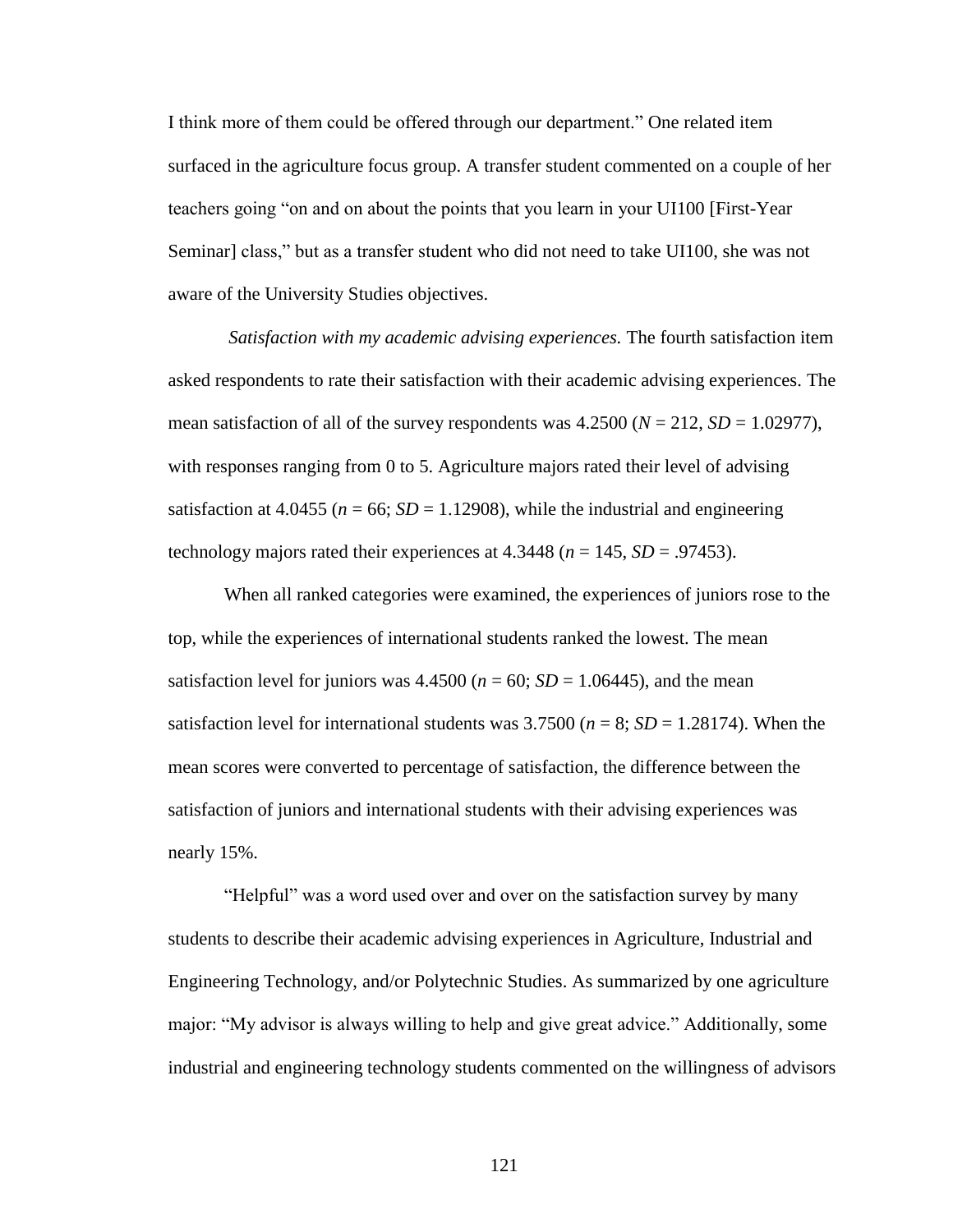to help them accommodate outside responsibilities (work, commute, etc.). One student described his or her advising relationship as "very helpful, concerned about my schedule outside of school, what will benefit me the most. My schedules were looked at carefully so that I wouldn't overwhelm myself and my advisor seemed sincere and focused on my education process."

The most often expressed criticism by students in regard to academic advising was feeling responsible for making decisions on their own, without guidance from an advisor. As one student commented, "I have to make my own schedule before meeting with my advisor and then have him give the okay. But I'm not entirely sure what I'm supposed to take in order to graduate." Some students also expressed concerns over not understanding the degree audit report, not knowing which classes are offered during which semesters, and availability of faculty for advising.

Several agriculture focus group attendees advocated having an advisor dedicated to advising all agriculture students "instead of having teachers that advise, because then the teachers are busy with their classes, and they don"t really have time to tell you what needs to be done." Also discussed was the desire to have pertinent advising information (course descriptions, prerequisites, and course rotations) available in a "user-friendly" format. As one focus group member commented: "I mean, here, you have like three different papers telling you when classes are available, what the prereqs are . . . if it could all be set up, like . . . more straight lined."

Agriculture focus group attendees also expressed a desire for advisor assistance in planning out their programs: "Well, you know, in a lot of departments, they plan out their entire four years their first semester. I mean, I"ve seen that with a lot of other departments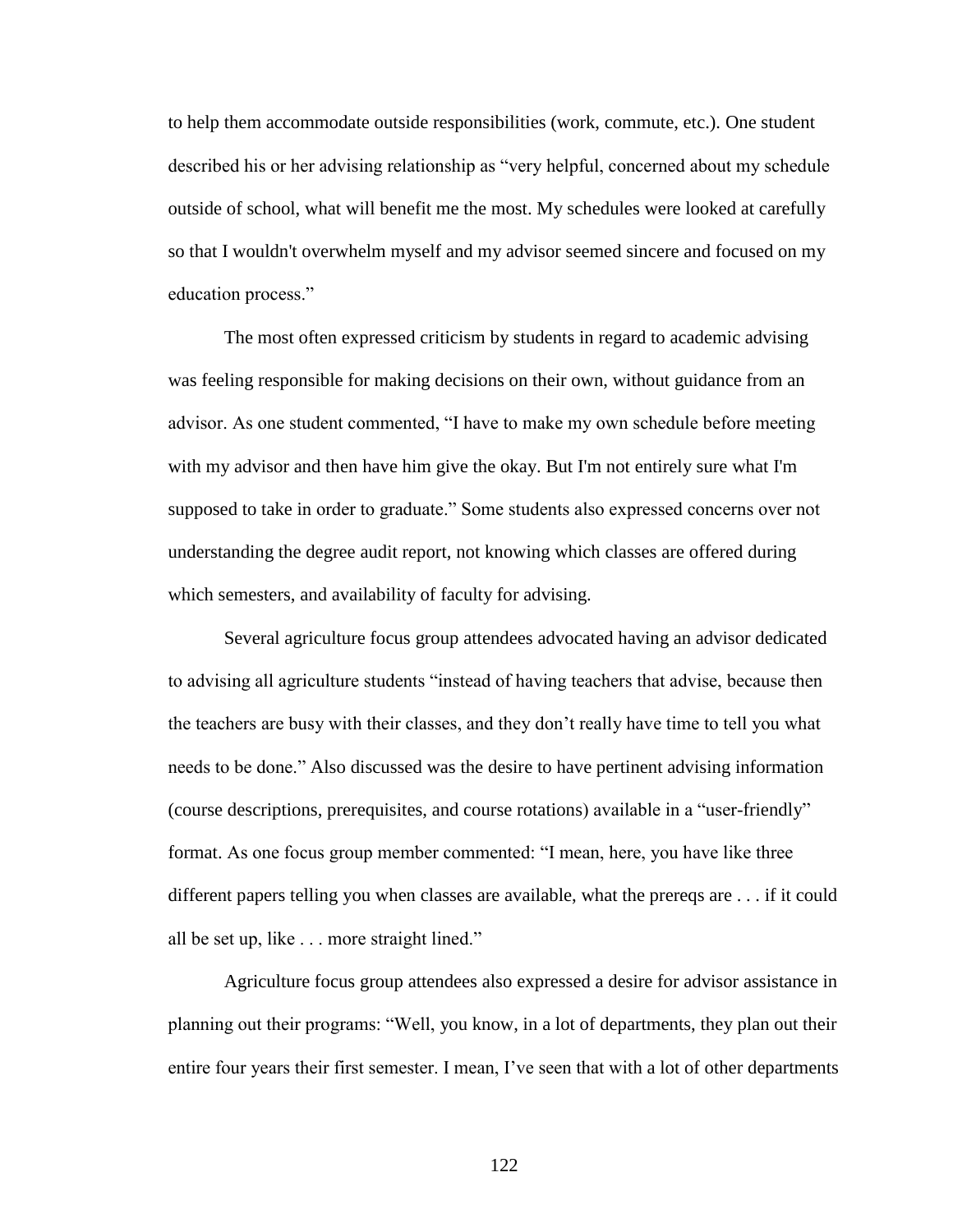... I've never even heard wind of that ... you know, there's no scheduled planning ahead; it's all, 'okay, you've got to register next week, what are you going to take?"

In regard to courses not being offered each semester, one industrial and engineering technology focus group member commented, "You mean, like, there are some courses that are not offered both semesters? Hmm . . . that"s interesting because that could be a problem for students who are planning to graduate at a certain time, and they are missing one semester from getting a certain class." An agriculture focus group member noted, "What I don"t like, really, is that the classes are so hit-and-miss . . . if you don"t catch them one time or if you fail it, you got to wait possibly two years for it to come back around." Several advocated using courses substitutions for students who find themselves in this situation: "You know, maybe there"s a business class you could take in substitute of the agbusiness class, since they"re only offered every two years, you know . . . if there is no other option."

One industrial and engineering technology focus group member mentioned his desire for advisors to be knowledgeable about resources available for students, if assistance outside the department is needed. "So, I would say at the beginning, when they first meet their students for their advising, they should have maybe  $\dots$  I don't know  $\dots$  a little page or form or something that says where they should look for [assistance] ... according to the needs."

A later survey question related to academic advising asked students to identify if their assigned advisor was a faculty member or in the advising center. Eighty-one percent (81%) of respondents indicated that they were assigned to a faculty advisor, while 16% indicated that they were assigned to an advisor in the advising center. A follow-up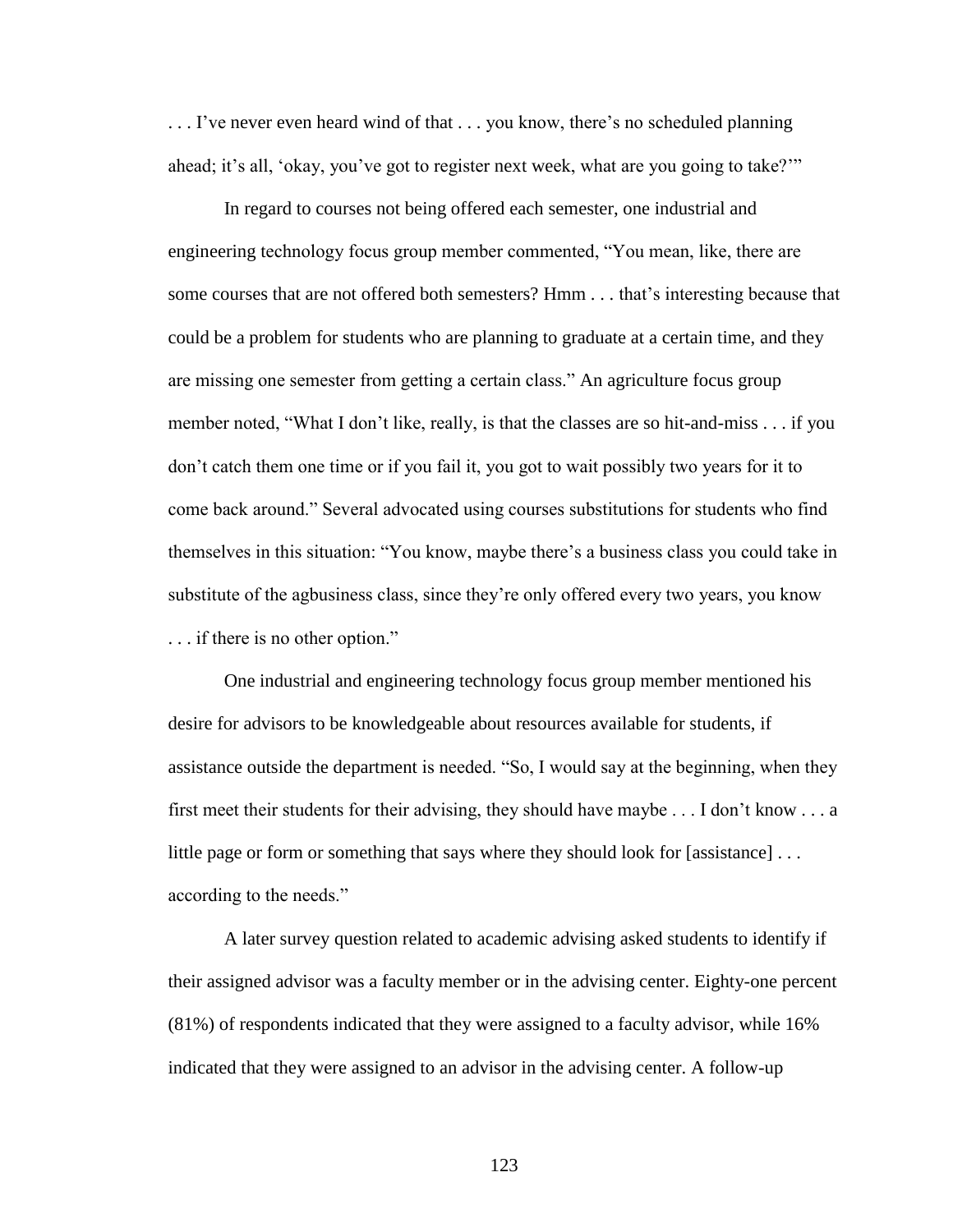question asked those students assigned to a faculty member to indicate if they normally saw that faculty member or went to the advising center. Fifteen students, or nine percent (9%) of those assigned to faculty advisors, indicated that they sought assistance from the advising center. Two of these students were in the Department of Agriculture, while 13 were in the Department of Industrial and Engineering Technology. Several of these students indicated multiple majors. The majors of agriculture students who sought assistance from the advising center were Agriculture Industry (1) and Animal Science (1). The majors of the industrial and engineering technology students who sought assistance from the advising center included Manufacturing (3), Industrial Management (3), Automated Manufacturing (2), Construction Management and Design (2), Industrial Education (2), Technical Graphics (2), Electrical and Control (2), Telecommunications and Computer Networking (1), and Electronics Certificate (1).

*Satisfaction with my interactions outside the classroom with other students in Ag, IET and/or Polytech.* The fifth satisfaction item asked respondents to rate their satisfaction with interactions outside the classroom with other students in Agriculture, Industrial and Engineering Technology and/or Polytechnic Studies. Overall, students ranked their interactions with other students in their department or Polytechnic Studies at 4.3247 ( $N = 194$ ,  $SD = .94002$ ). The responses ranged from 0 to 5. Agriculture majors rated their experiences slightly higher, at  $4.4062$  ( $n = 64$ ;  $SD = .68357$ ), than did industrial and engineering technology majors, at  $4.2791$  ( $n = 129$ ;  $SD = 1.04565$ ).

The students who were most satisfied with their interactions outside the classroom with other students were those who identified themselves as "other" in class standing (when given the choices of freshman, sophomore, junior, senior and other); their mean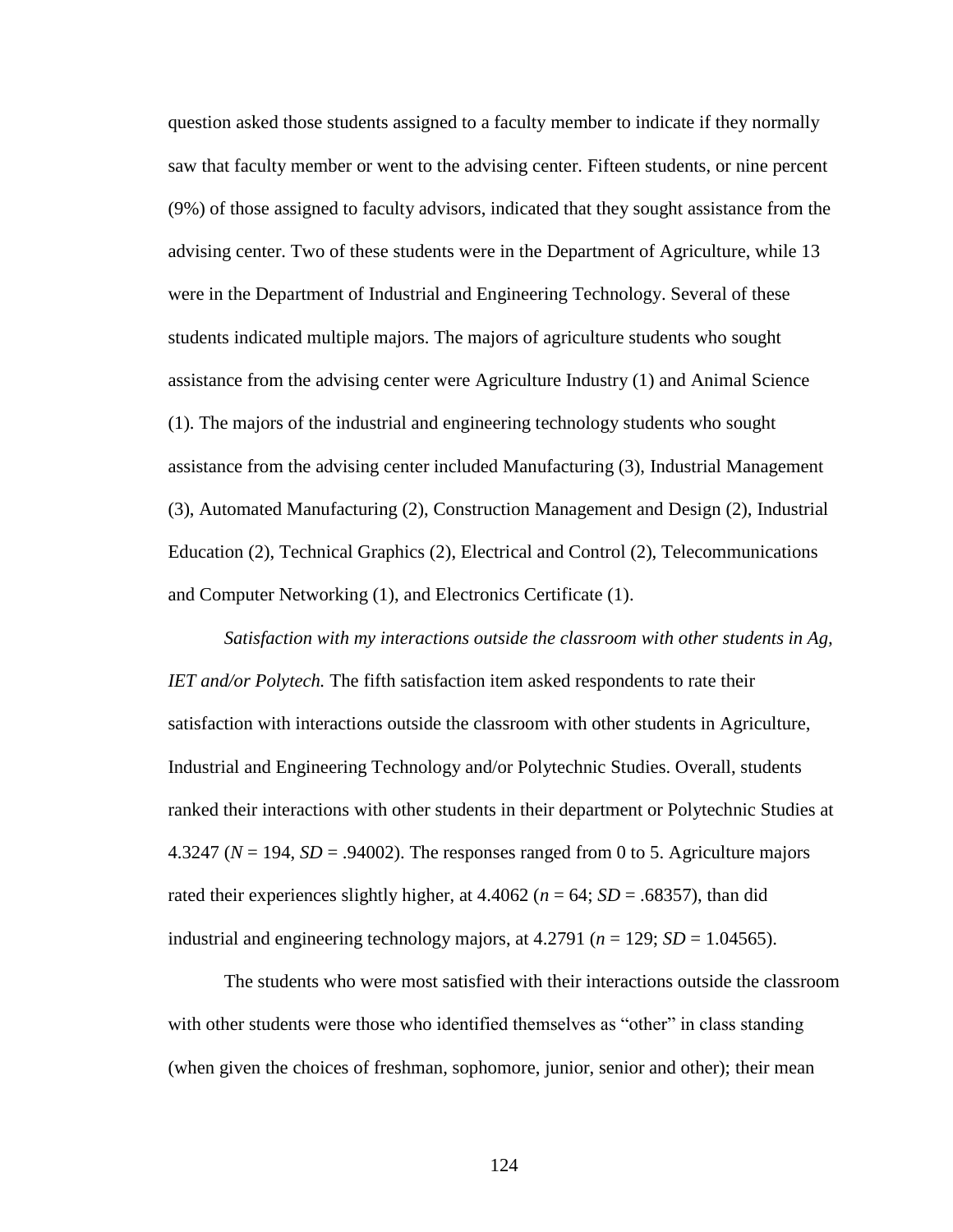satisfaction was  $4.6000$  ( $n = 5$ ;  $SD = .54772$ ). Those least satisfied with their interactions outside the classroom with other students were international students; their mean satisfaction was  $3.4444$  ( $n = 9$ ;  $SD = 1.13039$ ). The difference between the mean rankings of these two groups equated to over a 20% difference in level of satisfaction (above 90% for students identified as other, and less than 70% for international students).

The majority of students commented positively on their interactions outside the classroom with other students in Agriculture, Industrial and Engineering Technology and/or Polytechnic Studies. Many students mentioned making new friends. Others noted the availability of others to help when questions arise. As succinctly described by one industrial and engineering technology major: "I"ve met friends and study partners."

Some of the students who did comment negatively on their interactions outside the classroom offered potential reasons. For example, several indicated not knowing what was going on or not being interested in activities. Others indicated time constraints, such as taking classes only in the evenings, working full-time, and needing too much time outside class to complete assignments.

*Satisfaction with my interactions outside the classroom with faculty/staff in Ag, IET, and/or Polytech.* The sixth satisfaction item asked respondents to rate their satisfaction with interactions outside the classroom with faculty and staff in Agriculture, Industrial and Engineering Technology and/or Polytechnic Studies. Overall, survey respondents ranked their mean satisfaction as  $4.1905 (N = 189; SD = 1.00303)$ , with answers ranging from 0 to 5. The mean satisfaction level for agriculture majors, 4.2222  $(n = 63; SD = .88799)$ , was slightly higher than the mean satisfaction level for industrial and engineering technology majors,  $4.1760$  ( $n = 125$ ;  $SD = 1.06304$ ).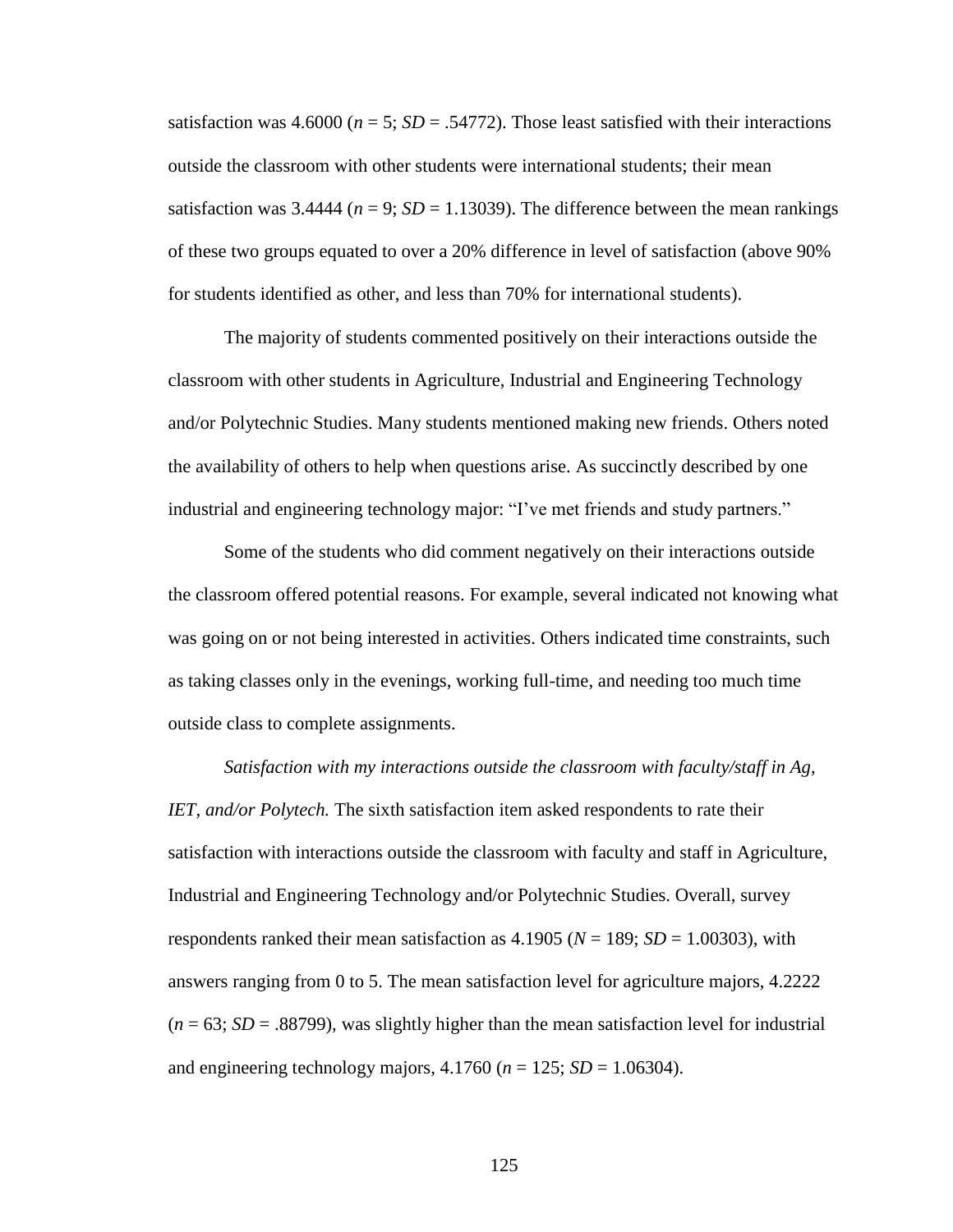Similar to the previous survey question responses, those who were most satisfied with interactions outside the classroom with faculty/staff in Agriculture, Industrial and Engineering Technology and/or Polytechnic Studies were those students whose selfidentified class standing was other. Also similar to the response on the last question, those who were least satisfied with these interactions were international students. The mean for those students identified as other was  $4.7500(n = 4; SD = .50000)$ , while the mean for international students was  $3.2857$  ( $n = 7$ ;  $SD = 1.25357$ ). The difference in these satisfaction levels equated to nearly 30%, with the students identified at other weighing in at 95% satisfaction, while the international students level of satisfaction was slightly higher than 65%.

Two main positive themes emerged from a review of student comments about their satisfaction with interactions outside the classroom with faculty and staff. One theme, similar to one that emerged in response to the advising question, was that faculty are helpful. One agriculture major commented: "Whenever I have had a question outside of class my instructors have always helped." Another comment by an industrial and engineering technology major shows the significance of individual faculty interactions with students: "All but one professor has taken time out of their schedule to help me over a course of four years."

The other theme that emerged was that faculty are friendly. Some students commented about faculty saying "hi" in the hallways. As one agriculture major mentioned: "The staff almost always says "hi" to you if they see you walking and aren't busy. This, to me, allows me to freely talk in class during discussions." Other students mentioned the importance of faculty recognizing them: "They know who I am," and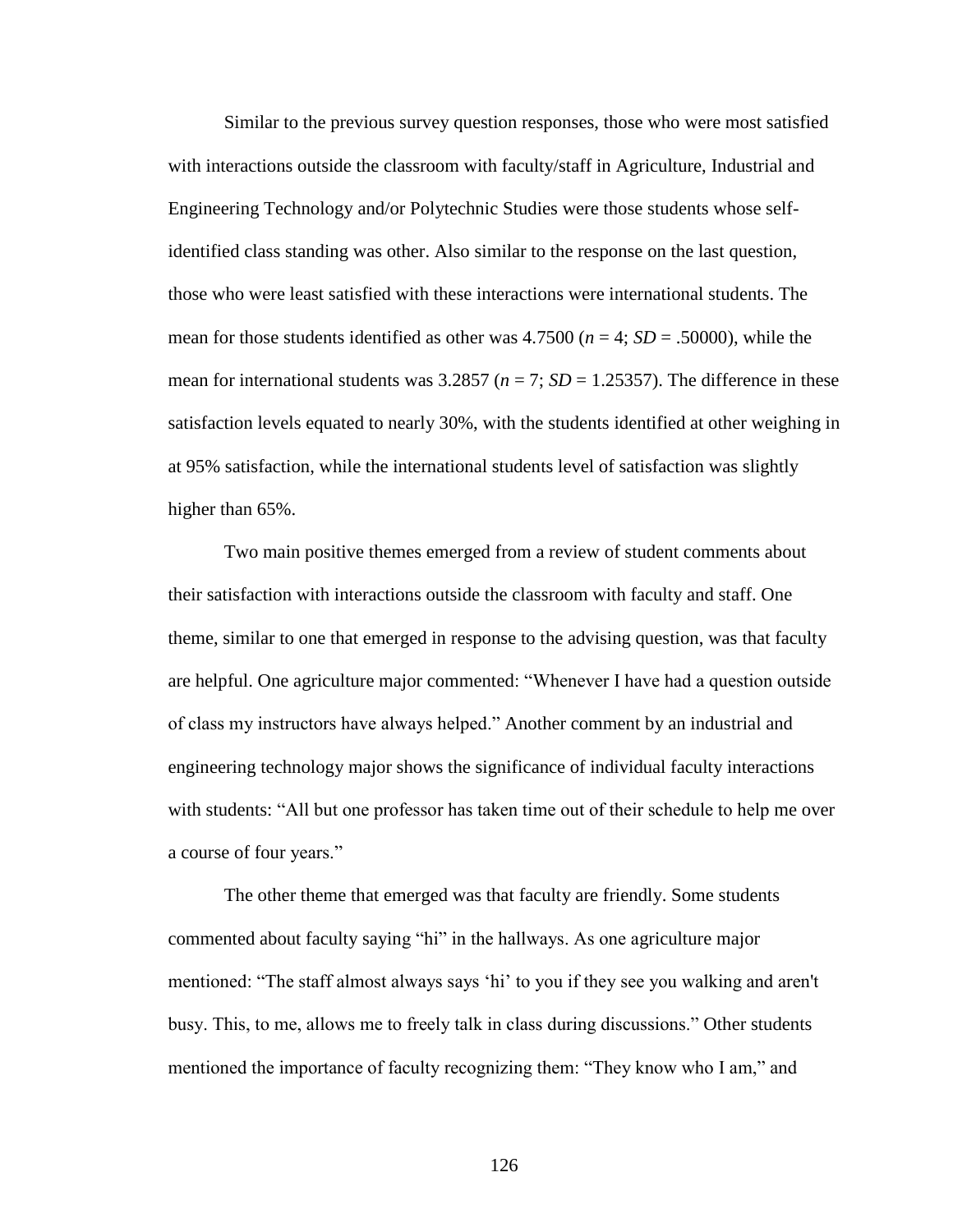"Faculty recognizes who you are." One industrial and engineering technology major observed, "A few of my instructors seem happy to see me outside of class, and that improves my impression of them."

Some students did comment that they had no interaction with faculty outside the classroom. Others indicated trouble making contact with faculty members, due to conflicting office hour schedules or the faculty members being hard to find.

*Satisfaction with the facilities where my Ag or IET classes are held.* The seventh satisfaction item asked respondents to rate their satisfaction with the facilities where their agriculture or industrial and engineering technology classes are held. Overall, survey respondents ranked their mean level of satisfaction with this item at 4.1620 (*N* = 213; *SD*  $= 1.07647$ ). Responses ranged from 0 to 5. The Department of Agriculture mean satisfaction level was the lowest overall at  $3.7615$  ( $n = 65$ ;  $SD = 1.16963$ ), while the Department of Industrial and Engineering Technology mean satisfaction level was the highest overall at 4.3401 ( $n = 147$ ;  $SD = .98965$ ). The differences between these two satisfaction levels was equivalent to over a 10% difference in satisfaction level (slightly over 75% for Agriculture majors compared to over 85% for Industrial and Engineering Technology majors).

The Otto and Della Seabaugh Polytechnic Building, the facility where industrial and engineering technology major courses are taught, was completed in 2001 (Southeast Missouri State University, 2003 – 2007). Upon review of the student comments to the facilities question, many industrial and engineering technology students commented positively about the building. One described the facility as a "good building with lots of technology." Magill Hall, completed in 1958, houses the majority of the agriculture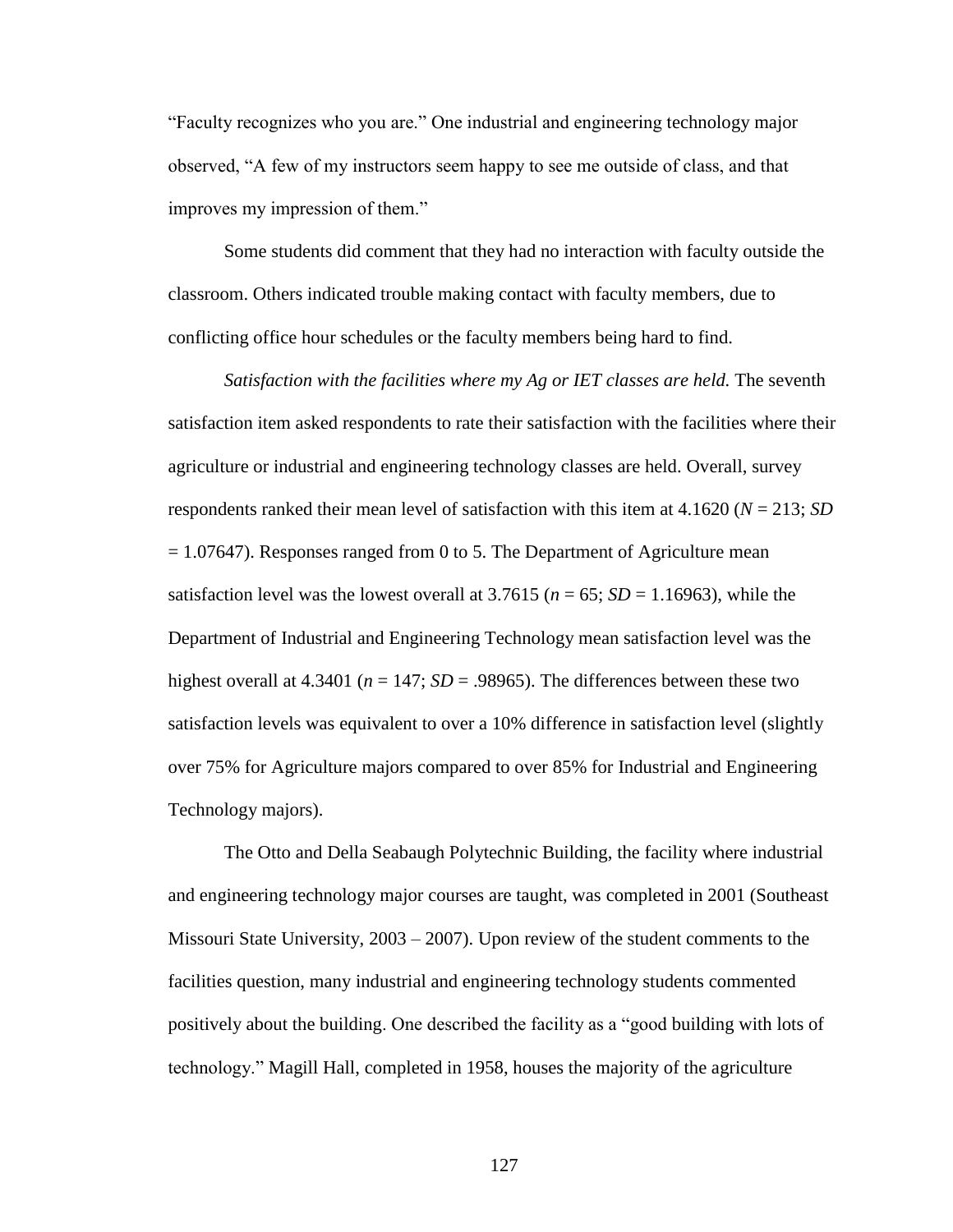major courses (Southeast Missouri State University). Numerous agriculture students commented on the building itself: "The building just needs an update," and "Classrooms could be updated and building also."

One theme that emerged from students in both departments was the desire for updated, faster computer equipment. Industrial and engineering technology students made observations such as "The computers and printers are always having problems, therefore slowing down the work completed here," and "Some of the computers simply aren"t good enough for what is expected!" Numerous agriculture majors echoed that theme, with an additional grievance. One student noted, "Some of our computers are out of date. These computers don't take flash drives." Additionally, several agriculture majors indicated frustration over getting what they considered "hand-me downs" and "second hand stuff." One commented: "Every other building has new computers and we just get the hand-me downs." These sentiments were echoed in the focus groups.

Students in the agriculture focus group discussed the small computer lab that is adjacent to their departmental classrooms and expressed appreciation for it: "I feel like we should feel lucky because we still have it." One student explained, "That's not only like our computer area; but it's like our social area, where classes go before and after classes, to talk about what we learn and what's going on and . . . like it's a very social . . . it's not a quiet one. It's very social." Another student commented in reply, "I do like that about it." One student noted that if the lab would have wireless technology available, students could use laptops individually and in groups.

Several agriculture students made written reference to the radiation that was found in Magill Hall. According to one, "Ag building is horrible – especially with the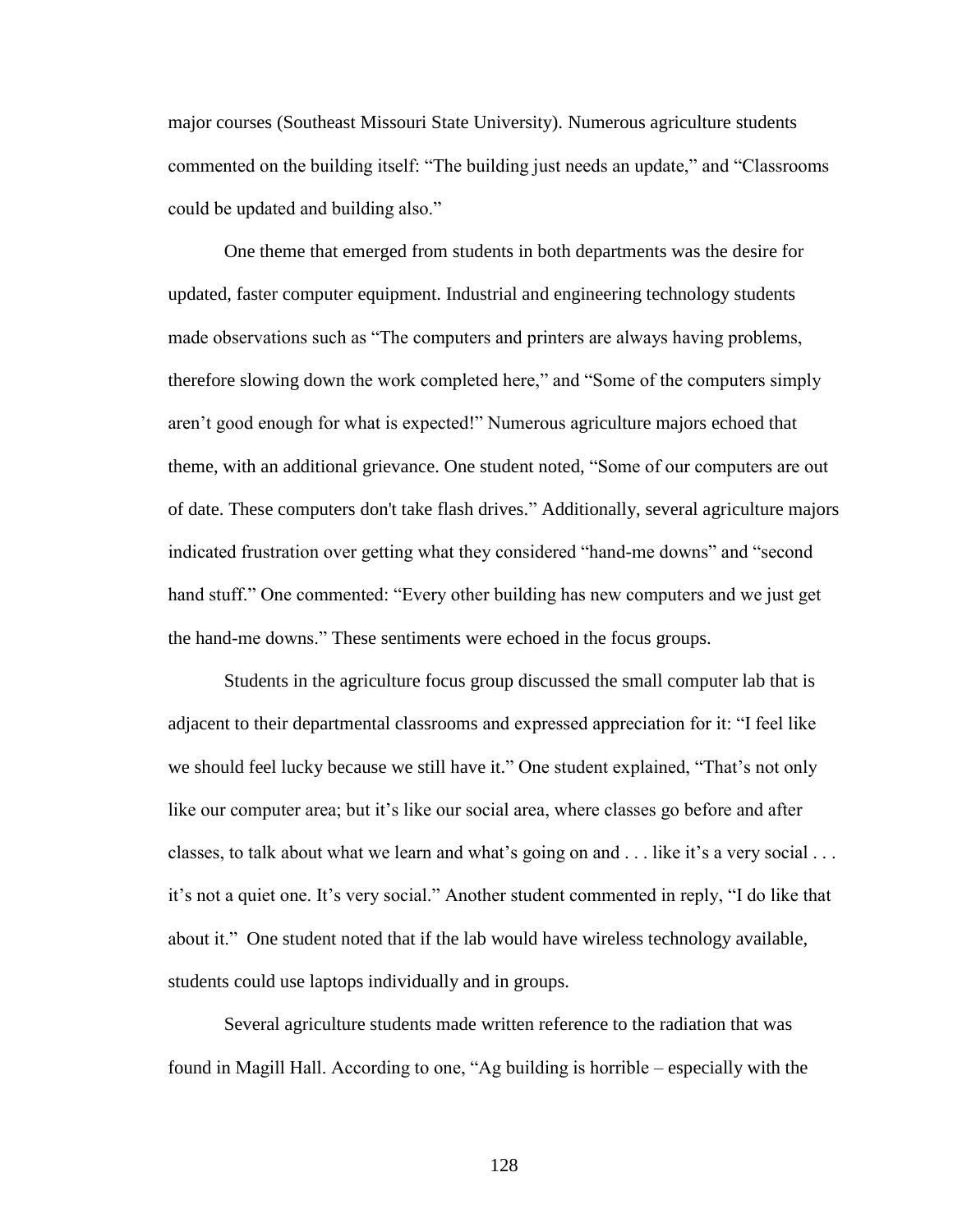feared radiation." Although the focus group members did not seem overly concerned about the radiation, they did make mention of the inconveniences and disruption related to the clean-up. When the focus group was asked if they felt like they had received enough information about the radiation, one commented "From the Southeast Missourian [local newspaper], yes . . . but from campus, no." Another one noted, "I just knew what the professors told me, and that was very, very little, because they probably didn"t know very much, because nobody told them anything . . . I think we have the right to know as much information as possible about it, whether or not we really care about it is a different story, but at least we still deserve the right to know."

*Satisfaction with the campus resources and support available to me. The eighth* satisfaction item asked respondents to rate their satisfaction with the campus resources and support available to them. Overall, survey respondents ranked their level of satisfaction at  $4.2210$  ( $N = 181$ ;  $SD = 1.00874$ ), with scores ranging from 0 to 5. Agriculture majors ranked their satisfaction with a mean of  $3.9474$  ( $n = 57$ ; *SD* = 1.20150), while industrial and engineering technology majors ranked their satisfaction with a mean of  $4.3548$  ( $n = 124$ ;  $SD = .88523$ ). The students who were most satisfied with the campus resources and support available to them were international students, who ranked their mean satisfaction as  $4.4444$  ( $n = 9$ ;  $SD = .72648$ ). The students with the lowest satisfaction with campus resources and support were agriculture majors. The difference between these two groups equated to nearly 10% variation in level of satisfaction.

A good portion of students in both departments responding to the comments request for this item on the satisfaction survey indicated that they had rarely or never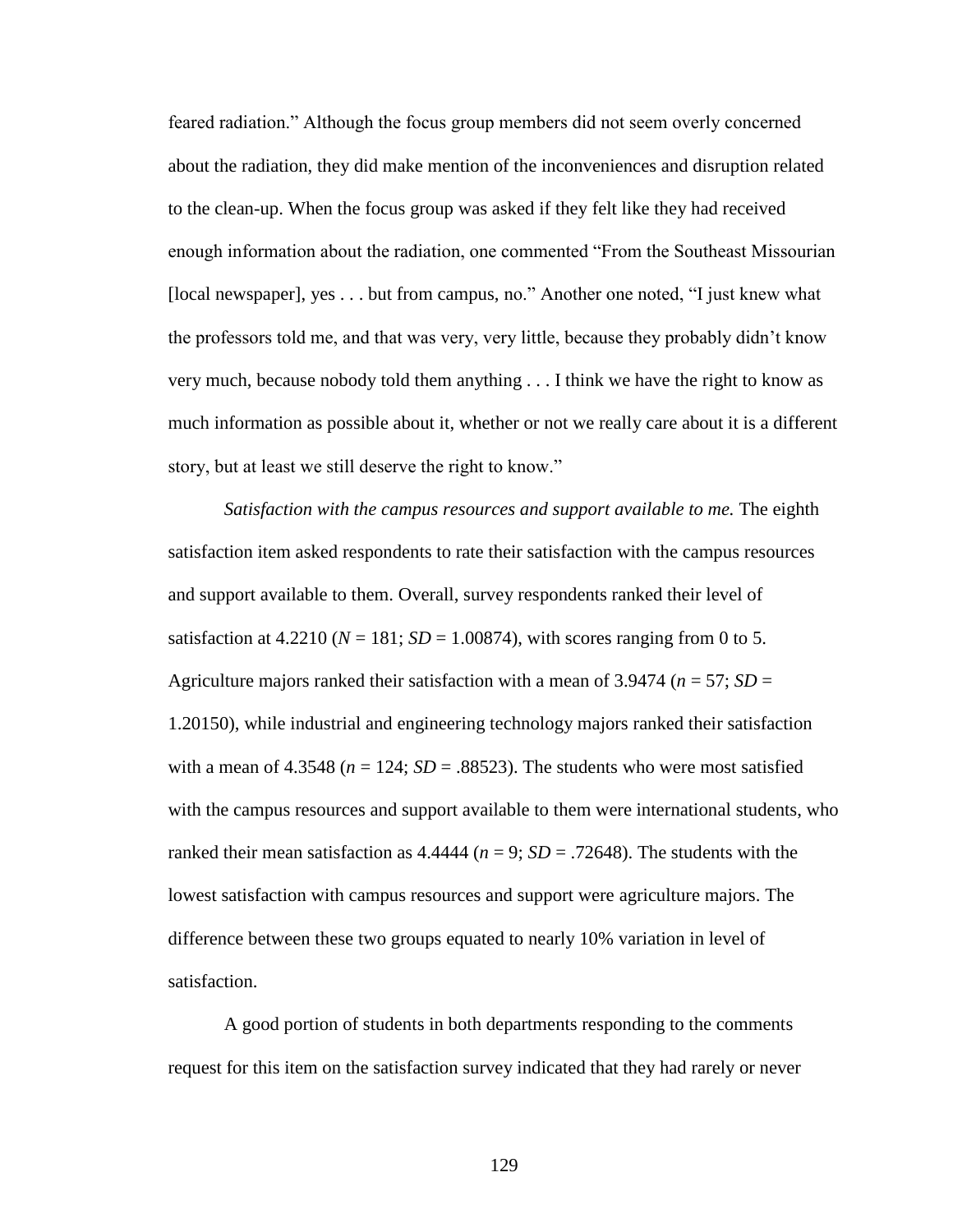used the campus resources that are available to them. Of those students who commented regarding using the services, many indicated that the resources were helpful. As one student observed, "I have used many of the services and they have been a big help." In the written comments, the Writing Center was the most-often mentioned resource, followed by the Math Learning Center. One industrial and engineering technology student who mentioned both services commented: "Writing Center brought my grade from a D to an A. Math Center helped me get a B in calculus!"

Those students who commented negatively about the campus resources gravitated toward two main reasons. Some indicated inconvenience in terms of location and hours. Others indicated using the services but not finding them useful.

A related survey item asked students to indicate their knowledge and use of a variety of campus resources. Table 2 which follows shows the percentages of Agriculture and Industrial and Engineering Technology majors indicating their knowledge and use of nine campus resources. In addition, the table indicates the percentages of majors in both departments who signified being referred to each resource by a Polytechnic Studies instructor.

A number of students from both departments indicated not knowing about certain campus resources. Although some resources provide services only for specific populations, others (Career Linkages, Center for Health and Counseling, Learning Enrichment Center, Math Learning Center, and the Writing Center) provide services for all students.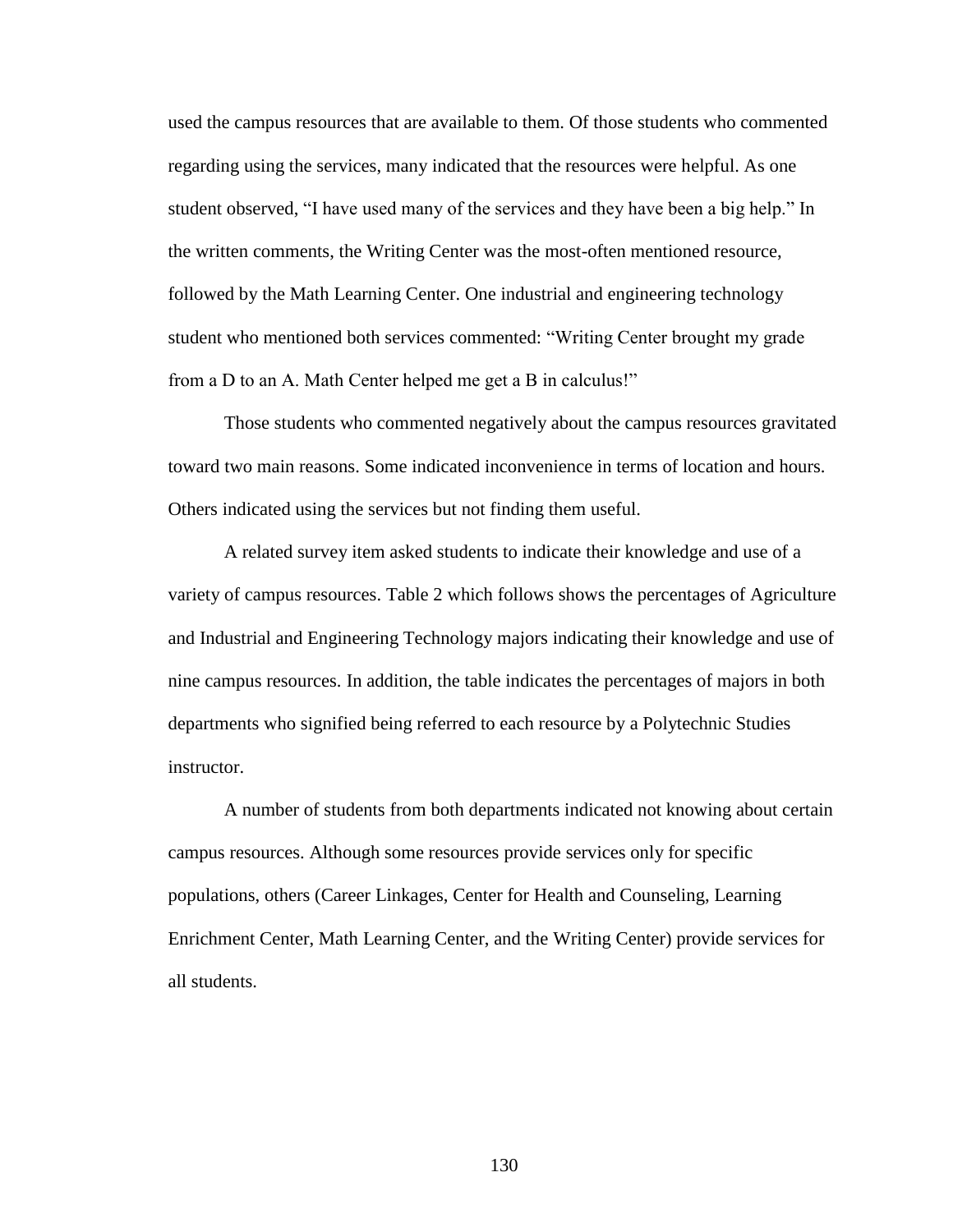# Table 2

|                                                         |                  | Know about     | Know about and |               | Did not know   |            | Polytech instructors |                |
|---------------------------------------------------------|------------------|----------------|----------------|---------------|----------------|------------|----------------------|----------------|
|                                                         | and use          |                | do not use     |               | about resource |            | recommended          |                |
| Resource                                                | Ag               | <b>IET</b>     | Ag             | <b>IET</b>    | Ag             | <b>IET</b> | Ag                   | <b>IET</b>     |
| Career<br>Linkages                                      | 16               | 31             | 60             | 53            | 19             | 11         | 3                    | 17             |
| Center for<br>Health and                                | 30               | 31             | 51             | 51            | 18             | 17         | $\boldsymbol{0}$     | $\mathbf{1}$   |
| Learning<br>Enrichment<br>Center                        | $\mathbf{1}$     | 15             | 76             | 62            | 21             | 19         | $\boldsymbol{0}$     | 6              |
| Math<br>Learning<br>Center                              | 6                | 27             | 76             | 60            | 16             | 13         | $\overline{0}$       | 9              |
| Minority<br>Student<br>Programs                         | $\overline{0}$   | 5              | 58             | 44            | 40             | 50         | $\boldsymbol{0}$     | <1             |
| Nontraditional<br>and Commuter<br>Student<br>Services   | 3                | $\overline{4}$ | 48             | 38            | 48             | 57         | $\boldsymbol{0}$     | $\overline{0}$ |
| Office of<br>International<br>Education<br>and Services | $\boldsymbol{0}$ | 5              | 54             | 39            | 43             | 55         | $\boldsymbol{0}$     | $<$ 1          |
| Student<br>Support<br>Services                          | $\boldsymbol{0}$ | 9              | 55             | 42 and $\sim$ | 42             | 44         | $\boldsymbol{0}$     | $\mathbf{2}$   |
| Writing<br>Center                                       | 55               | 58             | 42 37          |               | $\mathbf{1}$   | 3          | $4 \quad$            | 17             |

# *Percentages of Agriculture and Industrial and Engineering Technology Majors Indicating Knowledge, Use and Referrals to Campus Resources\_\_\_\_\_\_\_\_\_\_\_\_\_\_\_\_\_\_\_*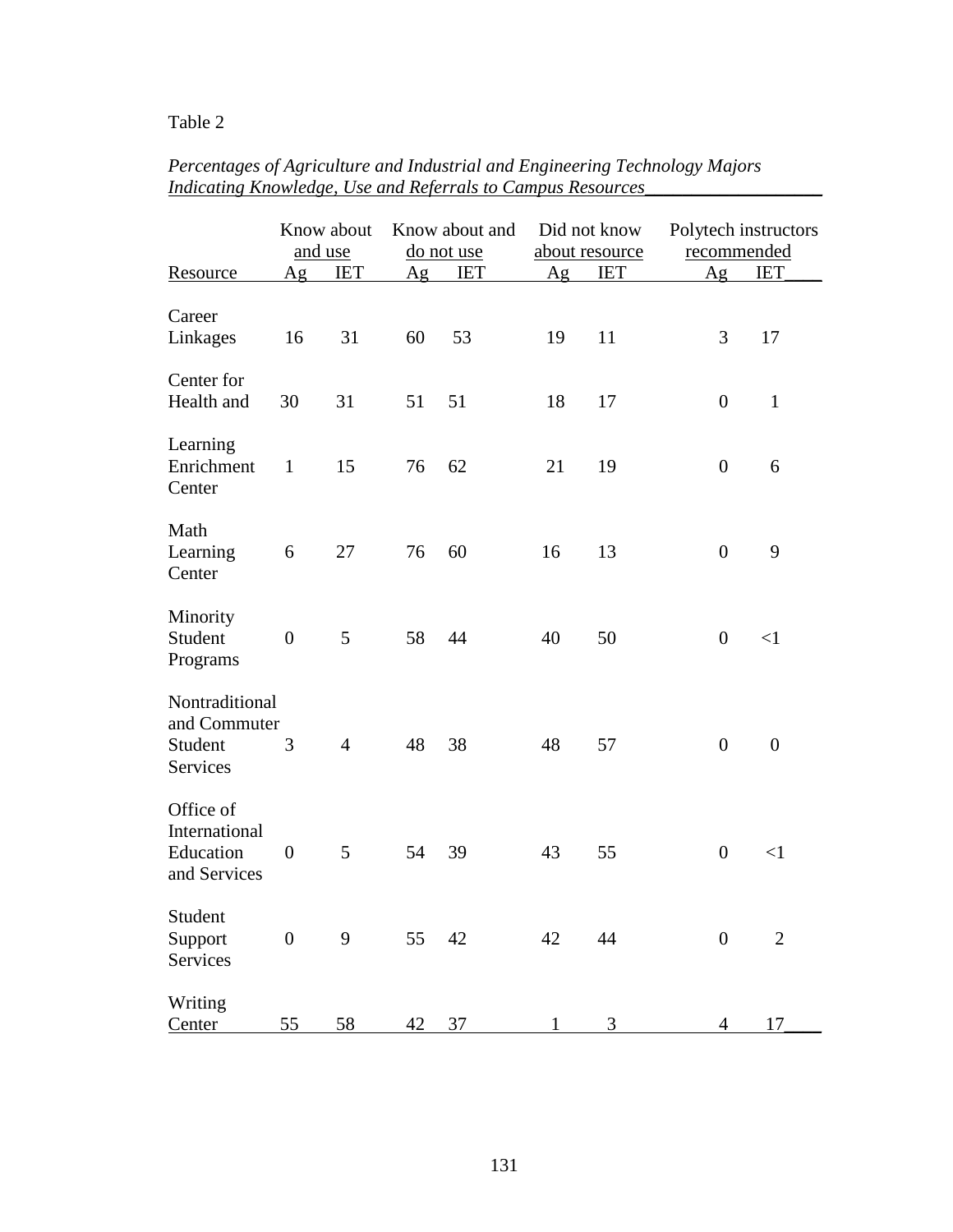A few explanatory notes might be in order regarding several of the campus resources listed in Table 2. For students with catalog years of fall 2005 or after, four career proficiency checks were implemented as graduation requirements. The usage of Career Linkages indicated by students was likely a combination of students satisfying these career proficiency checks and those seeking assistance on their own. Additionally, differences in math requirements in agriculture and industrial and engineering technology programs could have affected the number of students who used and/or were referred by Polytechnic Studies instructors to the Math Learning Center. Students in both departments are required to complete a college algebra course. Industrial technology majors take a minimum of two additional math courses: plane trigonometry and applied calculus. Those students majoring in engineering technology take even more math courses.

As shown in Table 2, a huge majority of agriculture students indicated that Polytechnic Studies instructors had not recommended any of the listed resources. The exceptions were a small number of students who were referred to Career Linkages and the Writing Center. When making a written comment in response to the question about satisfaction with campus resources, one agriculture major observed, "I rarely think to use them, no encouragement to do so. Remember requiring someone to use them won't help either." Industrial and engineering technology majors did indicate a number of referrals by Polytechnic Studies instructors; resources with the most students indicating referrals were the Writing Center, Career Linkages, the Math Learning Center, and the Learning Enrichment Center.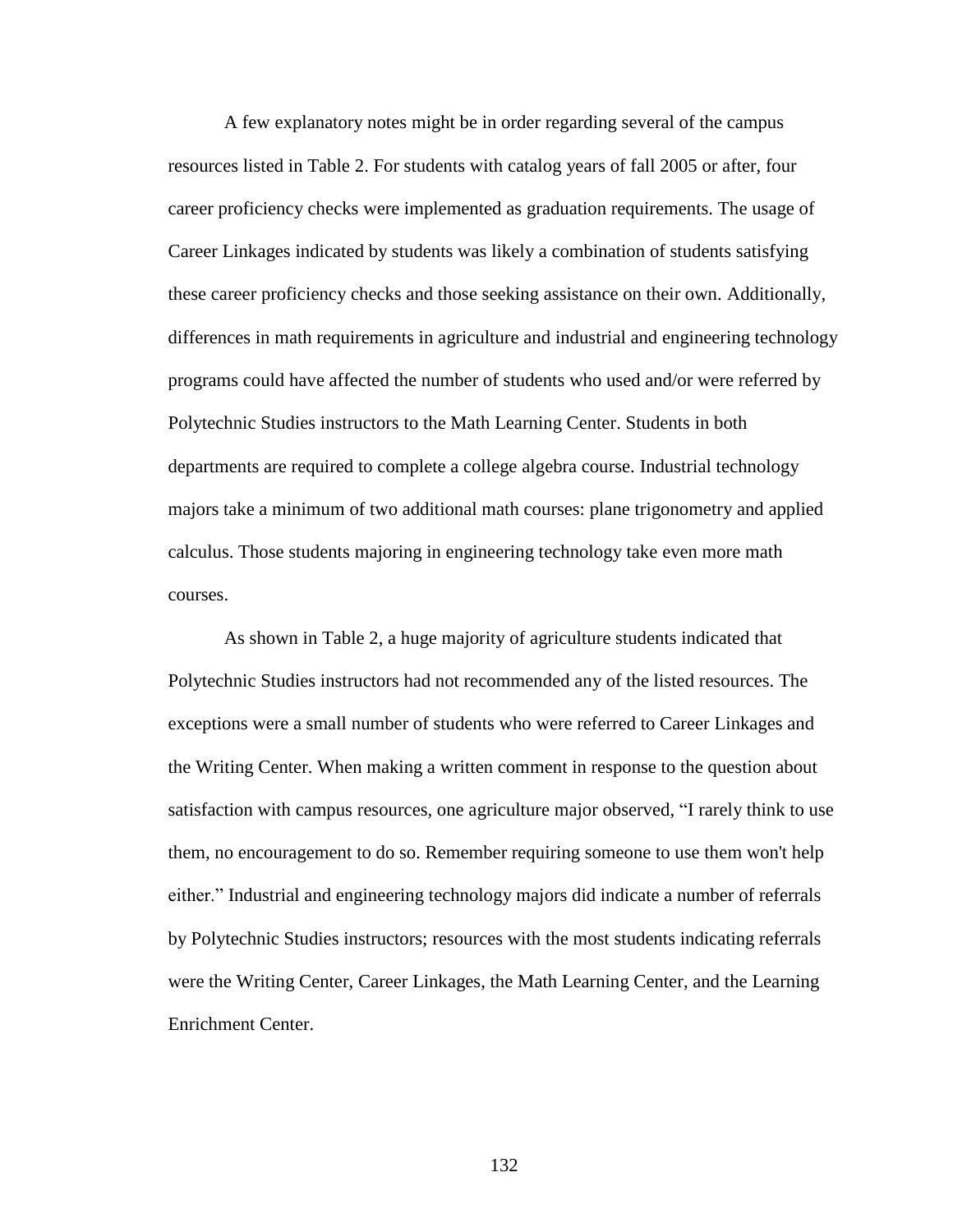*Satisfaction with my overall experience with Ag, IET and/or Polytech.* The ninth satisfaction item asked respondents to rate their satisfaction with their overall experience with Agriculture, Industrial and Engineering Technology and/or Polytechnic Studies. The mean satisfaction of all respondents was  $4.1542$  ( $N = 214$ ;  $SD = .69846$ ), with responses ranging from a minimum of 2 to a maximum of 5. The mean satisfaction level of agriculture majors was 4.0909 ( $n = 66$ ;  $SD = .69564$ ), while the mean for industrial and engineering technology majors was 4.1905 ( $n = 147$ ; *SD* = .70549). The group that indicated the highest level of satisfaction with their overall experience with Agriculture, Industrial and Engineering Technology and/or Polytechnic Studies was first-year students, whose mean satisfaction was  $4.3333$  ( $n = 24$ ;  $SD = .56466$ ). International students produced the lowest level of satisfaction, with a mean of 3.8889 ( $n = 9$ ; *SD* = 1.05409).

When students responded with comments regarding their satisfaction with their overall experience with Agriculture, Industrial and Engineering Technology and/or Polytechnic Studies, many remarks included positive and negative features. On the affirmative side, many students spoke positively about faculty and about their learning experiences. One agriculture major remarked, "Love the staff and program but it is not without some flaws." This sentiment was echoed by an industrial and engineering technology major who said, "I've had a good learning experience here, but like anything else some things could have been better." In terms of areas needing improvement, comments varied and included items requesting expanded and improved learning experiences, a larger variety of classes from which to choose, more faculty, more challenging courses, and varied teaching strategies.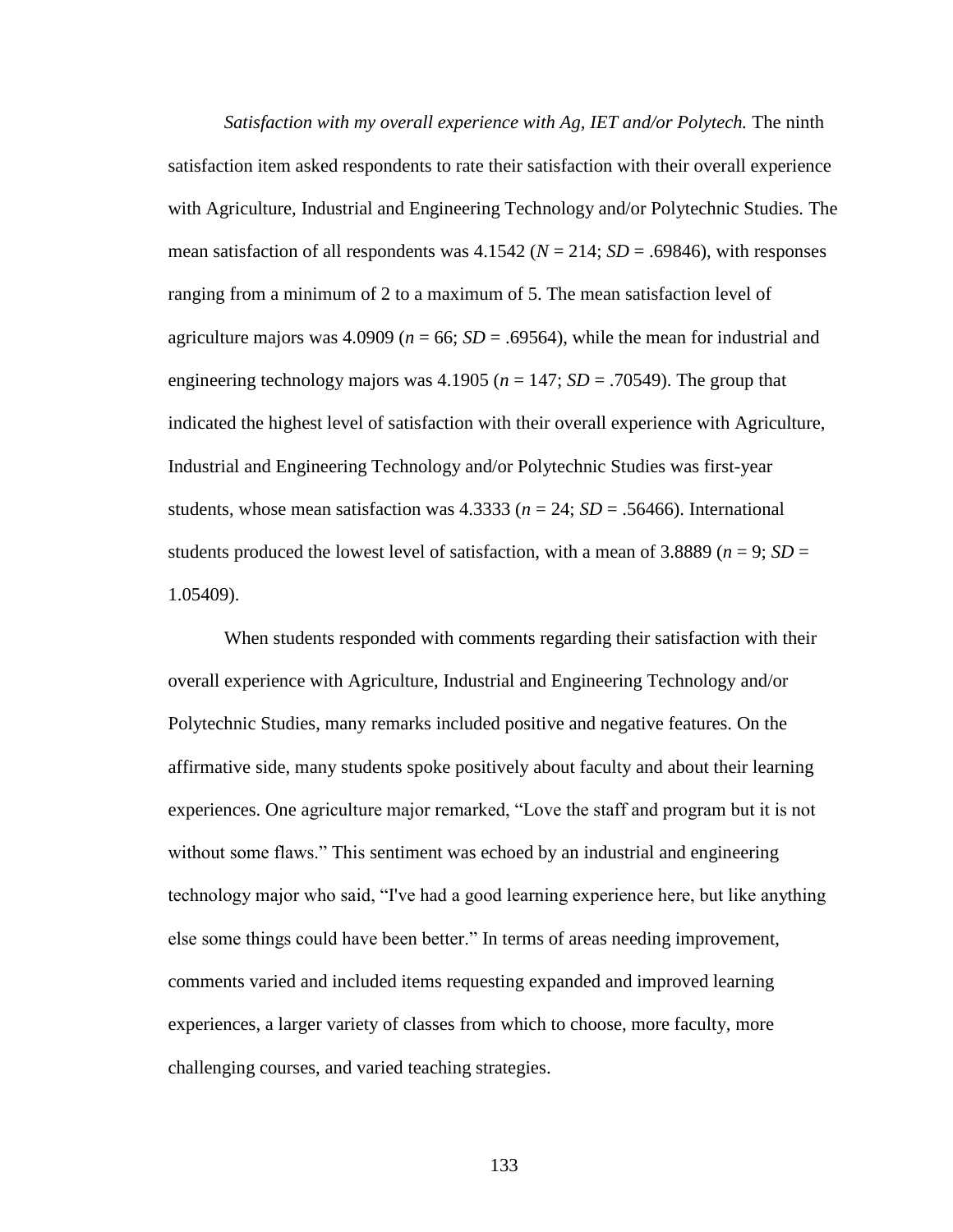*Satisfaction with my overall experience at Southeast.* The tenth satisfaction item asked respondents to rate their satisfaction with their overall Southeast experience. The mean response for all survey respondents was  $3.9398$  ( $N = 216$ ;  $SD = .80034$ ), with a minimum response of 1 and a maximum response of 5. Agriculture majors ranked their overall experience at Southeast with a mean of 3.8582 (*n* = 67; *SD* = .75782), with industrial and engineering technology majors ranking their experiences slightly higher, with a mean of  $3.9764$  ( $n = 148$ ;  $SD = .82134$ ).

The group expressing the highest satisfaction was sophomore students, whose mean satisfaction was  $4.0921$  ( $n = 38$ ;  $SD = .69608$ ). The group indicating the lowest level of satisfaction with their overall experience at Southeast, equating to over 10% less satisfied than the highest group, was minority students. Their mean satisfaction was 3.5000 ( $n = 10$ ; *SD* = 1.35401).

In responding to the request for comments regarding their overall satisfaction with Southeast, many students described their experiences as "good" and "enjoyable." As one industrial and engineering technology major commented, "Overall it has been a good experience." Another one observed: "SEMO is a good school, and I"ve had a great time in my years here."

As in the responses to the previous comments request, many students gave qualifiers within their responses. As one student noted, "A fairly good experience, but nothing is 100% perfect." Three areas stood out among the grievances that students expressed: parking, University Studies courses and tuition expense. Numerous student comments touched on one or more of these items. One student noted: "I am not happy I have to take art being an Ag major or the other money grabbing classes." An industrial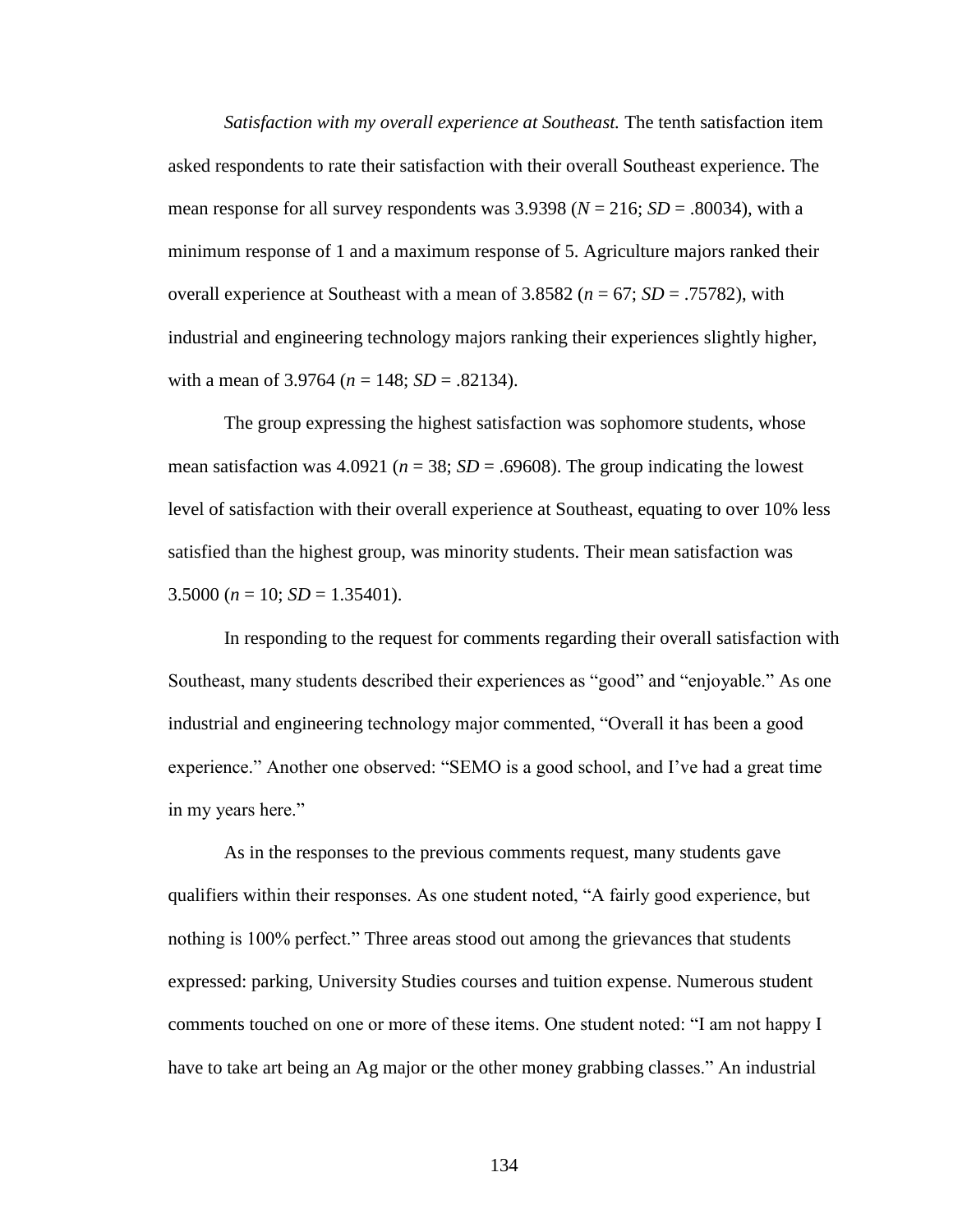and engineering technology major complained, "Some University Studies classes have cost me thousands of dollars and I feel they should be cut OUT!! These classes such as theatre and dance serve no purpose except to create revenue." Another student insisted, "Stop wasting my money on stupid projects (i.e. brick roads and million dollar fountains)."

When the satisfaction rankings of all students taking the survey were reviewed for the ten items, interactions outside the classroom with other students and advising rose to the top. Both items weighed in with satisfaction rankings that equated to 85% satisfaction or higher. The items that were ranked at the bottom were academic experiences outside the department and the overall Southeast experience. The rankings on these items both equated to satisfaction levels above 70%, with the overall Southeast experience almost reaching 80%.

When the ten satisfaction rankings were compared by disaggregated data, firstyear students provided the highest satisfaction ranking in four of ten items. International students gave the lowest ranking in five of ten items. Students who identified themselves as other, in terms of class rank, provided two of the highest and two of the lowest satisfaction rankings. Agriculture majors also provided two of the lowest rankings.

*Five things I like the best about Ag, IET, and/or Polytech.* Survey respondents were asked to list five things that they liked best about Agriculture, Industrial and Engineering Technology, and/or Polytechnic Studies. Several of the items topping the list showed that current students placed a great deal of importance on relationships with faculty and with other students. Other items mentioned by numerous students included academics, facilities, and the hands-on opportunities in the departments.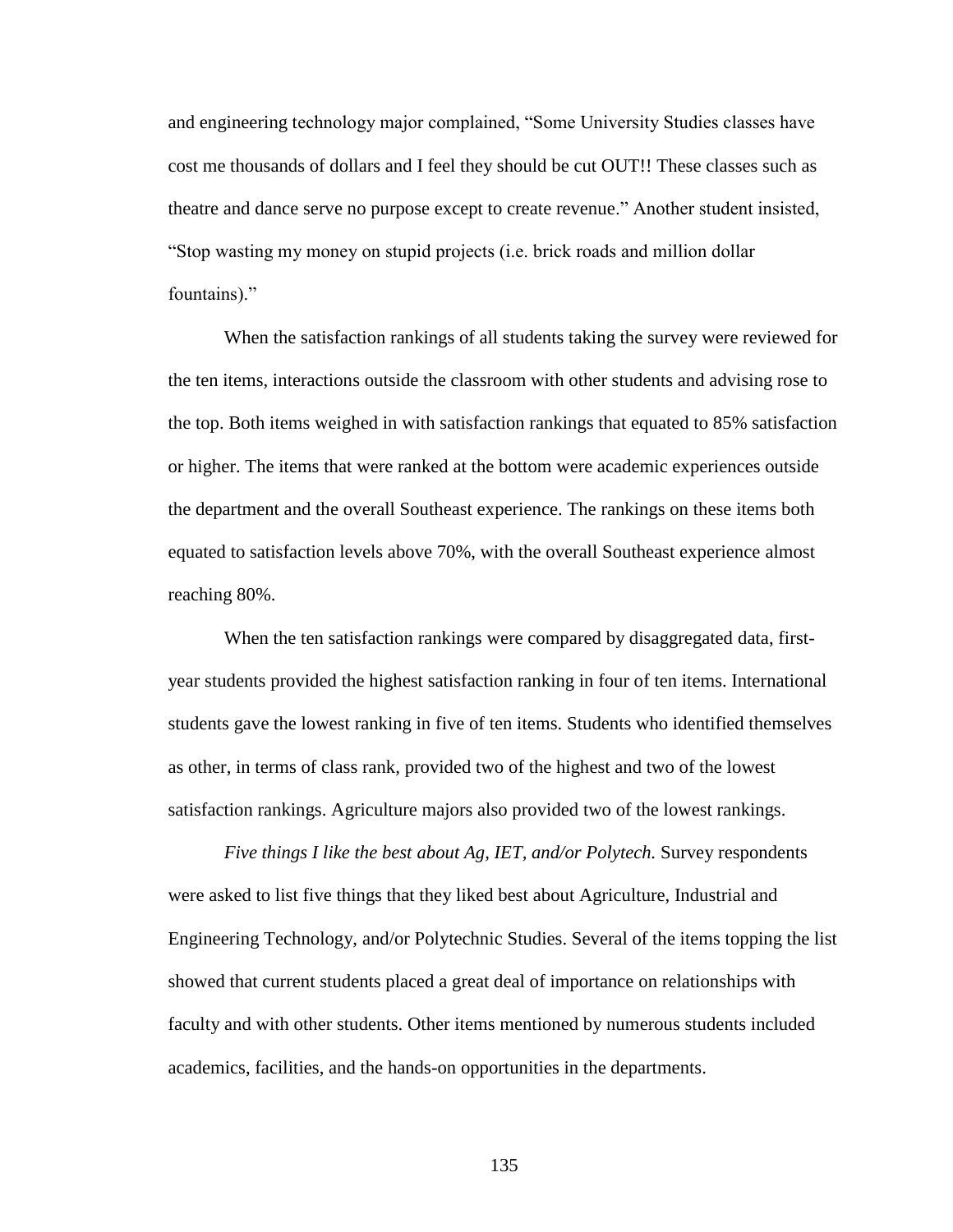Many students from both departments listed "faculty," "professors," "instructors," or "teachers" as one of the five things they liked best. Others were more explanatory in describing relationships with faculty, making comments such as "Faculty, professors and teachers want to get to know you," "Teachers know me and my learning abilities," "Teachers become more involved than just giving a lecture," and "The teachers care about what we do after we graduate."

Current students from both departments also spoke highly of their interactions with other students. Although many just listed "students" or "class mates," others described their relationships. Illustrative comments included "Close knit group of students," "Students band together, very close with everyone," "Students work well together," and "Meeting people that will share my field of work."

Academic related comments also topped the list of items that students in both departments liked best. Many students commented that they liked the "classes," "majors," and "programs." Other students mentioned the knowledge of the faculty: "Teachers are excited/ knowledgeable about the subjects," "Professors are fairly well rounded," and "Field experienced teachers." Small class size was also a feature that agriculture majors cited as a best-liked quality.

Facilities also made the list of items which students liked best, although agriculture and industrial and engineering technology students differed in their responses. Numerous agriculture students mentioned the farms and the greenhouse, while several mentioned the computer lab. Many industrial and engineering technology students cited the building and classrooms in their list of top five items. A good number also mentioned the computer labs. Although a larger percentage of agriculture majors mentioned "hands-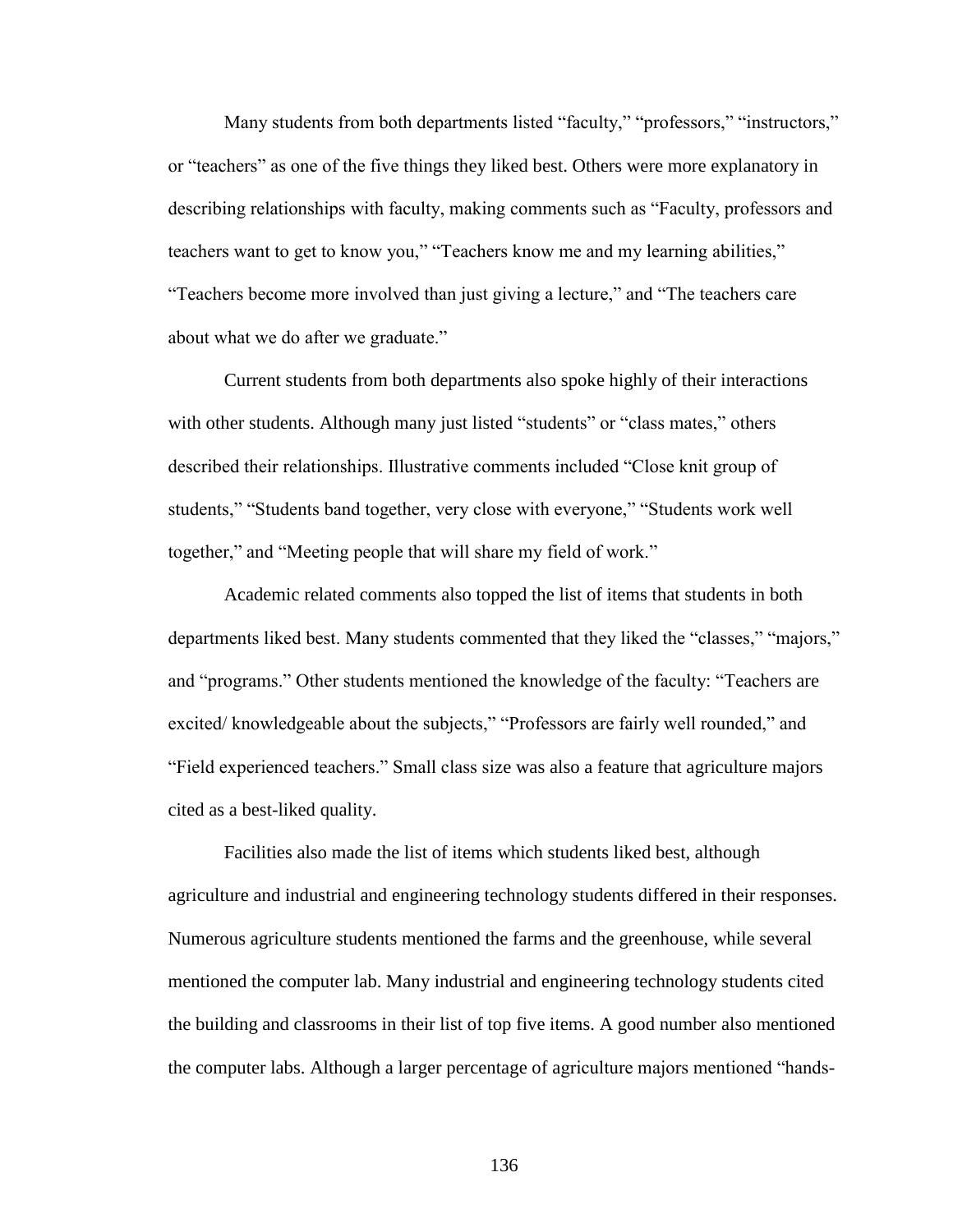on learning" as one of their top five items, many of the industrial and engineering technology students mentioned the lab facilities and available equipment.

*Five areas in which I would like to see improvements in Ag, IET, and/or Polytech.* The next question asked survey respondents to list the five areas in which they would like to see improvements in Agriculture, Industrial and Engineering Technology and/or Polytechnic Studies. Interestingly, several items topping the list of areas for improvement mirrored items identified by students as the things they liked best. Although students expressed appreciation for what they are learning and for their instructors, they undoubtedly wanted more out of their departmental experiences.

Numerous students in both departments mentioned academics and instruction as needing improvement. Industrial and engineering technology students had quite a bit to say about class offerings and availability. Also making the list for both departments were issues dealing with facilities, labs and computers. Additionally, agriculture majors expressed the desire for more hands-on learning; whereas, industrial and engineering technology students wanted more internship and career related assistance.

An overwhelming majority of Department of Agriculture majors mentioned academic related items in their list of areas in which they would like to see improvements. Students" answers varied widely, but a few items were mentioned by a number of people. Students would like to see "a variety of ag classes" that are more "involved" and "specialized." Specific requests that were mentioned multiple times included "more interaction with different animals," including "more small animal classes" and "more than just cows for animal science (horses, hogs, companions)." Also mentioned a few times was a request for a "landscape design software class." Finally, a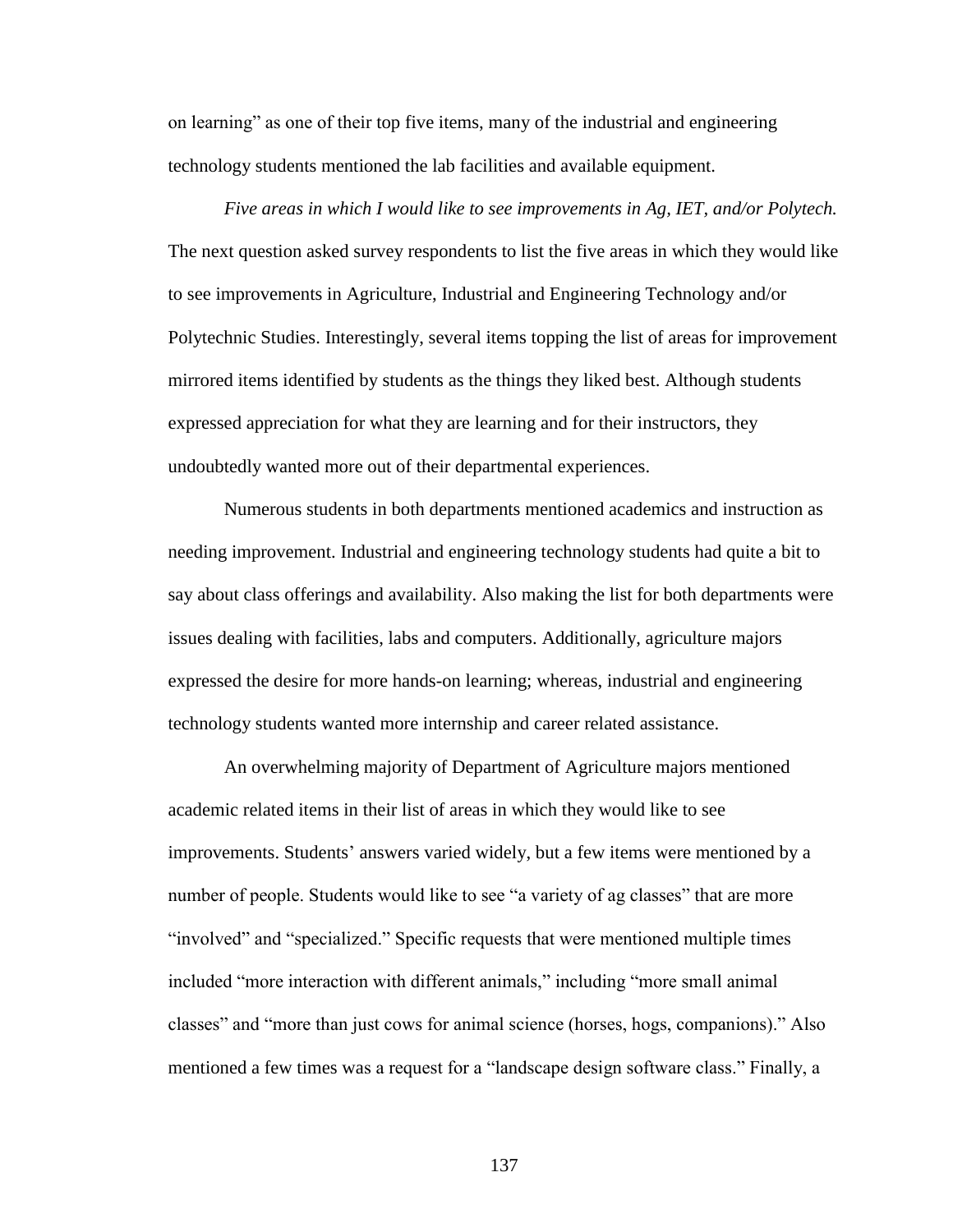desire for an additional degree to prepare students to teach agriculture was mentioned by several people on the survey and by one person in the agriculture focus group.

Similar to the agriculture majors, industrial and engineering technology majors indicated that they would like to see more from classes in terms of the "number of classes offered" and "material covered." A few mentioned that class sequencing and prerequisites should be reviewed. Numerous students mentioned that they would like to see more "real world application" and "more practical experiences." Several also mentioned that additional field trips would be valuable. Three majors rose to the top in terms of numbers of specific major-related comments: Technical Graphics, Construction Management and Design, and electronics-related majors. Some comments about the Technical Graphics program requested more coverage of specific software programs. The comments regarding the Construction Management and Design major focused on adding and removing classes and on the need for more instructors. Several students mentioned that electronics courses should go into more detail, with the Programmable Logic Control (PLC) class being mentioned specifically a few times.

When it came to teachers and teaching styles, students from both departments had many comments to share. In addition to general comments on "faculty" and "teaching skills," several agriculture majors mentioned specific classroom management suggestions such as "better use of class period" and "organization of professors (personal)." Additionally, a few noted assignment related suggestions such as "I would like more homework because I don"t understand when teachers just lecture or give notes" and "a few more little assignments assigned by the professor."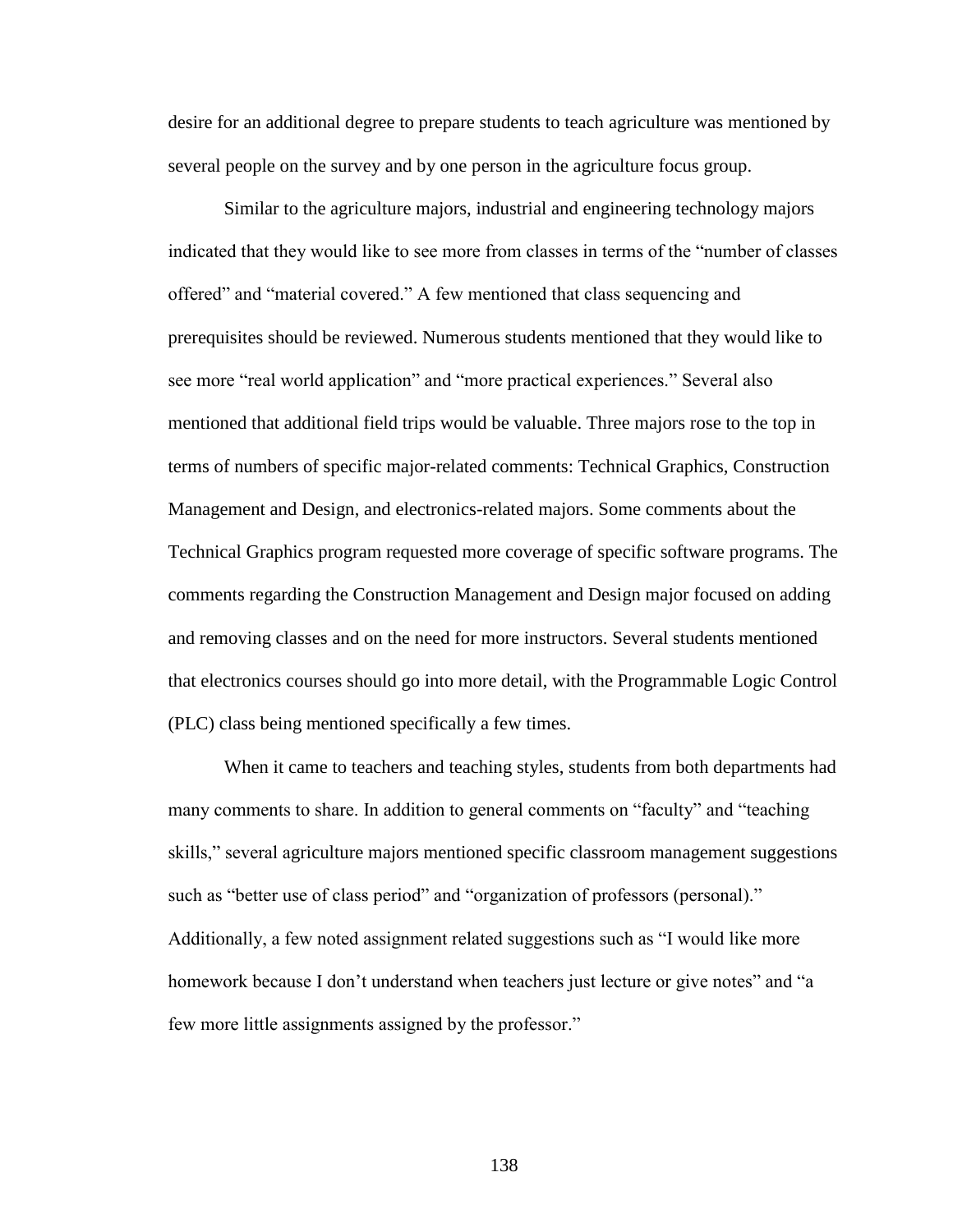A number of students from industrial and engineering technology made general comments about professors and teachers, but many more commented on the knowledge of teachers and their teaching styles. For example, quite a few commented on instructor knowledge: "More knowledgeable instructors, and "more knowledgeable professors in the specific area for the class." Several comments were made related to the amount of help that students get from instructors, both in and out of class. A few students stated their desires for faculty to teach more to their level: "Teachers can't be simple." A good number of comments suggested that more faculty members are needed. And finally, the difficulty in understanding teachers who speak English as a second language was mentioned by numerous students.

Many comments from students in industrial and engineering technology focused on course offerings and availability. Numerous students noted that they do not like classes that are not offered each semester: "Don"t offer half the courses once a year." Other comments covered a wide spectrum of desires for class time scheduling. Some expressed the desire for more day, afternoon, or evening classes/sections. A few commented that they did not like weekend option classes (classes meeting just several times a semester on the weekend). Online classes received both positive ("More web based courses") and negative ("There are too many online classes") comments, with a few students noting specific courses that should not be offered in an online format. Evening classes also received both affirmative ("More night classes") and negative ("Reduce number of night classes") comments. As summarized by a focus group attendee, "Sometimes students do better by just watching and reading. Some others do better while if they have to perform something with their hands, more mechanical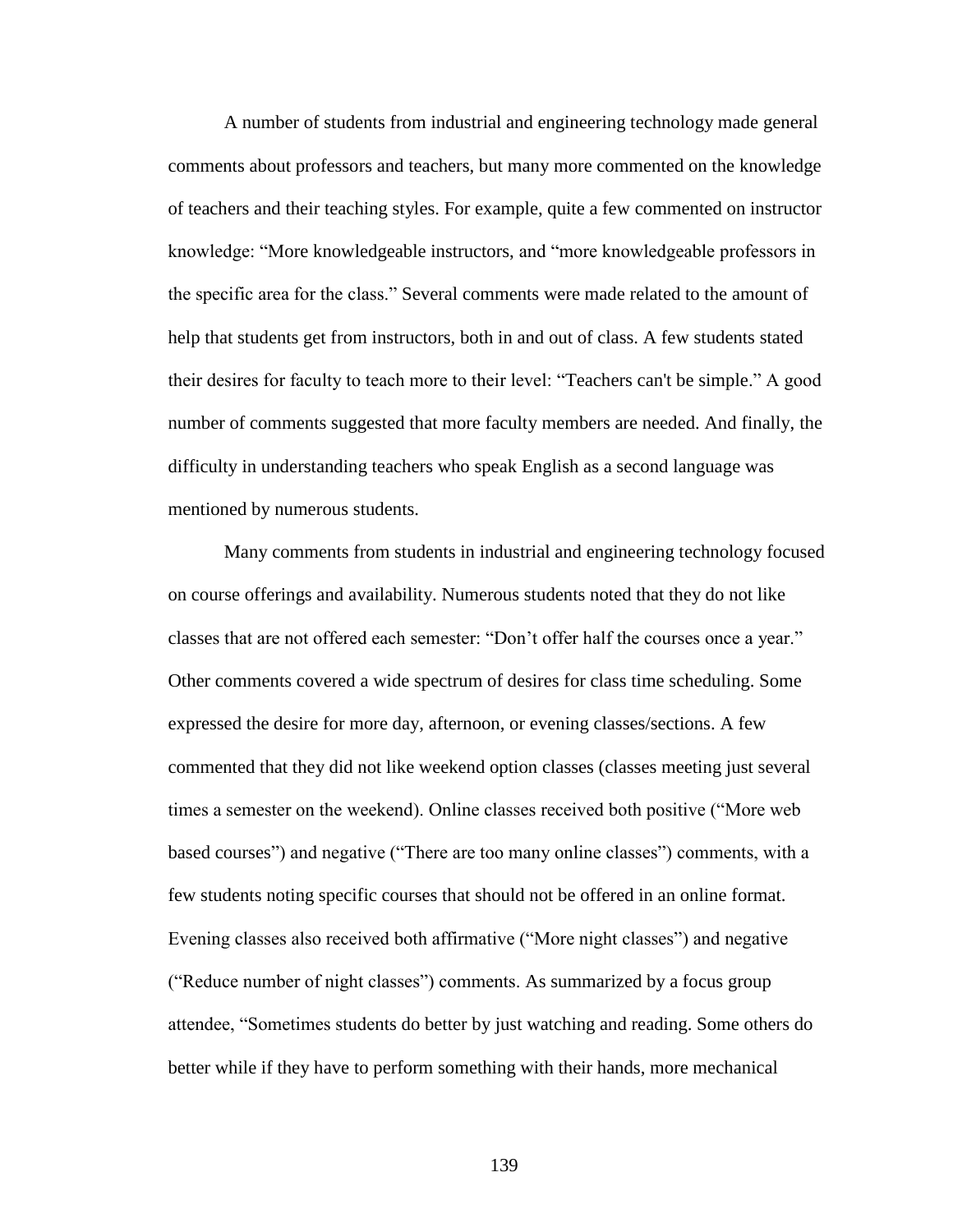students, things like that. So, it really depends on what the student is looking for. And, it varies a lot depending on personality and ways of learning."

Students from the Department of Agriculture made a variety of comments regarding buildings, facilities and labs. In addition to mentioning "facilities" and "buildings," several specifically mentioned Magill Hall and a few mentioned "classrooms." Labs were also noted by several students as needing improvement: "Labs – microscopes, etc. available for students, more scientific approaches," and "More ag resources in ag lab." Students also mentioned that they would like to see more utilization of the farms and the greenhouse. Focus group attendees declared that they would like to see the department finish projects that it starts, in terms of facilities. One commented, "I think the department should dedicate themselves to finishing projects." Another one mentioned, "They get it operational, and they stop before it's actually complete." Additionally, focus group participants cited that they would like to see the department utilize more established resources in the area, through field trips and possible short-term lab opportunities. Specifically mentioned were excursions to row crop farms, demonstration fields, vineyards and fish ponds.

While a few industrial and engineering technology majors mentioned building issues (the most mentioned item was a request for bigger desks in some classrooms), the majority of comments related to labs and equipment. Some students suggested "more" and "better" equipment, whereas others made suggestions related to supporting materials in the labs: "Get the needed electronic parts," "tools in labs," "more resources such as tools, lumber, etc.," and "material accessibility." A good number of students discussed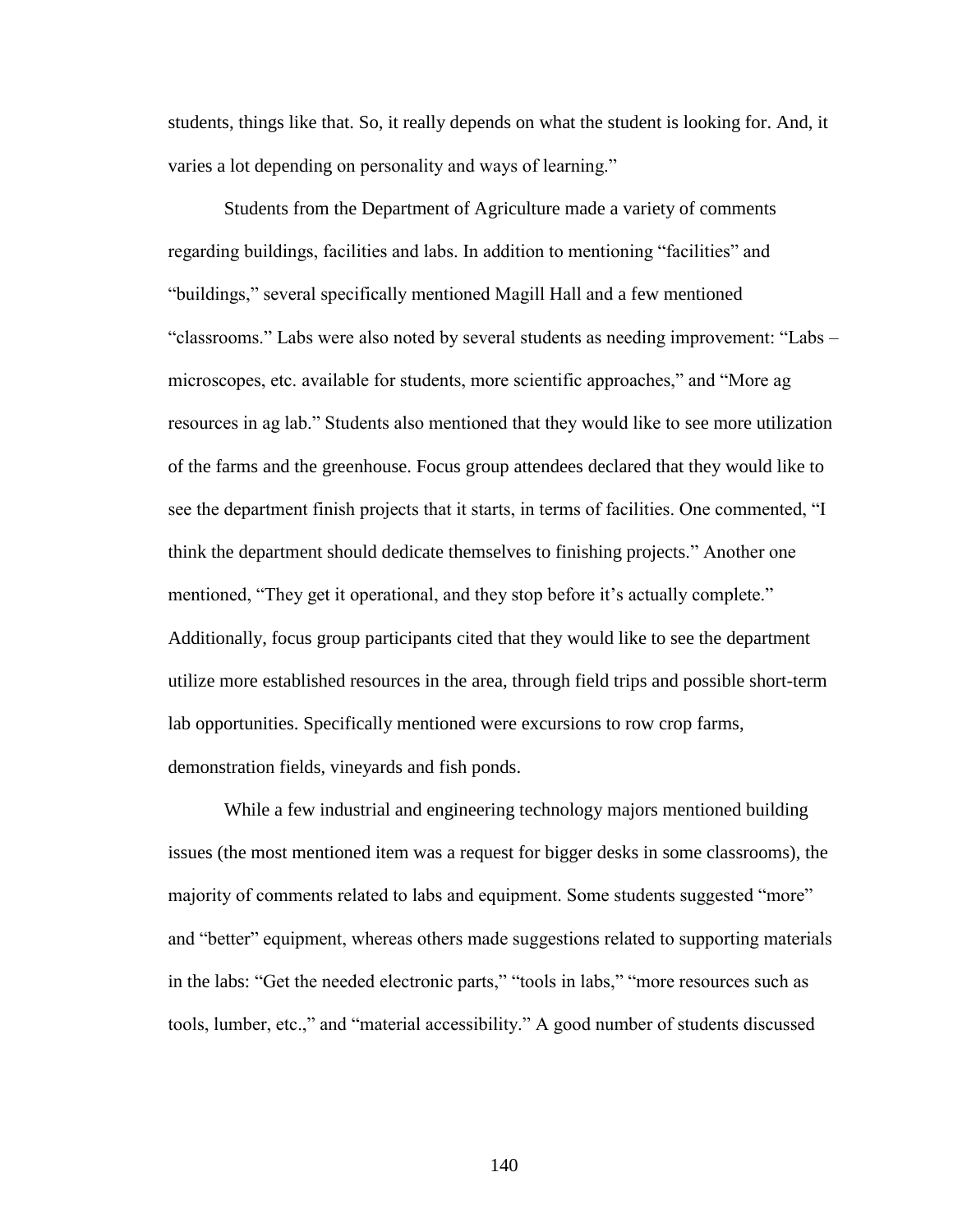lab availability. Several mentioned the desire for labs to be open longer, including weekend accessibility.

Computing issues were repeatedly mentioned by students in both departments. Agriculture students' main criticism was the "Ag computer lab," with several specifically noting a request for "Better computers in the Ag lab." Industrial and engineering technology majors repeatedly requested "updated" and "better" computers and "working printers in the computer lab." Several students made comments about specific software programs, and others registered complaints about computer lab accessibility.

While majors in both departments mentioned hands-on learning, a larger percentage of agriculture majors noted this as a grievance. Specific requests for increased hands-on activities included "Row crops hands on learning needed" and "More hands on with small animals."

Internships, job fairs and job placement were mentioned in the written comments by students in the Department of Industrial and Engineering Technology as areas in which they would like to see improvement. Pertaining to internships, "help finding internships" was mentioned several times. A few students also noted requests for internship and job placement assistance outside the local area. One agriculture focus group member described his perception of job placement assistance at Southeast as "here"s your degree, good luck on your job." An industrial and engineering technology focus group attendee described his experiences as an international student trying to gain work experience related to his desired career, "I cannot find any kind of part-time or any way to improve my skills in a work-area, here on campus, and it"s more limited to me,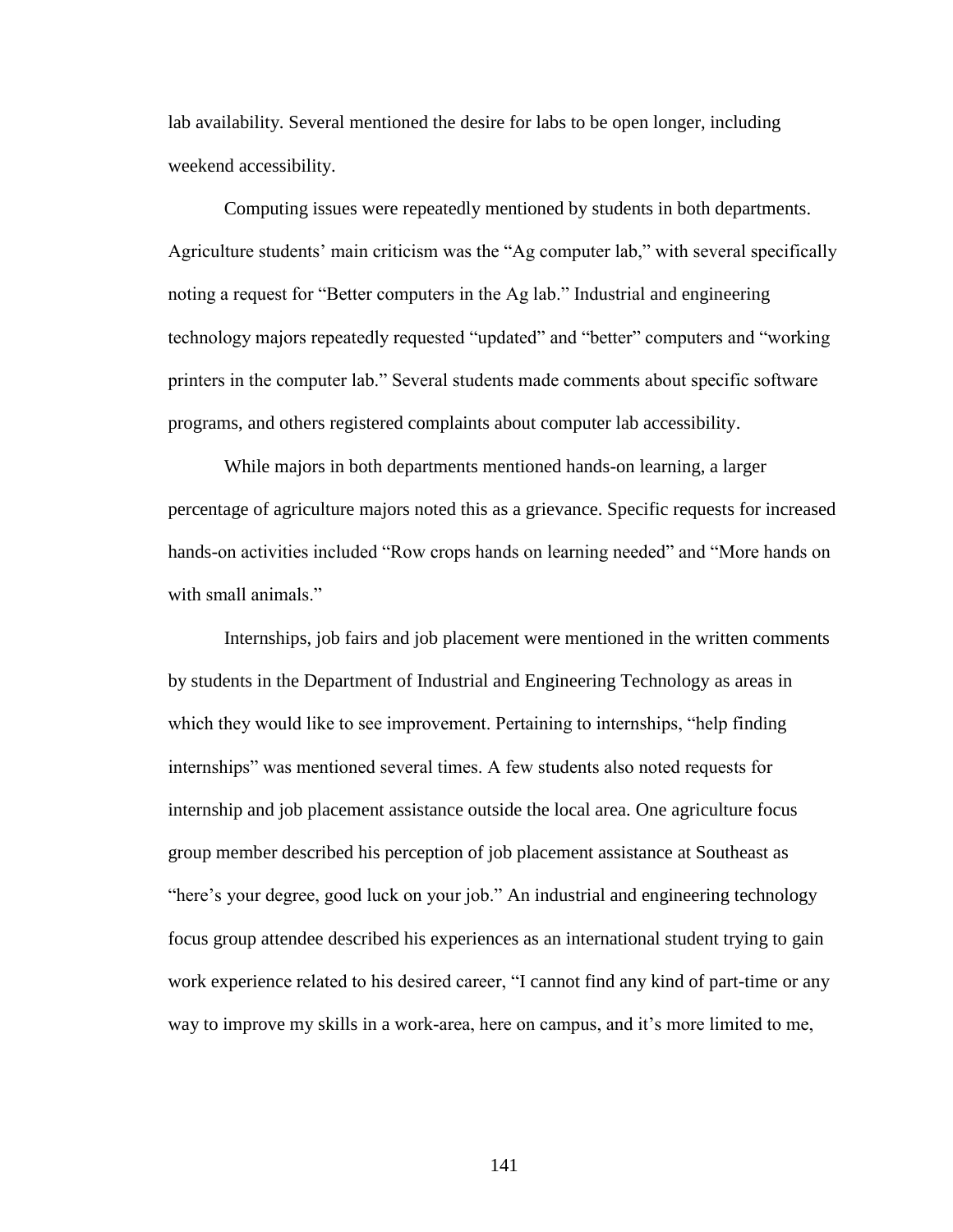because I am an international student, and I cannot really work off-campus. So, it"s really hard for me to try to improve my skills before I go with a degree out into the world."

*The education I am obtaining at Southeast is worth the money it is costing me.* Students were asked to indicate if the education that they were obtaining at Southeast was worth the money it was costing them. Overall, 51% of survey respondents indicated yes, while 13% indicated no, and 35% were not sure. When viewed departmentally, agriculture students indicated 45% yes, 10% no, and 45% not sure, while industrial and engineering technology students indicated 53% yes, 15% no, and 32% not sure. The two students who were undecided in Polytechnic Studies indicated that the education they were obtaining was worth the money it was costing them. When results were disaggregated by ethnicity, the nine students who marked either foreign citizen or designated an international hometown indicated 22% yes, 44% no, and 33% not sure. The ten students identified as minority students (American Indian or Alaskan Native; Black, Non-Hispanic; or Hispanic) indicated 60% yes and 40% not sure, when asked if the education they were obtaining was worth the money it was costing them.

When asked to provide reasoning to back up their answers to the question regarding whether the education they are obtaining at Southeast is worth the money it is costing them, numerous students from both departments positively mentioned the value of a college education from Southeast. One respondent commented: "The cost is very affordable for the education obtained." Another one noted: "Southeast is very reasonable in cost and I am getting a good education, so it is worth the money." Several noted the future financial merit of their degrees: "The money I spend here will help me to make more money when I am finished," and "People who go to college will make more money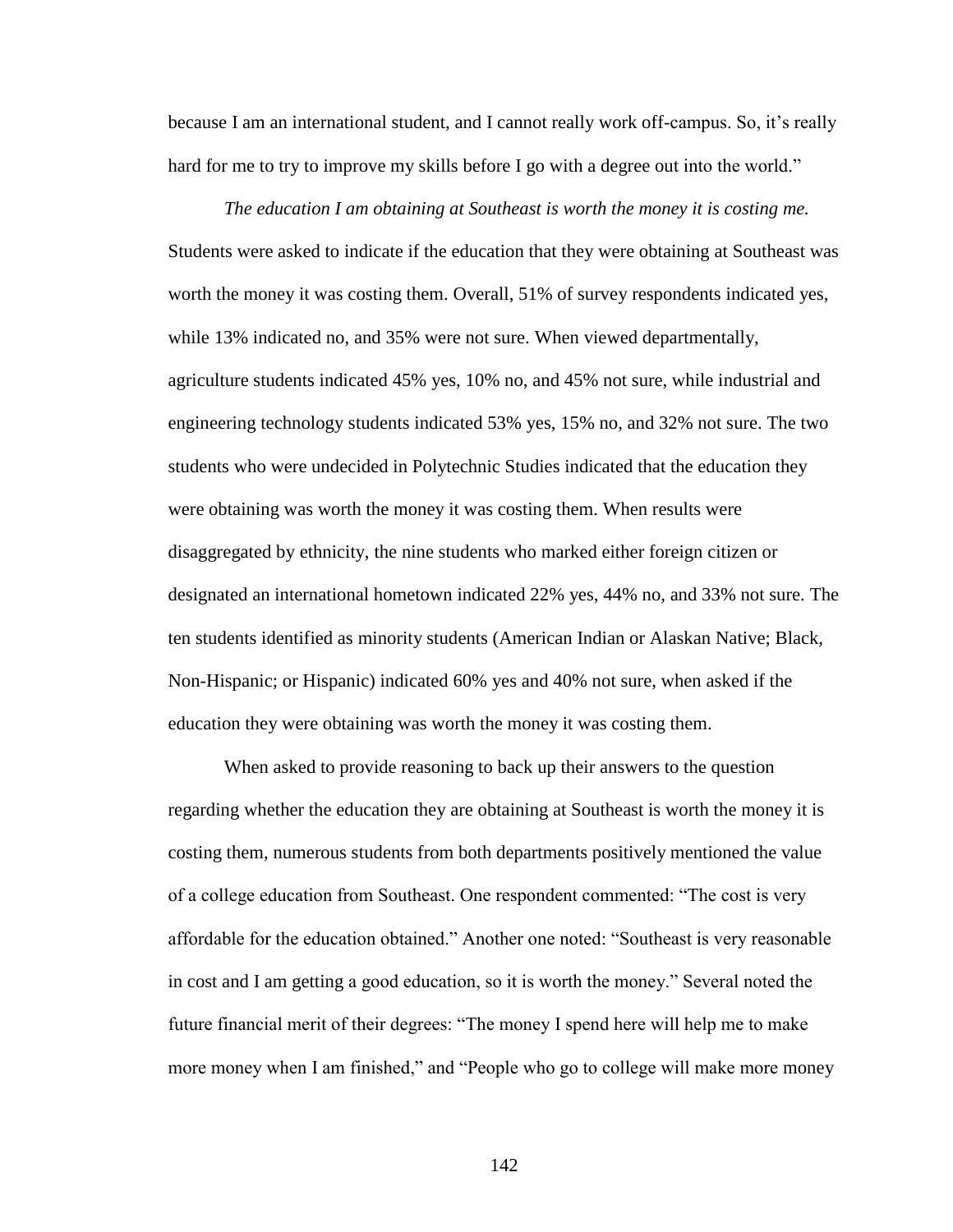in the long run." A number of students also made comparisons between Southeast Missouri State University and other schools. One agriculture major mentioned: "I also attended another state university; I feel that although this university costs less, I've received a much better education." As noted by an industrial and engineering technology major, "I feel I am gaining valuable knowledge that will help me in the working world at a cost that is cheaper than some other universities."

A good number of survey respondents explained that they could not really be sure that the money they were spending was worth it until they graduated and got into the job market. One person explained, "Do not know opportunity cost in getting good paying, meaningful job after graduation." Another survey respondent noted: "I"m not sure until I graduate and find a full time job. I will then know if my education was worth the money."

Some students from both departments commented on the expense of Southeast education, in general: "It seems that an education is starting to cost more and more, it"s hardly affordable." Some students who commented negatively in response to this question had specific observations about majors and programs. More students made comments indicating that they desired more than they were getting, as summarized by one survey respondent: "After completing some courses, I feel as though I haven"t learned all that I could have."

*Why students chose majors in the School of Polytechnic Studies.* The next survey question asked students to indicate why they chose a major in the School of Polytechnic Studies. When responding to the question, students from both departments generally gave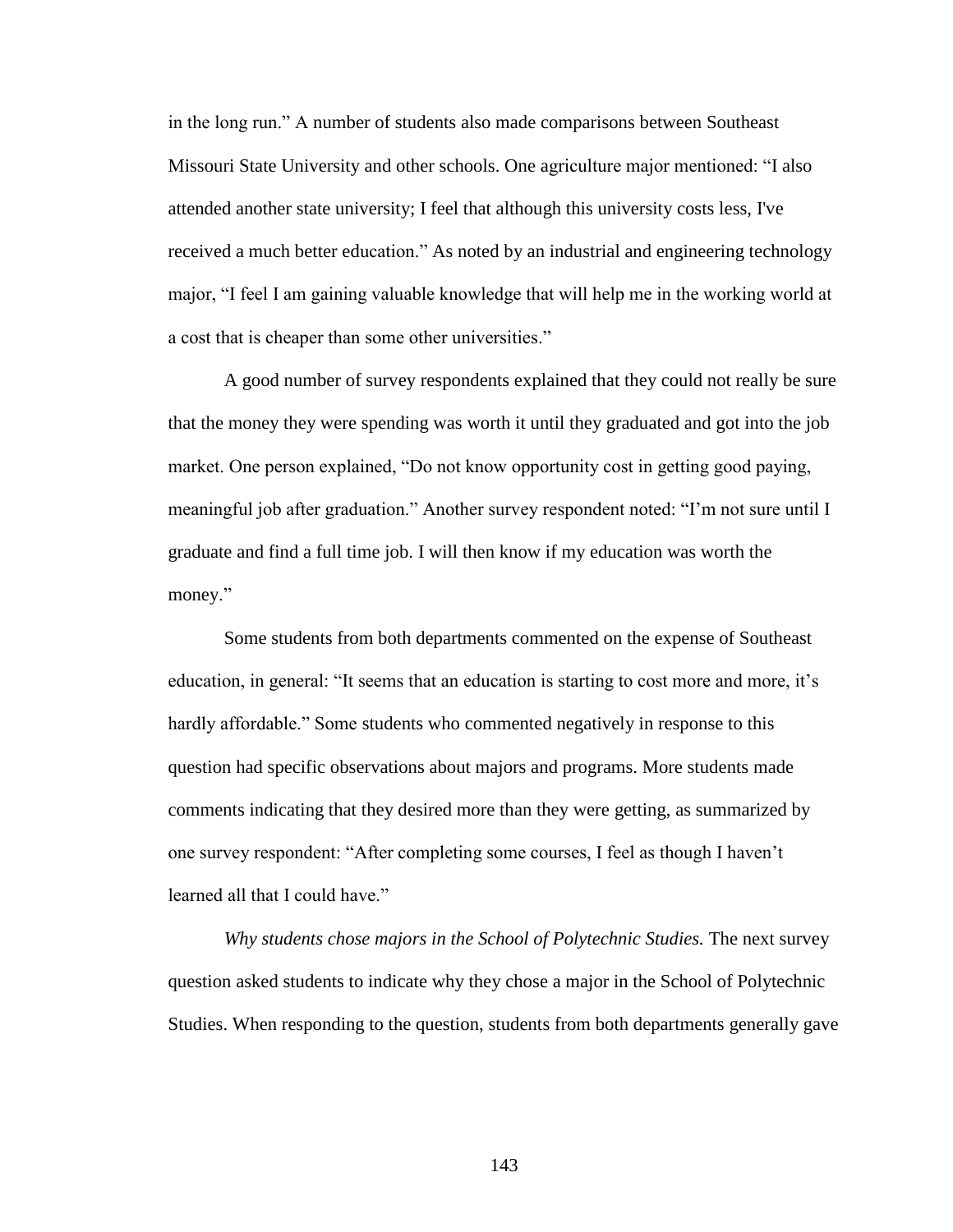similar answers. Four of the types of reasons mentioned most often were general interest, subjects of interest, career preparation, and background.

A good number of students made broad comments regarding their reasons for choosing a major in the School of Polytechnic Studies: "Because it interested me" and "It has interested me for the longest time." Many more students commented specifically regarding the reasons for their interests and their subject areas of interest. In addition to more general comments such as "I like ag," Department of Agriculture students commented on working with animals and horticulture. As summarized by one student: "This is what I love doing. I like outdoors and working with plants and animals." Many industrial and engineering technology majors made general comments about their talents and interests such as "Because it was something I really enjoyed and something I was good at." Specific subject interests mentioned most often by industrial and engineering technology students included computers; electronics, telecommunications and networking; construction; and computer graphics.

Students from both departments also made general career-related comments in regard to their reasons for choosing a major in the School of Polytechnic Studies: "Because it is what I want to do with my life," and "It is what I want to do everyday for a job." Some students made mention of specific vocations.

Another commonality between the students in both departments was the mention of family background and previous experience. Numerous agriculture majors mentioned growing up on a farm. As noted by one student: "Raised on a farm; it"s what I love to do." And, as one industrial and engineering technology student mentioned, "I have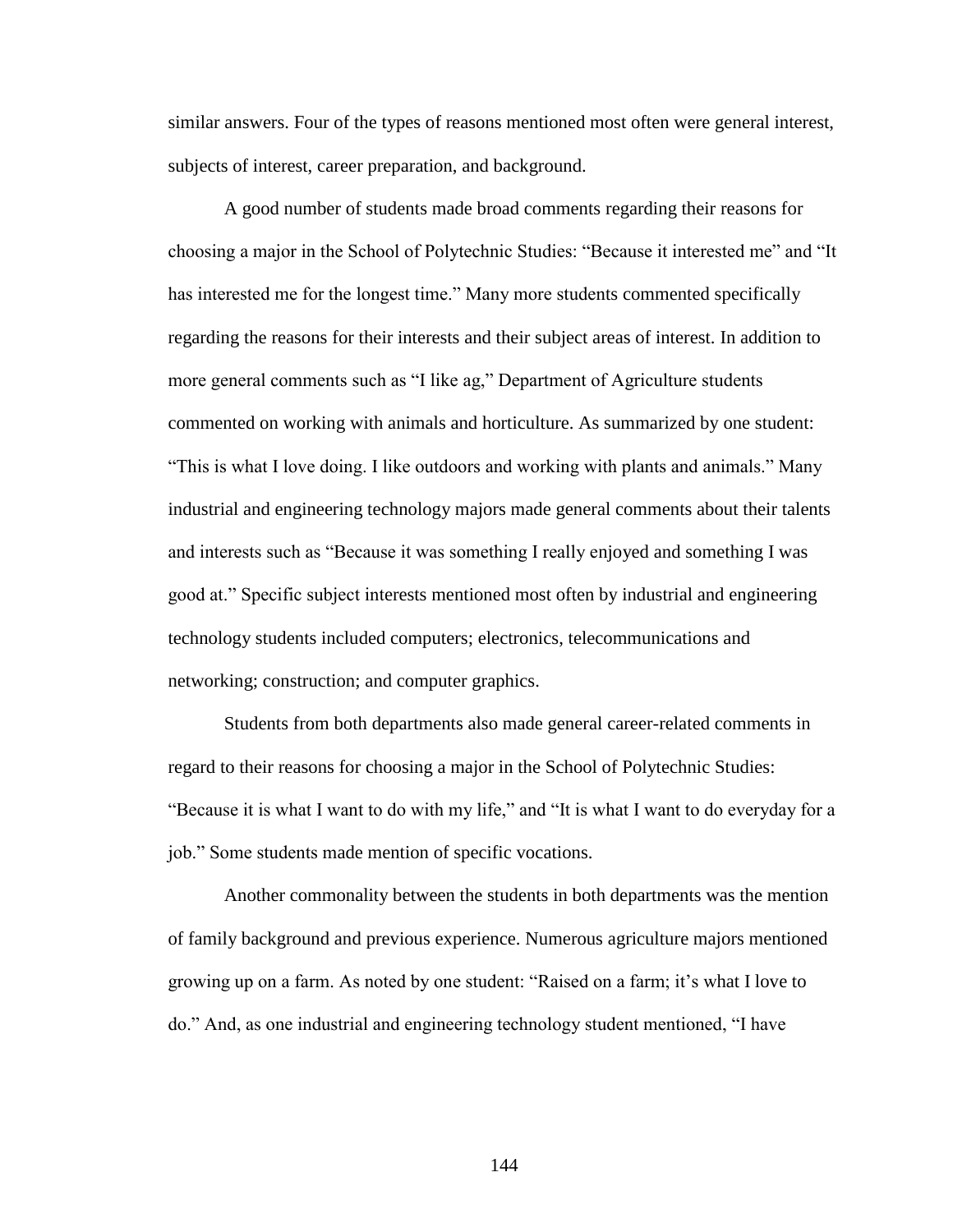always wanted to work in this field. I have had some kind of experiences with it working with my father."

There were a few differences in the answers from the students in the two departments. Some agriculture majors made mention of the fact that they liked being outside: "I like being outdoors," and "I am interested in outside, productive labor." Industrial and engineering technology majors commented on the practical and hands-on aspects of the programs: "It looked practical. Both of my engineer parents said it looked much better than engineering at Rolla, where they went," and "It fits the kind of work I enjoy, technical and hands on."

*Would you recommend a major in the School of Polytechnic Studies to a friend?*  Survey respondents were asked if they would recommend a major in the School of Polytechnic Studies to a friend. Overall, 92% of respondents indicated yes, while 7% indicated no. Of the 15 students (7% overall) who indicated no, 3 (20%) were from the Department of Agriculture, and 12 (80%) were from the Department of Industrial and Engineering Technology.

*Did you hear about the School of Polytechnic Studies before you started, and if so, were your expectations met?* Survey respondents were asked if they heard about the School of Polytechnic Studies before they started attending Southeast. A follow-up question asked those who did hear about the School of Polytechnic Studies before commencing attendance at Southeast to indicate if their expectations were met or not. Fifty-eight percent (58%) of students indicated that they had heard about the School of Polytechnic Studies before they started attending Southeast, while 42% indicated that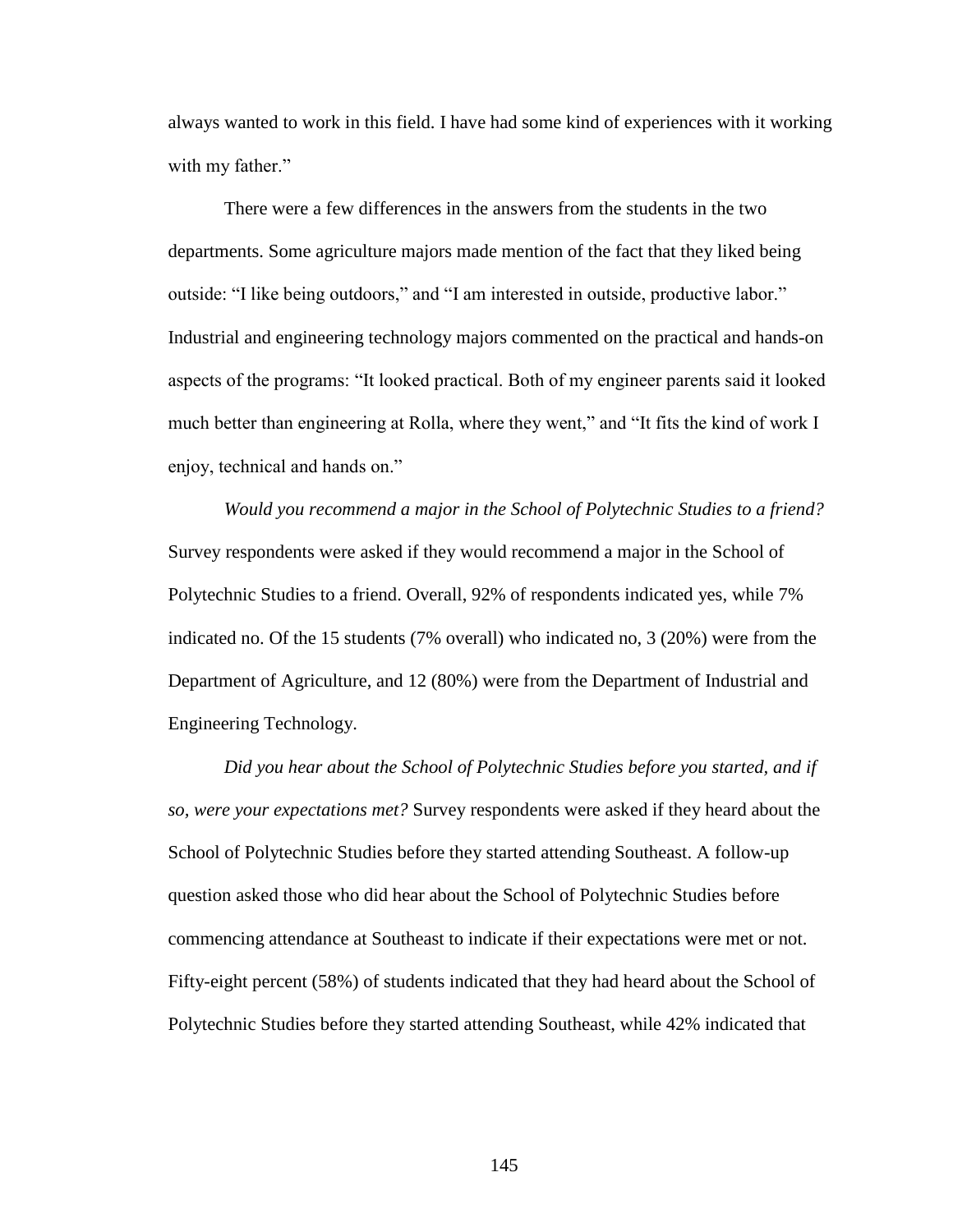they had not heard about Polytechnic Studies. These percentage splits were identical in both departments.

In response to the follow-up question, 80% of respondents indicated that their expectations had been met, while 20% indicated that their expectations had not been met. Of the 20% of respondents (25 students) who indicated that their expectations had not been met, 40% were agriculture majors, 56% were industrial and engineering technology majors, and 4% were undecided in Polytechnic Studies.

The breakdown of majors of students (some respondents listed multiple majors) who indicated that their expectations had not been met included the following majors from the Department of Agriculture: Horticulture (4), Agribusiness – older option (3), Animal Science (2), Agriculture Industry (1), and Plant and Soil Science (1). The breakdown of majors of the students (some respondents listed multiple majors) in the Department of Industrial and Engineering Technology who indicated that their expectations had not been met included the following: Technical Graphics (4), Manufacturing (3), Construction Management and Design (3), Industrial Management (2), Industrial Education (1), Automated Manufacturing (1), Electrical and Control (1), and Design Drafting (1).

Directly after the question that asked students if their expectations were met, students were asked to explain the reasoning for their answers. When commenting in a variety of ways that their expectations were met, numerous students mentioned how they heard about the School of Polytechnic Studies. Comments varied widely and included brochures, friends and relatives, graduates, college fair, high school teachers and advisors, tours, college advisor, and community college instructors. Additionally,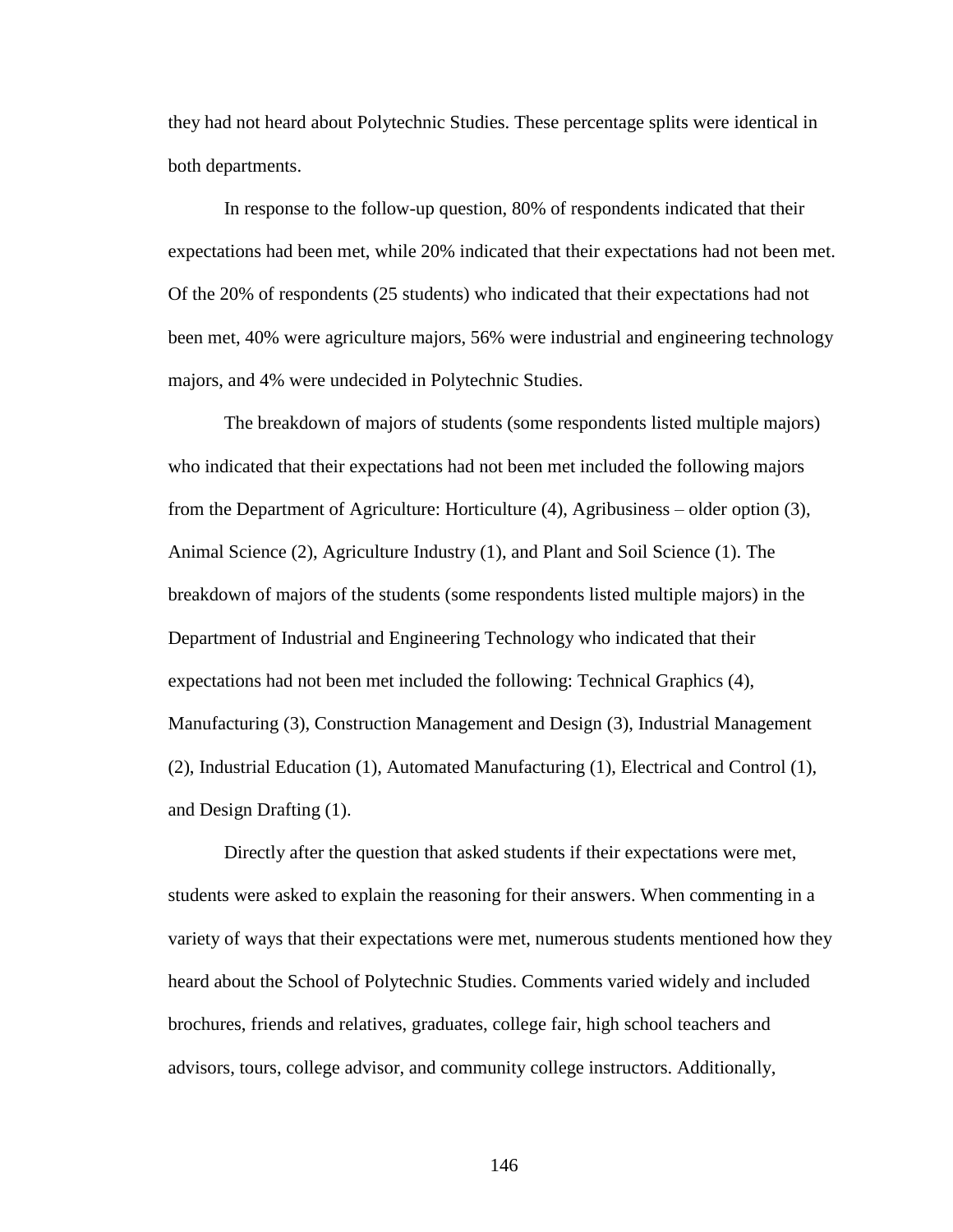students from both departments commented, in general terms, that their expectations had been met: "I feel satisfied as of the present" and "It was everything I expected." Several industrial and engineering technology majors also mentioned more specific items that contributed to their expectations being met, including the facility, faculty, classes and available majors.

Those students who indicated that their expectations had not been met offered a range of explanations. Mentioned several times by agriculture majors were faculty, the desire for more hands-on applications, and the desire to learn a wider variety of information. Items which were mentioned several times by industrial and engineering technology majors included a lack of real-world applications, computer and lab issues, and a desire for more detailed offerings in classes.

*Do you intend to return to Southeast next semester?* Students were asked if they were intending to return to Southeast the next semester. Seventy-seven percent (77%) of respondents indicated that yes, they were intending to return next semester, while 3% indicated no, 18% indicated they were graduating, and 1% indicated they were transferring to complete a pre-professional program. Of the 7 students (3% overall) who indicated that they were not planning to return to Southeast the next semester, one student was an agriculture major, and six were industrial and engineering technology majors. The class-standing breakdown of those not intending to return included two sophomores, two juniors, two seniors, and one person identified as other. No first-year students indicated that they did not plan to return the next semester.

*Departmental and campus student organization involvement.* The last two questions on the satisfaction survey asked students to indicate departmental and other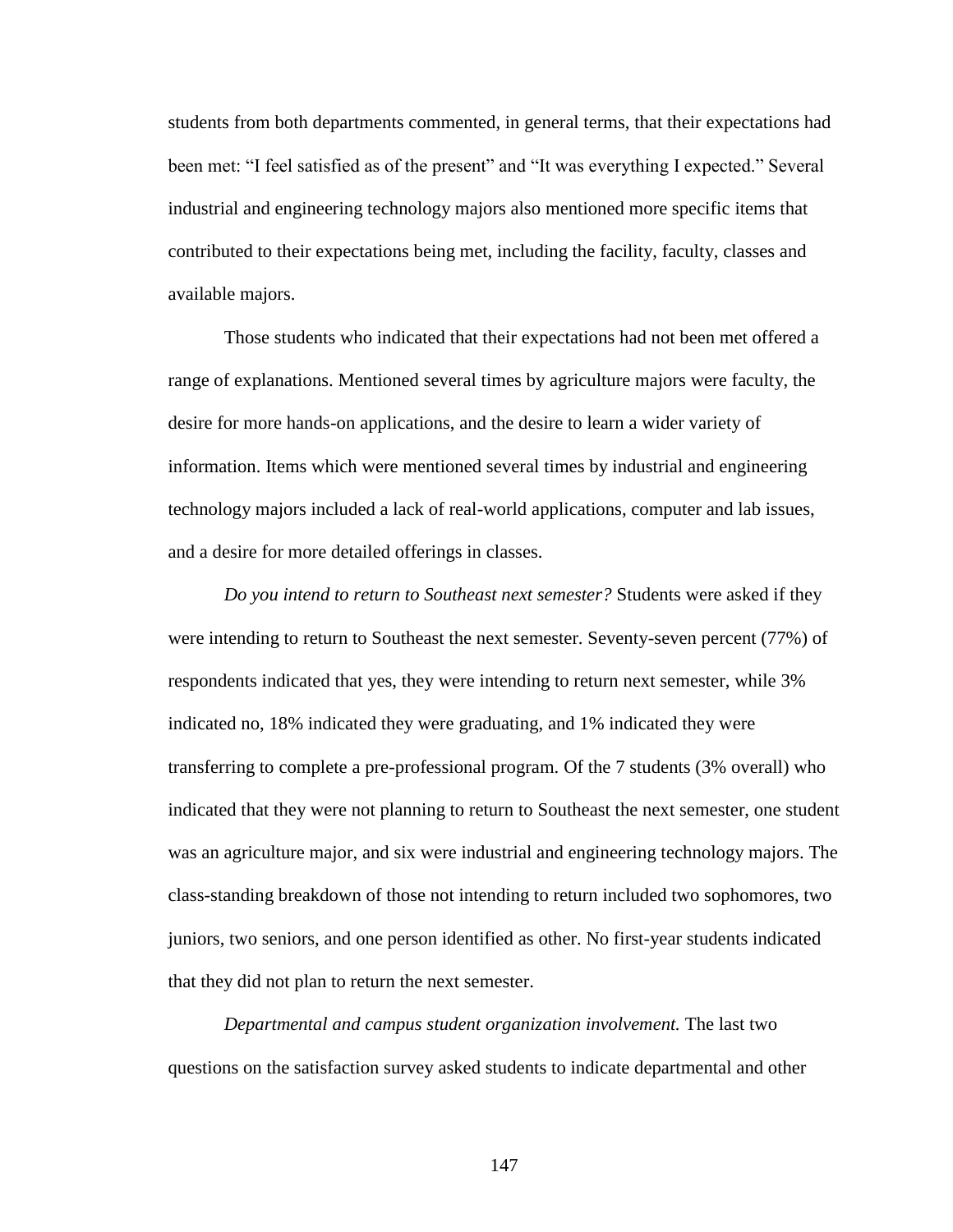campus student organizations with which they were involved. Over half (53%) of respondents indicated no involvement in either departmental or campus student organizations.

When specifically asked about departmental student organizations, 30% of survey completers indicated involvement, with 70% indicating no involvement. When the figures of students not involved were compared with the overall numbers of students completing the survey, 60% of agriculture majors indicated no involvement with departmental student organizations, while 74% of industrial and engineering technology majors and 100% of the undecided majors indicated the same. The Department of Agriculture student organizations and the number of students who indicated involvement were as follows: Delta Tau Alpha (15), Horticulture Club (13), Farm Bureau (6), Agriculture Club (5), Pre-Veterinary Medicine Club (5), and Golf Course Superintendents of America (1). The Department of Industrial and Engineering Technology student organizations with the number indicating involvement included: Club TEC (32), Society of Manufacturing Engineers (10), Gaming Club (0), and Society of Photographic Artists (0).

When specifically asked about other campus student organizations, 25% of survey completers indicated involvement, with 75% indicating no involvement. In comparison with the total number of students completing the survey, 69% of agriculture majors, 77% of industrial and engineering technology majors, and 100% of the undecided majors showed no involvement in other campus student organizations. The campus student organizations with which students listed involvement consisted of social and academic Greek organizations; sports and cheerleading; and a variety of leadership and support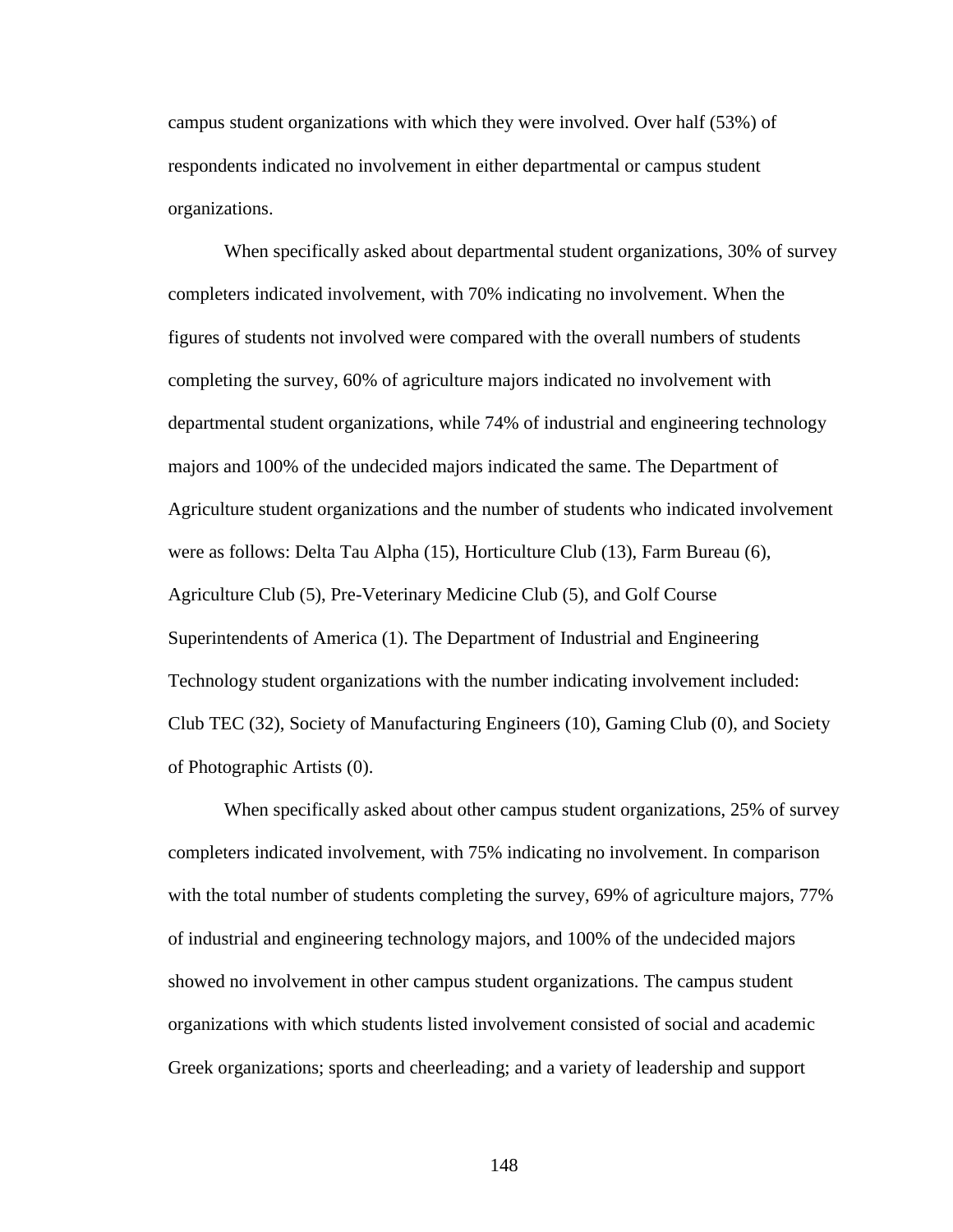organizations, such as Emerging Leaders, Student Activities Council, Student Support Services, Minority Student Programs, plus residence hall organizations.

Focus group members were asked how students could be encouraged to get involved in departmental extracurricular activities. Respondents in both groups mentioned the importance of letting students know how the club and its activities would be beneficial. As one agriculture major commented, "You see flyers, okay, but I mean . . . what's that going to do for me? I don't feel educated in what the clubs have to offer  $\dots$  to me, in particular." This sentiment was echoed by an industrial and engineering technology major, "When they are trying to promote these activities, they should say why they are doing it, more than promoting the activity itself." He continued, "I see someone making an activity . . . for example this one [the focus group interview], and they don't really tell me what"s important." Another focus group member noted the significance of educating first-year students on the value of being involved in organizations: "Being involved in organizations and having a job and all that, is actually beneficial for your resume or if you"re going to grad school . . . especially, you know, to show that you"re a more well-rounded student . . . and not just, okay, I'm going to go take my classes . . . and then go home and study all night."

Agriculture focus group members also suggested having requirements to maintain membership in departmental organizations. One attendee indicated, "I guess you can"t really make them . . . require them to join a club, but like, once you"re in a club, you ought to make them . . . joining a club comes with requirements. You have to put in so many hours to the club. You have to do something for the club." Another student commented, "They join the club to put it on their resume . . . or for a free meal at lunch,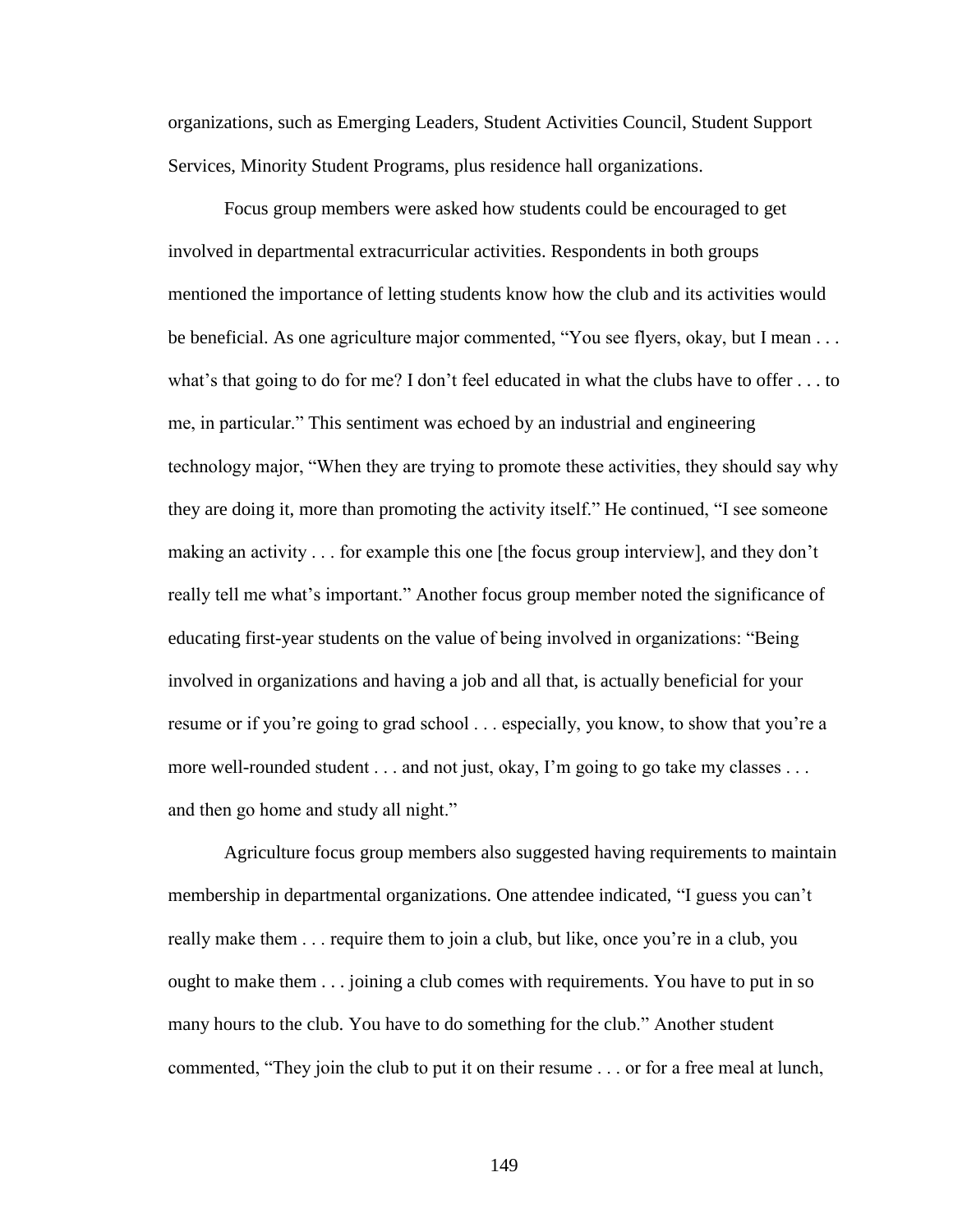but then, there"s five or six that really want to get something out of it, and they end up doing a lot of extra work to raise money to go on a trip, and then all 15 of them want to go on the trip, but didn"t earn any of the money."

A suggestion that arose in the agriculture focus group was utilizing departmental clubs and organizations to recruit majors for the department. One student described a similar program at another university. She also mentioned helping with a Show Me Day [an open-house type recruitment event for the entire University] and indicated, "It was so much fun to actually try to talk to kids about it."

## *Research Question Two*

Research Question Two asked: How satisfied are graduates of the academic unit, specifically with factors related to retention? To answer this question, results compiled by the departments from recent graduate survey administrations were reviewed. For the Department of Agriculture, this included surveys completed during the 2005 – 2006 academic year. For the Department of Industrial and Engineering Technology, this included results from fall 2003 (the last time an extensive evaluation of ten years of graduates was undertaken), fall 2005 and spring 2006.

Data from both departmental graduate surveys was viewed through the lens of factors affecting retention. The researcher specifically looked for items, both quantitative and qualitative, that addressed academic and social integration and interactions. The researcher also searched for items and responses that addressed the quality of instruction and academic advising.

*Agriculture graduate surveys*. Eight people completed Department of Agriculture graduate surveys during the 2005 – 2006 school year. Four questions in the survey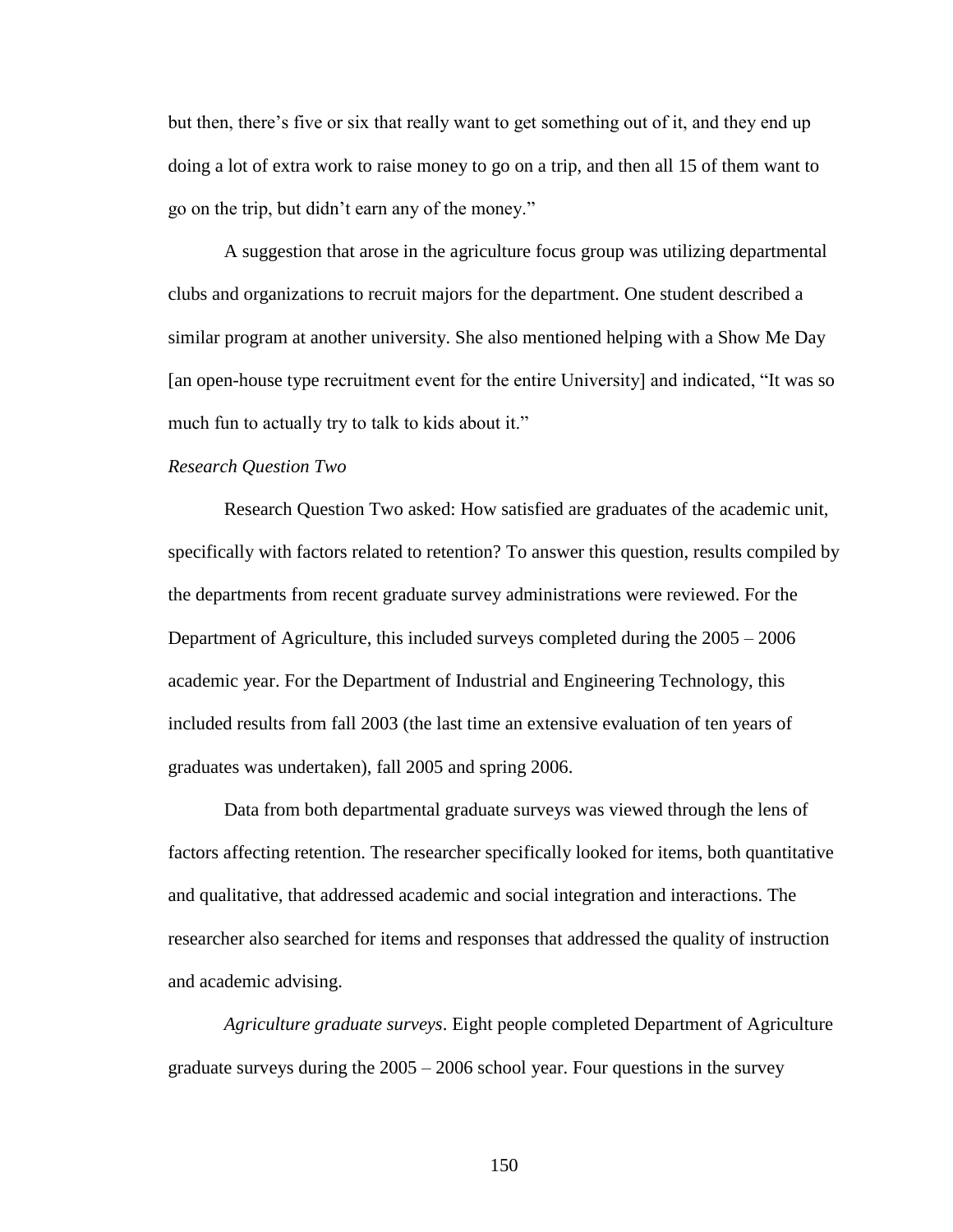specifically addressed the items under review: (a) Rank the quality of the courses in the Department of Agriculture from  $1 - 5$  ( $1 = low$ ), (b) Rank the quality of other courses you took at Southeast, (c) Do you feel that the faculty in the Department of Agriculture cared about you as a person? and (d) Rank the quality of the advising you received  $(1 – 5, 1 =$ low). All ranking choices were from 1 to 5, with 1 being the lowest and 5 being the highest.

In response to the questions regarding the quality of courses in the department and the quality of other courses at Southeast, the means were 3.50 and 3.125, respectively. Graduates did make several comments regarding instructors and departmental courses. One observed, "Instructors are great. The quality that we learn is great, but the information that is needed in the Agriculture job field is not covered. Wasted too much time on things not needed." Another graduate noted, "Need more classes that focus on pests, diseases, etc. That is one of the most important things in Agriculture and covered the least. One semester of classes with entomology and weed science crammed in doesn"t do it." No students made specific comments about courses outside the department.

When graduates were asked if they felt that the faculty in the Department of Agriculture cared about them as a person, they responded with a mean score of 4.75 (on a 1 – 5 Likert scale, with 1 being the lowest and 5 being the highest). One student, who rated this question as a 5, wrote "very much" beside the number selection. When asked to rank the quality of the advising they received, survey respondents indicated a mean score of 4.75 (on a  $1 - 5$  Likert scale, with 1 being the lowest and 5 being the highest). One student wrote a comment beside this question, indicating that his or her advisor "went above and beyond."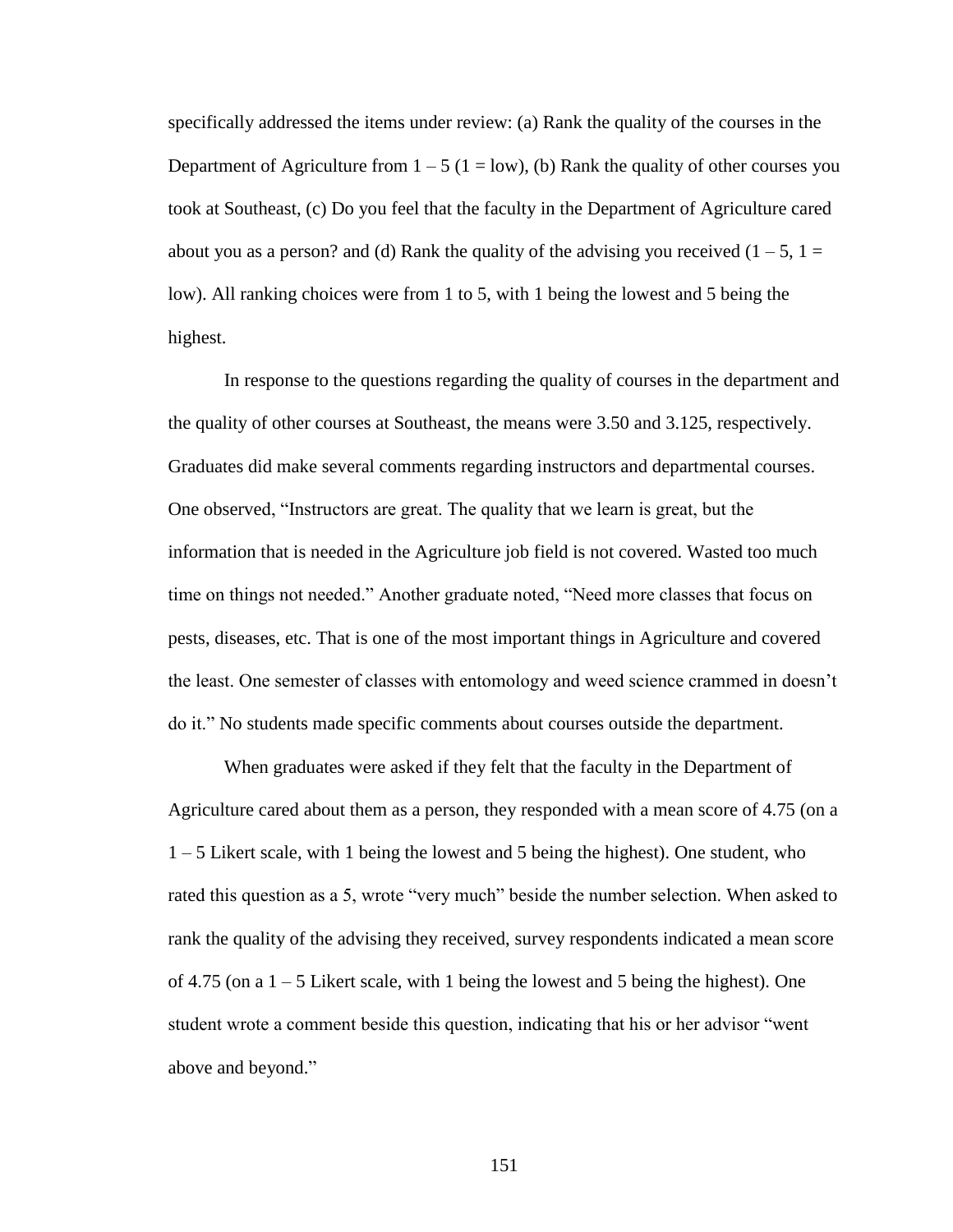*Industrial and Engineering Technology graduate surveys.* The Department of Industrial and Engineering Technology provided graduate survey results for review. The fall 2003 survey, the last time an extensive evaluation of ten years of graduates was undertaken, was of departmental graduates from all majors. The fall 2005 and spring 2006 surveys provided results from engineering technology graduates.

Results from the fall 2003 graduate survey administration of all majors were available from a secondary source, the 2004 accreditation self-study report that was prepared for the National Association of Industrial Technology Accreditation Board. Fifty-five graduates responded to the survey. Six items reported in the self-study specifically addressed the items under review by the researcher. The rating scale for graduate responses was 1 to 5, with 5 being very satisfied and 1 being dissatisfied.

Two items related to the quality of instruction: (a) Provided quality instruction, and (b) Faculty used appropriate teaching strategies to help you learn. Graduates rated these items 4.42 and 4.66, respectively. Two items were specifically related to academic advising: (a) Offered quality academic and program advising, and (b) Provided quality career advising and information. Graduates rated these items 4.75 and 4.15, respectively. Finally, several items addressed academic and social integration and interactions. Graduates provided an average ranking of 4.41 to the statement "Honest communication existed between faculty and students regarding student needs and concerns." In response to the statement, "Faculty, in general, were accessible outside of class," graduates provided a rating of 4.58. No qualitative comments from the 2003 survey were available for review.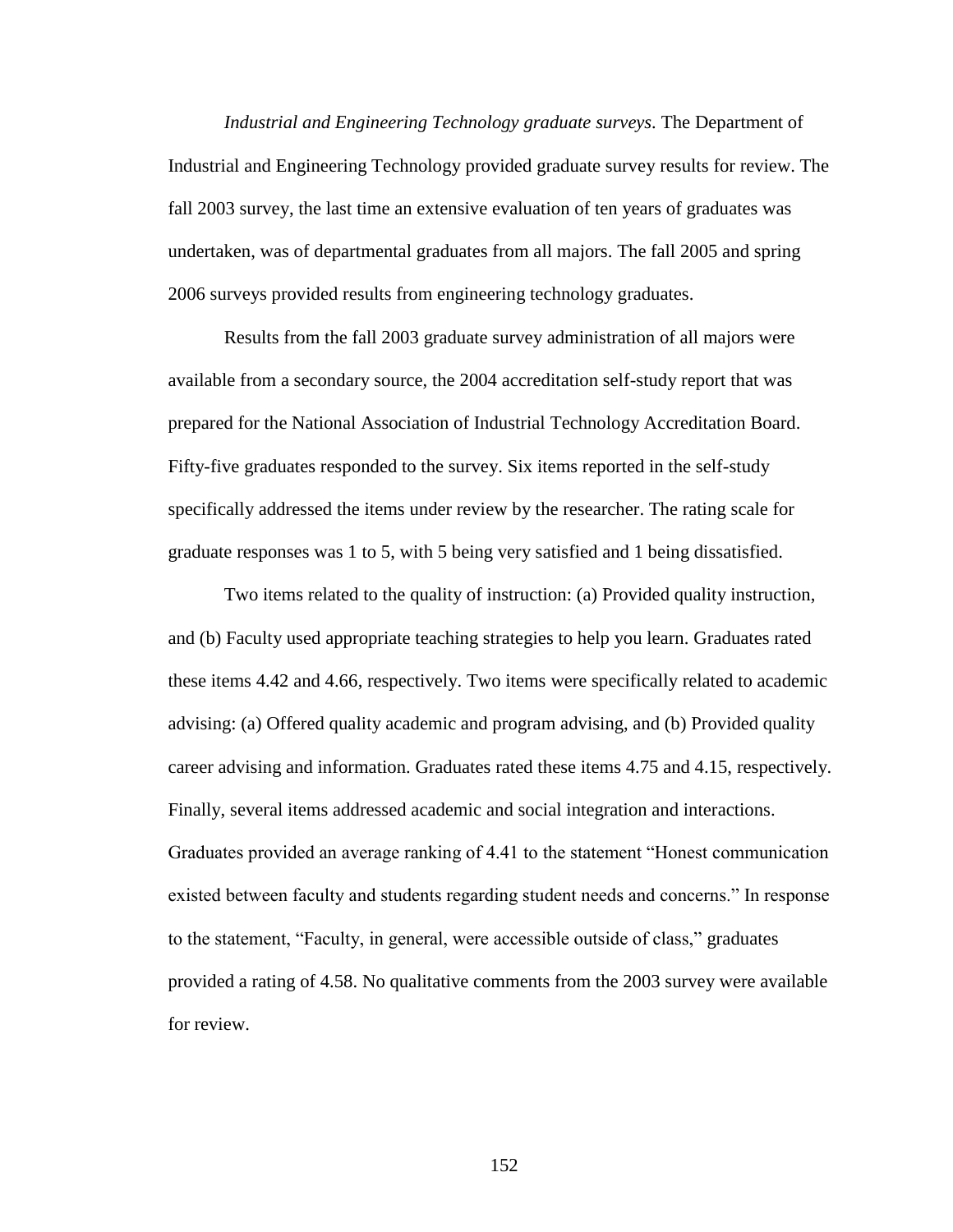Results from the fall 2005 and spring 2006 graduate surveys of engineering technology majors were provided electronically for review by the researcher. Fourteen graduates took the surveys.

There were no questions that specifically addressed the quality of instruction, nor any that specifically addressed academic and social integration and interactions. One of the students, in his or her additional comments, did note that there were "some excellent professors." The majority of the questions included in the survey addressed the development of specific skills and the subsequent use of those skills on the job.

Although there was no question on the survey that specifically addressed academic or career advising, several students did make written comments related to finding a job after graduation. One noted, "The program could be strengthened by educating students on job searching. When I graduated I didn"t know how to go about looking for a job – i.e. job types, what I qualified for, etc." Another graduate observed, "SEMO needs better job placement outside of the Cape/Sikeston area . . . I am very unsatisfied with SEMO in that respect." This same student did mention two professors specifically, to thank them for their assistance.

#### *Research Question Three*

Research Question Three asked: What reasons do students who majored in the academic unit give for institutional withdrawal? To answer this question, the researcher contacted Polytechnic Studies majors who were enrolled at the beginning of the fall 2005 semester and who withdrew from the institution during or following the fall 2005 or spring 2006 semester. Each student was mailed a personalized letter to the last known address retrieved from the student records system. The researcher then attempted phone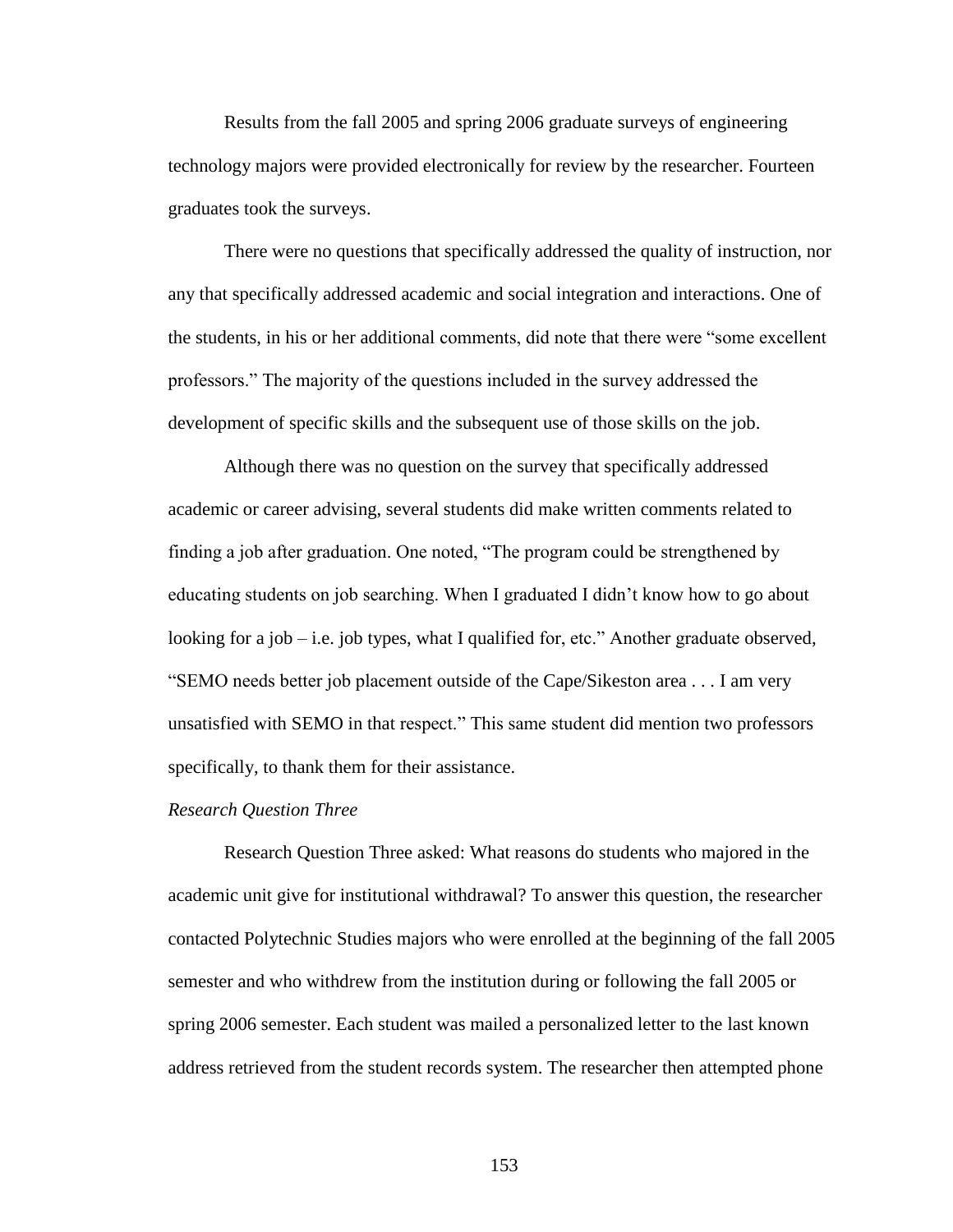contact with the students to ask them several questions, including their reasons for leaving Southeast Missouri State University, what they liked about their department and/or the School of Polytechnic Studies, and their suggestions for improvement. The researcher also asked each student if anything could be done to assist the person in returning to the institution.

Reaching a large number of students who withdrew proved difficult with out-ofdate addresses and telephone numbers. Additionally, the researcher reached some parents who were reluctant to provide current contact information for their children. The researcher made contact with 17 former students.

After obtaining verbal consent, former students were first asked to explain their reasons for leaving Southeast Missouri State University. One student with whom the researcher spoke had since graduated from Southeast. Three people were enrolled in a cooperative Industrial Technology program in the St. Louis area; of these three, one had applied for graduation, and two were still working toward completion but were not enrolled in Southeast classes at some point between fall 2005 and fall 2006 which caused their names to appear on the list of students who withdrew. A handful of students were enrolled again in courses with the University, with a few pursuing majors outside of the School of Polytechnic Studies.

The reasons most often mentioned by students for leaving involved financial or personal and family matters. One student indicated that she "couldn"t get financial aid anymore." Another noted that he "had trouble affording it." He had hoped to get a job related to his major, but ended up doing something else to make ends meet. Several indicated the need to work full-time, making it difficult to stay in school. Personal and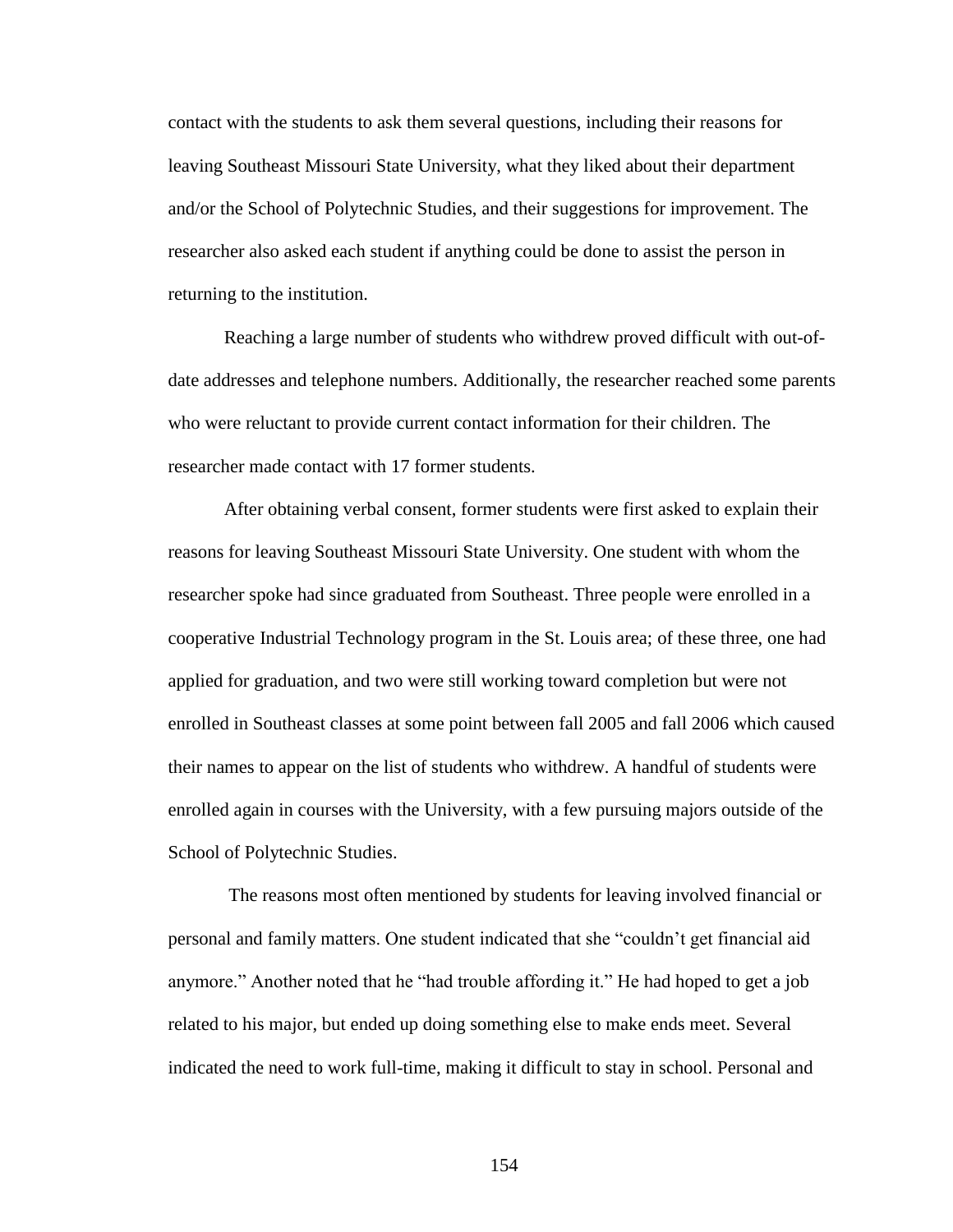family issues that were mentioned included being homesick, being stressed out, being in a relationship with someone who was living elsewhere, and getting pregnant. Several also mentioned personal and family illnesses.

A few former students made mention of not being sure about their majors. One mentioned that she was "really indecisive" about what she wanted to do. Another came to the University with a scholarship for a particular major, but she decided that she did not want to pursue that major any longer and the scholarship would not cover the new major.

Several students cited academic reasons for leaving. Although one young lady said that she "really didn"t want to leave," she indicated that she was "flunking" her courses. Another former student noted that he "partied too much one semester" and got himself "into trouble." He indicated that he failed to withdraw from his classes in time and was going to be "put on academic suspension."

Former students were next asked what they liked about the Department of Agriculture, the Department of Industrial and Engineering Technology, and/or the School of Polytechnic Studies. In alignment with current students, many former students indicated that teachers and classes were the things they liked best. As summed up by one, "the teachers and classes were good." Teachers earned the most comments. Former students mentioned teacher knowledge and organization: "liked the knowledge of the teachers," "instructors were organized," and "really went into in-depth explanations." Others commented on personal relationships with the instructors: "teachers worked with you and didn"t single you out to make you feel like an idiot [which happened to this person in high school]," "teachers knew you," and "treated well as a working adult." Former students also indicated liking the classes they took. Several noted the breadth of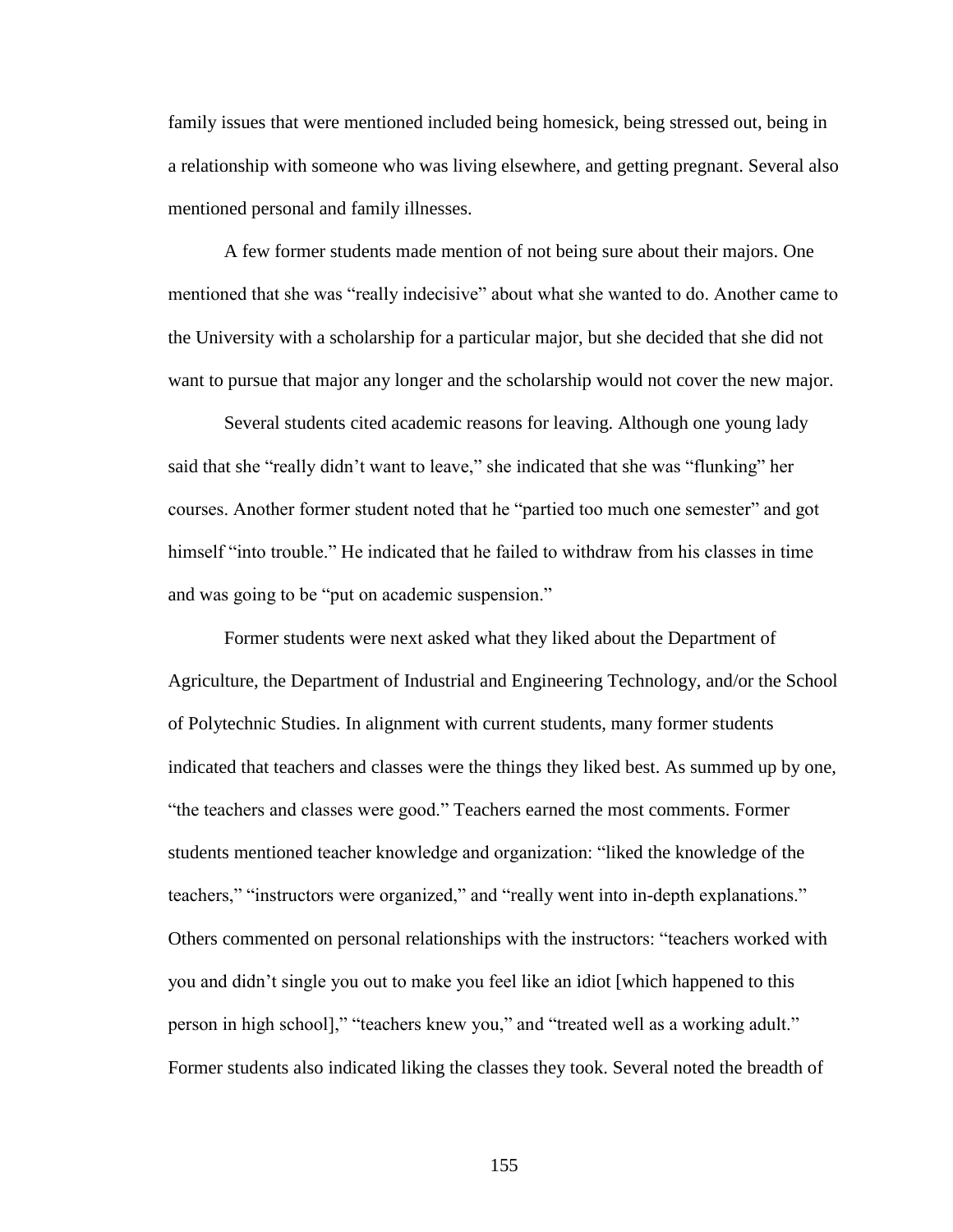what was covered: "felt like they covered all the aspects" and "covering lots of things made it interesting and fun." One student, who had been working in a technical field for 14 years, noted that he saw "lots of classes to help people learn advanced technology."

Several former students noted good experiences with the Department of Agriculture, the Department of Industrial and Engineering Technology, and/or the School of Polytechnic Studies. One observed, "My experience was great." Another mentioned, "I really enjoyed myself."

Students in the St. Louis cooperative program noted the convenience and applicability of their studies. One said that he "did it [the program] for convenience." Another noted that he liked that the program was local, easy and paralleled with his career. One student commented that the program "really met the needs of what I"m doing today."

After former students were asked about strengths of the program, they were then asked to share their suggestions for improvement. Many students said that they could not think of any suggestions for improvement. Of the suggestions that were provided, several themes emerged, including expectations, depth of instruction, computer software, technology, and on-line classes.

Regarding expectations, one former student mentioned that he felt he was "sold a different program." He said that he was not exactly sure what he expected, but he knew that he did not get it. Another student in the St. Louis cooperative program, who actually had continued on with his Southeast studies and was planning to soon graduate, mentioned that he was really looking for an engineering-type program. He said that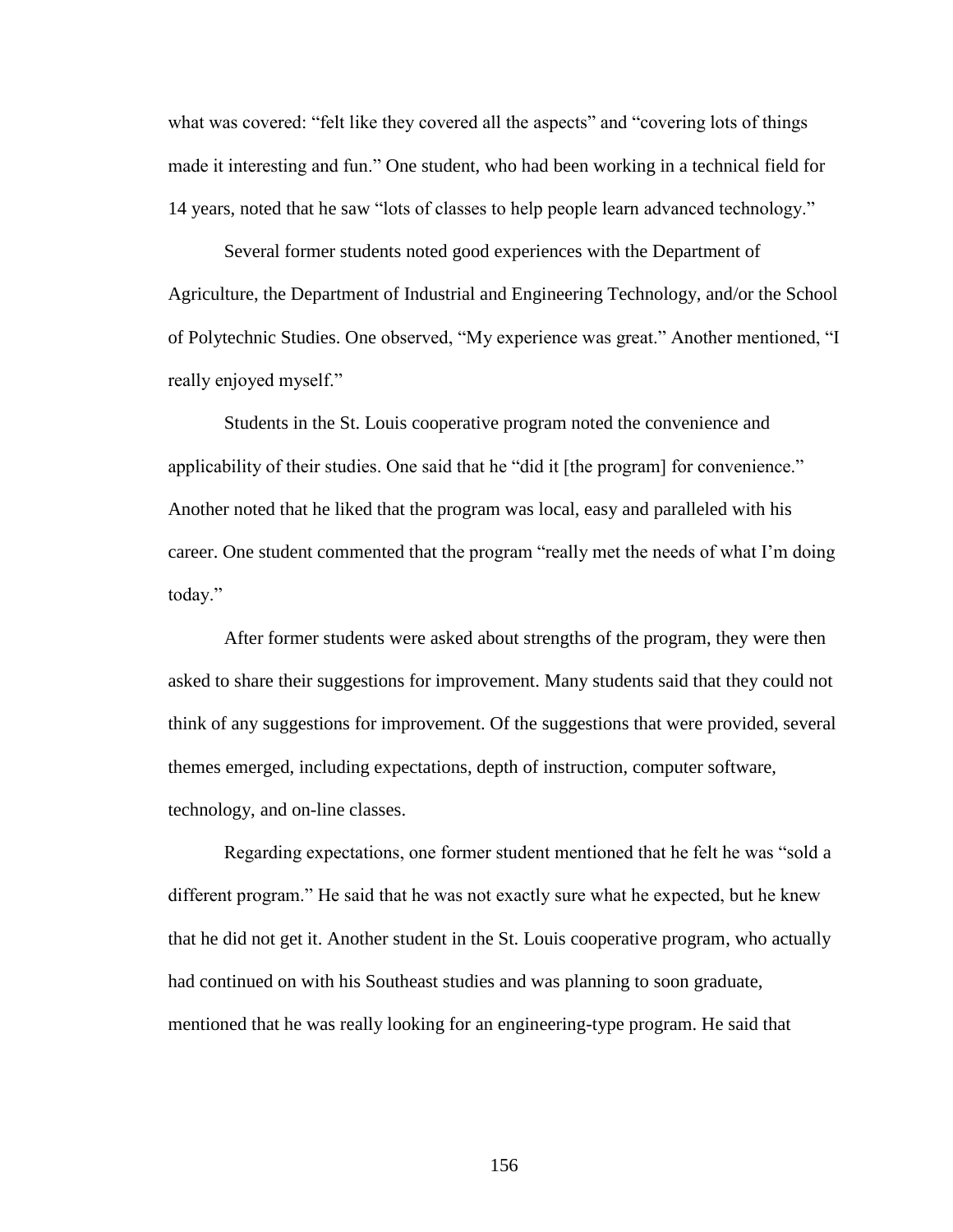"having an engineering  $2 + 2$  would be a tremendous advantage" specifically with his employer.

Related to teachers and classes, several former students mentioned wanting more in-depth courses and instruction. One mentioned wanting "more than just introductory courses." Another one indicated that "some of the teachers just didn"t go into enough depth in explanations."

The related issues of technology, software and online courses received more than a few comments. One student suggested that his department should work on "keeping upto-date with the technology" as "technology is always changing." Another student, who had since graduated from Southeast, mentioned that he would have liked more database technology and indicated "that was lacking in some respects." Comments related specifically to software included the desire to focus on one program per class instead of multiple programs and a complaint about a specific program that was described as "unintuitive" and "a weird piece of software."

Finally, several students specifically mentioned online classes. One former student expressed discontent with online classes, and indicated that his experience in his last online class was one of the reasons he had not returned to the institution. He commented that "teachers need to consider student lives outside of class," and they "need to be flexible." He continued, "When you work full-time, your schedule isn"t flexible, and that doesn't work when the teachers are not flexible." In regard to online classes, another student commented: "I've taken a bunch of web courses and another thing that would be helpful for the virtual student is a common web page format for the classes."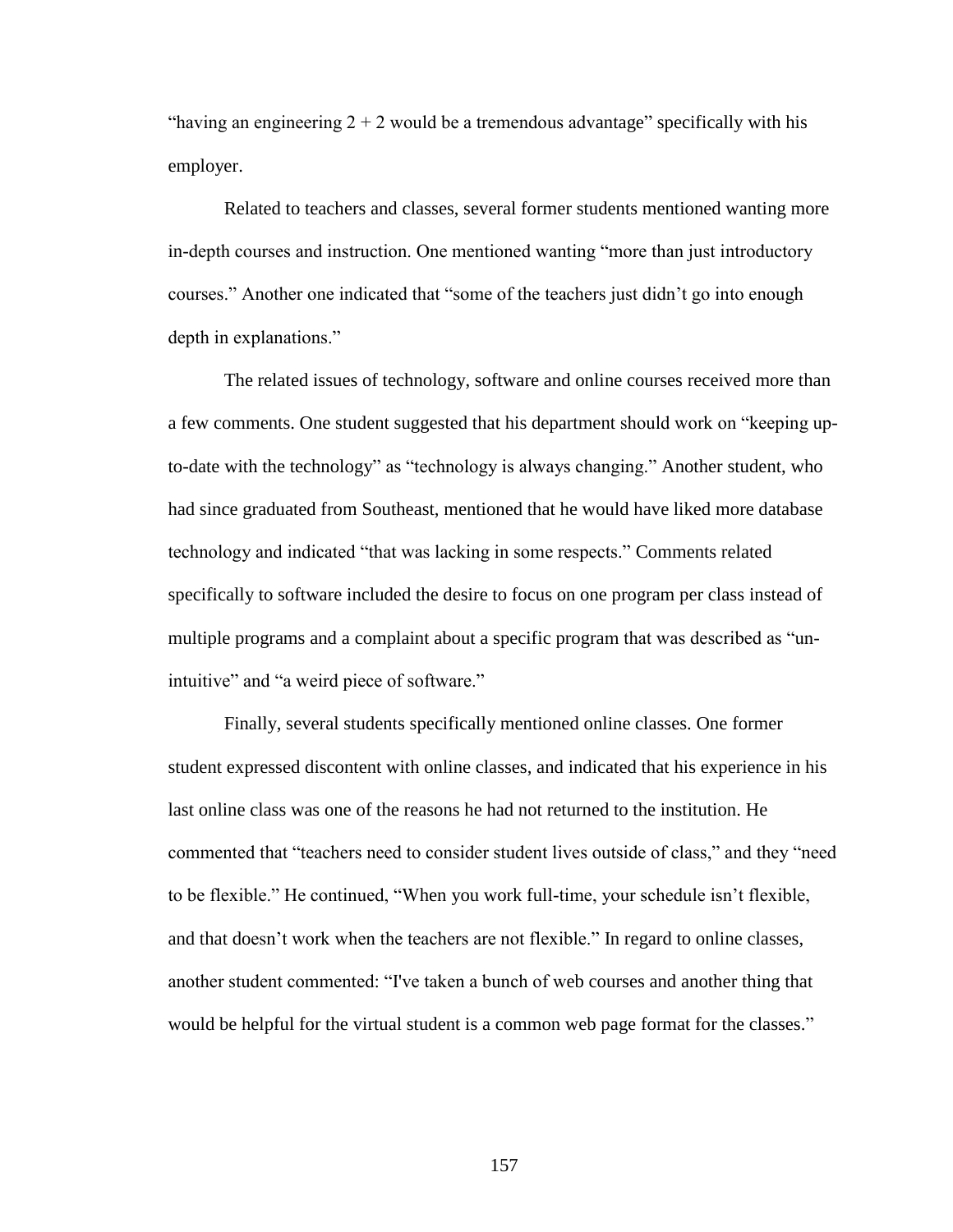He suggested that course home pages include the main headings for the week, with "all information" being "one layer down."

Nearing the close of each conversation, former students were asked if the researcher could do anything to help them return to the University. Of those former students who had actually left the University, a number indicated a desire to return. Several discussed their changed lives with the researcher, including now being married and having children. Others discussed the number of courses or hours left to graduate with the same major. Several mentioned being interested in returning and pursuing different majors. The researcher discussed the process of returning and financial aid information (grants, loans, and scholarships) with those who expressed interest in returning.

Two students with whom the researcher spoke were currently attending other institutions. One had gotten married since leaving Southeast and was living in another part of the state. One was set to graduate with her associate"s degree at the end of the semester from a community college. Although she would have been interested in returning to Southeast, she had a child since leaving Southeast and needed to find a fouryear institution within driving distance of her home.

Several students were not interested in or able to return to Southeast. One indicated that he was "probably not" interested in returning. Another had moved home to a different area of the state. One young man indicated that he "would love to come back to school," but he was working two jobs trying to pay off his debt, including credit card debt, from when he attended.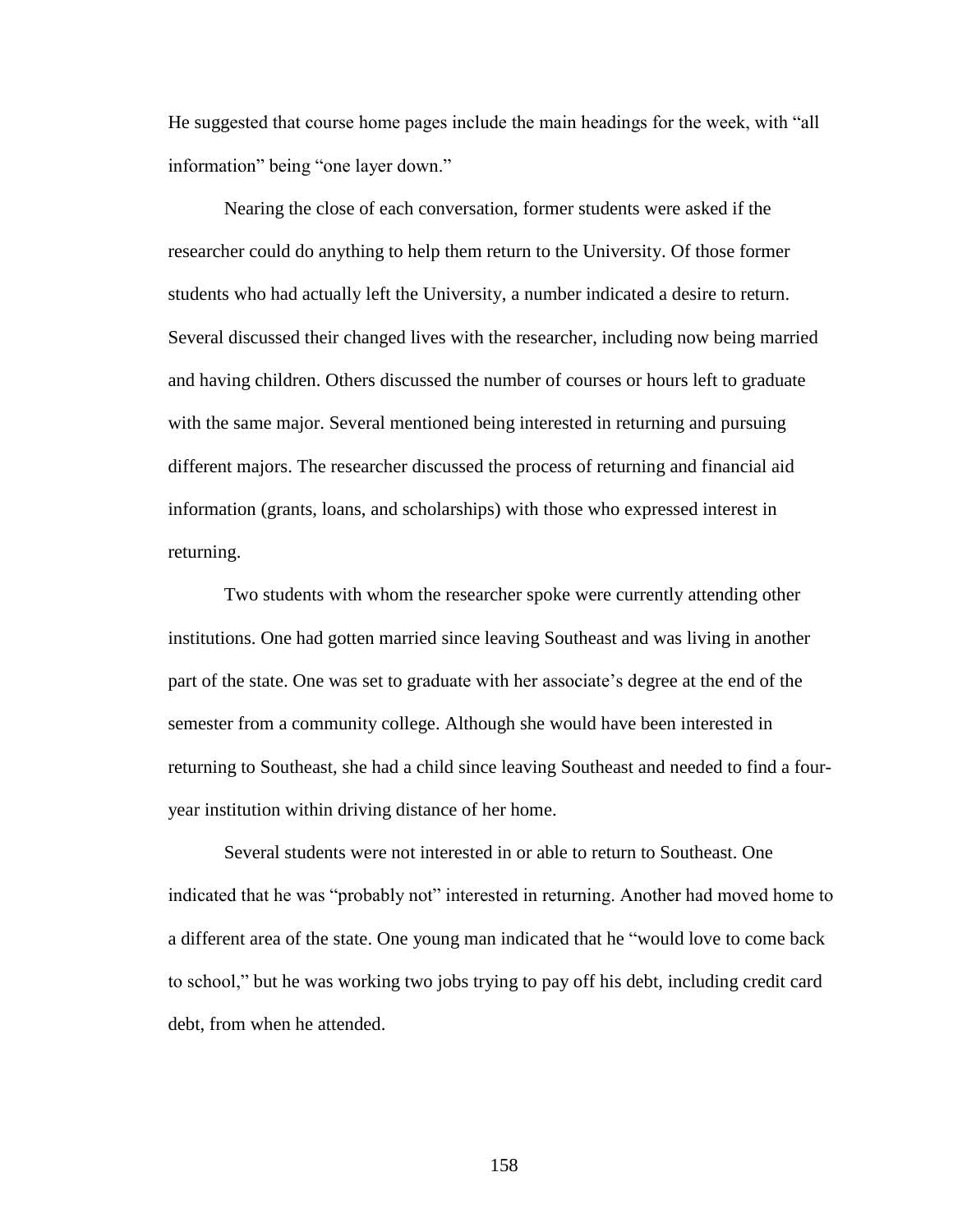### *Research Question Four*

Research Question Four asked: Do differences between regularly-collected student records data exist between those students who were retained versus those who exhibited institutional withdrawal during or following fall 2005 or spring 2006? To answer this question, data provided by the Office of Institutional Research were reviewed. For non-fixed data, comparisons were made using fall 2005 fourth-week census records. Data regarding background characteristics, academic factors, and nonacademic factors were reviewed.

*Background characteristics, including high school academics*. Background characteristics, including age, gender, ethnicity, marital status, and permanent residence, were reviewed for potential differences between those students who were retained versus those who exhibited institutional withdrawal. Additionally, high school grade point averages, ACT overall scores and ACT sub-scores were examined.

The mean age of students who persisted was 23.27 ( $N = 511$ ;  $SD = 6.81064$ ), while the mean age of those who withdrew was  $25.65$  ( $N = 112$ ;  $SD = 9.08985$ ). The minimum age was 17 for both groups, while the maximum age was 56 for those who persisted and 59 for those who withdrew. In terms of gender, the percentages of females and males were relatively close. Those who persisted were 21.3% female and 78.7% male, while those who withdrew were 23.2% female and 76.8% male.

The most noteworthy difference in terms of marital status between the two groups showed up in the percentages of students who were married. The breakdown of marital status for students who persisted was: .4% divorced, .8% single with dependents, 7.4%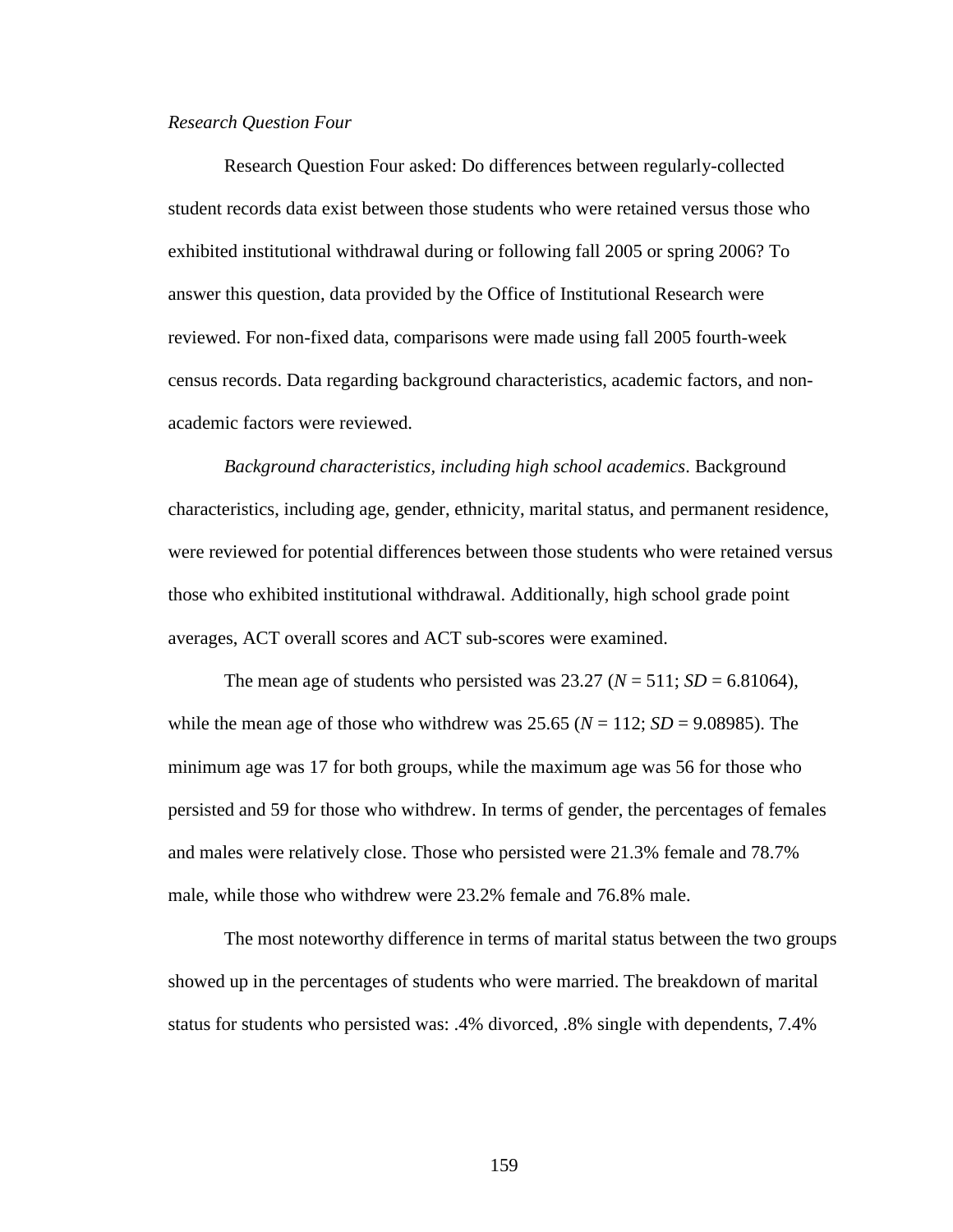married, and 91.4% single. The breakdown for those students who withdrew was: 1.8% divorced, 17.9% married, and 80.4% single.

The most notable variation that appeared in regard to ethnicity was the percentage of African American students who exhibited institutional withdrawal. Of the 511 students who persisted, 5.9% were African American, .6% were Asian, 90.6% were Caucasian, .4% were Hispanic, 1.4% were International, and 1.2% were classified as unknown. Of the 112 students who exhibited institutional withdrawal, 10.7% were African American, 85.7% were Caucasian, .9% were Hispanic, .9% were International, and 1.8% were classified as unknown.

High school grade point averages between students who persisted and those who withdrew were also compared. Information was not available for all students, as those who transferred to Southeast Missouri State University with 24 or more transferable hours were not required to provide high school records. High school grade point average information was available for 367 of the students who persisted. The mean was 3.25 (*SD*  = .55679), with the grade point averages ranging from a minimum of 1.29 to a maximum of 4.0. The mean high school grade point average for the students who exhibited institutional withdrawal was  $3.03$  ( $N = 71$ ;  $SD = .61416$ ). High school grade point averages for those who exhibited institutional withdrawal ranged from a minimum of 1.02 to a maximum of 4.0.

Composite ACT scores, plus ACT sub-scores in English and math, were also averaged for the students who persisted and those with exhibited institutional withdrawal. As with other high school information, students who transferred to Southeast with 24 or more transferable hours were not required to supply ACT scores. The mean composite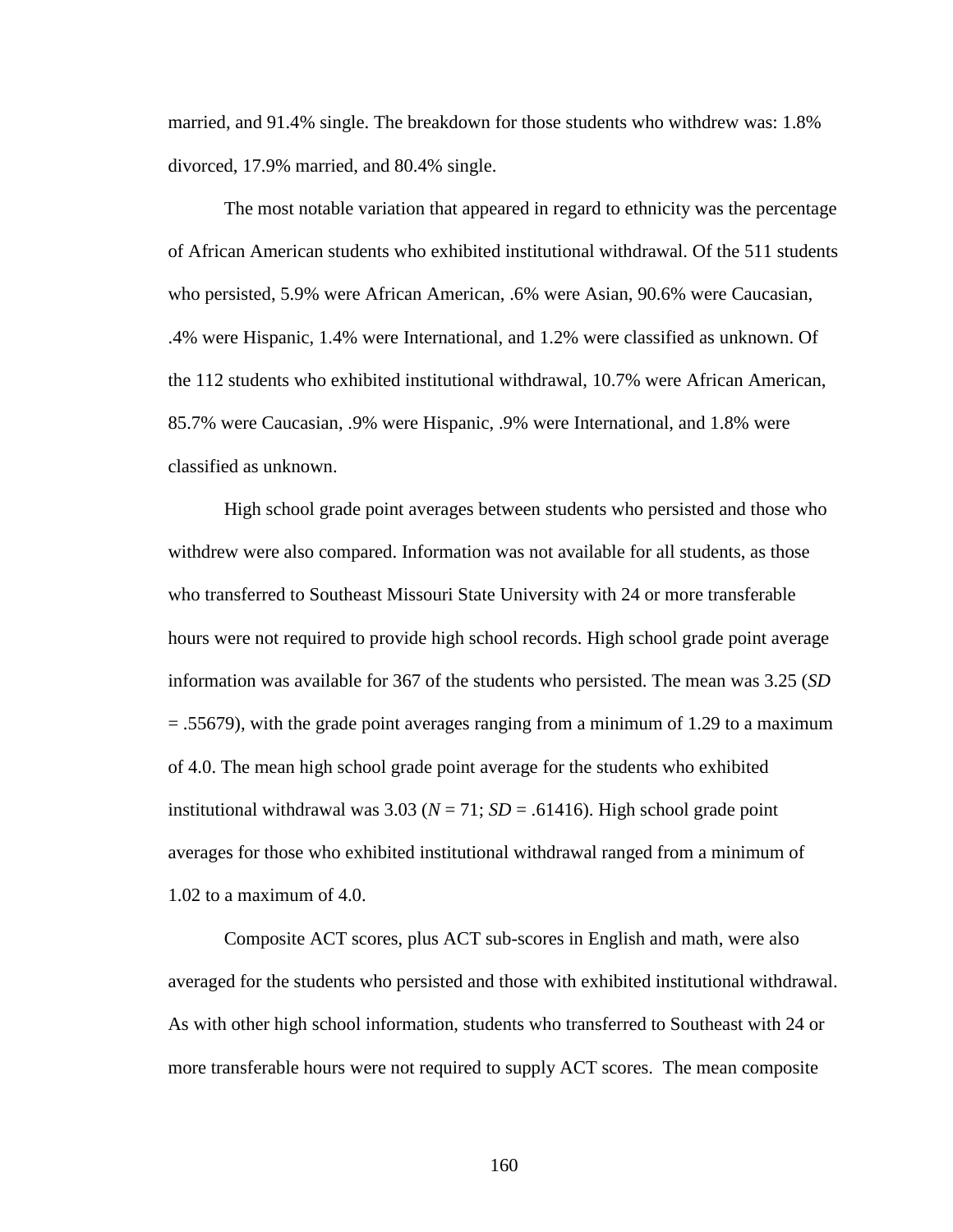ACT scores were 21.59 ( $N = 404$ ;  $SD = 3.49611$ ) for those who persisted and 20.70 ( $N =$ 76;  $SD = 3.23324$ ) for those with withdrew. The minimum score for both groups was 11; the maximum was 32 for those who persisted and 31 for those who exhibited institutional withdrawal. When ACT math sub-scores were compared, those who persisted weighed in with a 21.22 mean  $(N = 401; SD = 4.29596; Range = 7$  to 33), while those who withdrew had a mean of 19.97 ( $N = 76$ ;  $SD = 3.74868$ ; Range = 11 to 29). When ACT English subscores were compared, those who persisted had a mean of  $20.37 (N = 401; SD = 4.52807;$ Range = 7 to 35), while those who withdrew had a mean of 19.50 ( $N = 76$ ; *SD* = 4.12634; Range  $= 7$  to 32).

Upon review of city, county and state of permanent residence figures, the most dramatic difference appeared between the percentages of Illinois students who persisted versus those who exhibited institutional withdrawal. Of the 511 persisters, 1% was international, .8% was from states other than Illinois or Missouri, 10.4% were from Illinois, and 87.9% were from Missouri. The breakdown of the percentages of students who withdrew was as follows: .9% Illinois, 1.8% states other than Illinois or Missouri, and 97% Missouri. Using actual numbers of Illinois residents, only one of the 54 students enrolled in the fall 2005 semester exhibited institutional withdrawal prior to the fall 2006 semester.

*University-level academic and non-academic factors*. University-level academic factors, such as college cumulative grade point average, academic standing, credits accumulated, class standing, and honors eligibility were compared for differences between those students who were retained versus those who exhibited institutional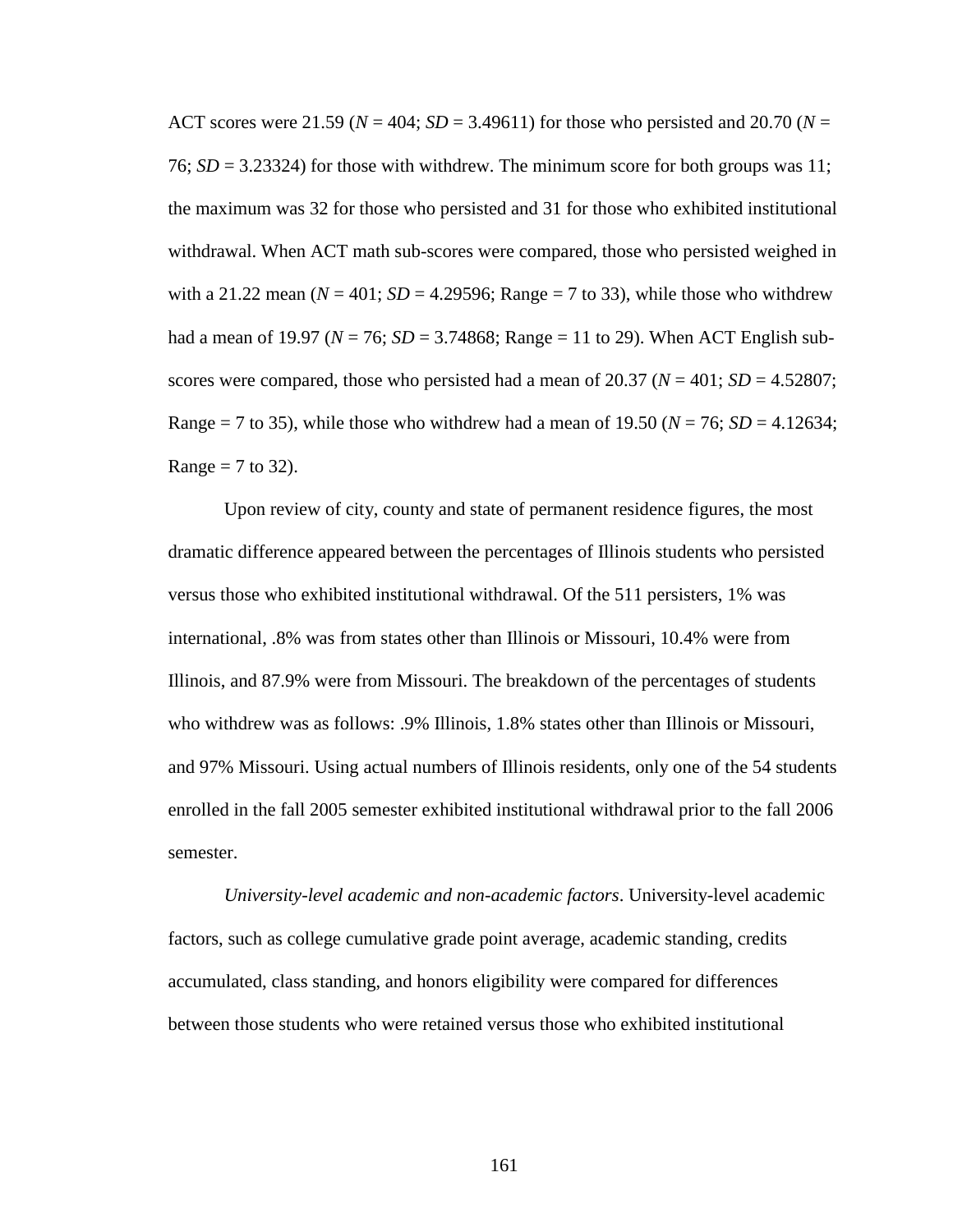withdrawal. Additionally, other non-academic factors, such as major, resident status, athlete status, and disciplinary standing were compared.

College cumulative grade point averages between students who persisted and those who withdrew were compared. Those who persisted had a mean cumulative grade point average of 2.91 ( $N = 471$ ;  $SD = .56046$ ; Range = 0.0 to 4.0), while those who exhibited institutional withdrawal had a mean cumulative grade point average of 2.75 (*N*  $= 95$ ; *SD* = .66048; Range = .35 to 4.0). Closely related to grade point average is academic standing. Of the 511 students who persisted, 2.9% were on some form of academic probation, including beginning probation, continued probation, or transfer continued probation, or were classified as readmitted. The other 97.1% were in good academic standing. Review of the academic standing of those students who exhibited institutional withdrawal showed 7.1% as either beginning probation or readmitted, with 92.9% in good academic standing.

Class standing between students who persisted and those with withdrew were compared. Of those students who persisted, 12.9% were beginning freshmen, 5.7% were freshmen, 23.7% were sophomores, 24.1% were juniors, 32.7% were seniors, .6% were second degree students, and .4% were classified as either high school or dual enrolled. The students who withdrew from the institution were classified as 19.6% beginning freshmen, 18.8% freshmen, 17% sophomores, 13.4% juniors, 26.8% seniors, and 4.5% second degree. A clear difference exists between the percentages of first-year students who persisted and those who withdrew. Of those who persisted, 18.6% were classified as either beginning freshmen or freshmen; whereas, 38.4% of those who withdrew were classified either beginning freshmen or freshmen.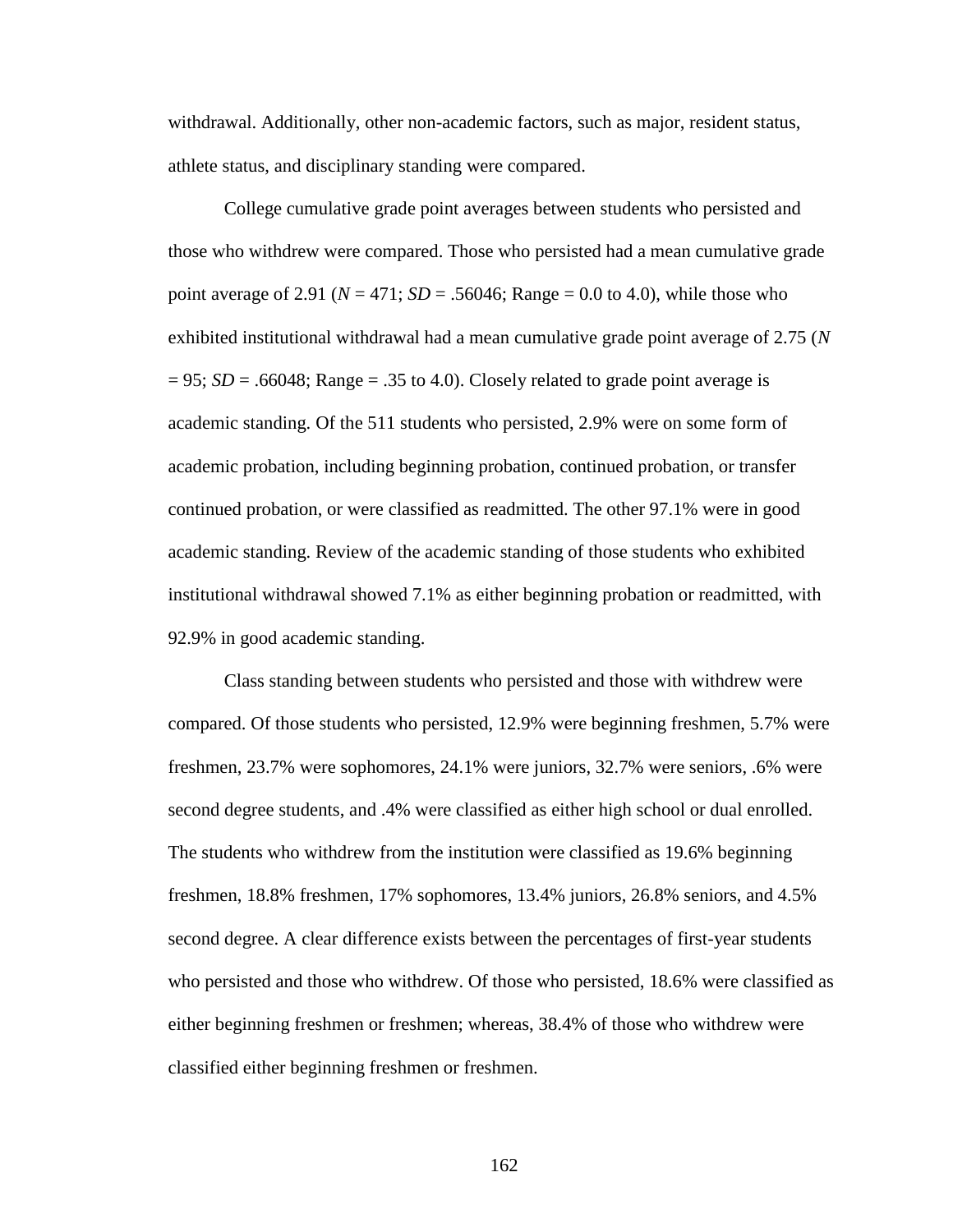The number of credits accumulated between those students who persisted and those who withdrew were also compared. Students who persisted had a mean of 68.38 (*N*   $= 511$ ; *SD*  $= 41.11349$ ) credits accumulated by the fourth-week of the fall 2005 semester. The range of credits accumulated by those who persisted went from a minimum of 0 to a maximum of 181. Students who withdrew had a mean of 57.55 ( $N = 112$ ;  $SD = 46.72158$ ) credits accumulated by the same time, with the range beginning with a minimum of 0 and ending with a maximum of 197.

Several items that were compared between those who persisted and those who withdrew showed no real differences. Regarding honors eligibility, 5.5% of persisters were eligible for the honors program; whereas 5.4% of those who withdrew were eligible. Athlete status also showed no real difference; 2.7% of both those who persisted and those who withdrew were classified as athletes. And, finally, all of the students in both groups were classified as good standing in terms of disciplinary action as of the fourth-week of fall 2005.

When resident status for those who persisted versus those who withdrew was compared, the percentages were fairly consistent. Students who persisted were classified as 56.6% commuters, 21.7% local, and 21.7% on-campus housing. Those who withdrew were classified as 55.4% commuters, 20.5% local, and 24.1% on-campus housing.

In order to look for differences in terms of declared majors, the researcher calculated the percentage of students who withdrew from each major, based upon the total number of students enrolled in each major in the fall of 2005. The total number included all of those who persisted and those who withdrew. Five majors or combinations of related majors lost less than 10% of the student body to institutional withdrawal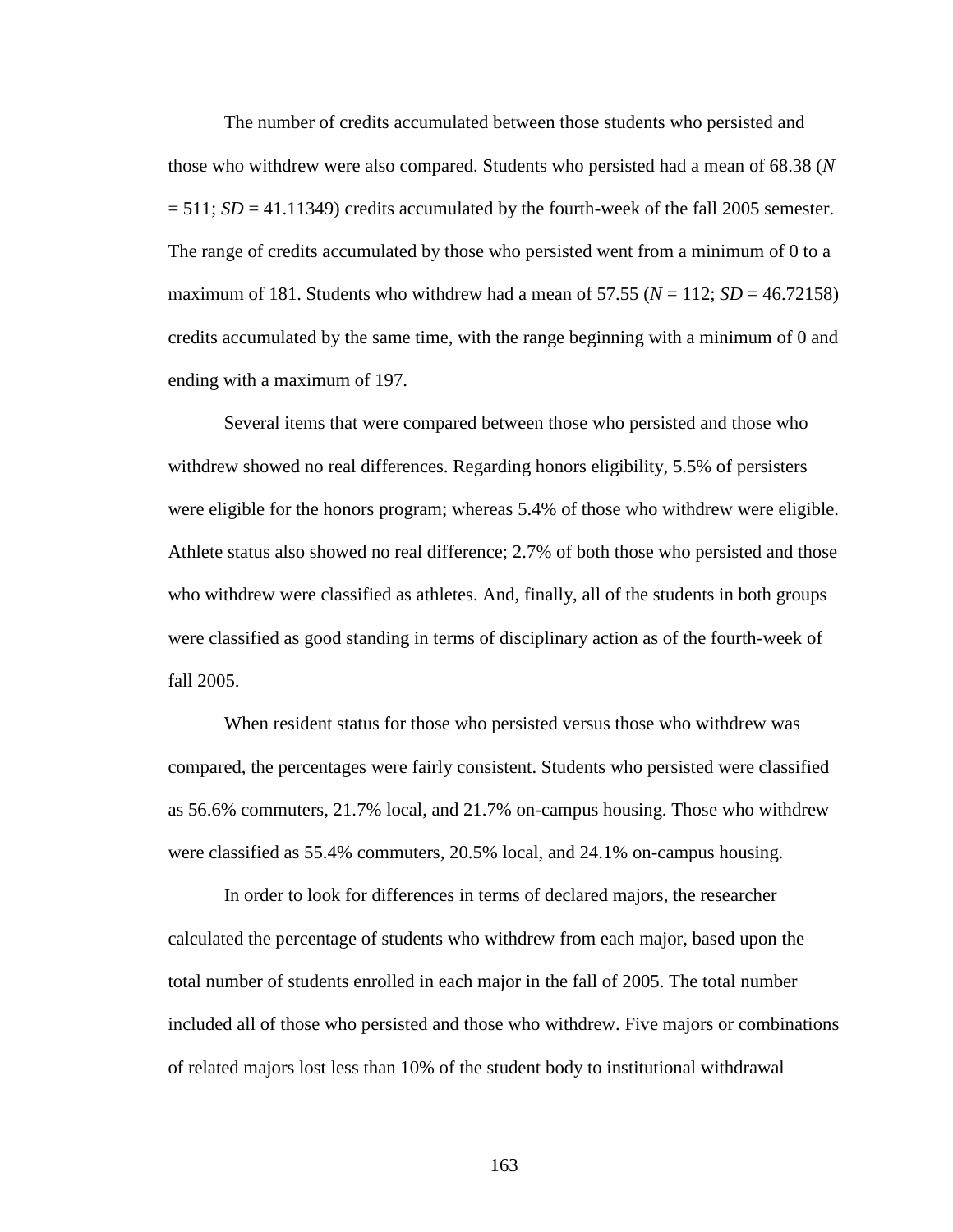between fall 2005 and fall 2006. The majors, followed by the overall percentage of each major that withdrew, included: Agribusiness: Plant and Soil Science (0%), Agribusiness: Horticulture (8.3%), Computer Technology: Automated Manufacturing (0%), Industrial Technology: Industrial Management (6%), and Engineering Technology: Manufacturing Systems plus Manufacturing Engineering Technology (9.8%). On the other end of the spectrum, six majors lost 25% or more of the overall percentage of majors enrolled between fall 2005 and fall 2006. Those majors, followed by the overall percentage of each major that withdrew, included: Agribusiness: Agriculture Industry (43%), Pre-Veterinary Medicine (25%), Industrial Technology: Technology Option (On-Campus) (26%), Industrial Technology: Technology Option (St. Louis) (41%), Pre-Architecture (46%), and Undeclared – Polytechnic Studies (29%).

### *Research Question Five*

Research Question Five asked: For students who exhibited institutional withdrawal during or following fall 2005 or spring 2006, what was their student classification at the time of withdrawal? To answer this question, data provided by the Office of Institutional Research were reviewed. One hundred-twelve Polytechnic Studies majors withdrew from the institution during or following fall 2005 or spring 2006 or did not return in the fall 2006 semester. Upon review of student classification in the semester of institutional withdrawal, the following breakdown was determined (numbers are followed by a percentage of 112): 38 freshmen, including 10 beginning freshmen (34%); 23 sophomores (21%); 14 juniors (13%); 32 seniors (29%); and 5 second-degree students (4%). Based upon these figures, the two groups with the largest percentages of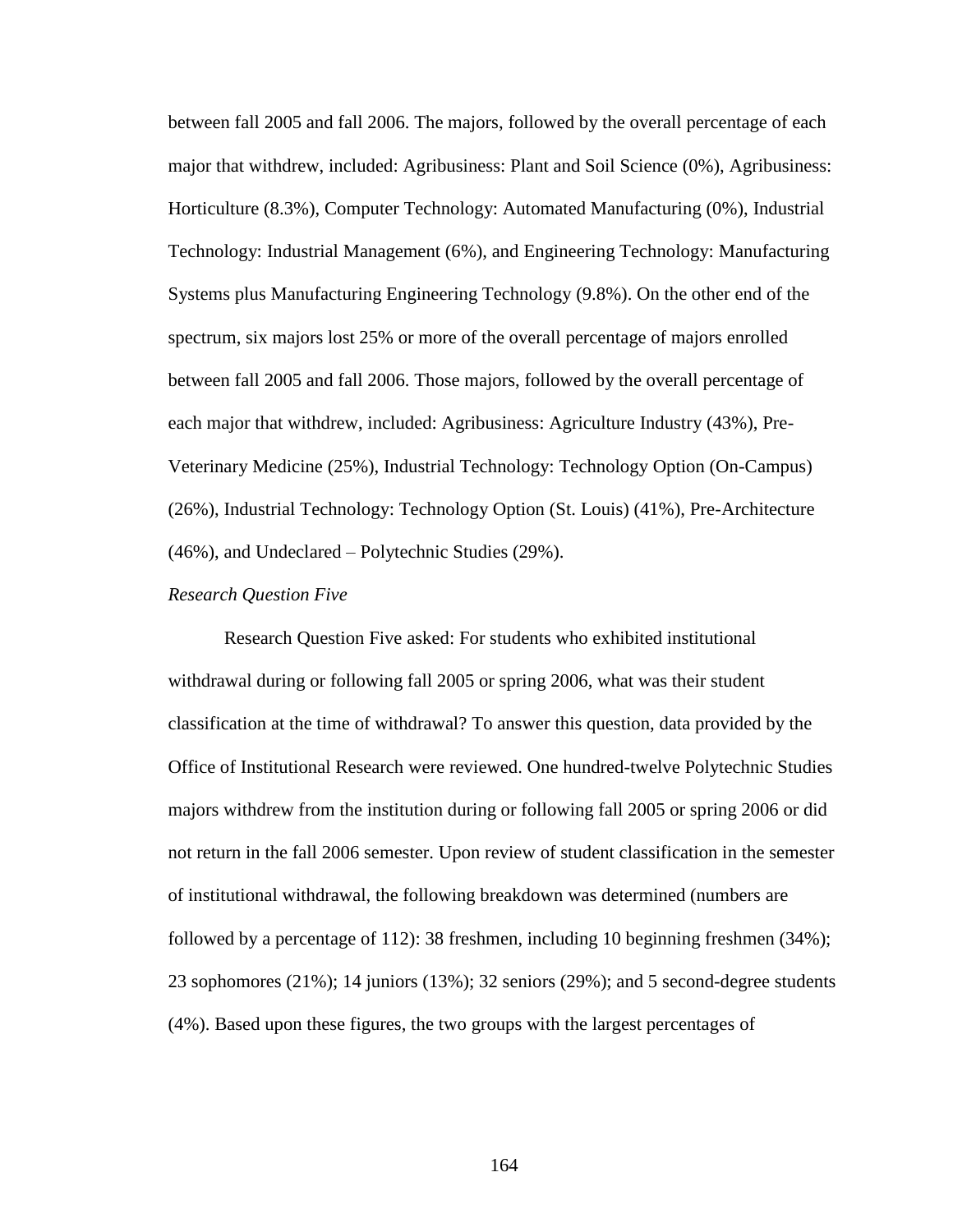institutional withdrawals during or following fall 2005 or spring 2006 were freshmen and seniors.

It is interesting to note that 11 of the 112 students who met the criteria to be evaluated within this research question were enrolled in the fall of 2005, were not enrolled during the spring of 2006, and then returned for the fall of 2006. This meant that 10% of students who exhibited institutional withdrawal either during or following the fall 2005 semester returned in fall of 2006. Of these 11 students, 1 was a freshman, 5 were sophomores, 2 were juniors, and 3 were seniors. If the breakdown of institutional withdrawals was revised using a total of 101 students who were not enrolled in the fall of 2006, the numbers and percentages of each student group exhibiting institutional withdrawal were as follows: 37 freshmen, including 9 beginning freshmen (37%); 18 sophomores (18%); 12 juniors (12%); 29 seniors (29%), and 5 second-degree students (5%). These revised calculations did not change the fact that freshmen and seniors were still the two groups which exhibited the largest percentages of institutional withdrawal during or following fall 2005 or spring 2006.

## *Research Question Six*

Research Question Six asked: For students who exhibited institutional withdrawal during or following fall 2005 or spring 2006, do certain courses appear more frequently than others in the last semester of attendance? To answer this question, class enrollment data for the 112 students who exhibited institutional withdrawal were reviewed. The data were provided by the Office of Institutional Research. Courses with occurrences in five or more student schedules were noted.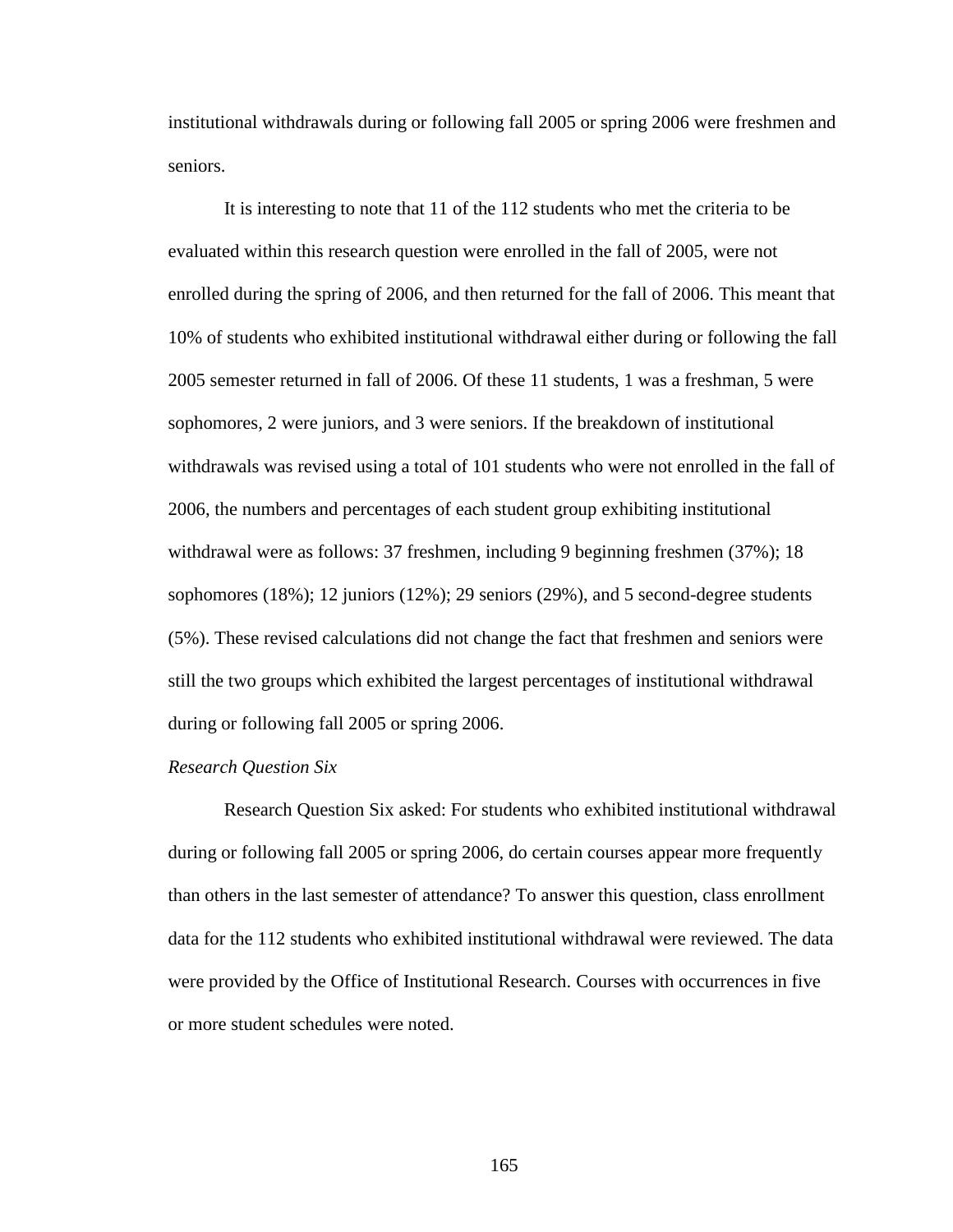Several courses taught by the Department of Industrial and Engineering Technology appeared five or more times. These included (course title is followed by the number of times it occurred in student schedules): IM102 – Technical Communication (7), IM211 – Industrial Safety Supervision (7), MN260 – Technical Computer Programming Applications (7), and UI410 – Manufacturing Research in a Global Society (5). No classes taught by the Department of Agriculture appeared five or more times.

A number of courses taught from other departments but required for Agriculture and/or Industrial and Engineering Technology majors occurred five or more times in the schedules of students exhibiting institutional withdrawal. The courses, with their numbers of occurrence, were as follows: AD101 – Introduction to Microcomputer Applications (7), CH181 – Basic Principles of Chemistry or CH185 – General Chemistry I (7), MA095 – Intermediate Algebra (7), MA133 – Plane Trigonometry (15), MA134 – College Algebra (12), MA139 – Applied Calculus (9), and PH120 – Introductory Physics I (9).

Numerous University Studies, or general education, courses also appeared five or more times in the schedules of students who exhibited institutional withdrawal. These courses, with their numbers of occurrence, were as follows: EN100 – English Composition (14),  $EN140 - R$  hetoric and Critical Thinking (10),  $MC101 - Mass$ Communication and Society (5), MU182 – Music: An Artistic Expression (5), PS103 – U.S. Political Systems (5), PY101 – Psychological Perspectives on Human Behavior (6), SC105 – Fundamentals of Oral Communication (8), and UI100 – First-Year Seminar (12). Although some UI100 sections are taught within the Department of Agriculture and the Department of Industrial and Engineering Technology, students majoring in the departments are not required to enroll in the sections within their own departments.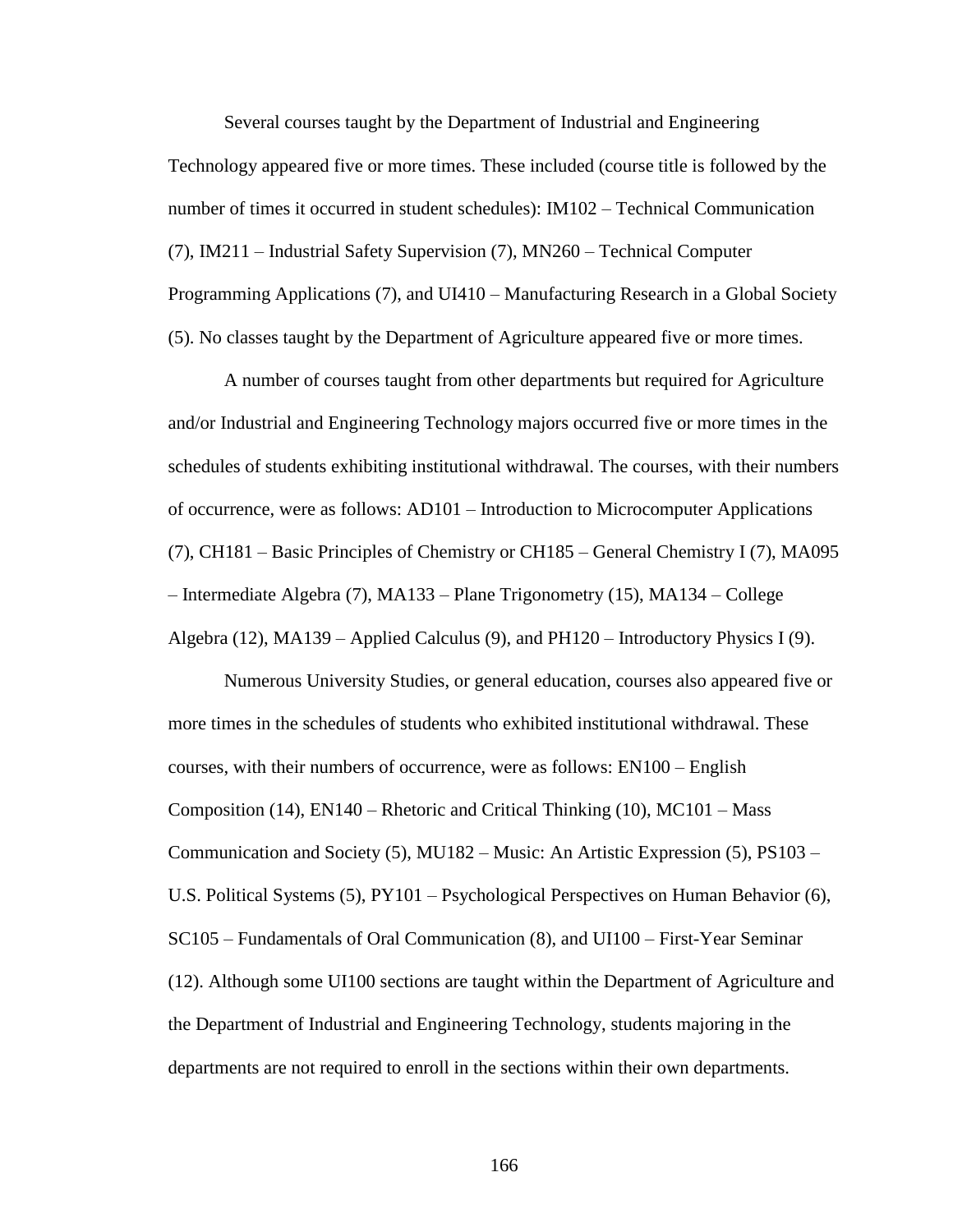Two non-course graduation requirements also appeared five or more times on the schedules of students who exhibited institutional withdrawal. CL001 – Career Linkages I - appeared in 10 student schedules. This requirement is most often linked with the UI100 – First-Year Seminar class, but it is occasionally taken separately. WP003, a Writing Proficiency Exam, to be taken after the completion of 75 semester hours, appeared in the schedules of 11 students.

#### *Summary*

The purpose of this chapter was to analyze the data gathered in response to the six research questions developed in consultation with the primary intended users and the retention committee. Little can be found in retention literature about what specific academic units can do to improve persistence of students. However, the researcher and the primary stakeholders of this evaluation believe that individual units must assess themselves in terms of strengths and weaknesses related to retention factors.

The data gathered for this evaluation and discussed in this chapter provided ideas for recommendations for improving the persistence of students within the School of Polytechnic Studies. These recommendations will be fully discussed and explained in chapter five. After the recommendations for improving persistence are outlined, recommendations for future research will be offered. Appendices, which include the satisfaction survey, recruitment letters, informed consent documents, and protocol and questions for discussions with focus groups and students who left the institution, follow.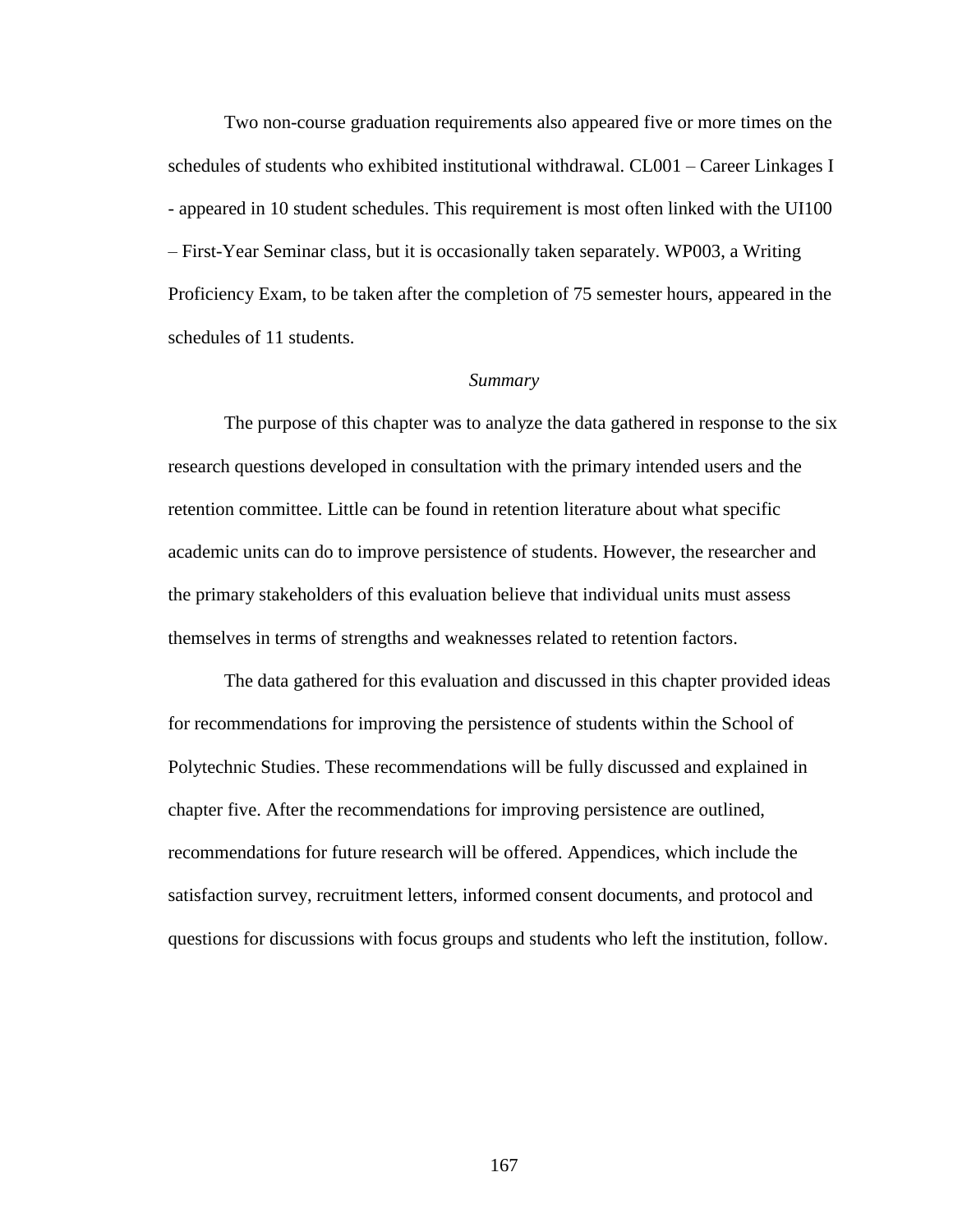## CHAPTER 5

# FINDINGS, CONCLUSIONS AND RECOMMENDATIONS Introduction

In the fall of 2005 in his State of the University message, the President of Southeast Missouri State University launched an initiative aimed at improving student success, with overall goals of increasing freshman-to-sophomore student retention and overall graduation rates. After numerous campus-wide discussions and much deliberation resulting in over 400 comments and suggestions for improving retention, a much shorter list of action items was developed. One of the action items charged the Deans and the Provost with exploring college and departmental level initiatives for improving retention.

As part of this initiative, a Utilization-Focused Evaluation of the retention in the School of Polytechnic Studies – the academic unit with the lowest retention rate from the fall of 2003 to the fall of 2004 - was undertaken. The purpose of this evaluative study was to provide data and input toward the development of a plan to improve retention within the academic unit.

Little can be found in the retention literature about what specific academic units can do to improve persistence of students. This is likely because most recommendations are more global in nature, encouraging a united front across the institution. However, for overall institutional improvement in persistence rates to occur, this researcher and the primary stakeholders of this evaluation believe that individual units must assess themselves in terms of strengths and weaknesses related to retention factors. Expectantly, this will lead to actions within the unit that will contribute to unit-level and institutionwide gains in retention.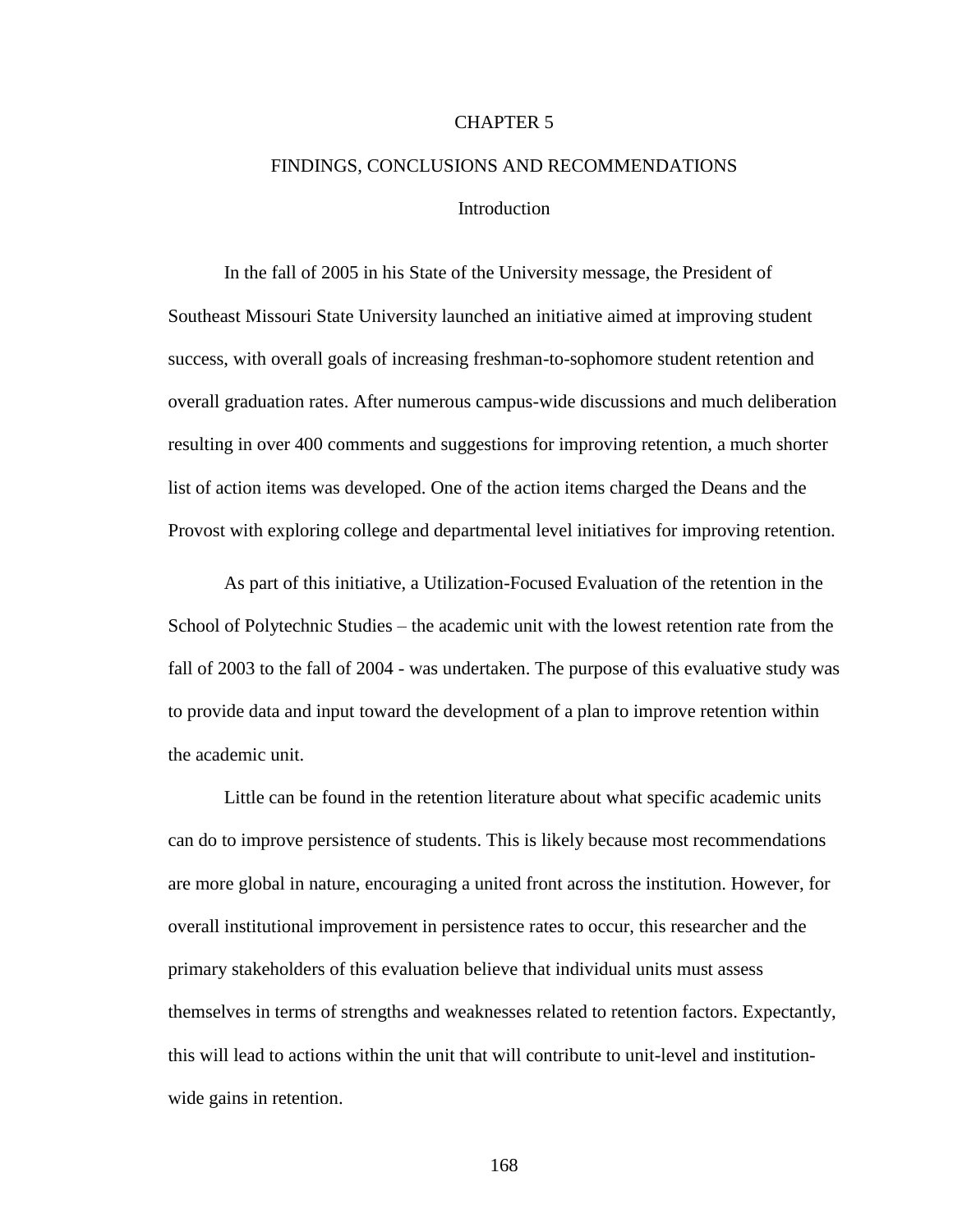This chapter begins with a summary of the evaluative study. Since the study was guided by Patton"s (1997) Utilization-Focused Evaluation, with an articulated goal of providing recommendations to improve persistence in the School of Polytechnic Studies, the bulk of this final chapter will focus on the recommendations which were developed by the retention committee. Findings and conclusions which led to the recommendations will be imbedded within the discussion. Where appropriate, recommendations will be linked to the literature review. Although some recommendations do not have direct links to the literature reviewed for this study, they are included because the committee felt they could contribute to improved retention. After the recommendations for improving persistence are outlined, recommendations for future research will be offered.

## *Summary of the Study*

Since the framework guiding this study was Patton"s Utilization-Focused Evaluation (1997), the research questions, and the means for data collection, instrumentation and analysis were developed in consultation with the primary intended users and the retention committee. The following research questions served as a guide:

- 1. How satisfied are current students (those who are persisting within the academic unit) specifically with factors related to retention?
- 2. How satisfied are graduates of the academic unit, specifically with factors related to retention?
- 3. What reasons do students who majored in the academic unit give for institutional withdrawal?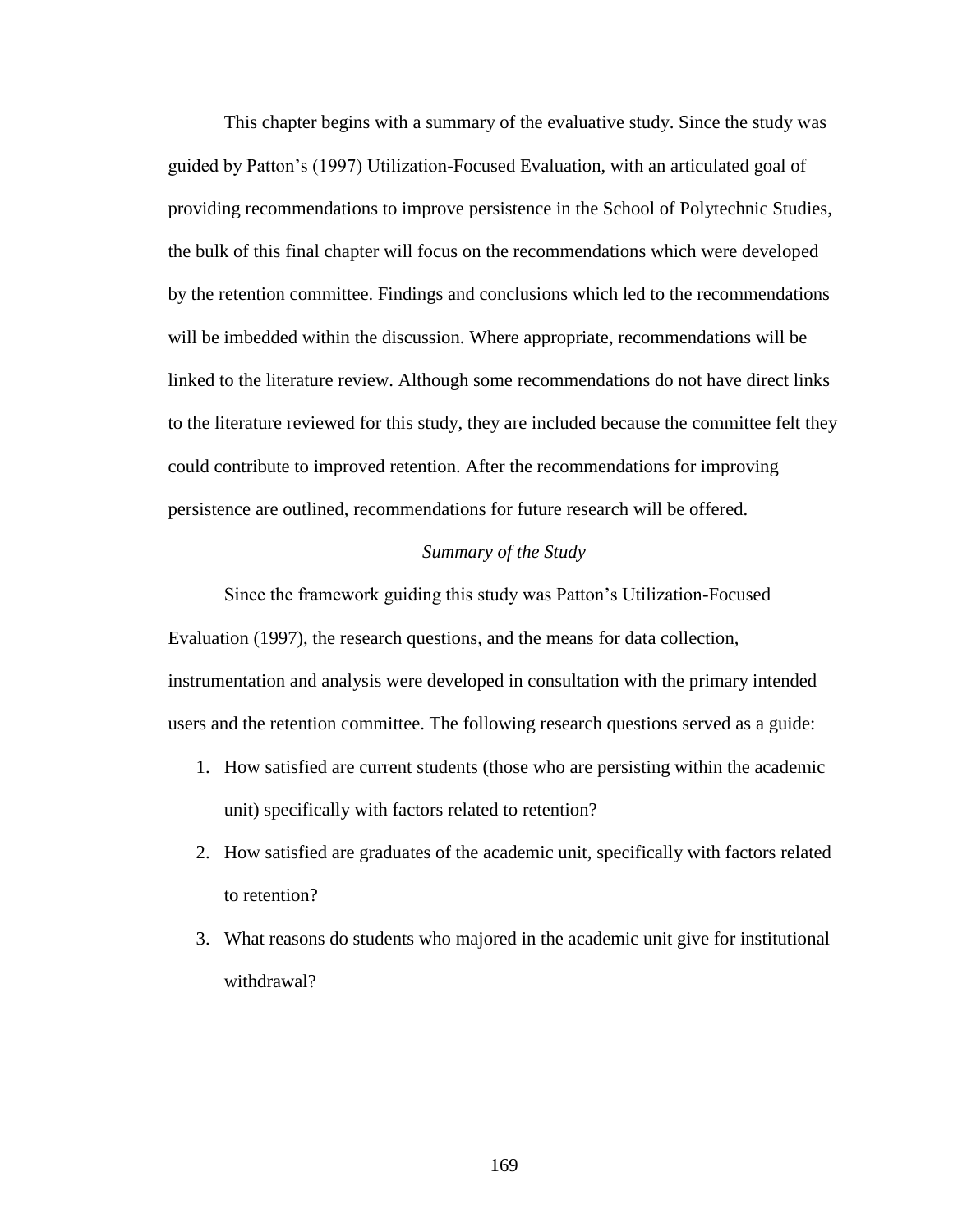- 4. Do differences between regularly-collected student records data exist between those students who were retained versus those who exhibited institutional withdrawal during or following fall 2005 or spring 2006?
- 5. For students who exhibited institutional withdrawal during or following fall 2005 or spring 2006, what was their student classification at the time of withdrawal?
- 6. For students who exhibited institutional withdrawal during or following fall 2005 or spring 2006, do certain courses appear more frequently than others in the last semester of attendance?

In order to answer these research questions, both quantitative and qualitative methods were employed. Data were collected through a current student satisfaction survey, focus groups, graduate exit surveys, a review of student records data, and contact with students who withdrew from the institution. The content of the current student satisfaction survey was influenced by the review of literature and was developed in consultation with the primary intended users and the retention committee. Over one-third of the current students majoring in each department took the student satisfaction survey.

The population, or the larger group to which the results of this evaluative study were generalized (Fraenkel & Wallen, 2003), was students who had majors declared within the School of Polytechnic Studies. The actual sample, or subjects of the study (Fraenkel & Wallen), consisted of three groups of students: (a) students enrolled in a select group of courses, chosen by faculty to provide a representative sample of all departmental majors and grade levels, (b) sub-samples, such as those who persisted or graduated and those who withdrew, from all students who were declared as majors within the School of Polytechnic Studies during the fall 2005 and spring 2006 semesters, and (c)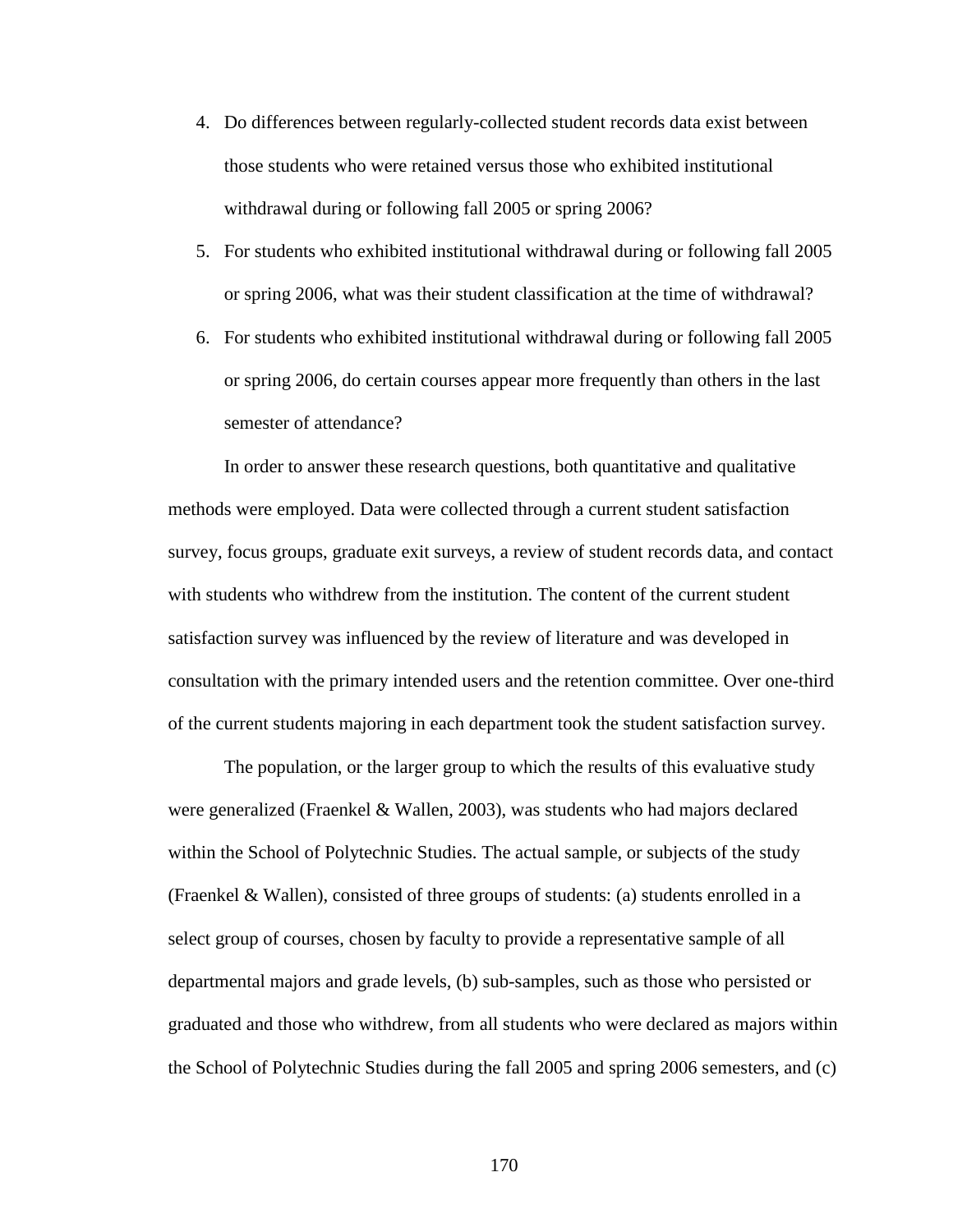students who took the graduate exit surveys the last times these were administered by each department.

The data gathered in response to the six research questions provided inspiration for recommendations for improving the persistence of students within the School of Polytechnic Studies. These recommendations will be fully discussed and explained in this chapter. After the recommendations for improving persistence are outlined, recommendations for future research will be offered.

#### *Recommendations for Improving Persistence in the School of Polytechnic Studies*

In general, the results of this study indicate that the School of Polytechnic Studies is doing many things well. The first research question asked: How satisfied are current students (those who are persisting within the academic unit) specifically with factors related to retention? As the means and comments from the satisfaction survey showed, many students were satisfied. When scoring items specifically linked to Agriculture, Industrial and Engineering Technology and/or Polytechnic Studies, students rated the lowest item (departmental academic experience) at just below 80%. The highest overall ranked item was interactions outside the classroom with other students, at over 85%. Another telling figure was that 92% of survey respondents would recommend a major in the School of Polytechnic Studies to a friend.

Even with current student satisfaction rankings specifically related to Agriculture, Industrial and Engineering Technology and/or Polytechnic Studies hovering around 80%, there is still room for improvement. As one student commented in the satisfaction survey, "A fairly good experience, but nothing is 100% perfect." Another one commented, "Love the staff and program but it is not without some flaws."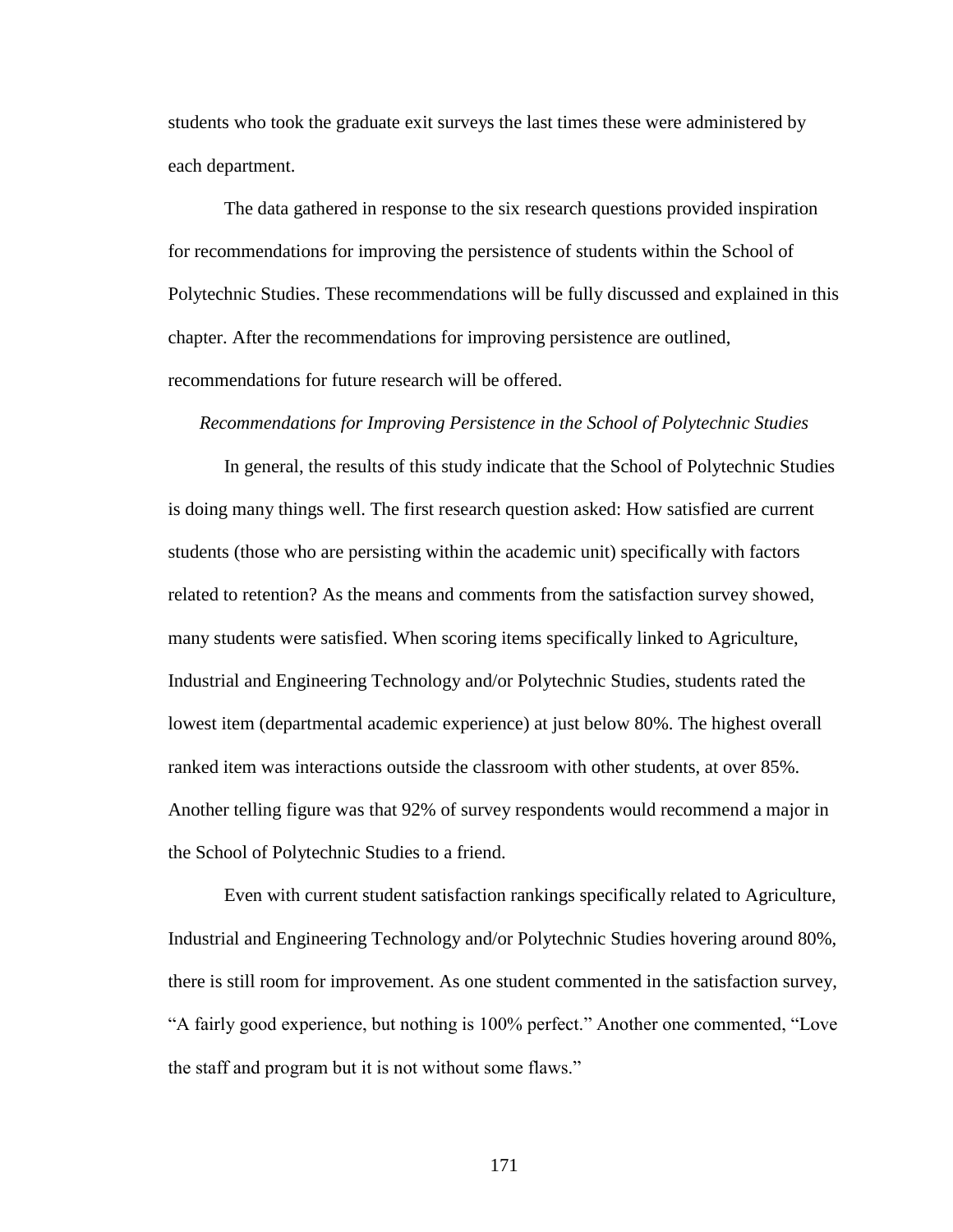As mentioned previously, college student departure has been described as an "illstructured problem" – a problem that defies a single solution and instead requires a number of possible solutions that may not improve the condition (Braxton et al.. 2004, p. 2). As many authors suggested, there is no single retention template for colleges and universities to follow; instead, each institution must develop a coordinated strategy of policies and interventions to meet its particular needs (Berger & Lyon, 2005; Braxton et al., Swail et al., 2003; Tinto, 1990). Furthermore, institutions must implement multiple strategies to address their needs. As summed up by Pascarella and Terenzini (1991), "rather than seeking single large levers to pull in order to promote change on a large scale, it may well be more effective to pull more small levers more often" (p. 655).

In this same vein, the Polytechnic Studies Retention Committee, upon review of data that emerged in answer to the research questions, offers the following recommendations for improving the persistence of students within the Department of Agriculture, the Department of Industrial and Engineering Technology, and the School of Polytechnic Studies. For ease in comprehension, recommendations are grouped together under the following headings: experiential learning, instructional content, classroom strategies, campus resources, intentional student contacts, value of a liberal education, communication with students, graduate follow-up surveys, student finances, transfer students, advising, student involvement, facilities and equipment, and recruitment. *Experiential Learning*

Many students who are attracted to the Department of Agriculture and the Department of Industrial and Engineering Technology programs are by nature "handson" students, who like to do projects and apply to real-world settings the concepts they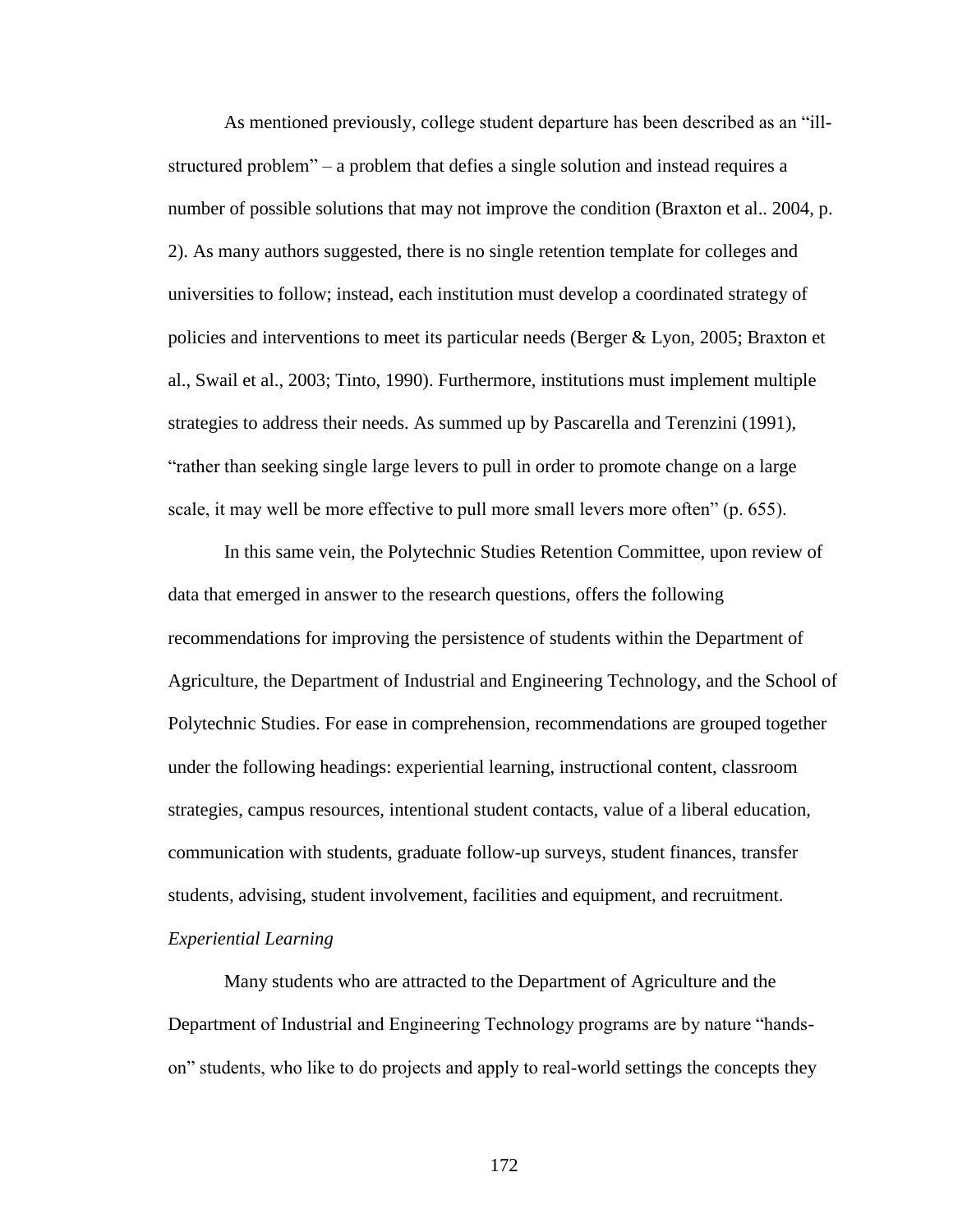are learning in the classroom. With this in mind, it was expected these types of experiences would be addressed by the students in the study.

*Review every single course in both departments for expanded meaningful handson experiences and real-world applications.* Within the study, students expressed both positive and negative comments regarding experiential learning. On the one hand, students were appreciative of the hands-on and real-world experiences they gained. According to one student, "I have learned a lot not just by studying but by hands on experience too." On the other hand, students clearly desired more of these applications and experiences. Numerous students mentioned that they would like to see more "real world application" and "more practical experiences." As noted by one student, "some classes focus too much on book knowledge and not enough on real world applications."

Agriculture students made specific suggestions in relation to hands-on experiences, including recommendations for more applications with row-crops and small animals. Additionally, agriculture focus group attendees were quite vocal about their disapproval of instances in which they felt they were providing free labor for the University and not reaping educational benefits.

Labs and their utilization were also mentioned by students in both departments. Agriculture students would like to see more use of the farms and the greenhouse, with a lessened focus on making a profit at each. An industrial and engineering technology focus group attendee recounted experiences in labs where several students were working in groups. Because of the lab set-up, not all group members got equivalent experiences; some were performing actions while others watched. "I think we can get more experience and learning when we actually are performing something than when we are just watching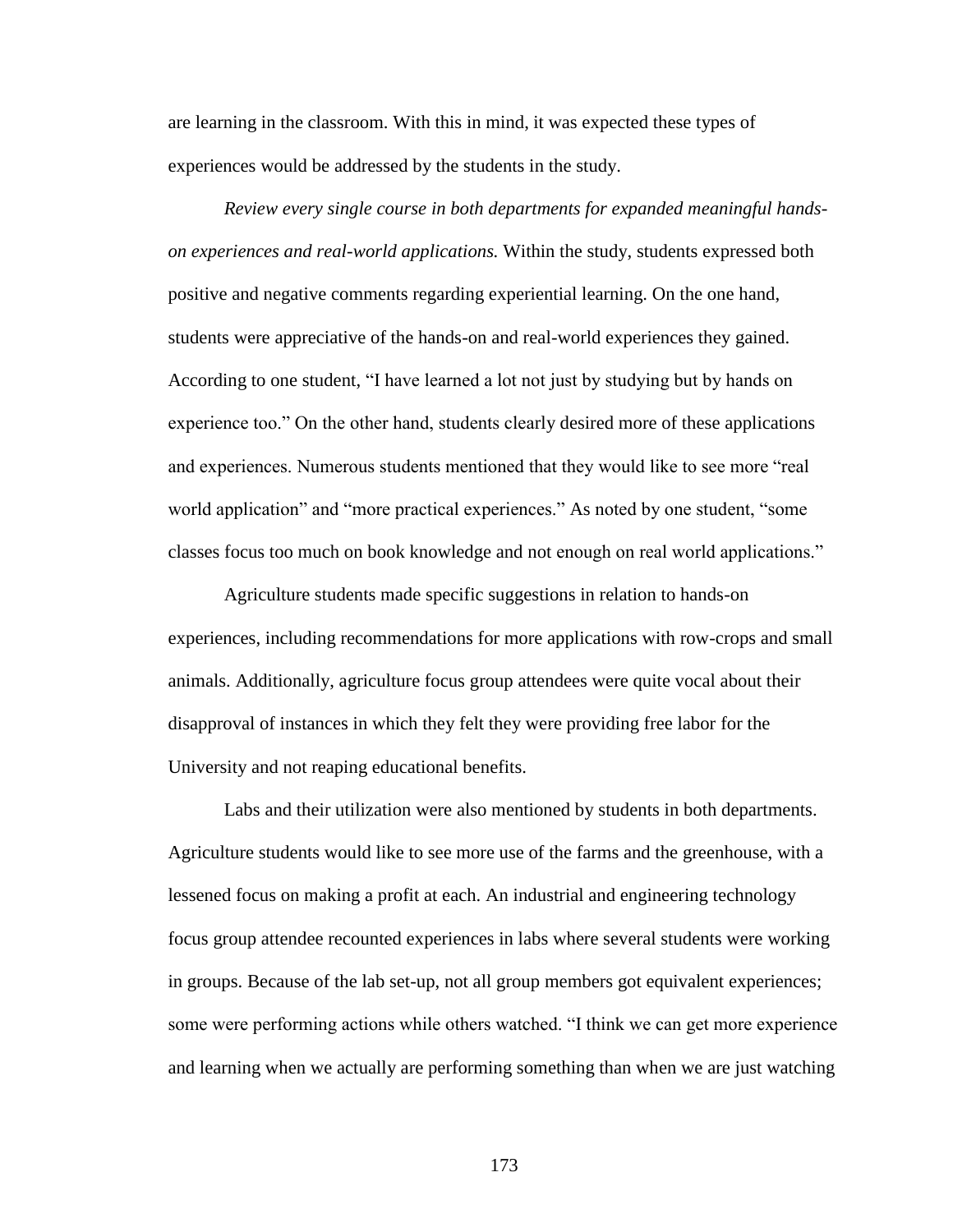something." A similar comment was made by an agriculture focus group member, "You"ve got to learn by doing it . . . I"m not learning anything watching it, you know." It is important for labs to be constructed so that each student has the opportunity for an equivalent hands-on experience.

*Incorporate additional field-trip type experiences*. In addition to students suggesting more "real-world application" and "practical experiences," they also suggested that additional field trips would be valuable. Agriculture focus group members suggested that the department utilize established resources in the area, through field trips and even short-term lab opportunities. Specifically mentioned were excursions to row crop farms, demonstration fields, vineyards and fish ponds. Agriculture focus group attendees described in positive terms some of their field trip type experiences, and as summed up by one student, "Bottom line  $-$  I think we need to get out and see things. There's more than just the SEMO farm. There's more than just my farm or your farm or whosever farm."

### *Instructional Content*

A key element of any college experience is, of course, the in-class experiences through which students interact with faculty. Swail et al. (2003) cited curriculum and instruction as "perhaps the most important fundamental needs that colleges must address in terms of student retention" (p. 103-104). They offered four recommendations for addressing curriculum and instruction, with a specific focus on retention: using a variety of delivery methods that focus on comprehension rather than memorization, reviewing curricula regularly to assure congruence with society"s needs, encouraging faculty professional development, and implementing new assessment techniques. Several of the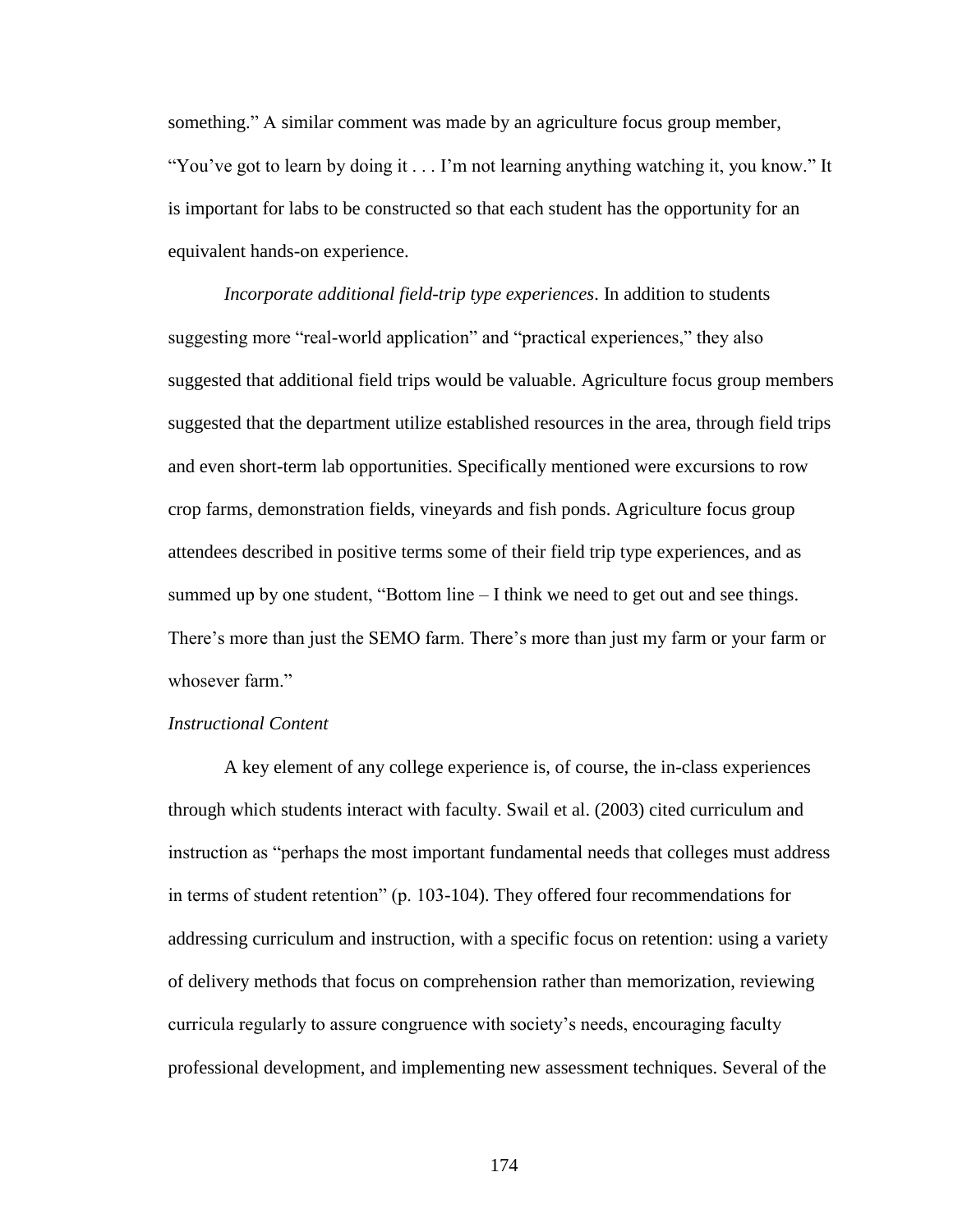recommendations found in the literature review correlate with recommendations regarding instructional content and classroom strategies developed by the Polytechnic Studies Retention Committee.

*At the beginning of each class each semester, discuss course expectations with students.* As mentioned earlier, the lowest overall ranked satisfaction item on the current student survey directly related to the departments was departmental academic experience; students ranked their departmental academic experiences at just below 80%. A theme that emerged from both departments was a feeling that some classes are not challenging enough. While the industrial and engineering technology comments were made on the survey itself, the issue was raised by the agriculture students during the focus group. According to one industrial and engineering technology major, "I did not feel like I learned a significant amount of knowledge despite 2 years of A and B grades." An agriculture major commented in the focus group: "In general, the classes, I think . . . the curriculum needs to be a lot tougher. Most of them are . . . a lot of the classes are pretty easy; they're not challenging at all. I don't get near enough out of it. It's not stimulating enough." Several survey respondents mentioned perceived instructional content limitations, such as "there are some [faculty] that need a more better understanding of what the students want and need out of the courses." A few survey comments related specifically to assignments given by instructors: "I would like more homework because I don"t understand when teachers just lecture or give notes" and "a few more little assignments assigned by the professor."

Discussing expectations at the beginning of the semester would give both instructors and students a basis for preparing for and assessing the rest of the semester. In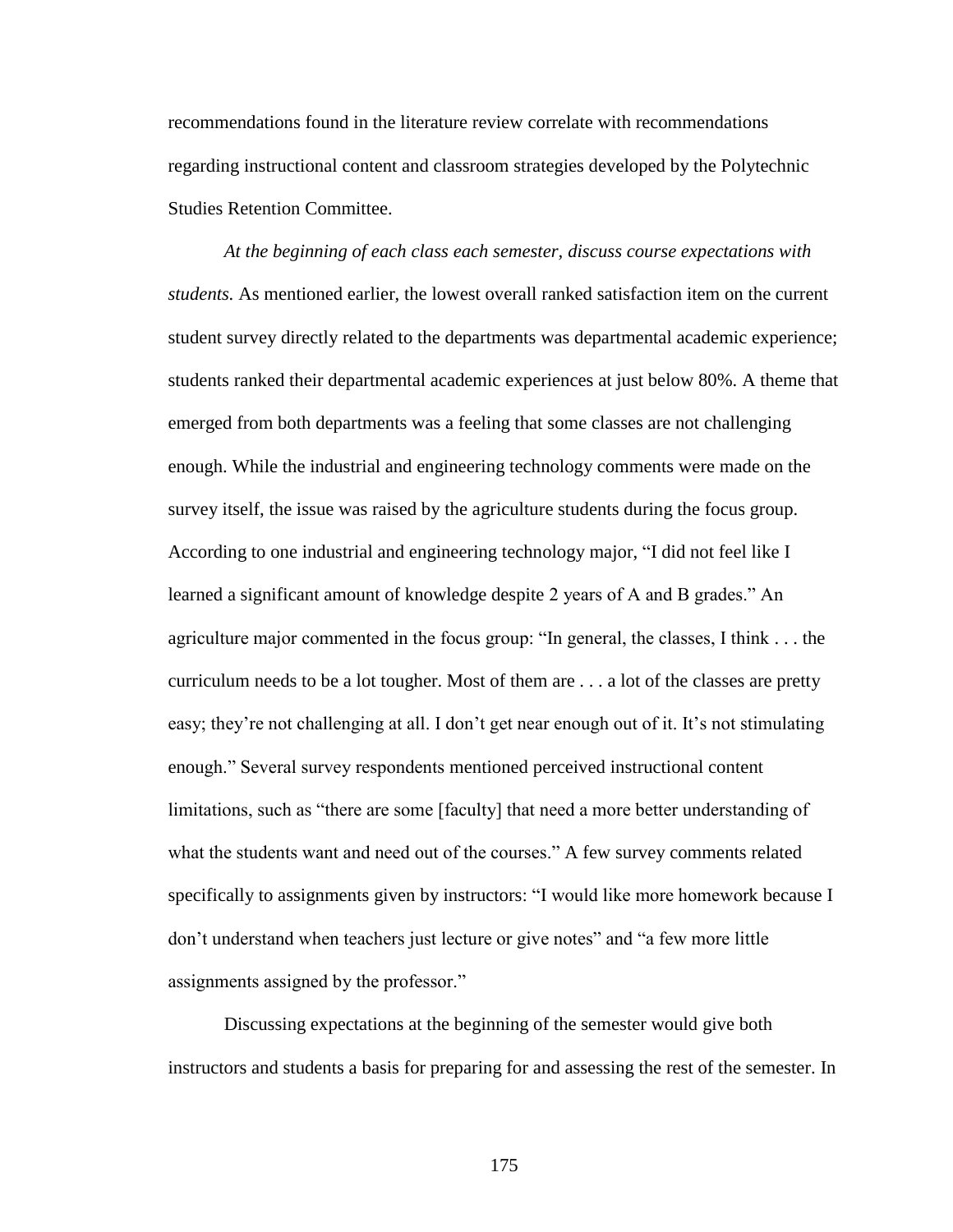addition to discussing expectations with students at the beginning of each course, course evaluations at the end of the semesters can be used to gather input regarding student suggestions for improvement.

*Regularly review content of related courses within each department, to eliminate redundancy and ensure that classes build upon each other.* Of concern specifically to Department of Agriculture survey respondents and focus group participants was a feeling of redundancy in some classes. Courses that were mentioned several times by students included agriculture business classes (marketing, finance, economics) and some of the animal-based classes (beef production, animal breeding, animal science). As summarized by one student's survey comment: "I feel that we are taking the same class over and over and it seems that it's more of a review at times." An agriculture focus group member noted, "A lot of our general classes are the same thing being taught over and over again, and we're spending three times the money that we're getting out of one class. Whereas, we could instead, be taking more specific classes for our emphasis . . . getting more prepared for grad school or for a job."

*Encourage faculty to make and keep connections with local major-related organizations.* One of the recommendations cited in the literature review by Swail et al. (2003) was reviewing curricula regularly to assure congruence with society"s needs. One agriculture graduate, highlighting the importance of keeping curricula in line with society's needs, observed: "Instructors are great. The quality that we learn is great, but the information that is needed in the Agriculture job field is not covered. Wasted too much time on things not needed." Making connections with local major-related organizations will help faculty stay up-to-date with current trends and needs, thus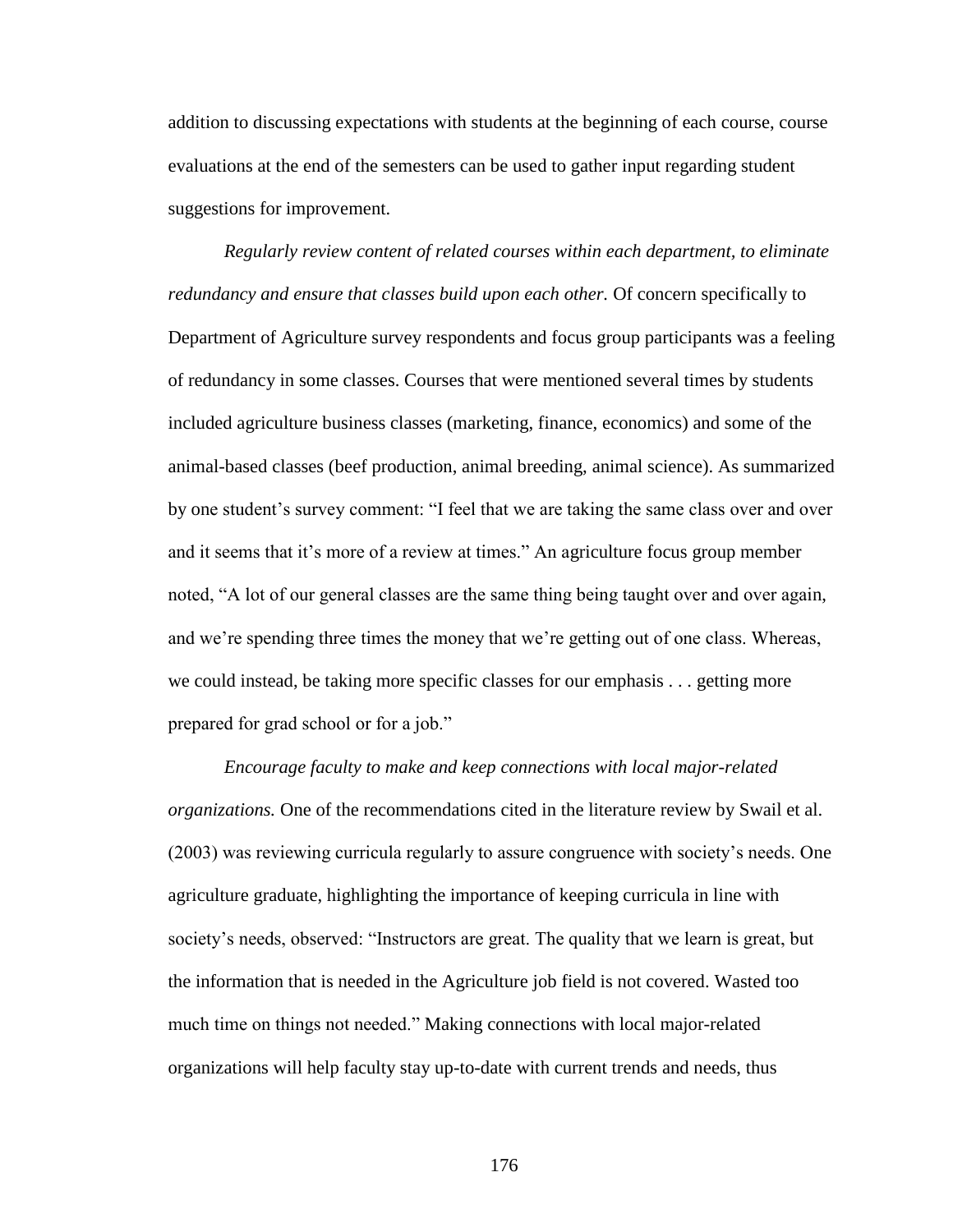allowing them to incorporate this material into the curriculum. These connections will also allow for contacts with outside sources who can convey to students how what they are learning in the classroom relates to real-world environments. Additionally, these contacts may help current students and graduates secure major-related employment. *Classroom Strategies*

Braxton et al. (2004) recommended that faculty members be encouraged to improve on their existing teaching methods and to acquire new ones that encourage student persistence. It was also recommended that faculty earn credit toward the promotion and tenure reward system for using methods that facilitate student retention (Braxton et al., Swail et al., 2003). One way to place a special focus on teaching methods is to host faculty meetings dedicated solely to the topic.

*Incorporate periodic faculty meetings that focus specifically on teaching strategies.* Findings from the evaluative study showed that while many students agreed that faculty were very knowledgeable, some indicated a desire for knowledge beyond textbooks and for improved or revised teaching methods. One student commented, "There are some instructors who are well knowledgeable in the area, however, they are not as good at explaining/teaching." Another student observed, "Some faculty could know more about the subject they are teaching besides what comes out of a book." Other students stated their desires for faculty to teach more to their level: "Teachers can"t be simple."

A few suggestions regarding teaching approaches were supplied by students in the industrial and engineering technology focus group. One was the use of more visual aids, including video clips, to show students real-world applications of what they are learning.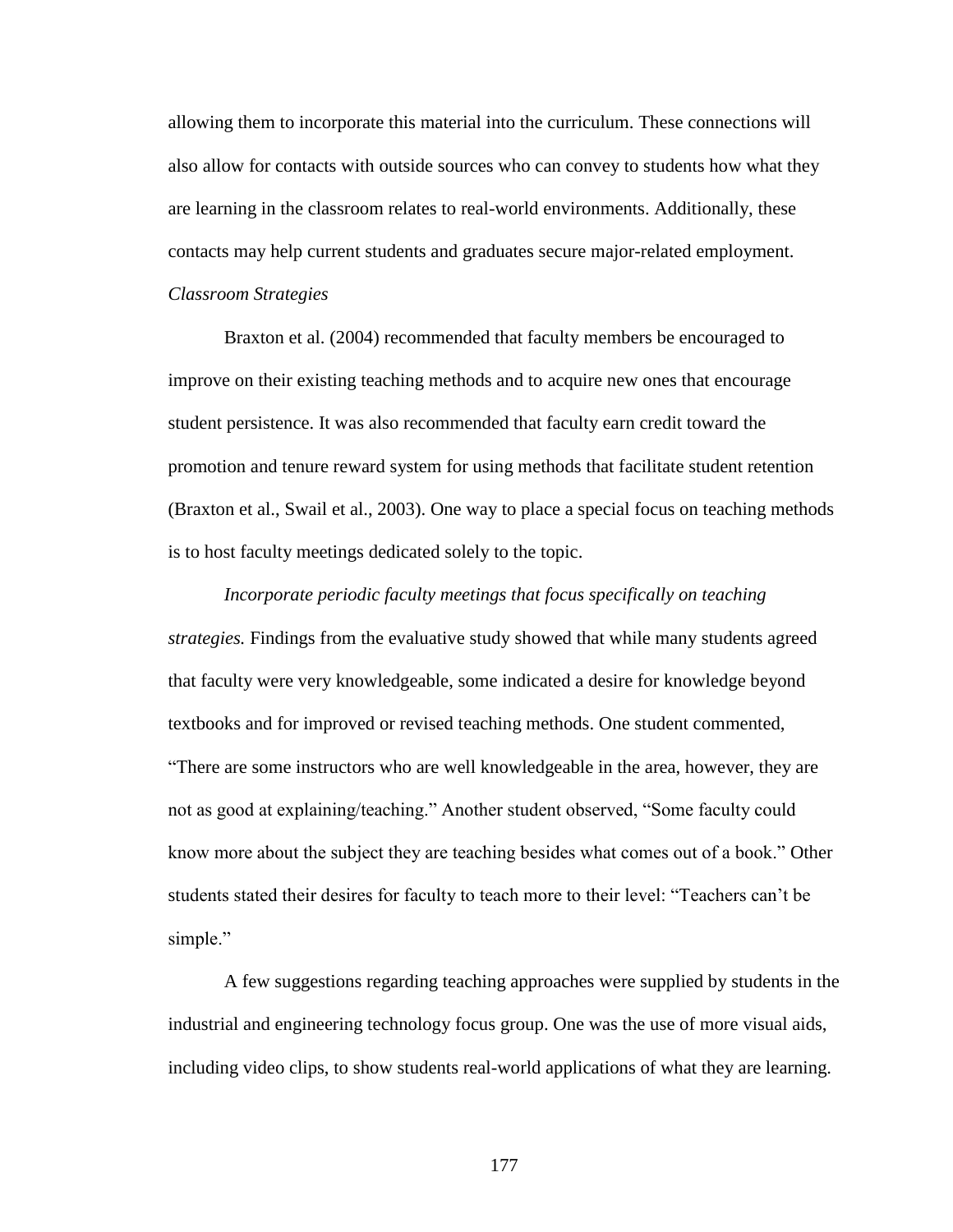Additionally, students suggested that instructors exhibit patience and break down concepts into details to aid comprehension. As one student commented [about a helpful professor]: "I think if we had more instructors like that – that just went into more detail and made sure that you understand it as much as they did, that a lot of people would be more satisfied."

At periodic faculty meetings focusing specifically on teaching strategies, faculty can share ideas with each other, and staff from the Center for Scholarship in Teaching and Learning (CSTL) can be invited as guest speakers. Additionally, new faculty can be paired with seasoned faculty who earn good instructor evaluations as mentors.

*Encourage faculty who speak English as a second language to begin each semester using PowerPoint or other visual aids to aid student comprehension.* More than a few industrial and engineering technology majors commented in the survey on faculty who spoke English as a second language. One stated, "I have trouble understanding why I am focusing on understanding what the professor says rather than what he is teaching. As in the English language." Several students observed that faculty were good instructors, but that language barriers made understanding difficult at times. One student remarked, "good, educated individuals, but hard to understand sometimes." One of the students who left the University noted that he could not understand some of his international instructors, which made learning difficult. He indicated that the professors, although really smart, did not always understand the questions students were asking, and in addition, did not always answer on the students' levels.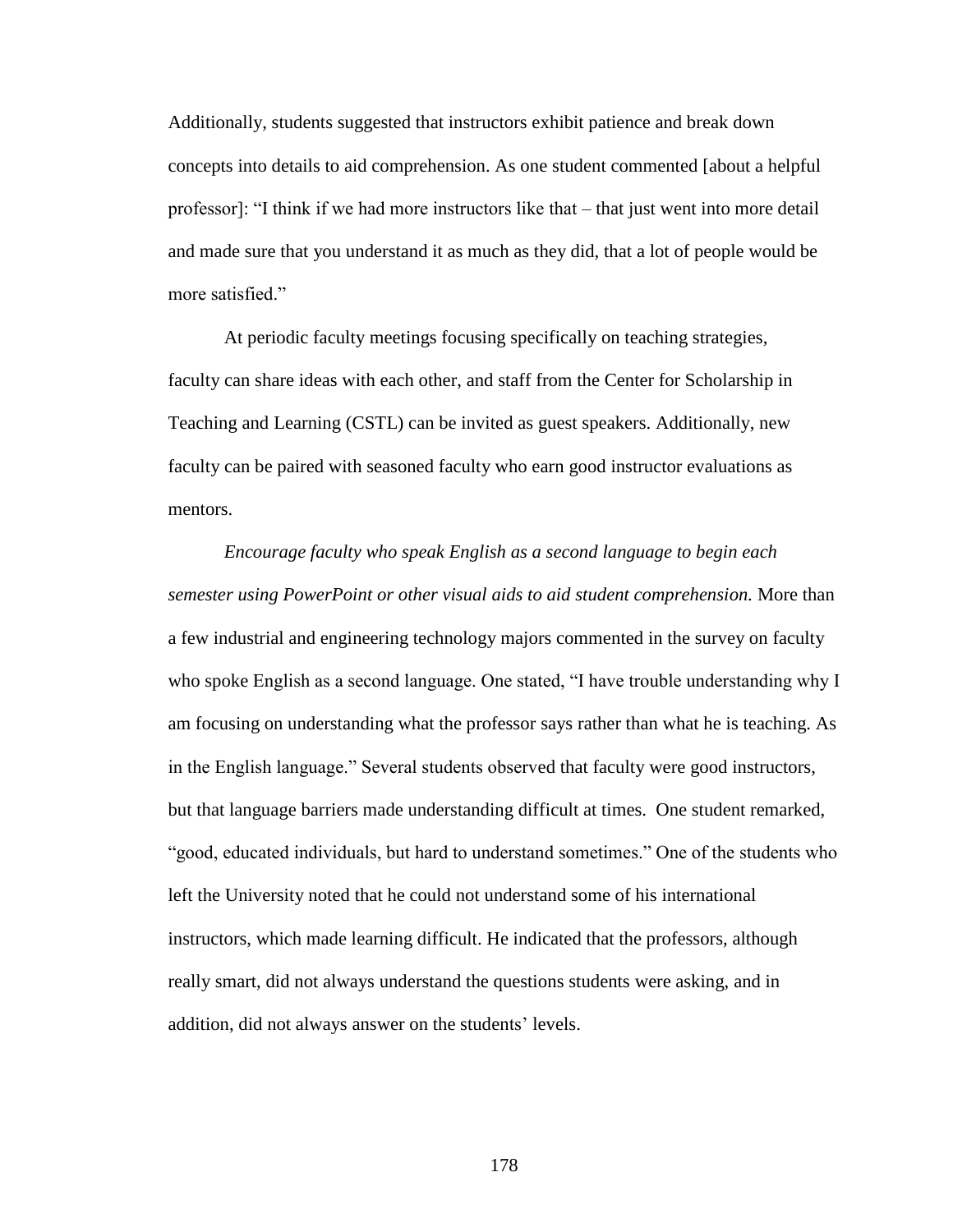An industrial and engineering technology focus group member, who also happened to be an international student, compared three of his instructors who spoke English as a second language. He described two as "really amazing in what they were doing." He noted difficulties in taking an online class with an instructor who spoke English as a second language: "Because . . . like sometimes . . . they didn"t make sense on what they are typing, and when they are face-to-face, it's better, because they can explain it with . . . I don"t know . . . hand motions." He suggested that online instructors should be more detailed in email communications.

Although using PowerPoint or other visual aids will not eliminate the language barriers experienced between faculty and students, these can help both parties feel more comfortable with the material that is being presented. These visual aids should be utilized until the faculty members and students agree that they are no longer necessary. Additionally, instructors who speak English as a second language should be encouraged to ask other faculty to review their instructional materials, especially online materials, for clarity.

## *Campus Resources*

Learning support is a concept related to curriculum and instruction. The umbrella classification of learning support was one of the main categories of practices responsible for the greatest contribution to retention in four-year public institutions, according to a fairly recent ACT survey (Habley & McClanahan, 2004). Learning support includes items such as developmental education courses, supplemental instruction, study groups, comprehensive learning centers, summer bridge programs between the senior year in high school and the first year in college, and tutoring programs (Habley  $\&$  McClanahan; Swail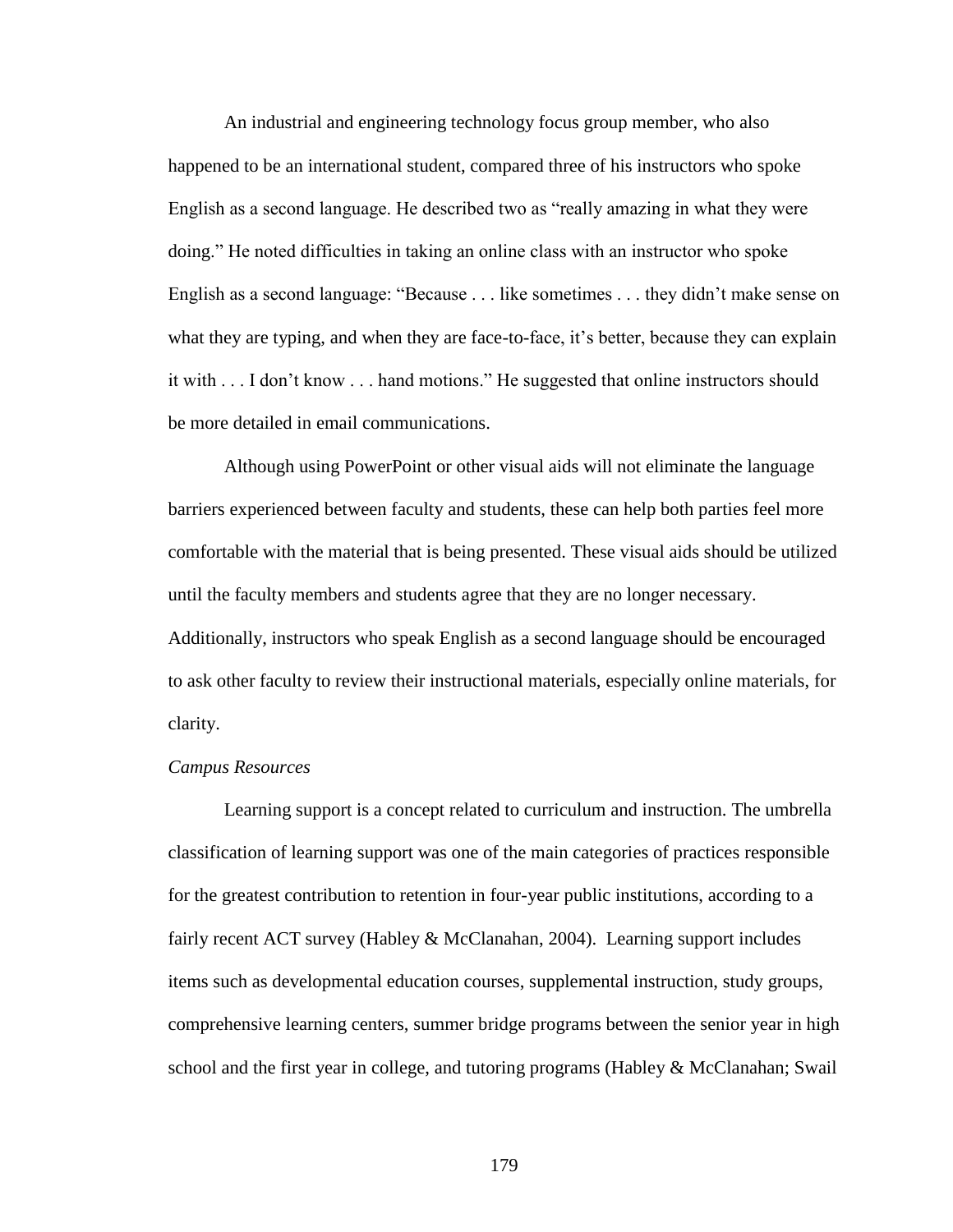et al., 2003; Tinto, 2005). Based upon data that emerged from this evaluative study, the Polytechnic Studies Retention Committee offers several recommendations related to campus resources and learning support.

*Faculty and professional advisors should stay up-to-date on available campus resources and should refer students as needed to these sources of learning support.* Data analysis for several research questions contributed to this recommendation. The current student satisfaction survey, used to partially answer research question one, included an item in which students were asked to rate their satisfaction with the campus resources and support available to them. A related survey item asked students to indicate their knowledge and use of a variety of campus resources. Students were further asked to indicate if Polytechnic Studies instructors recommended the resources. Research question four examined the differences between regularly-collected student records data for students who persisted versus those who withdrew, including college grade point averages and ACT scores. And, finally, to answer research question six, the course schedules of students who exhibited institutional withdrawal were reviewed to determine which courses appeared more frequently than others in the last semester of attendance.

A good portion of students in both departments who took the current student satisfaction survey (in partial response to research question one) indicated that they had rarely or never used the campus resources available to them. A number of students also indicated not knowing about certain campus resources. A huge majority of agriculture majors indicated that Polytechnic Studies instructors had not recommended any of the listed campus resources. As one commented, "I rarely think to use them, no encouragement to do so." As explained by Tinto (2005), "Unfortunately, more than a few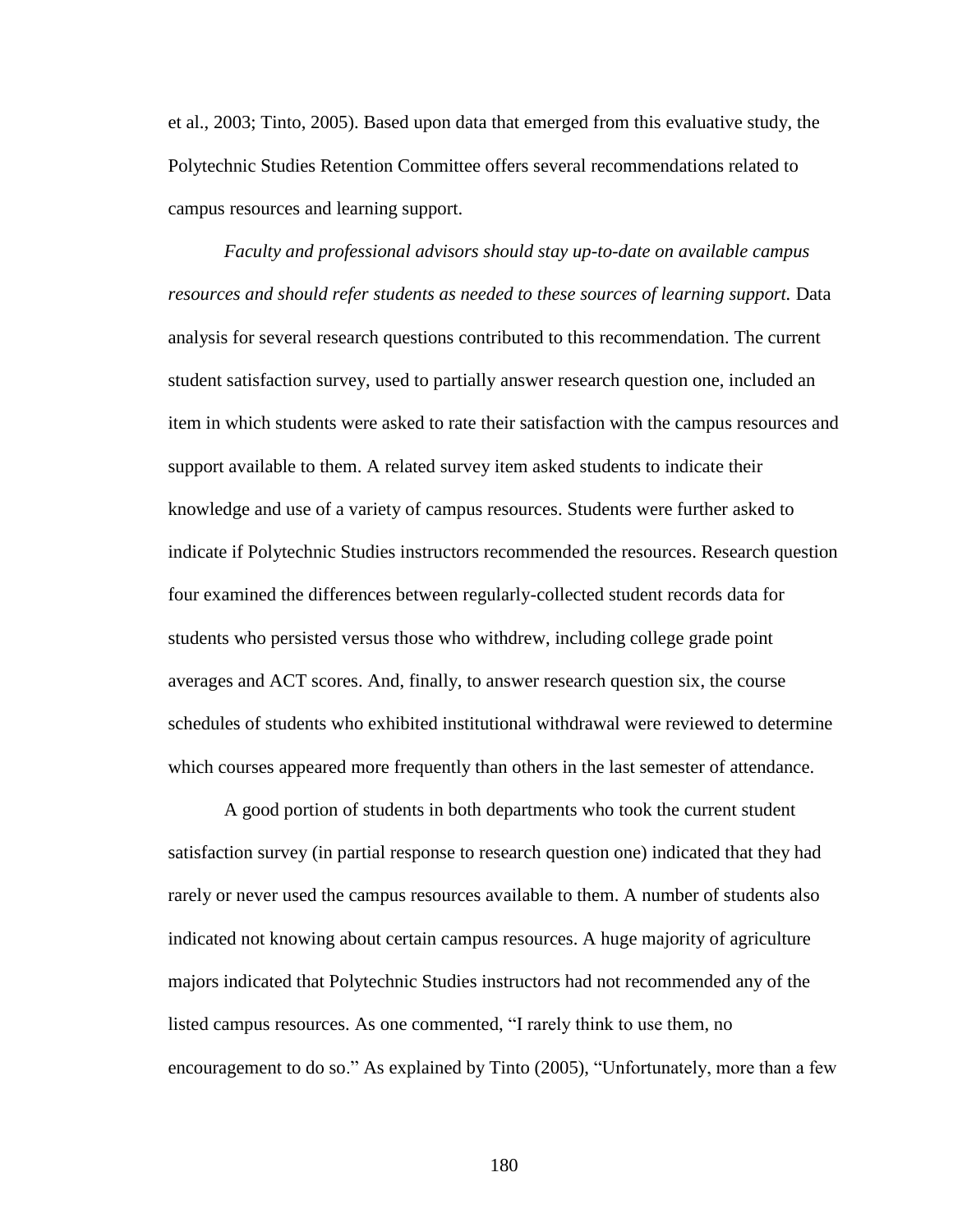students enter the university insufficiently prepared for the rigors of university study. For them, as well as for others, the availability of academic support . . . is an important condition for their continuation with the university" (Tinto, p. 322). Referring students to campus resources encourages them to be proactive in seeking assistance for their needs.

According to Lenning (1982), most students who leave college have satisfactory grades, although they do tend to be slightly lower than the grades of persisters; "therefore, those who exhibit any sign of academic difficulty (for example, low grades, self-report of study problems) during the first term probably deserve special observation and attention" (p. 37). In comparing the college cumulative grade point averages of those who persisted and those who withdrew, Lenning's words rang true. The grade point averages of those who withdrew were slightly, but not dramatically, lower than those who persisted. The mean college cumulative grade point average of students who persisted was 2.91 ( $N = 471$ ;  $SD = .56046$ ), while the mean of those who exhibited institutional withdrawal was  $2.75$  ( $N = 95$ ;  $SD = .66048$ ).

ACT composite, and ACT math and English sub-scores provided similar results. The mean composite ACT scores were 21.59 ( $N = 404$ ;  $SD = 3.49611$ ) for those students who persisted and 20.70 ( $N = 76$ ;  $SD = 3.23324$ ) for those with withdrew. When ACT math sub-scores were compared, those who persisted weighed in with a 21.22 mean  $(N =$ 401; *SD* = 4.29596), while those who withdrew had a mean of 19.97 (*N* = 76; *SD* = 3.74868). When ACT English sub-scores were compared, those who persisted had a mean of 20.37 ( $N = 401$ ;  $SD = 4.52807$ ), while those who withdrew had a mean of 19.50  $(N = 76; SD = 4.12634)$ . As suggested by Lenning (1982), students – especially first-year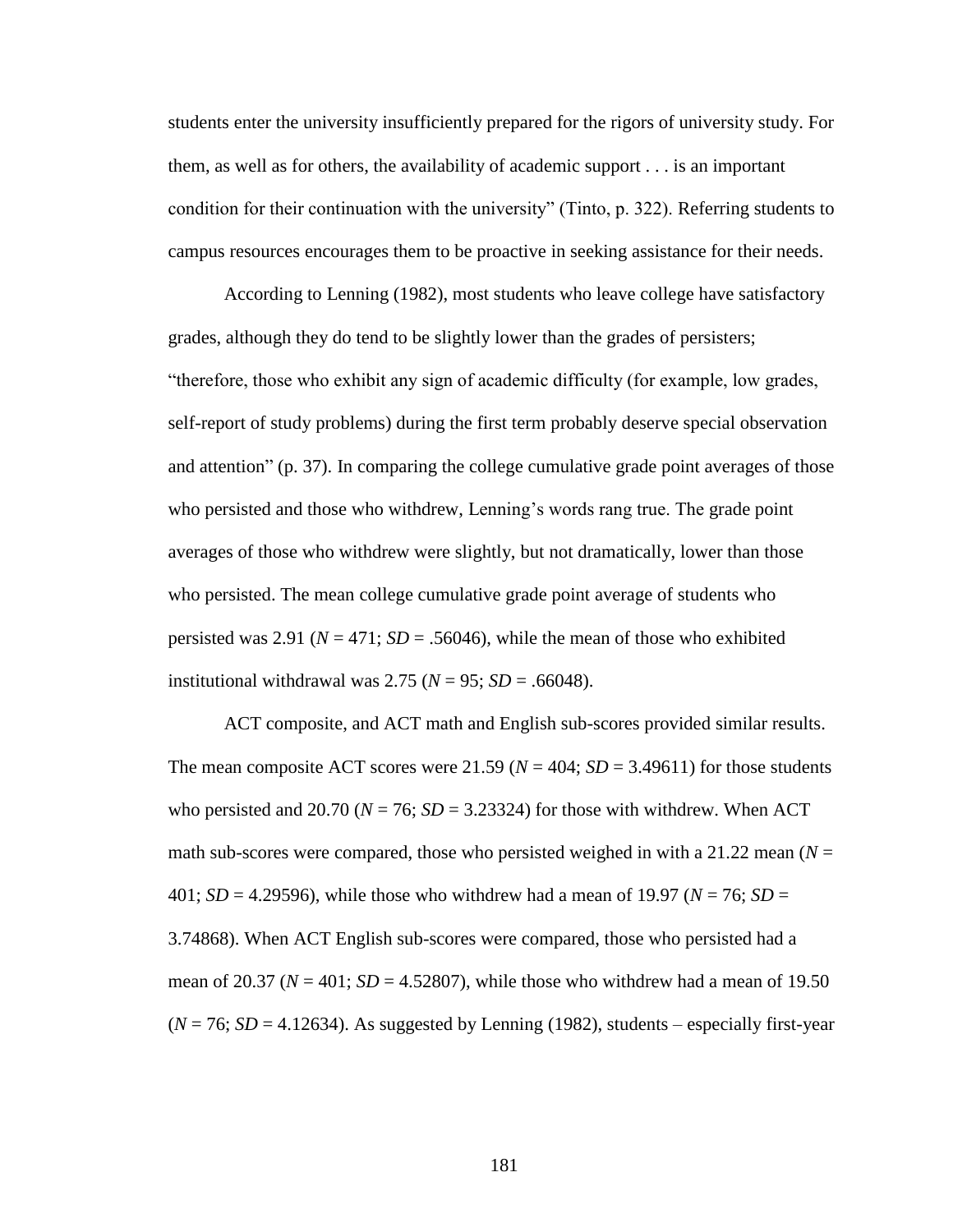students - exhibiting any sign of academic difficulty should be referred to available campus resources.

Between 30 and 40 percent of all incoming first-year students enter the college setting unprepared for college-level reading and writing; as a consequence, roughly 44 percent of all college students who complete two- or four-year degrees registered in at least one remedial writing, reading or math class. Inadequate academic preparation is one of the primary reasons that many students leave college during or immediately following their first year (Swail et al., 2003). When the schedules of students who exhibited institutional withdrawal were reviewed (for research question six), several English and math courses appeared five or more times: EN100 (English Composition), EN140 (Rhetoric and Critical Thinking), MA095 (Intermediate Algebra), MA133 (Plane Trigonometry), MA134 (College Algebra), and MA139 (Applied Calculus). In addition, several courses requiring math prerequisites also appeared: CH181 (Basic Principles of Chemistry), CH185 (General Chemistry I), MN260 (Technical Computer Programming Applications), and PH120 (Introductory Physics I). One non-course graduation requirement that also appeared five or more times in the schedules of students who exhibited institutional withdrawal was WP003, a Writing Proficiency Exam, to be taken after the completion of 75 semester hours.

Faculty and professional advisors should use opportunities in advising and teaching to refer students to appropriate campus resources. Departmental staff members should also feel comfortable making referrals. For example, students can be referred to the Writing Center when they need to improve their writing skills in departmental classes, they are struggling in an English class, when they have lower English ACT sub-scores,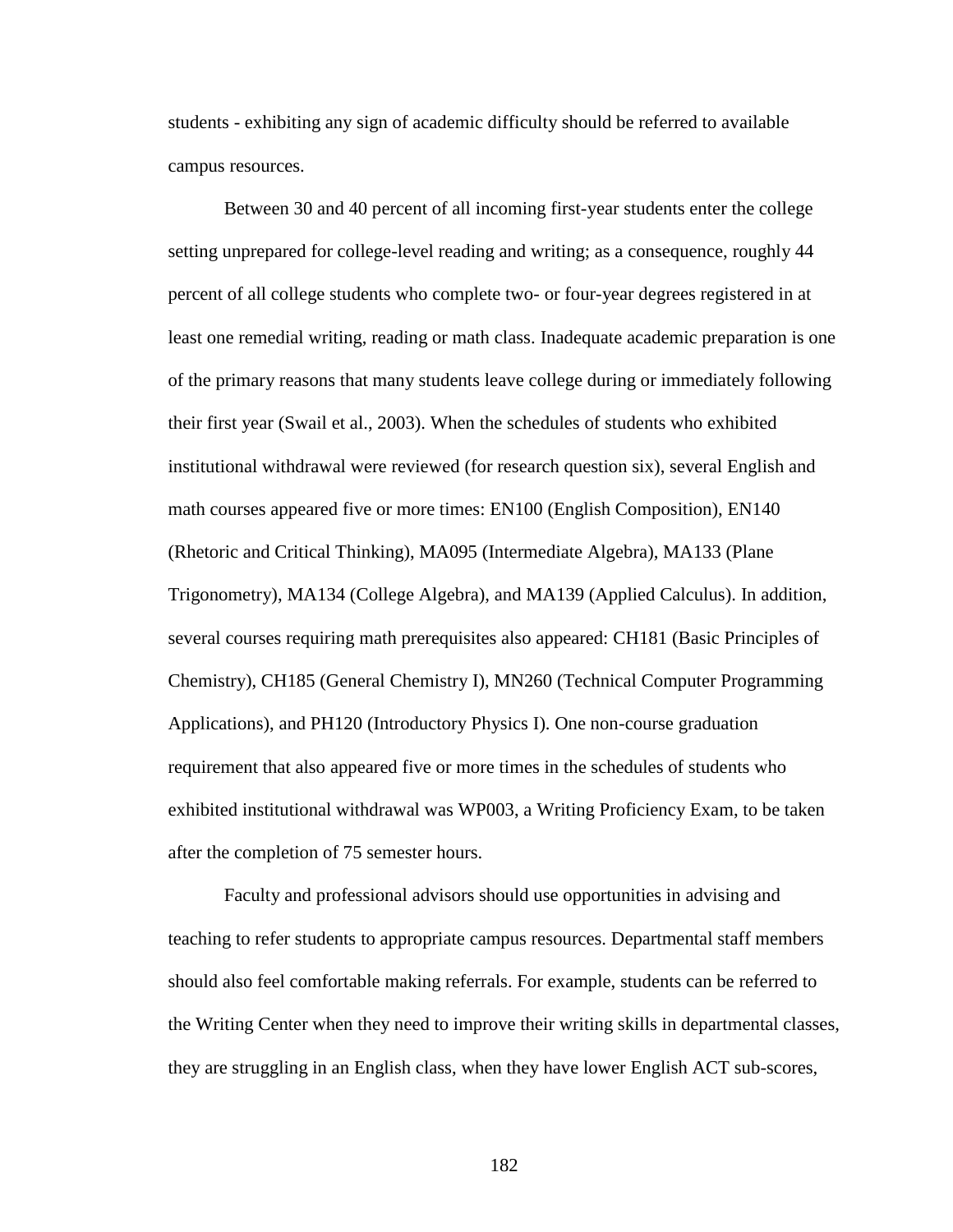and/or when they are preparing to take the WP003, the 75 Hour Writing Proficiency Exam. Students should be referred to the Math Learning Center when they have lower math ACT sub-scores and when they are experiencing difficulties in any math class. Students should also be referred to the Learning Assistance Programs and Disability Support Services Office when they would benefit from tutoring.

Representatives from the wide range of campus resources should be invited on a regular basis to share information and processes for referring students with faculty and staff. In addition, the use of some form of brochure or handout with campus resources information should be encouraged. This information can be shared with students during an initial advising appointment, in addition to being used when referrals to specific offices are made.

*Provide tutoring for departmental courses in which students often struggle.* Several sources can provide information about which courses would be good candidates for the provision of tutoring. Departmental course rosters can be tracked to determine those courses which produce a larger numbers of withdrawals and larger percentages of Ds, Fs, and Xs. Additionally, as was done for research question six, the last semester schedules of students who exhibit institutional withdrawal can be reviewed for departmental courses which appear more frequently.

Several courses taught by the Department of Industrial and Engineering Technology appeared five or more times in the last semester schedule of the 112 students exhibiting institutional withdrawal. These included (course title is followed by the number of times it occurred in student schedules): IM102 – Technical Communication (7), IM211 – Industrial Safety Supervision (7), MN260 – Technical Computer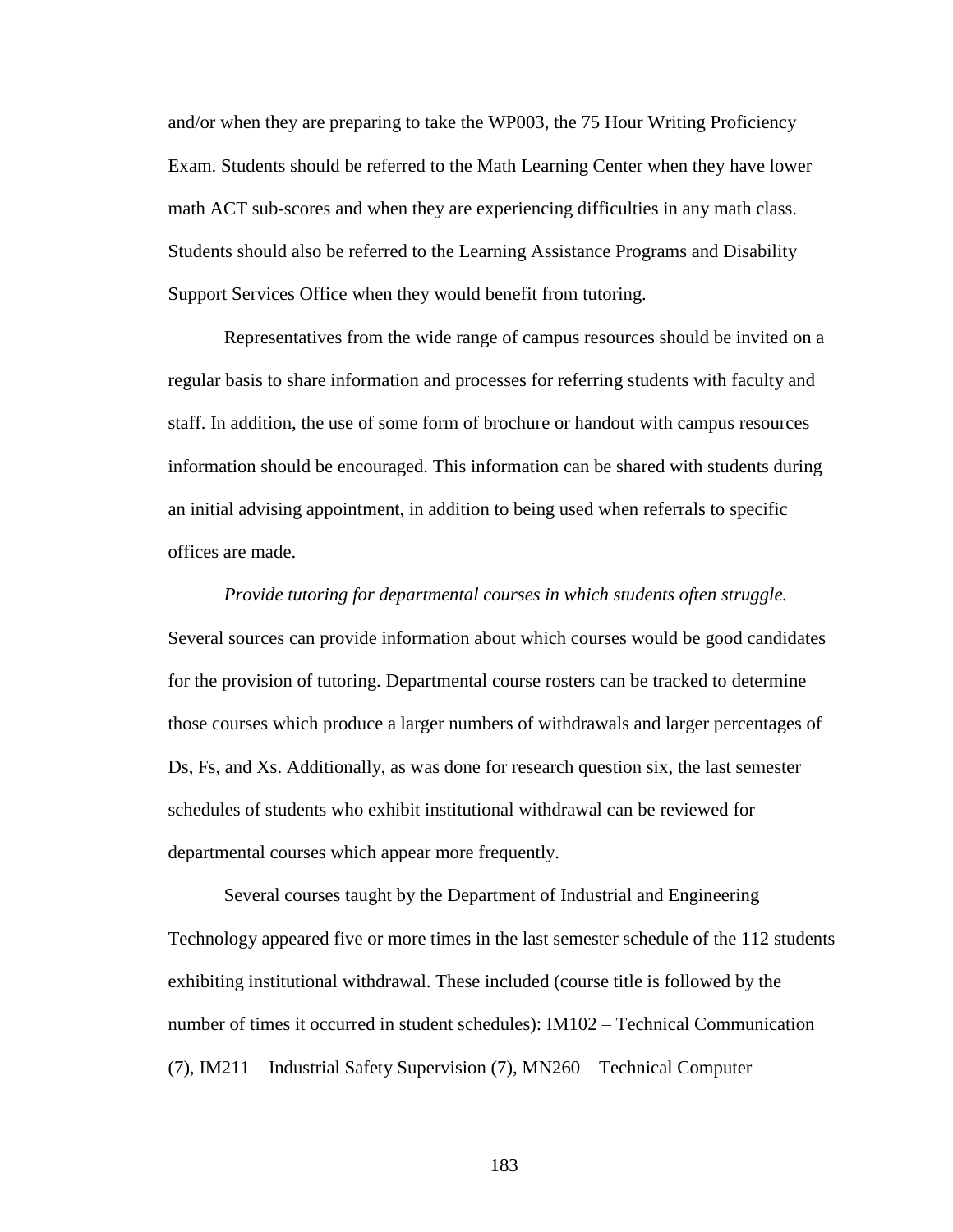Programming Applications (7), and UI410 – Manufacturing Research in a Global Society (5). No classes taught by the Department of Agriculture appeared five or more times.

According to Astin (1985), under prepared students often have special problems with involvement. In combining recommendations from Astin and Tinto, academic support should be "connected to, not isolated from, the learning environment in which students are asked to learn" (Tinto, 2005, p. 323) and should involve student peers as tutors. If tutoring is provided by departmental majors, this will allow for an extra connection opportunity for students who are struggling.

*Encourage students to utilize services provided by Career Linkages, beyond what is required for graduation.* Students in both departments made comments, in response to the current student satisfaction survey and in the focus groups, about their fears of not being prepared for the next step after college - whether that step was a career or graduate school. One industrial and engineering technology survey respondent noted, "I feel like I have learned a massive amount of information, but I don't know that I'm fully prepared for a job in this career." An agriculture survey respondent commented, "Many students including myself feel unprepared for our careers." Additionally, several industrial and engineering technology graduates commented on finding a job after graduation. One noted, "The program could be strengthened by educating students on job searching. When I graduated I didn't know how to go about looking for a job – i.e. job types, what I qualified for, etc." Another graduated observed, "SEMO needs better job placement outside of the Cape/Sikeston area . . . I am very unsatisfied with SEMO in that respect." One agriculture focus group member described his perception of job placement assistance at Southeast as "here"s your degree, good luck on your job."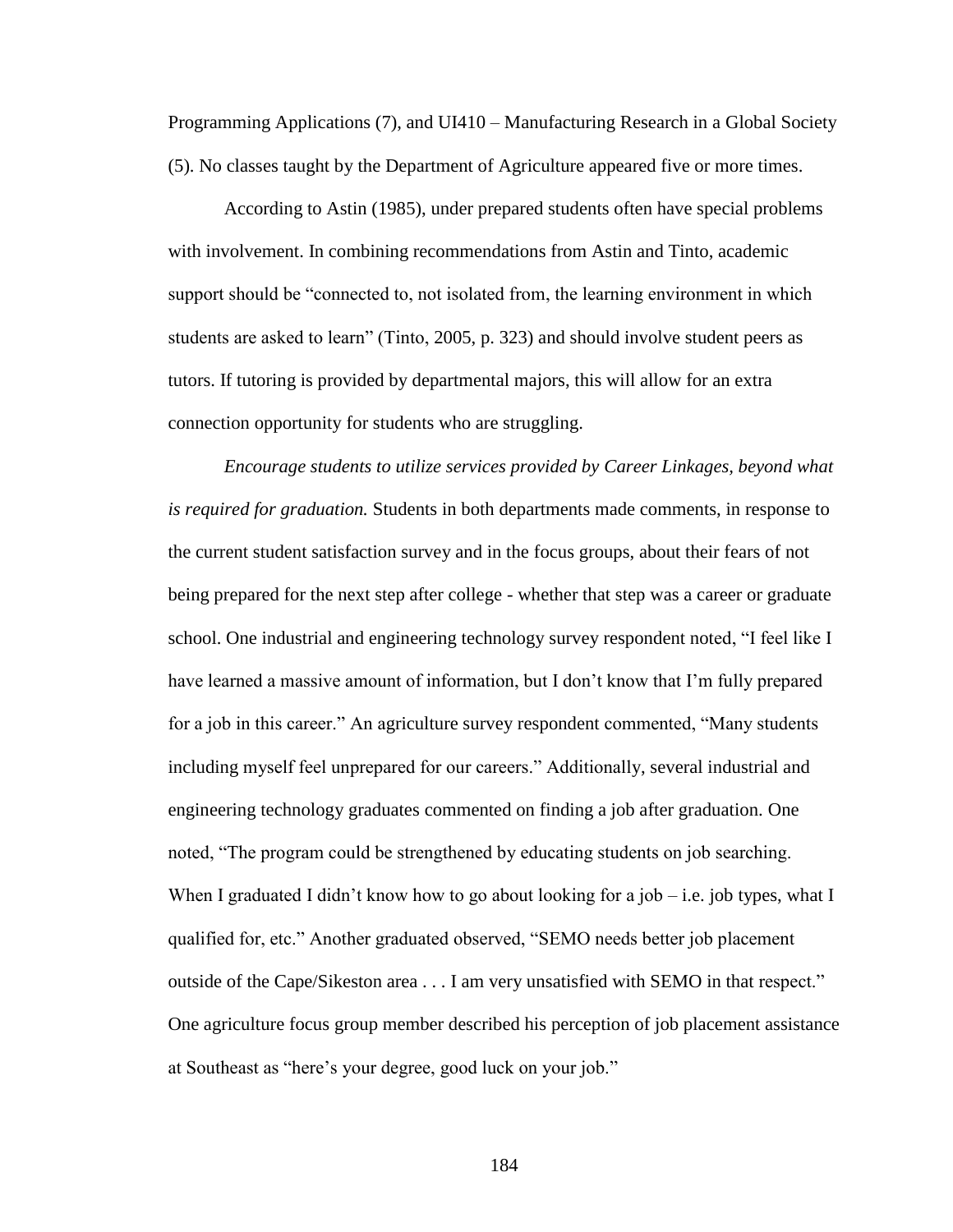Not all students who took the current student satisfaction survey were obligated to participate in four career proficiency checks as part of their graduation requirements, as these were not required until the fall semester of 2005. Although the implementation of these career proficiency checks will oblige students with newer catalog years to utilize the assistance provided by the Office of Career Linkages, supplementary interaction can be encouraged by the faculty and professional advisors. Career advisors can help students feel more confident about the education they have obtained and assist them in writing and updating resumes, searching for internships, searching for jobs in a variety of locations, applying to graduate schools, and practicing interviewing skills. Students interested in employment in the St. Louis area should be encouraged to contact the St. Louis Career Specialist who works specifically with St. Louis area job development. Faculty should also be encouraged to invite the Polytechnic Studies Career Advisor into their classrooms to provide guest lectures on topics related to searching for careers, internships and graduate programs.

### *Intentional Student Contacts*

Much was said in the review of literature about the importance of student and faculty contact. Tinto (1990) found that the quality of faculty teaching and the nature and extent of faculty contact, both inside and outside the classroom, were predictors of student persistence and student learning gains. According to Lotkowski et al. (2004), "frequency and perceived worth of interaction with faculty, especially outside the classroom is the single strongest predictor of student voluntary departure" (p. 36). These interactions with faculty, who often serve as role models, tend to increase students" social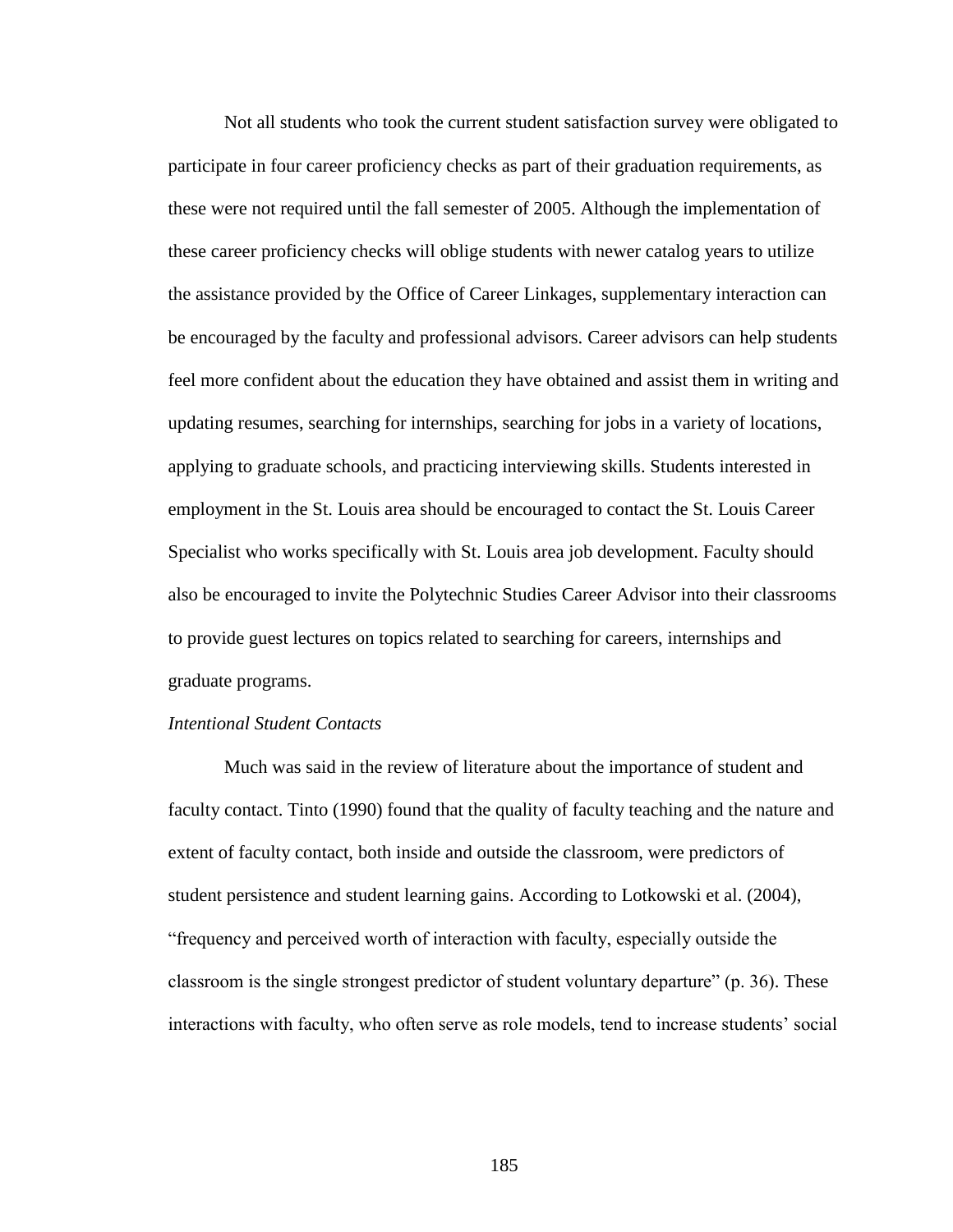integration and institutional commitment, in addition to increasing their academic integration.

As indicated by Astin (1985), frequent interactions with faculty members are more strongly correlated to college satisfaction than any other type of involvement; consequently, "institutional planners and administrators would do well to ask how much contact their students currently have with professors and whether there are means available to increase this contact" (p. 163). Although meaningful contact is important for all students, some student groups would benefit from additional intentional contacts. These groups include: first-year students; international students; minority students; nontraditional students; non-enrolled students; students on any form of academic probation; students exhibiting behaviors such as non-attendance, poor grades, etc.; students in cooperative programs; and students who leave the institution.

*Encourage faculty to continue to take expressed personal interest in all students, both in the classroom and in advising.* As indicated by Swail et al. (2003), informal contact between faculty members and students should be encouraged as it builds trust, support, self-worth, and motivation. Student comments in this evaluative study spoke volumes about the importance of interactions with faculty. Numerous students commented in the satisfaction survey that faculty and staff were caring, helpful and friendly. An agriculture major stated that faculty and staff "seem to care about students (learn names, show concern about personal lives, etc.)." Another agriculture major commented, "I recently switched from a major where most of my teachers didn't know our names. Since I switched, all of my teachers have been so friendly and helpful." One of the industrial and engineering technology majors observed, "Most faculty in the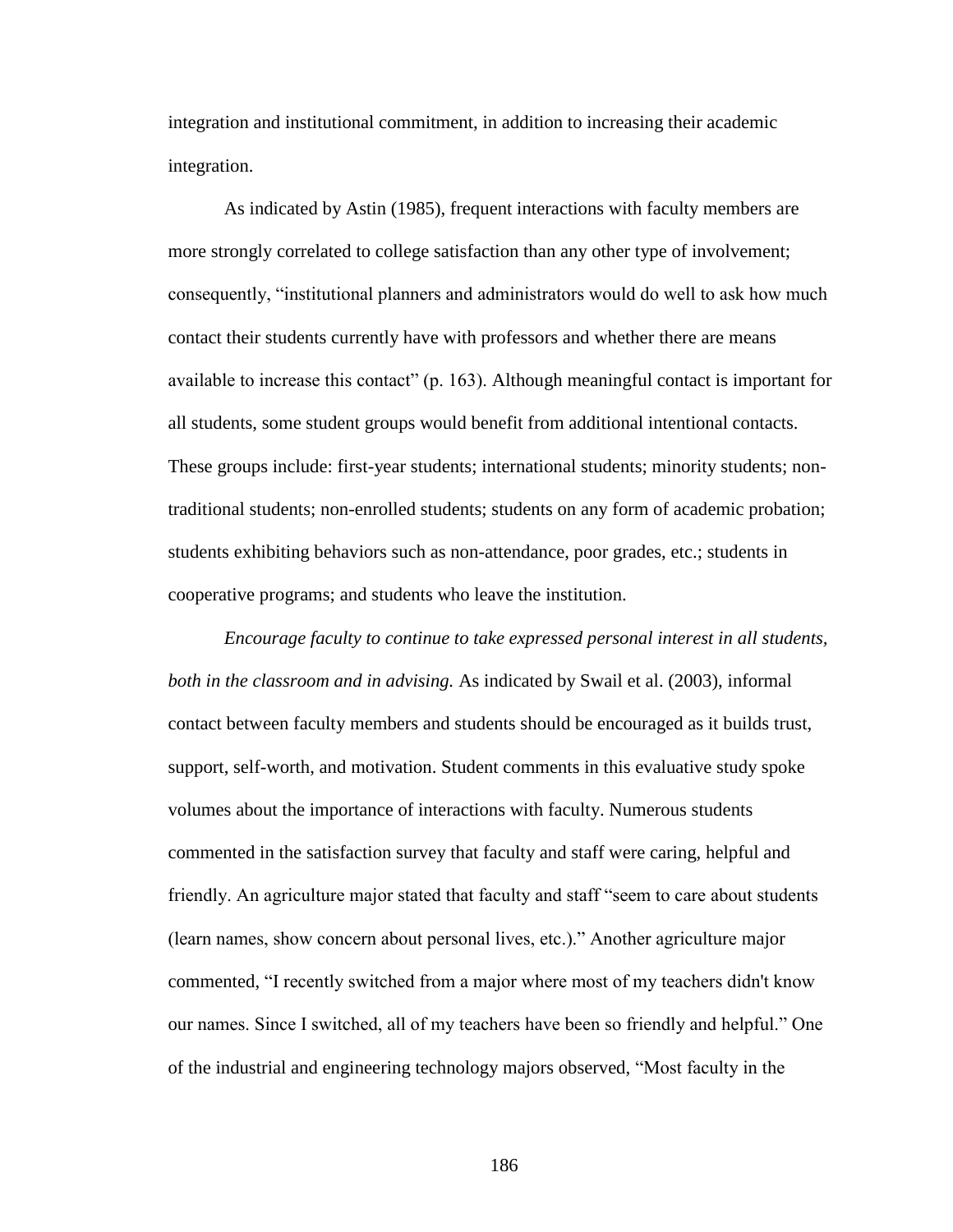Polytech honestly care that you leave with a great education." A comment by one student showed the impact and lasting impression faculty interactions make: "All but one professor has taken time out of their schedule to help me over a course of four years."

When Department of Agriculture graduates were asked if they felt that the faculty in the department cared about them as a person, they responded with a mean score of 4.75 (on a 1 – 5 Likert scale, with 1 being the lowest and 5 being the highest). One student, who rated this question as a 5, wrote "Very much" beside the number selection. In the current student satisfaction survey, some students commented about faculty saying "hi" in the hallways. As one agriculture major mentioned, "The staff almost always says "hi" to you if they see you walking and aren't busy. This, to me, allows me to freely talk in class during discussions." Other students mentioned the importance of faculty recognizing them: "They know who I am," and "Faculty recognizes who you are." One industrial and engineering technology major observed, "A few of my instructors seem happy to see me outside of class, and that improves my impression of them." Students who had left the institution also made some positive comments about their interactions with the faculty, including "the teachers knew you . . . good one-on-one" and "the teachers worked with you and didn"t single you out to make you feel like an idiot."

*Initiate special contacts with first-year students, both beginning and continuing.*  Numerous authors indicated the importance of focusing on first-year students, as most students who drop out of postsecondary education do so during or immediately following their first year of college (Blose, 1999; Education Commission of the States, 2004; Strumpf & Hunt, 1993; Tinto; 1987; Yockey & George, 1998). In fact, between one-half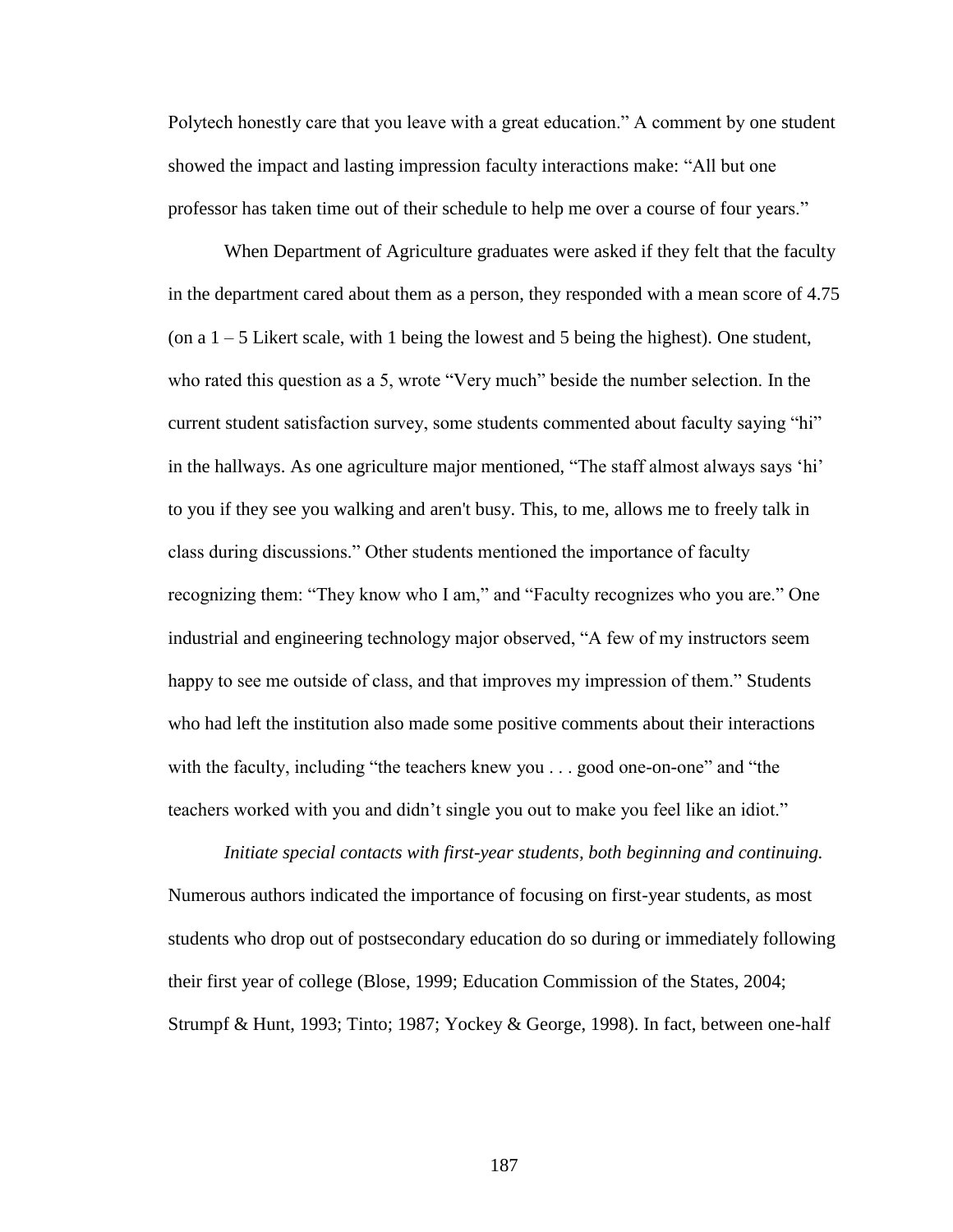and three-quarters of students who leave institutions do so during or immediately following the first year (McClanahan, 2004; Strumpf & Hunt; Tinto, 1987).

Research Question Five asked: For students who exhibited institutional withdrawal during or following fall 2005 or spring 2006, what was their student classification at the time of withdrawal? Of the 112 students who left the institution, 38 or 34% were classified as first-year students in the semester of withdrawal. Research Question Four asked: Do differences between regularly-collected student records data exist between those students who were retained versus those who exhibited institutional withdrawal during or following fall 2005 or spring 2006? To answer part of this question, class standing between those who persisted and those who withdrew was compared as of the fourth-week of fall 2005. First-year students, beginning and continuing, comprised 18.6% of those students who persisted, as compared to 38.4% of those who exhibited institutional withdrawal. Based upon a comparison of the percentages of first-year students who persisted versus those with withdrew, there is clear evidence to endorse a special focus on first-year students.

According to Upcraft and Gardner (1989), first-year involvement is enhanced by interaction between students and others in the academic community. First-year students are more likely to succeed when they find others who care about them, especially faculty. Based upon this, both departments should continue to offer UI100 [First-Year Seminar] sections within the departments, with new majors being encouraged to enroll in the departmental sections. This will provide additional opportunities for faculty to develop relationships with new majors, especially if outside class activities are planned.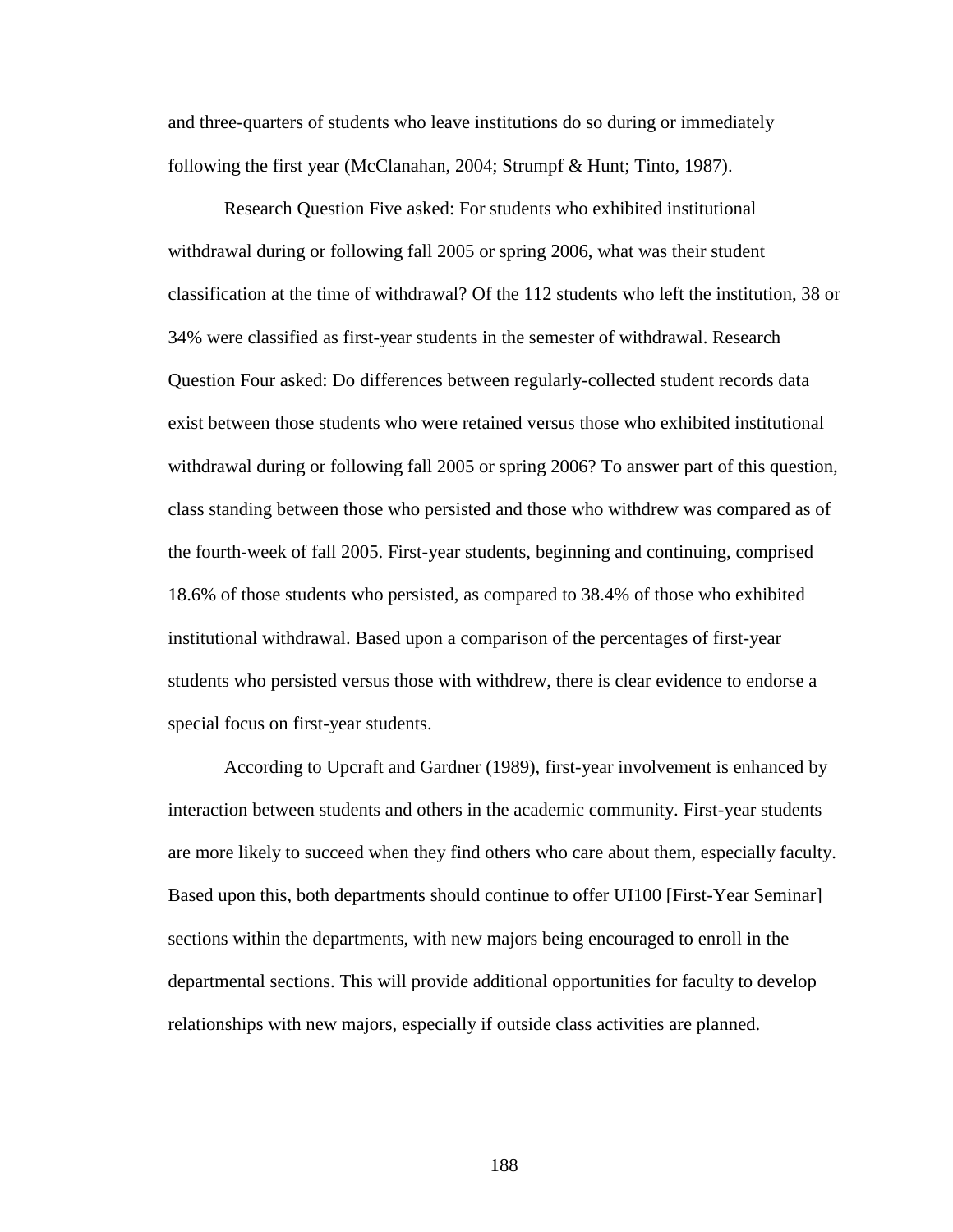First-year students are not the only group of students who would benefit from intentional contacts. In the coming years, there is expected to be a decline in the overall rate of population growth in the United States. Not only will the rate of growth decline, but there will be changes in the source of the growth. As a result, students on university campuses will become increasingly diverse in terms of race, culture, ethnicity, age and gender, so colleges and universities must be willing to make major changes in their approaches, if they are to best serve these students (Murdock  $&$  Hoque, 1999; Upcraft  $&$ Gardner, 1989).

*Have the chairperson or a faculty member make special contact with international students, either individually or in groups*. The current student satisfaction survey contained ten questions for which students were asked to rank their levels of satisfaction. When these ten satisfaction rankings were compared by disaggregated data, those identified as international students gave the lowest ranking in five of the ten items. Although just four percent of students completing the satisfaction survey identified themselves as international students, these nine students were noticeably less satisfied.

One question in the survey asked students to indicate if the education they were obtaining at Southeast was worth the money it was costing them. When results were disaggregated by ethnicity, the students who marked either foreign citizen or designated an international hometown indicated 22% yes, 44% no, and 33% not sure. Several monetary factors could contribute to these international student ratings. International students do pay incidental fees at the same rate as out-of-state residents. When making application to the University, they also pay a higher application fee. Moreover, in order to obtain visas, international students must be able to document that they have adequate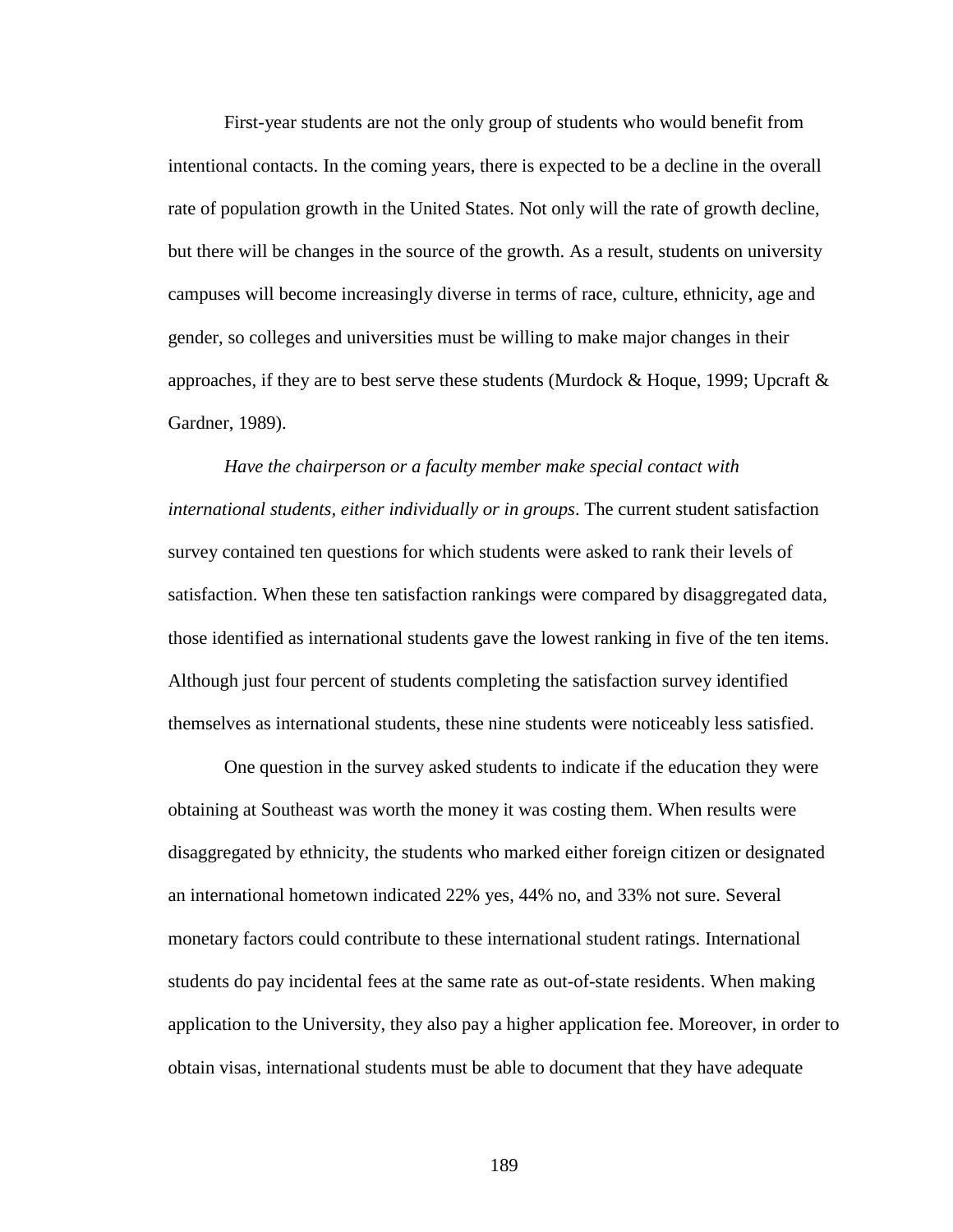financial support; for undergraduate students, this level of monetary support has to meet or exceed nearly \$18,000 per school year (for the 2008-2009 school). Due to their higher costs, international students may, in turn, have higher expectations.

If the chairperson or a faculty member makes a special point of seeking out the international students to check in with them, this could help improve their satisfaction levels. In addition to these special contacts, international students should be encouraged to actively participate in programming offered by the Office of International Education and Services.

*Initiate special contacts with minority students, specifically African American students.* Another group of students who could benefit from intentional contact is minority students. "Given that the United States will become significantly 'less white' over the course of the next fifty years, issues of color cannot be ignored" (Swail et al., 2003, p. 2).With expected changes in the population in the coming years, more and more students from minority backgrounds, specifically Latino and African American, will be entering higher education settings. This growth will be composed primarily of those students who will encounter the most hurdles between high school graduation and college graduation (American Association of State Colleges and Universities, 2005).

Students who identified themselves as minorities on the current student satisfaction survey indicated the lowest level of satisfaction among all disaggregated groups with their overall experience at Southeast. In addition, 40% of minority students answering the survey indicated that they were not sure if the education they were obtaining was worth the money it was costing them. Also, when data were compared for those students who were retained versus those who exhibited institutional withdrawal, the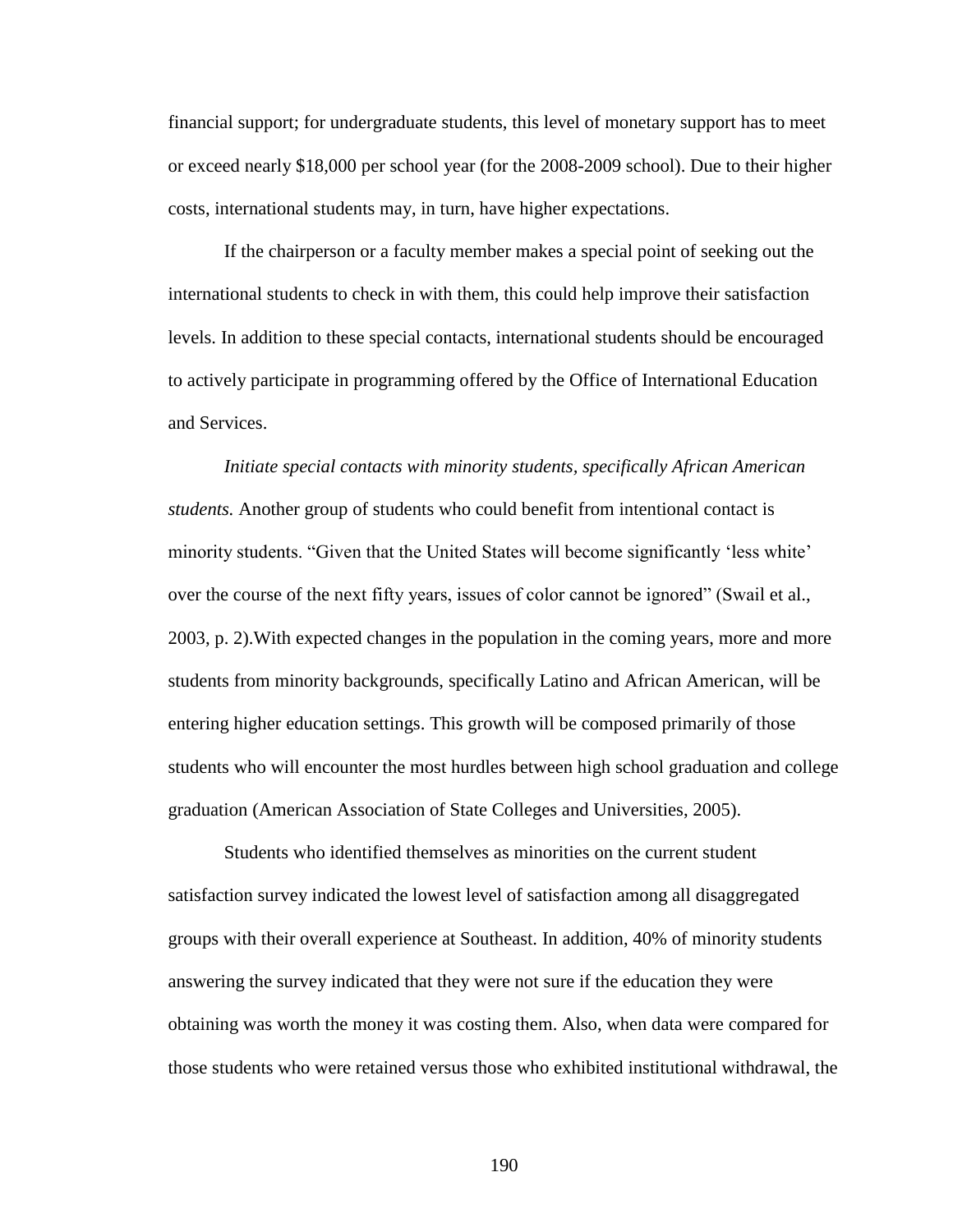most notable variation that appeared in regard to ethnicity was the percentage of African American students who exhibited institutional withdrawal. Of the 511 students who persisted, 5.9% were African American. Of the 112 who exhibited institutional withdrawal, 10.7% were African American.

As noted by Swail et al. (2003), "With regard to underrepresented minorities in universities, contact with positive role models is even more significant than it is for majority students" (p. 65). Lotkowski et al. (2004) offered several recommendations including pairing first-year minority students with a big brother or big sister, in the form of an upper-class student or a faculty member who can provide support, tutoring, and study skills assistance. They also suggested that multicultural centers can provide a place for minority students to congregate and share common interests while they receive academic and social support. Based upon this information from the review of literature, contacts with minority students could be even more effective if they were made by minority faculty or upper-level minority students. Students who are minorities should also be encouraged to actively participate with the Office of Minority Student Programs.

*Initiate special contact with nontraditional students, especially those who are married.* Another group of students meriting additional intentional contacts is nontraditional students, specifically those who are married and have families. Bean and Metzner (1985) presented a conceptual model of attrition, specifically focused on nontraditional students. Nontraditional students (older than 24, or not living in a campus residence, or part-time – or a combination of these factors) are not significantly influenced by the institution"s social environment. Instead, they are more concerned with the academic offerings, specifically courses, certification and degrees. Bean and Metzner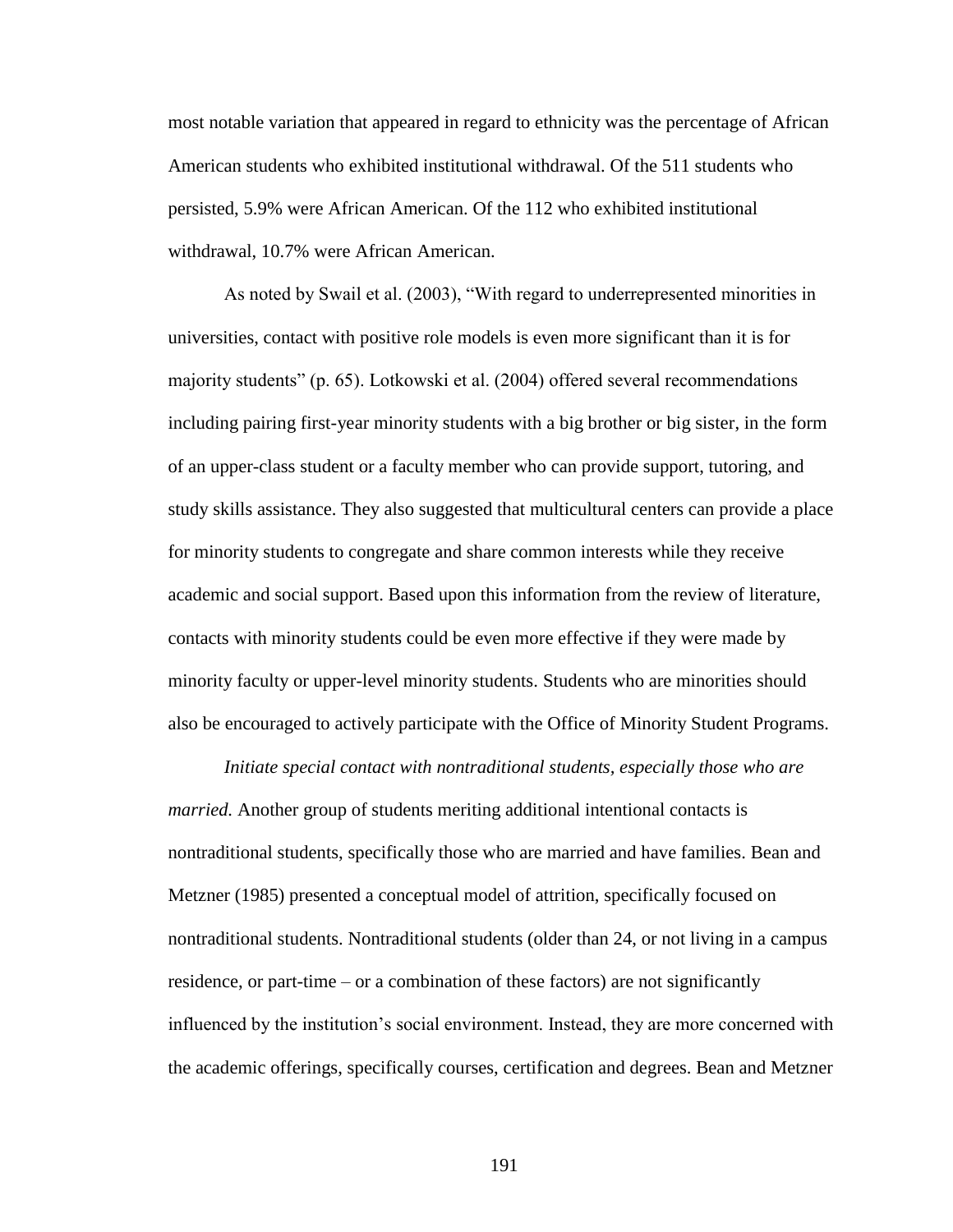indicated that "the chief difference between the attrition process of traditional and nontraditional students is that nontraditional students are more affected by the external environment than by the social integration variables affecting traditional student attrition" (p. 485).

In analyzing the data for research question four, which asked if differences exist between regularly-collected student records data between those who were retained versus those who exhibited institutional withdrawal, the most noteworthy difference in marital status showed up in the percentages of students who were married. The breakdown of marital status for those who persisted included 7.4% who were married. On the other hand, 17.9% of those students who withdrew were married. In addition, when students who left the institution were contacted by the researcher to answer research question three, a number of students – some who were then married and/or had children, mentioned personal and family reasons for leaving the institution. Several also indicated the need to work full-time, making it difficult to stay in school.

As mentioned in the literature review, nontraditional students are less likely to participate in the social aspects of the University. If faculty and staff make intentional efforts to initiate contact with nontraditional students, specifically those who are married and have multiple responsibilities outside school, these students may be more open to discussions with the faculty about how to best balance their many activities. For example, faculty might discuss reasonable course loads with nontraditional students; these students might be encouraged to take fewer courses, allowing them to better allocate their time to work, family, school and other responsibilities. Nontraditional students might also be encouraged to network with other nontraditional students to form a network of support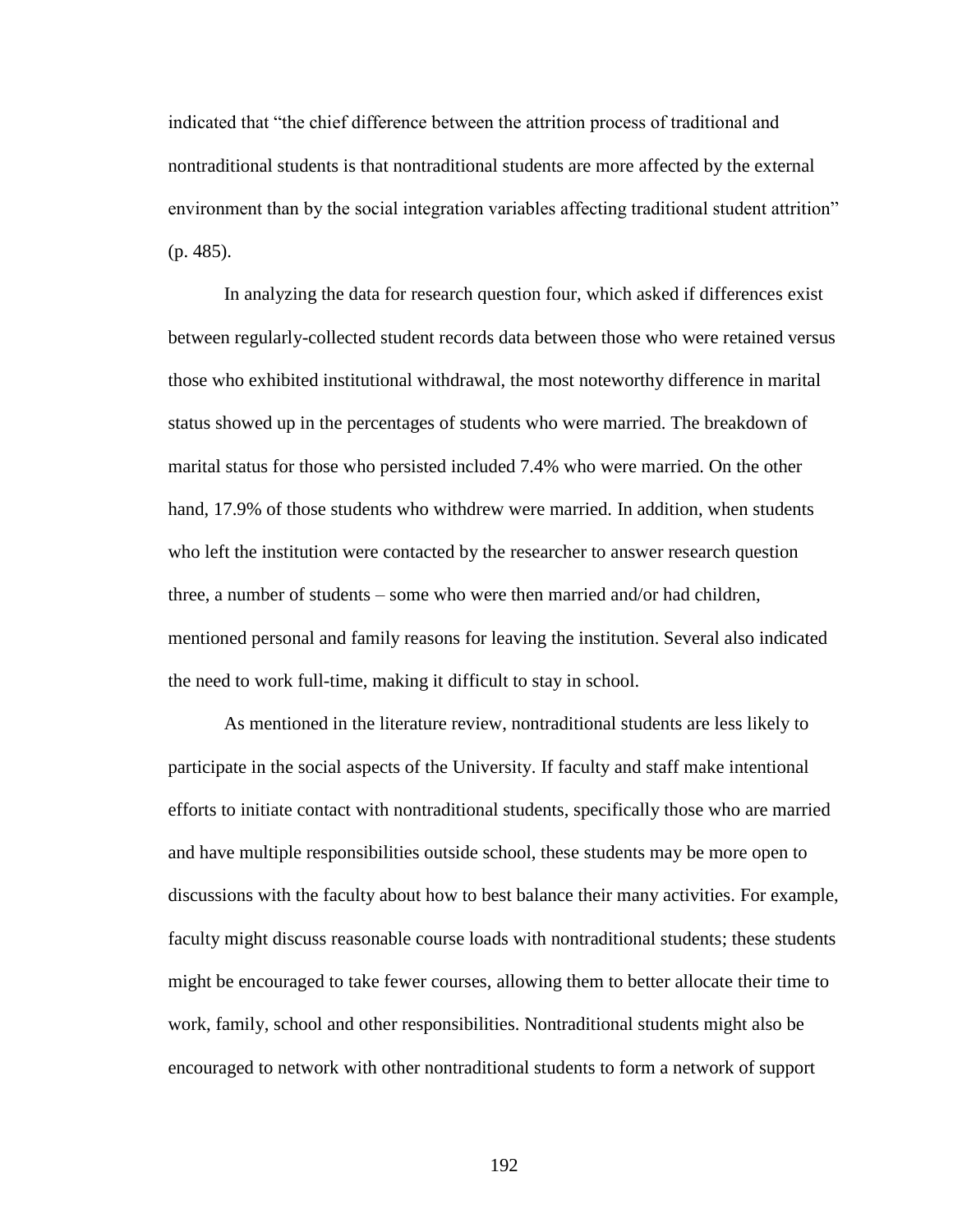(shared babysitting, carpooling, etc.). Additionally, these students should be encouraged to utilize any campus resources that would prove beneficial.

*After the priority enrollment period has ended each semester, make personal contact with those students who are not enrolled for the next fall or spring semester, unless they are graduating.* Making personal contacts with students who are not enrolled will let them know that they are important to the institution. Students could be dealing with issues that feel overwhelming or annoying, but discussing them with a concerned institutional representative could lead to potential solutions.

When the researcher contacted former students who withdrew from the institution to gather data regarding their reasons for leaving (research question three), numerous contributing factors were mentioned. Some of these issues had potential solutions. For example, one student mentioned being locked out of his Southeast email account after dropping his only class for the semester. When this happened, it contributed to his decision to not return. Several students mentioned going to work full-time. Had someone encouraged them to continue taking classes at least part-time, they might have persisted through to graduation. Other students mentioned financial issues. Discussions regarding financial aid and scholarship opportunities plus referrals to Student Financial Services could have encouraged these students to persist. Others mentioned questions about their major choices and stresses in their personal lives. Referrals to appropriate resources, such as Career Linkages or Health and Counseling Services, could have encouraged these students to seek solutions and persist to graduation.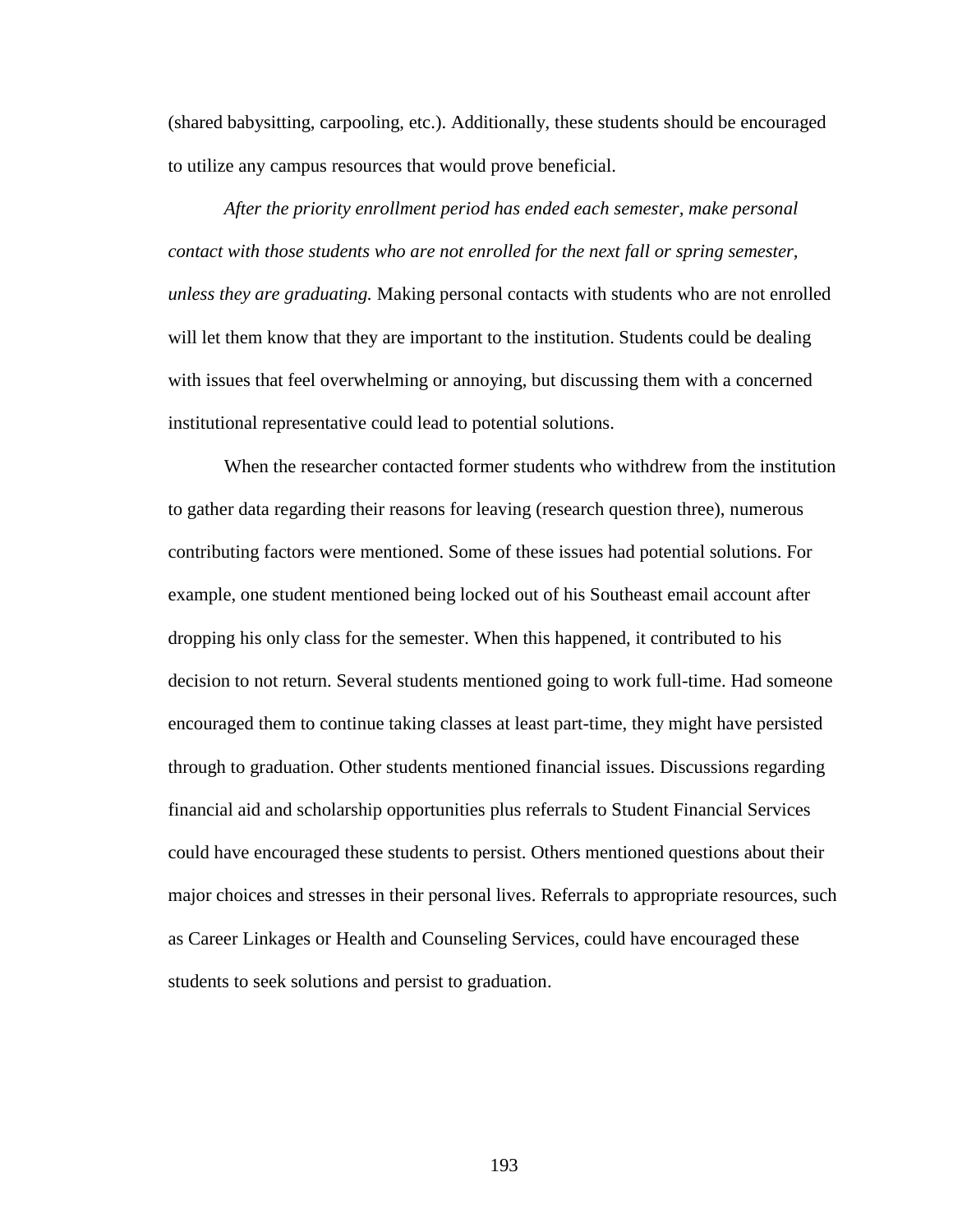*Work with students on any form of academic probation (beginning, continuing, transfer, or readmitted students) to develop a plan to address problem areas.* According to Pascarella and Terenzini (1991), "A student's grades are probably the most revealing indicator of his or her successful adjustment to the intellectual demands of a particular college"s course of study" (p. 388). College grades may affect persistence and withdrawal decisions for numerous reasons: students with low grades are forced to withdraw involuntarily, grades serve as an extrinsic reward for students, and grades may equate to compensation in work settings (Bean, 1985).

When the researcher looked for differences between students who persisted and those who withdrew for research question four, academic standing stood out as one difference. Of the 511 students who persisted, 2.9% were on some form of academic probation, including beginning probation, continued probation, or transfer continued probation, or were classified as readmitted. Review of the academic standing status of those students who exhibited institutional withdrawal showed 7.1% as either beginning probation or readmitted.

Many students who end up on some form of academic probation exhibit a variety of behaviors, such as non-attendance, poor grades, poor study habits, etc. Catching these students with early intervention could prove beneficial. Additionally, it is important for faculty advisors to know the meanings of the different categories of academic probation and to know how to communicate with campus resource staff about students on probation. For example, some students who are advised by faculty have conditions for continued enrollment, such as meeting with staff in the Office of Learning Assistance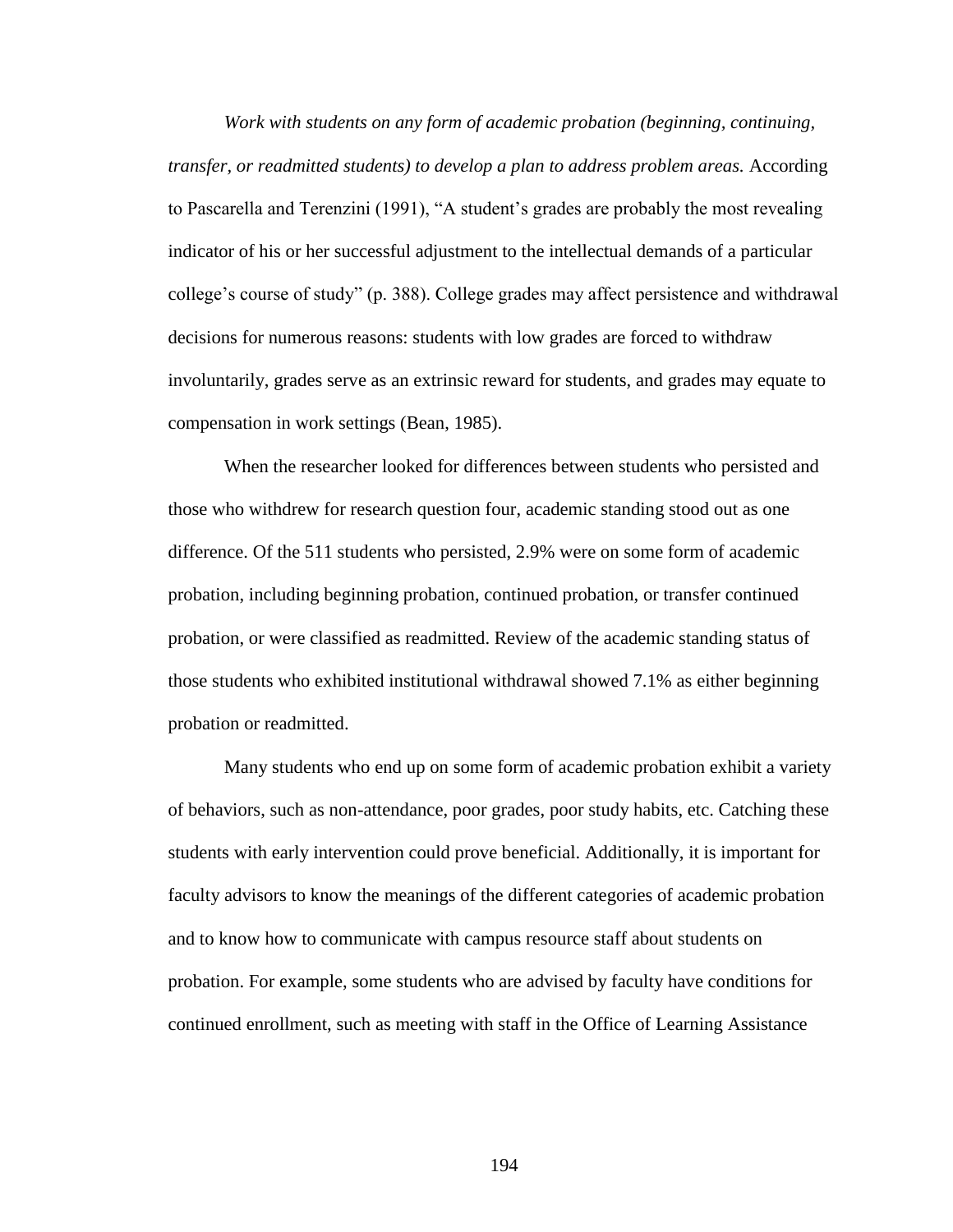Programs and Disability Support Services (formerly Learning Assistance Programs) to develop plans of action for improved performance.

*Instructors and/or advisors should make contact with students (especially firstyear students) who are exhibiting behaviors which serve as early warnings of academic problems, such as non-attendance, poor grades, not turning in assignments, poor study habits, etc.* According to Lenning (1982), most students who leave college have satisfactory grades, although they do tend to be slightly lower than the grades of persisters; "therefore, those who exhibit any sign of academic difficulty (for example, low grades, self-report of study problems) during the first term probably deserve special observation and attention" (p. 37). Lotkowski et al. (2004) suggested that institutions can monitor student performance (in the way of exams, presentations, and class participation) and attendance patterns to identify those who may not be performing at acceptable levels. Those students can then be targeted for institutional interventions. Although there is no set formula for successful freshman intervention programs (Yockey & George, 1998), Levitz et al. (1999) suggest that interventions focus on five areas: personal, social, academic, life issues and institutional issues.

Although not important only for first-year students, several authors also mentioned the value of developing early warning and monitoring systems of student performance. As Tinto (1990) indicated, "Institutions must invest in forms of intrusive monitoring of academic progress that enable them to intervene early, rather than late, in the student career" (p. 46). Early interventions could provide some students with the motivation and encouragement needed to make necessary changes.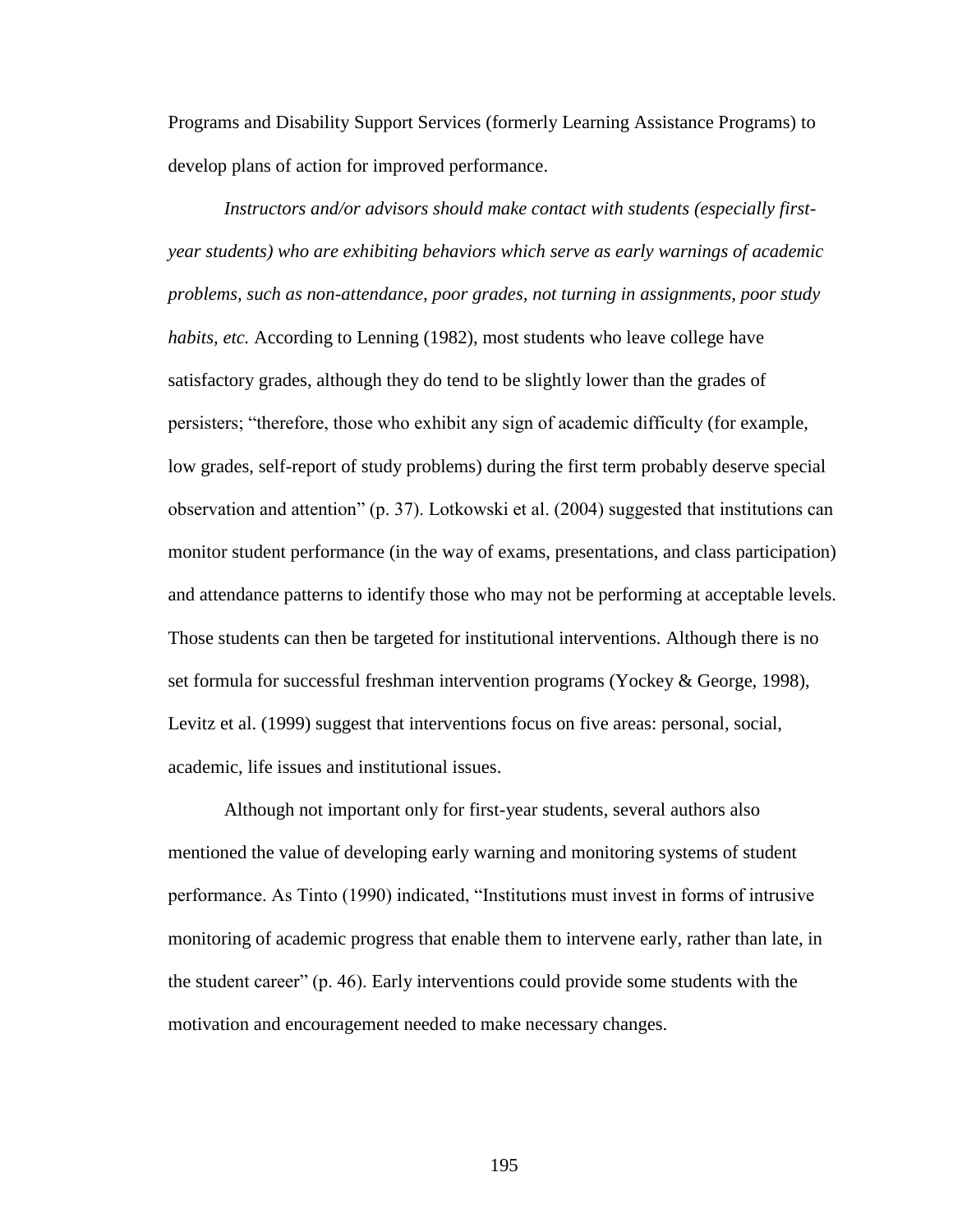*Maintain consistent contact with students in cooperative programs, including the times when they are not enrolled in Southeast courses.* According to Mortenson (2005), there are retention rate measurement problems that must be considered, including accounting for student transfers between institutions, student progression at different rates, and student stopouts. Mortenson differentiated between institutional persistence and summary persistence. Institutional persistence refers to students who do persist at the same institution through to graduation. Summary persistence includes "student 'swirling' – enrollment in more than one institution between matriculation and graduation" (p. 36). Additionally, some students may stopout, as opposed to dropout. Stopout "refers to a student who temporarily withdraws from an institution or system" (Berger & Lyon, 2005, p. 7).

The retention rate measurement problems mentioned by Mortenson (2005) became evident as the researcher was analyzing data for several research questions. The analysis of data for research question four highlighted differences between students who persisted and those who withdrew. In order to look for differences in terms of majors, the researcher calculated the percentage of students who withdrew from each major between fall 2005 and fall 2006, based upon the total number of students enrolled in each major in the fall of 2005. Two of the majors that appeared on the list with withdrawal rates of 25% or more were Industrial Technology: Technology Option (On-Campus) (26%), and Industrial Technology: Technology Option (St. Louis) (41%).

The Industrial Technology: Technology Option St. Louis Option numbers, specifically, should not be nearly as alarming as they appear. When the researcher made contact with students who showed up on the list of those who had withdrawn from the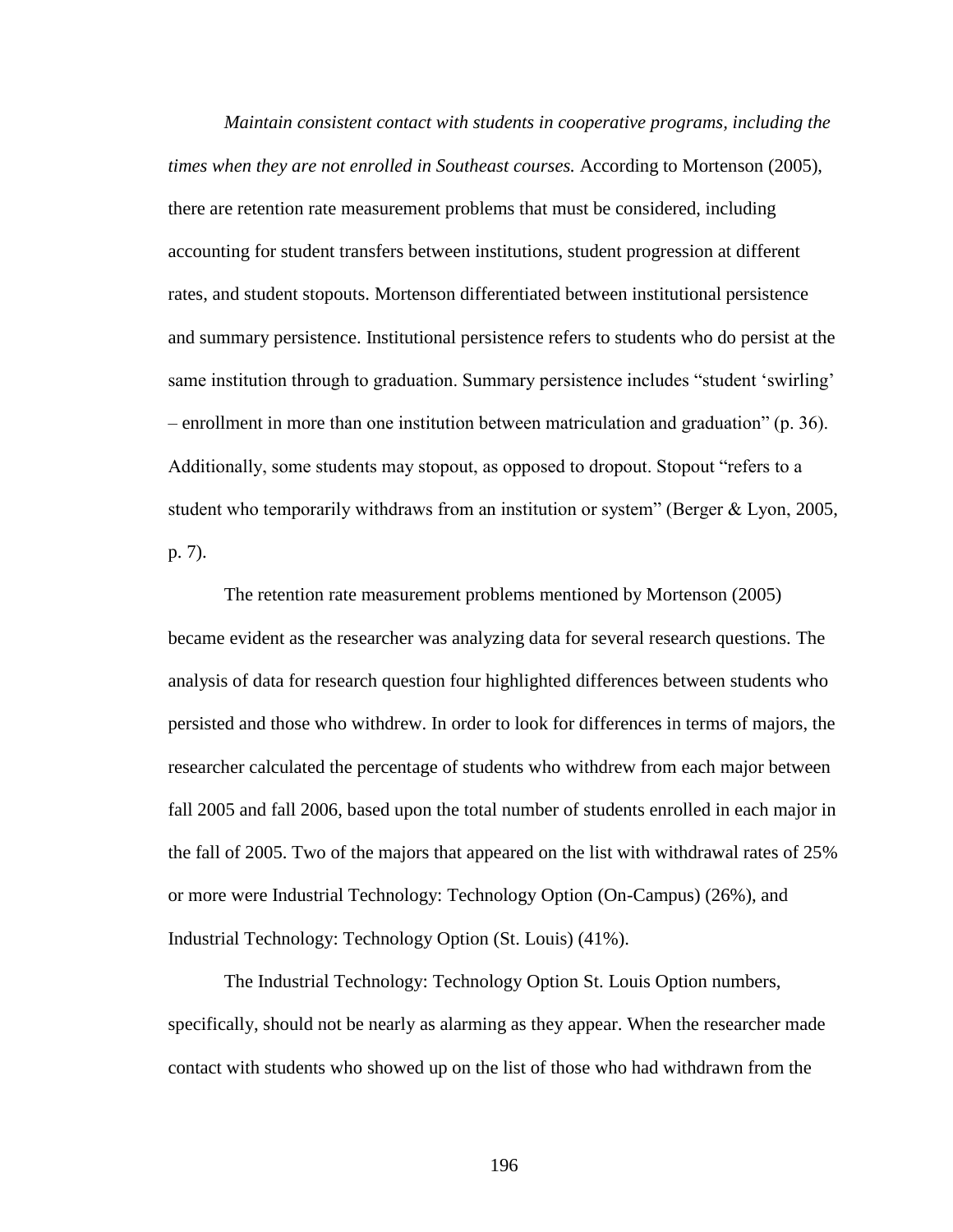University (to answer research question three), several were enrolled in the St. Louis Option. This program, by design, creates student "swirling," as the students intentionally take courses from multiple institutions to fulfill graduation requirements. The students were not enrolled with Southeast at some point between fall 2005 and fall 2006, causing their names to appear on the list of those who withdrew. One person in the on-campus version of the program was also "swirling," as he returned to his community college for a semester to take classes. Finally, one of the St. Louis Option students had stopped out for a while, as he indicated being a part-time student who is a full-time father, husband and worker, so he does not necessarily take classes each semester.

That being said, maintaining consistent contact with students in cooperative programs could prove beneficial. One student with whom the researcher spoke (who had applied for graduation from Southeast) mentioned that he "got lost in the loop once I finished taking Southeast classes" and he was worried about missing important information, as his Southeast email account had been disabled. Suggestions for maintaining contact include utilizing non-Southeast email accounts, working with Information Technology to keep the email accounts of "swirling" students active, and/or developing a newsletter that is sent to all students in the program each semester.

*Contact former students who leave the institution within a year or so of their departure, to discuss the possibility of returning.* For those students who do actually leave the institution, contact within a year or two by a faculty or staff member could result in their return. When the researcher contacted former students who had left the institution, several were interested in finding out what it would take to return. When these contacts are made, University representatives should be prepared to discuss processes and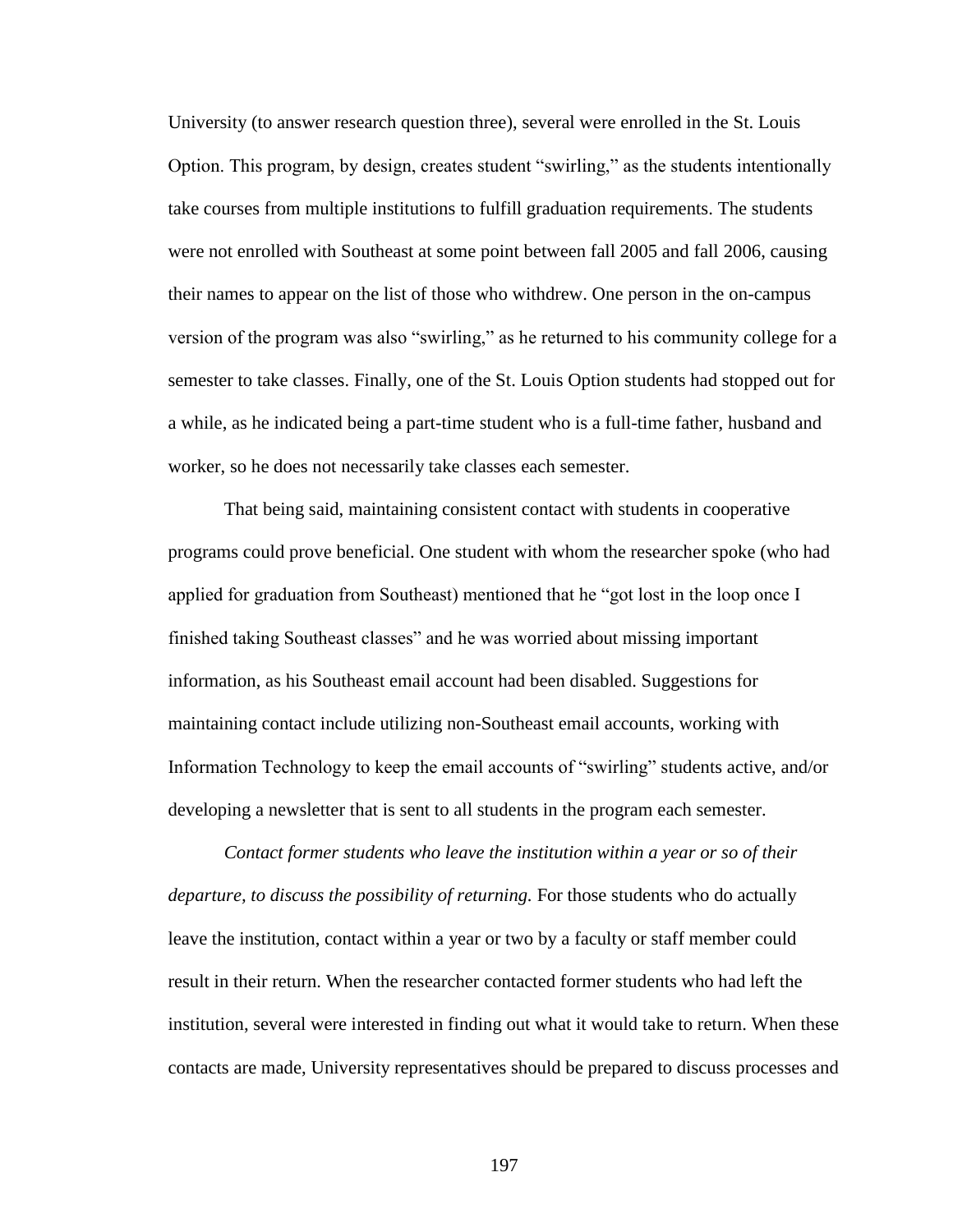procedures, financial aid options, potential major changes, etc. Bottom line - it is worthwhile to contact students who leave, as some may very well come back.

# *Value of a Liberal Education*

"Why do I need this class?" and "When will I ever use this information?" These are questions that students, from elementary school through college, have long asked. The students in this evaluation were no exception. As mentioned previously, many students who are attracted to the Department of Agriculture and the Department of Industrial and Engineering Technology programs are "hands-on" and practical, by nature. Many current students in the satisfaction survey commented that the classes required outside their departments were "pointless," "unnecessary," "worthless," and a "waste of time and money," even though some mentioned understanding the purpose of taking the courses. One student who had withdrawn from the institution noted that the "gen ed courses were really annoying." He mentioned spending 90% of his time one semester studying for a biology course, which to him "seemed pointless." He had been enrolled at a technical school before transferring to Southeast, and he described the curriculum at Southeast as "too book oriented" after being at a technical school.

*Use opportunities in advising and teaching to help students see the relevance and value of University Studies courses.* The fact of the matter is this: all students completing bachelor"s degrees with Southeast Missouri State University must complete the University Studies, or general education, requirements. If faculty talk positively about these courses and their relevance to students" futures, student perceptions of these courses may improve. Faculty and advisors can also discuss the importance of making thoughtful course choices for career enhancement.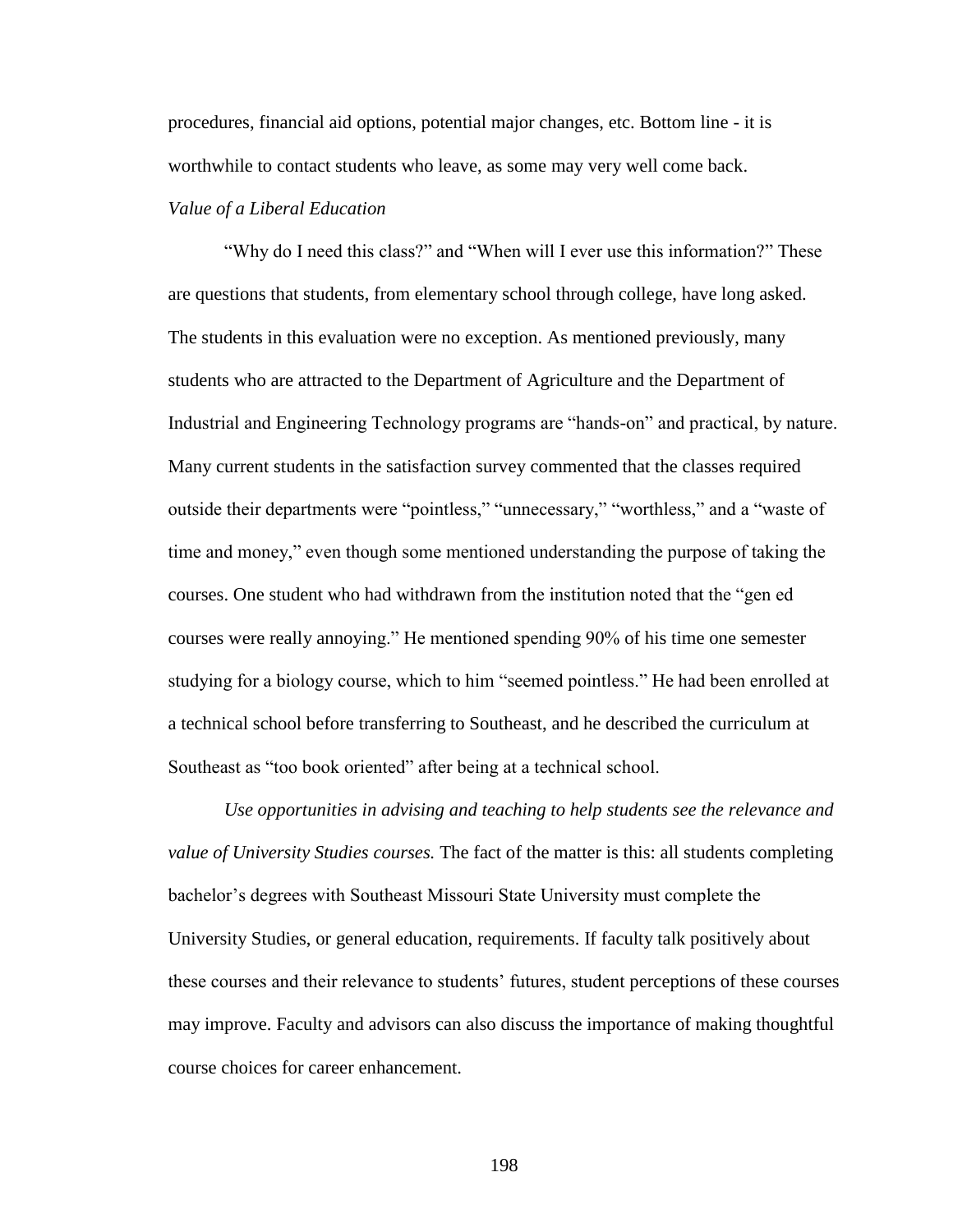*Review departmental courses for the possibility of inclusion in the University Studies curriculum.* Students in both departmental focus groups discussed the University Studies curriculum. They mentioned the desire for fewer required University Studies classes and/or options that were more closely related to agriculture and industrial and engineering technology. One industrial and engineering technology major commented, "And the different kinds, I would say they are wonderful. I'm just saying it's just the amount we have to take over the major period. That's the only thing." An agriculture focus group attendee noted, "Instead of having us go take a ceramics class, maybe we could have a CAD/drafting class or something along those lines . . . I think they"re a good idea . . . the whole idea is you should be a more well-rounded student, but I think more of them could be offered through our department." If more courses meeting University Studies requirements were offered through the departments and more closely related to students' majors, student satisfaction of these courses might improve.

*Explain the University Studies program, including the objectives, to all new transfer students who do not need to take the UI100 [First-Year Seminar] course.* Onethird (33%) of the current students who completed the satisfaction survey signified that they had transferred from another college or university. Transfer students who enter the institution with 24 or more transferable hours are not required to take the First-Year Seminar course. A student in the agriculture focus group commented on a couple of her teachers going "on and on about the points that you learn in your UI100 [First-Year Seminar] class," but as a transfer student who did not need to take UI100, she was not aware of the University Studies objectives. Taking the time to explain the University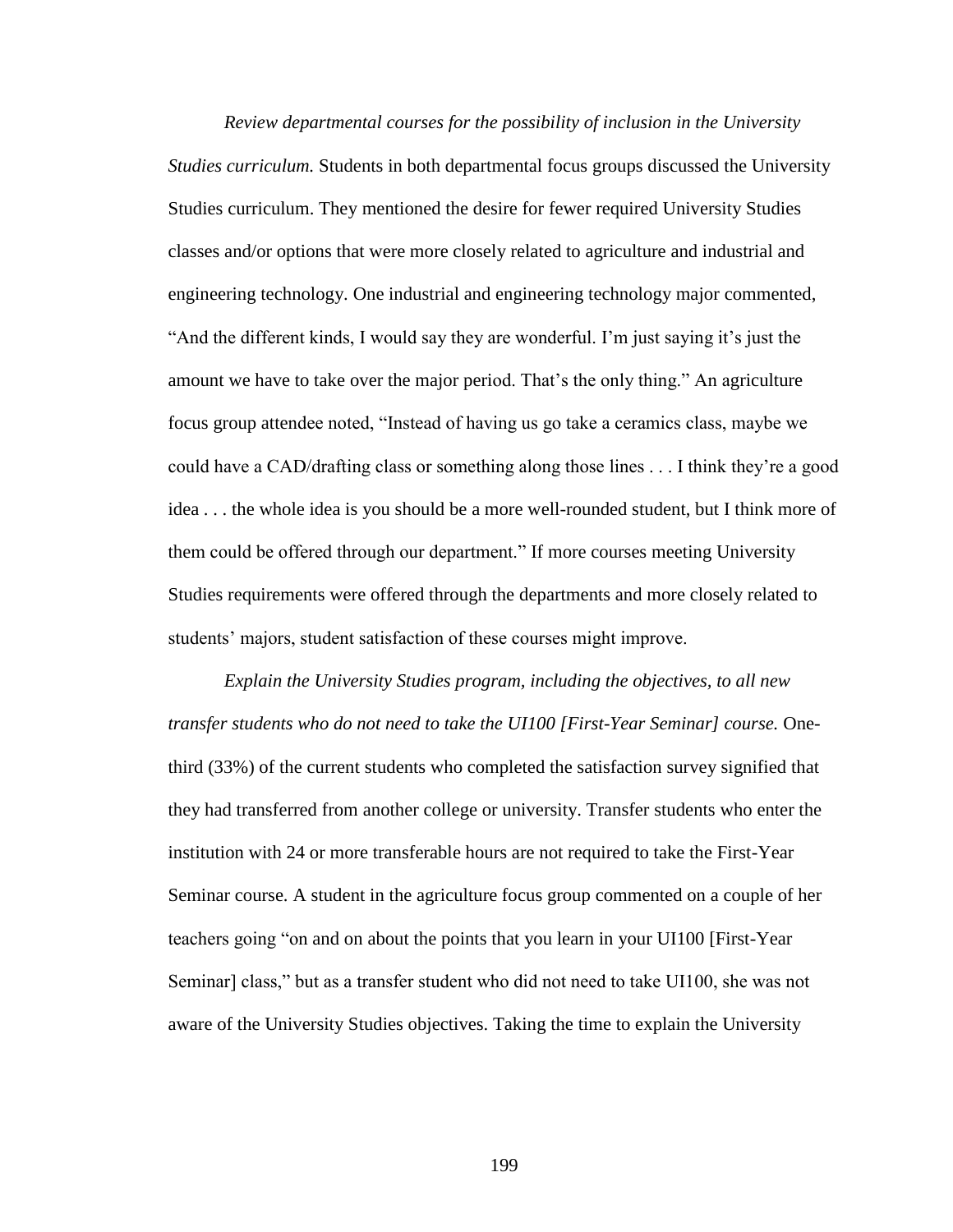Studies program and its objectives to transfer students who do not need UI100 could help improve the perception of the University Studies program by transfer students.

*Promote the importance and value of life-long learning.* Students in both departments made comments, in response to the survey and in the focus groups, about their fears of being prepared for the next step after college, whether that step was a career or graduate school. One industrial and engineering technology survey respondent noted, "I feel like I have learned a massive amount of information, but I don"t know that I"m fully prepared for a job in this career." An agriculture survey taker commented, "Many students including myself feel unprepared for our careers." Several agriculture focus group members were planning to attend graduate school and mentioned being "very nervous" about what they would be expected to know upon entry into master's degree programs. One commented, "I feel like I"m not prepared at all." Another agriculture focus group member noted, "I just feel like my education is not going to help me in my new job at all. I"m going to have to learn . . . everything I wanted to come to college to learn, I didn't. I'm going to have to do it all on my own."

Herein lays the value of the liberal component of a college education. Faculty, through individual and classroom discussions, can help students see the relevance of the University Studies curriculum and a broad generalized curriculum to their futures. When appropriate, they can explain to students that they are not being trained for specific jobs and that they will not learn all they need to know at this University (or any other). They can point to the opportunities that University Studies courses provide for learning a host of transferable skills such as researching, communicating in writing and speaking, critical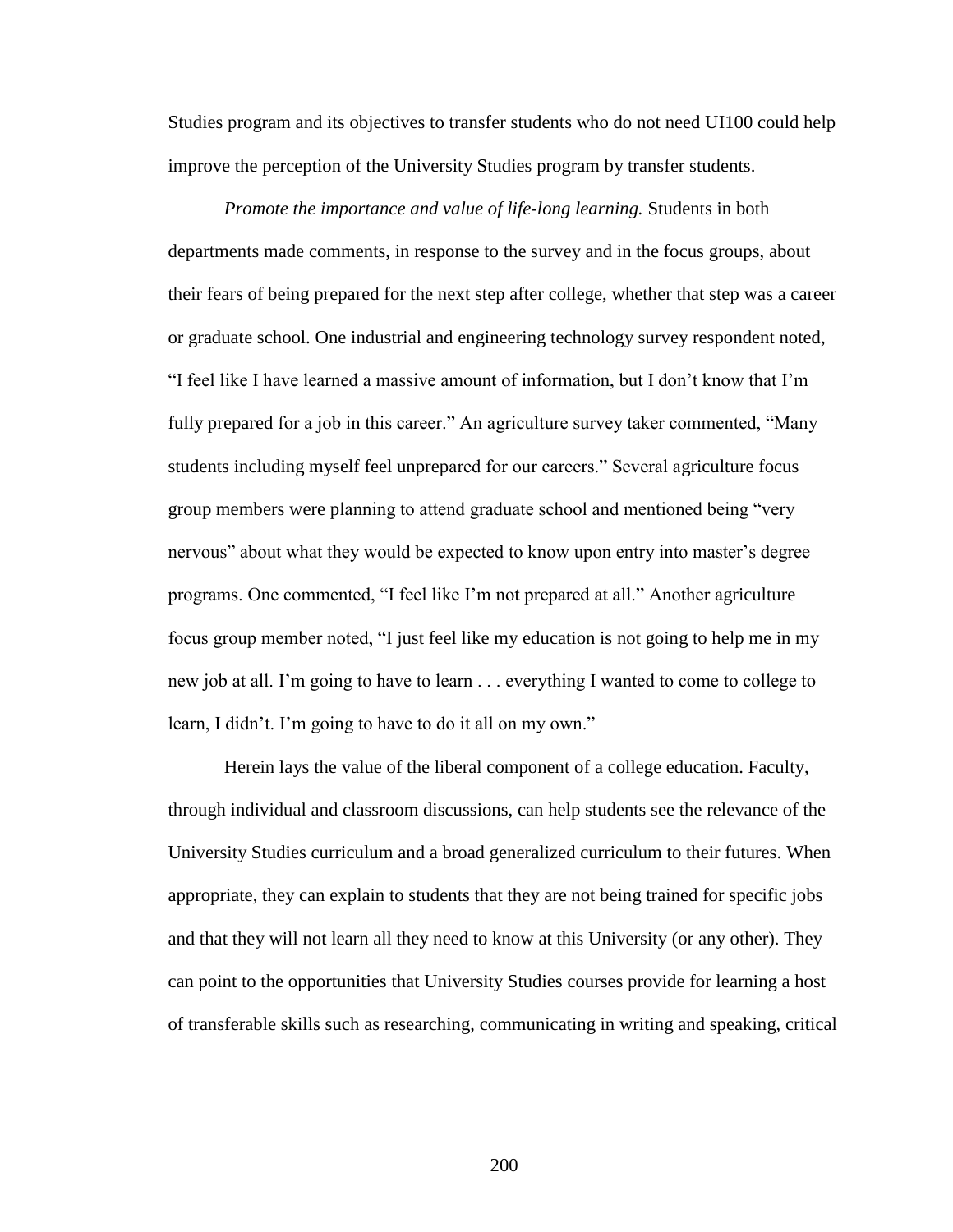thinking, problem solving, appreciating the differences among us, working with others, and being a responsible citizen.

## *Communication with Students*

Braxton et al. (2004) and McClanahan (2004) emphasized the importance of seeking opinions from students and allowing them to participate in campus decision making. These actions provide opportunities for students to take responsibility for their own success. Students who participated in both focus groups expressed appreciation to the researcher for the opportunity to express their views.

*Host periodic open forums or focus groups for current students.* The express purpose of these forums or focus groups should be to give students a chance to be and feel heard about issues that are important to them. Key decision makers, such as the Dean and Department Chairs, should be in attendance. Although their attendance will allow them to explain what is realistic, the focus should be on listening.

Focus groups can be utilized to gather information from students in each department about specific areas of concern. For example, agriculture majors mentioned numerous topics they would like to see covered or covered in much more detail in the curriculum. Topics mentioned on the current student satisfaction survey, in the focus groups, and on the graduate survey included more well-rounded animal classes, instead of focusing primarily on cows. Additional topics included dairy; poultry; pork; dogs; cats; donkeys; sheep; a variety of horses; disease class; judging class; meats class; anatomy and physiology of animals; artificial insemination certification class; organics; hydroponics, more ID classes for plants; a floral design class; a better landscape design class; weed science; entomology; chemical management; pesticides; agriculture systems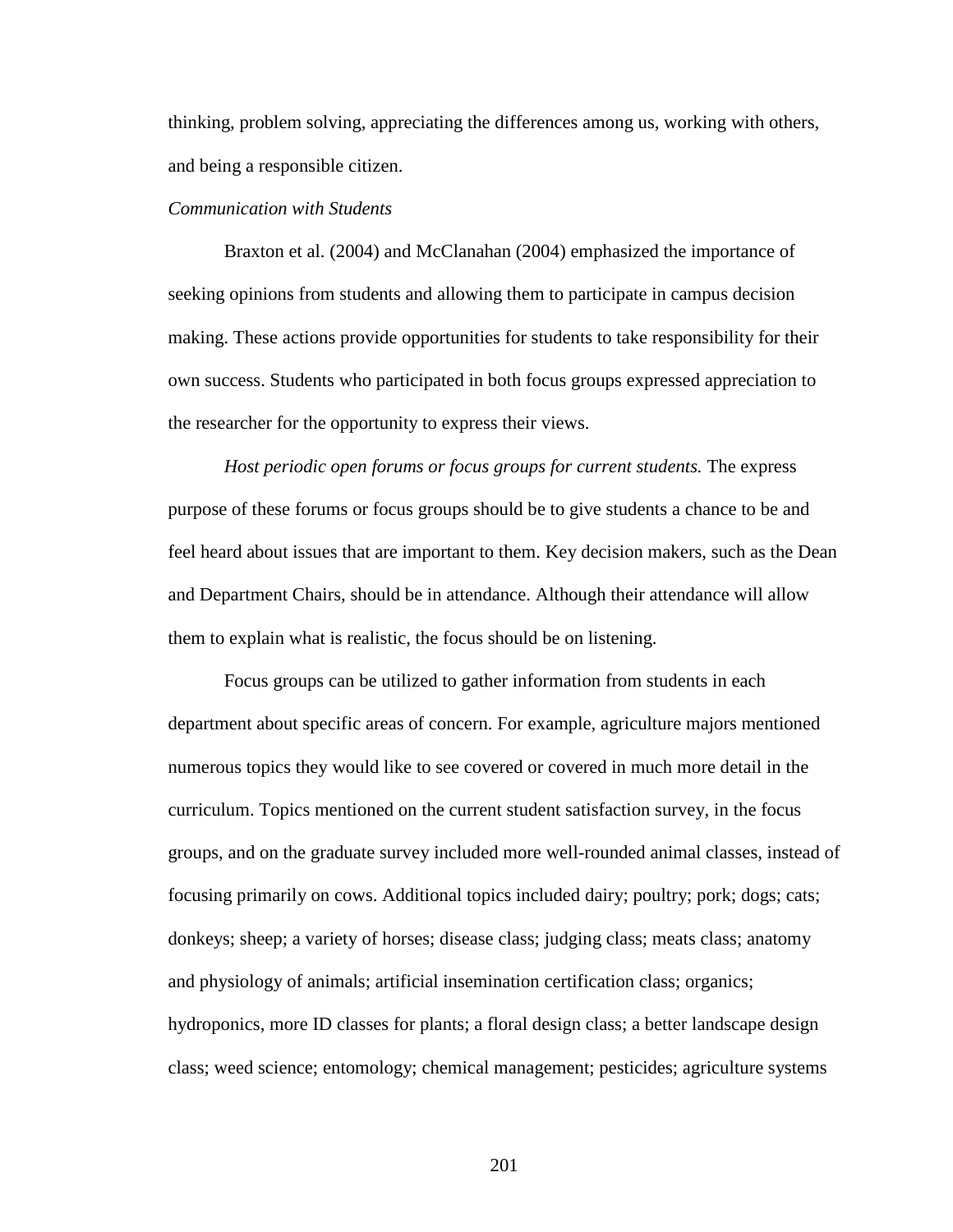management; pest management; a better agronomy class; plant propagation; viticulture; aquaculture; agriculture law; and agriculture accounting.

Another topic that arose in the agriculture current student focus group was the small computer lab that is adjacent to the departmental classrooms. Students did express appreciation for the lab, while articulating several suggestions for improved use of the space. A focus group centered on this topic would allow students to provide ideas and suggestions for improvement.

Preferred course formats and offerings were topics that industrial and engineering technology students mentioned both in the satisfaction survey and in the focus group. Numerous students noted that they do not like classes that are not offered each semester: "Don"t offer half the courses once a year." Other comments covered a wide spectrum of desires for class time scheduling. Some expressed the desire for more day, afternoon, or evening classes/sections. A few commented that they did not like weekend option classes (classes meeting just several times a semester on the weekend). Online classes received both positive ("More web based courses") and negative ("There are too many online classes") comments, with a few students noting specific courses that should not be offered in an online format. Evening classes also received both affirmative ("More night classes") and negative ("Reduce number of night classes") comments. A focus group dedicated to this topic would allow students to share their concerns and ideas.

A good number of students in both departments mentioned lab availability on the current student satisfaction survey. Several mentioned the desire for labs to be open longer, including weekend accessibility. A focus group related to this topic would allow students to express their opinions regarding lab usage and availability.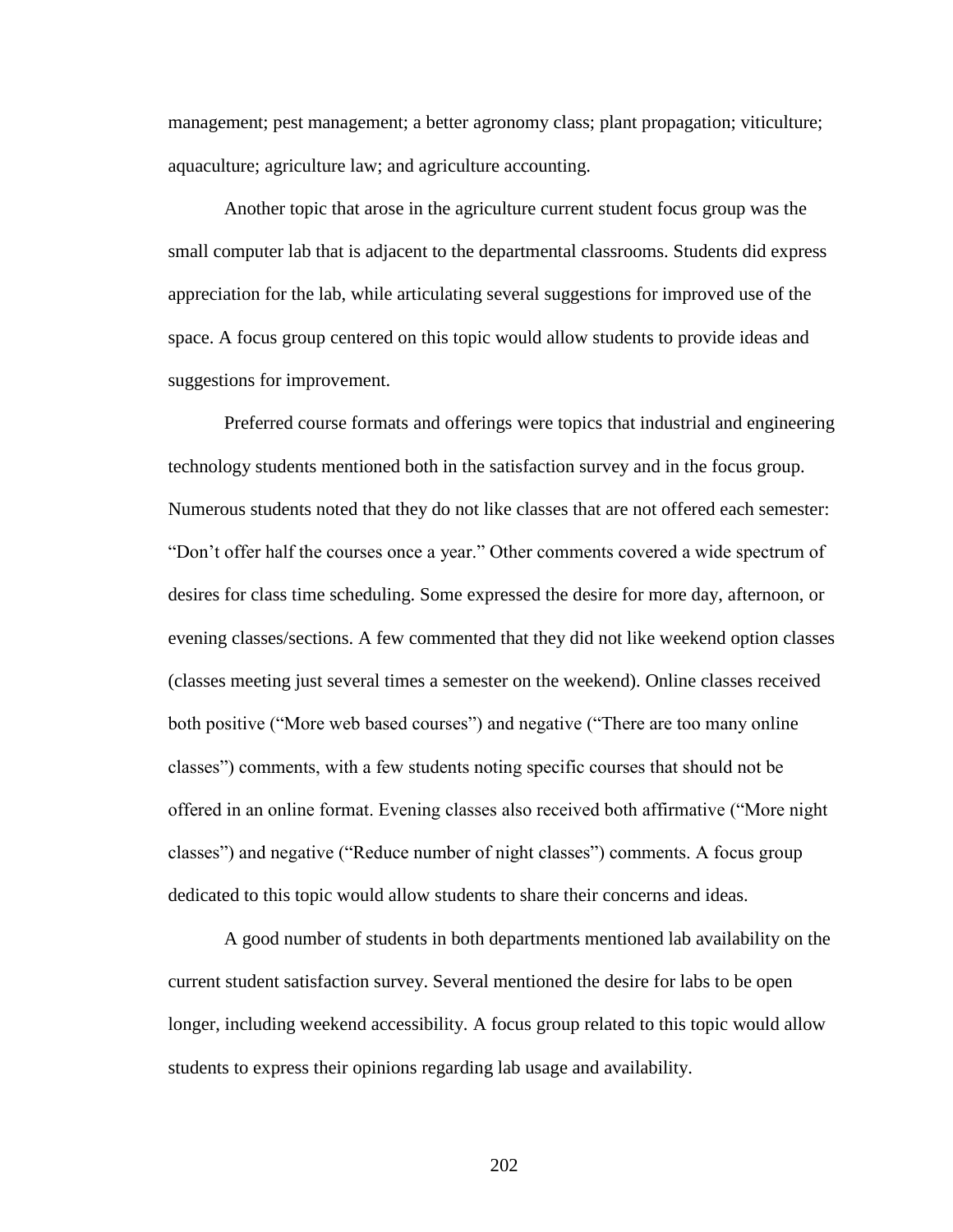Finally, with the low satisfaction ratings given by international students on the current satisfaction survey, a focus group dedicated to discussions with them would be warranted. This would provide international students with a special opportunity to express their opinions and suggestions for improvement.

*At least one time per semester, provide students with updates on departmental happenings.* Doing so will allow students to feel connected and up-to-date on recent and planned departmental events. These updates could come from the Department Chairs, with additional information from the Dean. Summaries of comments from open forums and focus groups could be shared in this format. The communications could be sent in the form of list serve messages, using the Southeast email system.

*If additional contamination is found in Magill Hall, send a letter (from the President or the Dean) to students taking classes in the building*. Several agriculture students made written reference in the satisfaction survey to the radiation that was found in Magill Hall. According to one, "Ag building is horrible – especially with the feared radiation." Although the focus group members did not seem overly concerned about the radiation, they did make mention of the inconveniences and disruption related to the clean-up. When the focus group was asked if they felt like they had received enough information about the radiation, one commented "From the Southeast Missourian [local newspaper], yes . . . but from campus, no." A letter from the President or the Dean would keep students informed, lessening the perception that information is coming only from the news media.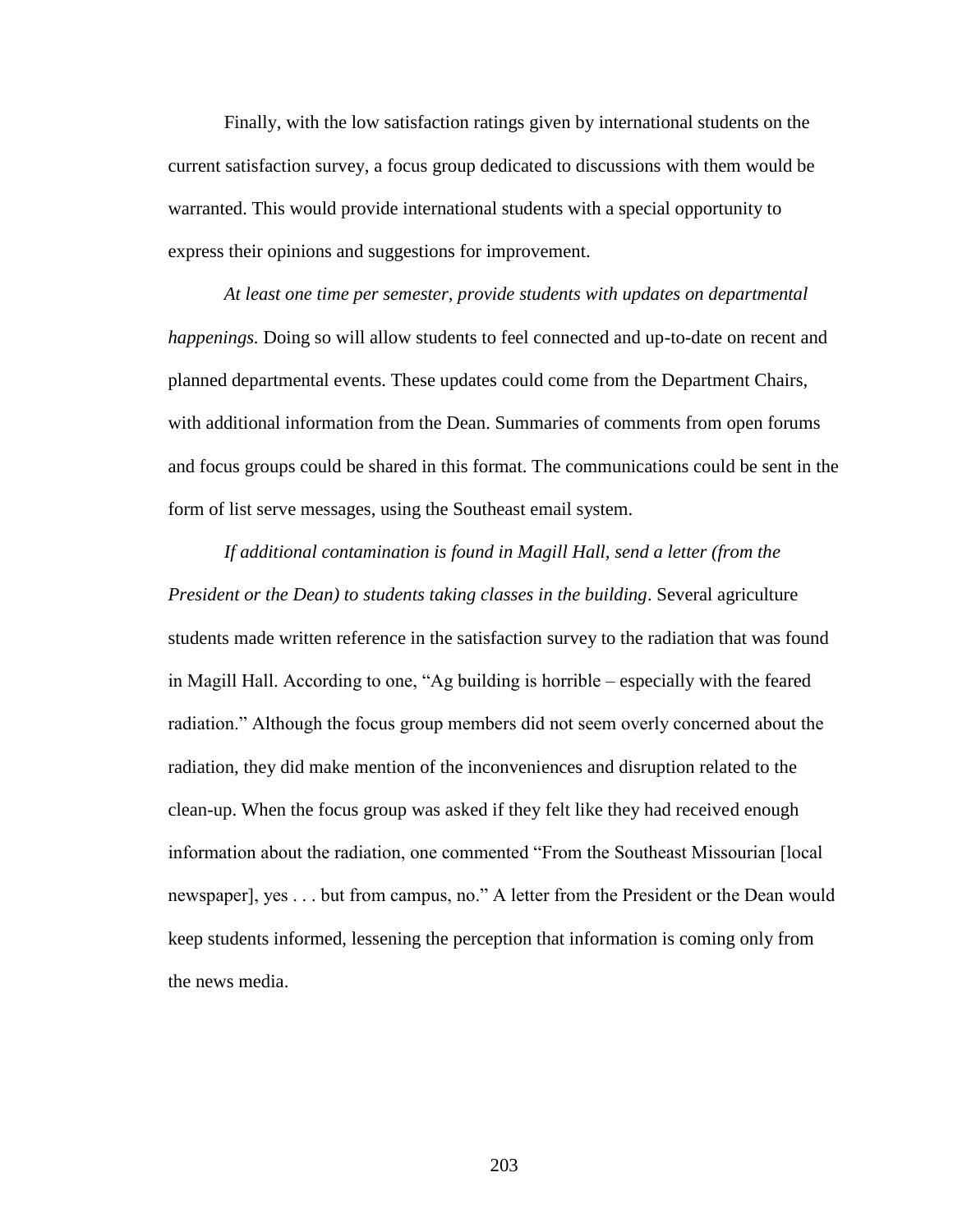#### *Graduate Follow-Up Surveys*

Research Question Two asked: How satisfied are graduates of the academic unit, specifically with factors related to retention? To answer this question, results compiled by the departments from recent graduate survey administrations were reviewed. Several recommendations would have made the graduate survey information more user-friendly and more informative.

*Keep graduate survey results in an electronic format.* Keeping results of the graduate surveys in an electronic format would allow for ease in comparisons between administrations of the surveys. Although the Department of Industrial and Engineering Technology keeps electronic versions of graduate survey results, the Department of Agriculture does not.

*Request qualitative comments to back up numeric choices on graduate surveys.* As the results from the current student satisfaction in this study showed, much information can be gained from asking students for qualitative responses to back up their quantitative selections. Surveys from both departments did provide students with opportunities to share additional comments at the end of the survey, but asking for comments about each item would contribute to the depth of the answers provided. Qualitative responses would supply specifics in terms strengths and areas for improvement. A faculty member from each department with an interest in qualitative research could be recruited to work with the chairperson to revise the departmental graduate surveys to include more qualitative prompts.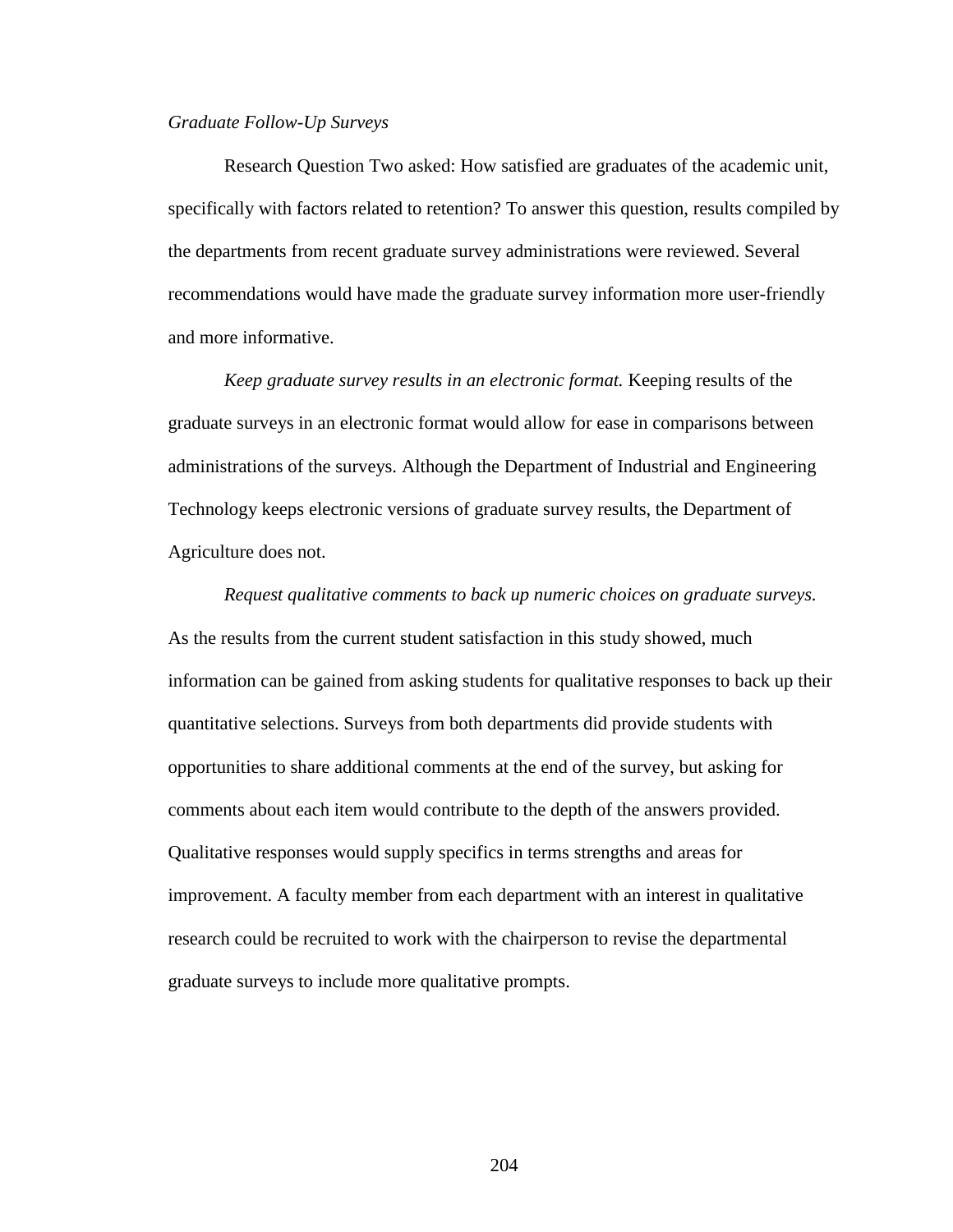# *Student Finances*

One of the non-academic factors playing a role in student persistence decisions is finances. Habley and McClanahan (2004) found that inadequate financial resources was one of the student characteristics making the greatest contribution to student attrition at four-year public colleges. When majors in the School of Polytechnic Studies who left the institution were contacted regarding their reasons for leaving (research question three), several provided reasons specifically related to student finances. One mentioned not being able to get financial aid any more. Another noted that he "had trouble affording it." Several indicated the need to work full-time to make more money, making it difficult to go to school at the same time.

Students were asked in the current student satisfaction survey to indicate if the education they were obtaining at Southeast was worth the money it was costing them. Overall, 51% of survey respondents indicated yes, while 13% indicated no, and 35% were not sure. Students from both departments commented on the expense of an education from Southeast: "It seems that an education is starting to cost more and more, it"s hardly affordable."

Departure can result if a student perceives that the costs of attending a particular institution outweigh the benefits of attendance (Braxton & Hirschy, 2005; St. John et al., 2000; Swail et al., 2003; Tinto, 1975). As noted by St. John et al., financial needs may serve as psychological stressors, which cause some students to reallocate attention from academic activities to monetary worries. Working to increase on-campus employment and scholarship opportunities for Polytechnic Studies majors could help address some of these issues related to student finances.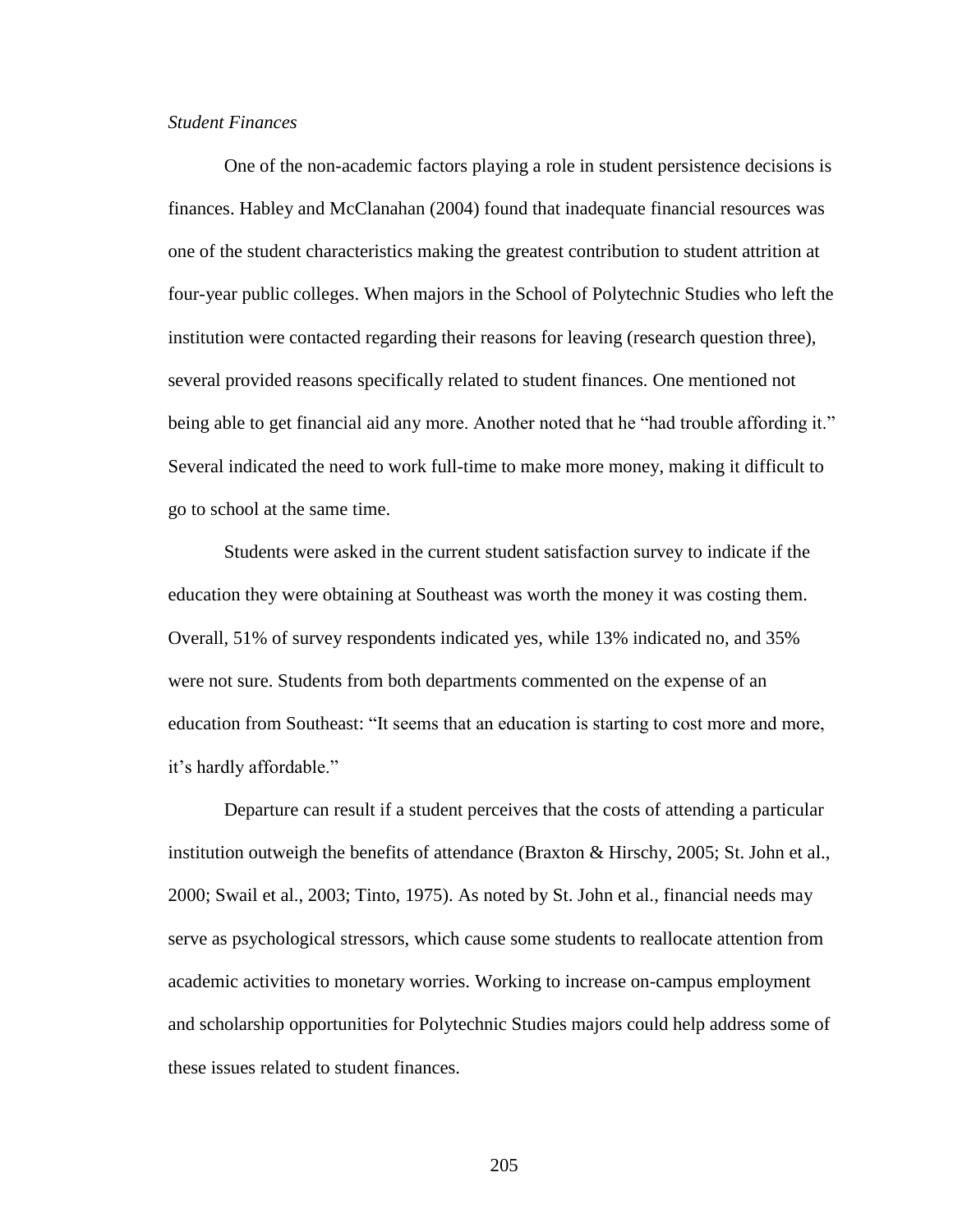*Work to increase major-related on-campus employment opportunities for students*. Although having a job generally increases a student"s chances of persistence, the number of hours a student works has been shown to be important (Astin, 1975). Students who work full-time at off-campus jobs tend to be retained in fewer numbers, likely because they have to spend a lot of time and energy on their non-academic activities (Astin, 1975; 1985; Astin & Oseguera, 2005; Schuh, 2005). According to the current student satisfaction survey, eighty-two percent (82%) of survey completers indicated that they worked. Of these, 11% worked 0 to 10 hours per week, 22% worked 11 to 20 hours per week, 24% worked 21 to 30 hours per week, 14% worked 31 to 40 hours per week, and 12% indicated working more than 40 hours per week. Regarding location of employment, 80% of those who worked did so at an off-campus location. Fourteen percent (14%) worked on-campus, and five percent (5%) indicated both on- and off-campus employment.

Part-time on-campus work, especially in a federal work-study program, has been shown to increase a student's chances of finishing college. These types of positions encourage students to spend more time on campus, which provides them with more occasion and opportunity to make contacts with other students, faculty and staff (Astin, 1975; 1985).

On-campus major-related employment opportunities are especially important for international students who are unable to work off-campus jobs. An industrial and engineering technology focus group attendee described his experiences as an international student trying to gain work experience related to his desired career, "I cannot find any kind of part-time or any way to improve my skills in a work-area, here on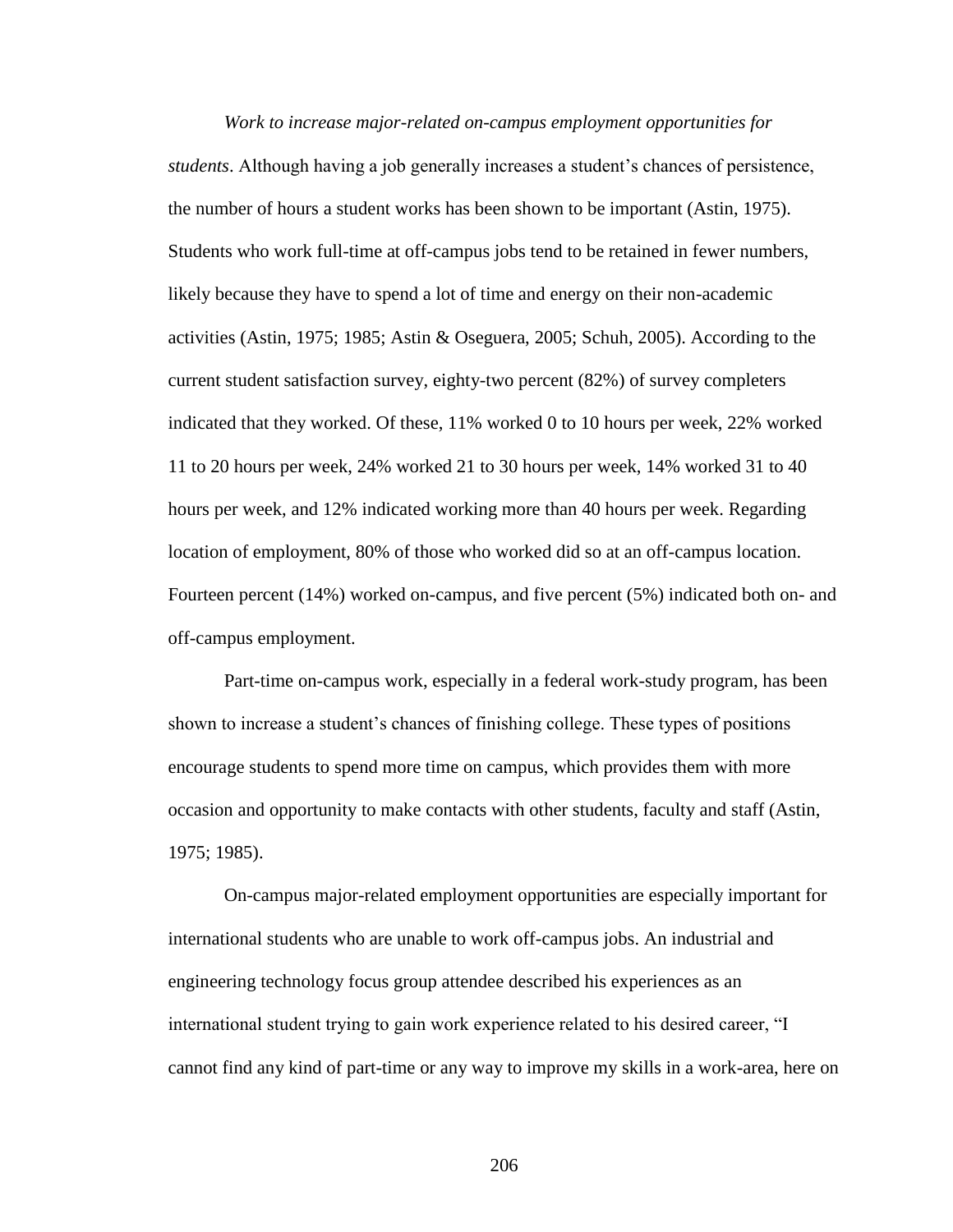campus, and it"s more limited to me, because I am an international student, and I cannot really work off-campus. So, it's really hard for me to try to improve my skills before I go with a degree out into the world."

*Work to raise money for more scholarships, specifically for Agriculture and Industrial and Engineering Technology students.* The sources and amounts of financial aid have been shown to be important factors in a student"s ability to complete college, especially for low-income and minority students. Students receiving scholarships or grants over loans have shown increased persistence rates (Astin, 1975; Swail et al., 2003). When asked on the current student satisfaction survey how they were paying for school, many students listed multiple funding sources. In order from the highest to the lowest percentages, the forms of payment included: parents/grandparents (48%), self (39%), loan (35%), scholarship (27%), grant (19%), state or federal agency (5%), other (4%), military (2%) and spouse (1%). Working to raise money for scholarships would allow more students to receive funding that would not need to be repaid.

### *Transfer Students*

Responses to the demographic section of the current student satisfaction survey showed that one-third (33%) of survey completers had transferred from another college or university. Of the students who indicated transferring to Southeast Missouri State from another institution, nearly half signified owning a degree from another institution. Based upon the number of students classified as transfers, several recommendations focused on this group of students are warranted.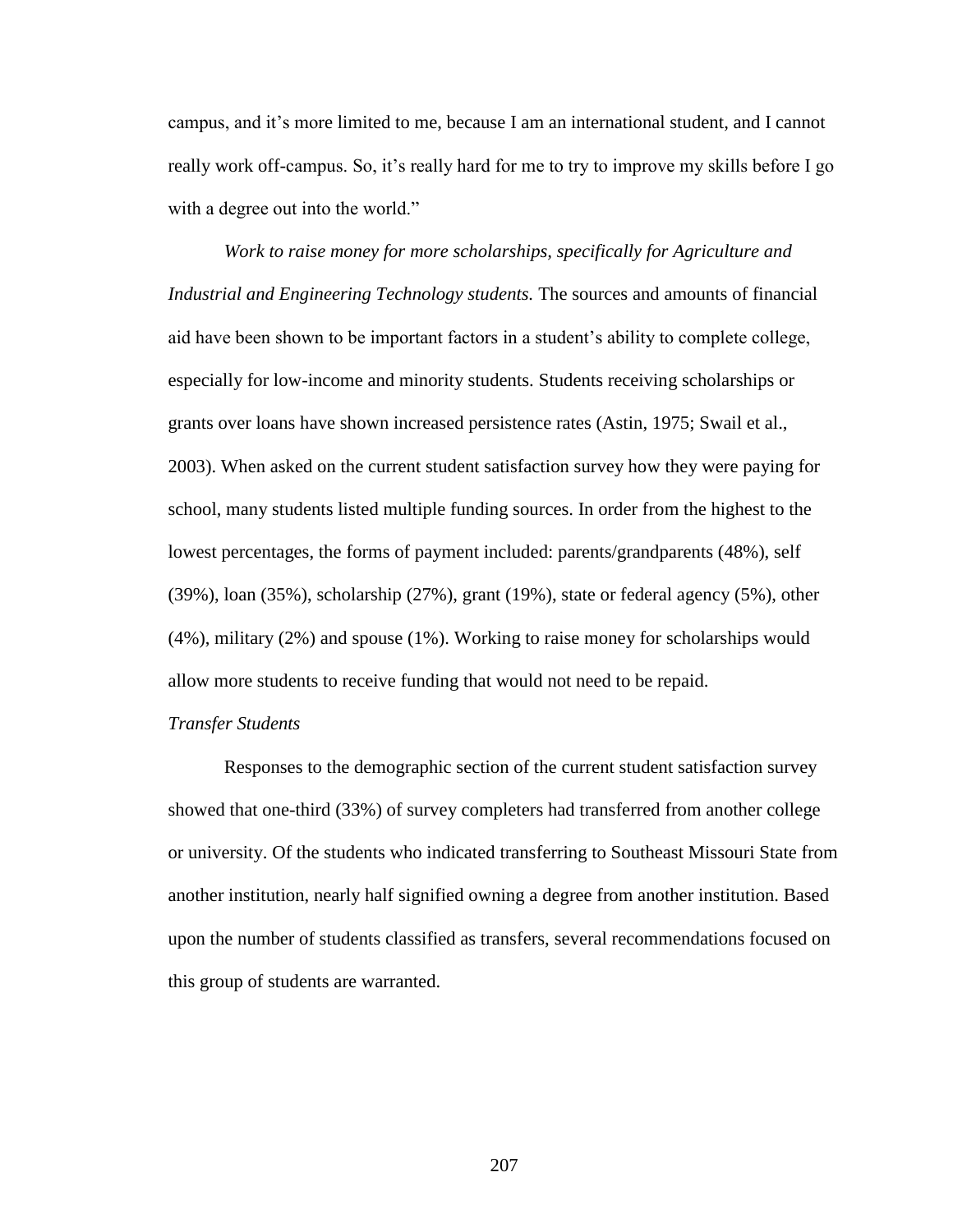*Keep articulation agreements up-to-date and keep visiting area community colleges for recruitment visits.* Braxton et al. (2004) and McClanahan (2004) discussed the importance of providing information before and after matriculation, about campus goals, values, policies and procedures. For incoming students, the initial contact with an institution is often in the form of recruitment materials and visits from institutional representatives; efforts geared toward retention actually begin with this initial contact. In recognizing the concept of student-institution fit, effective recruitment programs must help students make knowledgeable decisions about college attendance and major selection (Swail et al., 2003; Tierney, 2000; Tinto, 1990). Keeping articulation agreements up-to-date and making contacts with potential transfer students will help those students develop realistic expectations about what Southeast has to offer.

*Encourage faculty to develop and maintain relationships with community college counterparts.* Faculty should be encouraged to develop and maintain working relationships with faculty counterparts at area community colleges. As students often hear about Southeast programs from their community college instructors, this can also assist potential transfer students in developing realistic expectations.

*Work with students entering articulated programs, making sure they have a clear understanding of the graduation requirements they will need to meet.* Although related to the last one, this recommendation involves more one-on-one communication with potential or new transfer students. When the researcher spoke with one transfer student who had left the institution, he indicated that his main reason for leaving was that he was initially told that he could complete his transfer program (a bachelor"s degree and a master"s degree) in three years, but by the end of his first semester, the number of years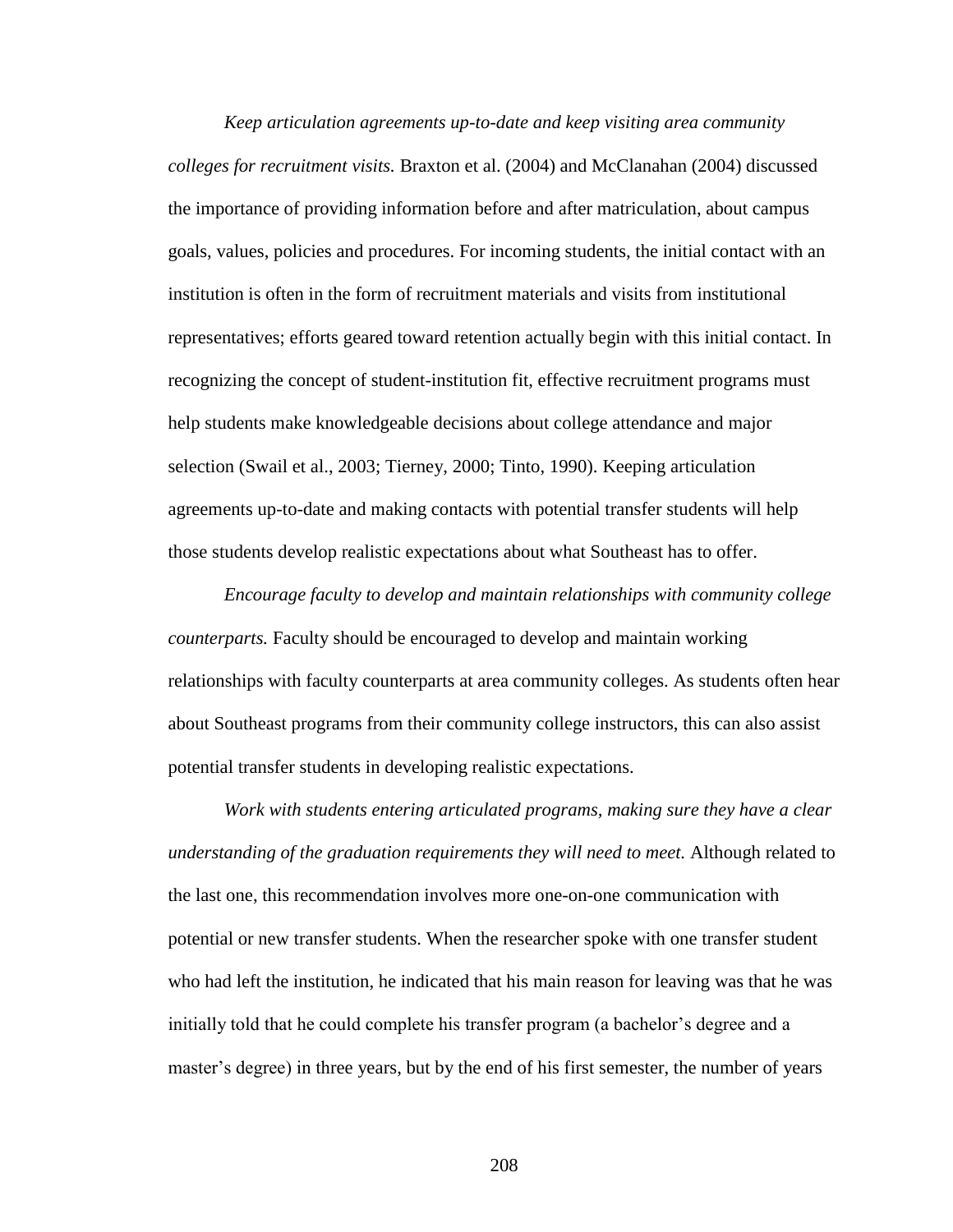for completion had been changed from three to five. Although the student mentioned other reasons, he clearly stated that this was his main reason for leaving the institution. Additionally, several majors specifically designed for transfer students had withdrawal percentages over 25% between fall 2005 and fall 2006: Agribusiness: Agriculture Industry (43%), Industrial Technology: Technology Option (On-Campus) (26%), and Industrial Technology: Technology Option (St. Louis) (41%). A few caveats are necessary to articulate. Agriculture Industry was a relatively new major with small numbers at that point and probably included native as well as transfer students. Additionally, conversations with those appearing on the list of students who left the institution included several Industrial Technology majors who had not actually left the institution for good. Regardless, clear individualized communications with students in transfer programs – both before and after matriculation - can help them develop and maintain realistic expectations, based upon their unique situations.

### *Advising*

Overall, advising was ranked fairly well by students on the current student satisfaction survey. When the rankings of all students taking the survey were reviewed for the ten satisfaction items, advising was one of the items rising to the top. It weighed in with a satisfaction ranking that equated to 85% satisfaction or higher. Additionally, when asked to rank the quality of the advising they received, agriculture graduate exit survey respondents indicated a mean score of 4.75 (on a  $1 - 5$  Likert scale, with 1 being the lowest and 5 being the highest). Even though advising faired well in several evaluation venues, comments on the survey itself and in the focus groups showed areas for improvement that could boost satisfaction levels even higher.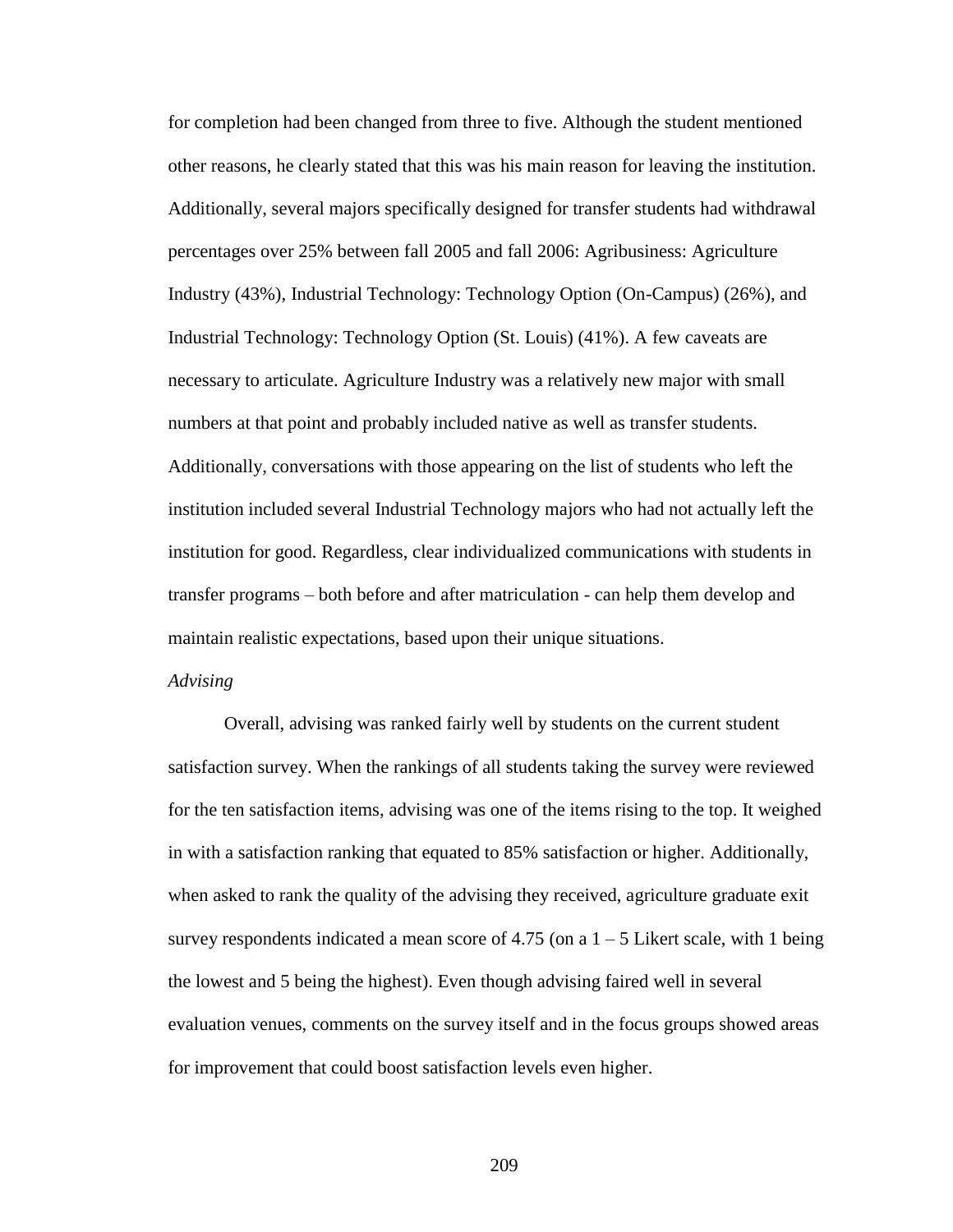Advising is one of the arenas through which a student has a chance to have quality interaction with a concerned person on campus, a primary factor affecting college retention (Lotkowski et al., 2004). Swail et al. (2003) made several recommendations regarding academic advising. First, they indicated the importance of laying out an appropriate road map for students. Second, they stressed the importance of students receiving guidance that reflects their needs. Finally, they encouraged a regular and standard practice of face-to-face advising, including a "proactive . . . system of checks and balances [that] would require scheduled meetings to catch problems before they occur" (p. 103). Several recommendations developed by the retention committee in response to evaluation outcomes relate to the recommendations made by Swail et al.

*Allow more time for advising appointments with new students, to permit time for sharing an overall picture of what their studies at Southeast will entail.* As noted by Swail et al. (2003), it is important to assist students in laying out an appropriate roadmap. This is significant for all students, both native and transfer. Comments related to this recommendation were mentioned by some students on the current student satisfaction survey and by others in the Department of Agriculture focus group. The most often expressed criticism by students in regard to academic advising was feeling responsible for making decisions on their own, without guidance from an advisor. As one student commented, "I have to make my own schedule before meeting with my advisor and then have him give the okay. But I'm not entirely sure what I'm supposed to take in order to graduate." Agriculture focus group attendees also expressed a desire for advisor assistance in planning out their programs: "Well, you know, in a lot of departments, they plan out their entire four years their first semester. I mean, I"ve seen that with a lot of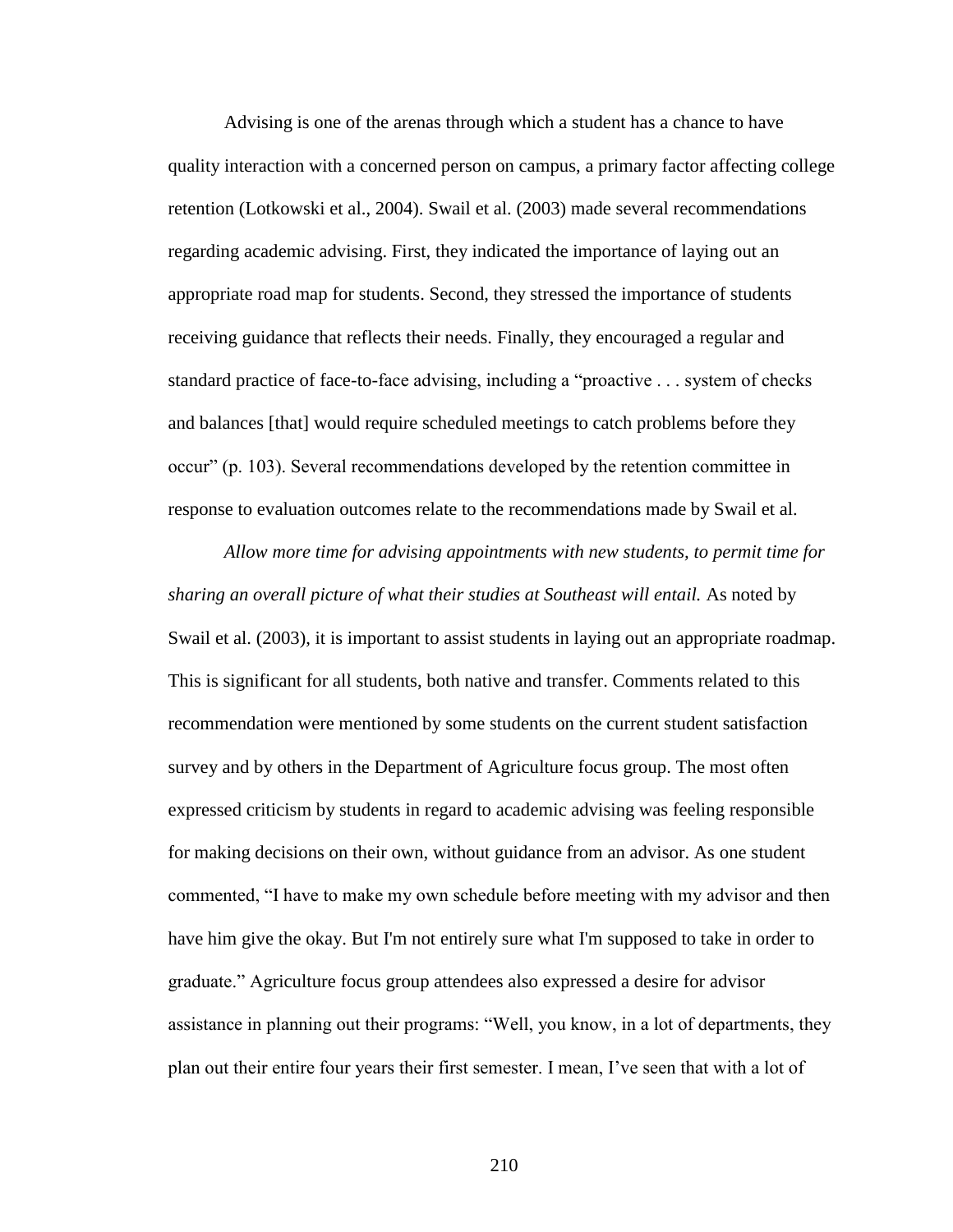other departments . . . I"ve never even heard wind of that . . . you know, there"s no scheduled planning ahead; it's all, 'okay, you've got to register next week, what are you going to take?"" Taking time to thoroughly cover critical information that new students need to know should assist these students in feeling more prepared and better able to take more responsibility for their academic planning in the future.

*Conduct training on how to read degree audit reports for both faculty and students*. Some students expressed concerns in the current student satisfaction survey about not understanding the degree audit report. Professional advisors should conduct training on how to read degree audit reports, both for faculty and for students. In order to reach multiple students at one time, professional advisors can be continuously invited into lower-level classes that are required for all departmental majors either once per semester or once per year, to go over the basics of reading the degree audit report. For example, AY101 (Animal Science) could be appropriate for Agriculture majors (each fall), whereas IM102 (Technical Communication) could be appropriate for Industrial and Engineering Technology students (each semester). Additionally, professional advisors should explain how to read the degree audit to new transfers during the first advising session.

*Continue hosting faculty and professional advisor training*. As faculty advise a good portion of the students in Polytechnic Studies, it is important to host continued faculty and professional advisor training. Some of the trainings can be conducted by the professional advisors in the unit, and others should be presentations by invited guests such as representatives from campus resource organizations. New advisors should be given in-depth training, with updates provided for all.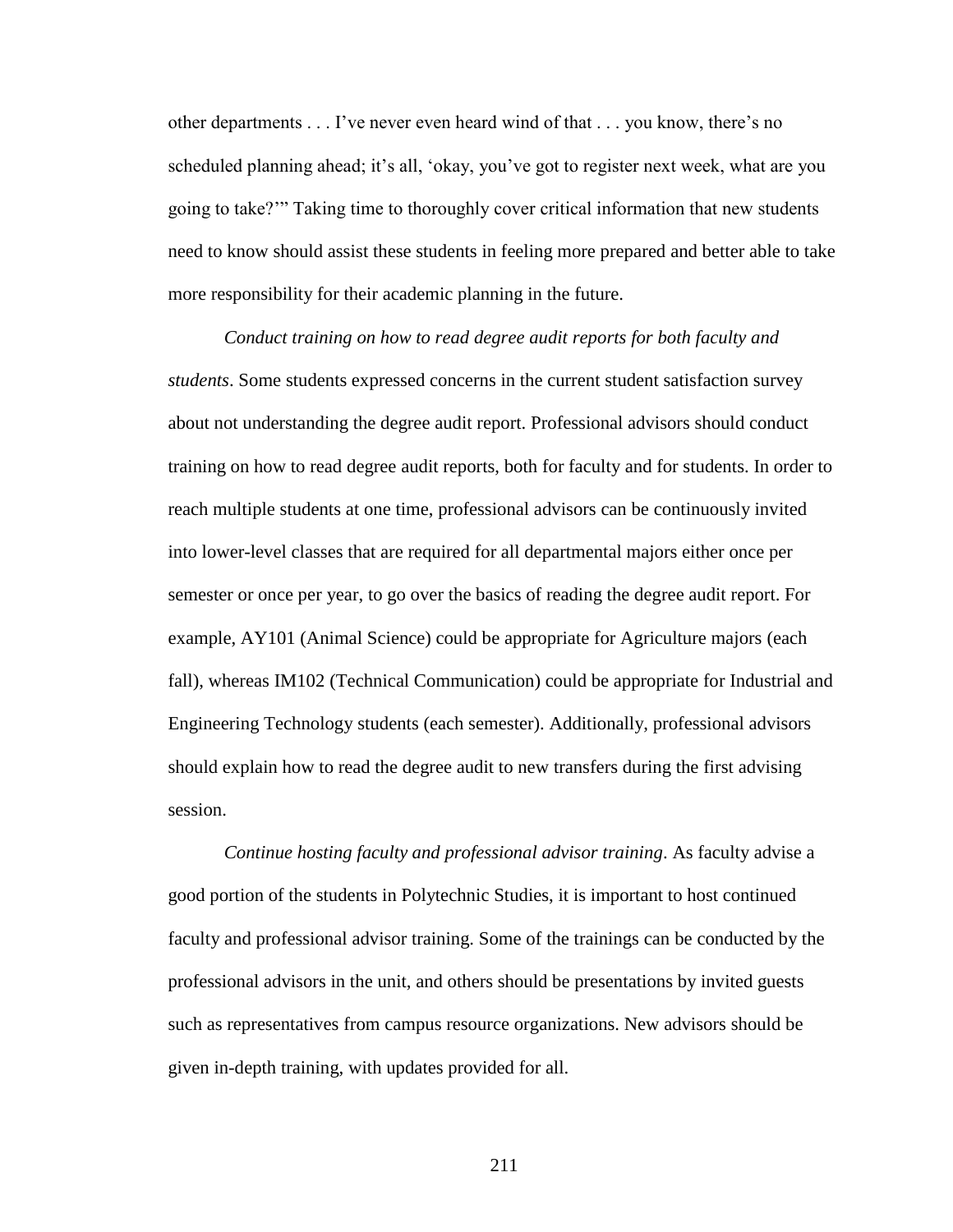*Add semesters-offered information to the bulletin.* One issue that was discussed in the current student satisfaction survey and both focus groups is the fact that all classes in each department are not offered each semester. Students in the agriculture focus group specifically requested that pertinent advising information (course descriptions, prerequisites, and course rotations) be available in a "user-friendly" format. As one focus group member commented: "I mean, here, you have like three different papers telling you when classes are available, what the prereqs are  $\dots$  if it could all be set up, like  $\dots$  more straight lined." Adding the semesters-offered information to the bulletin would allow for these three key pieces of information, all critical for student planning, to be located in one spot. If adding semesters-offered information to the bulletin is not possible or probable, current resources should be revised to offer these key pieces of information in one format; this information should be available both hard-copy and online. Regardless of how this information is available, it is critical that students be informed very early in their programs that all classes are not offered each semester.

*Work specifically with undeclared and pre-professional majors in discussing career planning, goals, etc.* Several groups of students require advising focused more heavily on decision making and planning. According to Tinto (2005), advising is especially important for the success of students who begin college undecided about a major or those who change their majors. "The inability to obtain needed advice during the first year or at the point of changing majors can undermine motivation, increase the likelihood of departure, and for those who continue, result in increased time to degree completion" ( p. 322).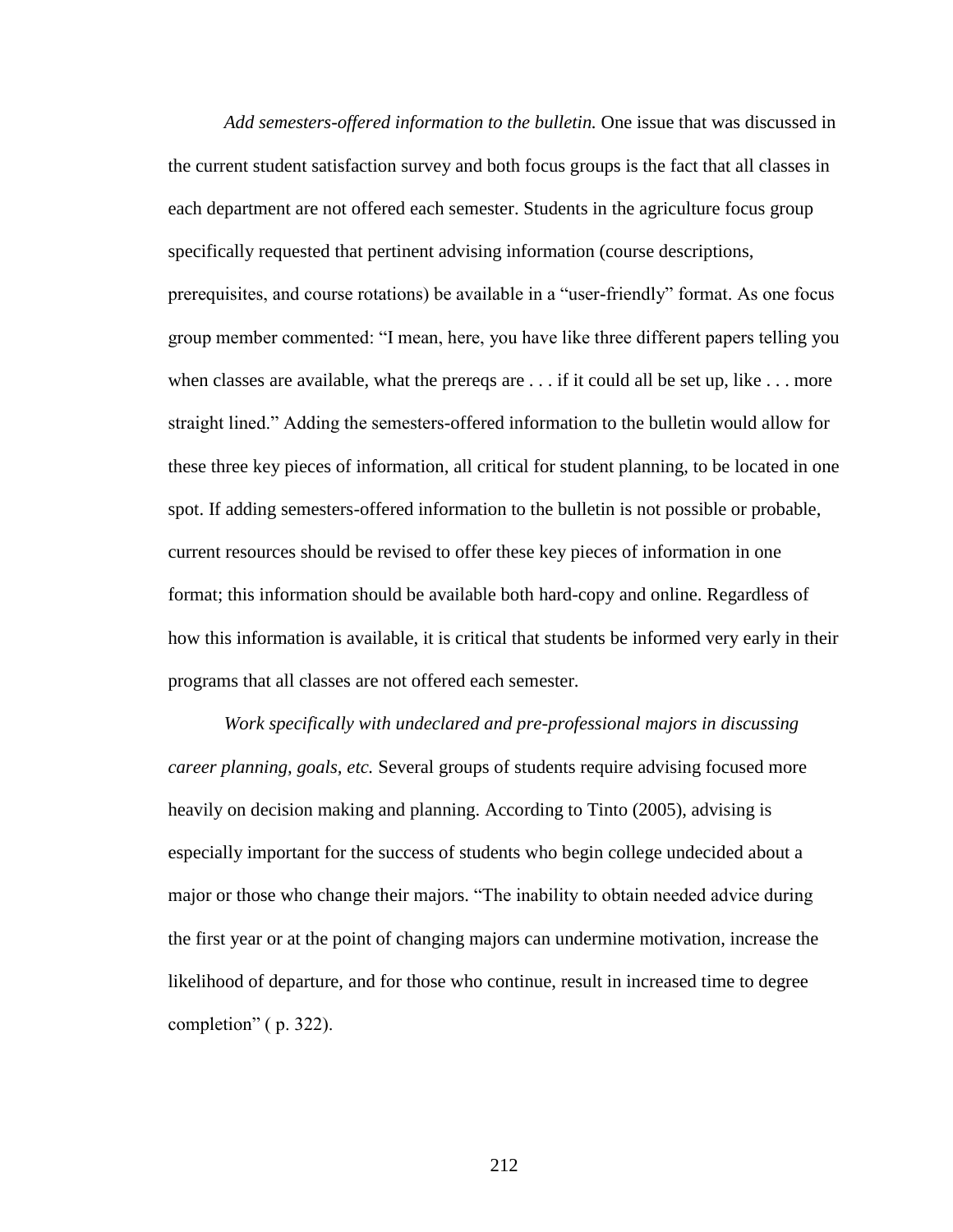Upon review of the percentage of students who withdrew between fall 2005 and fall 2006 from each major, undeclared majors in Polytechnic Studies withdrew at a rate of 29%, Pre-Veterinary Medicine majors withdrew at a rate of 25%, and Pre-Architecture majors withdrew at a rate of 46%. In addition, several students who left the institution indicated indecisiveness or a change of heart about their majors as factors contributing to their leaving. These figures and comments point to the need for a special focus on students who are undeclared or unsure of their majors or who are declared as preprofessional majors. Connecting undeclared or unsure students as early as possible with Career Linkages personnel can help them explore their career and major options. In addition, a special early focus in advising pre-professional majors should be sharing with those students the realities of transfer to a pre-professional program at another institution. *Student Involvement*

According to Astin, a widely-cited retention theorist, "*Students learn by becoming involved*" (1985, p. 133). This involvement with the academic experience, in terms of both physical and psychological energy, is critical for retention (Astin; Berger & Lyon, 2005; McClanahan, 2004). According to Astin, his theory"s most important point for educators is "the effectiveness of any educational policy or practice is directly related to its capacity for increasing student involvement" (p. 156-157). In a later study of his own model, Astin noted that the three most important forms of student involvement were academic involvement, involvement with faculty, and involvement with student peer groups (McClanahan). Furthermore, the student"s peer group was cited as the most powerful source of influence on growth and development during the undergraduate years (Astin, 1993).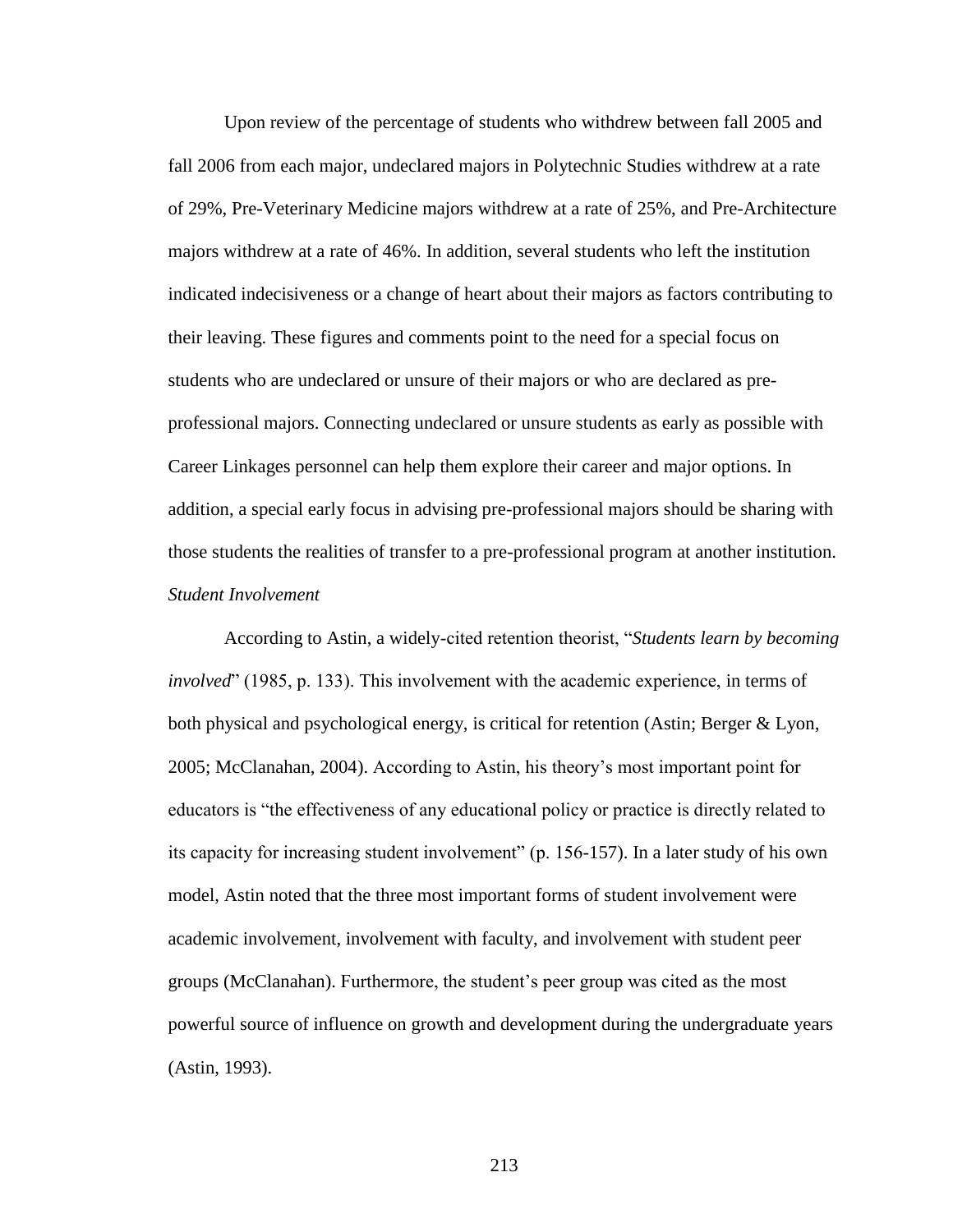The concept of encouraging contact with peers is important both in academic and non-academic settings. As Lotkowski et al. (2004) indicated, "Despite poor academic performance, many students persist because of their successful social integration and feelings of fit with their institution" (p. 15). Swail et al. (2003) indicated that interacting with peers and developing new friendships are the most customary methods of social integration.

Within this evaluative study, students did speak highly of their interactions with other students. The highest ranked satisfaction item on the current student survey, equating to over 85%, was interactions outside the classroom with other students. Many students commented on making new friends. Others noted the availability of peers to help when questions arise. As succinctly described by one industrial and engineering technology major, "I"ve met friends and study partners." With these things in mind, both departments should work to increase student contact with their peers and with faculty, in both academic and non-academic settings.

*Promote activities that encourage student interactions and involvement both inside and outside the classroom.* Astin (1993) suggested that institutions use peer groups to their advantage: "By judicious and imaginative use of peer groups, any college or university can substantially strengthen its impact on student learning and personal development" (p. xiv). Faculty should implement activities and assignments that encourage students to get involved with each other both inside and outside the classroom. Activities should include both academic and non-academic, or social, components. Involvement like this is especially important in courses such as UI100, First-Year Seminar, and other courses which enroll mainly first-year students. First-year students are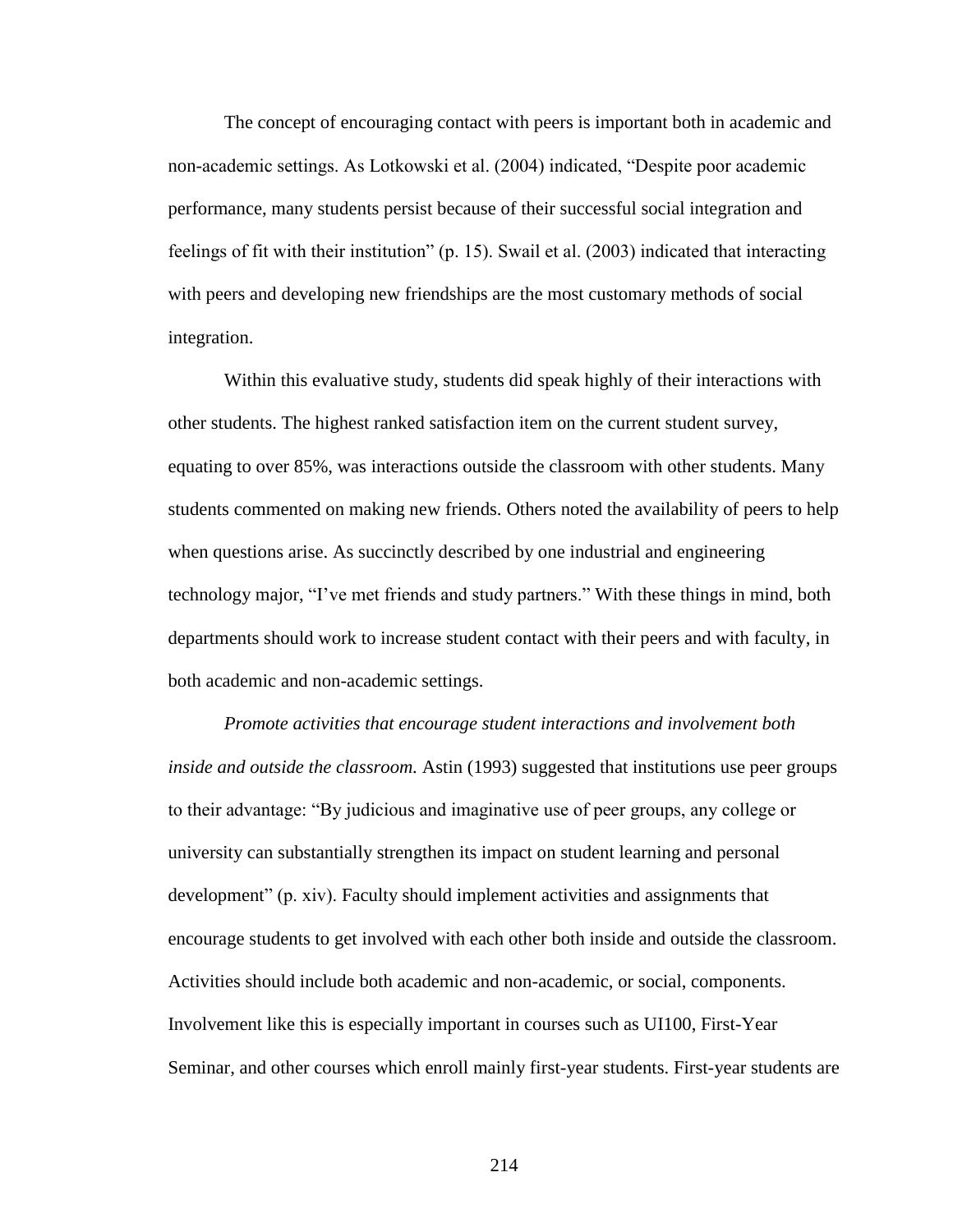more likely to succeed when they find others who care about them, especially faculty (Upcraft & Gardner, 1989). Students at any level can also be encouraged to form study groups in departmental and non-departmental courses, which provide another format for interaction with peers.

*Faculty and advisors should encourage student involvement in departmental organizations.* "For many undergraduates, extracurricular activities provide some of the most significant consequences of college attendance. In certain respects, these activities offer an opportunity to develop skills that are more relevant to later life than the knowledge and cognitive skills acquired in the classroom" (Astin, 1977, p. 115). One avenue through which students may get involved in extracurricular activities is departmental student organizations.

Although many students in the current student satisfaction survey indicated a great deal of satisfaction with their interactions with their peers outside the classroom, a relatively small percentage of current students were involved in student organizations. Over half (53%) of respondents indicated no involvement in either departmental or campus student organizations. When specifically asked about departmental student organizations, 30% of survey completers indicated involvement, with 70% indicating no involvement. Encouraging involvement in student organizations not only promotes interactions with peers, it also provides opportunities for students to get connected with the faculty and the department.

*Faculty advisors for student organizations should encourage the organizations to promote the benefits of active involvement.* Within the evaluative study, focus group members were asked how students could be encouraged to get involved in departmental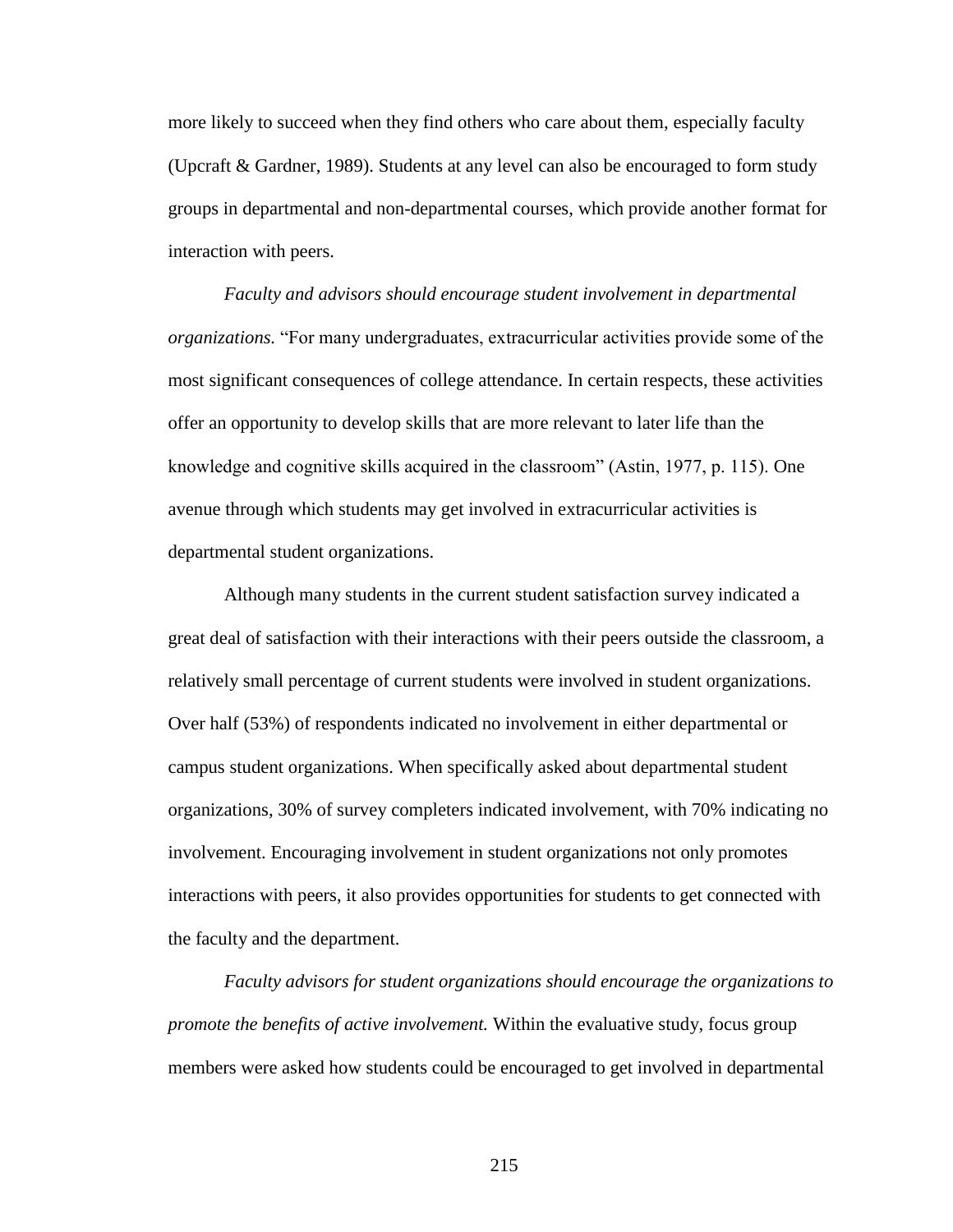extracurricular activities. Respondents in both groups mentioned the importance of letting students know how the club and its activities would be beneficial. As one agriculture major commented, "You see flyers, okay, but I mean . . . what"s that going to do for me? I don"t feel educated in what the clubs have to offer . . . to me, in particular." This sentiment was echoed by an industrial and engineering technology major, "When they are trying to promote these activities, they should say why they are doing it, more than promoting the activity itself." Another focus group member noted the significance of educating first-year students on the value of being involved in organizations: "Being involved in organizations and having a job and all that, is actually beneficial for your resume or if you"re going to grad school . . . especially, you know, to show that you"re a more well-rounded student . . . and not just, okay, I'm going to go take my classes . . . and then go home and study all night." Student organizations may be able to recruit more students by promoting the benefits of active involvement.

### *Facilities and Equipment*

Although a review of literature generated no retention-related comments about facilities and equipment, the retention committee did decide to include an item on the current student satisfaction survey regarding facilities. Students were asked to rate their satisfaction with the facilities where their agriculture or industrial and engineering technology classes are held. Overall, survey respondents ranked their mean level of satisfaction with this item at  $4.1620$  ( $N = 213$ ;  $SD = 1.07647$ ). Responses ranged from 0 to 5. The Department of Agriculture mean satisfaction level was the lowest overall at 3.7615 ( $n = 65$ ; *SD* = 1.16963), while the Department of Industrial and Engineering Technology mean satisfaction level was the highest overall at  $4.3401$  ( $n = 147$ ; *SD* =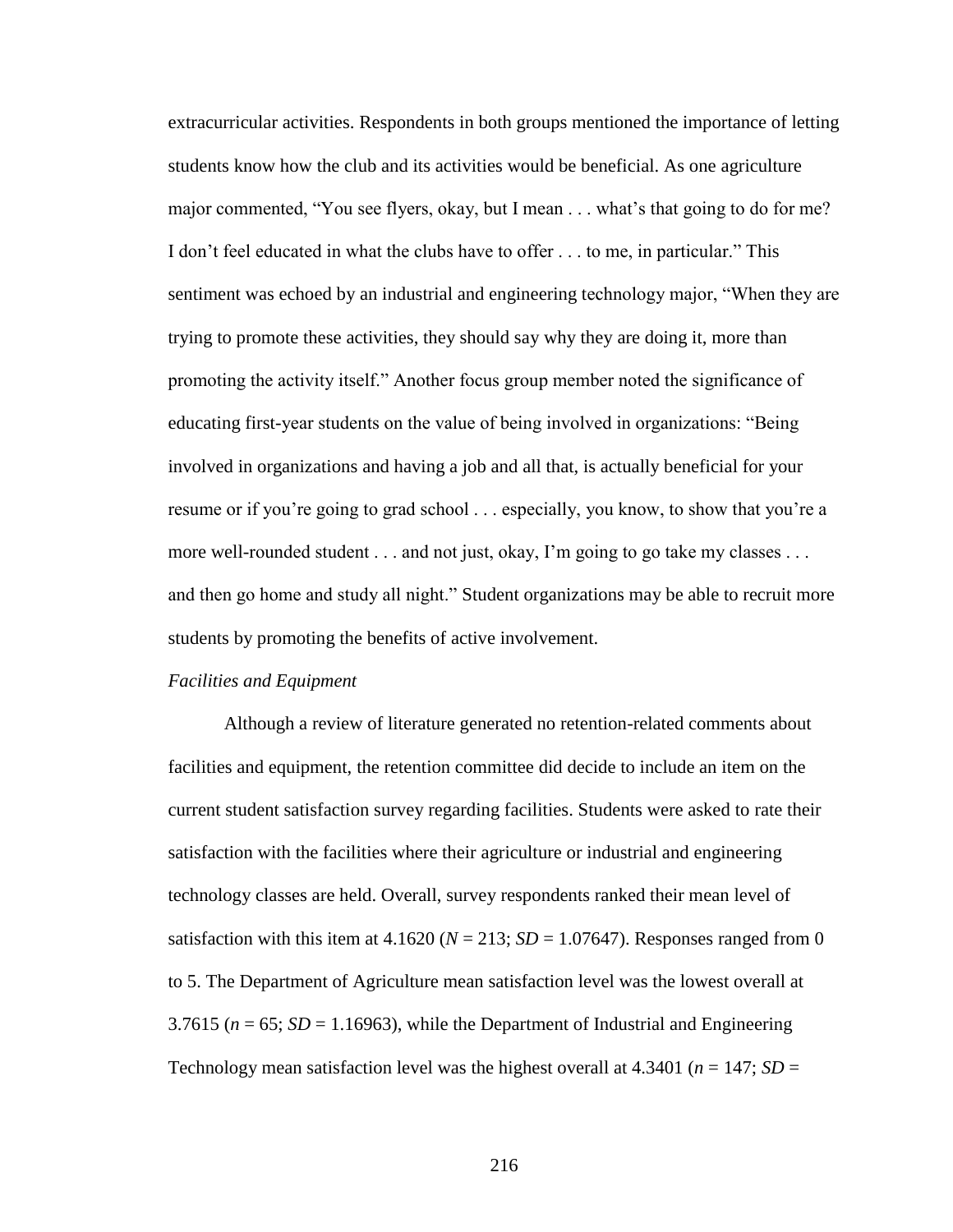.98965). Based upon comments on the survey and in the focus groups, the retention committee offers the following facilities and equipment related recommendations:

*Look for ways to update computers in both departments.* One theme that emerged from students in both departments was the desire for updated, faster computer equipment. Industrial and engineering technology students made observations such as "The computers and printers are always having problems, therefore slowing down the work completed here," and "Some of the computers simply aren't good enough for what is expected!" Numerous agriculture majors echoed that theme, with an additional grievance. One student noted, "Some of our computers are out of date. These computers don't take flash drives." Additionally, several agriculture majors indicated frustration over getting what they considered "hand-me downs" and "second hand stuff." One commented: "Every other building has new computers and we just get the hand-me downs." These sentiments were echoed in the focus groups.

*Look for ways to spruce up Magill Hall, for example new paint and curtains.* In responses on the current student satisfaction survey to the question regarding facilities, numerous agriculture students commented on Magill Hall and its classrooms: "The building just needs an update," and "Classrooms could be updated and building also." Updating the paint scheme and curtains would go a long way in making the classrooms look more inviting. Input regarding proposed improvements from Department of Agriculture majors could also be gathered during a focus group centered on the topic of improvements for Magill Hall.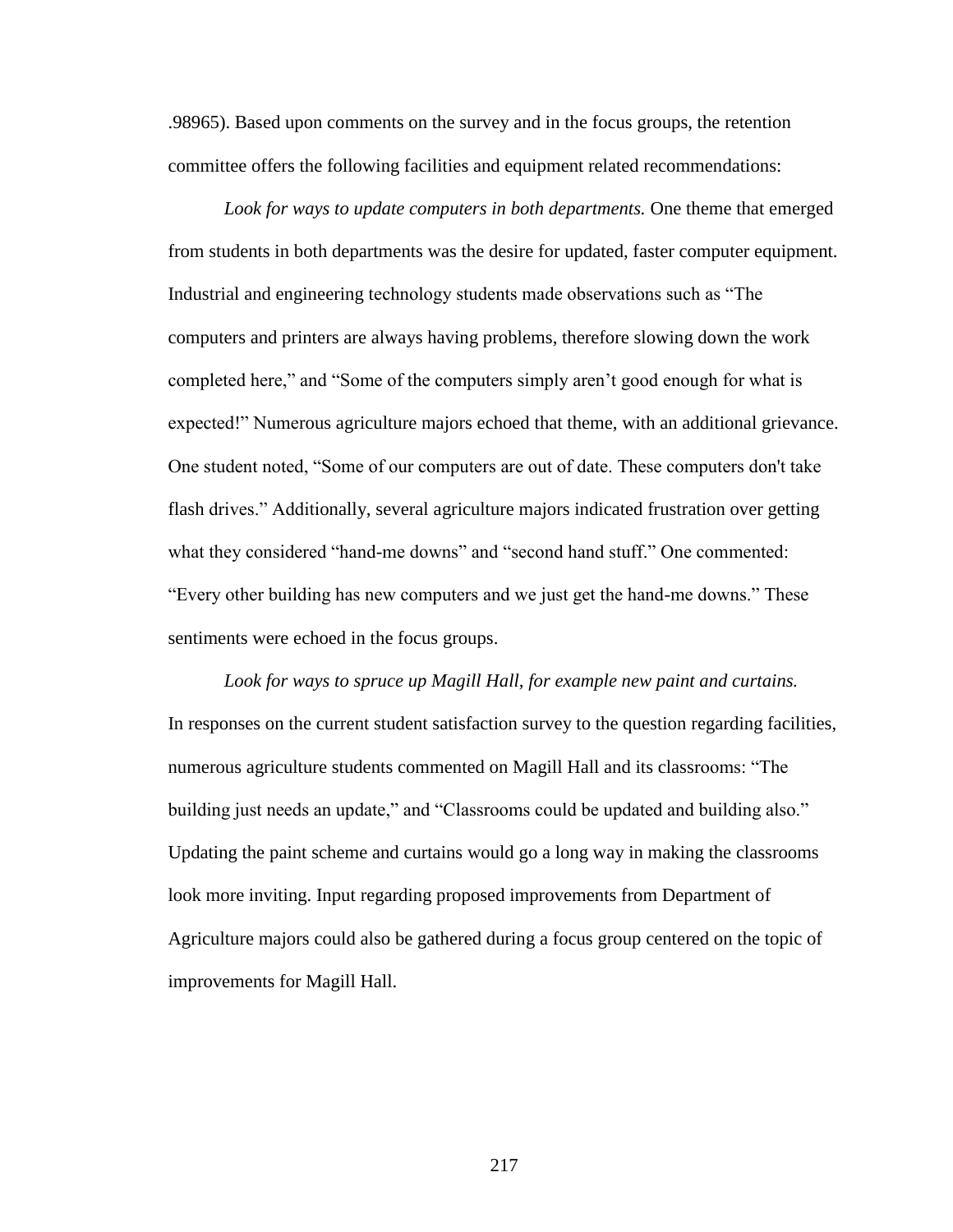### *Recruitment*

Recruiting is the point at which the work of retaining students essentially begins. As mentioned earlier, the initial contact with an institution is often in the form of recruitment materials and visits from admissions representatives; efforts geared toward retention actually begin with these contacts. Through admissions information and publications, institutions should help students develop realistic and accurate expectations of the academic and social aspects of the institution (Braxton et al., 2004; Tinto, 1982).

*Review all departmental recruitment materials and talking points, in light of the expectations they will instill in prospective students.* Fifty-eight percent (58%) of students taking the current student satisfaction survey indicated they had heard about the School of Polytechnic Studies before they started attending Southeast. In response to a follow-up question asking if their expectations had been met, 20% or 25 students indicated that their expectations had not been met. One student with whom the researcher spoke who left the institution indicated that he felt he was "sold a different program." Another person who left commented that his experience "wasn"t what I expected." Taking a look at recruitment materials and talking points from the standpoint of prospective students could elicit suggestions for changes that could increase the percentage of students whose expectations are met. Current students could be enlisted to assist in the evaluation of recruitment materials. In addition, any offices and people outside the departments who recruit for the departments should be kept up-to-date on programs.

*Encourage student organization members to get involved in recruitment-type events for the departments.* Current students, especially those involved in departmental clubs and organizations, could also be invited to participate in recruitment events. This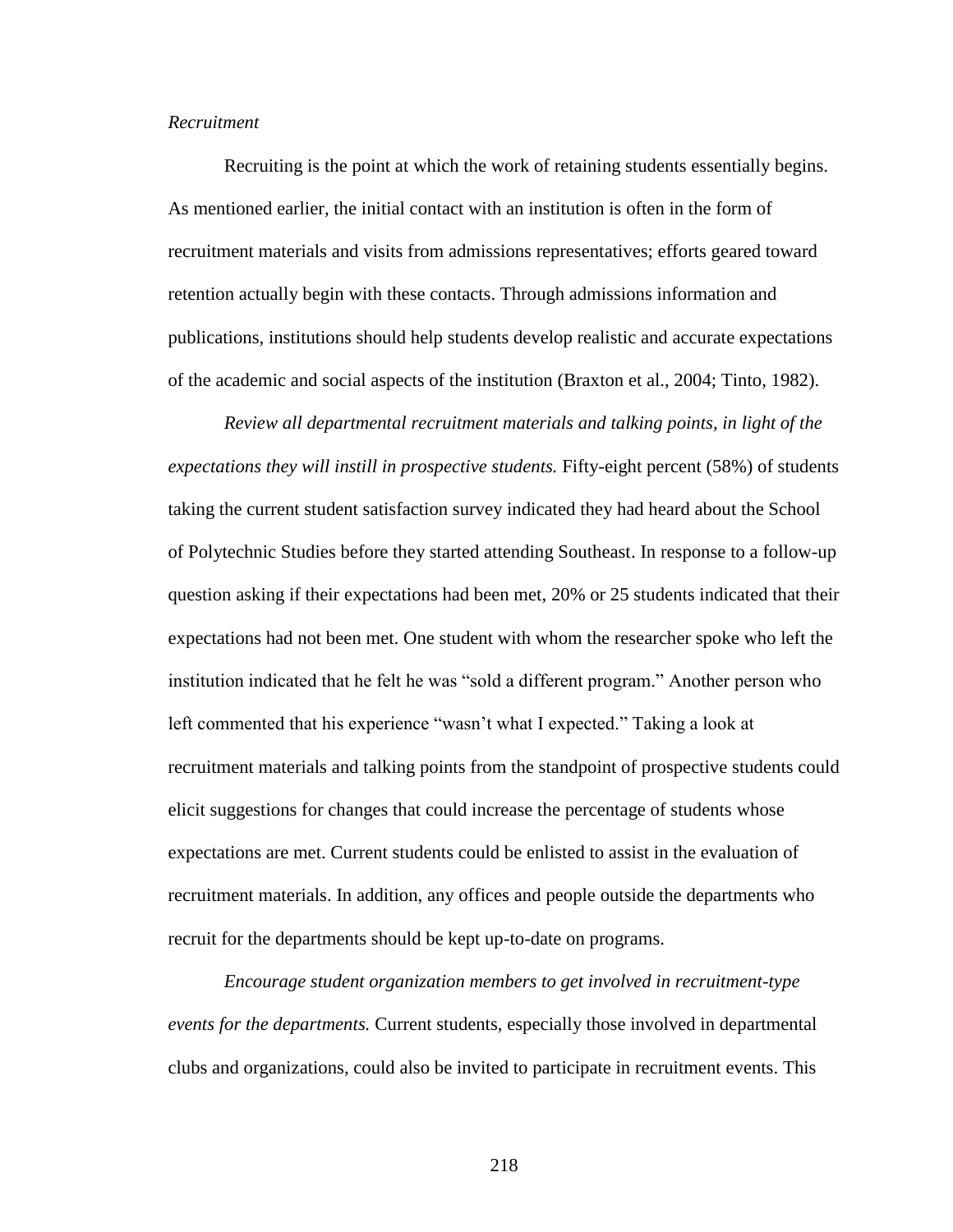suggestion came out of the Department of Agriculture focus group. One student described a recruitment-type program involving current students at another institution. She also commented about helping with an open-house type recruitment event for Southeast, and indicated, "It was so much fun to actually try to talk to kids about it." Talking with actual current students could also help prospective students develop realistic expectations.

*Consider stepping up departmental recruitment efforts in Illinois*. When reviewing information for research question four (differences between regularly-collected student records data between those who were retained versus those who exhibited institutional withdrawal), the most dramatic difference appeared between the percentages of Illinois students who persisted versus those who exhibited institutional withdrawal. Of the 511 persisters, 1% was international, .8% was from states other than Illinois or Missouri, 10.4% were from Illinois, and 87.9% were from Missouri. The breakdown of the percentages of students who withdrew was as follows: .9% Illinois, 1.8% states other than Illinois or Missouri, and 97% Missouri. Using actual numbers of Illinois residents, only one of the 54 students enrolled in the fall 2005 semester exhibited institutional withdrawal prior to the fall 2006 semester. If comparisons from subsequent years yield similar data, it would be well worth the effort to recruit more Illinois residents to Polytechnic Studies programs.

As mentioned previously, the preceding list of recommendations was developed in consultation with the School of Polytechnic Studies retention committee, which served as an evaluation task force for this Utilization-Focused Evaluation. According to Patton, "in the end, they [primary users] are the ones who must translate data into decisions and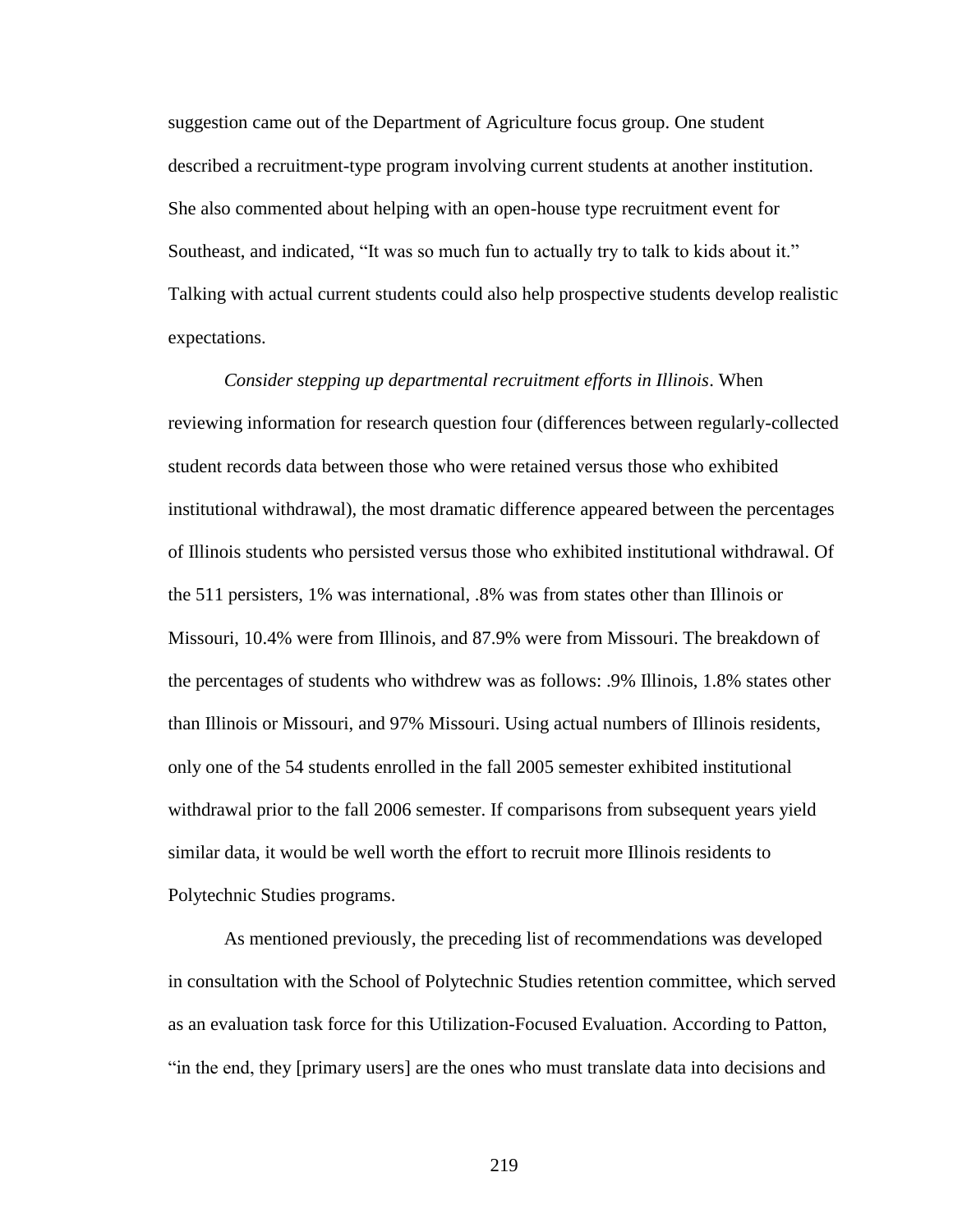actions" (p. 302). After determining which recommendations they will implement, the retention committee must determine what strategies will be used. Additionally, decisions about measurement and evaluation must be made.

### *Recommendations for Future Research*

Due to the fact that this study was a Utilization-Focused Evaluation with the express purpose of providing data and input toward the development of a plan to improve the persistence of students within the School of Polytechnic Studies, the recommendations for future research are focused on ideas for conducting similar, yet improved, studies in the future. Portions of this evaluation could be repeated within the same academic unit in the future to determine changes. Furthermore, these recommendations are intended to inform others looking to conduct similar evaluations at other institutions.

- 1. If a survey and focus groups are conducted in the future, conduct both in the same semester. The current student satisfaction survey for this study was conducted in the spring semester, with the focus groups following in the fall. As some students who volunteered to participate in the focus groups had graduated in the spring and summer, the pool of potential focus group members was smaller than if the focus groups had been conducted in the same semester as the survey. Another idea for improved focus group participation would be to utilize classes from each department as focus groups.
- 2. Consider the benefits of a late fall survey over a spring survey. It is likely that some students who were dissatisfied left between the fall and spring semesters, so they were not in attendance to take the survey in the spring. For example, on the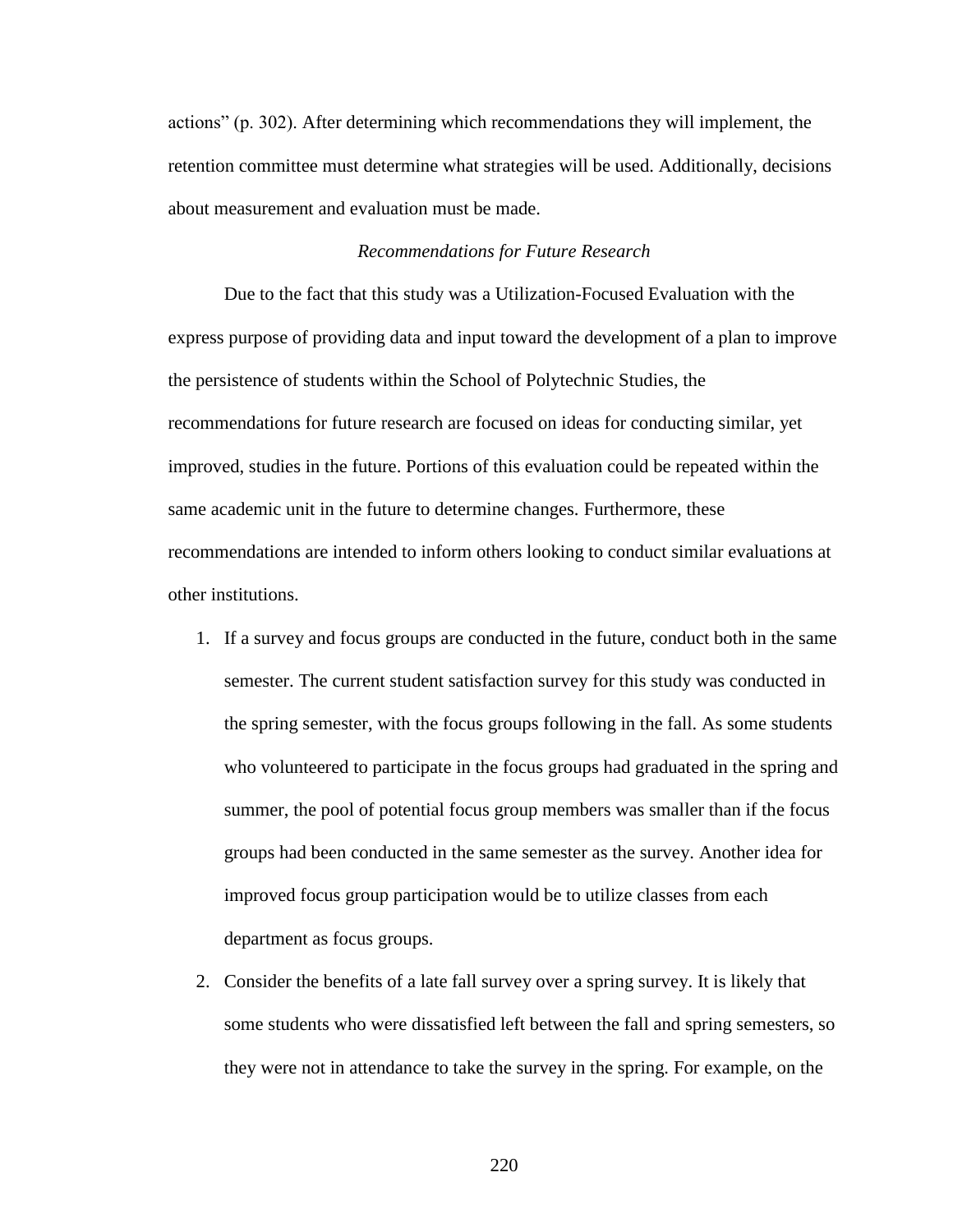one hand, the first-year students who took the satisfaction survey provided the highest satisfaction ranking in four of ten items. On the other hand, evaluation of student records data showed that over 30 percent of first-year students enrolled during the fall 2005 semester were not in attendance at the institution in fall 2006. Although the data are from different years, these items appear contradictory.

- 3. Look at data on first-year students separately. Since we, like most other institutions, lose a large percentage of first-year students, reviewing their data separately could prove beneficial.
- 4. Consider a study focused on international student satisfaction. When the ten satisfaction rankings on the current student satisfaction survey were compared by disaggregated data, international students gave the lowest ranking in five of ten items. Evaluative measures focused on international students and their unique situations could provide much richer data, resulting in recommendations aimed specifically at improving their satisfaction.
- 5. Ask on the survey and remind students in person to be as specific as possible when recording their written comments. When a survey such as this is done anonymously, there is no way to go back to individual respondents for clarification. When the researcher was analyzing themes, some comments were not of use, as their significance could not be determined without further context.
- 6. For future survey administrations, the data could be collected in an online electronic format. The benefit of this method would be a dramatic reduction in the time needed for data entry by the researcher. A drawback would be the loss of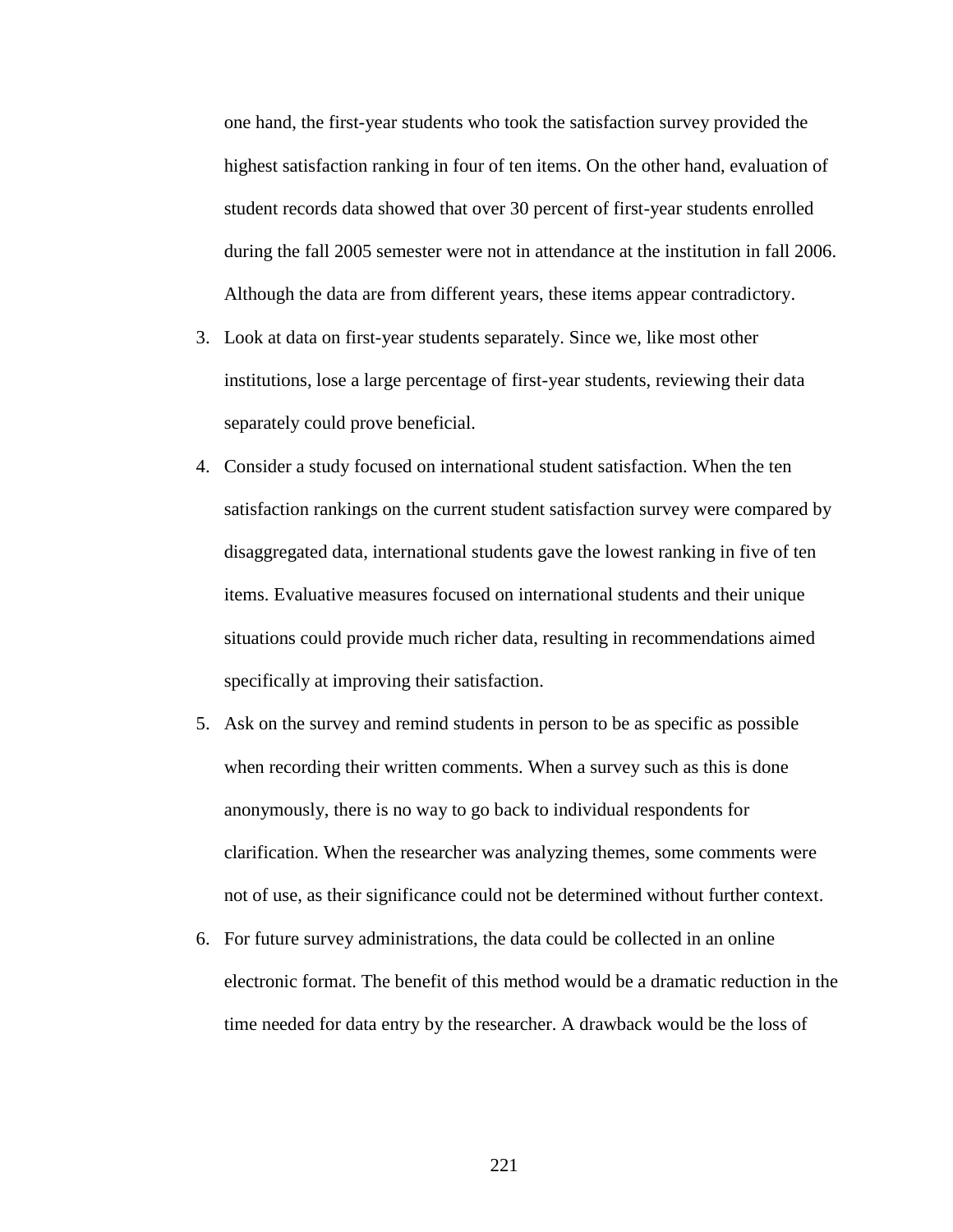hands-on contact with the data, which allows the researcher to see developing themes.

7. If contacts are made with students who depart from the institution, those contacts should be made soon after it is determined that the students have actually exhibited institutional withdrawal. By the time the researcher attempted contact with students who had left, it had been between one and two years or more since active enrollment for some of the students. Many students were no longer living at the same residence or had disconnected telephone numbers. Making contacts sooner should improve the chances of reaching former students.

#### *Summary*

"The retention of college students at the freshman and sophomore levels has been a top priority in higher education since the 1980s when fiscal concerns shifted administrative philosophies from survival-of-the-fittest competitiveness toward the desire for student continuance" (Molina & Abelman, 2000, p. 5). Administrators recognize that retaining enrolled students is more efficient and less expensive than expending resources to recruit new ones (Berger & Lyon, 2005; Schuh, 2005; Terenzini, 1982). Research by Levitz, Noel and Richter (1999) indicated that a four-year institution will, on average, gain between \$15,000 and \$25,000 in gross revenue over four to five years by reducing the number of freshmen dropouts by a single student. Even a small increase in an institution"s retention rate can have a quantifiable impact on institutional finances (Yockey & George, 1998).

Monetary impact alone is an important reason for retaining students, especially first-year students, although there are additional noble and notable reasons. Retention of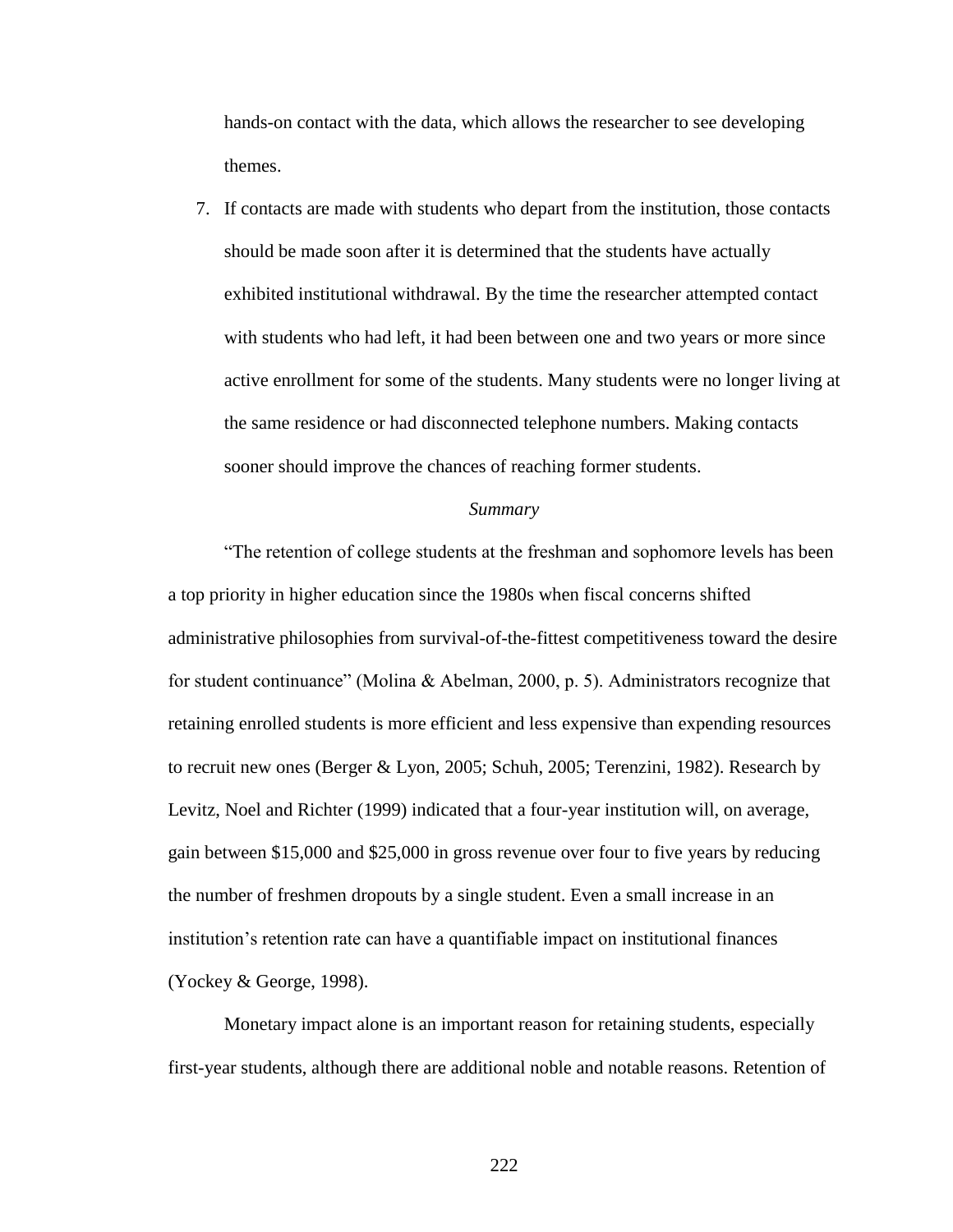college students through to graduation impacts individuals and society as a whole, both economically and socially.

At Southeast Missouri State University, the retention rate for full-time undergraduate bachelor degree-seeking first-year students from the fall of 2004 to the fall of 2005 was 70% (Institutional Research, 2005a). Based upon the monetary projections presented by Levitz et al. (1999), the 30% of first-year students who were not retained by the institution will constitute a huge economic impact on the University budget over the next few years.

In the fall of 2005 in his State of the University message, the President of Southeast Missouri State University launched an initiative to improve student success, with overall goals of increasing freshman-to-sophomore student retention and overall graduation rates. After numerous campus-wide discussions and much deliberation resulting in over 400 comments and suggestions for improving retention, a much shorter list of action items was developed. One of the action items charged the Deans and the Provost with exploring college and departmental level initiatives for improving retention.

The impetus for this study, a Utilization-Focused Evaluation of retention, was the request by the Dean of the academic unit for the development of a plan to increase retention. The purpose of this evaluative study was to provide data and input toward the development of a plan to improve the retention rate within the academic unit.

Little can be found in the retention literature about what specific academic units can do to improve persistence of students. This is likely because most recommendations are more global in nature, encouraging a united front across the institution. However, for overall institutional improvement in persistence rates to occur, this researcher and the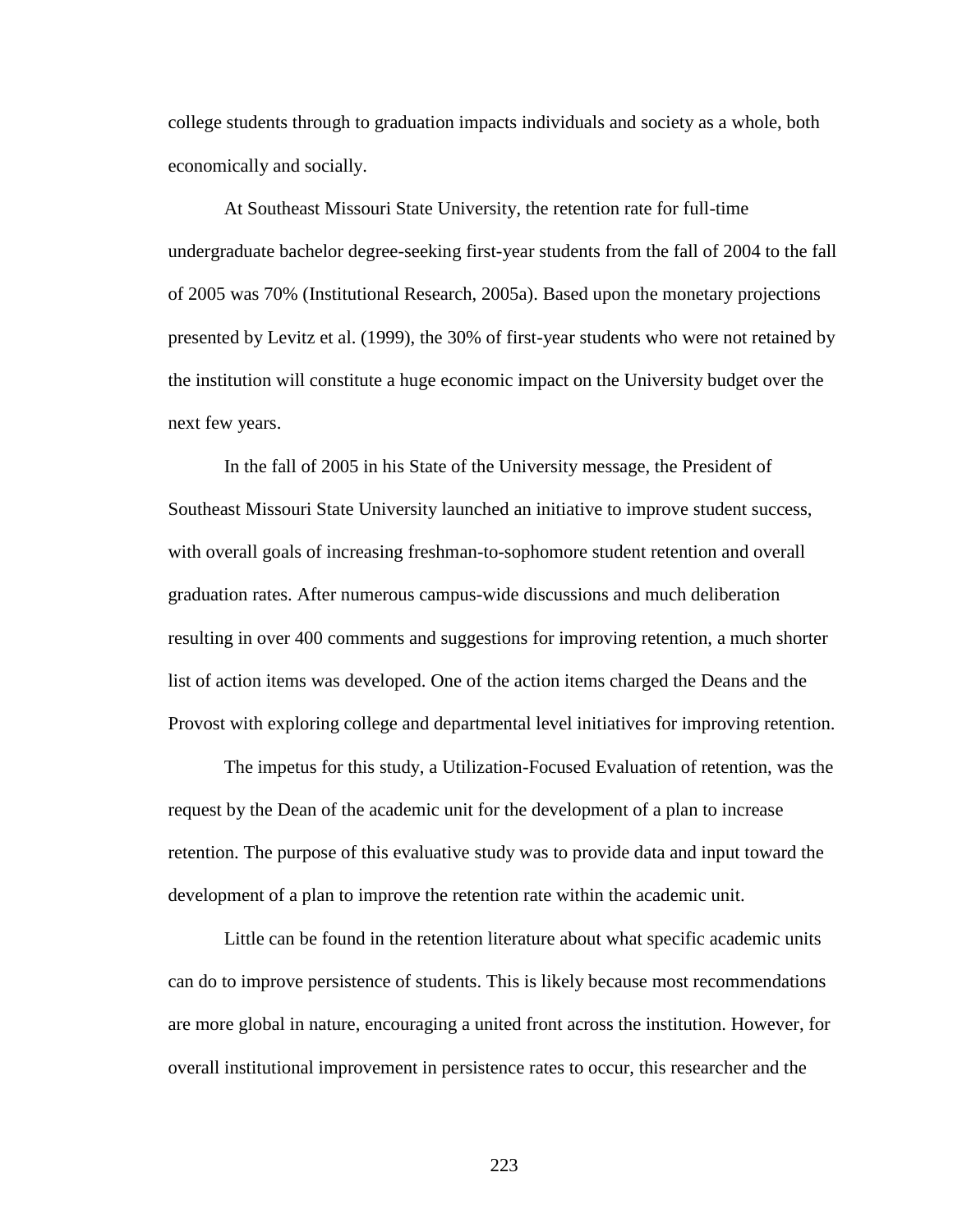primary stakeholders of this evaluation believe that individual units must assess themselves in terms of strengths and weaknesses related to retention factors.

Since the framework guiding this study was Patton"s Utilization-Focused Evaluation, the research questions, and the means for data collection, instrumentation and analysis were developed in consultation with the primary intended users and the retention committee. The methods and instruments that were utilized for collecting data included a current student satisfaction survey, focus groups, graduate exit surveys, student records data, and contact with students who withdrew from the institution. Both quantitative and qualitative data were collected. Descriptive statistics were used to summarize quantitative data, and the qualitative data were analyzed for the emergence of themes. The researcher met with the retention committee, which served as an evaluation task force, on four occasions to review data, and to develop, revise and affirm recommendations. The retention committee members included two faculty members, one from each department, and two professional advisors.

In general, the results of this evaluative study indicated that the School of Polytechnic Studies was doing many things well. Although much of the evaluative data were positive, there is still room for improvement. The recommendations developed by the retention committee in response to the data were grouped under the following headings: experiential learning, instructional content, classroom strategies, campus resources, intentional student contacts, value of a liberal education, communication with students, graduate follow-up surveys, student finances, transfer students, advising, student involvement, facilities and equipment, and recruitment. The retention committee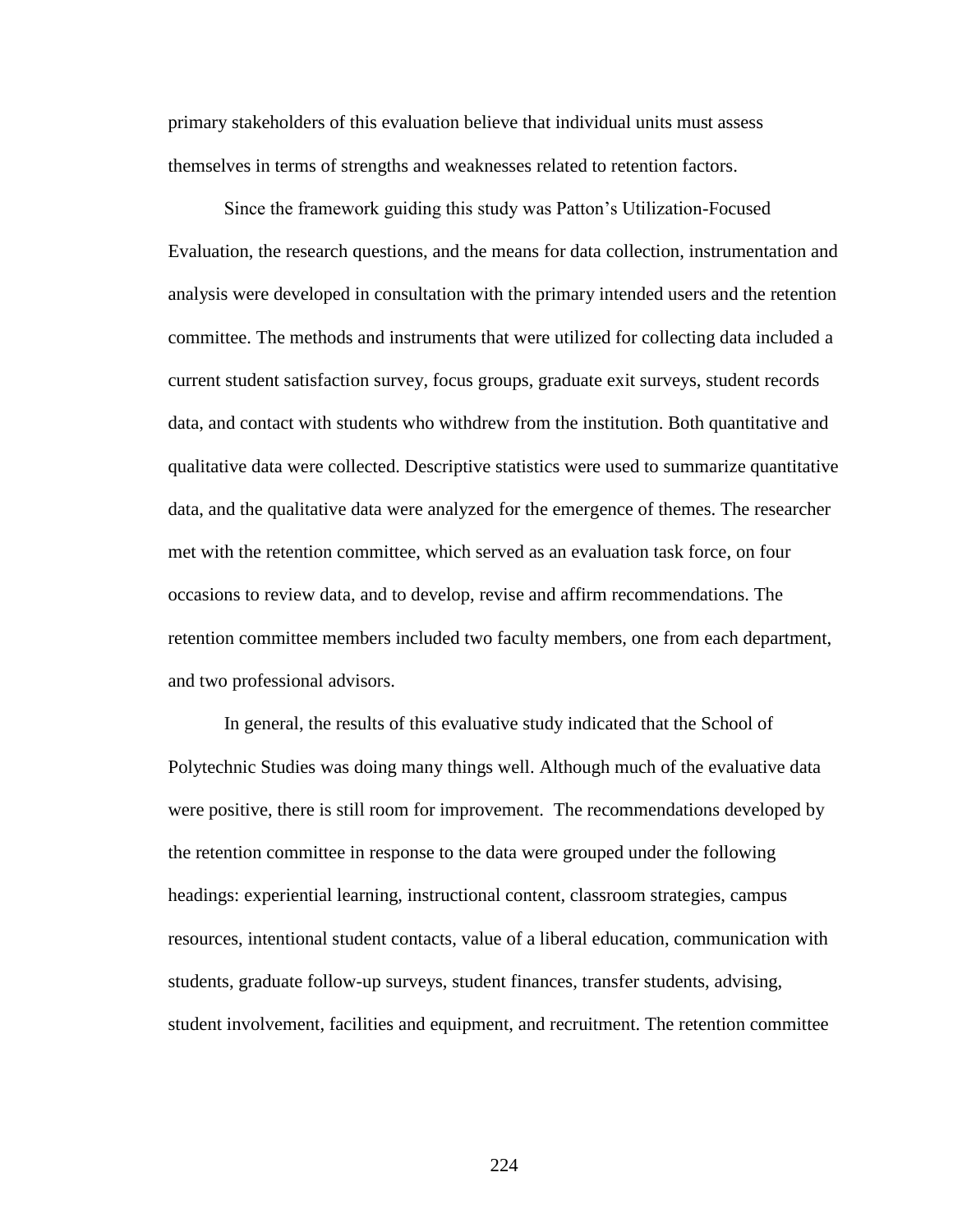will determine which recommendations to implement and what strategies will be utilized. Moreover, they will make decisions about measurements and further evaluations.

Regardless of the strategies that are chosen, the design and implementation of these strategies is not a process with a clear beginning and an obvious end. It is a complicated and continuous process that involves analysis, implementation and evaluation – all focused on improvement. Evaluation will lead to new strategies, implementation and further assessment (Braxton et al., 2004; Habley & McClanahan, 2004; Lotkowski et al., 2004; Swail et al., 2003). This continuous quality improvement cycle is what sets institutions, and academic units, that focus on improving student persistence apart from those who do not.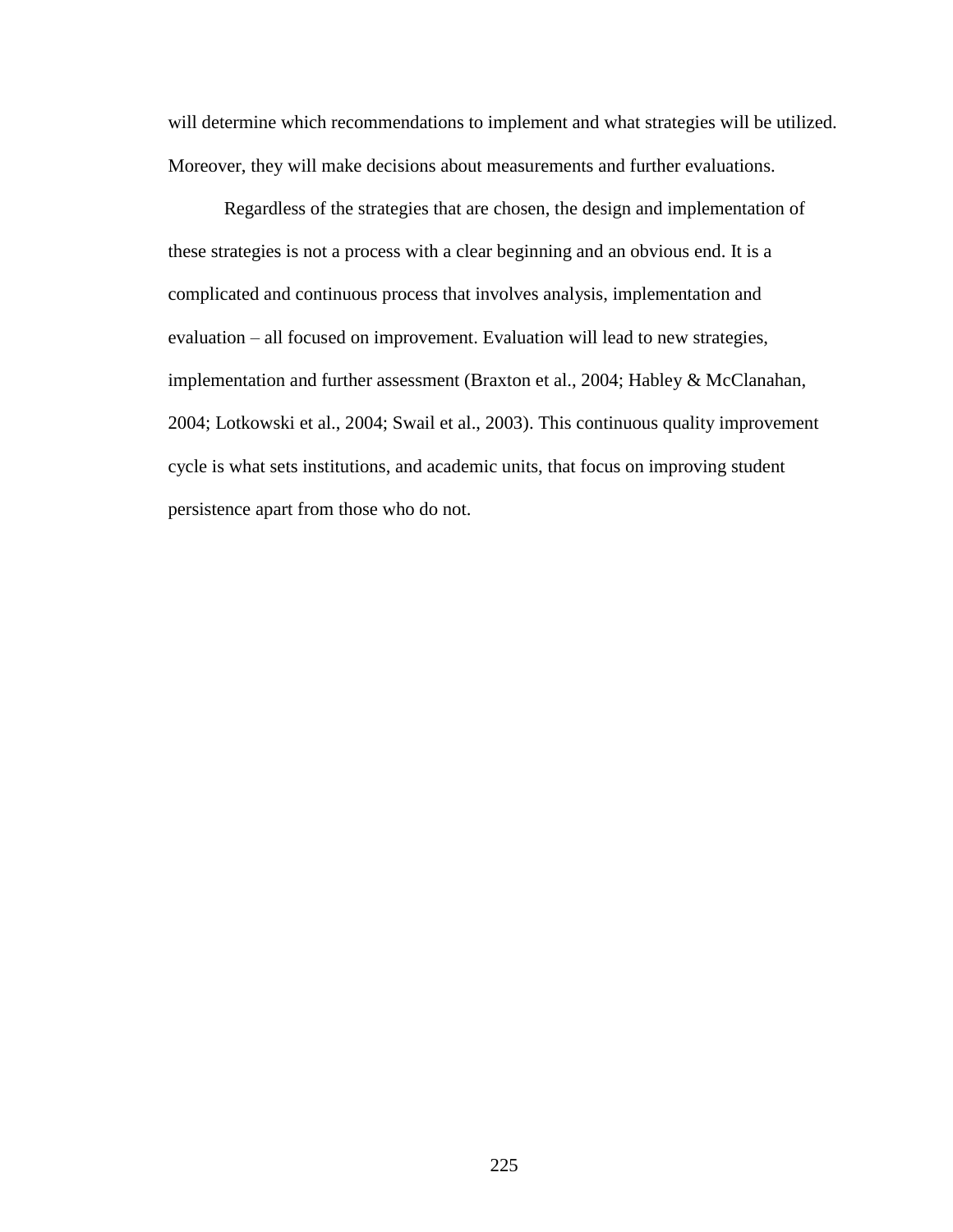### References

- ACT, Inc. (2005). *National collegiate retention and persistence to degree rates*. Retrieved June 27, 2006, from [http://www.act.org/path/policy/pdf/retain\\_2005.pdf](http://www.act.org/path/policy/pdf/retain_2005.pdf)
- American Association of State Colleges and Universities. (2005, August). *What works: Policy seminar on student success, accreditation and quality assurance.*  Washington, DC: Author. Accessed May 1, 2005, from http://www.aascu. org/pdf/whatworks\_03.pdf
- Astin, A. W. (1975). *Preventing students from dropping out*. San Francisco: Jossey-Bass.
- Astin, A. W. (1977). *Four critical years: Effects of college on beliefs, attitudes and knowledge*. San Francisco: Jossey-Bass.
- Astin, A. W. (1985). *Achieving educational excellence: A critical assessment of priorities and practices in higher education*. San Francisco: Jossey-Bass.
- Astin, A. W. (1993). *What matters in college? Four critical years revisited*. San Francisco: Jossey-Bass.
- Astin, A. W., & Oseguera, L. (2005). Pre-college and institutional influences on degree attainment. In A. Siedman (Ed.), *College student retention: Formula for student success* (pp. 245-276). Westport, CT: Praeger.
- Baird, L. L. (2000). College climate and the Tinto model. In J. M. Braxon (Ed.), *Reworking the student departure puzzle* (pp. 62-80). Nashville, TN: Vanderbilt University Press.
- Bean, J. P. (1982). Conceptual models of student attrition: How theory can help the institutional researcher. In E. T. Pascarella (Ed.), *Studying student attrition* (pp. 17-33). San Francisco: Jossey-Bass.
- Bean, J. P. (1985). Interaction effects based on class level in an explanatory model of college student dropout syndrome*. American Educational Research Journal, 22*(1), 35-64.
- Bean, J. P., & Eaton, S. B. (2000). A psychological model of college student retention. In J. M. Braxon (Ed.), *Reworking the student departure puzzle* (pp. 48-61). Nashville, TN: Vanderbilt University Press.
- Bean, J. P., & Metzner, B. S. (1985). A conceptual model of nontraditional undergraduate student attrition. *Review of Educational Research, 55*(4), 485-540.
- Berger, J. B., & Lyon, S. C. (2005). Past to present: A historical look at retention. In A. Siedman (Ed.), *College student retention: Formula for student success* (pp. 1-30). Westport, CT: Praeger.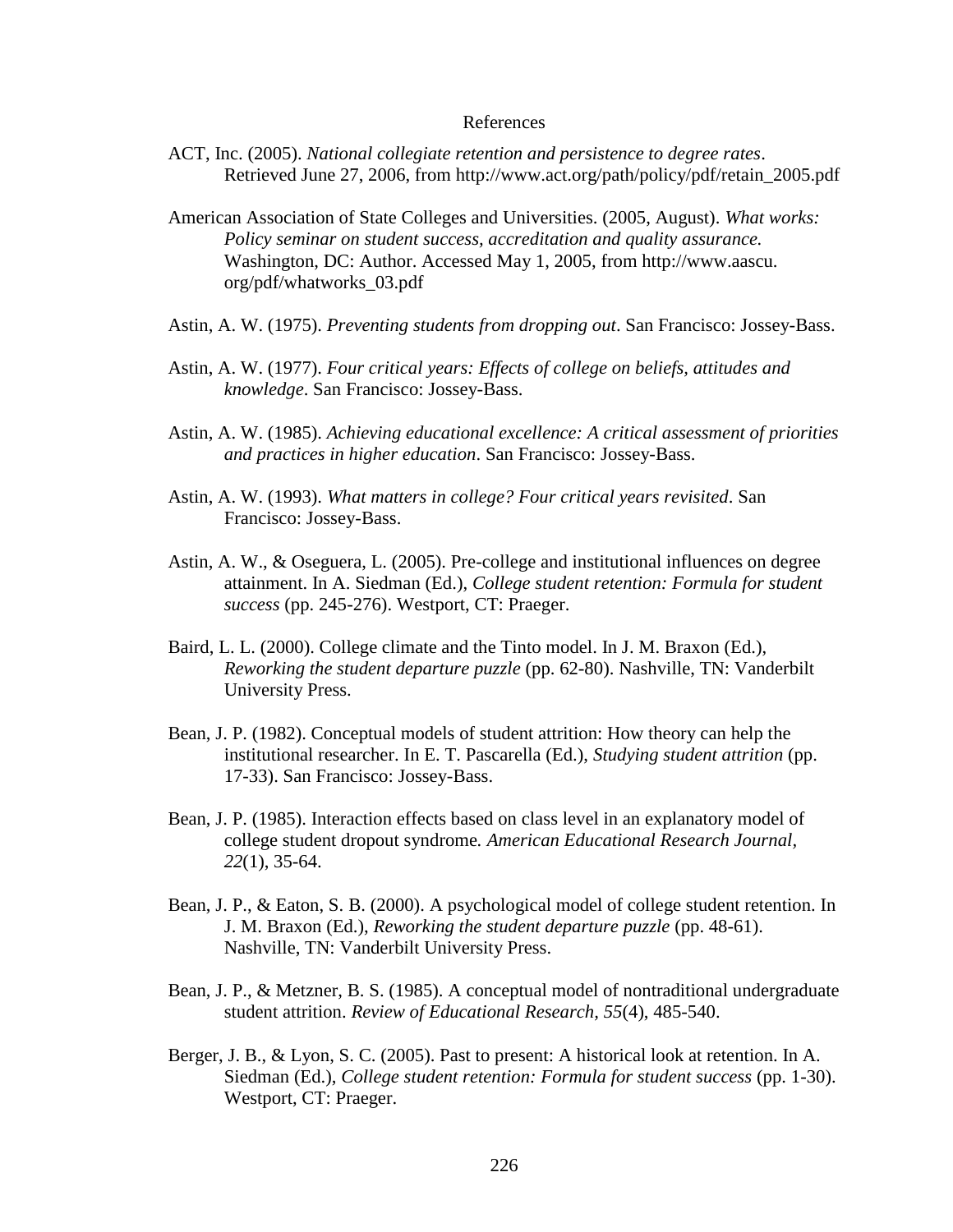- Blose, G. (1999). Modeled retention and graduation rates: Calculating expected retention and graduation rates for multicampus university systems. In G. H. Gaither (Ed.), *Promising practices in recruitment, remediation, and retention* (pp. 69-86). San Francisco: Jossey-Bass.
- Bowen, H. R. (1997). Investment in learning: *The individual and social value of American higher education*. Baltimore: Johns Hopkins University Press.
- Braxton, J. M., & Hirschy, A. S. (2005). Theoretical developments in the study of college student departure. In A. Seidman (Ed.), *College student retention: Formula for student success* (pp.61-88). Westport, CT: Praeger.
- Braxton, J. M., Hirschy, A. S., & McClendon, S. A. (2004). *Understanding and reducing college student departure* [ASHE-ERIC Higher Education Report, *30*(3)]. San Francisco: Wiley Subscription Services.
- Braxton, J. M., & Lee, S. D. (2005). Toward reliable knowledge about college student departure. In A. Siedman (Ed.), *College student retention: Formula for student success* (pp. 107-127). Westport, CT: Praeger.
- Bullock, C., & Ory, J. (2000). Evaluating instructional technology implementation in a higher education environment. *American Journal of Evaluation, 21*(3), 315-328.
- Cabrera, A. F., Castaneda, M. B., Nora, A., & Hengstler, D. (1992). The convergence between two theories of college persistence. *The Journal of Higher Education*, *63*(2), 143-164.
- Cuseo, J. (2003, October 10). *Ten target areas for future assessment of the freshman seminar*. Message and attachment posted to the First-Year Experience Listserv.
- Dobbins, K. (2005, August 30). *State of the university message*. Retrieved June 19, 2006, from the Southeast Missouri State University President"s Web site: <http://www.semo.edu/president/state.html>
- Education Commission of the States. (2004). *Completion.* Denver, CO: Author. Accessed August 9, 2006, from http://www.ecs.org/html/ issue.asp?issueid =182 $\&$ [subissueID=0](http://www.ecs.org/html/%20issue.asp?issueid%20=182&%20subissueID=0)
- Fidler, P. P. (1991). Relationship of freshman orientation seminars to sophomore return rates. *Journal of the Freshman Year Experience*, *3*(1), 7 - 38.
- Fink, A. (2006). *How to conduct surveys: A step-by-step guide*. Thousand Oaks, CA: Sage.
- Fraenkel, J. R., & Wallen, N. E. (2003). *How to design and evaluate research in education* (5th ed.). New York: McGraw-Hill.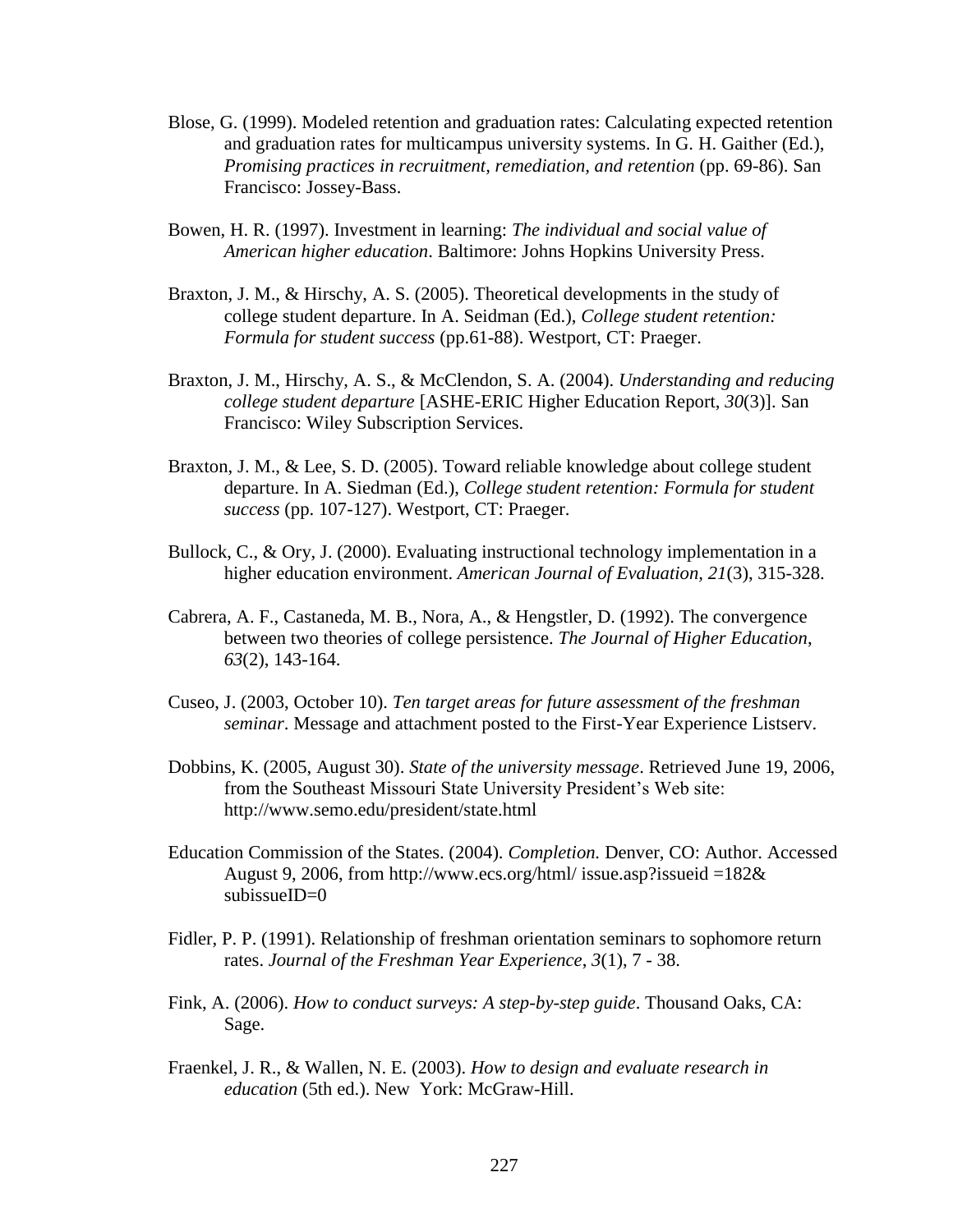- Habley, W. R., & McClanahan, R. (2004). *What works in student retention? Four-year public colleges.* Retrieved August 6, 2006, from [www.act.org/path/policy/](http://www.act.org/path/policy/%20%20%20%20reports/retain%20.html)  [reports/retain .html](http://www.act.org/path/policy/%20%20%20%20reports/retain%20.html)
- Hagedorn, L. S. (2005). How to define retention: A new look at an old problem. In A. Seidman (Ed.), *College student retention: Formula for student success* (pp. 89- 106). Westport, CT: Praeger.
- Hyers, A. D., & Joslin, M. N. (1998). The first year seminar as a predictor of academic achievement and persistence. *Journal of the First-Year Experience and Students in Transition*, *10*(1), 7 – 29.
- Institute for Higher Education Policy (1998, March). *Reaping the benefits: Defining the public and private value of going to college.* Washington, DC: Author. Accessed August 9, 2006, from [http://www.ihep.org](http://www.ihep.org/)
- Institute for Higher Education Policy (2005, February). *The investment payoff: A 50 state analysis of the public and private benefits of higher education.* Washington, DC: Author. Accessed August 9, 2006, from [http://www.ihep.org](http://www.ihep.org/)
- Institutional Research. (2005a). *Common data set for Southeast Missouri State University: 2005*. Retrieved June 26, 2006, from Southeast Missouri State University, Office of Institutional Research Web site: <http://www4.semo.edu/insresearch/>
- Institutional Research. (2005b). *Southeast Missouri State University fact book*. Retrieved June 26, 2006, from<http://www4.semo.edu/insresearch/access.html>
- Institutional Research (2007). *Southeast Missouri State University undergraduate enrollment by college, department & program: Spring 2007 as of 4 week census, duplicated count*. Retrieved August 12, 2007, from <http://www4.semo.edu/insresearch/>
- Kuh, G. D., & Love, P. G. (2000). A cultural perspective on student departure. In J. M. Braxon (Ed.), *Reworking the student departure puzzle* (pp. 196-212). Nashville, TN: Vanderbilt University Press.
- Lenning, O. T. (1982). Variable-selection and measurement concerns. In E. T. Pascarella (Ed.), *Studying student attrition* (pp. 35-53). San Francisco: Jossey-Bass.
- Levitz, R. S., Noel, L., & Richter, B. J. (1999). Strategic moves for retention success. In G. H. Gaither (Ed.), *Promising practices in recruitment, remediation, and retention* (pp. 31–49). San Francisco: Jossey-Bass.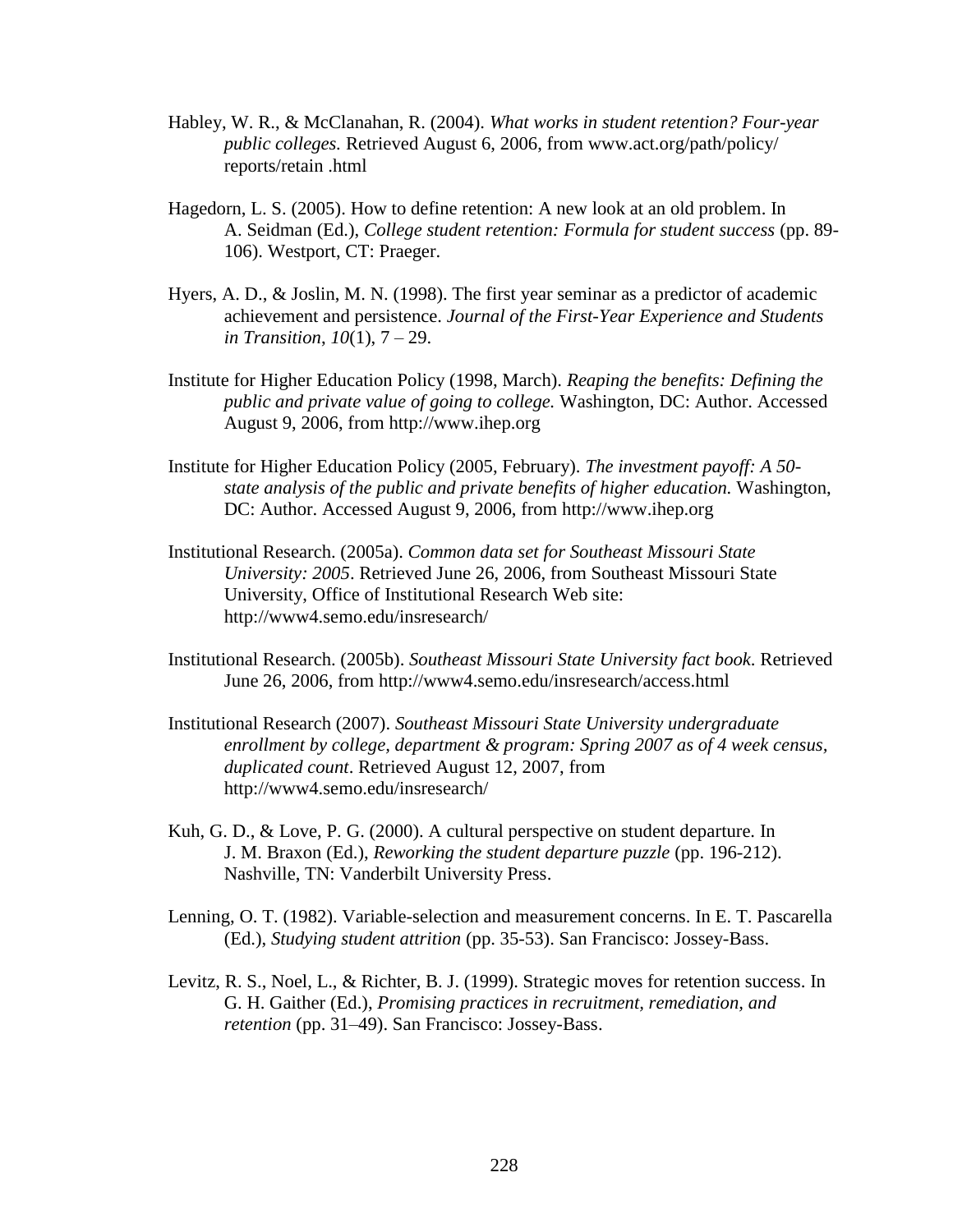- Lotkowski, V. A., Robbins, S. B., & Noeth, R. J. (2004). *The role of academic and nonacademic factors in improving college retention: ACT policy report.* Retrieved May, 8, 2006, from [www.act.org/path/policy/reports/retain .html](http://www.act.org/path/policy/reports/retain%20.html)
- McClanahan, R. (2004). *Appendix 1: Review of Retention Literature*. Retrieved May 8, 2006, from [www.act.org/path/policy/reports/retain.html](http://www.act.org/path/policy/reports/retain.html)
- Merriam, S. B. (1998). *Qualitative research and case study applications in education*. San Francisco: Jossey-Bass.
- Missouri Department of Higher Education (n.d.). *Admissions selectivity categories*. Retrieved October 9, 2006, from [http://www.dhe.mo.gov/](http://www.dhe.mo.gov/%20hsadmissionsselectivity.shtml)  [hsadmissionsselectivity.shtml](http://www.dhe.mo.gov/%20hsadmissionsselectivity.shtml)
- Molina, A., & Abelman, R. (Fall 2000). Style over substance in interventions for at-risk students: The impact of intrusiveness. *NACADA Journal: The Journal of the National Academic Advising Association*, *20*(2), 5-15.
- Mortenson, T. G. (2005). Measurements of persistence. In A. Siedman (Ed.), *College student retention: Formula for student success* (pp. 31-60). Westport, CT: Praeger.
- Murdock, S. H., & Hoque, N. (1999). Demographic factors affecting higher education in the United States in the twenty-first century. In G. H. Gaither (Ed.), *Promising practices in recruitment, remediation, and retention* (pp. 5–13). San Francisco: Jossey-Bass.
- National Resource Center for the First-Year Experience and Students in Transition. (2003). *Summary of results from the 2003 national survey on first-year seminars*. Retrieved October 6, 2006, from [http://www.sc.edu/fye/research/surveyfindings/](http://www.sc.edu/fye/research/surveyfindings/%20surveys/survey03.html)  [surveys/survey03.html](http://www.sc.edu/fye/research/surveyfindings/%20surveys/survey03.html)
- Nettles, M. T., Wagener, U., Millett, C. M., & Killenbeck, A. M. (1999). Student retention and progression: A special challenge for private historically black colleges and universities. In G. H. Gaither (Ed.), *Promising practices in recruitment, remediation, and retention* (pp. 51–67). San Francisco: Jossey-Bass.
- Nora, A., Barlow, E., & Crisp, G. (2005) Student persistence and degree attainment beyond the first year in college: The need for research. In A. Seidman (Ed.), *College student retention: Formula for student success* (pp.129-153). Westport, CT: Praeger.
- Pascarella, E. T. (1980). Student-faculty informal contact and college outcomes. *Review of Educational Research*, *50*(4), 545-595.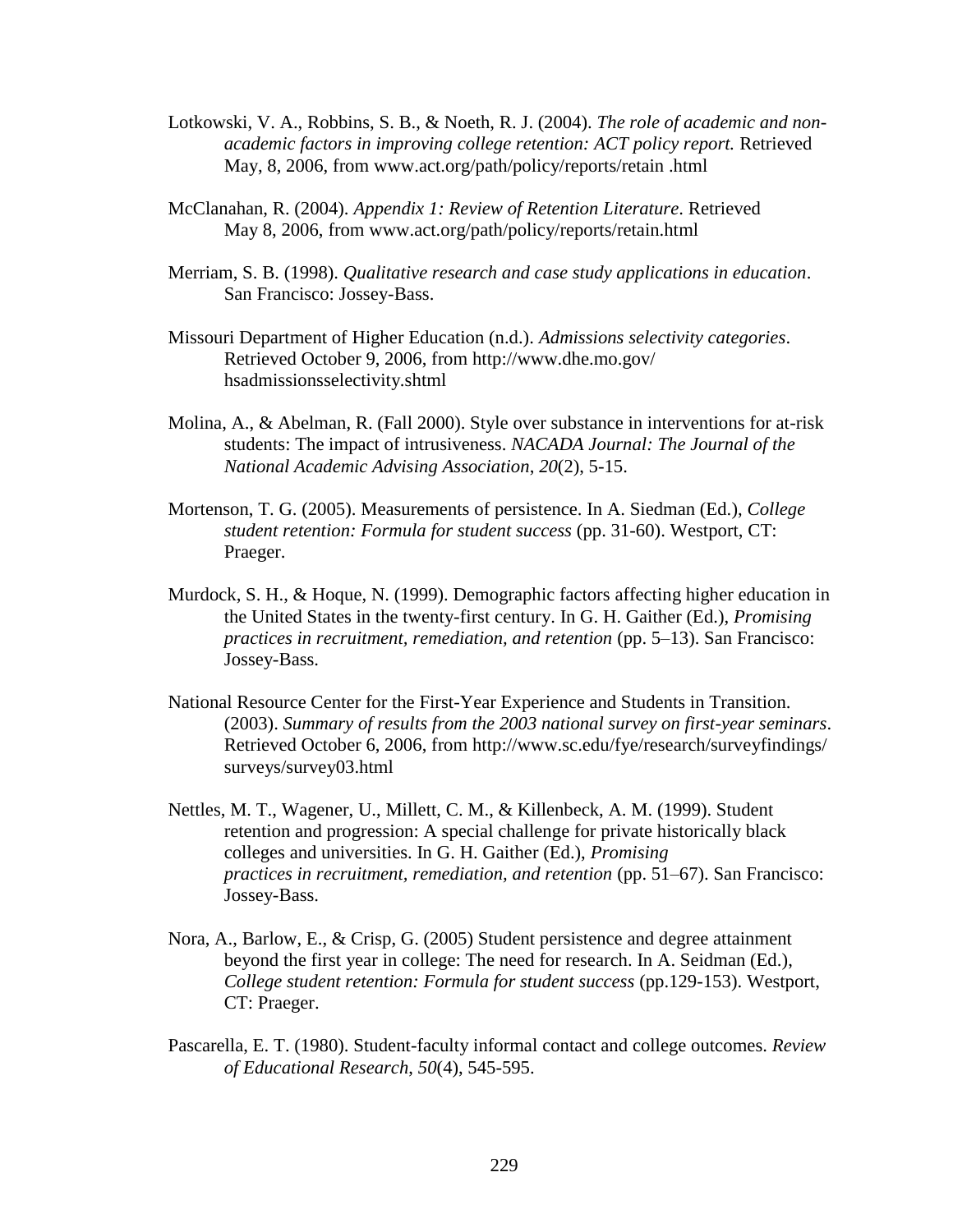Pascarella, E. T. (Ed.). (1982). *Studying student attrition*. San Francisco: Jossey-Bass.

- Pascarella, E. T., & Terenzini, P. T. (1979). Student-faculty informal contact and college persistence: A further investigation. *Journal of Educational Research*, *72*(4), 214- 218.
- Pascarella, E. T., & Terenzini, P. T. (1991). *How college affects students: Findings and insights from twenty years of research* . San Francisco: Jossey-Bass.
- Pascarella, E. T., Terenzini, P. T., & Wolfe, L. M. (1986). Orientation to college and freshman year persistence/withdrawal decisions. *The Journal of Higher Education, 57*(2), 155-175.
- Patton, M. Q. (1990). *Qualitative evaluation and research methods* (2<sup>nd</sup> ed.). Newbury Park, CA: Sage.
- Patton, M. Q. (1997). *Utilization-focused evaluation: The new century text*. Thousand Oaks, CA: Sage.
- Peterson, R. A. (2000). *Constructing effective questionnaires.* Thousand Oaks, CA: Sage.
- Preskill, H., & Torres, R. (1999). *Evaluative inquiry for learning in organizations*. Thousand Oaks, CA: Sage.
- Priest, R., & McPhee, S. A. (2000). Advising multicultural students: The reality of diversity. In *Academic advising: A comprehensive handbook*. San Francisco: Jossey-Bass.
- Residence Life. (2003). *Residency requirement information*. Retrieved July 9, 2007, from Southeast Missouri State University Residence Life Web site: http://www.semo.edu/housing/contract.htm
- Rootman, I. (1972). Voluntary withdrawal from a total adult socializing organization: A model. *Sociology of Education, 45*(3), 258-270.
- St. John, E. P., Cabrera, A. F., Nora, A., & Asker, E. H. (2000). Economic influences on persistence reconsidered: How can finance research inform the reconceptualization of persistence models? In J.M. Braxton (Ed.), *Reworking the student departure puzzle* (pp. 29-47). Nashville, TN: Vanderbilt University Press.
- Schuh, J. H. (2005). Finances and retention: Trends and political implications. In A. Siedman (Ed.), *College student retention: Formula for student success* (pp. 277- 293). Westport, CT: Praeger.
- Seidman, A. (2005). *College student retention: Formula for student success.*  Westport, CT: Praeger.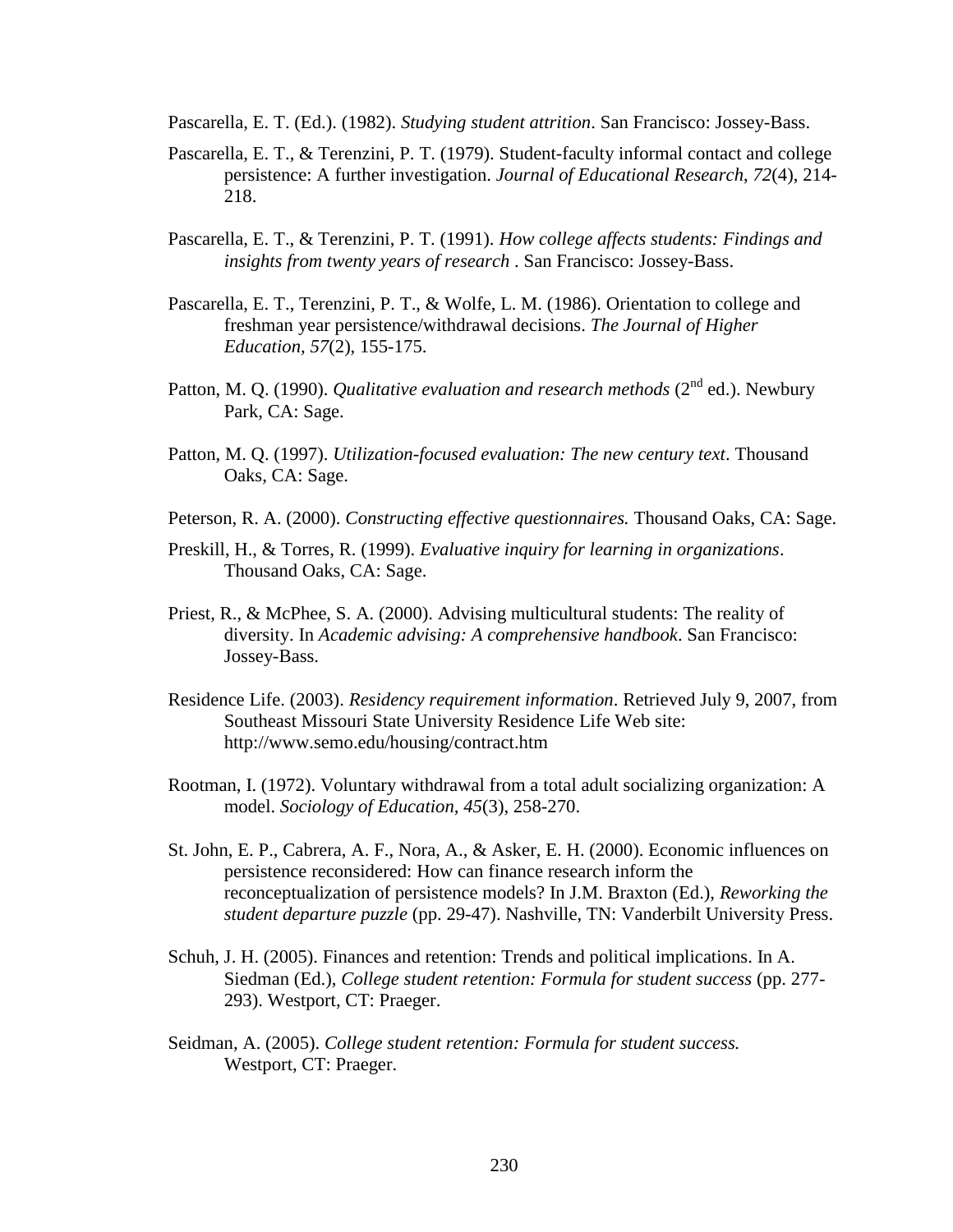- Seidman, I. (1998). *Interviewing as qualitative research: A guide for researchers in education and the social sciences* (2nd ed.). New York: Teachers College Press.
- Southeast Missouri State University (2005). *Southeast Missouri State University undergraduate bulletin 2005-2006* (Vol. 128, No. 1). Cape Girardeau, MO: Author.
- Southeast Missouri State University (2003 2007). *Interactive campus map*. Retrieved January 13, 2008, from http://www.semo.edu/tour/
- Spady, W. G. (1970). Dropouts from higher education: An interdisciplinary review and synthesis. *Interchange*, *1*(1), 64-85.
- Spady, W. G. (1971). Dropouts from higher education: Toward an empirical model. *Interchange*, *2*(3), 38-62.
- Strauss, A., & Corbin, J. (1990). *Basics of qualitative research*. Newberry Park, CA: Sage.
- Strumpf, G., & Hunt, P. (1993). The effects of an orientation course on the retention and academic standing of entering freshmen, controlling for the volunteer effect. *Journal of the Freshman Year Experience*, *5*(1), 7 - 14.
- Swail, W. S., Redd, K. E., & Perna, L. W. (2003). *Retaining minority students in higher education: A framework for success* [ASHE-ERIC Higher Education Report, *30*(2)]. San Francisco: Wiley Subscription Services.
- Terenzini, P. T. (1982). Designing attrition studies. In M. W. Peterson (Editor-in-Chief) & E. T. Pascarella (Vol. Ed.), *New directions for institutional research series: Vol. 9, No. 4 Studying student attrition* (pp. 55-71)*.* San Francisco: Jossey-Bass.
- Tierney, W. G. (2000). Power, identity, and the dilemma of college student departure. In J. M. Braxon (Ed.), *Reworking the student departure puzzle* (pp. 213-232). Nashville, TN: Vanderbilt University Press.
- Tinto, V. (1975). Dropout from higher education: A theoretical synthesis of recent research. *Review of Higher Education*, *45*(1), 89-125.
- Tinto, V. (1982). Defining dropout: A matter of perspective. In E.T. Pascarella (Ed.), *Studying student attrition* (pp. 3-16). San Francisco: Jossey-Bass.
- Tinto, V. (1987). *Leaving college: Rethinking the causes and cures of student attrition.*  Chicago: University of Chicago Press.
- Tinto, V. (1988). Stages of student departure: Reflections on the longitudinal character of student leaving. *The Journal of Higher Education*, *59*(4), 438-455.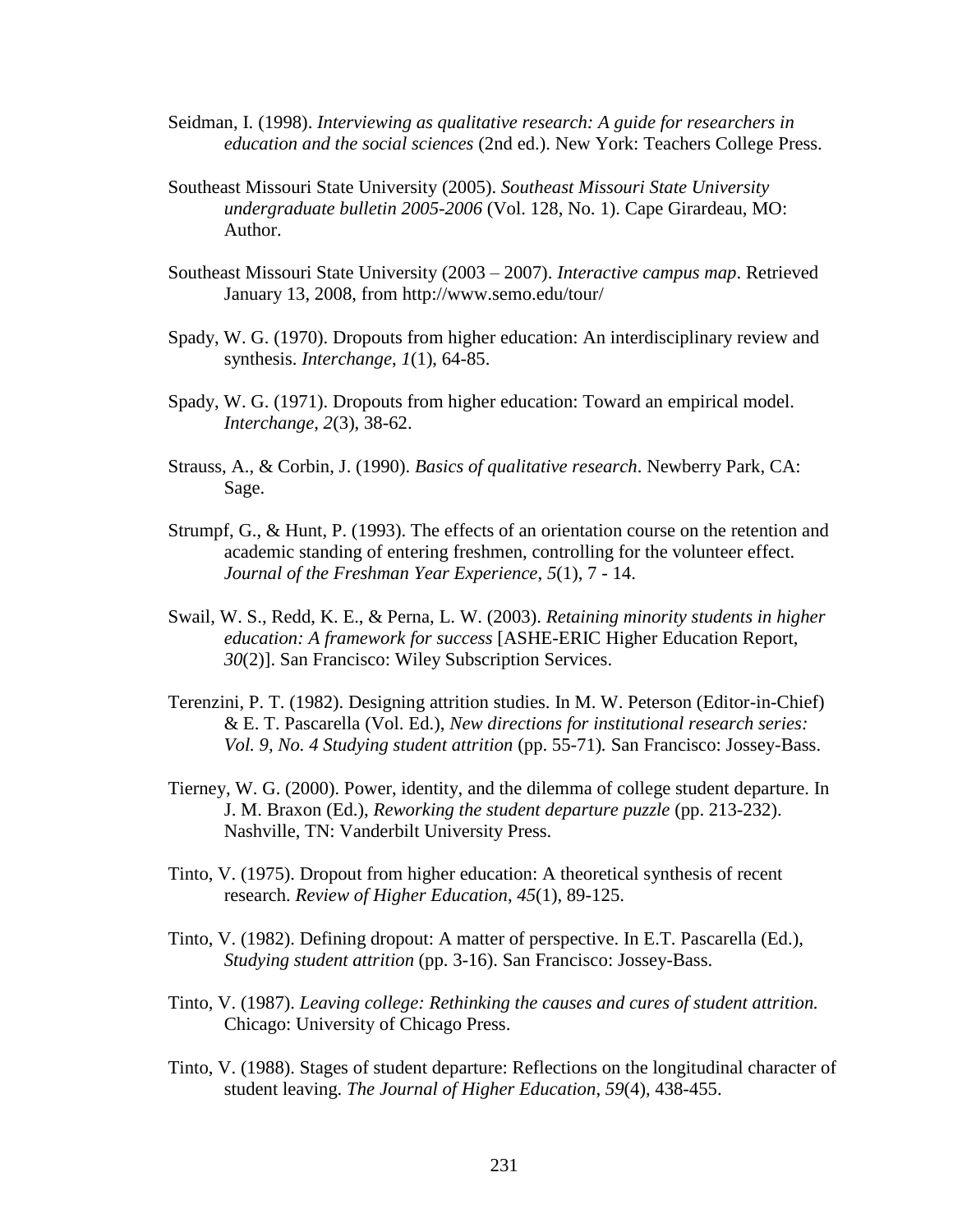- Tinto, V. (1990). Principles of effective retention. *Journal of the Freshman Year Experience*, *2*(1), 35-48.
- Tinto, V. (1999). Taking retention seriously: Rethinking the first year of college. NACADA Journal: *The Journal of the National Academic Advising Association,*   $19(2)$ ,  $5 - 9$ .
- Tinto, V. (2005). Epilogue: Moving from theory to action. In A. Siedman (Ed.), *College student retention: Formula for student success* (pp. 317-333). Westport, CT: Praeger.
- Torres, R., Preskill, H., & Piontek, M. E. (1997). Communicating and reporting: Practices and concerns of internal and external evaluators. *Evaluation Practice*, *18*(2), 105- 125.
- Tuckman, B. W. (1994). *Conducting educational research* (4th ed.). Fort Worth, TX: Harcourt Brace.
- Upcraft, M. L., & Gardner, J. N. (1989). *The freshman year experience: Helping students survive and succeed in college.* San Francisco: Jossey-Bass.
- Weiss, C. (1998). Have we learned anything about the use of evaluation? *American Journal of Evaluation*, *19*(1), 21-33.
- Yockey, F. A., & George, A. A. (1998). The effects of a freshman seminar paired with supplemental instruction. *Journal of the First-Year Experience and Students in Transition*, *10*(2), 57 - 76.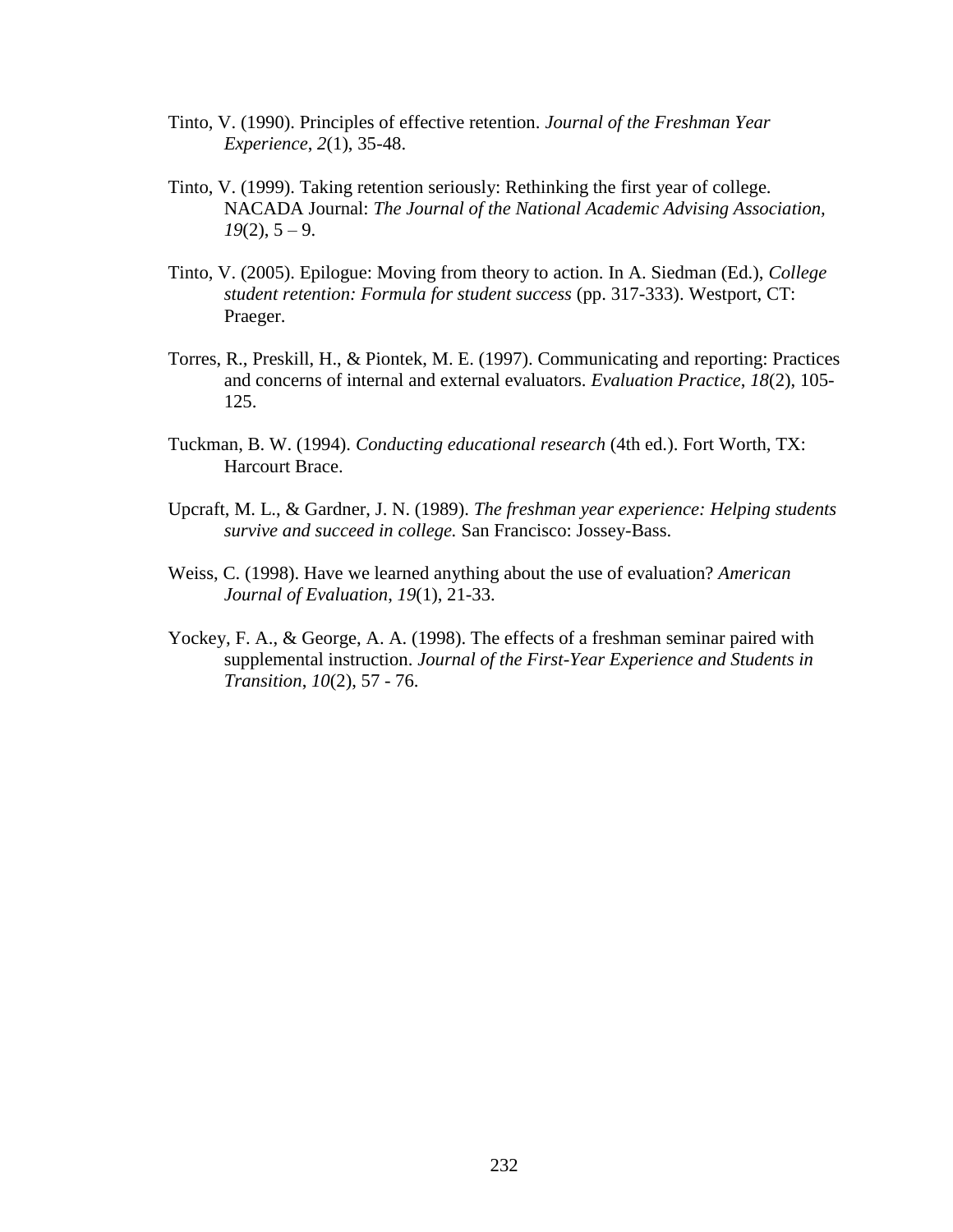Appendix A

Student Satisfaction Survey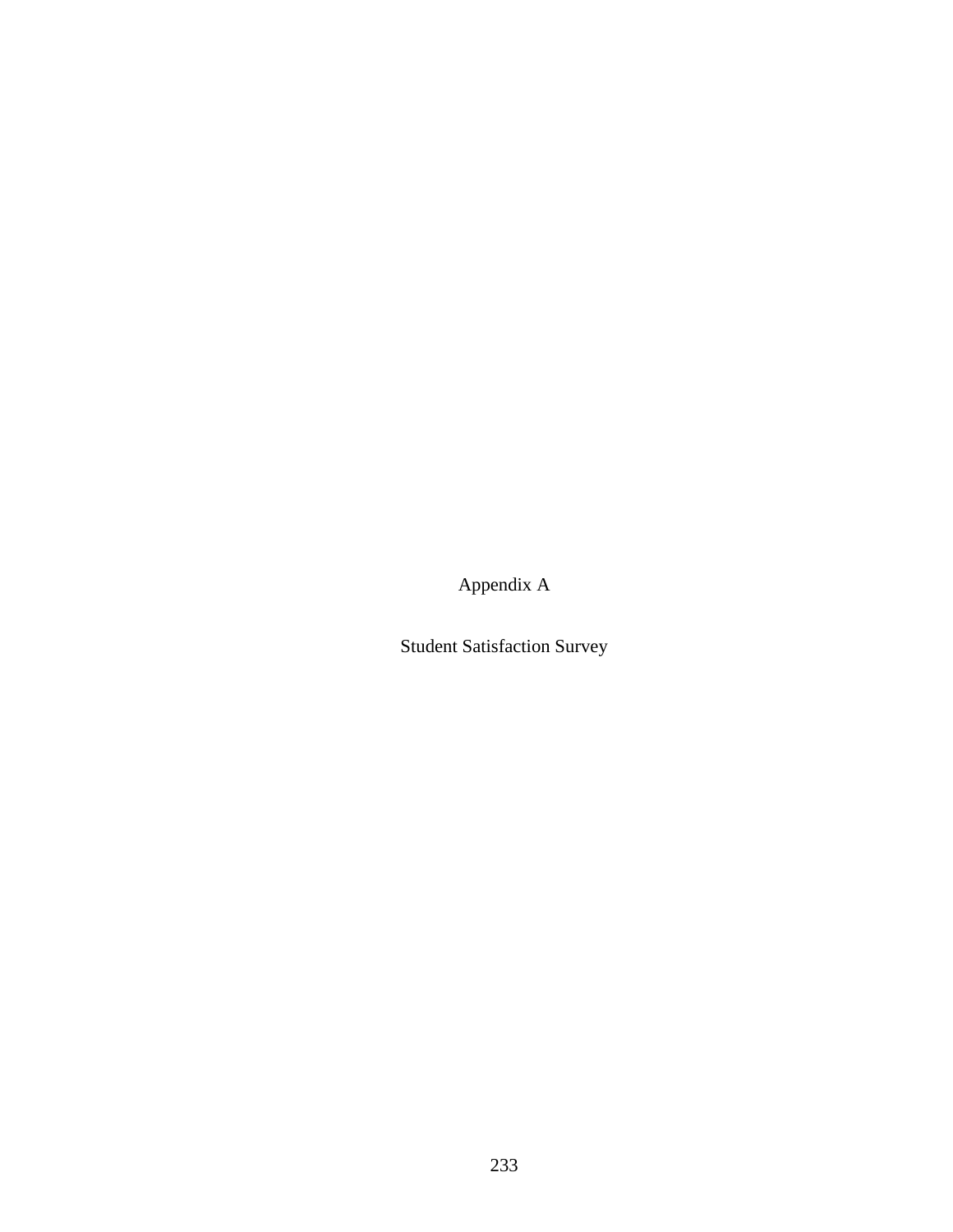### **School of Polytechnic Studies**

## **Student Satisfaction Survey**

# **Spring 2007**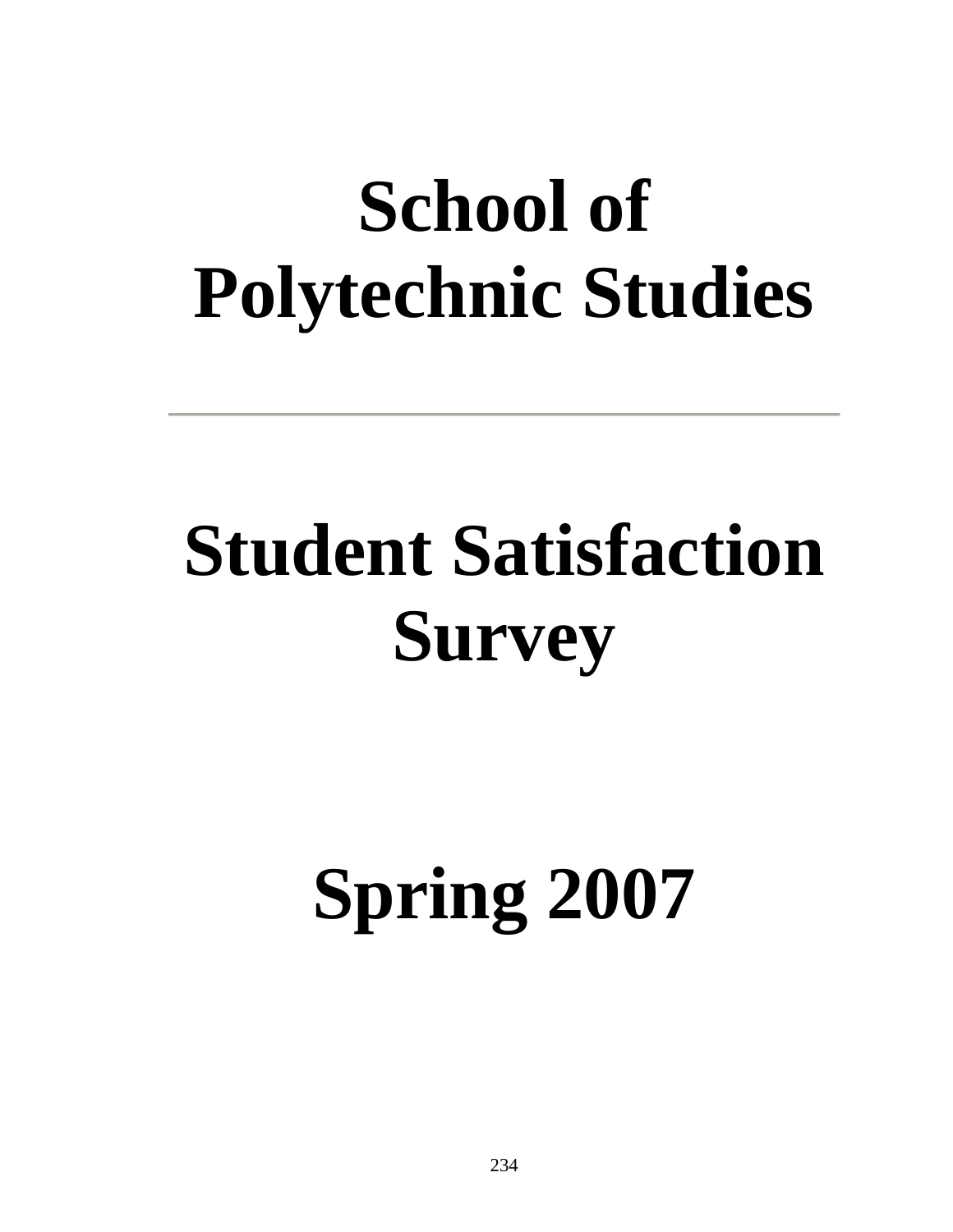**Have you declared a major in the School of Polytechnic studies (in Agriculture, Industrial and Engineering Technology, or as Undecided in the School of Polytechnic Studies)?**

- □ Yes
- $\square$  No

**Please rate your level of satisfaction with the 10 items that follow, according to the scale below. For each item, you will also be asked to provide a specific example to demonstrate the reason for your choice.**

| 100% satisfied                     | -3-<br>80% satisfied 60% satisfied 40% satisfied | $\mathcal{D}$ | 20% satisfied 0% satisfied | N/O<br>No opinion |
|------------------------------------|--------------------------------------------------|---------------|----------------------------|-------------------|
| Rating<br>$(5-0 \text{ or } N/O):$ |                                                  |               |                            |                   |

 **\_\_\_\_\_\_ 1. Satisfaction with the faculty and staff in my department (Ag or IET)** A specific reason for your numeric choice (*please print all responses*):

 **\_\_\_\_\_\_ 2. Satisfaction with my academic experiences in my departmental (Ag or IET) classes** A specific reason for your numeric choice:

- 
- **\_\_\_\_\_\_ 3. Satisfaction with my academic experiences in my classes outside my department** A specific reason for your numeric choice:

 **\_\_\_\_\_\_ 4. Satisfaction with my academic advising experiences in Ag, IET and/or Polytech** A specific reason for your numeric choice:

 **\_\_\_\_\_\_ 5. Satisfaction with my interactions outside the classroom with other students in Ag, IET and/or Polytech** A specific reason for your numeric choice: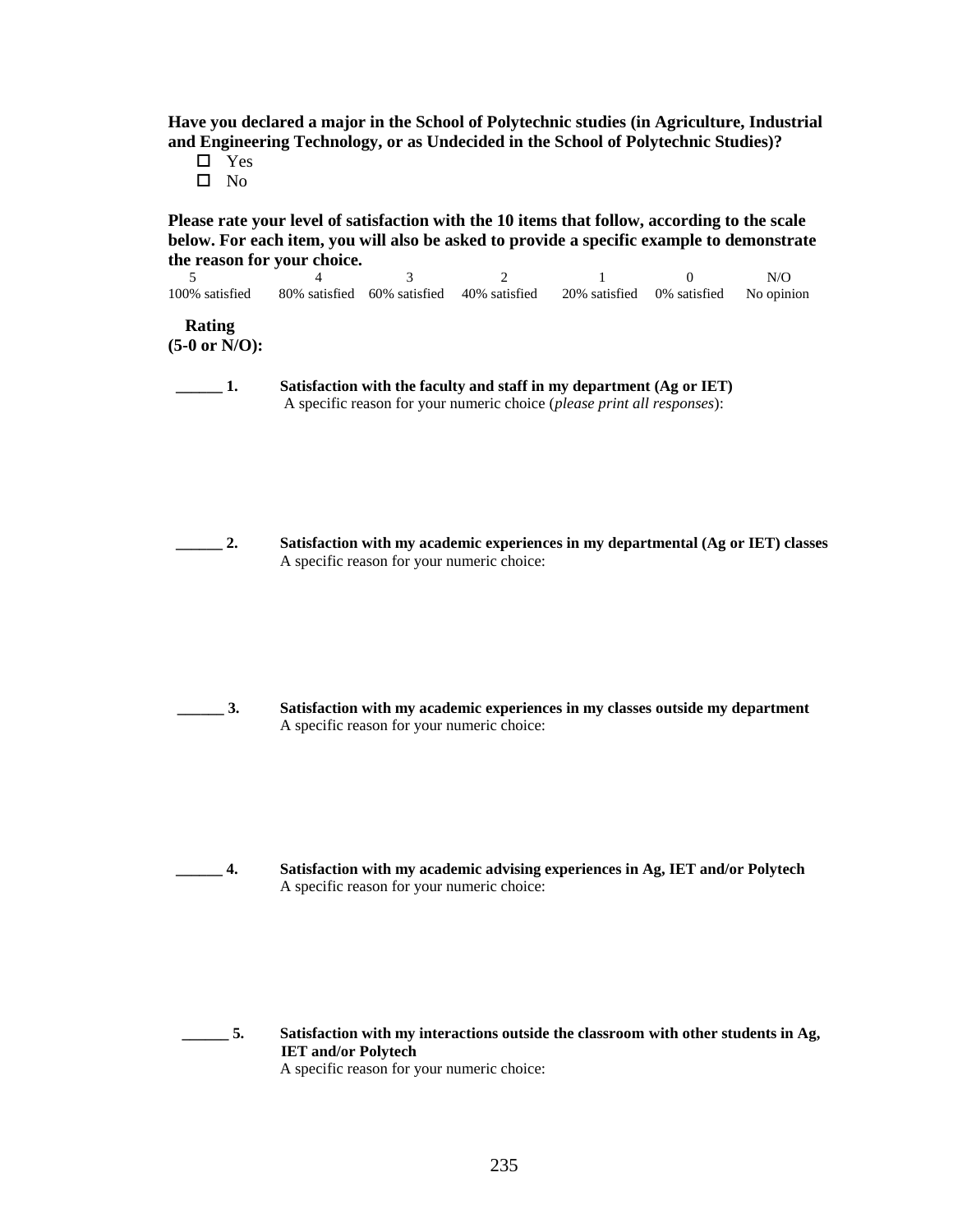|                                                                                                |  |  | N/O |
|------------------------------------------------------------------------------------------------|--|--|-----|
| 100% satisfied 80% satisfied 60% satisfied 40% satisfied 20% satisfied 0% satisfied No opinion |  |  |     |

### **Rating**

- **(5-0 or N/O):**
- **\_\_\_\_\_\_ 6. Satisfaction with my interactions outside the classroom with faculty/staff in Ag, IET and/or Polytech**

A specific reason for your numeric choice:

- **\_\_\_\_\_\_ 7. Satisfaction with the facilities where my Ag or IET classes are held** A specific reason for your numeric choice:
	- **\_\_\_\_\_\_ 8. Satisfaction with the campus resources and support available to me** (Math Learning Center, Writing Center, Learning Enrichment Center, Career Counselor, etc.) A specific reason for your numeric choice:
- **\_\_\_\_\_\_ 9. My satisfaction with my overall experience with Ag, IET and/or Polytech** A specific reason for your numeric choice:
	-
- **\_\_\_\_\_\_ 10. My satisfaction with my overall experience at Southeast** A specific reason for your numeric choice:

My assigned advisor is  $\Box$  a faculty member  $\Box$  in the advising center  $\Box$ If I am assigned to a faculty member, I normally  $\Box$  see him/her  $\Box$  go to the advising center  $\Box$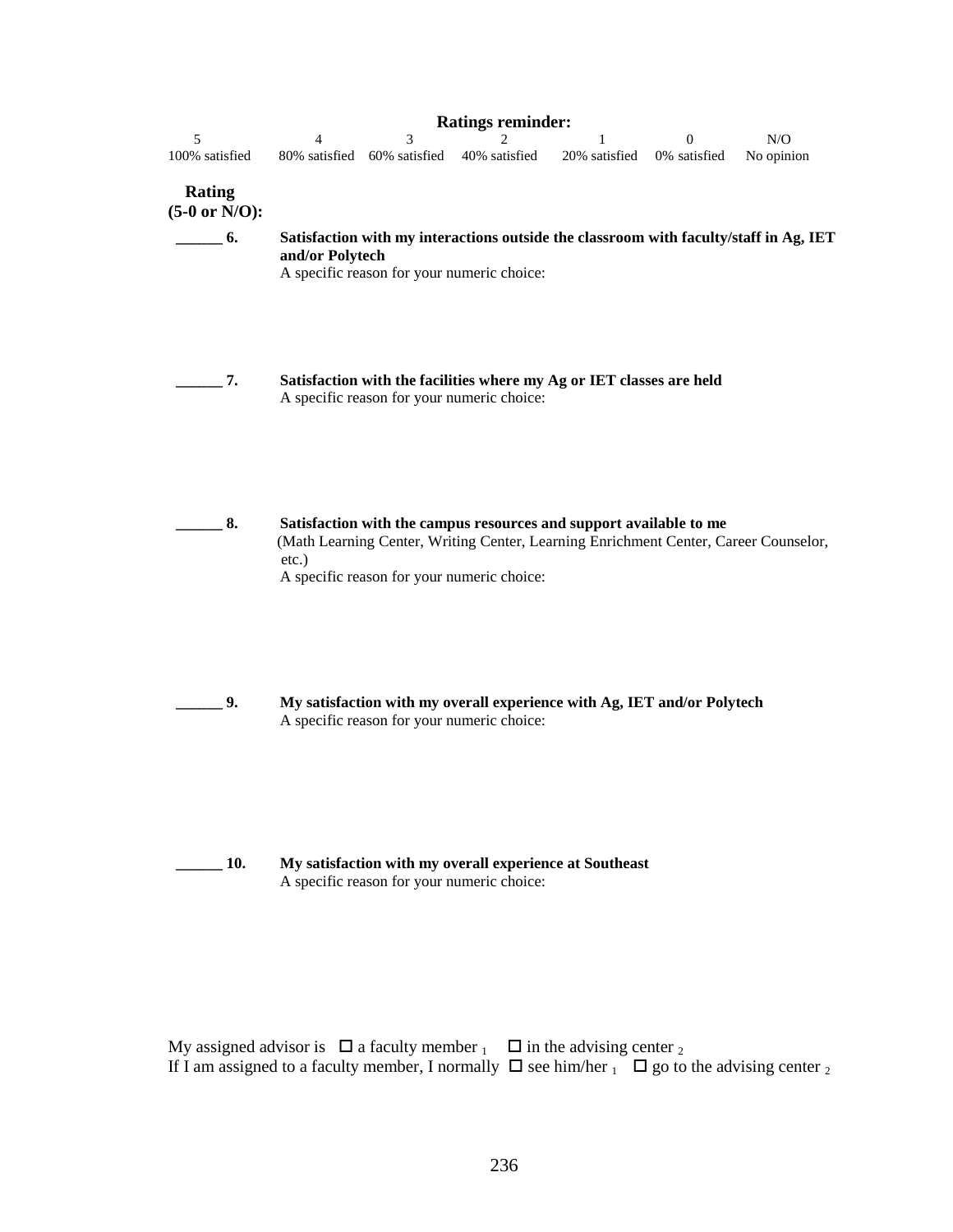### **Please place a check in the appropriate boxes to indicate your knowledge of and use of each of the following campus resources (you may check more than one box for each resource).**

|                         | Know    | Know about | Did not know | Polytech instructors |
|-------------------------|---------|------------|--------------|----------------------|
|                         | about   | and do not | about the    | recommended services |
|                         | and use | use        | resource     |                      |
| <b>Career Linkages</b>  |         |            |              |                      |
| Center for Health and   |         |            |              |                      |
| Counseling              |         |            |              |                      |
| Learning Enrichment     |         |            |              |                      |
| Center                  |         |            |              |                      |
| Math Learning Center    |         |            |              |                      |
| <b>Minority Student</b> |         |            |              |                      |
| Programs                |         |            |              |                      |
| Nontraditional and      |         |            |              |                      |
| <b>Commuter Student</b> |         |            |              |                      |
| <b>Services</b>         |         |            |              |                      |
| Office of International |         |            |              |                      |
| Education and           |         |            |              |                      |
| Services                |         |            |              |                      |
| <b>Student Support</b>  |         |            |              |                      |
| Services                |         |            |              |                      |
| <b>Writing Center</b>   |         |            |              |                      |

**The five things I like best about Ag, IET, and/or Polytech are:**

- 1.
- 2.
- 3.
- 4.
- 5.

**The five areas in which I would like to see improvements in Ag, IET, and/or Polytech are:**

1. 2. 3. 4. 5.

**The education I am obtaining at Southeast is worth the money it is costing me.**

 $\Box$  Yes<sub>1</sub>  $\Box$  No <sub>2</sub>  $\Box$  Not sure 3

**Please explain answer given above.**

**Why did you choose a major in the School of Polytechnic Studies?**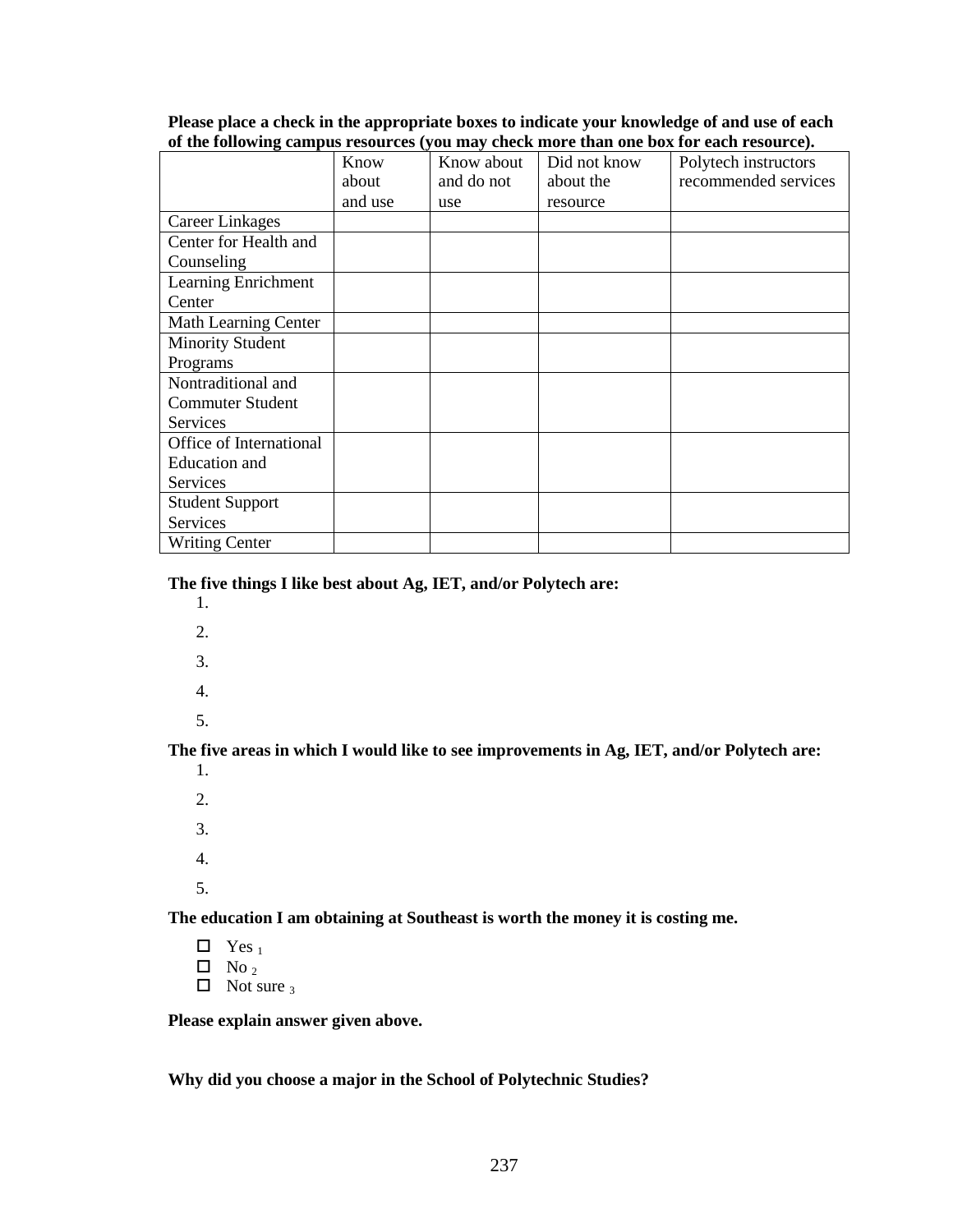**Would you recommend a major in the School of Polytechnic Studies to a friend?**

 $\Box$  Yes<sub>1</sub>

 $\Box$  No<sub>2</sub>

**Unless you are graduating at the end of this semester (or transferring to complete a preprofessional program), do you intend to return to Southeast next semester?** 

 $\Box$  Yes<sub>1</sub>

 $\Box$  No<sub>2</sub>

 $\Box$  I am graduating 3

 $\Box$  I am transferring to complete a pre-professional program  $_4$ 

**Did you hear about the School of Polytechnic Studies before you started attending Southeast?** 

 $\Box$  Yes<sub>1</sub>

 $\Box$  No<sub>2</sub>

**If yes, were your expectations with Polytech met?** 

- $\Box$  Yes<sub>1</sub>
- $\Box$  No<sub>2</sub>

**Please explain reasoning for the answer to previous question below.**

### **Demographic Information**

| Answers to the following questions will be used for statistical purposes.                                                                                                                                                                                                                                                                                                               |  |  |  |  |  |
|-----------------------------------------------------------------------------------------------------------------------------------------------------------------------------------------------------------------------------------------------------------------------------------------------------------------------------------------------------------------------------------------|--|--|--|--|--|
| I am a: $\Box$ Freshman $\Box$ Sophomore $\Box$ $\Box$ Junior $\Box$ $\Box$ Senior $\Box$ $\Box$ Other $\Box$                                                                                                                                                                                                                                                                           |  |  |  |  |  |
| I am: $\Box$ Male $_1$ $\Box$ Female $_2$                                                                                                                                                                                                                                                                                                                                               |  |  |  |  |  |
| I am: $\Box$ Now Married $\Box$ I Widowed $\Box$ Divorced $\Box$ Separated $\Box$ I Never Married $\Box$                                                                                                                                                                                                                                                                                |  |  |  |  |  |
| My race or ethnic origin: $\Box$ American Indian or Alaskan Native <sub>1</sub> $\Box$ Asian or Pacific Islander <sub>2</sub><br>$\Box$ Black, Non-Hispanic <sub>3</sub> $\Box$ Foreign Citizen <sub>4</sub> $\Box$ Hispanic <sub>5</sub><br>$\Box$ White, Non-Hispanic <sub>6</sub>                                                                                                    |  |  |  |  |  |
|                                                                                                                                                                                                                                                                                                                                                                                         |  |  |  |  |  |
|                                                                                                                                                                                                                                                                                                                                                                                         |  |  |  |  |  |
| I transferred to Southeast from another college/university: $\Box$ Yes $_1$ $\Box$ No $_2$                                                                                                                                                                                                                                                                                              |  |  |  |  |  |
| If yes, from where? $\frac{1}{\sqrt{1-\frac{1}{2}}}\left\{ \frac{1}{2} + \frac{1}{2} + \frac{1}{2} + \frac{1}{2} + \frac{1}{2} + \frac{1}{2} + \frac{1}{2} + \frac{1}{2} + \frac{1}{2} + \frac{1}{2} + \frac{1}{2} + \frac{1}{2} + \frac{1}{2} + \frac{1}{2} + \frac{1}{2} + \frac{1}{2} + \frac{1}{2} + \frac{1}{2} + \frac{1}{2} + \frac{1}{2} + \frac{1}{2} + \frac{1}{2} + \frac{1$ |  |  |  |  |  |
| Do you have a degree from another college or university? $\Box$ Yes <sub>1</sub><br>$\Box$ No <sub>2</sub>                                                                                                                                                                                                                                                                              |  |  |  |  |  |
| I $\Box$ live on campus $\Box$ $\Box$ am a commuter student $\Box$                                                                                                                                                                                                                                                                                                                      |  |  |  |  |  |
| I attend school $\Box$ part-time (1-11 credit hours) $\Box$ full-time (12+ credit hours) $\Box$                                                                                                                                                                                                                                                                                         |  |  |  |  |  |
| How many hours per week do you work?                                                                                                                                                                                                                                                                                                                                                    |  |  |  |  |  |
| $\Box$ I don't work $_1$ $\Box$ 0-10 $_2$ $\Box$ 11-20 $_3$ $\Box$ 21-30 $_4$ $\Box$ 31-40 $_5$ $\Box$ 40+ $_6$                                                                                                                                                                                                                                                                         |  |  |  |  |  |
| If you work, where do you work?<br>$\Box$ on-campus $\Box$ off-campus $\Box$<br>$\Box$ both on- and off-campus 3                                                                                                                                                                                                                                                                        |  |  |  |  |  |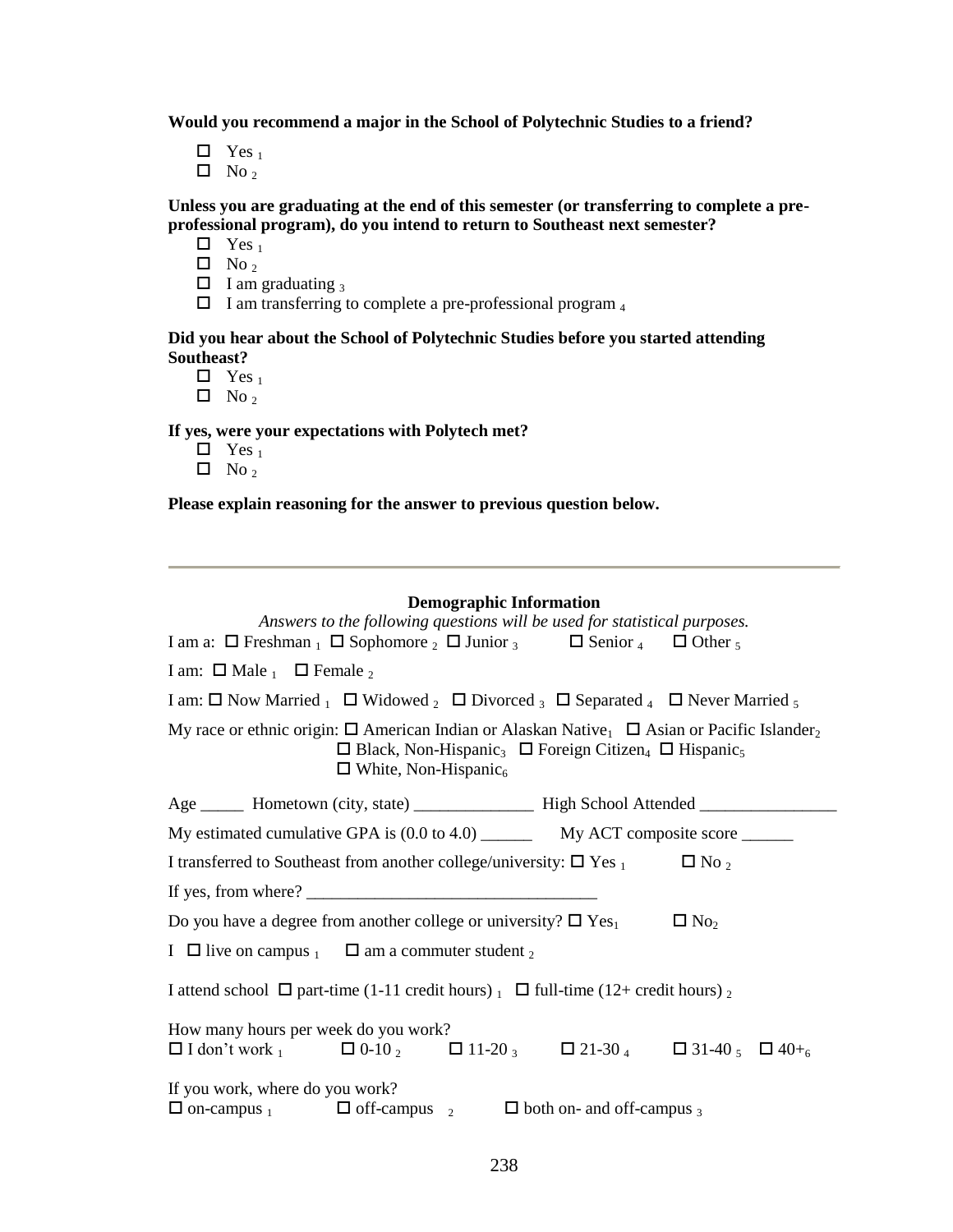How are you paying for school (check all that apply)?  $\Box$  self  $\Box$   $\Box$  grant  $\Box$   $\Box$  loan  $\Box$   $\Box$  scholarship  $\Box$   $\Box$  parents/grandparents  $\Box$   $\Box$  spouse  $\Box$  $\Box$  military  $\frac{1}{7}$   $\Box$  state or federal agency  $\frac{1}{8}$   $\Box$  other  $\frac{1}{9}$ 

Do you have a child or children?  $\Box$  Yes  $_1$   $\Box$  No  $_2$ 

| My major is (check all that apply):              |                                                 |  |  |  |
|--------------------------------------------------|-------------------------------------------------|--|--|--|
| <b>Undecided:</b>                                | <b>Department of Industrial and Engineering</b> |  |  |  |
| $\Box$ Undecided in the School of                | <b>Technology:</b>                              |  |  |  |
| Polytechnic Studies $_1$                         | <b>Engineering Technology</b>                   |  |  |  |
|                                                  | Electrical and Control 9<br>0.                  |  |  |  |
| <b>Department of Agriculture:</b>                | Manufacturing $_{10}$<br>□                      |  |  |  |
| Agribusiness/Agriculture                         |                                                 |  |  |  |
| Agribusiness (older option) $_2$<br>$\Box$       | <b>Industrial Technology</b>                    |  |  |  |
| $\Box$ Agriculture Industry 3                    | Construction Management and Design 11<br>⊔ ⊢    |  |  |  |
| $\Box$ Animal Science 4                          | Industrial Management 12<br>$\Box$              |  |  |  |
| $\Box$ Horticulture $\frac{1}{5}$                | Technical Graphics 13<br>□                      |  |  |  |
| $\Box$<br>Plant and Soil Science 6               | $\Box$ Technology <sub>14</sub>                 |  |  |  |
|                                                  | Telecommunications and Computer<br>$\Box$       |  |  |  |
| $\Box$ Pre-Veterinary Medicine $_7$              | Networking 15                                   |  |  |  |
| $\Box$ Pre-Vocational Agriculture Education $_8$ |                                                 |  |  |  |
|                                                  | $\Box$ Industrial Education $_{16}$             |  |  |  |
|                                                  |                                                 |  |  |  |
|                                                  | Computer Technology (AAS)                       |  |  |  |
|                                                  | $\Box$ Automated Manufacturing $_{17}$          |  |  |  |
|                                                  | Microcomputer Systems 18<br>□                   |  |  |  |
|                                                  | Technical Computer Graphics 19<br>□             |  |  |  |
|                                                  | $\Box$ Pre-Architecture <sub>20</sub>           |  |  |  |
|                                                  |                                                 |  |  |  |
|                                                  | Certificate Programs                            |  |  |  |
|                                                  | $\Box$ Design Drafting <sub>21</sub>            |  |  |  |
|                                                  | $\Box$ Electronics <sub>22</sub>                |  |  |  |
|                                                  | $\Box$ Graphic Technology <sub>23</sub>         |  |  |  |

### **I am involved in the following departmental student organizations (check all that apply):**

| <b>Department of Agriculture:</b> |                                    | <b>Department of Industrial and Engineering</b> |                                         |  |
|-----------------------------------|------------------------------------|-------------------------------------------------|-----------------------------------------|--|
|                                   | $\Box$ Agriculture Club $_1$       | <b>Technology:</b>                              |                                         |  |
|                                   | $\Box$ Delta Tau Alpha 2           |                                                 | $\Box$ Club TEC $_7$                    |  |
|                                   | $\Box$ Farm Bureau 3               |                                                 | Gaming Club <sub>8</sub>                |  |
|                                   | $\Box$ Golf Course Superintendents |                                                 | Society of Manufacturing Engineers,     |  |
|                                   | Association of America 4           |                                                 | Society of Photographic Artists $_{10}$ |  |
|                                   | $\Box$ Horticulture Club,          |                                                 |                                         |  |
| ப                                 | Pre-Veterinary Medicine Club $_6$  |                                                 |                                         |  |

**Please list other campus student organizations in which you are involved:**

**Thank you for your time and effort in completing this survey. We appreciate your input!!**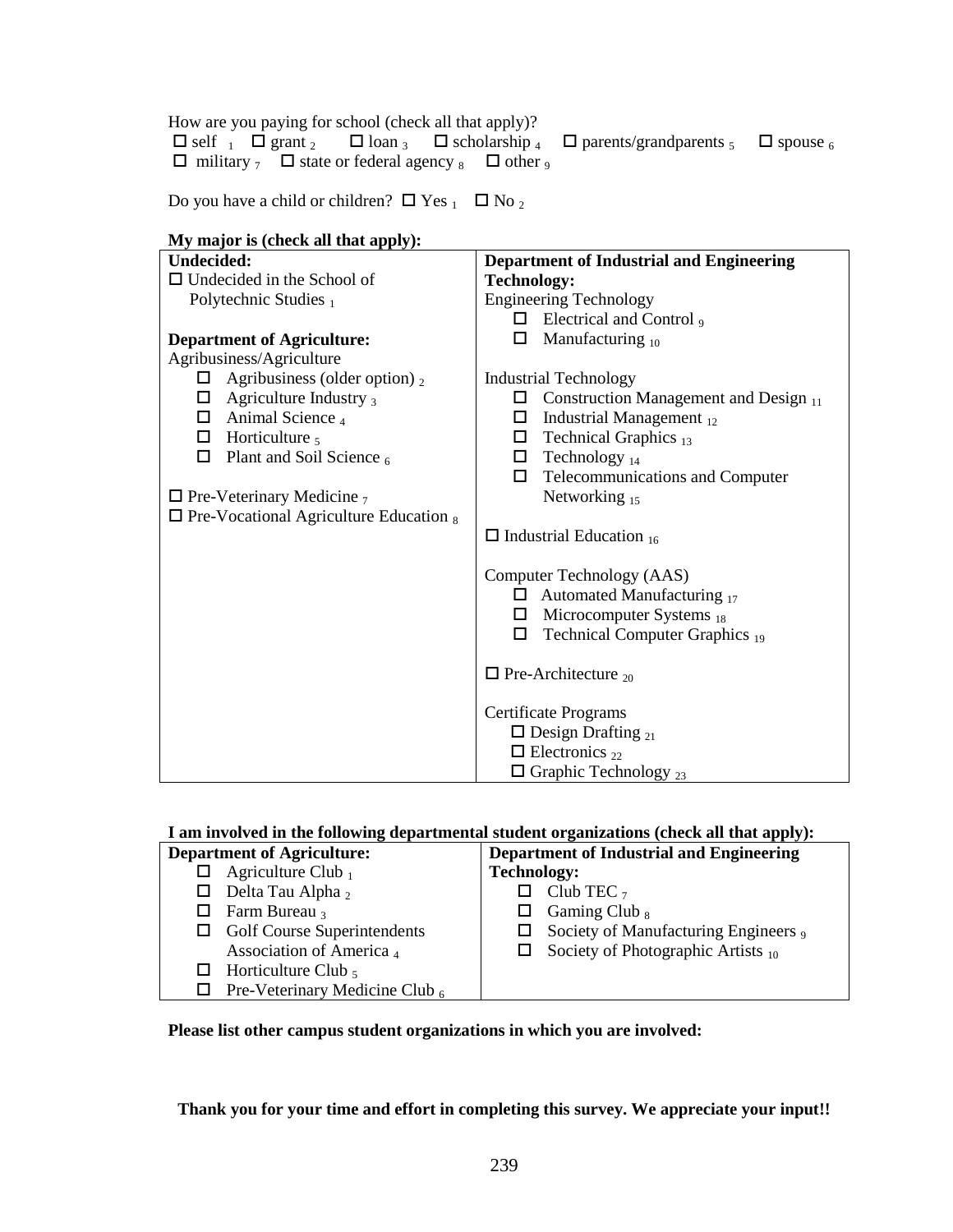Appendix B

Recruitment Letter for Student Satisfaction Survey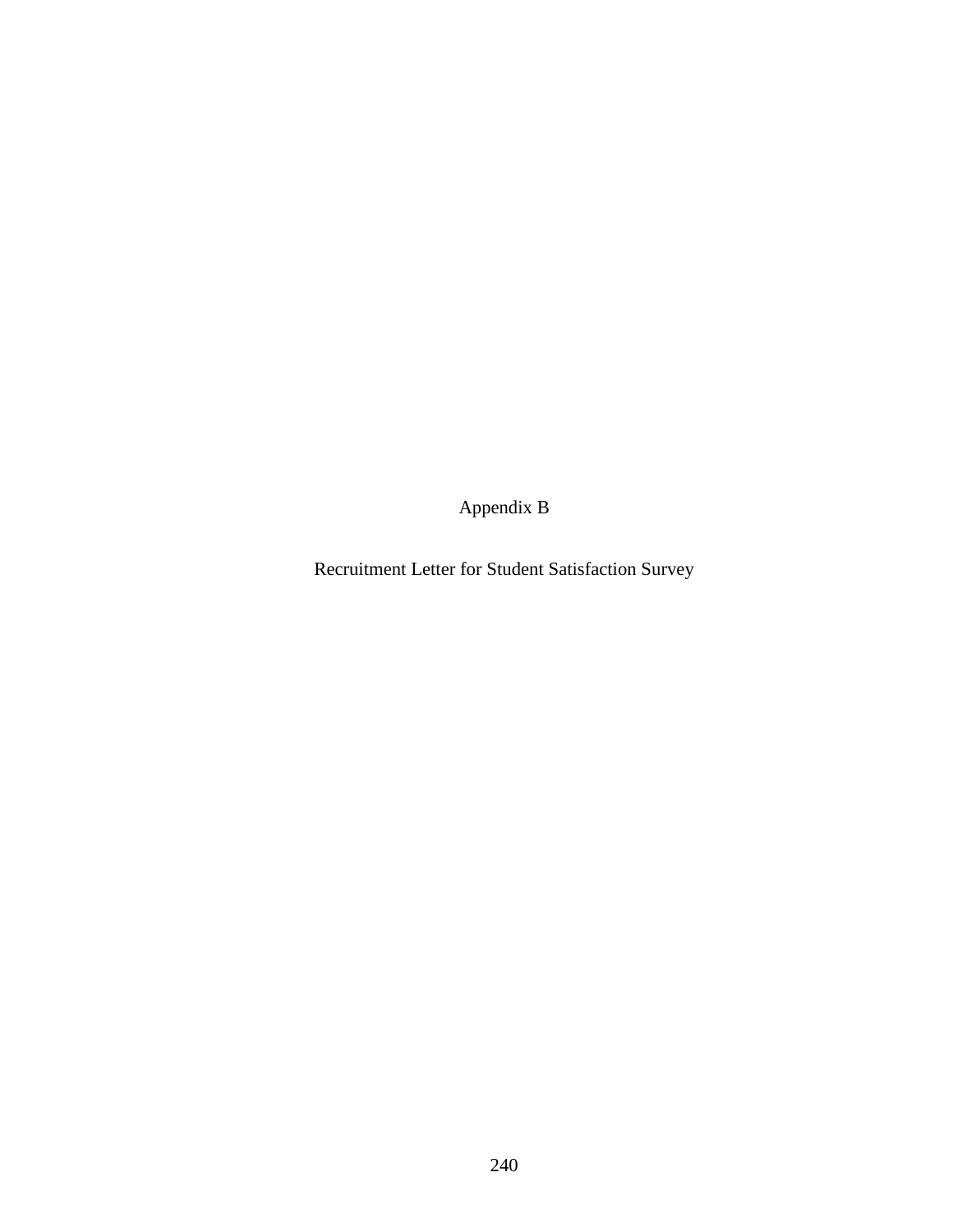March 12, 2007

RE: A Utilization-Focused Evaluation of Institutional Persistence and Withdrawal in an Academic Unit

Dear School of Polytechnic Studies Major,

As a current School of Polytechnic Studies" (SPS) major, you will be asked to complete a satisfaction survey during this class the week after spring break. The purpose of the survey is to provide data and input toward the development of a plan to improve the retention rate of SPS students. Your honest and frank responses will help us determine our strengths and opportunities for improvement. In addition to providing critical information toward the development of a retention plan by the SPS Retention Committee, this survey is part of my dissertation.

You may be approached in several classes to complete the satisfaction survey. Please take it only once. If you took the survey when it was being pilot tested, please do not take it again.

The satisfaction survey will take approximately 30-45 minutes. You may also volunteer to participate in a focus group with other students from your department to provide further information on findings and themes that will emerge from the written surveys. If you choose to participate in a focus group, you will spend approximately one hour with the SPS retention committee and other students, answering questions and discussing topics related to student satisfaction and retention. If you are willing to participate in a follow-up focus group to share your thoughts, please sign up on the interest sheet that will be passed around the room on the day of the survey administration.

The risks associated with taking the survey and participating in the focus group (if you volunteer) are minimal and no more than the risks associated with your customary, everyday activities. Your participation is voluntary; you may refuse to participate and/or discontinue your participation at any time without penalty or prejudice. Your student status will not be affected as a result of your participation (or lack thereof) in this study.

Your answers to the satisfaction survey will be anonymous; you are not asked to identify yourself on the survey, nor will any attempt be made to determine your identity from your answers. If you choose to participate in a focus group, your information will remain confidential. Comments that you share in the focus group, but not your identity, will contribute to the data. That data related to this study will be kept for a period of up to three years.

By participating in this research project and by signing the consent form, you will not be waiving any of your legal rights.

If you have questions or concerns about this study, you may contact any of the following:

- Kim Austin Madigan, Investigator, [kmadigan@semo.edu,](mailto:kmadigan@semo.edu) 573-472-3210  $\bullet$
- Dr. Jerry Waddle, Investigator"s Faculty Advisor, [jwaddle@semo.edu,](mailto:jwaddle@semo.edu) 573-651-2427  $\bullet$
- University of Missouri-Columbia Campus Institutional Review Board,  $\bullet$ [umcresearchcirb@missouri.edu,](mailto:umcresearchcirb@missouri.edu) 573-882-9585
- Dr. Tahsin Khalid, College of Education Human Subjects Committee, tkhalid@semo.edu, 573-  $\bullet$ 651-2505

Sincerely,

Kim Madigan Primary Investigator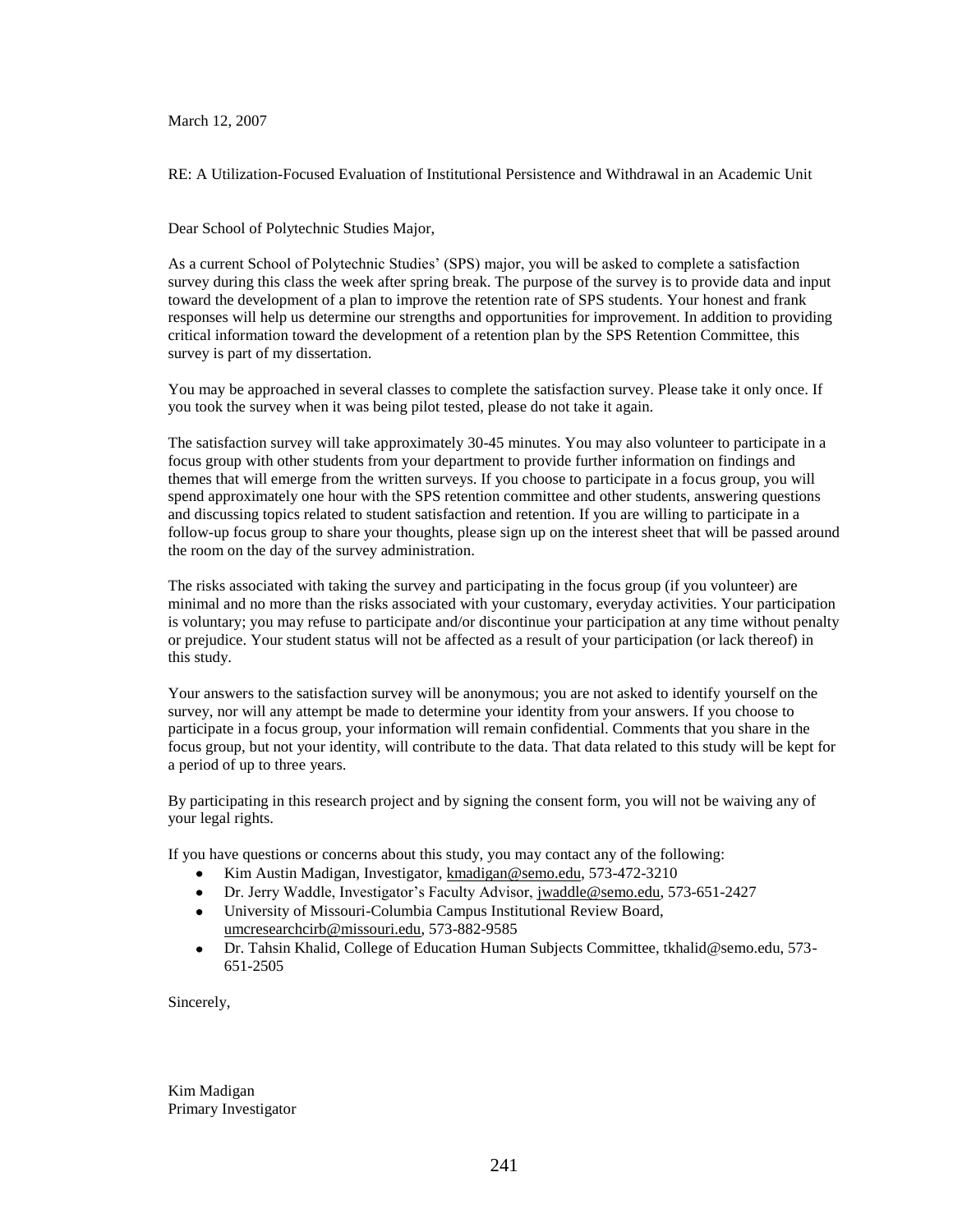Appendix C

Current Student Satisfaction Survey Informed Consent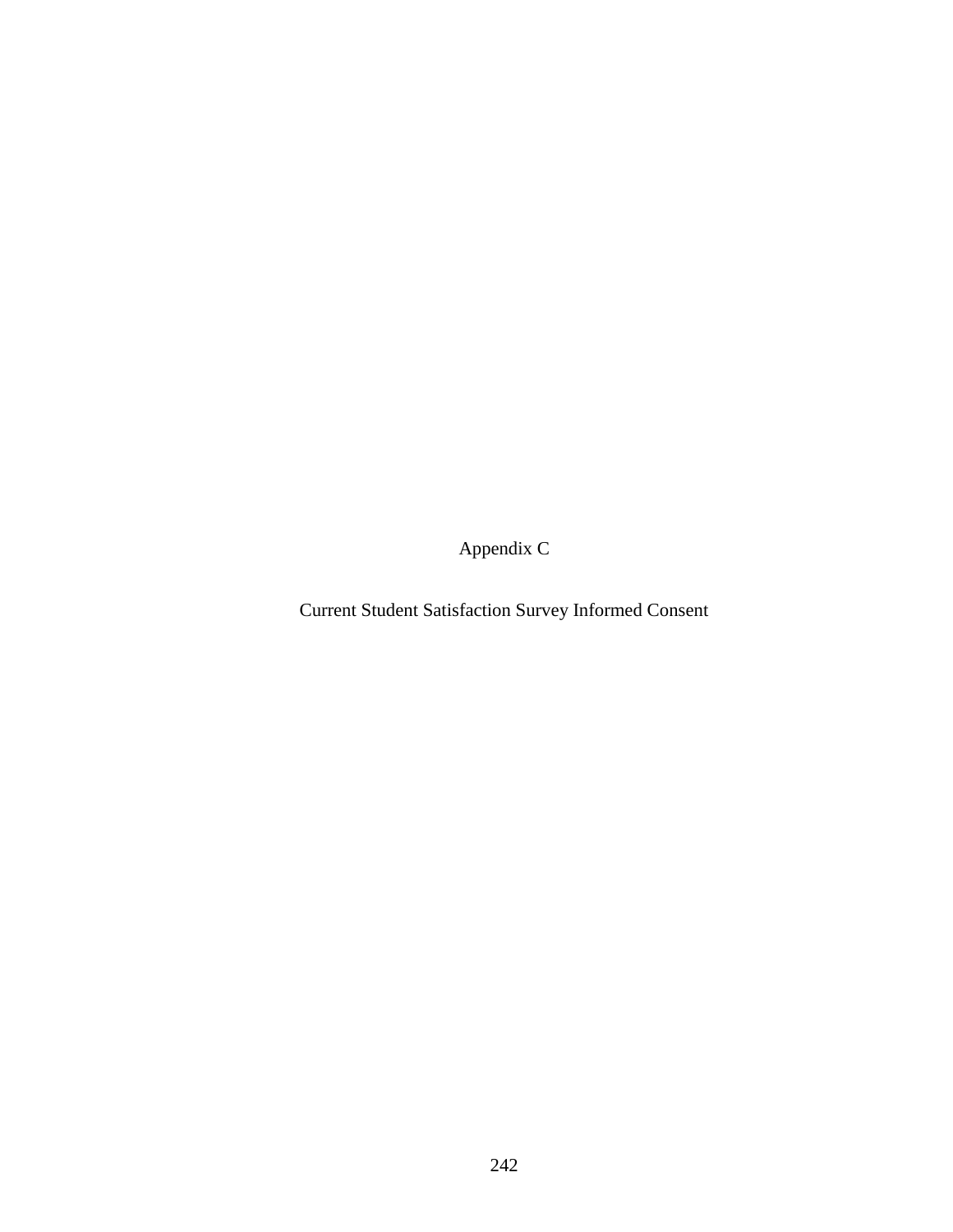### **Informed Consent**

| <b>Title of Project:</b> | A Utilization-Focused Evaluation of Institutional Persistence and Withdrawal in<br>an Academic Unit                                        |
|--------------------------|--------------------------------------------------------------------------------------------------------------------------------------------|
| Investigator:            | Kim Austin Madigan                                                                                                                         |
| Departments:             | College of Education, Southeast Missouri State University<br>Educational Leadership and Policy Analysis, University of Missouri – Columbia |

The purpose of this project, a Utilization-Focused Evaluation, is to provide data and input toward the development of a plan to improve the retention rate within the School of Polytechnic Studies.

I understand that I am being asked to participate in this research project because I am a major in the School of Polytechnic Studies. As part of this project, I will complete a current student satisfaction survey that will take approximately 30-45 minutes. If I volunteer to do so, I may also participate in a focus group with other students from my department to provide further information on findings and themes that emerge from the written surveys. During the focus group (if I volunteer to participate), I will spend approximately one hour as part of a group of students who will be answering questions and discussing topics related to student satisfaction and retention.

I understand that the risks associated with these procedures are minimal and no more than the risks associated with my customary, everyday activities.

I understand that my participation is voluntary; I may refuse to participate and/or discontinue my participation at any time without penalty or prejudice. I also understand that my student status will not be affected as a result of my participation (or lack thereof) in this study.

I understand that all information collected in this project will be anonymous or confidential. The written survey will be anonymous; I will not be identified in any way to the researcher or to others who will see the data. If I choose to participate in a focus group, my information will remain confidential. Comments that I share, but not my identity, will contribute to the data. The data related to this study will be kept for a period of up to three years.

I understand that by agreeing to participate in this project and signing this form, I have not waived any of my legal rights.

If I have questions or concerns about this study, I understand that I may contact any of the following:

- Kim Austin Madigan, Investigator, [kmadigan@semo.edu,](mailto:kmadigan@semo.edu) 573-472-3210
- Dr. Jerry Waddle, Investigator"s Faculty Advisor, [jwaddle@semo.edu,](mailto:jwaddle@semo.edu) 573-651-2427
- University of Missouri-Columbia Campus Institutional Review Board, [umcresearchcirb@missouri.edu,](mailto:umcresearchcirb@missouri.edu) 573-882-9585
- Dr. Tahsin Khalid, College of Education Human Subjects Committee, tkhalid@semo.edu, 573-  $\bullet$ 651-2505

By signing below, I attest that I am freely and without pressure consenting to participate in this research. I also attest that I am 18 years of age or older.

Printed Name

Signature \_\_\_\_\_\_\_\_\_\_\_\_\_\_\_\_\_\_\_\_\_\_\_\_\_\_\_\_\_\_\_\_\_\_

Date  $\Box$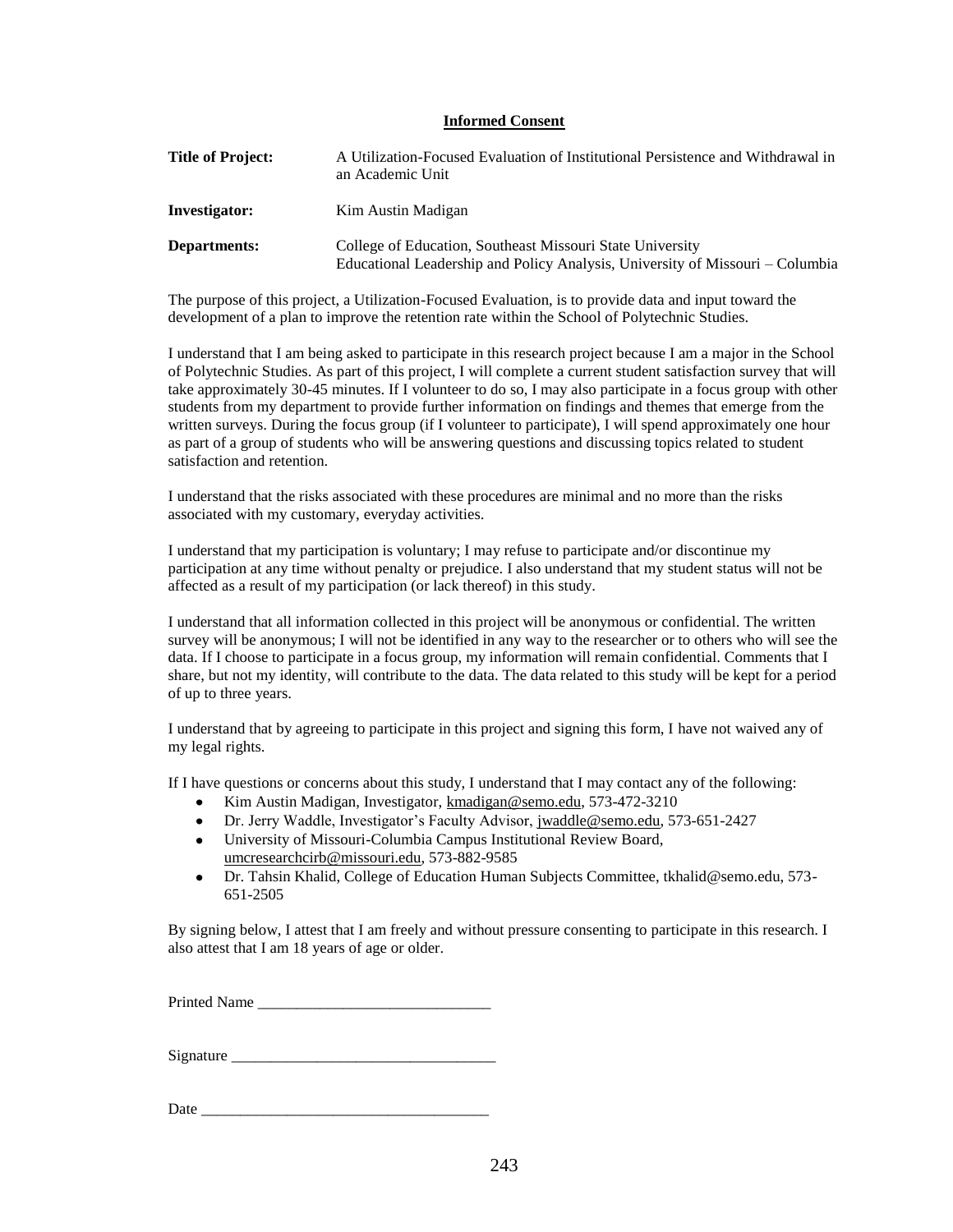Appendix D

Focus Group Questions and Protocol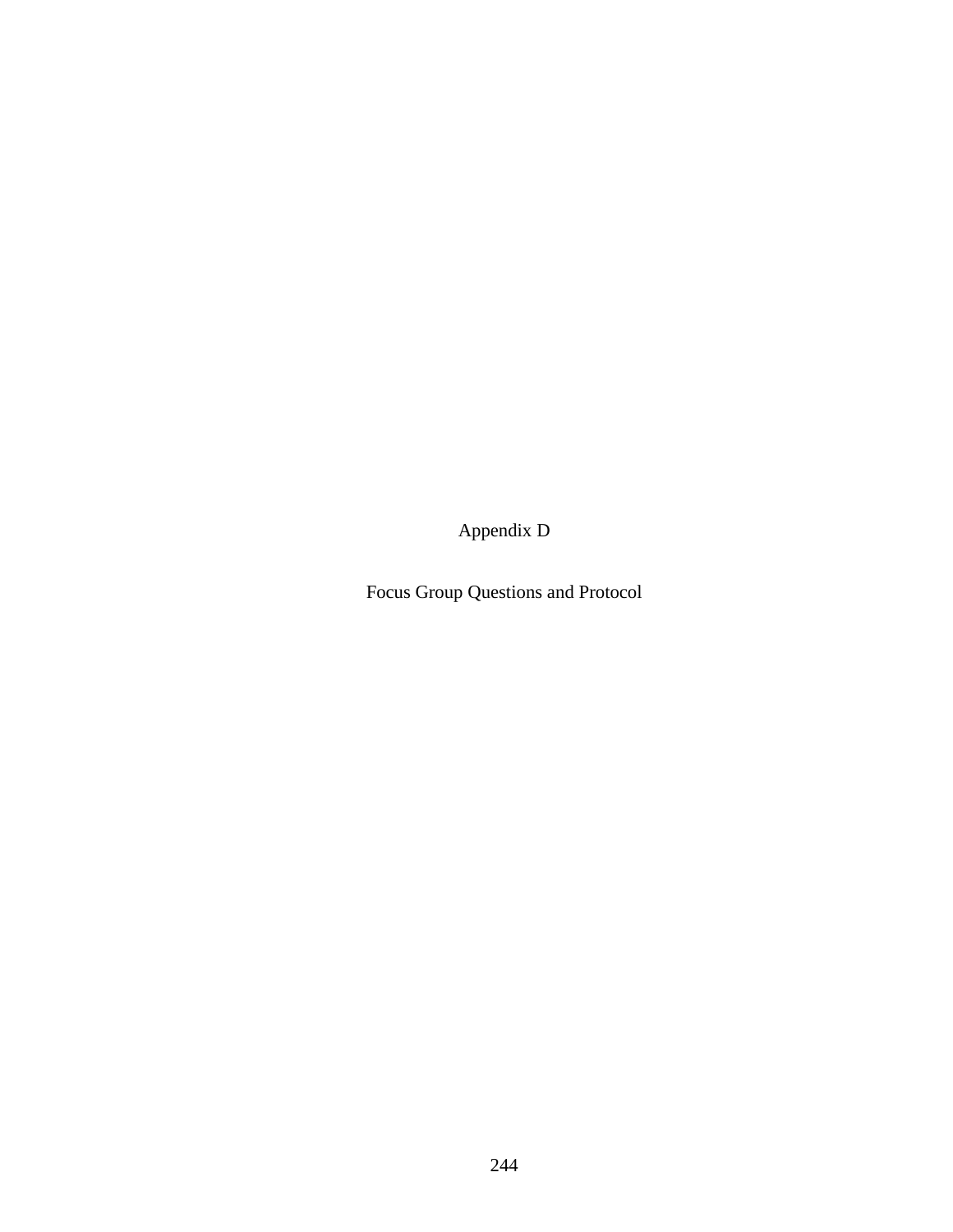# **Focus Group Questions and Protocol**

**Regarding:** Project Number 1079237 – A Utilization-Focused Evaluation of Institutional Persistence and Withdrawal in an Academic Unit **Date:** April 23, 2007 **From:** Kim Madigan

Two focus groups will be conducted with groups of students who volunteered to participate. One focus group will be conducted with Department of Agriculture students, and one group will be conducted with Department of Industrial and Engineering Technology students.

Members of the Polytech retention committee will be conducting the focus groups, which will last approximately one hour. The sessions will be audio taped.

Since some topics that emerged from the current student satisfaction survey differed between the students in the two departments, the questions will not be exactly the same for each focus group. Although the questions below will be used as a guide, additional probing questions may be asked to elicit more information regarding the answers that are given by students.

# **Department of Agriculture Focus Group Questions**

- $\Box$  What changes would improve your satisfaction with your academic experiences in the Department of Agriculture?
	- o If students don"t bring up additional subject matter to be incorporated into current majors, ask about this (several survey respondents indicated that they wanted to learn more about specific topics related to their majors that were either not covered or not covered in enough detail)
	- o If students don"t bring up instructors" teaching styles, ask about this (several made comments regarding instructors' teaching styles)
- $\Box$  What types of additional hands-on activities would enhance the current academic programs?
- $\Box$  How could the Department of Agriculture computing facilities be improved?
- $\Box$  How can the Department of Agriculture lecture and lab facilities (not computer labs) be improved?
- $\Box$  What are your feelings on the low levels of radiation contamination found in Magill Hall within the last few years?
- $\Box$  How can academic advising be improved?
	- o If students don"t bring it up, ask how the department can get the word out better regarding classes that are fall or spring only or only offered every other year
- $\Box$  Please share your thoughts on the University Studies courses that are required outside your majors.
- $\Box$  How can students be encouraged to get involved in departmental extracurricular activities?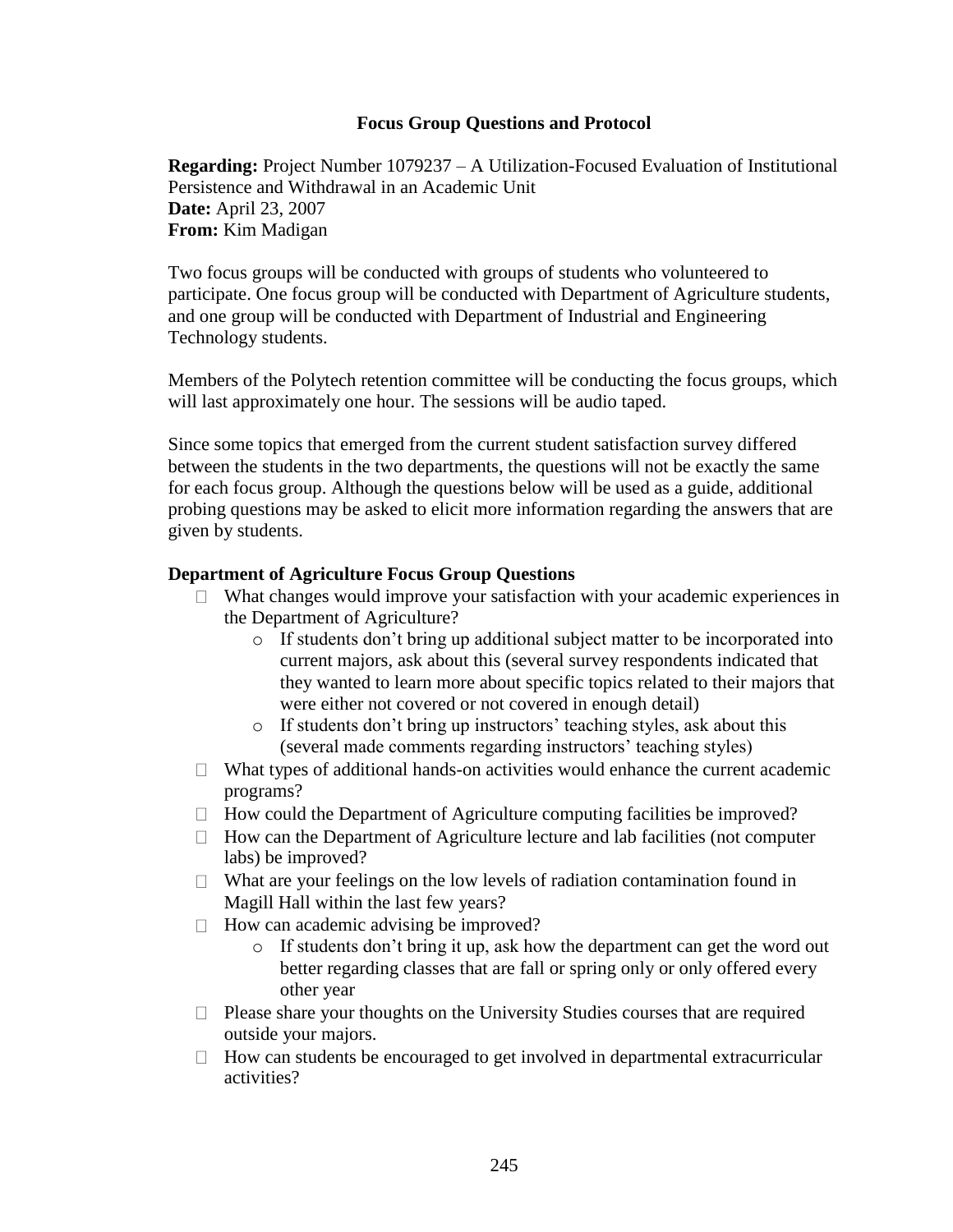# **Department of Industrial and Engineering Technology Focus Group Questions**

- $\Box$  What changes would improve your satisfaction with your academic experiences in the Department of Industrial and Engineering Technology?
	- o If students don"t bring up instructors" teaching styles, ask about this (several made comments regarding instructors' teaching styles)
- $\Box$  What types of additional hands-on activities would enhance the current academic programs?
- $\Box$  How could the Department of Industrial and Engineering Technology computing facilities be improved?
- $\Box$  How can the Department of Industrial and Engineering Technology lecture and lab facilities (not computer labs) be improved?
- $\Box$  How can instructors with English as their second language communicate more effectively with students?
- $\Box$  How can academic advising be improved?
	- o If students don"t bring it up, ask how the department can get the word out better regarding classes that are fall or spring only or only offered every other year
- $\Box$  Please share your thoughts on the University Studies courses that are required outside your majors.
- $\Box$  Please share your thoughts on course formats, including day courses, evening course, weekend courses and online courses.
- $\Box$  Please share your thoughts on departmental internships and career fairs.
- $\Box$  How can students be encouraged to get involved in departmental extracurricular activities?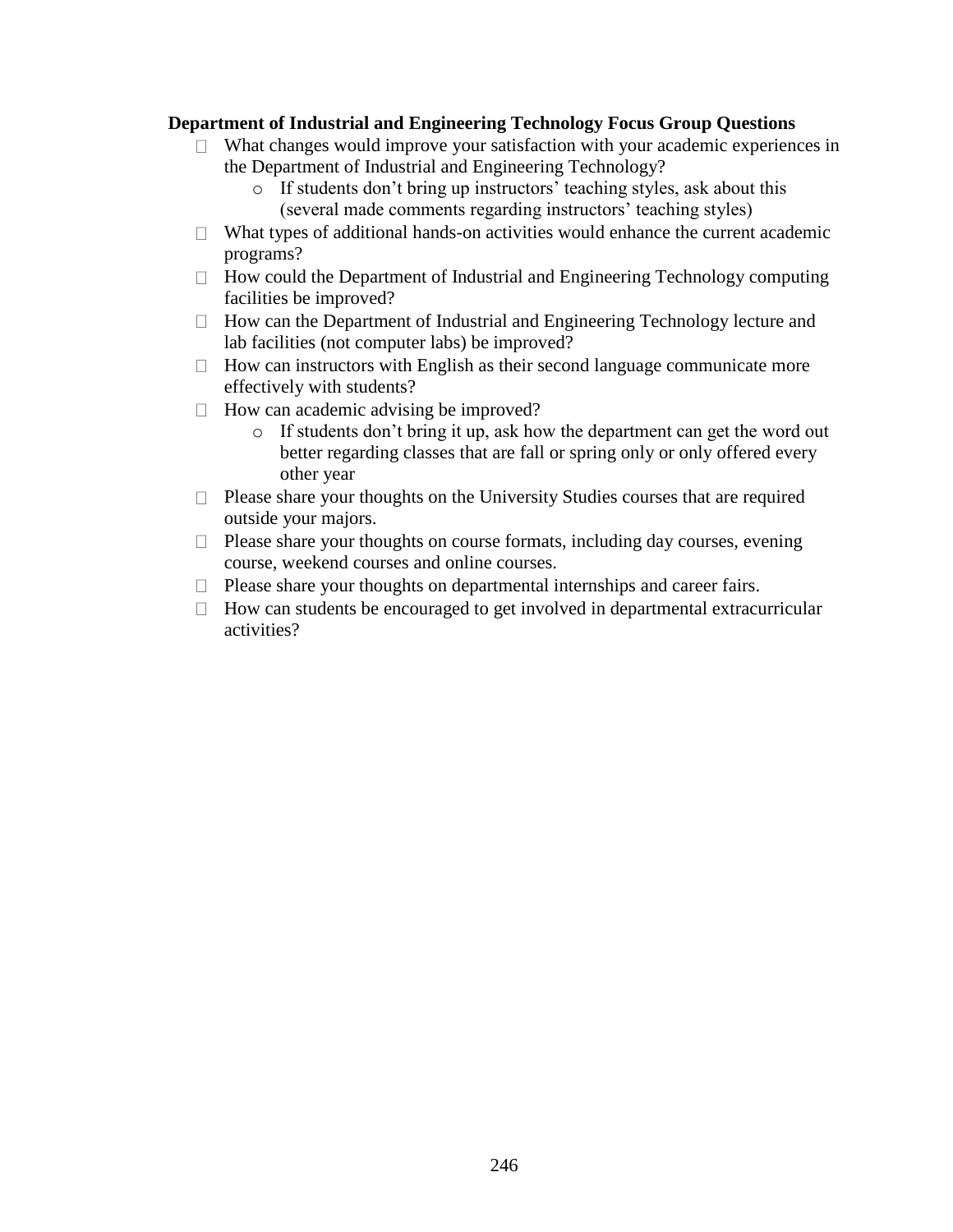Appendix E

Focus Group Informed Consent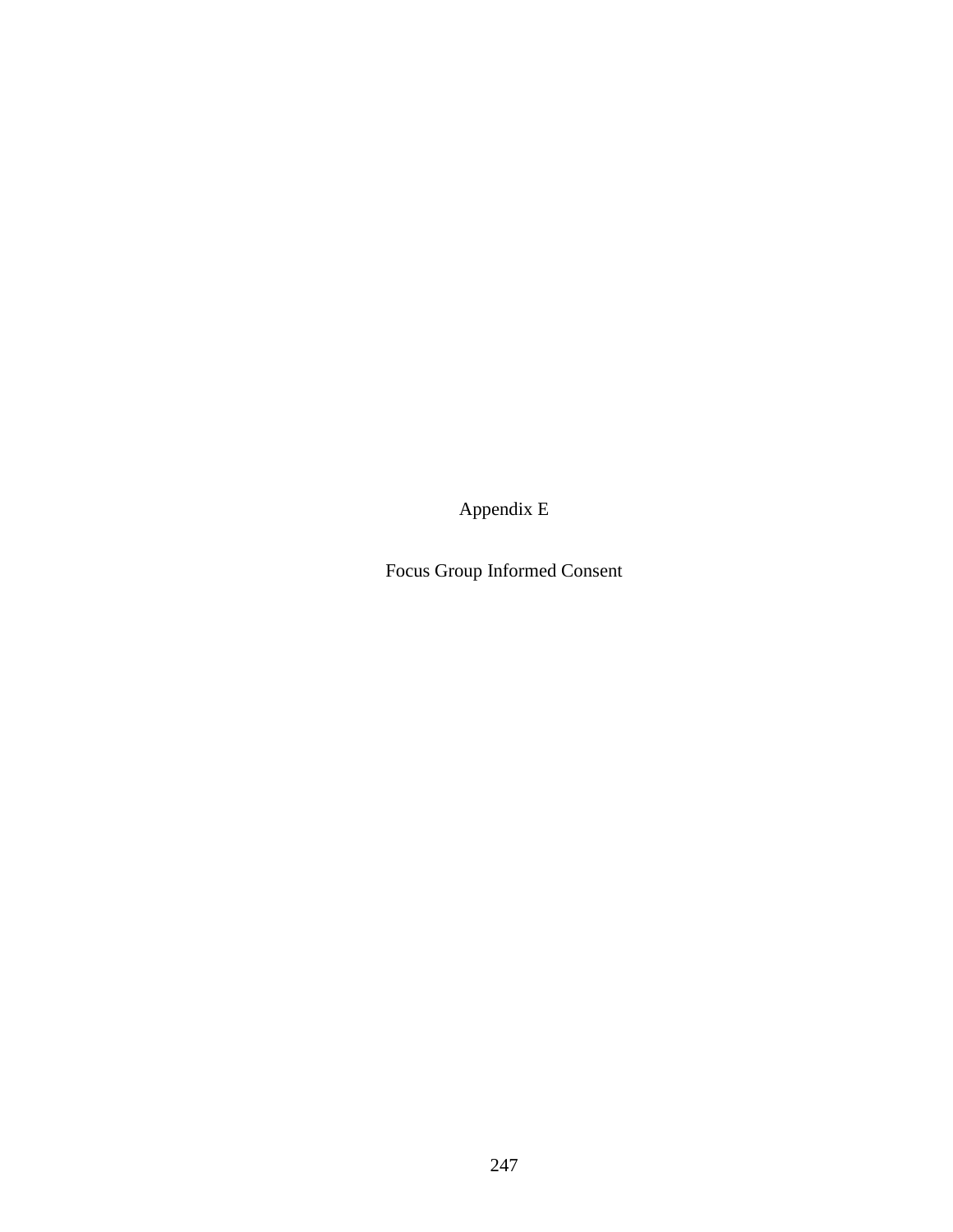### **Informed Consent**

| <b>Title of Project:</b> | A Utilization-Focused Evaluation of Institutional Persistence and Withdrawal in<br>an Academic Unit                                        |
|--------------------------|--------------------------------------------------------------------------------------------------------------------------------------------|
| Investigator:            | Kim Austin Madigan                                                                                                                         |
| Departments:             | College of Education, Southeast Missouri State University<br>Educational Leadership and Policy Analysis, University of Missouri – Columbia |

The purpose of this project, a Utilization-Focused Evaluation, is to provide data and input toward the development of a plan to improve the retention rate within the School of Polytechnic Studies.

I understand that I am being asked to participate in this research project because I am a major in the School of Polytechnic Studies. As part of this project, I will complete a current student satisfaction survey that will take approximately 30-45 minutes. If I volunteer to do so, I may also participate in a focus group with other students from my department to provide further information on findings and themes that emerge from the written surveys. During the focus group (if I volunteer to participate), I will spend approximately one hour as part of a group of students who will be answering questions and discussing topics related to student satisfaction and retention. I understand that the focus group will be audio-taped.

I understand that the risks associated with these procedures are minimal and no more than the risks associated with my customary, everyday activities.

I understand that my participation is voluntary; I may refuse to participate and/or discontinue my participation at any time without penalty or prejudice. I also understand that my student status will not be affected as a result of my participation (or lack thereof) in this study.

I understand that all information collected in this project will be anonymous or confidential. The written survey will be anonymous; I will not be identified in any way to the researcher or to others who will see the data. If I choose to participate in a focus group, my information will remain confidential. Comments that I share, but not my identity, will contribute to the data. The data related to this study will be kept for a period of up to three years.

I understand that by agreeing to participate in this project and signing this form, I have not waived any of my legal rights.

If I have questions or concerns about this study, I understand that I may contact any of the following:

- Kim Austin Madigan, Investigator, [kmadigan@semo.edu,](mailto:kmadigan@semo.edu) 573-472-3210
- Dr. Jerry Waddle, Investigator"s Faculty Advisor, [jwaddle@semo.edu,](mailto:jwaddle@semo.edu) 573-651-2427
- University of Missouri-Columbia Campus Institutional Review Board, [umcresearchcirb@missouri.edu,](mailto:umcresearchcirb@missouri.edu) 573-882-9585
- Dr. Tahsin Khalid, College of Education Human Subjects Committee, tkhalid@semo.edu, 573-  $\bullet$ 651-2505

By signing below, I attest that I am freely and without pressure consenting to participate in this research. I also attest that I am 18 years of age or older.

Printed Name

Signature \_\_\_\_\_\_\_\_\_\_\_\_\_\_\_\_\_\_\_\_\_\_\_\_\_\_\_\_\_\_\_\_\_\_

Date  $\Box$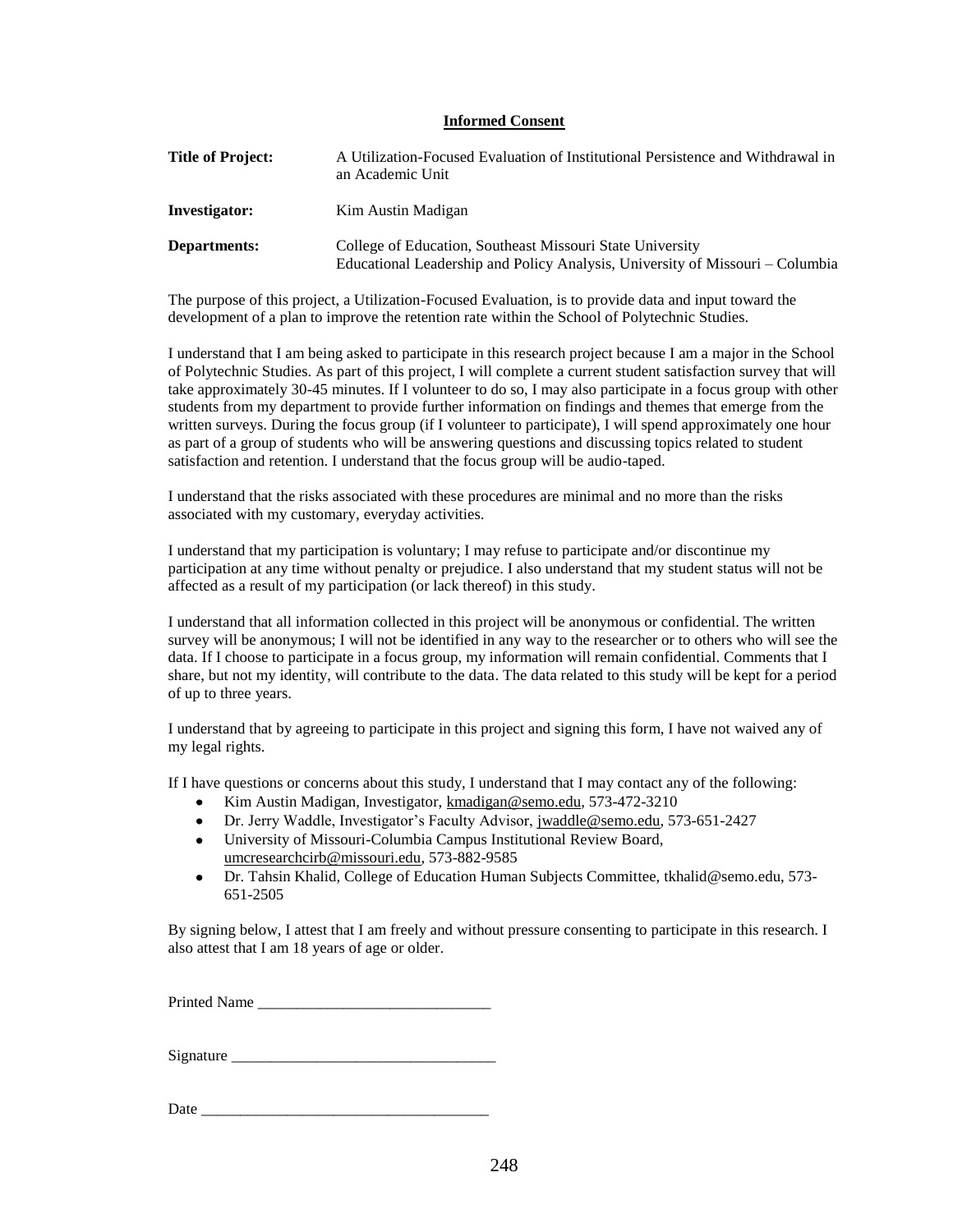Appendix F

Letter Mailed to Students Exhibiting Institutional Withdrawal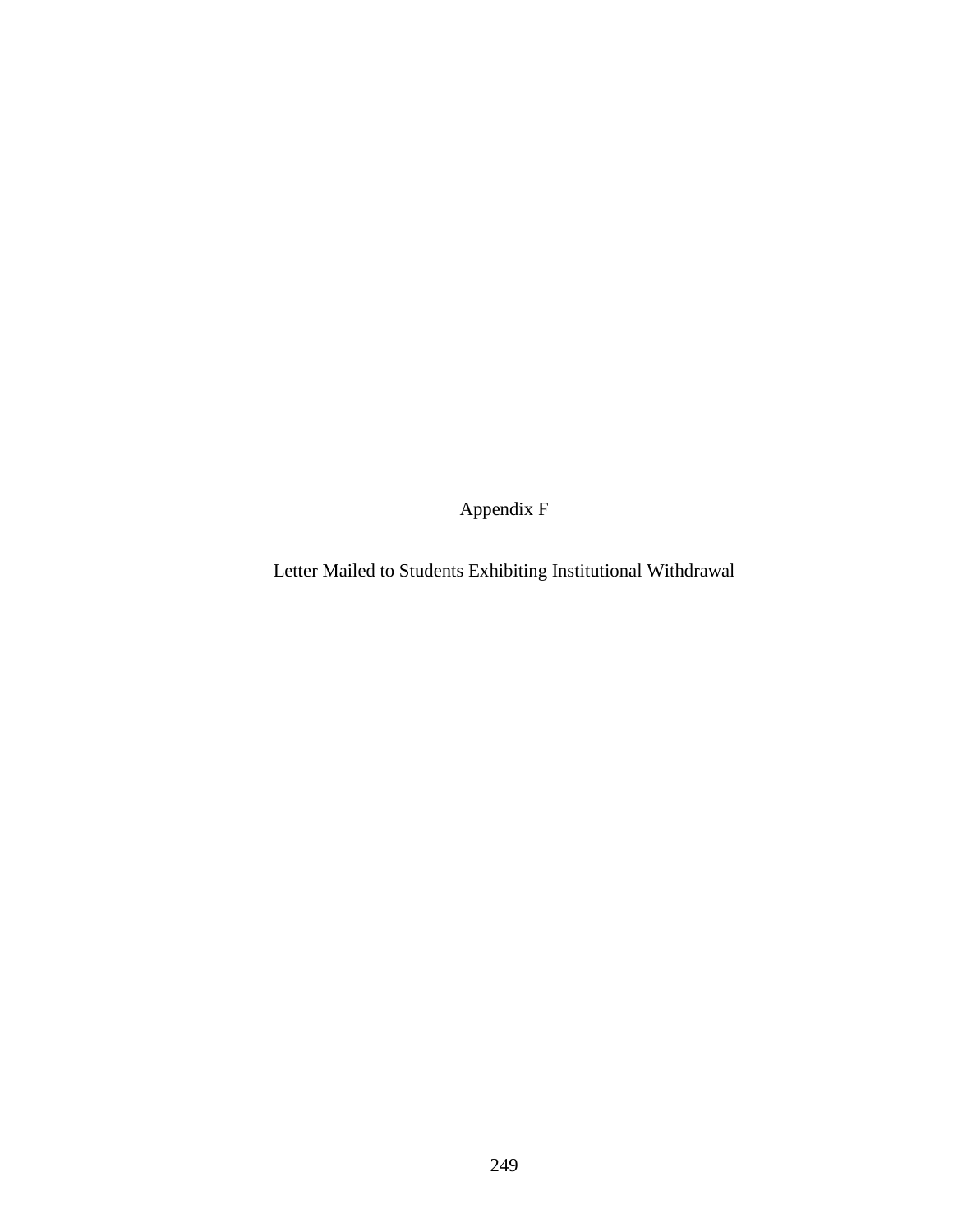February 6, 2008

Former Student Name Address City, State Zip

Dear Student Name,

In early 2006, the School of Polytechnic Studies (SPS) initiated a Retention Committee, with the purpose of implementing initiatives aimed at improving the academic unit"s student retention rate. As part of this process, the committee and I are collecting data to guide our actions. In addition to serving as a member of the retention committee, I am also conducting this research as part of my dissertation for a doctoral program in educational leadership. This study has been approved by both the University of Missouri-Columbia Campus Institutional Review Board and by the Southeast Missouri State University College of Education Human Subjects Committee.

The SPS Retention Committee, along with the Dean and chairpersons of each department (Agriculture and Industrial and Engineering Technology), felt that contacting students who withdrew from the institution to gather information would be beneficial. You have been identified as a student who was enrolled at Southeast and majoring in some area within the School of Polytechnic Studies at the beginning of the fall 2005 semester but who withdrew from the institution during or following the fall 2005 or spring 2006 semester.

Within the next few weeks, I will be attempting to contact you at your last known telephone number available on the Southeast student records system. I anticipate that our phone conversation will take between five and ten minutes. After I obtain your oral consent for participation in the study (please see consent information on the back of this letter), I will be asking you several questions, including:

- Your reasons for leaving Southeast Missouri State University;
- What you liked about the Department of Agriculture, the Department of Industrial and  $\bullet$ Engineering Technology and/or the School of Polytechnic Studies;
- Your suggestions for improving the Department of Agriculture, the Department of Industrial and  $\bullet$ Engineering Technology and/or the School of Polytechnic Studies; and
- $\bullet$ Is there anything that I can do to assist in your return to Southeast?

The risks associated with your participation in this study are minimal and are no more than the risks associated with your customary, everyday activities.

Your honest and frank responses will help us determine our strengths and opportunities for improving services to our students. Your identity will remain confidential; your answers will only be reported in a summary format.

Your participation in this telephone survey is voluntary. You may choose not to participate. If you would prefer to not receive a telephone call from me, or if you would prefer to communicate by email, you may reach me at [kmadigan@semo.edu.](mailto:kmadigan@semo.edu) If you choose to discuss the questions with me by email and you initiate the email, it will be assumed that you are providing your consent to participate in the study.

If you have questions or concerns about this study, you may contact any of the following:

- $\bullet$ Kim Austin Madigan, Investigator, [kmadigan@semo.edu,](mailto:kmadigan@semo.edu) 573-472-3210
- Dr. Jerry Waddle, Investigator"s Faculty Advisor, [jwaddle@semo.edu,](mailto:jwaddle@semo.edu) 573-651-2427  $\bullet$
- University of Missouri-Columbia Campus Institutional Review Board,  $\bullet$ [umcresearchcirb@missouri.edu,](mailto:umcresearchcirb@missouri.edu) 573-882-9585
- Dr. Tahsin Khalid, College of Education Human Subjects Committee, tkhalid@semo.edu, 573- $\bullet$ 651-2505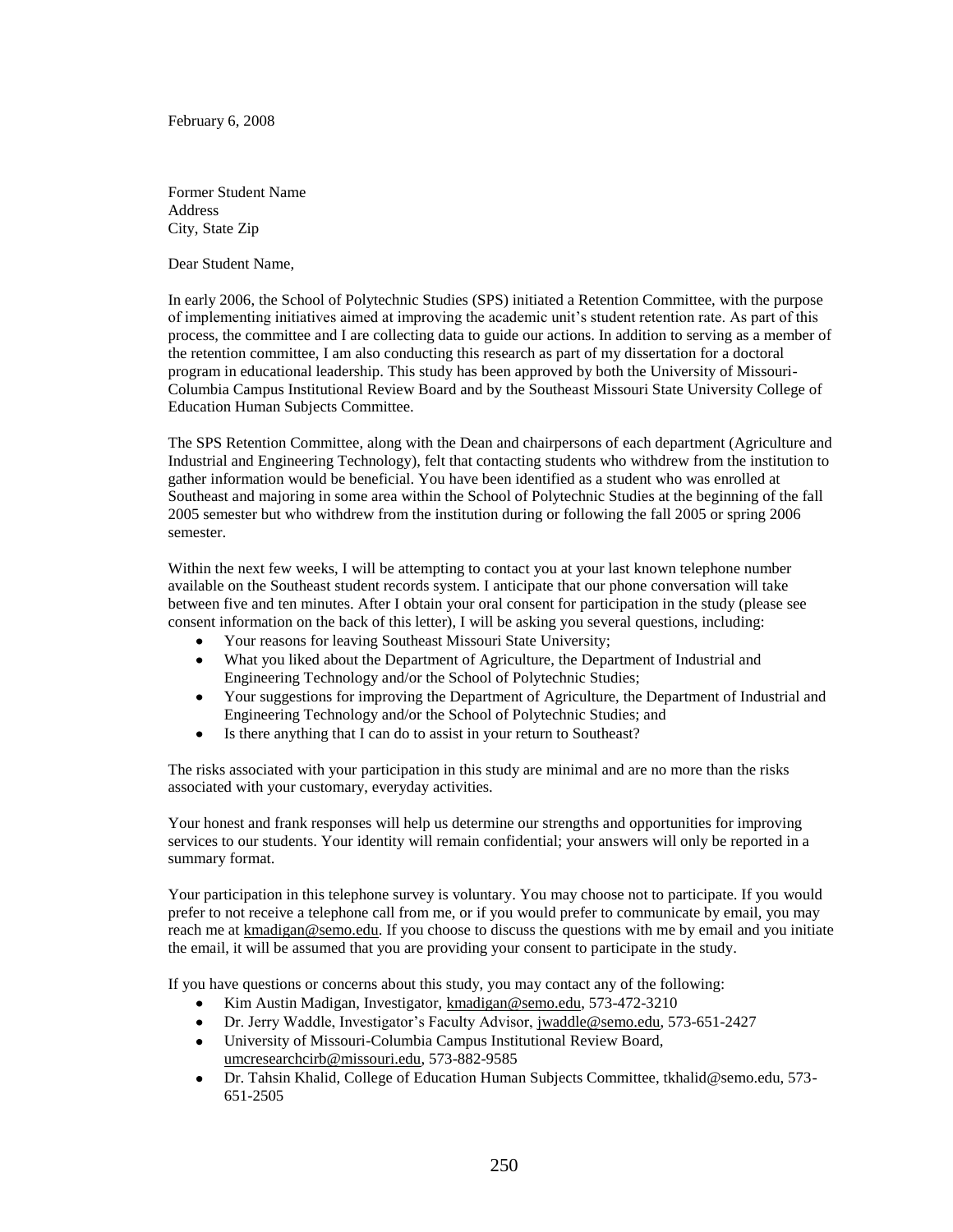Sincerely,

Personal signature in blue ink

Kim Madigan Primary Investigator

#### **Oral Informed Consent**

### **I will read this consent statement at the beginning of our phone conversation, prior to asking you the questions on the reverse side of this letter:**

Thanks for taking the time to talk with me about your reasons for leaving Southeast Missouri State University, plus for sharing information regarding our strengths and areas for improvement.

The title of this project is "A Utilization-Focused Evaluation of Institutional Persistence and Withdrawal in an Academic Unit," and I, Kim Madigan, am the primary investigator. If you have questions or comments after this conversation, please contact me or any of the contacts listed in the letter that I recently sent to you.

The purpose of this project is to provide data and input toward the development of a plan to improve the retention rate within the School of Polytechnic Studies.

You are being asked to participate in this study because you were enrolled at Southeast and majoring in some area within the School of Polytechnic Studies at the beginning of the fall 2005 semester but withdrew from the institution during or following the fall 2005 or spring 2006 semester.

As part of this study, you will be asked the questions that were included in the letter that I recently sent to you. Answering these questions should take between five and ten minutes. The risk associated with your participation in this study is minimal and is no more than the risk associated with your everyday customary activities.

Your participation is voluntary, and you may refuse to participate and/or discontinue your participation at any time without penalty or prejudice.

All of the information that is collected as part of this phone conversation will remain confidential. Your name will be known only to me, and in no case, will your name be associated with your comments.

By agreeing to participate in this project and verbally agreeing to consent, you are not waiving your legal rights.

Are you 18 years of age or older, and do you consent that you are freely and without pressure consenting to participate in this research project by answering several questions?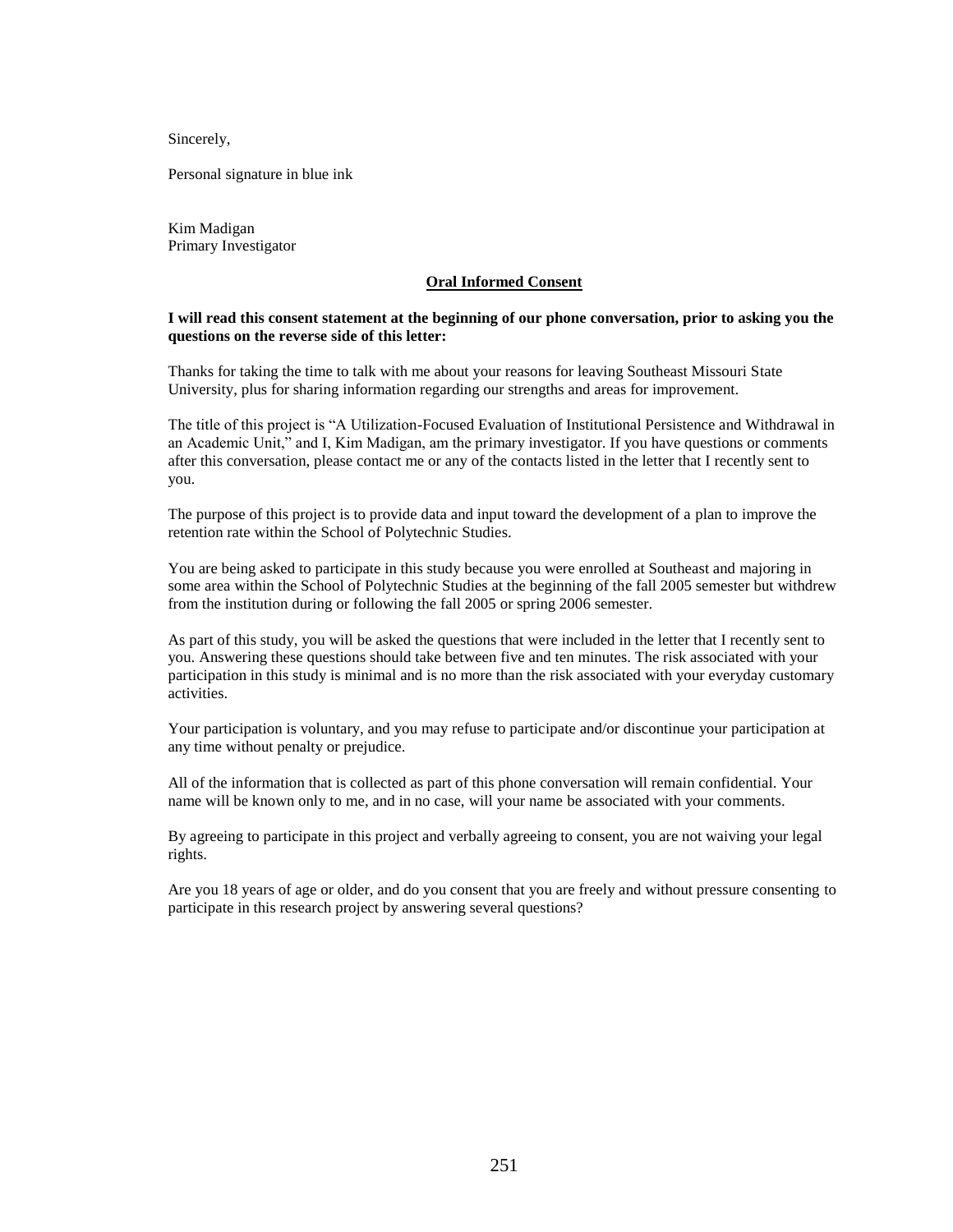Appendix G

Oral Consent Protocol for Contact with Students who Withdrew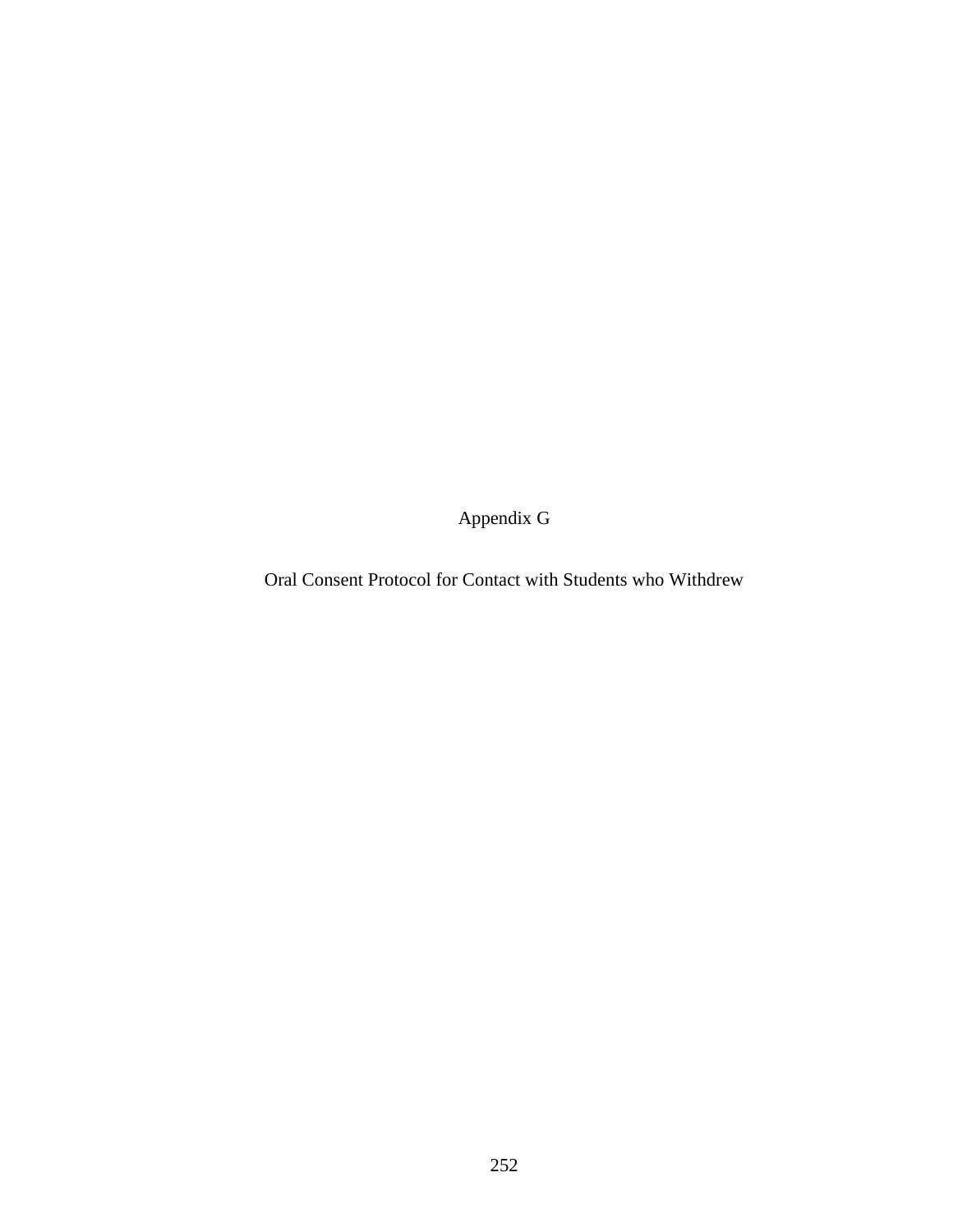## **Oral Informed Consent**

## **To be read at the beginning of phone conversation with former students who exhibited institutional withdrawal from Southeast Missouri State University:**

Thanks for taking the time to talk with me about your reasons for leaving Southeast Missouri State University, plus for sharing information regarding our strengths and areas for improvement.

The title of this project is "A Utilization-Focused Evaluation of Institutional Persistence and Withdrawal in an Academic Unit," and I, Kim Madigan, am the primary investigator. If you have questions or comments after this conversation, please contact me or any of the contacts listed in the letter that I recently sent to you.

The purpose of this project is to provide data and input toward the development of a plan to improve the retention rate within the School of Polytechnic Studies.

You are being asked to participate in this study because you were enrolled at Southeast and majoring in some area within the School of Polytechnic Studies at the beginning of the fall 2005 semester but withdrew from the institution during or following the fall 2005 or spring 2006 semester.

As part of this study, you will be asked the questions that were included in the letter that I recently sent to you. Answering these questions should take between five and ten minutes. The risk associated with your participation in this study is minimal and is no more than the risk associated with your everyday customary activities.

Your participation is voluntary, and you may refuse to participate and/or discontinue your participation at any time without penalty or prejudice.

All of the information that is collected as part of this phone conversation will remain confidential. Your name will be known only to me, and in no case, will your name be associated with your comments.

By agreeing to participate in this project and verbally agreeing to consent, you are not waiving your legal rights.

Are you 18 years of age or older, and do you consent that you are freely and without pressure consenting to participate in this research project by answering several questions?

If the former student gives oral consent, I will continue with the four questions:

- Please tell me your reasons for leaving Southeast Missouri State University;  $\bullet$
- Please tell me what you liked about the Department of Agriculture, the Department of  $\bullet$ Industrial and Engineering Technology and/or the School of Polytechnic Studies;
- Please provide your suggestions for improving the Department of Agriculture, the  $\bullet$ Department of Industrial and Engineering Technology and/or the School of Polytechnic Studies; and
- Is there anything that I can do to assist in your return to Southeast? $\bullet$